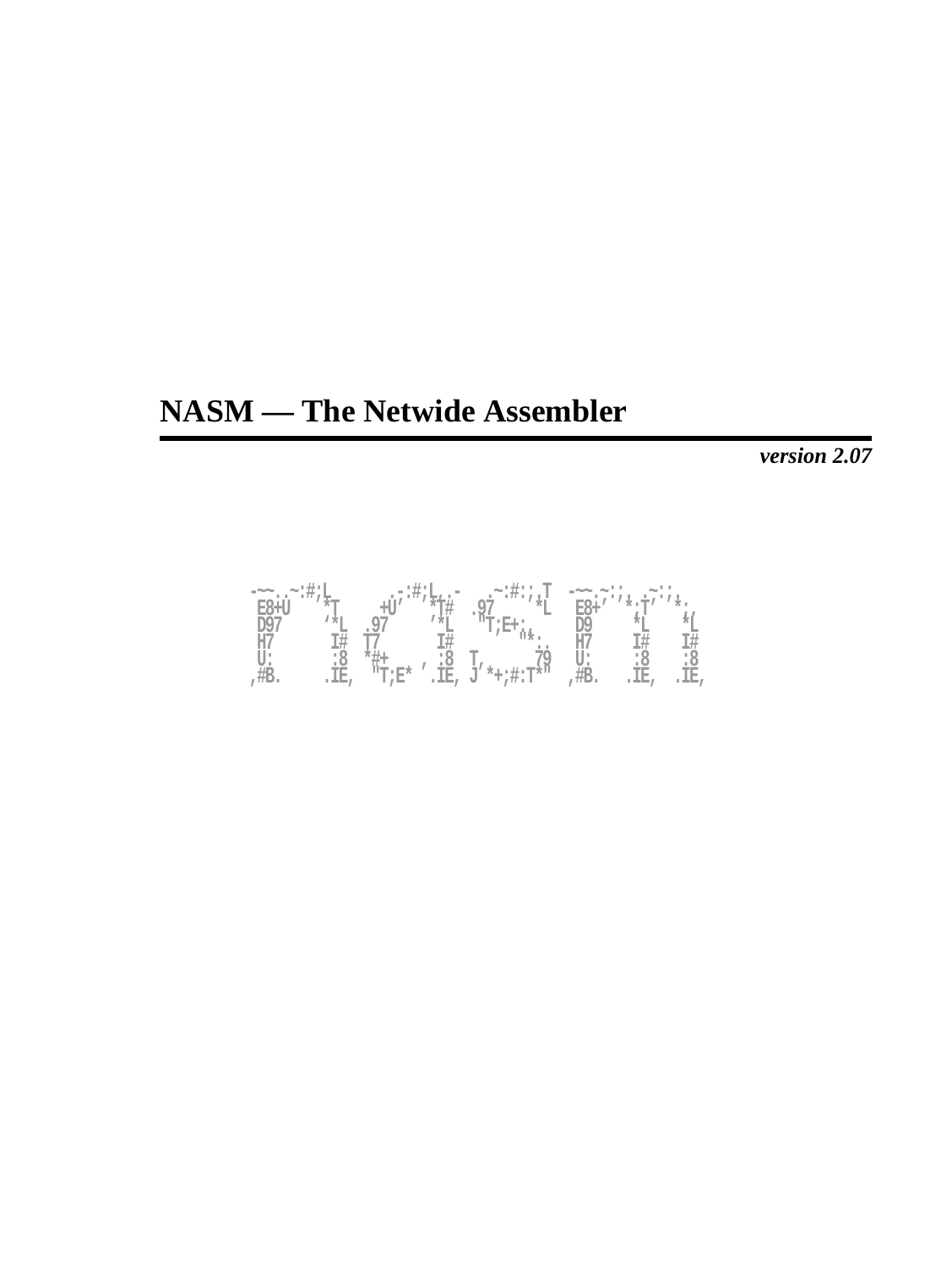© 1996−2009 The NASM Development Team — All Rights Reserved

This document is redistributable under the license given in the file "COPYING" distributed in the NASM archive.

This release is dedicated to the memory of Charles A. Crayne. We miss you, Chuck.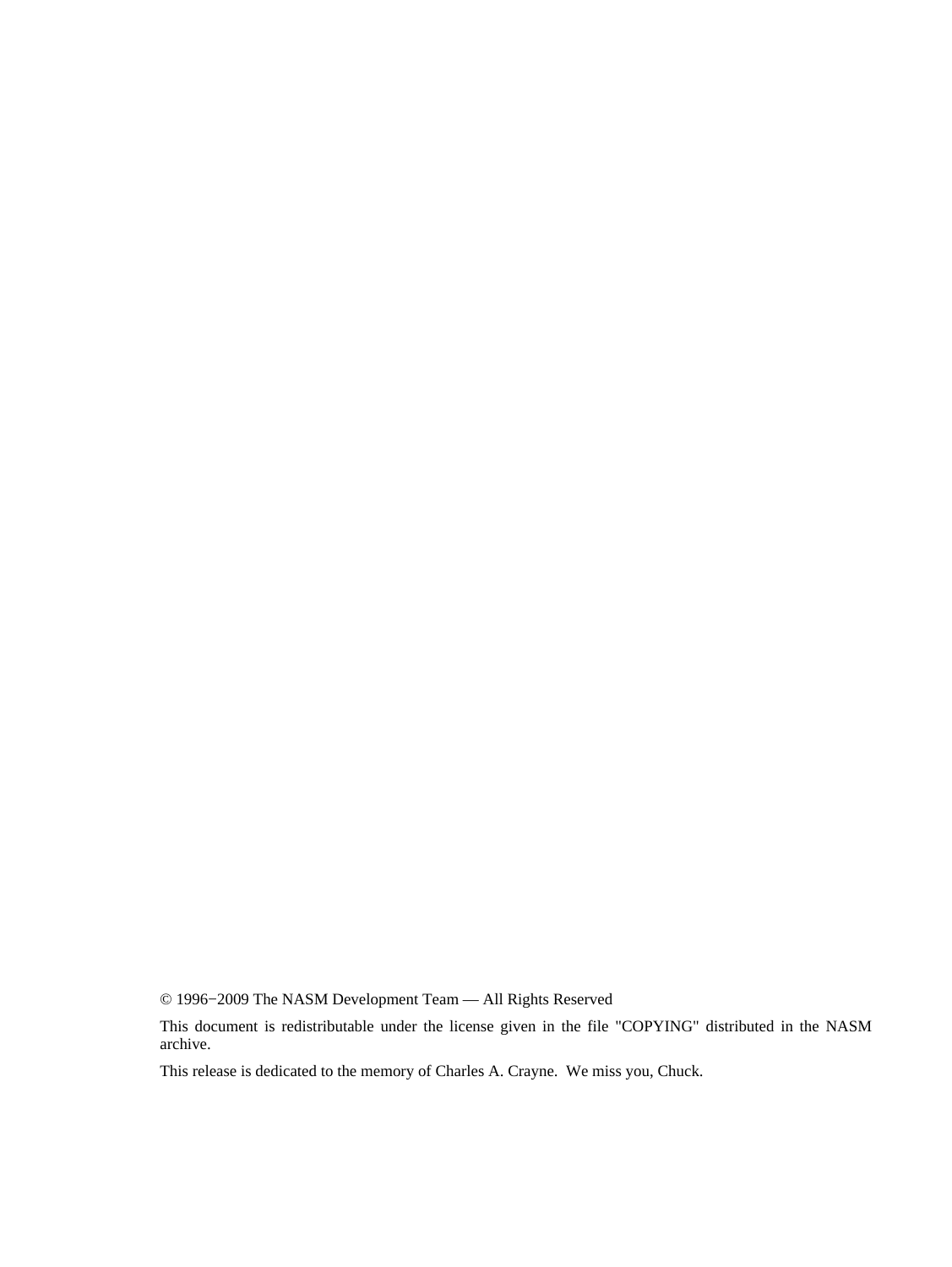# **Contents**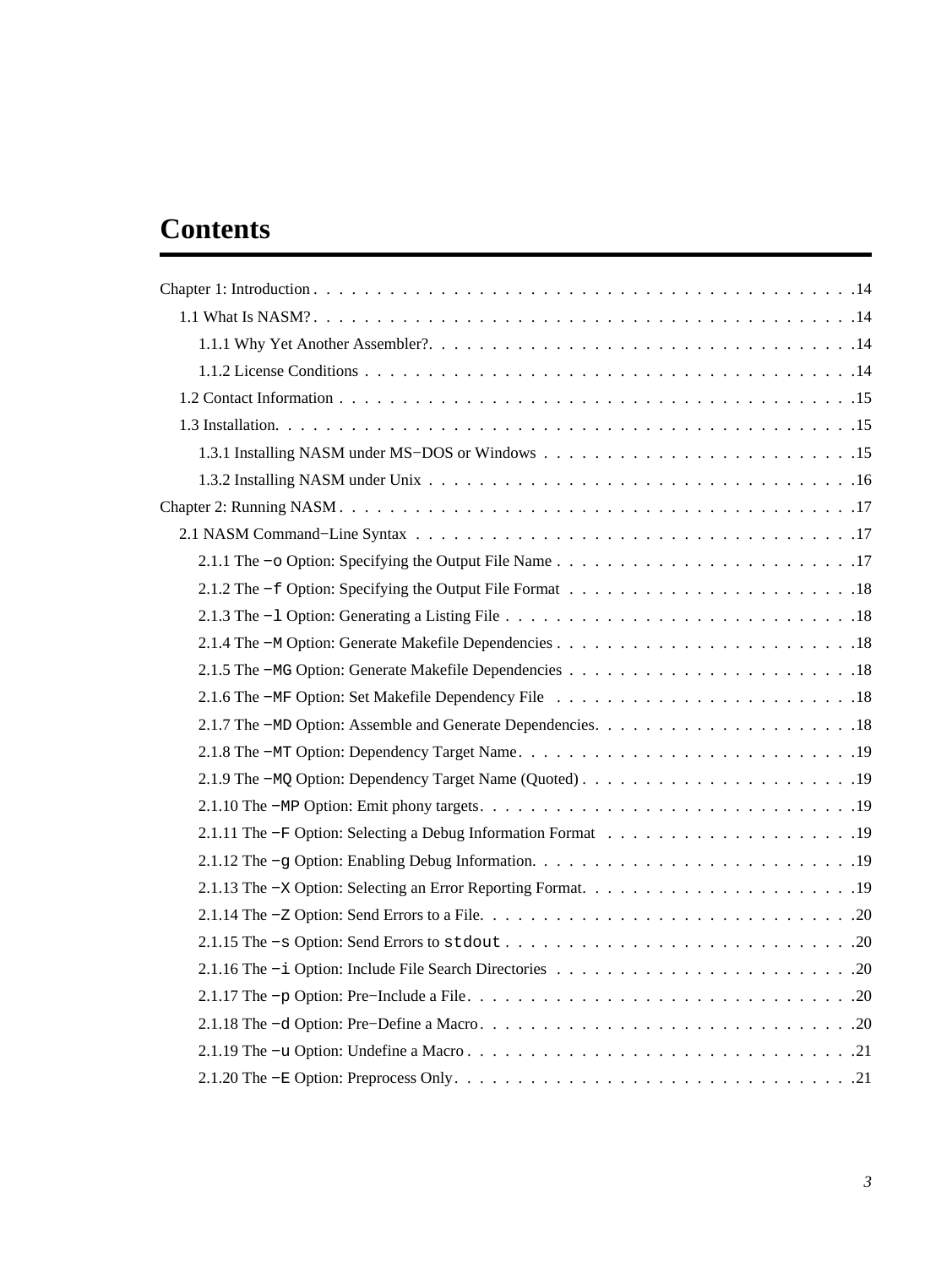| 2.1.24 The -w and -W Options: Enable or Disable Assembly Warnings 22 |
|----------------------------------------------------------------------|
|                                                                      |
|                                                                      |
|                                                                      |
|                                                                      |
|                                                                      |
|                                                                      |
|                                                                      |
|                                                                      |
|                                                                      |
|                                                                      |
|                                                                      |
|                                                                      |
|                                                                      |
|                                                                      |
|                                                                      |
|                                                                      |
|                                                                      |
|                                                                      |
|                                                                      |
|                                                                      |
|                                                                      |
|                                                                      |
|                                                                      |
|                                                                      |
|                                                                      |
|                                                                      |
|                                                                      |
|                                                                      |
|                                                                      |
|                                                                      |
|                                                                      |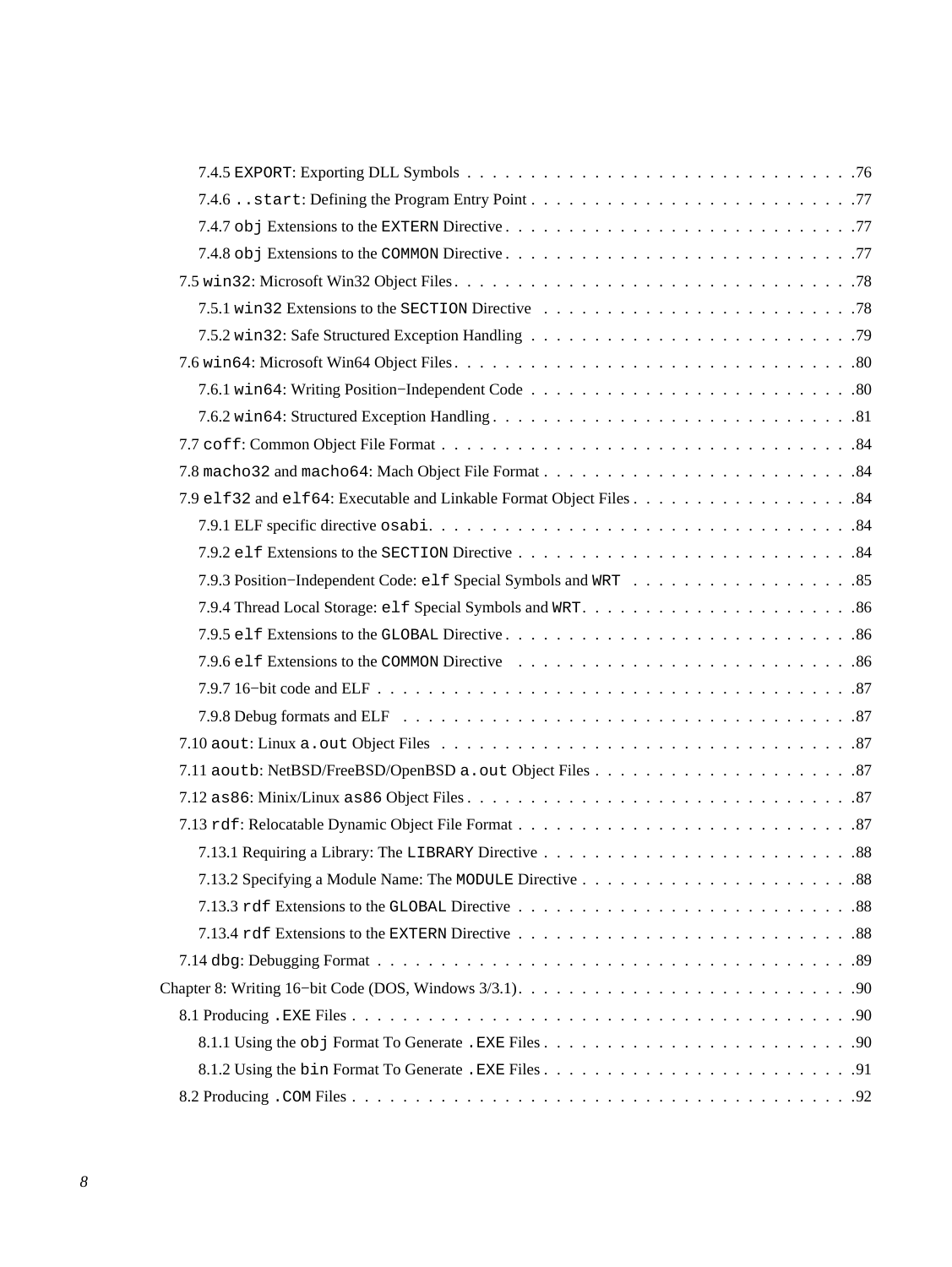| 9.2 Writing NetBSD/FreeBSD/OpenBSD and Linux/ELF Shared Libraries. 105 |
|------------------------------------------------------------------------|
|                                                                        |
|                                                                        |
|                                                                        |
|                                                                        |
|                                                                        |
|                                                                        |
|                                                                        |
|                                                                        |
|                                                                        |
|                                                                        |
|                                                                        |
|                                                                        |
|                                                                        |
|                                                                        |
|                                                                        |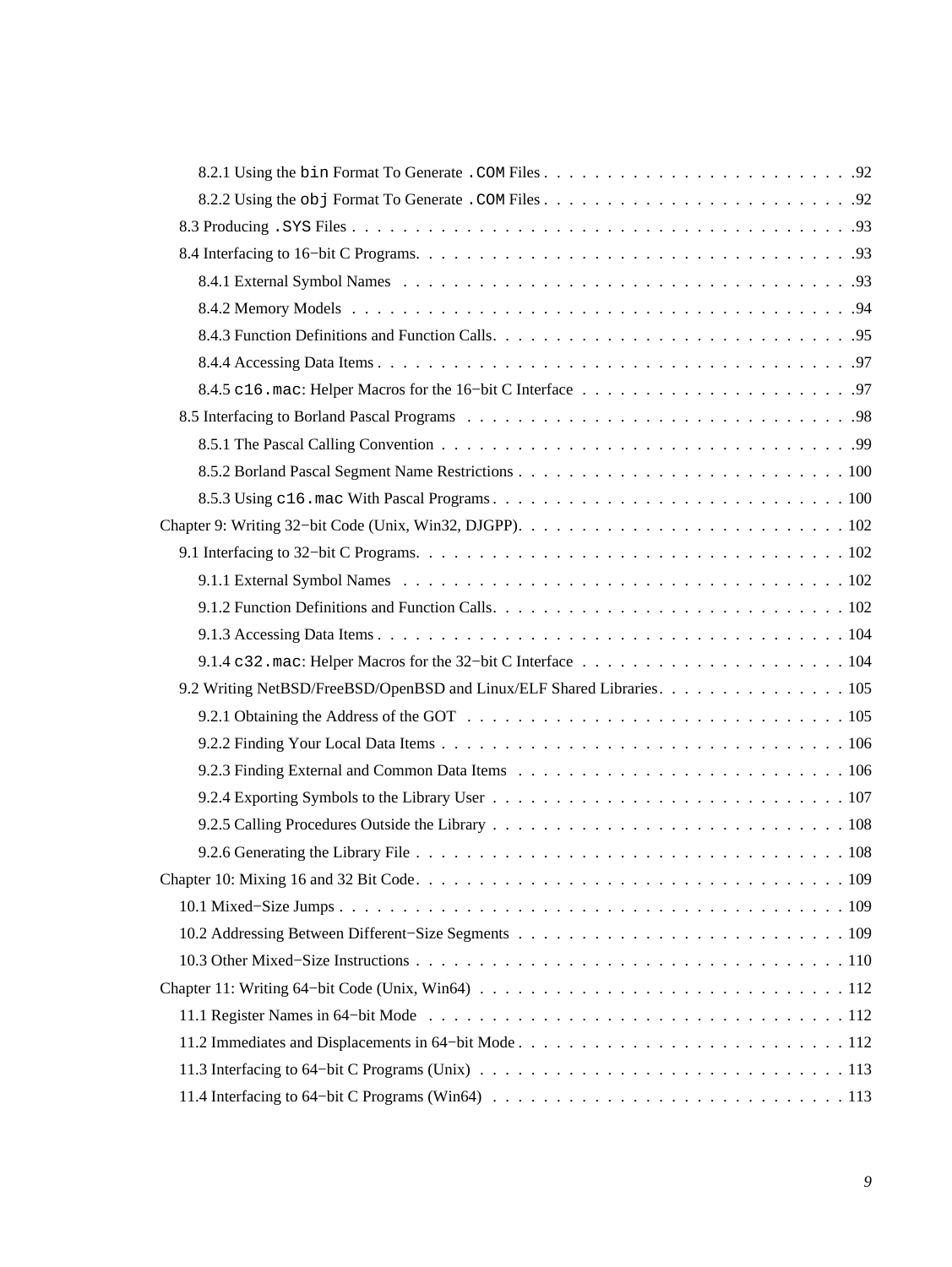| A.3.3 Mixed Code and Data: Automatic (Intelligent) Synchronisation 119     |
|----------------------------------------------------------------------------|
|                                                                            |
|                                                                            |
|                                                                            |
|                                                                            |
|                                                                            |
|                                                                            |
| B.1.3 Katmai Streaming SIMD instructions (SSE — a.k.a. KNI, XMM, MMX2) 147 |
|                                                                            |
|                                                                            |
|                                                                            |
|                                                                            |
|                                                                            |
| . 149                                                                      |
| B.1.10 Willamette MMX instructions (SSE2 SIMD Integer Instructions) 149    |
|                                                                            |
|                                                                            |
|                                                                            |
|                                                                            |
|                                                                            |
|                                                                            |
|                                                                            |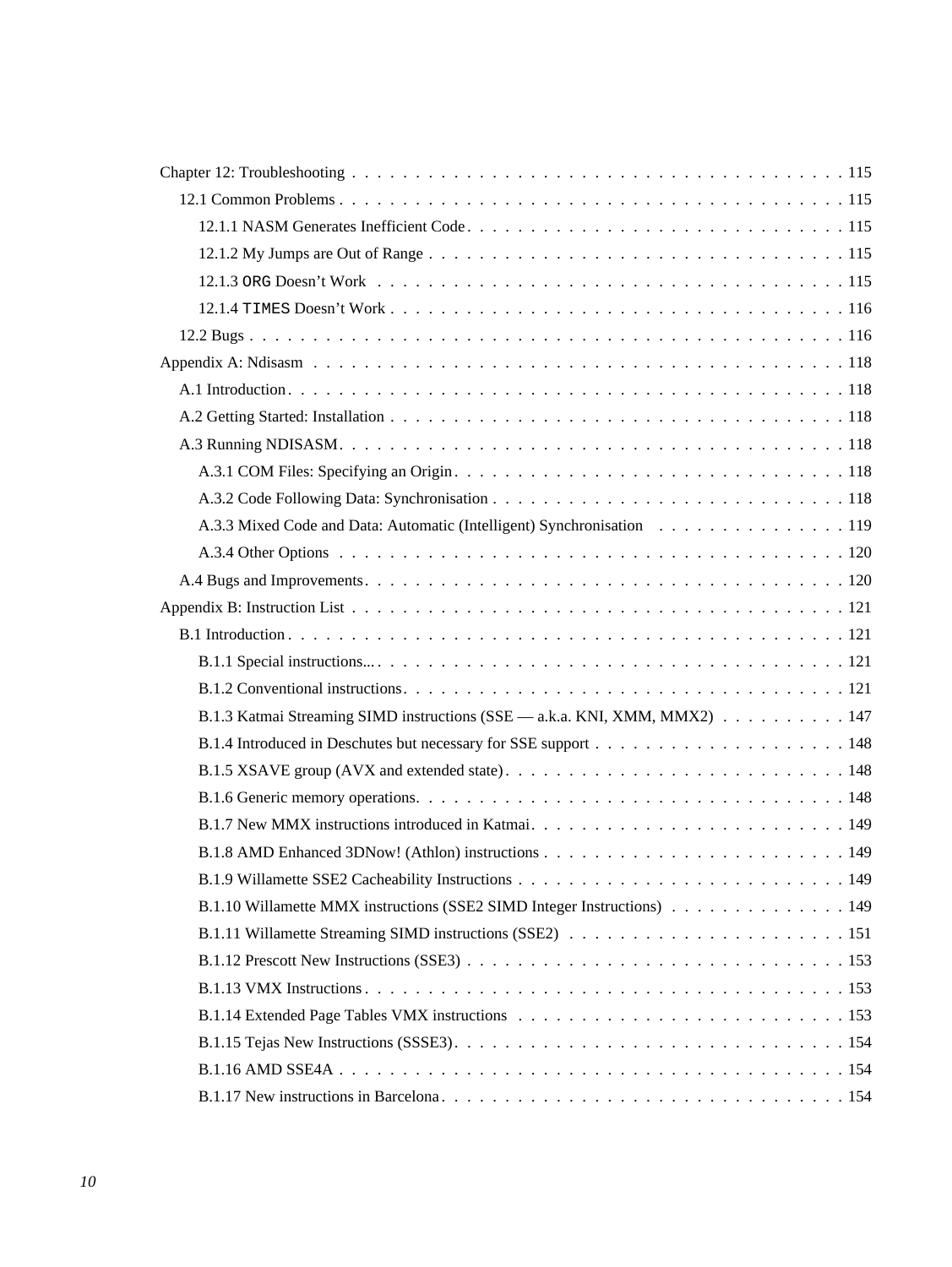| B.1.28 Intel AVX Carry–Less Multiplication instructions (CLMUL) 174 |  |
|---------------------------------------------------------------------|--|
|                                                                     |  |
|                                                                     |  |
|                                                                     |  |
|                                                                     |  |
|                                                                     |  |
|                                                                     |  |
|                                                                     |  |
|                                                                     |  |
|                                                                     |  |
|                                                                     |  |
|                                                                     |  |
|                                                                     |  |
|                                                                     |  |
|                                                                     |  |
|                                                                     |  |
| 188<br>$C.1.10$ Version $2.00$                                      |  |
|                                                                     |  |
|                                                                     |  |
|                                                                     |  |
|                                                                     |  |
|                                                                     |  |
|                                                                     |  |
|                                                                     |  |
|                                                                     |  |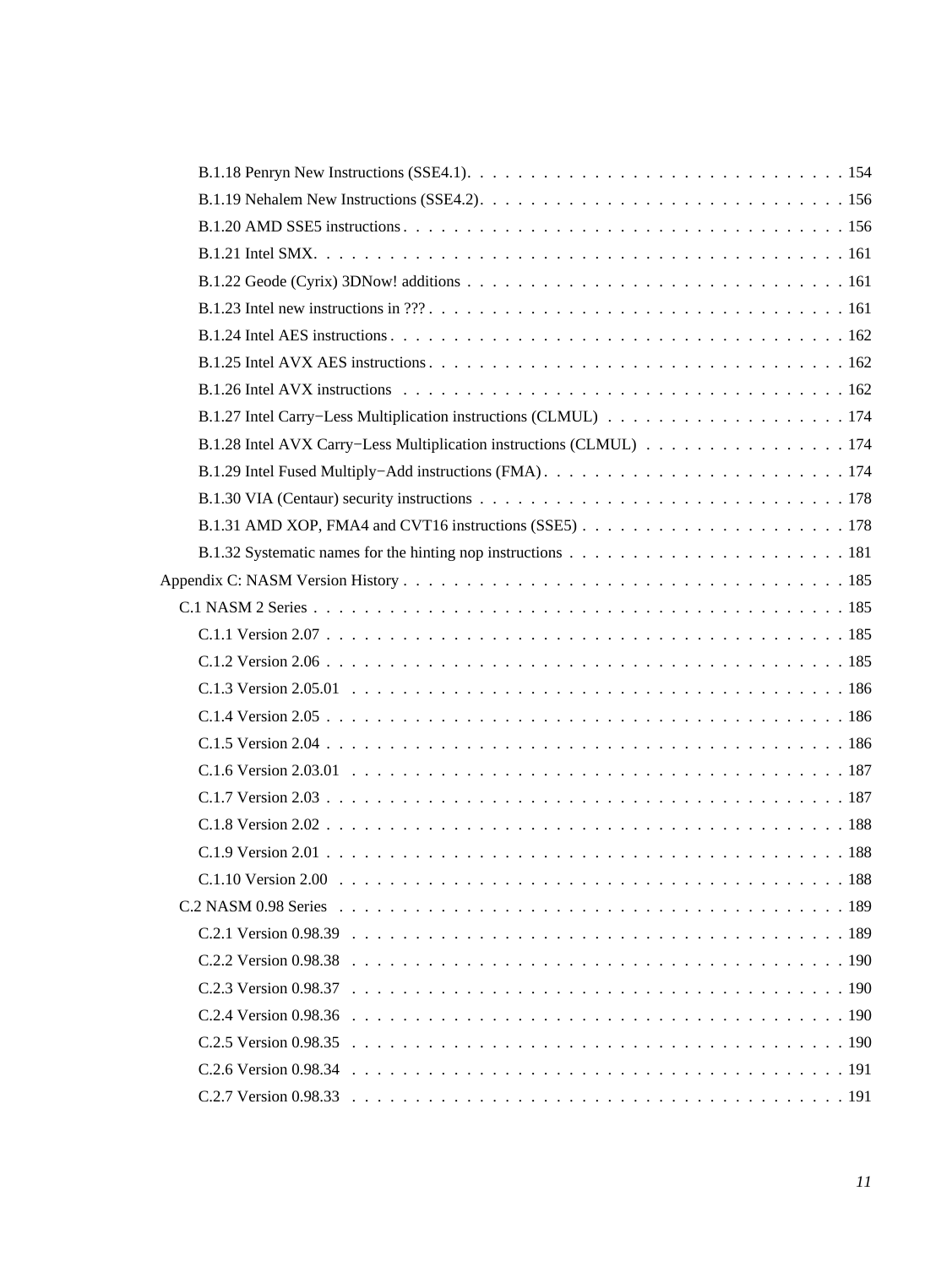| C.2.33 Version 0.98.09b with John Coffman patches released 28-Oct-2001 194  |
|-----------------------------------------------------------------------------|
| C.2.34 Version 0.98.07 released 01/28/01<br>195                             |
|                                                                             |
|                                                                             |
|                                                                             |
|                                                                             |
| C.2.39 Version 0.98.03 with John Coffman's changes released 27-Jul-2000 195 |
|                                                                             |
|                                                                             |
|                                                                             |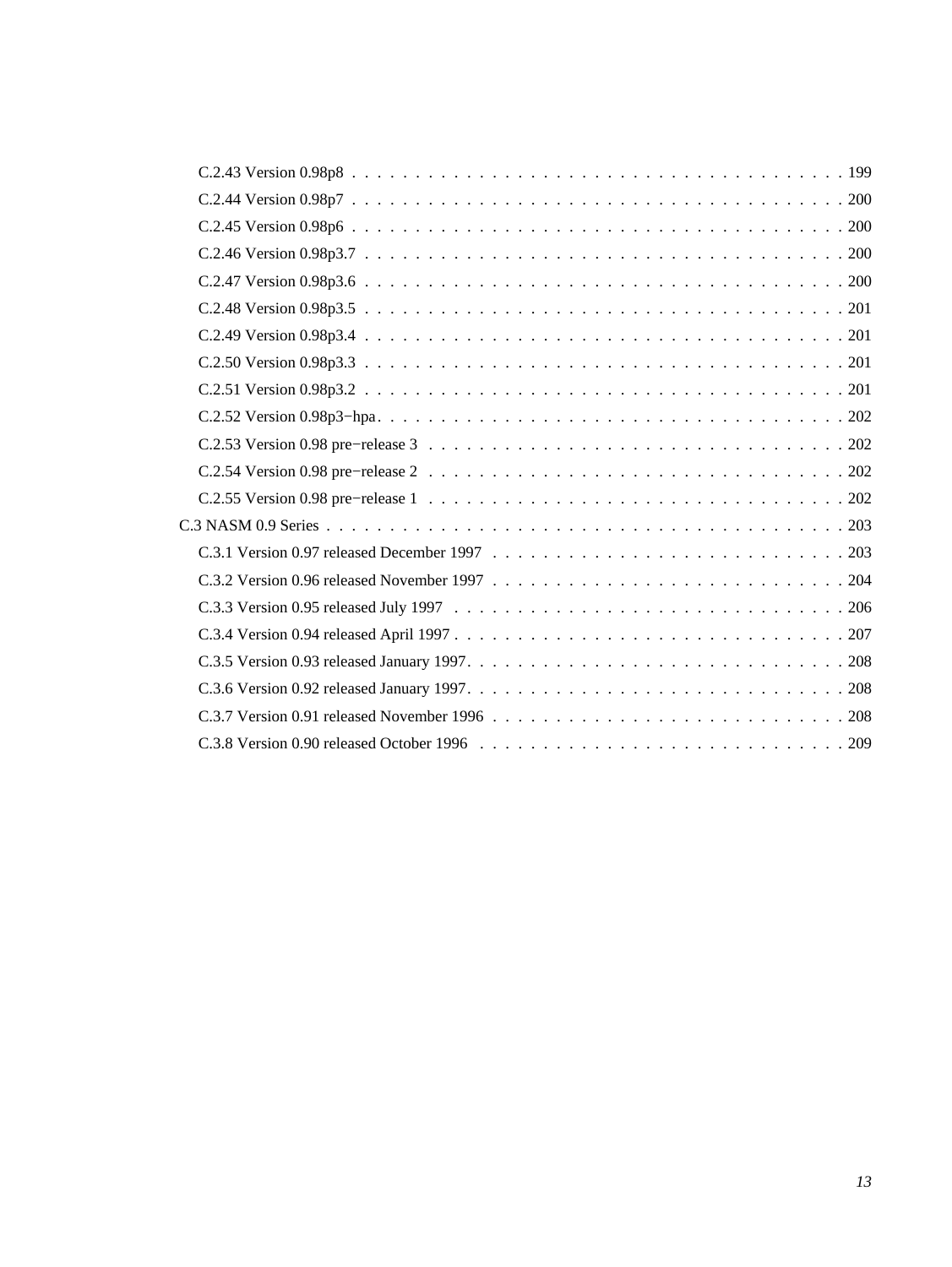# <span id="page-13-0"></span>**Chapter 1: Introduction**

# **1.1 What Is NASM?**

<span id="page-13-1"></span>The Netwide Assembler, NASM, is an 80x86 and x86−64 assembler designed for portability and modularity. It supports a range of object file formats, including Linux and \*BSD a.out, ELF, COFF, Mach−O, Microsoft 16−bit OBJ, Win32 and Win64. It will also output plain binary files. Its syntax is designed to be simple and easy to understand, similar to Intel's but less complex. It supports all currently known x86 architectural extensions, and has strong support for macros.

### **1.1.1 Why Yet Another Assembler?**

<span id="page-13-2"></span>The Netwide Assembler grew out of an idea on comp.lang.asm.x86 (or possibly alt.lang.asm – I forget which), which was essentially that there didn't seem to be a good *free* x86−series assembler around, and that maybe someone ought to write one.

- a86 is good, but not free, and in particular you don't get any 32–bit capability until you pay. It's DOS only, too.
- gas is free, and ports over to DOS and Unix, but it's not very good, since it's designed to be a back end to gcc, which always feeds it correct code. So its error checking is minimal. Also, its syntax is horrible, from the point of view of anyone trying to actually *write* anything in it. Plus you can't write 16−bit code in it (properly.)
- as86 is specific to Minix and Linux, and (my version at least) doesn't seem to have much (or any) documentation.
- MASM isn't very good, and it's (was) expensive, and it runs only under DOS.
- TASM is better, but still strives for MASM compatibility, which means millions of directives and tons of red tape. And its syntax is essentially MASM's, with the contradictions and quirks that entails (although it sorts out some of those by means of Ideal mode.) It's expensive too. And it's DOS−only.

So here, for your coding pleasure, is NASM. At present it's still in prototype stage – we don't promise that it can outperform any of these assemblers. But please, *please* send us bug reports, fixes, helpful information, and anything else you can get your hands on (and thanks to the many people who've done this already! You all know who you are), and we'll improve it out of all recognition. Again.

### **1.1.2 License Conditions**

<span id="page-13-3"></span>Please see the file LICENSE, supplied as part of any NASM distribution archive, for the license conditions under which you may use NASM. NASM is now under the so−called 2−clause BSD license, also known as the simplified BSD license.

Copyright 1996−2009 the NASM Authors – All rights reserved.

Redistribution and use in source and binary forms, with or without modification, are permitted provided that the following conditions are met:

- Redistributions of source code must retain the above copyright notice, this list of conditions and the following disclaimer.
- Redistributions in binary form must reproduce the above copyright notice, this list of conditions and the following disclaimer in the documentation and/or other materials provided with the distribution.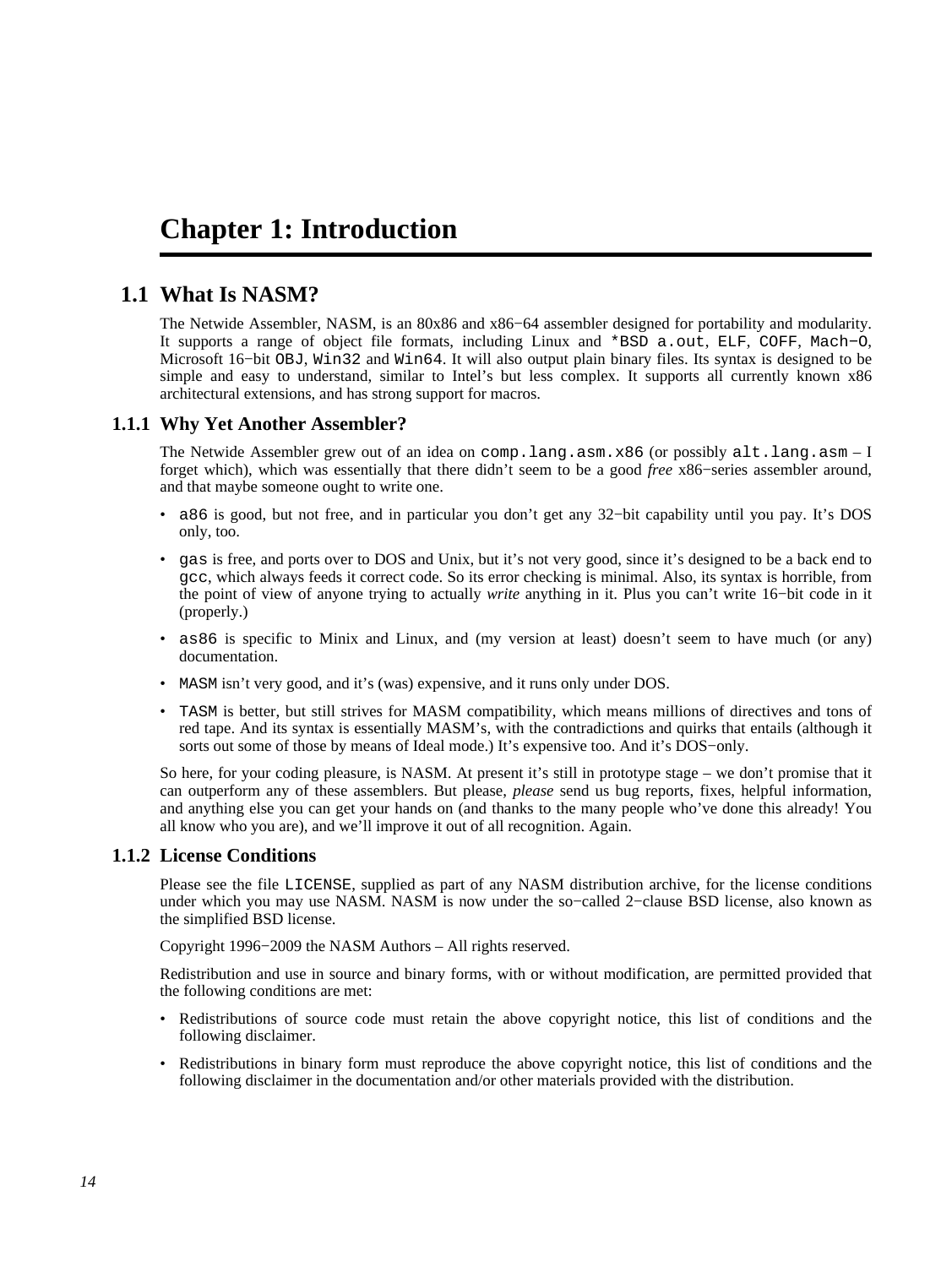THIS SOFTWARE IS PROVIDED BY THE COPYRIGHT HOLDERS AND CONTRIBUTORS "AS IS" AND ANY EXPRESS OR IMPLIED WARRANTIES, INCLUDING, BUT NOT LIMITED TO, THE IMPLIED WARRANTIES OF MERCHANTABILITY AND FITNESS FOR A PARTICULAR PURPOSE ARE DISCLAIMED. IN NO EVENT SHALL THE COPYRIGHT OWNER OR CONTRIBUTORS BE LIABLE FOR ANY DIRECT, INDIRECT, INCIDENTAL, SPECIAL, EXEMPLARY, OR CONSEQUENTIAL DAMAGES (INCLUDING, BUT NOT LIMITED TO, PROCUREMENT OF SUBSTITUTE GOODS OR SERVICES; LOSS OF USE, DATA, OR PROFITS; OR BUSINESS INTERRUPTION) HOWEVER CAUSED AND ON ANY THEORY OF LIABILITY, WHETHER IN CONTRACT, STRICT LIABILITY, OR TORT (INCLUDING NEGLIGENCE OR OTHERWISE) ARISING IN ANY WAY OUT OF THE USE OF THIS SOFTWARE, EVEN IF ADVISED OF THE POSSIBILITY OF SUCH DAMAGE.

## **1.2 Contact Information**

<span id="page-14-0"></span>The current version of NASM (since about 0.98.08) is maintained by a team of developers, accessible through the nasm−devel mailing list (see below for the link). If you want to report a bug, please read [section 12.2](#page-115-1) first.

NASM has a website at <http://www.nasm.us/>. If it's not there, google for us!

New releases of NASM are available from the official web site.

Announcements are posted to [comp.lang.asm.x86](news:comp.lang.asm.x86), and to the web site <http://www.freshmeat.net/>.

If you want information about NASM beta releases, and the current development status, please subscribe to the nasm−devel email list; see link from the website.

# <span id="page-14-1"></span>**1.3 Installation**

## **1.3.1 Installing NASM under MS−DOS or Windows**

<span id="page-14-2"></span>Once you've obtained the appropriate archive for NASM, nasm−XXX−dos.zip or nasm−XXX−win32.zip (where XXX denotes the version number of NASM contained in the archive), unpack it into its own directory (for example  $c:\n$ asm).

The archive will contain a set of executable files: the NASM executable file nasm.exe, the NDISASM executable file ndisasm.exe, and possibly additional utilities to handle the RDOFF file format.

The only file NASM needs to run is its own executable, so copy nasm.exe to a directory on your PATH, or alternatively edit autoexec.bat to add the nasm directory to your PATH (to do that under Windows XP, go to Start > Control Panel > System > Advanced > Environment Variables; these instructions may work under other versions of Windows as well.)

That's it – NASM is installed. You don't need the nasm directory to be present to run NASM (unless you've added it to your PATH), so you can delete it if you need to save space; however, you may want to keep the documentation or test programs.

If you've downloaded the DOS source archive, nasm−XXX.zip, the nasm directory will also contain the full NASM source code, and a selection of Makefiles you can (hopefully) use to rebuild your copy of NASM from scratch. See the file INSTALL in the source archive.

Note that a number of files are generated from other files by Perl scripts. Although the NASM source distribution includes these generated files, you will need to rebuild them (and hence, will need a Perl interpreter) if you change insns.dat, standard.mac or the documentation. It is possible future source distributions may not include these files at all. Ports of Perl for a variety of platforms, including DOS and Windows, are available from [www.cpan.org.](http://www.cpan.org/ports/)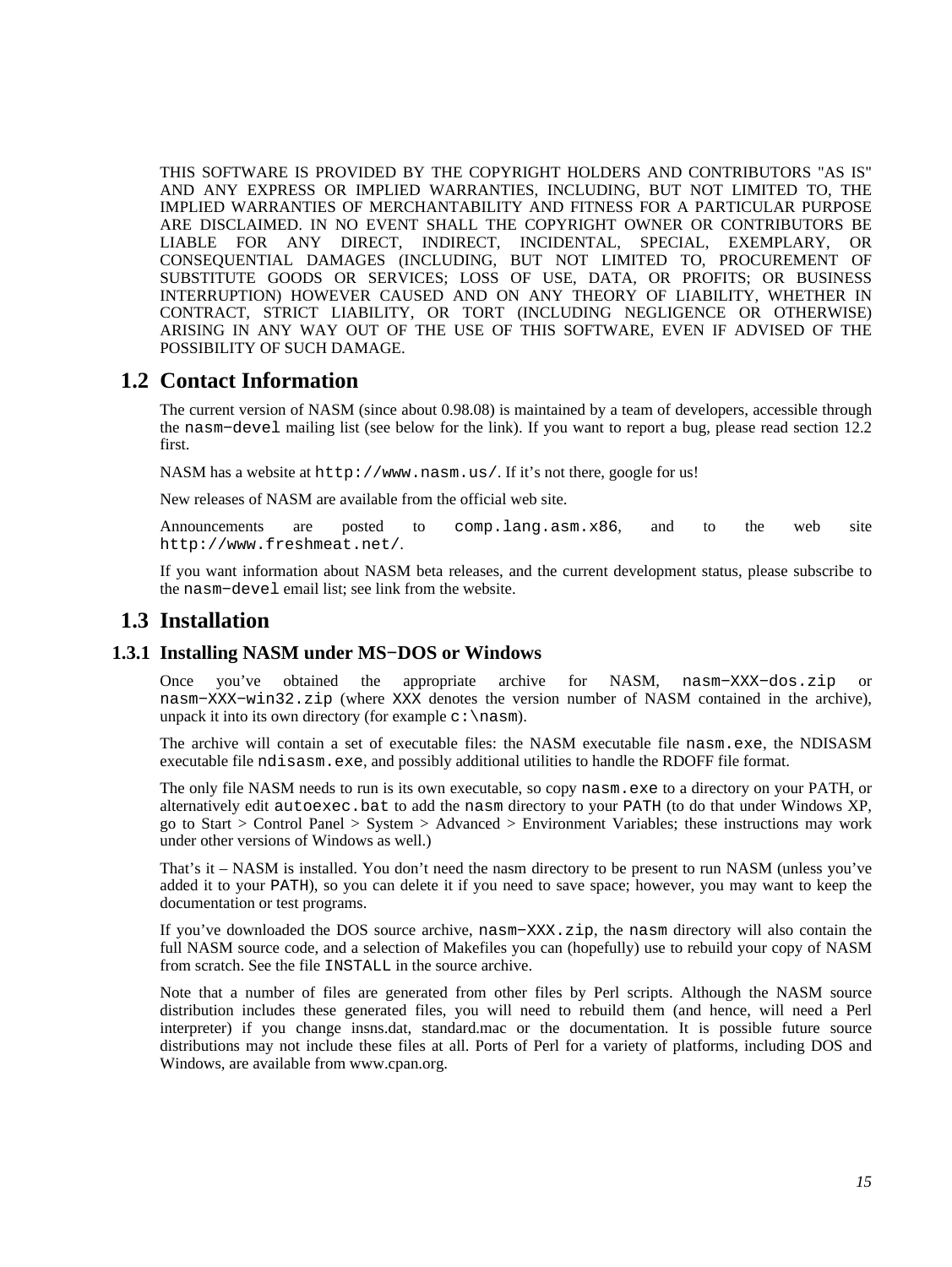## **1.3.2 Installing NASM under Unix**

<span id="page-15-0"></span>Once you've obtained the Unix source archive for NASM, nasm−XXX.tar.gz (where XXX denotes the version number of NASM contained in the archive), unpack it into a directory such as /usr/local/src. The archive, when unpacked, will create its own subdirectory nasm−XXX.

NASM is an auto−configuring package: once you've unpacked it, cd to the directory it's been unpacked into and type ./configure. This shell script will find the best C compiler to use for building NASM and set up Makefiles accordingly.

Once NASM has auto−configured, you can type make to build the nasm and ndisasm binaries, and then make install to install them in /usr/local/bin and install the man pages nasm.1 and ndisasm.1 in /usr/local/man/man1. Alternatively, you can give options such as −−prefix to the configure script (see the file INSTALL for more details), or install the programs yourself.

NASM also comes with a set of utilities for handling the RDOFF custom object−file format, which are in the rdoff subdirectory of the NASM archive. You can build these with make rdf and install them with make rdf\_install, if you want them.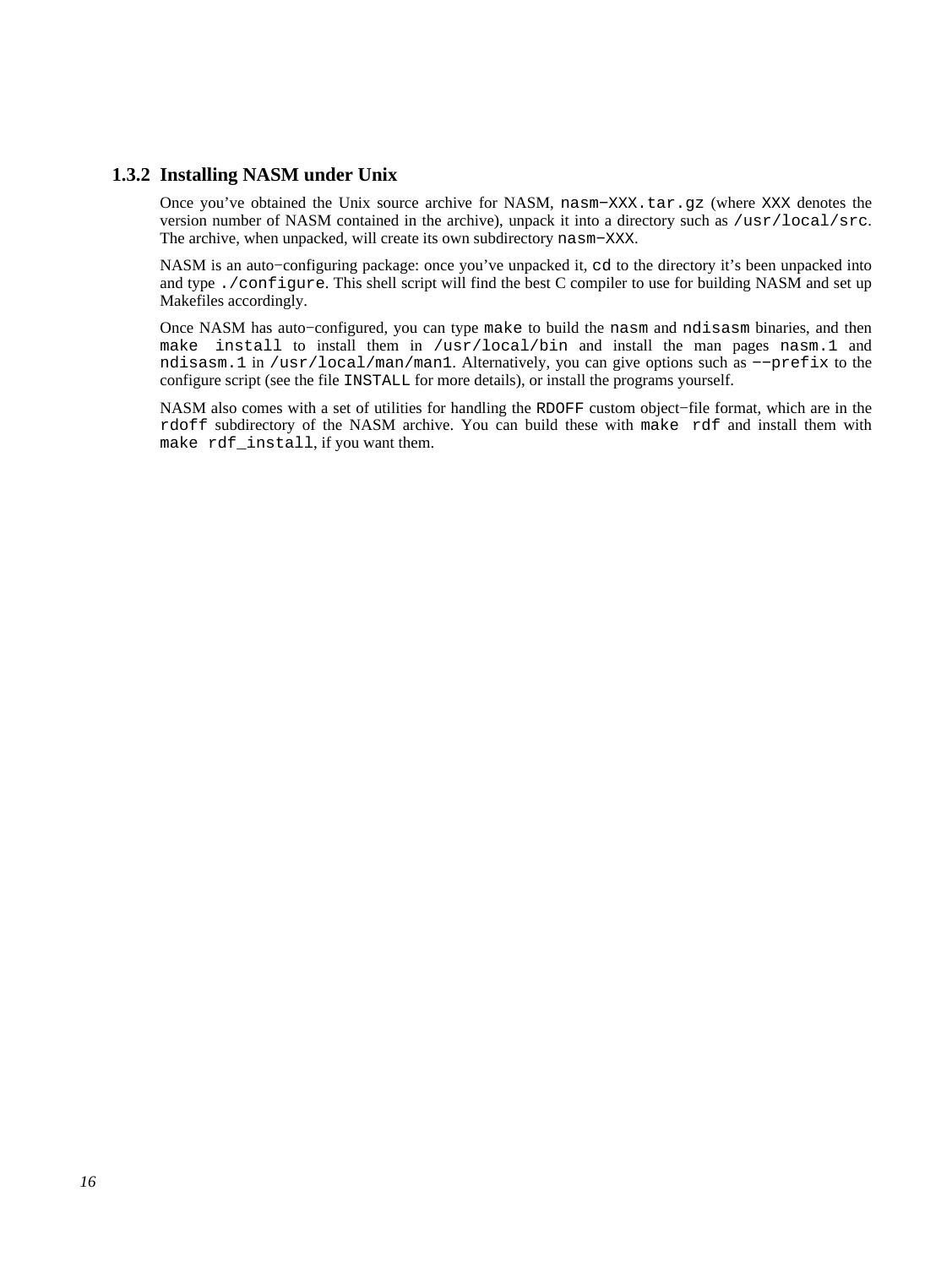# <span id="page-16-0"></span>**Chapter 2: Running NASM**

# **2.1 NASM Command−Line Syntax**

<span id="page-16-1"></span>To assemble a file, you issue a command of the form

nasm −f <format> <filename> [−o <output>]

For example,

nasm −f elf myfile.asm

will assemble myfile.asm into an ELF object file myfile.o. And

nasm −f bin myfile.asm −o myfile.com

will assemble myfile.asm into a raw binary file myfile.com.

To produce a listing file, with the hex codes output from NASM displayed on the left of the original sources, use the −l option to give a listing file name, for example:

nasm −f coff myfile.asm −l myfile.lst

To get further usage instructions from NASM, try typing

nasm −h

As −hf, this will also list the available output file formats, and what they are.

If you use Linux but aren't sure whether your system is a . out or ELF, type

file nasm

(in the directory in which you put the NASM binary when you installed it). If it says something like

nasm: ELF 32−bit LSB executable i386 (386 and up) Version 1

then your system is ELF, and you should use the option −f elf when you want NASM to produce Linux object files. If it says

nasm: Linux/i386 demand−paged executable (QMAGIC)

or something similar, your system is a.out, and you should use −f aout instead (Linux a.out systems have long been obsolete, and are rare these days.)

Like Unix compilers and assemblers, NASM is silent unless it goes wrong: you won't see any output at all, unless it gives error messages.

#### **2.1.1 The −o Option: Specifying the Output File Name**

<span id="page-16-2"></span>NASM will normally choose the name of your output file for you; precisely how it does this is dependent on the object file format. For Microsoft object file formats (obj, win32 and win64), it will remove the .asm extension (or whatever extension you like to use – NASM doesn't care) from your source file name and substitute .obj. For Unix object file formats (aout, as86, coff, elf32, elf64, ieee, macho32 and macho64) it will substitute .o. For dbg, rdf, ith and srec, it will use .dbg, .rdf, .ith and .srec, respectively, and for the bin format it will simply remove the extension, so that myfile.asm produces the output file myfile.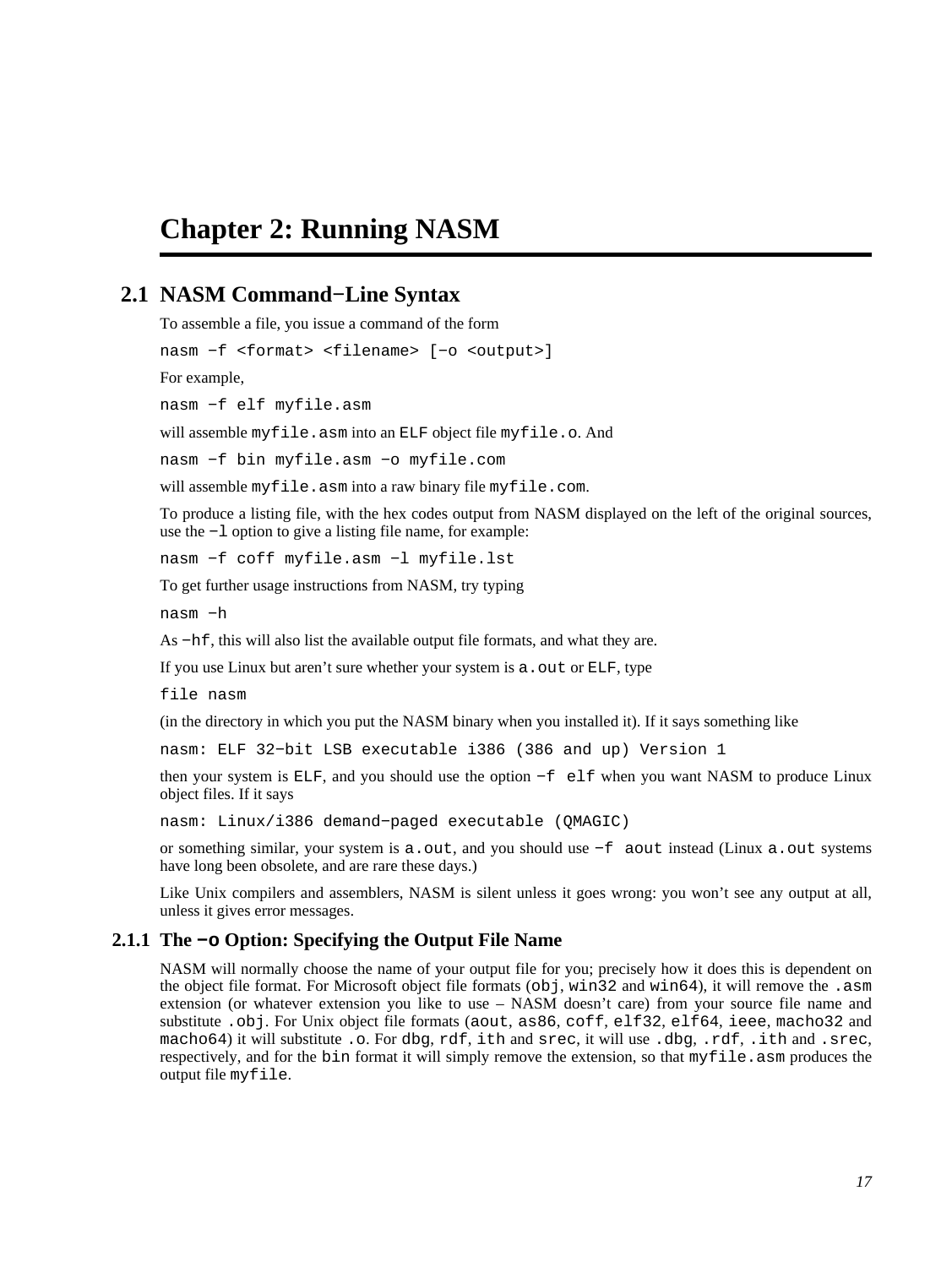If the output file already exists, NASM will overwrite it, unless it has the same name as the input file, in which case it will give a warning and use nasm. out as the output file name instead.

For situations in which this behaviour is unacceptable, NASM provides the −o command−line option, which allows you to specify your desired output file name. You invoke −o by following it with the name you wish for the output file, either with or without an intervening space. For example:

nasm −f bin program.asm −o program.com nasm −f bin driver.asm −odriver.sys

Note that this is a small o, and is different from a capital O , which is used to specify the number of optimisation passes required. See [section 2.1.22.](#page-20-3)

#### **2.1.2 The −f Option: Specifying the Output File Format**

<span id="page-17-0"></span>If you do not supply the −f option to NASM, it will choose an output file format for you itself. In the distribution versions of NASM, the default is always bin; if you've compiled your own copy of NASM, you can redefine OF\_DEFAULT at compile time and choose what you want the default to be.

Like −o, the intervening space between −f and the output file format is optional; so −f elf and −felf are both valid.

A complete list of the available output file formats can be given by issuing the command nasm −hf.

## **2.1.3 The −l Option: Generating a Listing File**

<span id="page-17-1"></span>If you supply the −l option to NASM, followed (with the usual optional space) by a file name, NASM will generate a source−listing file for you, in which addresses and generated code are listed on the left, and the actual source code, with expansions of multi−line macros (except those which specifically request no expansion in source listings: see [section 4.3.9\)](#page-46-1) on the right. For example:

nasm −f elf myfile.asm −l myfile.lst

If a list file is selected, you may turn off listing for a section of your source with [list −], and turn it back on with [list +], (the default, obviously). There is no "user form" (without the brackets). This can be used to list only sections of interest, avoiding excessively long listings.

#### **2.1.4 The −M Option: Generate Makefile Dependencies**

<span id="page-17-2"></span>This option can be used to generate makefile dependencies on stdout. This can be redirected to a file for further processing. For example:

nasm −M myfile.asm > myfile.dep

#### **2.1.5 The −MG Option: Generate Makefile Dependencies**

<span id="page-17-3"></span>This option can be used to generate makefile dependencies on stdout. This differs from the −M option in that if a nonexisting file is encountered, it is assumed to be a generated file and is added to the dependency list without a prefix.

#### **2.1.6 The −MF Option: Set Makefile Dependency File**

<span id="page-17-4"></span>This option can be used with the −M or −MG options to send the output to a file, rather than to stdout. For example:

nasm −M −MF myfile.dep myfile.asm

#### **2.1.7 The −MD Option: Assemble and Generate Dependencies**

<span id="page-17-5"></span>The −MD option acts as the combination of the −M and −MF options (i.e. a filename has to be specified.) However, unlike the −M or −MG options, −MD does *not* inhibit the normal operation of the assembler. Use this to automatically generate updated dependencies with every assembly session. For example: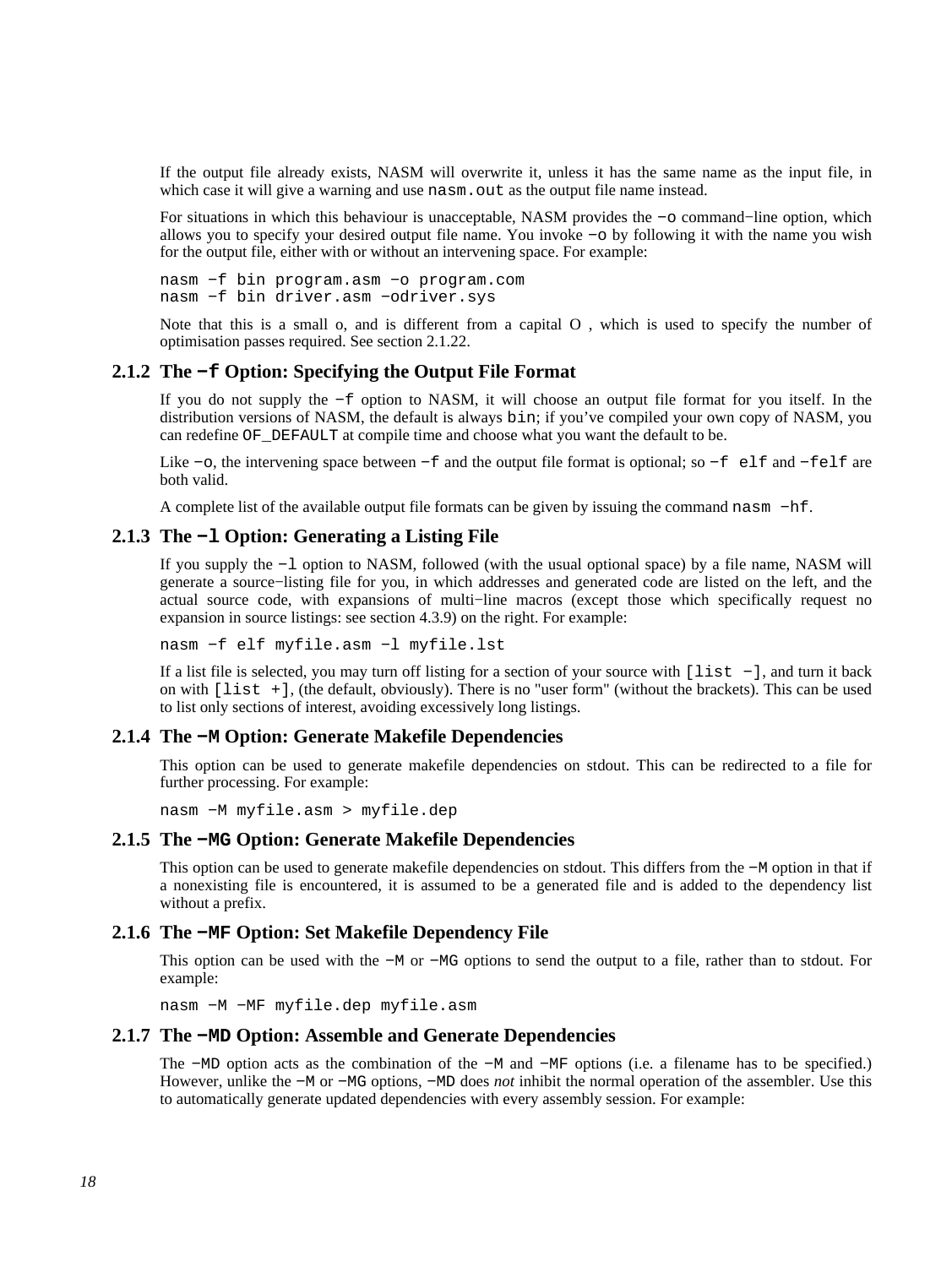nasm −f elf −o myfile.o −MD myfile.dep myfile.asm

#### **2.1.8 The −MT Option: Dependency Target Name**

<span id="page-18-0"></span>The −MT option can be used to override the default name of the dependency target. This is normally the same as the output filename, specified by the −o option.

#### **2.1.9 The −MQ Option: Dependency Target Name (Quoted)**

<span id="page-18-1"></span>The −MQ option acts as the −MT option, except it tries to quote characters that have special meaning in Makefile syntax. This is not foolproof, as not all characters with special meaning are quotable in Make.

## **2.1.10 The −MP Option: Emit phony targets**

<span id="page-18-2"></span>When used with any of the dependency generation options, the −MP option causes NASM to emit a phony target without dependencies for each header file. This prevents Make from complaining if a header file has been removed.

### **2.1.11 The −F Option: Selecting a Debug Information Format**

<span id="page-18-3"></span>This option is used to select the format of the debug information emitted into the output file, to be used by a debugger (or *will* be). Prior to version 2.03.01, the use of this switch did *not* enable output of the selected debug info format. Use −g, see [section 2.1.12,](#page-18-4) to enable output. Versions 2.03.01 and later automatically enable −g if −F is specified.

A complete list of the available debug file formats for an output format can be seen by issuing the command nasm −f <format> −y. Not all output formats currently support debugging output. See [section 2.1.26.](#page-22-1)

This should not be confused with the −f dbg output format option which is not built into NASM by default. For information on how to enable it when building from the sources, see [section 7.14.](#page-88-0)

#### **2.1.12 The −g Option: Enabling Debug Information.**

<span id="page-18-4"></span>This option can be used to generate debugging information in the specified format. See [section 2.1.11](#page-18-3). Using −g without −F results in emitting debug info in the default format, if any, for the selected output format. If no debug information is currently implemented in the selected output format, −g is *silently ignored*.

### **2.1.13 The −X Option: Selecting an Error Reporting Format**

<span id="page-18-5"></span>This option can be used to select an error reporting format for any error messages that might be produced by NASM.

Currently, two error reporting formats may be selected. They are the −Xvc option and the −Xgnu option. The GNU format is the default and looks like this:

filename.asm:65: error: specific error message

where filename.asm is the name of the source file in which the error was detected, 65 is the source file line number on which the error was detected, error is the severity of the error (this could be warning), and specific error message is a more detailed text message which should help pinpoint the exact problem.

The other format, specified by −Xvc is the style used by Microsoft Visual C++ and some other programs. It looks like this:

filename.asm(65) : error: specific error message

where the only difference is that the line number is in parentheses instead of being delimited by colons.

See also the Visual C<sup>++</sup> output format, [section 7.5.](#page-77-0)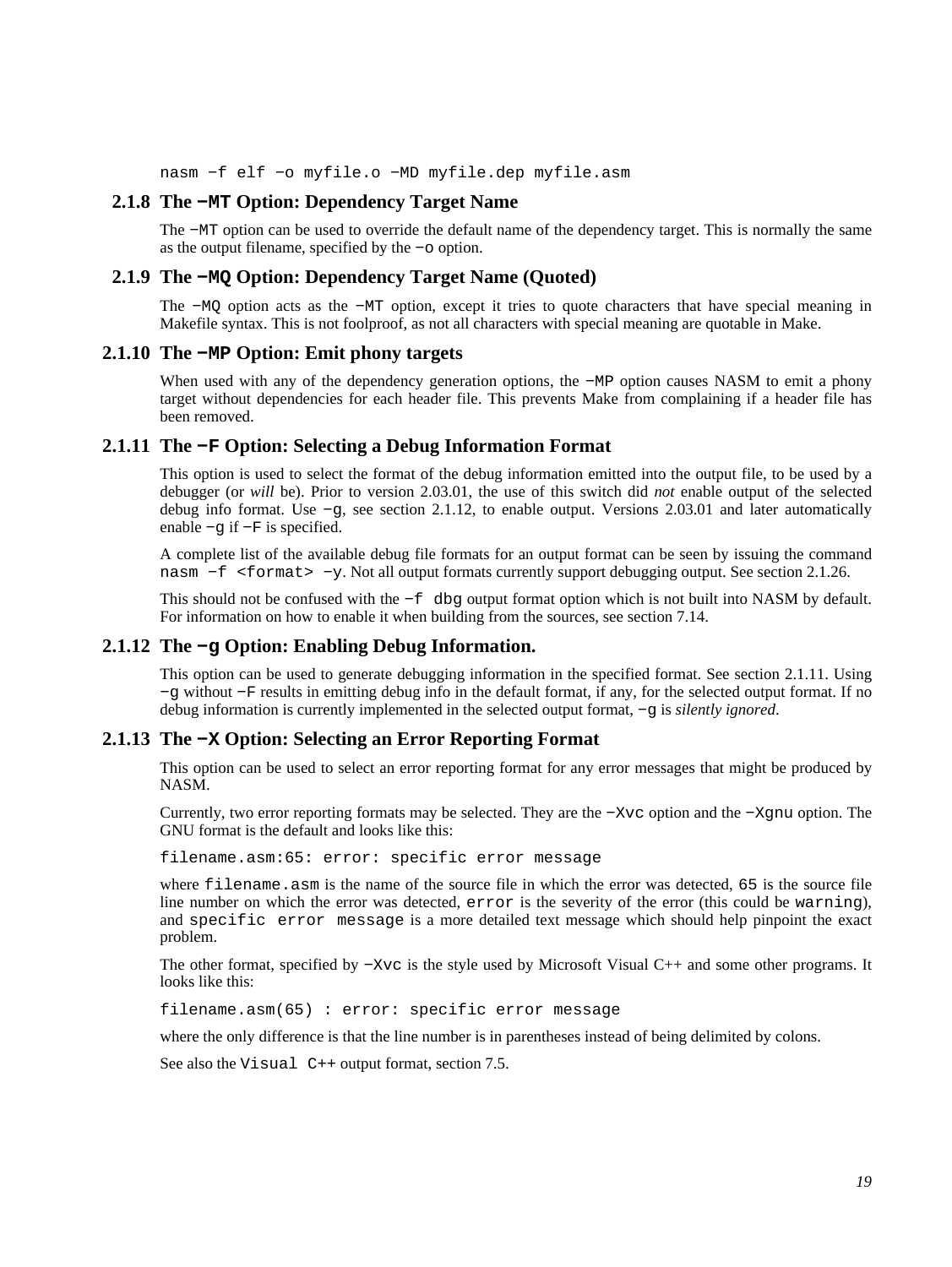## **2.1.14 The −Z Option: Send Errors to a File**

<span id="page-19-0"></span>Under MS−DOS it can be difficult (though there are ways) to redirect the standard−error output of a program to a file. Since NASM usually produces its warning and error messages on stderr, this can make it hard to capture the errors if (for example) you want to load them into an editor.

NASM therefore provides the −Z option, taking a filename argument which causes errors to be sent to the specified files rather than standard error. Therefore you can redirect the errors into a file by typing

nasm −Z myfile.err −f obj myfile.asm

In earlier versions of NASM, this option was called −E, but it was changed since −E is an option conventionally used for preprocessing only, with disastrous results. See [section 2.1.20.](#page-20-1)

#### **2.1.15 The −s Option: Send Errors to stdout**

<span id="page-19-1"></span>The −s option redirects error messages to stdout rather than stderr, so it can be redirected under MS−DOS. To assemble the file myfile.asm and pipe its output to the more program, you can type:

nasm −s −f obj myfile.asm | more

See also the −Z option, [section 2.1.14.](#page-19-0)

#### **2.1.16 The −i Option: Include File Search Directories**

<span id="page-19-2"></span>When NASM sees the  $\frac{2}{3}$  include or  $\frac{2}{3}$  pathsearch directive in a source file (see [section 4.6.1](#page-51-1), [section](#page-52-0) [4.6.2](#page-52-0) or [section 3.2.3\)](#page-26-3), it will search for the given file not only in the current directory, but also in any directories specified on the command line by the use of the −i option. Therefore you can include files from a macro library, for example, by typing

nasm −ic:\macrolib\ −f obj myfile.asm

(As usual, a space between −i and the path name is allowed, and optional).

NASM, in the interests of complete source−code portability, does not understand the file naming conventions of the OS it is running on; the string you provide as an argument to the −i option will be prepended exactly as written to the name of the include file. Therefore the trailing backslash in the above example is necessary. Under Unix, a trailing forward slash is similarly necessary.

(You can use this to your advantage, if you're really perverse, by noting that the option −ifoo will cause %include "bar.i" to search for the file foobar.i...)

If you want to define a *standard* include search path, similar to /usr/include on Unix systems, you should place one or more −i directives in the NASMENV environment variable (see [section 2.1.28\)](#page-22-3).

For Makefile compatibility with many C compilers, this option can also be specified as −I.

#### **2.1.17 The −p Option: Pre−Include a File**

<span id="page-19-3"></span>NASM allows you to specify files to be *pre−included* into your source file, by the use of the −p option. So running

nasm myfile.asm −p myinc.inc

is equivalent to running nasm myfile.asm and placing the directive %include "myinc.inc" at the start of the file.

For consistency with the −I, −D and −U options, this option can also be specified as −P.

#### **2.1.18 The −d Option: Pre−Define a Macro**

<span id="page-19-4"></span>Just as the −p option gives an alternative to placing %include directives at the start of a source file, the −d option gives an alternative to placing a %define directive. You could code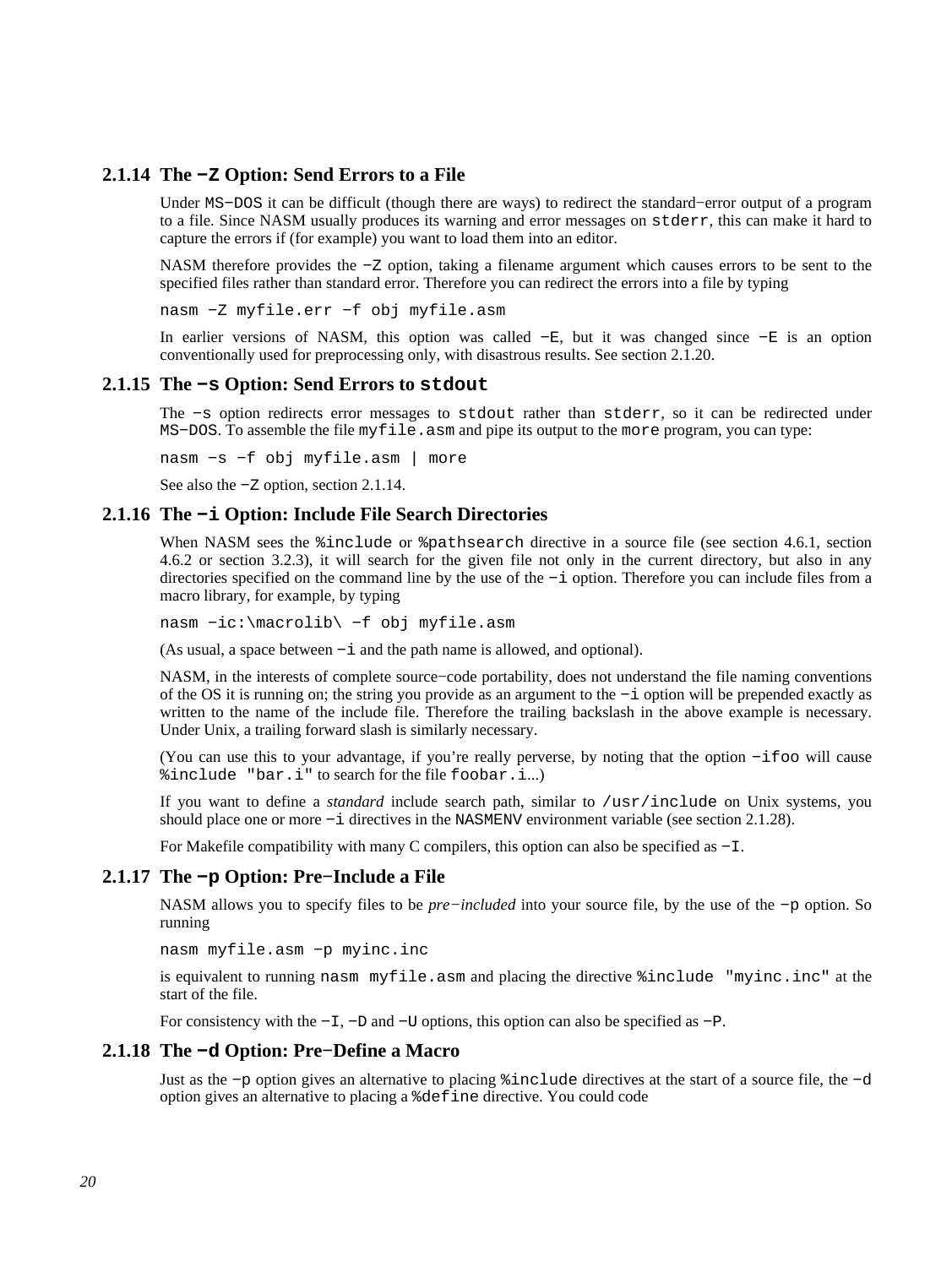nasm myfile.asm −dFOO=100

as an alternative to placing the directive

%define FOO 100

at the start of the file. You can miss off the macro value, as well: the option −dFOO is equivalent to coding %define FOO. This form of the directive may be useful for selecting assembly−time options which are then tested using %ifdef, for example −dDEBUG.

For Makefile compatibility with many C compilers, this option can also be specified as −D.

#### **2.1.19 The −u Option: Undefine a Macro**

<span id="page-20-0"></span>The −u option undefines a macro that would otherwise have been pre−defined, either automatically or by a −p or −d option specified earlier on the command lines.

For example, the following command line:

nasm myfile.asm −dFOO=100 −uFOO

would result in FOO *not* being a predefined macro in the program. This is useful to override options specified at a different point in a Makefile.

For Makefile compatibility with many C compilers, this option can also be specified as −U.

#### **2.1.20 The −E Option: Preprocess Only**

<span id="page-20-1"></span>NASM allows the preprocessor to be run on its own, up to a point. Using the −E option (which requires no arguments) will cause NASM to preprocess its input file, expand all the macro references, remove all the comments and preprocessor directives, and print the resulting file on standard output (or save it to a file, if the −o option is also used).

This option cannot be applied to programs which require the preprocessor to evaluate expressions which depend on the values of symbols: so code such as

%assign tablesize (\$−tablestart)

will cause an error in preprocess−only mode.

For compatiblity with older version of NASM, this option can also be written −e. −E in older versions of NASM was the equivalent of the current −Z option, [section 2.1.14.](#page-19-0)

#### **2.1.21 The −a Option: Don't Preprocess At All**

<span id="page-20-2"></span>If NASM is being used as the back end to a compiler, it might be desirable to suppress preprocessing completely and assume the compiler has already done it, to save time and increase compilation speeds. The −a option, requiring no argument, instructs NASM to replace its powerful preprocessor with a stub preprocessor which does nothing.

#### **2.1.22 The −O Option: Specifying Multipass Optimization**

<span id="page-20-3"></span>NASM defaults to not optimizing operands which can fit into a signed byte. This means that if you want the shortest possible object code, you have to enable optimization.

Using the −O option, you can tell NASM to carry out different levels of optimization. The syntax is:

- −O0: No optimization. All operands take their long forms, if a short form is not specified, except conditional jumps. This is intended to match NASM 0.98 behavior.
- −O1: Minimal optimization. As above, but immediate operands which will fit in a signed byte are optimized, unless the long form is specified. Conditional jumps default to the long form unless otherwise specified.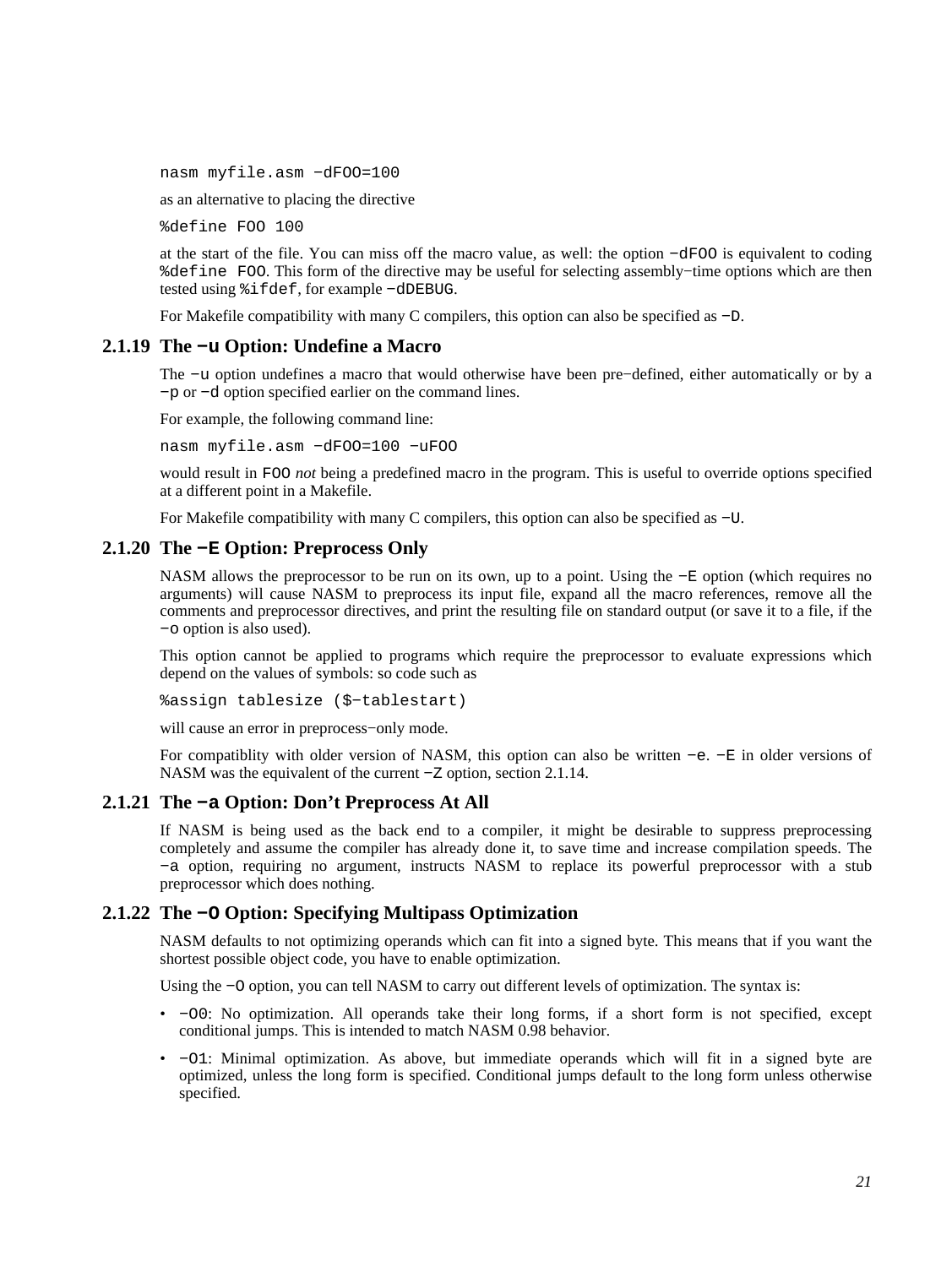• −Ox (where x is the actual letter x): Multipass optimization. Minimize branch offsets and signed immediate bytes, overriding size specification unless the strict keyword has been used (see [section](#page-33-2) [3.7\)](#page-33-2). For compatability with earlier releases, the letter  $x$  may also be any number greater than one. This number has no effect on the actual number of passes.

The −Ox mode is recommended for most uses.

Note that this is a capital O, and is different from a small o, which is used to specify the output file name. See [section 2.1.1.](#page-16-2)

### **2.1.23 The −t Option: Enable TASM Compatibility Mode**

<span id="page-21-0"></span>NASM includes a limited form of compatibility with Borland's TASM. When NASM's −t option is used, the following changes are made:

- local labels may be prefixed with @@ instead of .
- size override is supported within brackets. In TASM compatible mode, a size override inside square brackets changes the size of the operand, and not the address type of the operand as it does in NASM syntax. E.g. mov eax,[DWORD val] is valid syntax in TASM compatibility mode. Note that you lose the ability to override the default address type for the instruction.
- unprefixed forms of some directives supported (arg, elif, else, endif, if, ifdef, ifdifi, ifndef, include, local)

#### **2.1.24 The −w and −W Options: Enable or Disable Assembly Warnings**

<span id="page-21-1"></span>NASM can observe many conditions during the course of assembly which are worth mentioning to the user, but not a sufficiently severe error to justify NASM refusing to generate an output file. These conditions are reported like errors, but come up with the word 'warning' before the message. Warnings do not prevent NASM from generating an output file and returning a success status to the operating system.

Some conditions are even less severe than that: they are only sometimes worth mentioning to the user. Therefore NASM supports the −w command−line option, which enables or disables certain classes of assembly warning. Such warning classes are described by a name, for example orphan−labels; you can enable warnings of this class by the command−line option −w+orphan−labels and disable it by −w−orphan−labels.

The suppressible warning classes are:

- macro−params covers warnings about multi−line macros being invoked with the wrong number of parameters. This warning class is enabled by default; see [section 4.3.1](#page-42-0) for an example of why you might want to disable it.
- macro−selfref warns if a macro references itself. This warning class is disabled by default.
- macro−defaults warns when a macro has more default parameters than optional parameters. This warning class is enabled by default; see [section 4.3.4](#page-43-1) for why you might want to disable it.
- orphan−labels covers warnings about source lines which contain no instruction but define a label without a trailing colon. NASM warns about this somewhat obscure condition by default; see [section 3.1](#page-25-1) for more information.
- number−overflow covers warnings about numeric constants which don't fit in 64 bits. This warning class is enabled by default.
- gnu−elf−extensions warns if 8−bit or 16−bit relocations are used in −f elf format. The GNU extensions allow this. This warning class is disabled by default.
- float−overflow warns about floating point overflow. Enabled by default.
- float−denorm warns about floating point denormals. Disabled by default.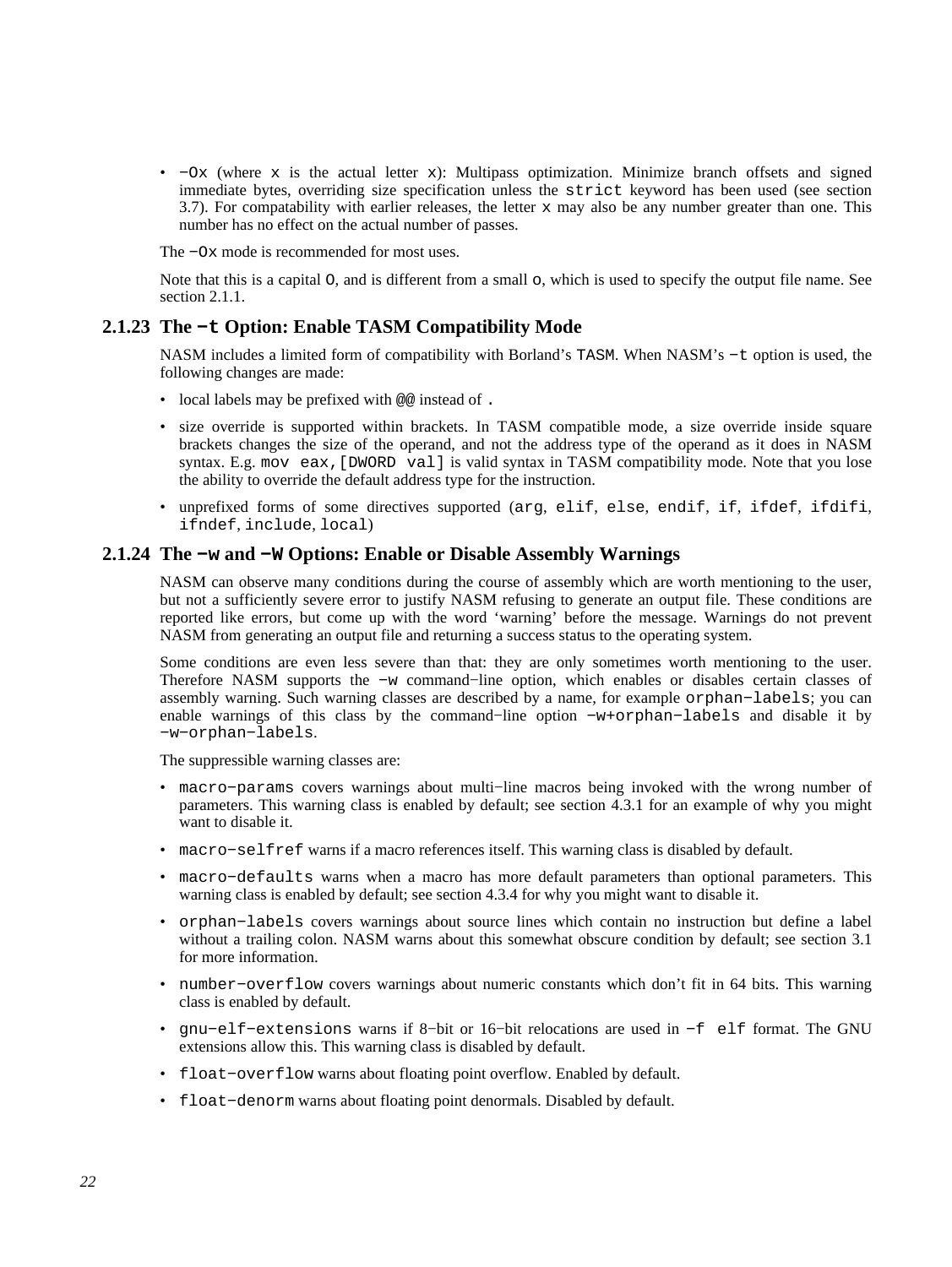- float−underflow warns about floating point underflow. Disabled by default.
- float−toolong warns about too many digits in floating−point numbers. Enabled by default.
- user controls %warning directives (see [section 4.9\)](#page-57-0). Enabled by default.
- error causes warnings to be treated as errors. Disabled by default.
- all is an alias for *all* suppressible warning classes (not including error). Thus, −w+all enables all available warnings.

In addition, you can set warning classes across sections. Warning classes may be enabled with [warning +warning−name], disabled with [warning −warning−name] or reset to their original value with [warning \*warning−name]. No "user form" (without the brackets) exists.

Since version 2.00, NASM has also supported the gcc−like syntax −Wwarning and −Wno−warning instead of −w+warning and −w−warning, respectively.

### **2.1.25 The −v Option: Display Version Info**

<span id="page-22-0"></span>Typing NASM −v will display the version of NASM which you are using, and the date on which it was compiled.

You will need the version number if you report a bug.

## **2.1.26 The −y Option: Display Available Debug Info Formats**

<span id="page-22-1"></span>Typing nasm −f <option> −y will display a list of the available debug info formats for the given output format. The default format is indicated by an asterisk. For example:

```
nasm −f elf −y
```
valid debug formats for 'elf32' output format are ('\*' denotes default): \* stabs ELF32 (i386) stabs debug format for Linux dwarf elf32 (i386) dwarf debug format for Linux

## **2.1.27 The −−prefix and −−postfix Options.**

<span id="page-22-2"></span>The −−prefix and −−postfix options prepend or append (respectively) the given argument to all global or extern variables. E.g. −−prefix \_ will prepend the underscore to all global and external variables, as C sometimes (but not always) likes it.

#### **2.1.28 The NASMENV Environment Variable**

<span id="page-22-3"></span>If you define an environment variable called NASMENV, the program will interpret it as a list of extra command−line options, which are processed before the real command line. You can use this to define standard search directories for include files, by putting −i options in the NASMENV variable.

The value of the variable is split up at white space, so that the value -s -ic:\nasmlib will be treated as two separate options. However, that means that the value −dNAME="my name" won't do what you might want, because it will be split at the space and the NASM command−line processing will get confused by the two nonsensical words −dNAME="my and name".

To get round this, NASM provides a feature whereby, if you begin the NASMENV environment variable with some character that isn't a minus sign, then NASM will treat this character as the separator character for options. So setting the NASMENV variable to the value !−s!−ic:\nasmlib is equivalent to setting it to −s −ic:\nasmlib, but !−dNAME="my name" will work.

This environment variable was previously called NASM. This was changed with version 0.98.31.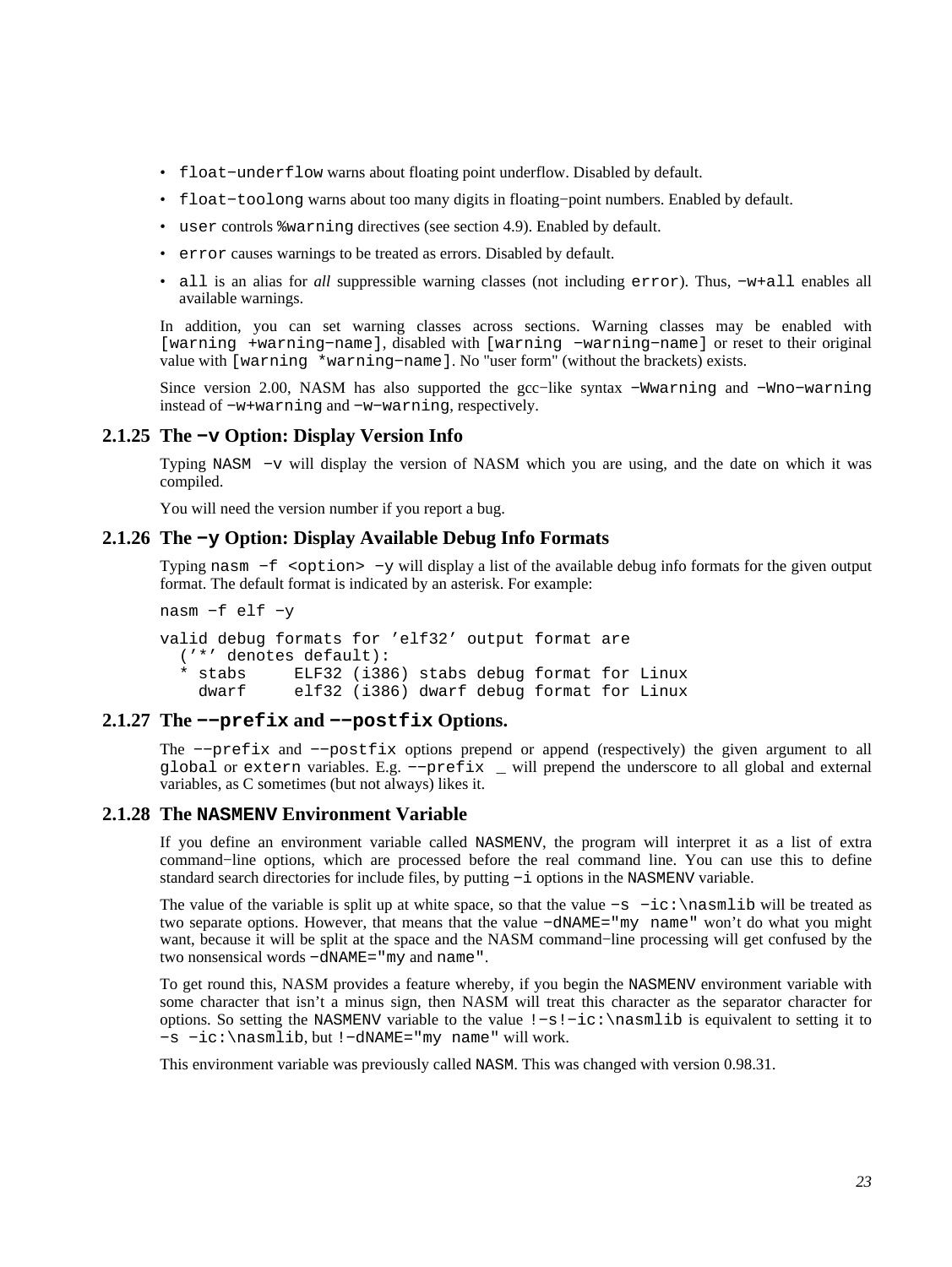# **2.2 Quick Start for MASM Users**

<span id="page-23-0"></span>If you're used to writing programs with MASM, or with TASM in MASM−compatible (non−Ideal) mode, or with a86, this section attempts to outline the major differences between MASM's syntax and NASM's. If you're not already used to MASM, it's probably worth skipping this section.

## **2.2.1 NASM Is Case−Sensitive**

<span id="page-23-1"></span>One simple difference is that NASM is case−sensitive. It makes a difference whether you call your label foo, Foo or FOO. If you're assembling to DOS or  $OS/2$ . OBJ files, you can invoke the UPPERCASE directive (documented in [section 7.4\)](#page-73-0) to ensure that all symbols exported to other code modules are forced to be upper case; but even then, *within* a single module, NASM will distinguish between labels differing only in case.

## **2.2.2 NASM Requires Square Brackets For Memory References**

<span id="page-23-2"></span>NASM was designed with simplicity of syntax in mind. One of the design goals of NASM is that it should be possible, as far as is practical, for the user to look at a single line of NASM code and tell what opcode is generated by it. You can't do this in MASM: if you declare, for example,

| foo | equ |   |
|-----|-----|---|
| bar | dw  | 2 |

then the two lines of code

 mov ax,foo mov ax,bar

generate completely different opcodes, despite having identical−looking syntaxes.

NASM avoids this undesirable situation by having a much simpler syntax for memory references. The rule is simply that any access to the *contents* of a memory location requires square brackets around the address, and any access to the *address* of a variable doesn't. So an instruction of the form mov ax,foo will *always* refer to a compile−time constant, whether it's an EQU or the address of a variable; and to access the *contents* of the variable bar, you must code mov ax, [bar].

This also means that NASM has no need for MASM's OFFSET keyword, since the MASM code mov ax,offset bar means exactly the same thing as NASM's mov ax,bar. If you're trying to get large amounts of MASM code to assemble sensibly under NASM, you can always code %idefine offset to make the preprocessor treat the OFFSET keyword as a no−op.

This issue is even more confusing in a86, where declaring a label with a trailing colon defines it to be a 'label' as opposed to a 'variable' and causes a86 to adopt NASM−style semantics; so in a86, mov ax,var has different behaviour depending on whether var was declared as var: dw 0 (a label) or var dw 0 (a word−size variable). NASM is very simple by comparison: *everything* is a label.

NASM, in the interests of simplicity, also does not support the hybrid syntaxes supported by MASM and its clones, such as mov  $ax,table[bx]$ , where a memory reference is denoted by one portion outside square brackets and another portion inside. The correct syntax for the above is mov ax,[table+bx]. Likewise, mov ax,es:[di] is wrong and mov ax,[es:di] is right.

## **2.2.3 NASM Doesn't Store Variable Types**

<span id="page-23-3"></span>NASM, by design, chooses not to remember the types of variables you declare. Whereas MASM will remember, on seeing var dw 0, that you declared var as a word−size variable, and will then be able to fill in the ambiguity in the size of the instruction mov var,2, NASM will deliberately remember nothing about the symbol var except where it begins, and so you must explicitly code mov word [var],2.

For this reason, NASM doesn't support the LODS, MOVS, STOS, SCAS, CMPS, INS, or OUTS instructions, but only supports the forms such as LODSB, MOVSW, and SCASD, which explicitly specify the size of the components of the strings being manipulated.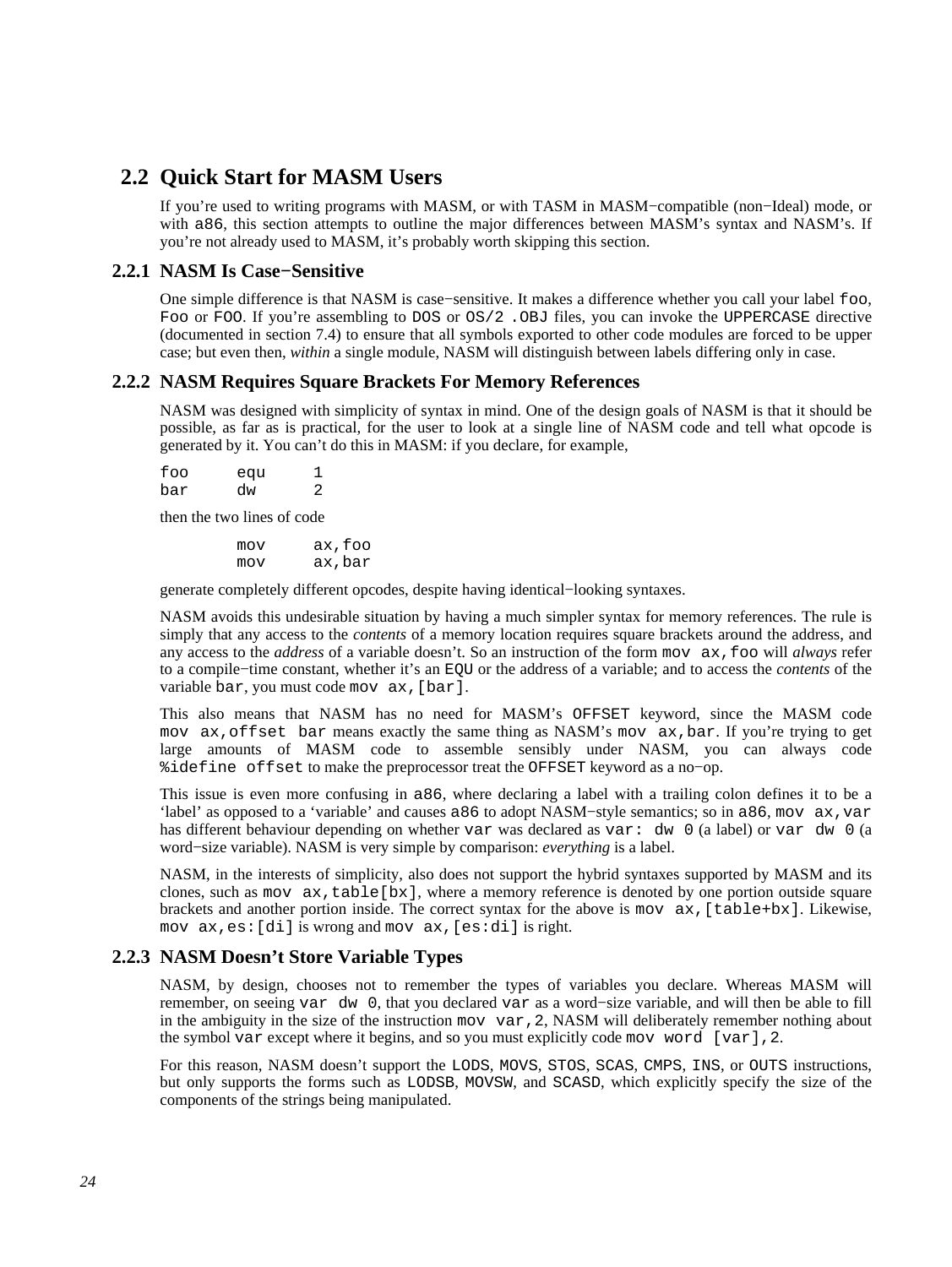## **2.2.4 NASM Doesn't ASSUME**

<span id="page-24-0"></span>As part of NASM's drive for simplicity, it also does not support the ASSUME directive. NASM will not keep track of what values you choose to put in your segment registers, and will never *automatically* generate a segment override prefix.

## **2.2.5 NASM Doesn't Support Memory Models**

<span id="page-24-1"></span>NASM also does not have any directives to support different 16−bit memory models. The programmer has to keep track of which functions are supposed to be called with a far call and which with a near call, and is responsible for putting the correct form of RET instruction (RETN or RETF; NASM accepts RET itself as an alternate form for RETN); in addition, the programmer is responsible for coding CALL FAR instructions where necessary when calling *external* functions, and must also keep track of which external variable definitions are far and which are near.

## **2.2.6 Floating−Point Differences**

<span id="page-24-2"></span>NASM uses different names to refer to floating−point registers from MASM: where MASM would call them  $ST(0)$ ,  $ST(1)$  and so on, and a86 would call them simply 0, 1 and so on, NASM chooses to call them st0, st1 etc.

As of version 0.96, NASM now treats the instructions with 'nowait' forms in the same way as MASM–compatible assemblers. The idiosyncratic treatment employed by 0.95 and earlier was based on a misunderstanding by the authors.

## **2.2.7 Other Differences**

<span id="page-24-3"></span>For historical reasons, NASM uses the keyword TWORD where MASM and compatible assemblers use TBYTE.

NASM does not declare uninitialized storage in the same way as MASM: where a MASM programmer might use stack db 64 dup (?), NASM requires stack resb 64, intended to be read as 'reserve 64 bytes'. For a limited amount of compatibility, since NASM treats ? as a valid character in symbol names, you can code ? equ 0 and then writing dw ? will at least do something vaguely useful. DUP is still not a supported syntax, however.

In addition to all of this, macros and directives work completely differently to MASM. See [chapter 4](#page-36-0) and [chapter 6](#page-65-0) for further details.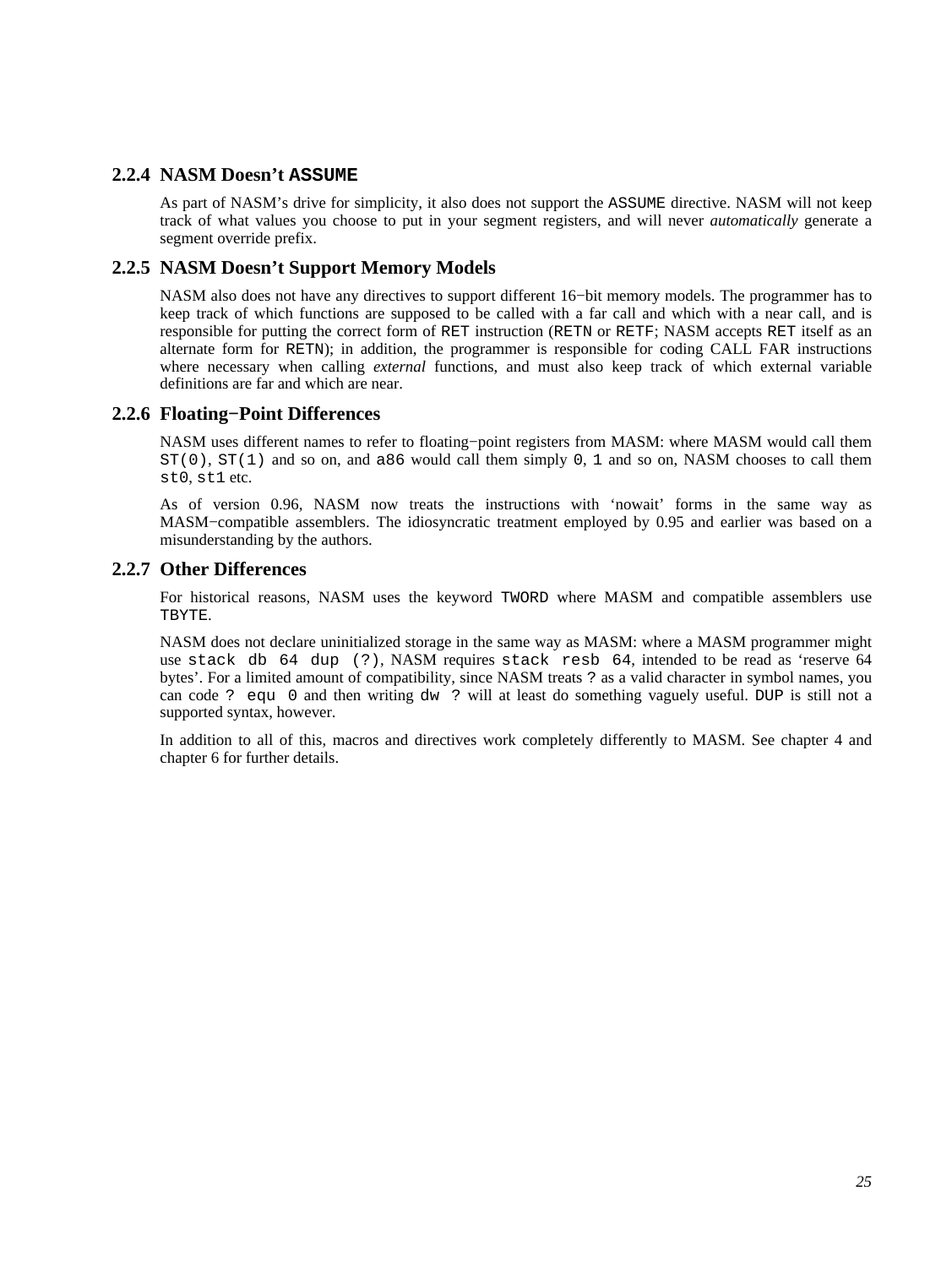# <span id="page-25-0"></span>**Chapter 3: The NASM Language**

# **3.1 Layout of a NASM Source Line**

<span id="page-25-1"></span>Like most assemblers, each NASM source line contains (unless it is a macro, a preprocessor directive or an assembler directive: see [chapter 4](#page-36-0) and [chapter 6\)](#page-65-0) some combination of the four fields

label: instruction operands ; comment

As usual, most of these fields are optional; the presence or absence of any combination of a label, an instruction and a comment is allowed. Of course, the operand field is either required or forbidden by the presence and nature of the instruction field.

NASM uses backslash (\) as the line continuation character; if a line ends with backslash, the next line is considered to be a part of the backslash−ended line.

NASM places no restrictions on white space within a line: labels may have white space before them, or instructions may have no space before them, or anything. The colon after a label is also optional. (Note that this means that if you intend to code lodsb alone on a line, and type lodab by accident, then that's still a valid source line which does nothing but define a label. Running NASM with the command−line option −w+orphan−labels will cause it to warn you if you define a label alone on a line without a trailing colon.)

Valid characters in labels are letters, numbers,  $\overline{z}$ ,  $\overline{z}$ ,  $\overline{z}$ ,  $\overline{z}$ ,  $\overline{z}$ ,  $\overline{z}$ ,  $\overline{z}$ ,  $\overline{z}$ ,  $\overline{z}$ ,  $\overline{z}$ ,  $\overline{z}$ ,  $\overline{z}$ ,  $\overline{z}$ ,  $\overline{z}$ ,  $\overline{z}$ ,  $\overline{z}$ ,  $\overline{z}$ ,  $\$ as the *first* character of an identifier are letters, . (with special meaning: see [section 3.9\)](#page-34-1), \_ and ?. An identifier may also be prefixed with a \$ to indicate that it is intended to be read as an identifier and not a reserved word; thus, if some other module you are linking with defines a symbol called eax, you can refer to \$eax in NASM code to distinguish the symbol from the register. Maximum length of an identifier is 4095 characters.

The instruction field may contain any machine instruction: Pentium and P6 instructions, FPU instructions, MMX instructions and even undocumented instructions are all supported. The instruction may be prefixed by LOCK, REP, REPE/REPZ or REPNE/REPNZ, in the usual way. Explicit address−size and operand−size prefixes A16, A32, A64, O16 and O32, O64 are provided – one example of their use is given in [chapter 10.](#page-108-0) You can also use the name of a segment register as an instruction prefix: coding es mov  $[bx]$ , ax is equivalent to coding mov  $[es:bx]$ , ax. We recommend the latter syntax, since it is consistent with other syntactic features of the language, but for instructions such as LODSB, which has no operands and yet can require a segment override, there is no clean syntactic way to proceed apart from es lodsb.

An instruction is not required to use a prefix: prefixes such as CS, A32, LOCK or REPE can appear on a line by themselves, and NASM will just generate the prefix bytes.

In addition to actual machine instructions, NASM also supports a number of pseudo−instructions, described in [section 3.2.](#page-26-0)

Instruction operands may take a number of forms: they can be registers, described simply by the register name (e.g. ax, bp, ebx, cr0: NASM does not use the gas–style syntax in which register names must be prefixed by a % sign), or they can be effective addresses (see [section 3.3\)](#page-27-2), constants [\(section 3.4\)](#page-28-0) or expressions [\(section 3.5\)](#page-32-1).

For x87 floating−point instructions, NASM accepts a wide range of syntaxes: you can use two−operand forms like MASM supports, or you can use NASM's native single−operand forms in most cases. For example, you can code: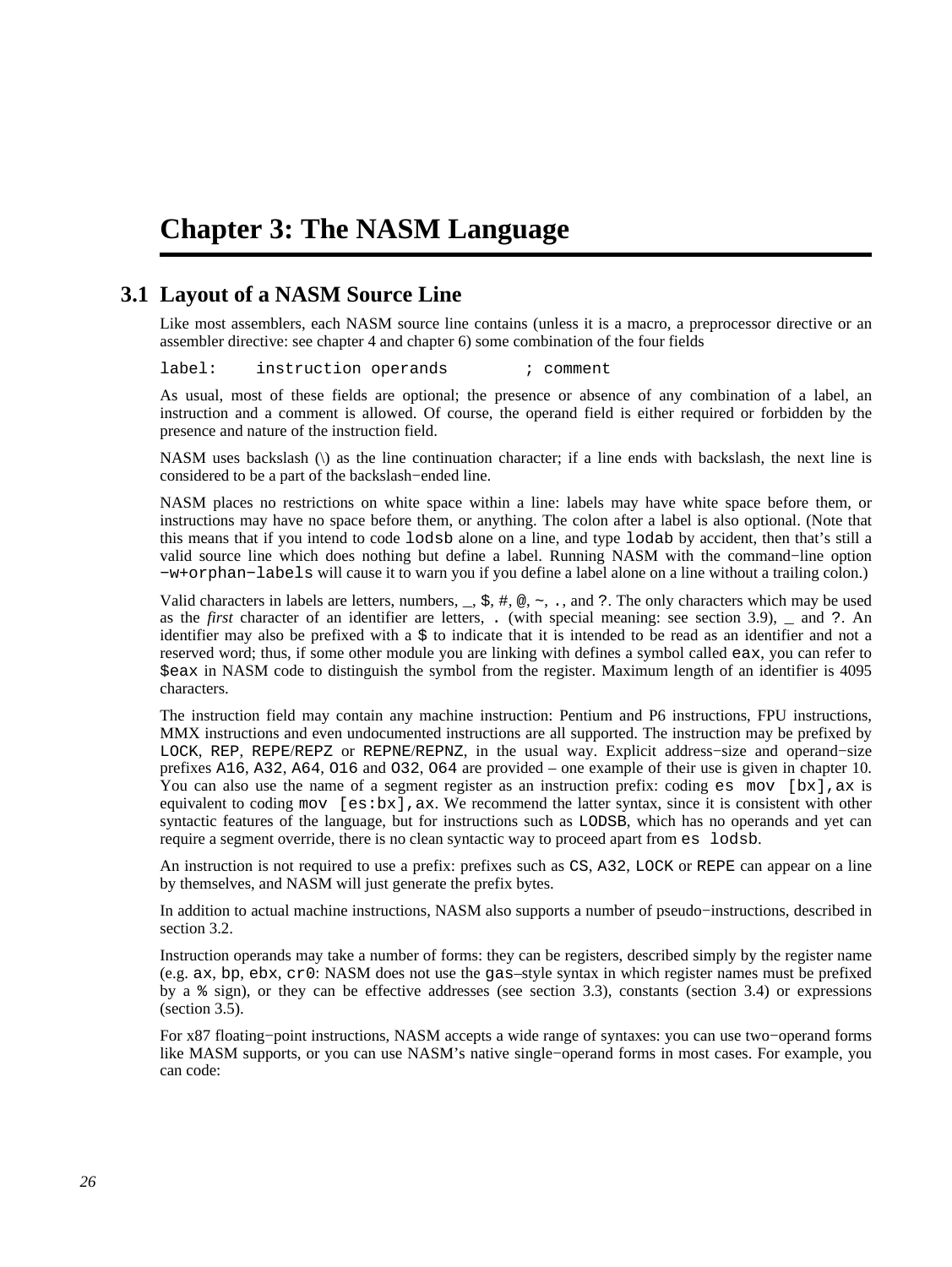| fadd | st 1    | ; this sets $st0 := st0 + st1$ |
|------|---------|--------------------------------|
| fadd | stO,stl | ; so does this                 |
| fadd | stl,stO | ; this sets stl := $st1 + st0$ |
| fadd | to stl  | ; so does this                 |

Almost any x87 floating−point instruction that references memory must use one of the prefixes DWORD, QWORD or TWORD to indicate what size of memory operand it refers to.

## **3.2 Pseudo−Instructions**

<span id="page-26-0"></span>Pseudo−instructions are things which, though not real x86 machine instructions, are used in the instruction field anyway because that's the most convenient place to put them. The current pseudo−instructions are DB, DW, DD, DQ, DT, DO and DY; their uninitialized counterparts RESB, RESW, RESD, RESQ, REST, RESO and RESY; the INCBIN command, the EQU command, and the TIMES prefix.

## **3.2.1 DB and Friends: Declaring Initialized Data**

<span id="page-26-1"></span>DB, DW, DD, DO, DT, DO and DY are used, much as in MASM, to declare initialized data in the output file. They can be invoked in a wide range of ways:

| ; just the byte 0x55                               |
|----------------------------------------------------|
| ; three bytes in succession                        |
| ; character constants are OK                       |
| ; so are string constants                          |
| $0x34$ $0x12$                                      |
| ; 0x61 0x00 (it's just a number)                   |
| ; 0x61 0x62 (character constant)                   |
| ; 0x61 0x62 0x63 0x00 (string)                     |
| $: 0x78$ $0x56$ $0x34$ $0x12$                      |
| ; floating-point constant                          |
| 0x123456789abcdef0<br><i>i</i> eight byte constant |
| ; double-precision float                           |
| ; extended-precision float                         |
|                                                    |

DT, DO and DY do not accept numeric constants as operands.

#### **3.2.2 RESB and Friends: Declaring Uninitialized Data**

<span id="page-26-2"></span>RESB, RESW, RESD, RESQ, REST, RESO and RESY are designed to be used in the BSS section of a module: they declare *uninitialized* storage space. Each takes a single operand, which is the number of bytes, words, doublewords or whatever to reserve. As stated in [section 2.2.7,](#page-24-3) NASM does not support the MASM/TASM syntax of reserving uninitialized space by writing  $DW$  ? or similar things: this is what it does instead. The operand to a RESB–type pseudo−instruction is a *critical expression*: see [section 3.8](#page-34-0).

```
For example:
```

| buffer:   | resb | 64 | ; reserve 64 bytes   |
|-----------|------|----|----------------------|
| wordvar:  | resw |    | ; reserve a word     |
| realarray | resq | 10 | ; array of ten reals |
| ymmval:   | resy |    | ; one YMM register   |

## **3.2.3 INCBIN: Including External Binary Files**

<span id="page-26-3"></span>INCBIN is borrowed from the old Amiga assembler DevPac: it includes a binary file verbatim into the output file. This can be handy for (for example) including graphics and sound data directly into a game executable file. It can be called in one of these three ways: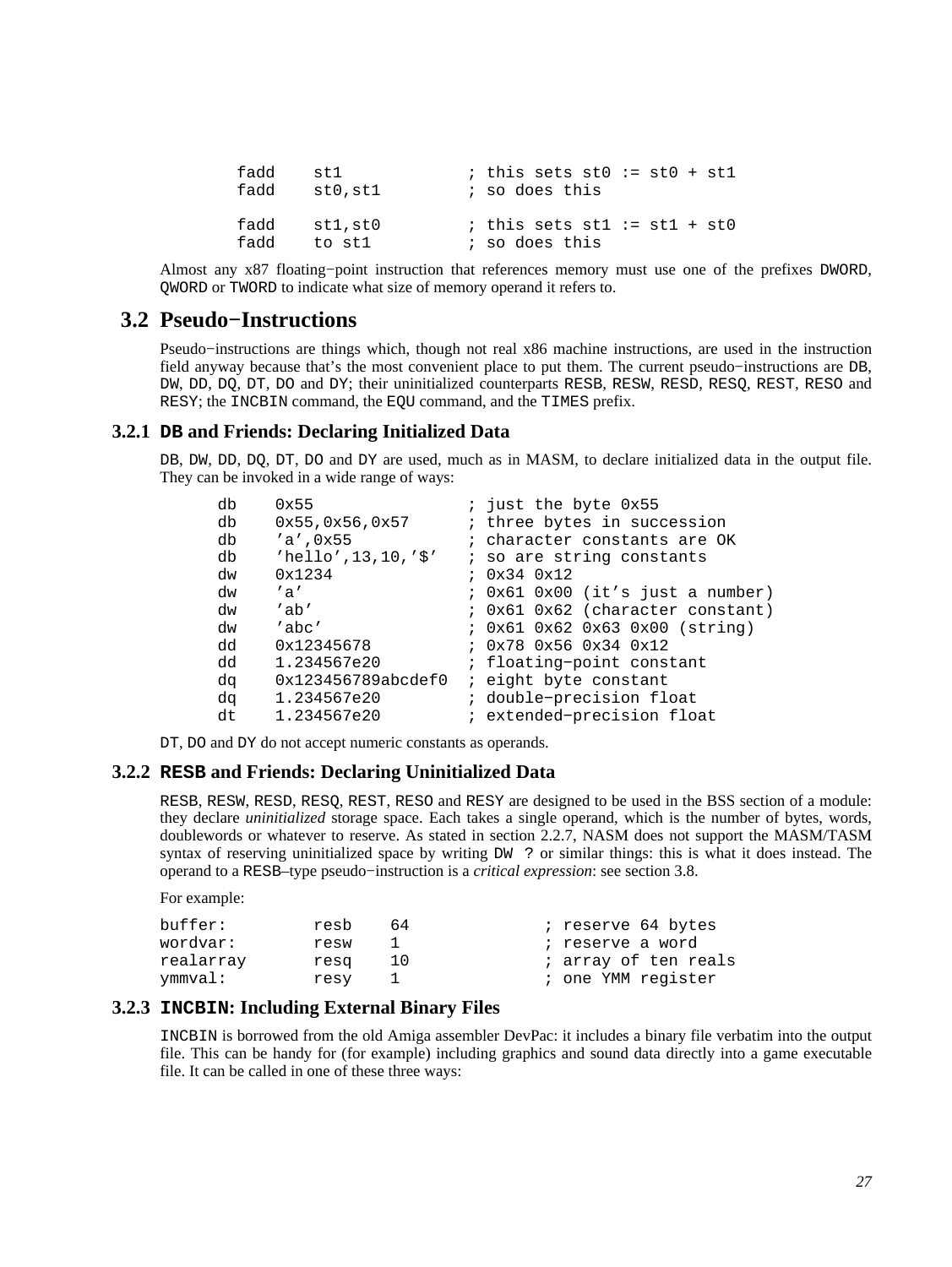```
incbin "file.dat" ; include the whole file<br>incbin "file.dat",1024 ; skip the first 1024 by
 incbin "file.dat",1024 ; skip the first 1024 bytes 
 incbin "file.dat",1024,512 ; skip the first 1024, and 
                                     ; actually include at most 512
```
INCBIN is both a directive and a standard macro; the standard macro version searches for the file in the include file search path and adds the file to the dependency lists. This macro can be overridden if desired.

#### **3.2.4 EQU: Defining Constants**

<span id="page-27-0"></span>EQU defines a symbol to a given constant value: when EQU is used, the source line must contain a label. The action of EQU is to define the given label name to the value of its (only) operand. This definition is absolute, and cannot change later. So, for example,

| message | db  | 'hello, world' |
|---------|-----|----------------|
| msglen  | equ | \$-message     |

defines msglen to be the constant 12. msglen may not then be redefined later. This is not a preprocessor definition either: the value of msglen is evaluated *once*, using the value of \$ (see [section 3.5](#page-32-1) for an explanation of \$) at the point of definition, rather than being evaluated wherever it is referenced and using the value of  $\frac{1}{2}$  at the point of reference.

## **3.2.5 TIMES: Repeating Instructions or Data**

<span id="page-27-1"></span>The TIMES prefix causes the instruction to be assembled multiple times. This is partly present as NASM's equivalent of the DUP syntax supported by MASM–compatible assemblers, in that you can code

zerobuf: times 64 db 0

or similar things; but TIMES is more versatile than that. The argument to TIMES is not just a numeric constant, but a numeric *expression*, so you can do things like

buffer: db 'hello, world' times 64−\$+buffer db ' '

which will store exactly enough spaces to make the total length of buffer up to 64. Finally, TIMES can be applied to ordinary instructions, so you can code trivial unrolled loops in it:

times 100 movsb

Note that there is no effective difference between times 100 resb 1 and resb 100, except that the latter will be assembled about 100 times faster due to the internal structure of the assembler.

The operand to TIMES is a critical expression [\(section 3.8\)](#page-34-0).

Note also that TIMES can't be applied to macros: the reason for this is that TIMES is processed after the macro phase, which allows the argument to TIMES to contain expressions such as 64−\$+buffer as above. To repeat more than one line of code, or a complex macro, use the preprocessor %rep directive.

## **3.3 Effective Addresses**

<span id="page-27-2"></span>An effective address is any operand to an instruction which references memory. Effective addresses, in NASM, have a very simple syntax: they consist of an expression evaluating to the desired address, enclosed in square brackets. For example:

| wordvar dw |     | 123                      |
|------------|-----|--------------------------|
|            | mov | ax, [wordvar]            |
|            | mov | $ax$ , [wordvar+1]       |
|            | mov | $ax$ , $es:wordvar+bx$ ] |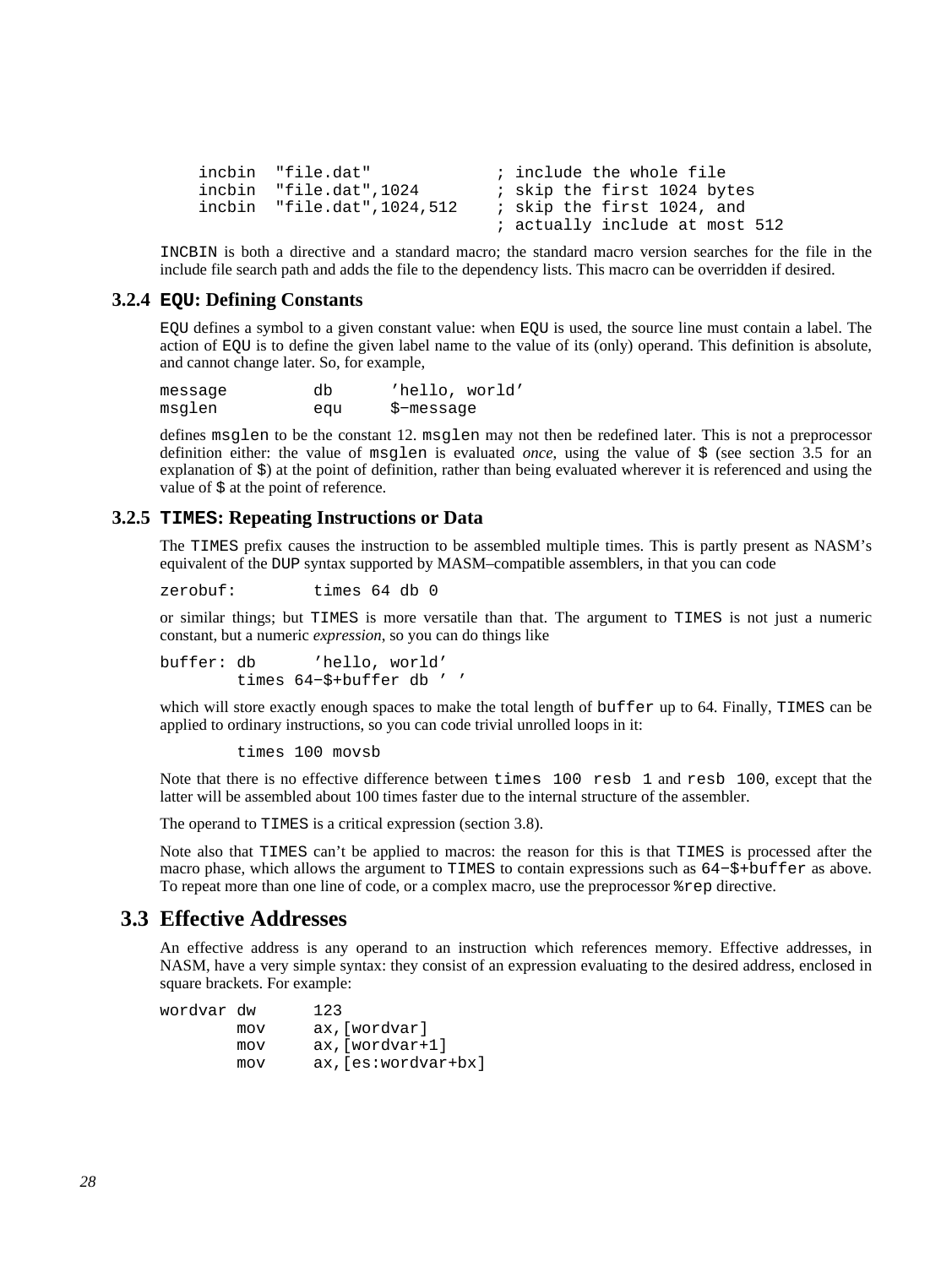Anything not conforming to this simple system is not a valid memory reference in NASM, for example es:wordvar[bx].

More complicated effective addresses, such as those involving more than one register, work in exactly the same way:

> mov eax,[ebx\*2+ecx+offset] mov ax,[bp+di+8]

NASM is capable of doing algebra on these effective addresses, so that things which don't necessarily *look* legal are perfectly all right:

mov eax,[ebx\*5] ; assembles as [ebx\*4+ebx]<br>mov eax,[label1\*2-label2] ; ie [label1+(label1-label mov eax,[label1\*2−label2] ; ie [label1+(label1−label2)]

Some forms of effective address have more than one assembled form; in most such cases NASM will generate the smallest form it can. For example, there are distinct assembled forms for the 32−bit effective addresses [eax\*2+0] and [eax+eax], and NASM will generally generate the latter on the grounds that the former requires four bytes to store a zero offset.

NASM has a hinting mechanism which will cause [eax+ebx] and [ebx+eax] to generate different opcodes; this is occasionally useful because [esi+ebp] and [ebp+esi] have different default segment registers.

However, you can force NASM to generate an effective address in a particular form by the use of the keywords BYTE, WORD, DWORD and NOSPLIT. If you need [eax+3] to be assembled using a double−word offset field instead of the one byte NASM will normally generate, you can code [dword eax+3]. Similarly, you can force NASM to use a byte offset for a small value which it hasn't seen on the first pass (see [section 3.8](#page-34-0) for an example of such a code fragment) by using [byte eax+offset]. As special cases, [byte eax] will code [eax+0] with a byte offset of zero, and [dword eax] will code it with a double−word offset of zero. The normal form, [eax], will be coded with no offset field.

The form described in the previous paragraph is also useful if you are trying to access data in a 32−bit segment from within 16 bit code. For more information on this see the section on mixed–size addressing [\(section 10.2\)](#page-108-2). In particular, if you need to access data with a known offset that is larger than will fit in a 16−bit value, if you don't specify that it is a dword offset, nasm will cause the high word of the offset to be lost.

Similarly, NASM will split  $[ear*2]$  into  $[ear+ear]$  because that allows the offset field to be absent and space to be saved; in fact, it will also split [eax\*2+offset] into [eax+eax+offset]. You can combat this behaviour by the use of the NOSPLIT keyword: [nosplit eax\*2] will force [eax\*2+0] to be generated literally.

In 64−bit mode, NASM will by default generate absolute addresses. The REL keyword makes it produce RIP–relative addresses. Since this is frequently the normally desired behaviour, see the DEFAULT directive [\(section 6.2\)](#page-66-1). The keyword ABS overrides REL.

# **3.4 Constants**

<span id="page-28-0"></span>NASM understands four different types of constant: numeric, character, string and floating−point.

#### **3.4.1 Numeric Constants**

<span id="page-28-1"></span>A numeric constant is simply a number. NASM allows you to specify numbers in a variety of number bases, in a variety of ways: you can suffix H or X,  $Q$  or  $O$ , and B for hexadecimal, octal and binary respectively, or you can prefix 0x for hexadecimal in the style of C, or you can prefix  $\frac{1}{2}$  for hexadecimal in the style of Borland Pascal. Note, though, that the  $\frac{1}{5}$  prefix does double duty as a prefix on identifiers (see [section 3.1](#page-25-1)), so a hex number prefixed with a  $\frac{2}{3}$  sign must have a digit after the  $\frac{2}{3}$  rather than a letter. In addition, current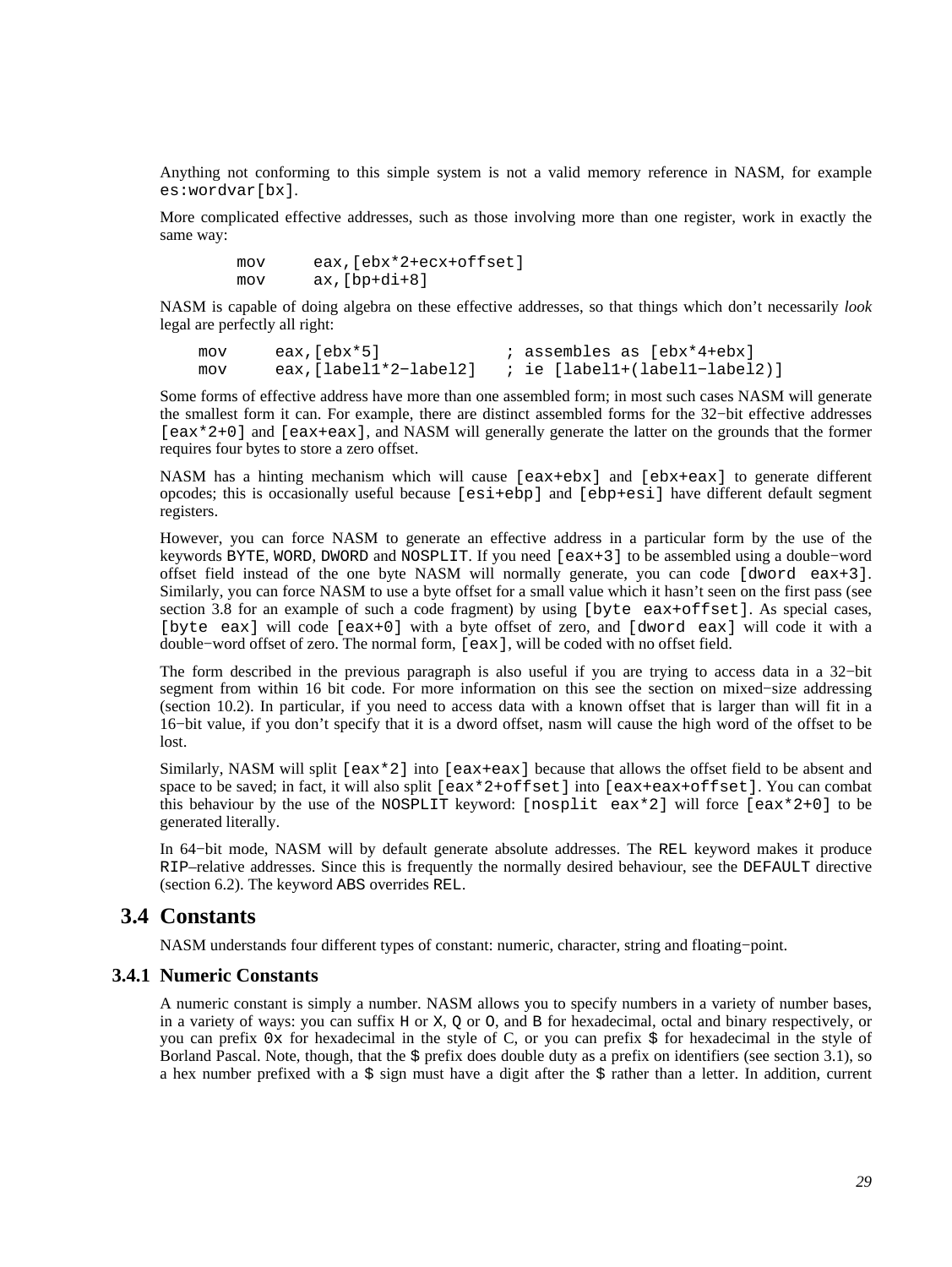versions of NASM accept the prefix 0h for hexadecimal, 0o or 0q for octal, and 0b for binary. Please note that unlike C, a 0 prefix by itself does *not* imply an octal constant!

Numeric constants can have underscores (\_) interspersed to break up long strings.

Some examples (all producing exactly the same code):

| mov | ax, 200         | ; decimal                        |
|-----|-----------------|----------------------------------|
| mov | ax,0200         | ; still decimal                  |
| mov | ax,0200d        | ; explicitly decimal             |
| mov | ax,0d200        | ; also decimal                   |
| mov | ax,0c8h         | ; hex                            |
| mov | ax, \$0c8       | ; hex again: the 0 is required   |
| mov | ax,0xc8         | ; hex yet again                  |
| mov | ax,0hc8         | ; still hex                      |
| mov | ax, 310q        | ; octal                          |
| mov | ax,310o         | ; octal again                    |
| mov | ax, 00310       | ; octal yet again                |
| mov | ax,0q310        | ; hex yet again                  |
| mov | ax, 11001000b   | ; binary                         |
| mov | ax,1100 1000b   | ; same binary constant           |
| mov | ax, 0b1100 1000 | ; same binary constant yet again |

### **3.4.2 Character Strings**

<span id="page-29-0"></span>A character string consists of up to eight characters enclosed in either single quotes ('...'), double quotes ("...") or backquotes ('...'). Single or double quotes are equivalent to NASM (except of course that surrounding the constant with single quotes allows double quotes to appear within it and vice versa); the contents of those are represented verbatim. Strings enclosed in backquotes support C−style \–escapes for special characters.

The following escape sequences are recognized by backquoted strings:

| $\overline{\phantom{a}}$ | single quote (')                          |
|--------------------------|-------------------------------------------|
| ι Π                      | double quote (")                          |
| $\sqrt{2}$               | backquote (')                             |
| ヽヽ                       | backslash $(\setminus)$                   |
| / ¿                      | question mark (?)                         |
| \a                       | BEL (ASCII 7)                             |
| \b                       | BS (ASCII 8)                              |
| \t                       | TAB (ASCII 9)                             |
| \n                       | LF (ASCII 10)                             |
| $\vee$                   | VT (ASCII 11)                             |
| \f                       | FF (ASCII 12)                             |
| \r                       | CR (ASCII 13)                             |
| \e                       | ESC (ASCII 27)                            |
| $\backslash$ 377         | Up to 3 octal digits - literal byte       |
| $\chi_{\rm FF}$          | Up to 2 hexadecimal digits - literal byte |
| \u1234                   | 4 hexadecimal digits - Unicode character  |
| \U12345678               | 8 hexadecimal digits - Unicode character  |

All other escape sequences are reserved. Note that  $\setminus 0$ , meaning a NUL character (ASCII 0), is a special case of the octal escape sequence.

Unicode characters specified with \u or \U are converted to UTF−8. For example, the following lines are all equivalent: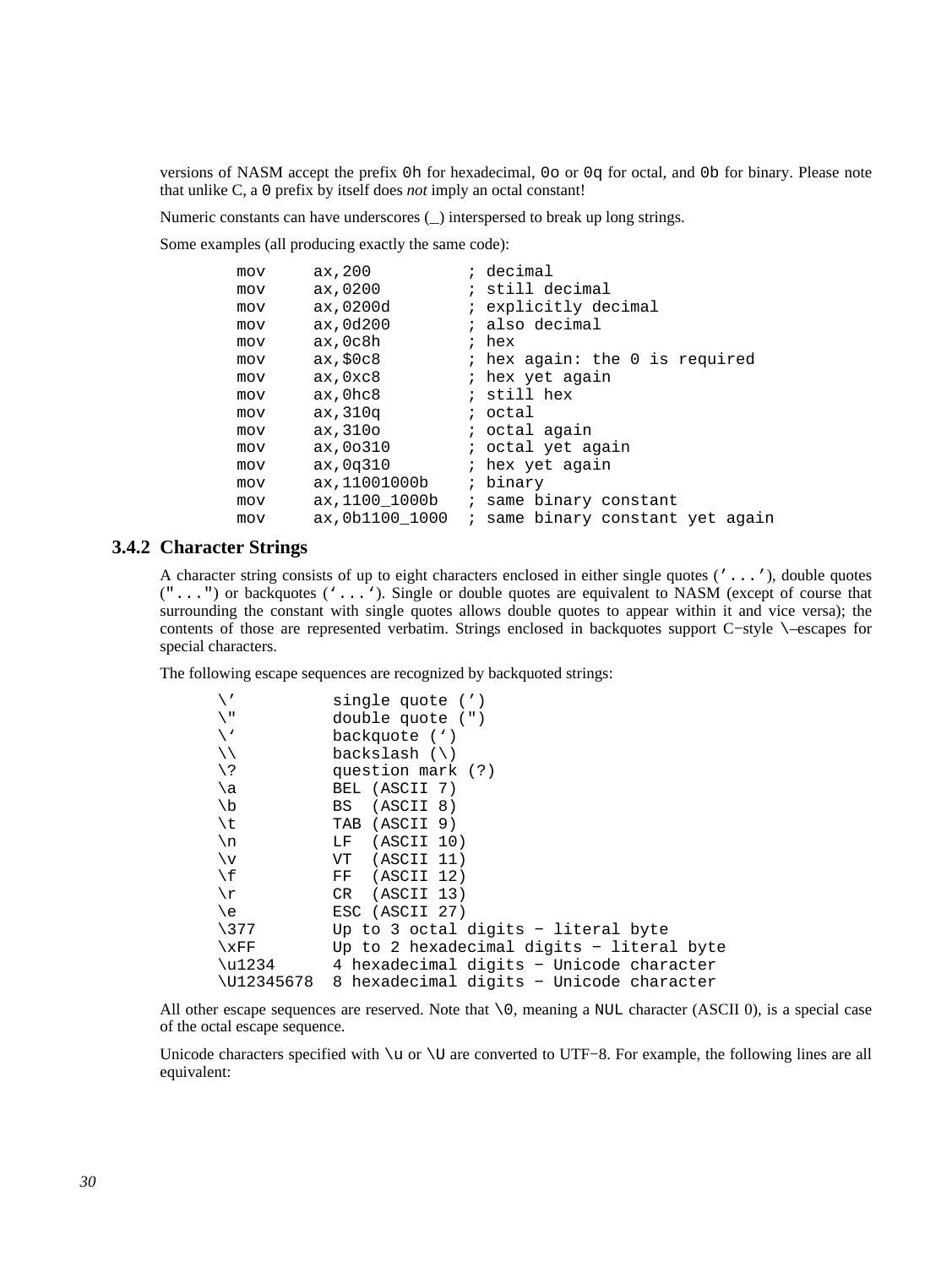| db '\u263a'         |  | ; UTF-8 smiley face |  |
|---------------------|--|---------------------|--|
| db $\xe2\x98\xba'$  |  | ; UTF-8 smiley face |  |
| db 0E2h, 098h, 0BAh |  | ; UTF-8 smiley face |  |

## **3.4.3 Character Constants**

<span id="page-30-0"></span>A character constant consists of a string up to eight bytes long, used in an expression context. It is treated as if it was an integer.

A character constant with more than one byte will be arranged with little−endian order in mind: if you code

mov eax,'abcd'

then the constant generated is not 0x61626364, but 0x64636261, so that if you were then to store the value into memory, it would read abcd rather than dcba. This is also the sense of character constants understood by the Pentium's CPUID instruction.

#### **3.4.4 String Constants**

<span id="page-30-1"></span>String constants are character strings used in the context of some pseudo−instructions, namely the DB family and INCBIN (where it represents a filename.) They are also used in certain preprocessor directives.

A string constant looks like a character constant, only longer. It is treated as a concatenation of maximum−size character constants for the conditions. So the following are equivalent:

| 'hello'             | ; string constant                |
|---------------------|----------------------------------|
| 'h','e','l','l','o' | ; equivalent character constants |

And the following are also equivalent:

| dd | 'ninechars'          | ; doubleword string constant |
|----|----------------------|------------------------------|
| dd | 'nine','char','s'    | ; becomes three doublewords  |
| db | $'$ ninechars'.0.0.0 | ; and really looks like this |

Note that when used in a string–supporting context, quoted strings are treated as a string constants even if they are short enough to be a character constant, because otherwise db 'ab' would have the same effect as db 'a', which would be silly. Similarly, three−character or four−character constants are treated as strings when they are operands to DW, and so forth.

#### **3.4.5 Unicode Strings**

<span id="page-30-2"></span>The special operators  $u$ tf16 and  $u$ tf32 allows definition of Unicode strings. They take a string in UTF−8 format and converts it to (littleendian) UTF−16 or UTF−32, respectively.

For example:

```
\text{8define } u(x) \text{ [with]} (x)\deltadefine w(x) utf32 (x)
       dw u('C:\WINDOWS'), 0 ; Pathname in UTF−16 
       dd w('A + B = \u206a'), 0 ; String in UTF−32
```
utf16 and utf32 can be applied either to strings passed to the DB family instructions, or to character constants in an expression context.

#### **3.4.6 Floating−Point Constants**

<span id="page-30-3"></span>Floating−point constants are acceptable only as arguments to DB, DW, DD, DQ, DT, and DO, or as arguments to the special operators \_\_float8\_\_, \_\_float16\_\_, \_\_float32\_\_, \_\_float64\_\_, \_\_float80m\_\_,  $\_$ float80e $\_$ , $\_$ float1281 $\_$ , and  $\_$ float128h $\_$ .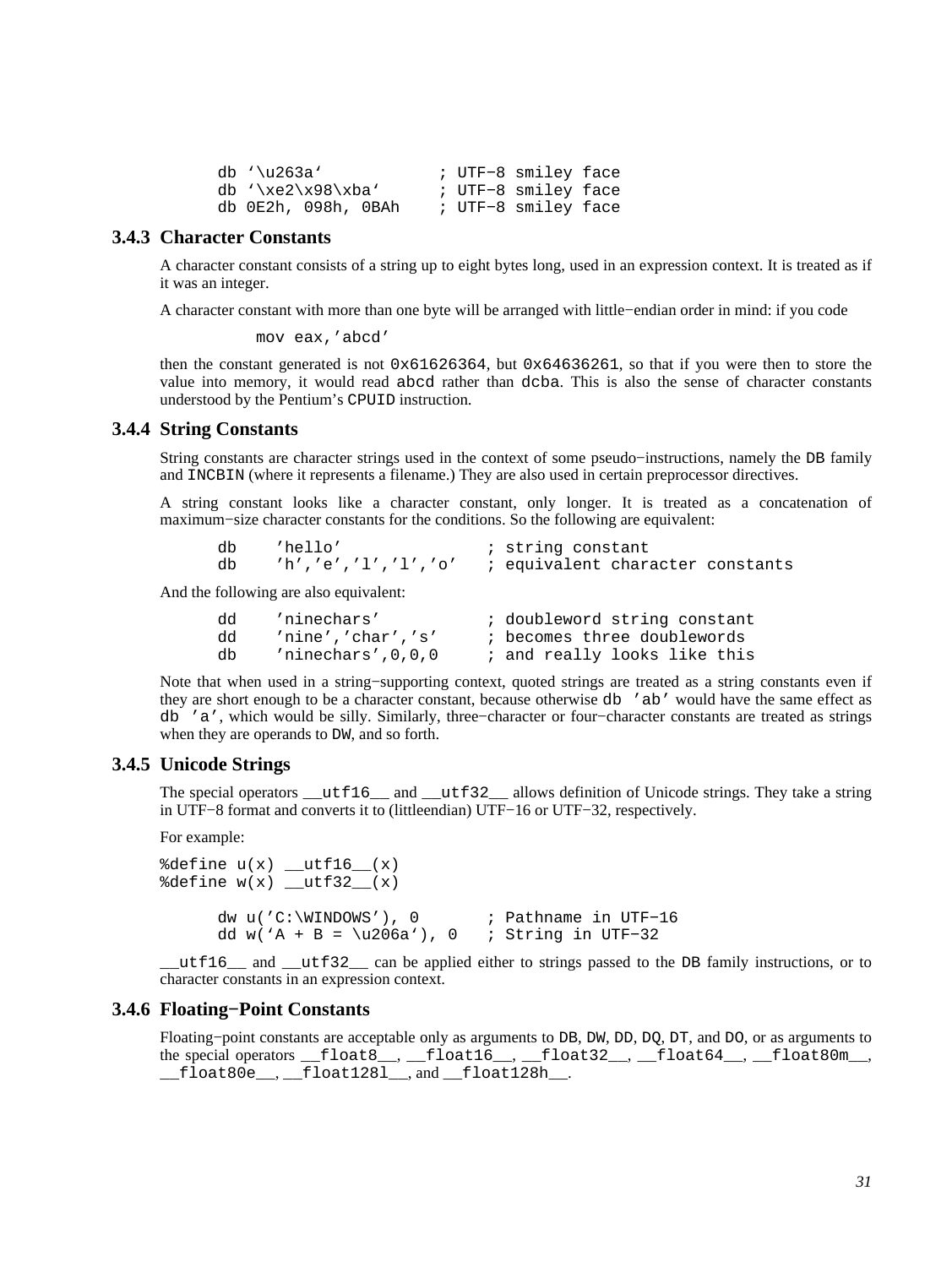Floating−point constants are expressed in the traditional form: digits, then a period, then optionally more digits, then optionally an E followed by an exponent. The period is mandatory, so that NASM can distinguish between dd 1, which declares an integer constant, and dd 1.0 which declares a floating−point constant. NASM also support C99−style hexadecimal floating−point: 0x, hexadecimal digits, period, optionally more hexadeximal digits, then optionally a P followed by a *binary* (not hexadecimal) exponent in decimal notation.

Underscores to break up groups of digits are permitted in floating−point constants as well.

Some examples:

| db | $-0.2$                      | ; "Quarter precision"           |
|----|-----------------------------|---------------------------------|
| dw | $-0.5$                      | ; IEEE 754r/SSE5 half precision |
| dd | 1.2                         | ; an easy one                   |
| dd | 1.222 222 222               | ; underscores are permitted     |
| dd | $0x1p+2$                    | $: 1.0x2^2 = 4.0$               |
| dq | $0x1p+32$                   | $: 1.0x2^332 = 4294967296.0$    |
| da | 1.e10                       | : 100000000000.0                |
| da | $1.e+10$                    | ; synonymous with 1.e10         |
| da | $1.e-10$                    | : 0.000 000 000 1               |
| dt | 3.141592653589793238462; pi |                                 |
| do | $1. e + 4000$               | ; IEEE 754r quad precision      |

The 8−bit "quarter−precision" floating−point format is sign:exponent:mantissa = 1:4:3 with an exponent bias of 7. This appears to be the most frequently used 8−bit floating−point format, although it is not covered by any formal standard. This is sometimes called a "minifloat."

The special operators are used to produce floating−point numbers in other contexts. They produce the binary representation of a specific floating−point number as an integer, and can use anywhere integer constants are used in an expression. \_\_float80m\_\_ and \_\_float80e\_\_ produce the 64−bit mantissa and 16−bit exponent of an 80−bit floating−point number, and \_\_float128l\_\_ and \_\_float128h\_\_ produce the lower and upper 64−bit halves of a 128−bit floating−point number, respectively.

For example:

mov rax, float64 (3.141592653589793238462)

... would assign the binary representation of pi as a 64−bit floating point number into RAX. This is exactly equivalent to:

mov rax,0x400921fb54442d18

NASM cannot do compile−time arithmetic on floating−point constants. This is because NASM is designed to be portable – although it always generates code to run on x86 processors, the assembler itself can run on any system with an ANSI C compiler. Therefore, the assembler cannot guarantee the presence of a floating−point unit capable of handling the Intel number formats, and so for NASM to be able to do floating arithmetic it would have to include its own complete set of floating−point routines, which would significantly increase the size of the assembler for very little benefit.

The special tokens  $\text{infinity}_\text{...}$ ,  $\text{QNaN}_\text{...}$  (or  $\text{MaN}_\text{...}$ ) and  $\text{SNaN}_\text{...}$  can be used to generate infinities, quiet NaNs, and signalling NaNs, respectively. These are normally used as macros:

```
%define Inf __Infinity__ 
%define NaN __QNaN__ 
      dq +1.5, −Inf, NaN ; Double−precision constants
```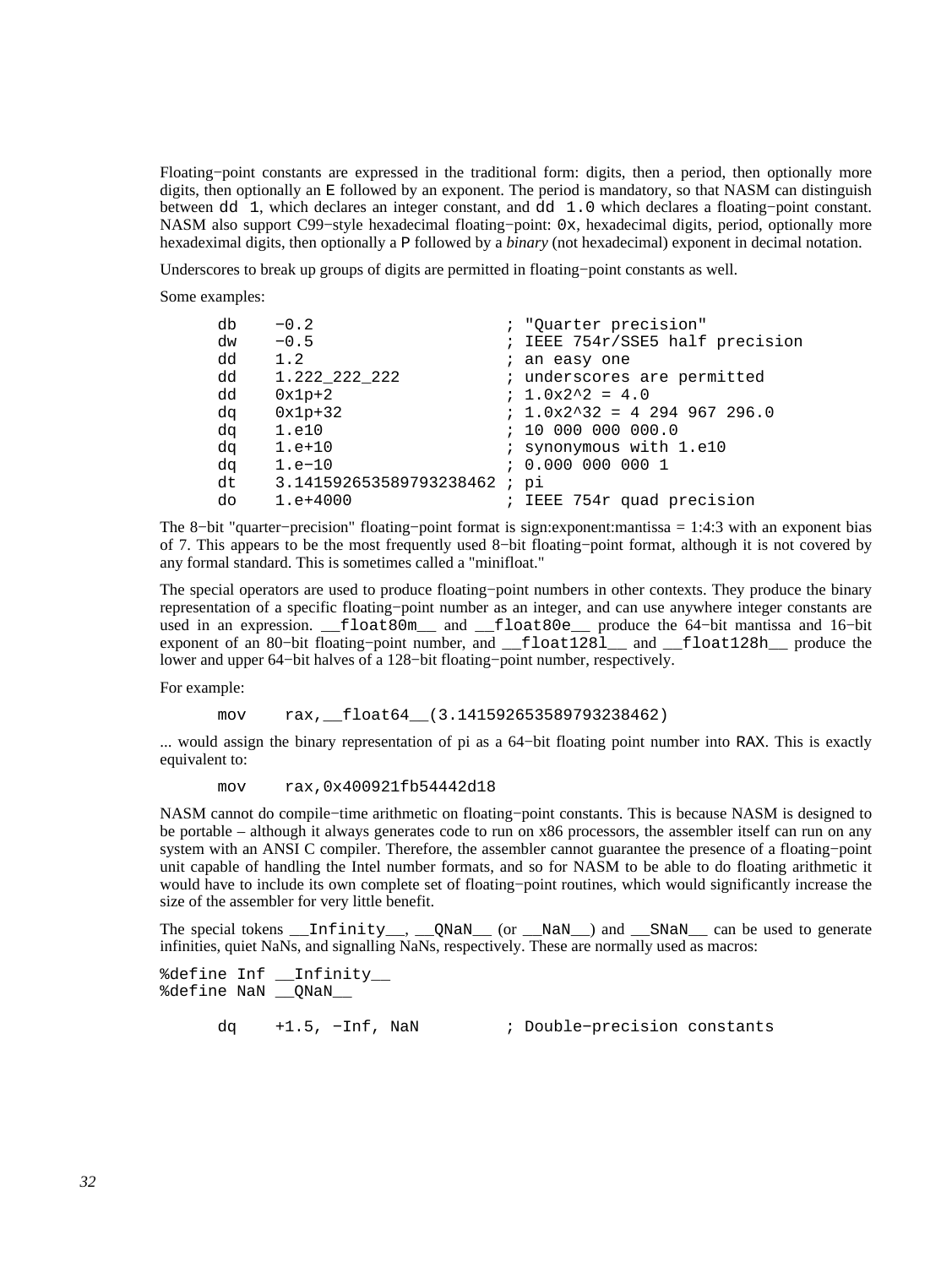## **3.4.7 Packed BCD Constants**

<span id="page-32-0"></span>x87−style packed BCD constants can be used in the same contexts as 80−bit floating−point numbers. They are suffixed with p or prefixed with 0p, and can include up to 18 decimal digits.

As with other numeric constants, underscores can be used to separate digits.

For example:

```
 dt 12_345_678_901_245_678p 
 dt −12_345_678_901_245_678p 
 dt +0p33 
 dt 33p
```
## **3.5 Expressions**

<span id="page-32-1"></span>Expressions in NASM are similar in syntax to those in C. Expressions are evaluated as 64−bit integers which are then adjusted to the appropriate size.

NASM supports two special tokens in expressions, allowing calculations to involve the current assembly position: the \$ and \$\$ tokens. \$ evaluates to the assembly position at the beginning of the line containing the expression; so you can code an infinite loop using  $JMP \leq S$ .  $\leq S$  evaluates to the beginning of the current section; so you can tell how far into the section you are by using (\$–\$\$).

The arithmetic operators provided by NASM are listed here, in increasing order of precedence.

## **3.5.1 |: Bitwise OR Operator**

<span id="page-32-2"></span>The | operator gives a bitwise OR, exactly as performed by the OR machine instruction. Bitwise OR is the lowest−priority arithmetic operator supported by NASM.

#### **3.5.2 ^: Bitwise XOR Operator**

<span id="page-32-3"></span>^ provides the bitwise XOR operation.

#### **3.5.3 &: Bitwise AND Operator**

<span id="page-32-4"></span>& provides the bitwise AND operation.

#### **3.5.4 << and >>: Bit Shift Operators**

<span id="page-32-5"></span><< gives a bit−shift to the left, just as it does in C. So 5<<3 evaluates to 5 times 8, or 40. >> gives a bit−shift to the right; in NASM, such a shift is *always* unsigned, so that the bits shifted in from the left−hand end are filled with zero rather than a sign−extension of the previous highest bit.

#### **3.5.5 + and −: Addition and Subtraction Operators**

<span id="page-32-6"></span>The + and − operators do perfectly ordinary addition and subtraction.

#### **3.5.6 \*, /, //, % and %%: Multiplication and Division**

<span id="page-32-7"></span>\* is the multiplication operator. / and // are both division operators: / is unsigned division and // is signed division. Similarly, % and %% provide unsigned and signed modulo operators respectively.

NASM, like ANSI C, provides no guarantees about the sensible operation of the signed modulo operator.

Since the % character is used extensively by the macro preprocessor, you should ensure that both the signed and unsigned modulo operators are followed by white space wherever they appear.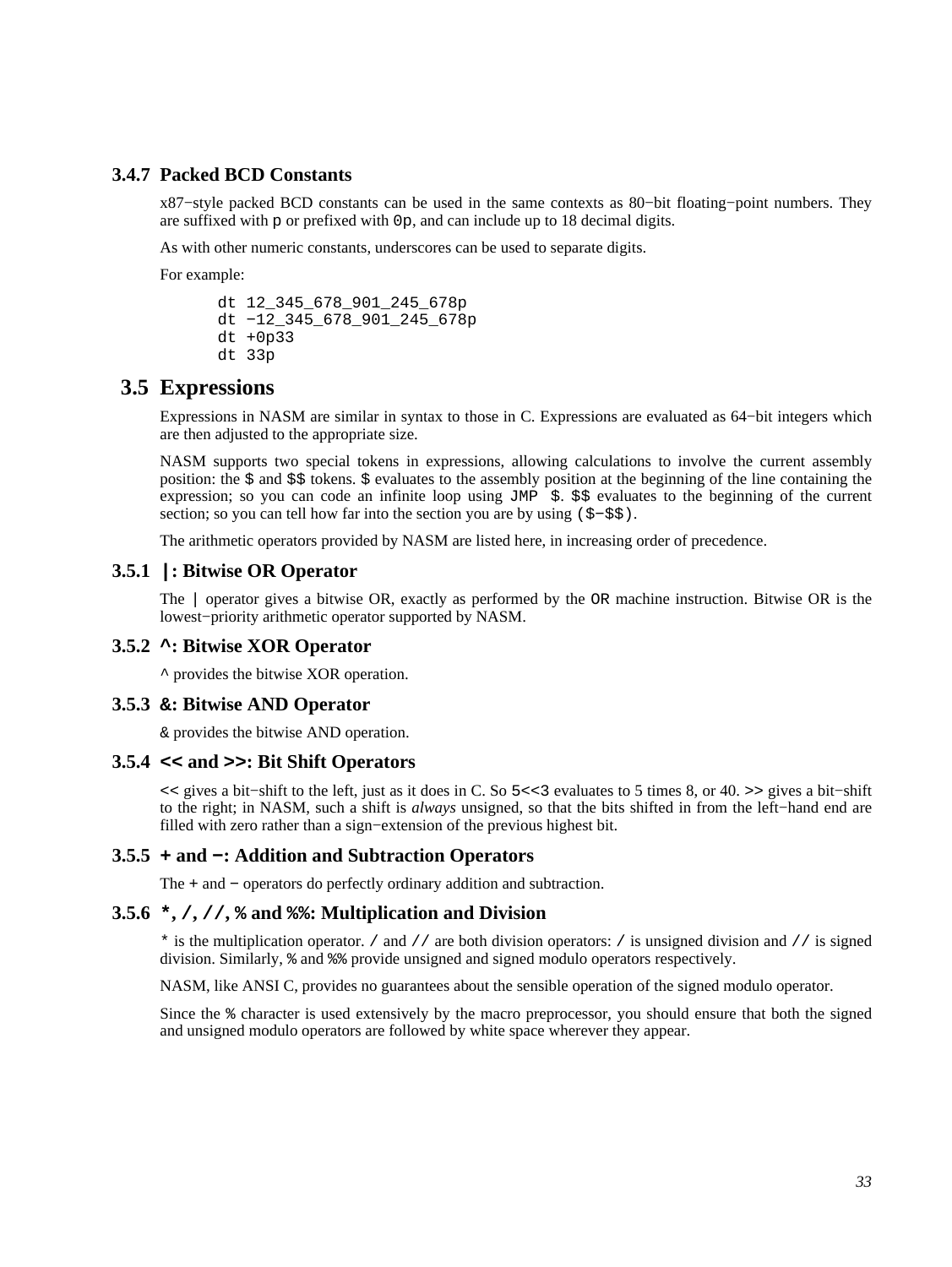## **3.5.7 Unary Operators: +, −, ~, ! and SEG**

<span id="page-33-0"></span>The highest−priority operators in NASM's expression grammar are those which only apply to one argument. − negates its operand, + does nothing (it's provided for symmetry with −), ~ computes the one's complement of its operand, ! is the logical negation operator, and SEG provides the segment address of its operand (explained in more detail in [section 3.6\)](#page-33-1).

## **3.6 SEG and WRT**

<span id="page-33-1"></span>When writing large 16−bit programs, which must be split into multiple segments, it is often necessary to be able to refer to the segment part of the address of a symbol. NASM supports the SEG operator to perform this function.

The SEG operator returns the *preferred* segment base of a symbol, defined as the segment base relative to which the offset of the symbol makes sense. So the code

> mov ax,seg symbol mov es,ax mov bx,symbol

will load  $ES:BX$  with a valid pointer to the symbol symbol.

Things can be more complex than this: since 16−bit segments and groups may overlap, you might occasionally want to refer to some symbol using a different segment base from the preferred one. NASM lets you do this, by the use of the WRT (With Reference To) keyword. So you can do things like

> mov ax, weird seg *i* weird seg is a segment base mov es,ax mov bx,symbol wrt weird\_seg

to load ES:BX with a different, but functionally equivalent, pointer to the symbol symbol.

NASM supports far (inter−segment) calls and jumps by means of the syntax call segment:offset, where segment and offset both represent immediate values. So to call a far procedure, you could code either of

> call (seg procedure):procedure call weird seg: (procedure wrt weird seg)

(The parentheses are included for clarity, to show the intended parsing of the above instructions. They are not necessary in practice.)

NASM supports the syntax call far procedure as a synonym for the first of the above usages. JMP works identically to CALL in these examples.

To declare a far pointer to a data item in a data segment, you must code

dw symbol, seg symbol

NASM supports no convenient synonym for this, though you can always invent one using the macro processor.

## **3.7 STRICT: Inhibiting Optimization**

<span id="page-33-2"></span>When assembling with the optimizer set to level 2 or higher (see [section 2.1.22\)](#page-20-3), NASM will use size specifiers (BYTE, WORD, DWORD, QWORD, TWORD, OWORD or YWORD), but will give them the smallest possible size. The keyword STRICT can be used to inhibit optimization and force a particular operand to be emitted in the specified size. For example, with the optimizer on, and in BITS 16 mode,

push dword 33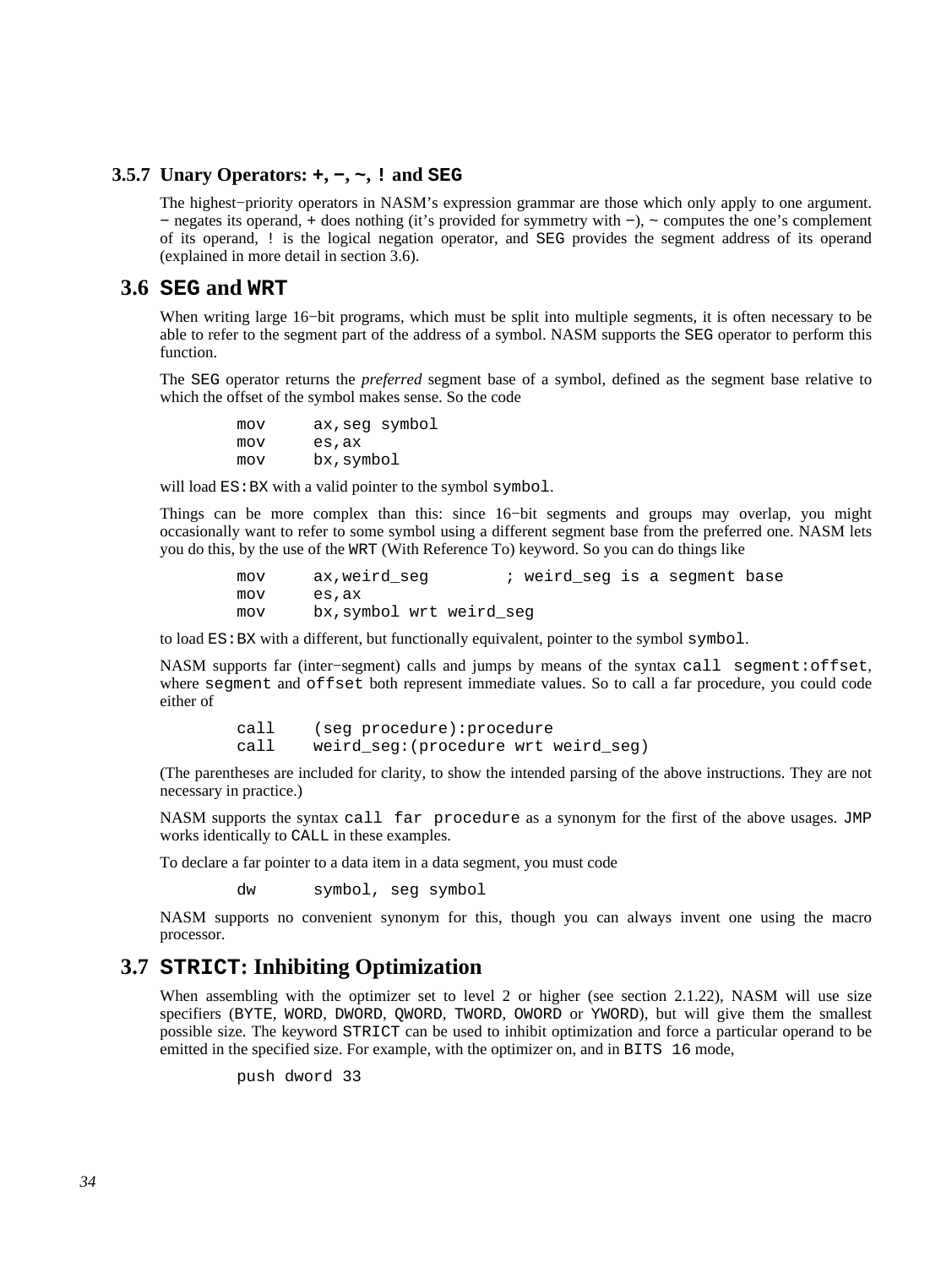is encoded in three bytes 66 6A 21, whereas

push strict dword 33

is encoded in six bytes, with a full dword immediate operand 66 68 21 00 00 00.

With the optimizer off, the same code (six bytes) is generated whether the STRICT keyword was used or not.

## **3.8 Critical Expressions**

<span id="page-34-0"></span>Although NASM has an optional multi−pass optimizer, there are some expressions which must be resolvable on the first pass. These are called *Critical Expressions*.

The first pass is used to determine the size of all the assembled code and data, so that the second pass, when generating all the code, knows all the symbol addresses the code refers to. So one thing NASM can't handle is code whose size depends on the value of a symbol declared after the code in question. For example,

 times (label−\$) db 0 label: db 'Where am I?'

The argument to TIMES in this case could equally legally evaluate to anything at all; NASM will reject this example because it cannot tell the size of the TIMES line when it first sees it. It will just as firmly reject the slightly paradoxical code

 times (label−\$+1) db 0 label: db 'NOW where am I?'

in which *any* value for the TIMES argument is by definition wrong!

NASM rejects these examples by means of a concept called a *critical expression*, which is defined to be an expression whose value is required to be computable in the first pass, and which must therefore depend only on symbols defined before it. The argument to the TIMES prefix is a critical expression.

## **3.9 Local Labels**

<span id="page-34-1"></span>NASM gives special treatment to symbols beginning with a period. A label beginning with a single period is treated as a *local* label, which means that it is associated with the previous non−local label. So, for example:

```
label1 ; some code 
.loop 
          ; some more code 
          jne .loop 
         ret 
label2 ; some code 
.loop 
          ; some more code 
         jne .loop 
         ret
```
In the above code fragment, each JNE instruction jumps to the line immediately before it, because the two definitions of .loop are kept separate by virtue of each being associated with the previous non−local label.

This form of local label handling is borrowed from the old Amiga assembler DevPac; however, NASM goes one step further, in allowing access to local labels from other parts of the code. This is achieved by means of *defining* a local label in terms of the previous non–local label: the first definition of .loop above is really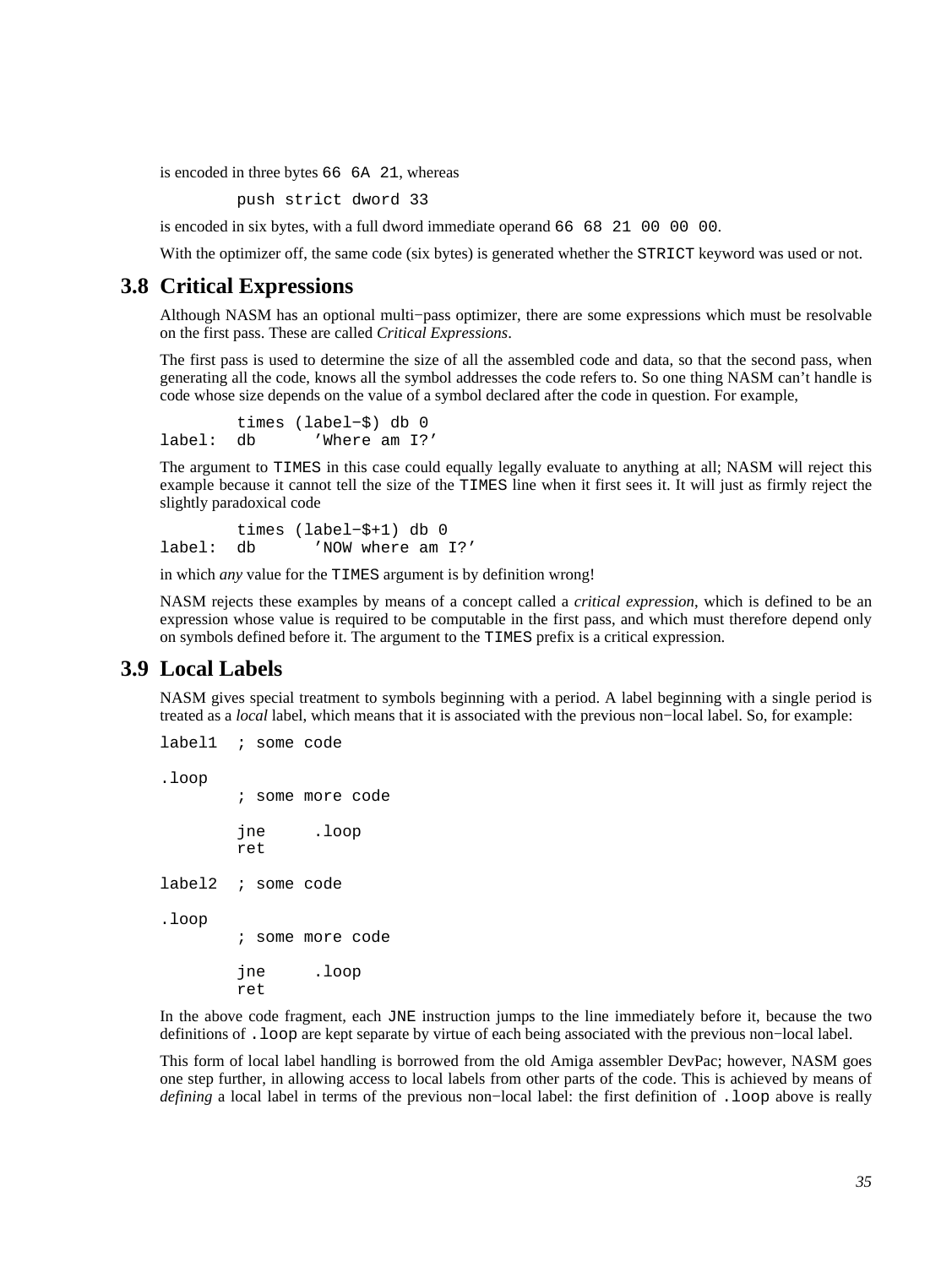defining a symbol called label1.loop, and the second defines a symbol called label2.loop. So, if you really needed to, you could write

label3 ; some more code ; and some more

jmp label1.loop

Sometimes it is useful – in a macro, for instance – to be able to define a label which can be referenced from anywhere but which doesn't interfere with the normal local−label mechanism. Such a label can't be non−local because it would interfere with subsequent definitions of, and references to, local labels; and it can't be local because the macro that defined it wouldn't know the label's full name. NASM therefore introduces a third type of label, which is probably only useful in macro definitions: if a label begins with the special prefix ..@, then it does nothing to the local label mechanism. So you could code

| $label1:1}$ |     |      | ; a non-local label             |
|-------------|-----|------|---------------------------------|
| .local:     |     |      | ; this is really labell.local   |
| @foo:       |     |      | ; this is a special symbol      |
| $label2:1}$ |     |      | ; another non-local label       |
| .local:     |     |      | ; this is really label2.local   |
|             | jmp | @foo | ; this will jump three lines up |

NASM has the capacity to define other special symbols beginning with a double period: for example, ..start is used to specify the entry point in the obj output format (see [section 7.4.6\)](#page-76-0).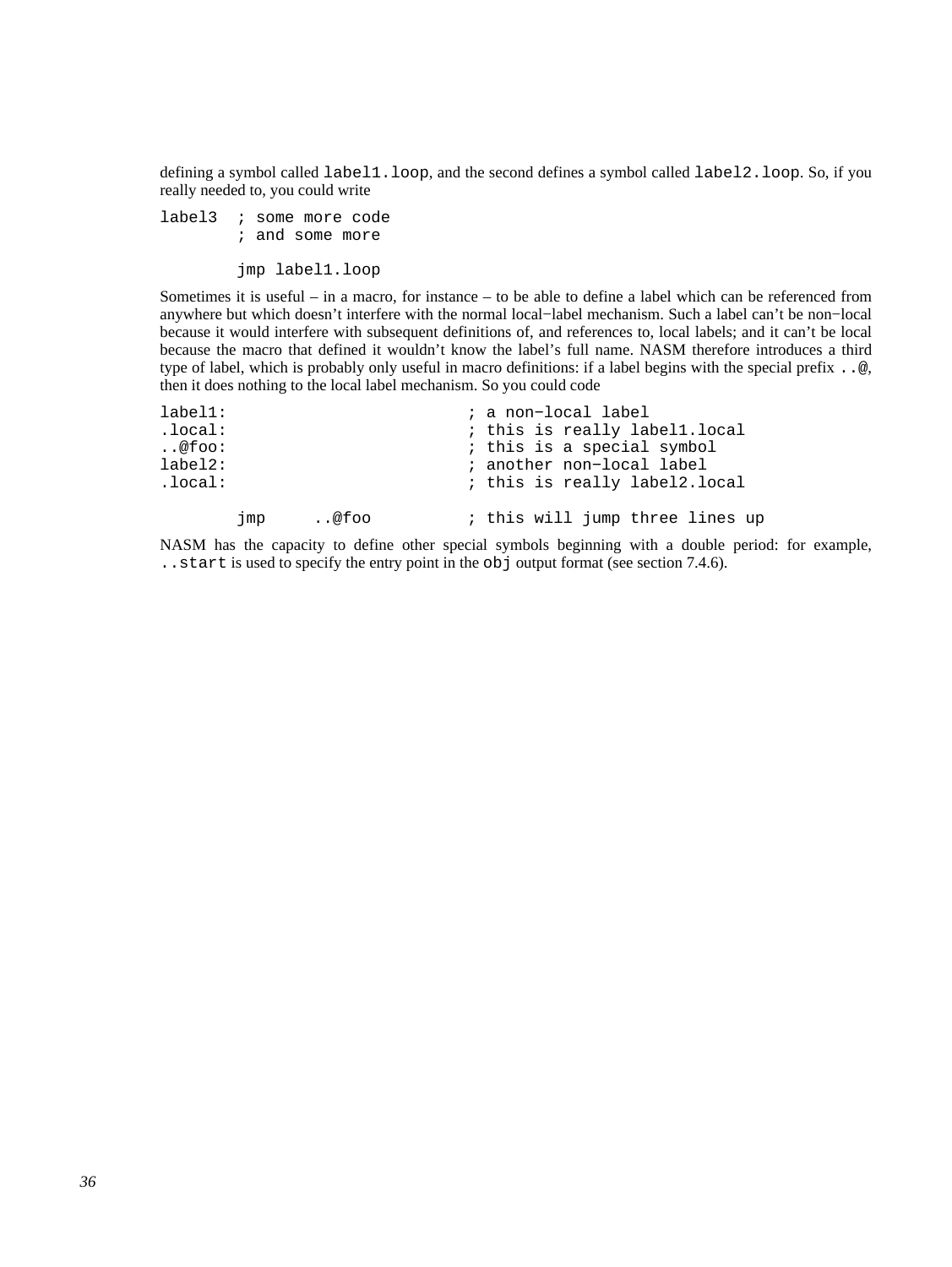# **Chapter 4: The NASM Preprocessor**

NASM contains a powerful macro processor, which supports conditional assembly, multi−level file inclusion, two forms of macro (single−line and multi−line), and a 'context stack' mechanism for extra macro power. Preprocessor directives all begin with a % sign.

The preprocessor collapses all lines which end with a backslash (\) character into a single line. Thus:

%define THIS\_VERY\_LONG\_MACRO\_NAME\_IS\_DEFINED\_TO \ THIS\_VALUE

will work like a single−line macro without the backslash−newline sequence.

# **4.1 Single−Line Macros**

### **4.1.1 The Normal Way: %define**

Single−line macros are defined using the %define preprocessor directive. The definitions work in a similar way to C; so you can do things like

%define ctrl 0x1F &  $\texttt{define param}(a,b)$   $((a)+(a)*(b))$ 

mov byte [param(2,ebx)], ctrl 'D'

which will expand to

mov byte  $[(2)+(2)*(ebx)]$ ,  $0x1F$  & 'D'

When the expansion of a single−line macro contains tokens which invoke another macro, the expansion is performed at invocation time, not at definition time. Thus the code

 $\text{8define } a(x)$  1+b(x)  $\delta$ define b(x)  $2 \star x$ 

mov ax,a(8)

will evaluate in the expected way to mov  $ax, 1+2*8$ , even though the macro b wasn't defined at the time of definition of a.

Macros defined with %define are case sensitive: after %define foo bar, only foo will expand to bar: Foo or FOO will not. By using %idefine instead of %define (the 'i' stands for 'insensitive') you can define all the case variants of a macro at once, so that %idefine foo bar would cause foo, Foo, FOO, fOO and so on all to expand to bar.

There is a mechanism which detects when a macro call has occurred as a result of a previous expansion of the same macro, to guard against circular references and infinite loops. If this happens, the preprocessor will only expand the first occurrence of the macro. Hence, if you code

 $\delta$ define  $a(x)$  1+a(x)

 $mov$   $ax, a(3)$ 

the macro  $a(3)$  will expand once, becoming  $1+a(3)$ , and will then expand no further. This behaviour can be useful: see [section 9.1](#page-101-0) for an example of its use.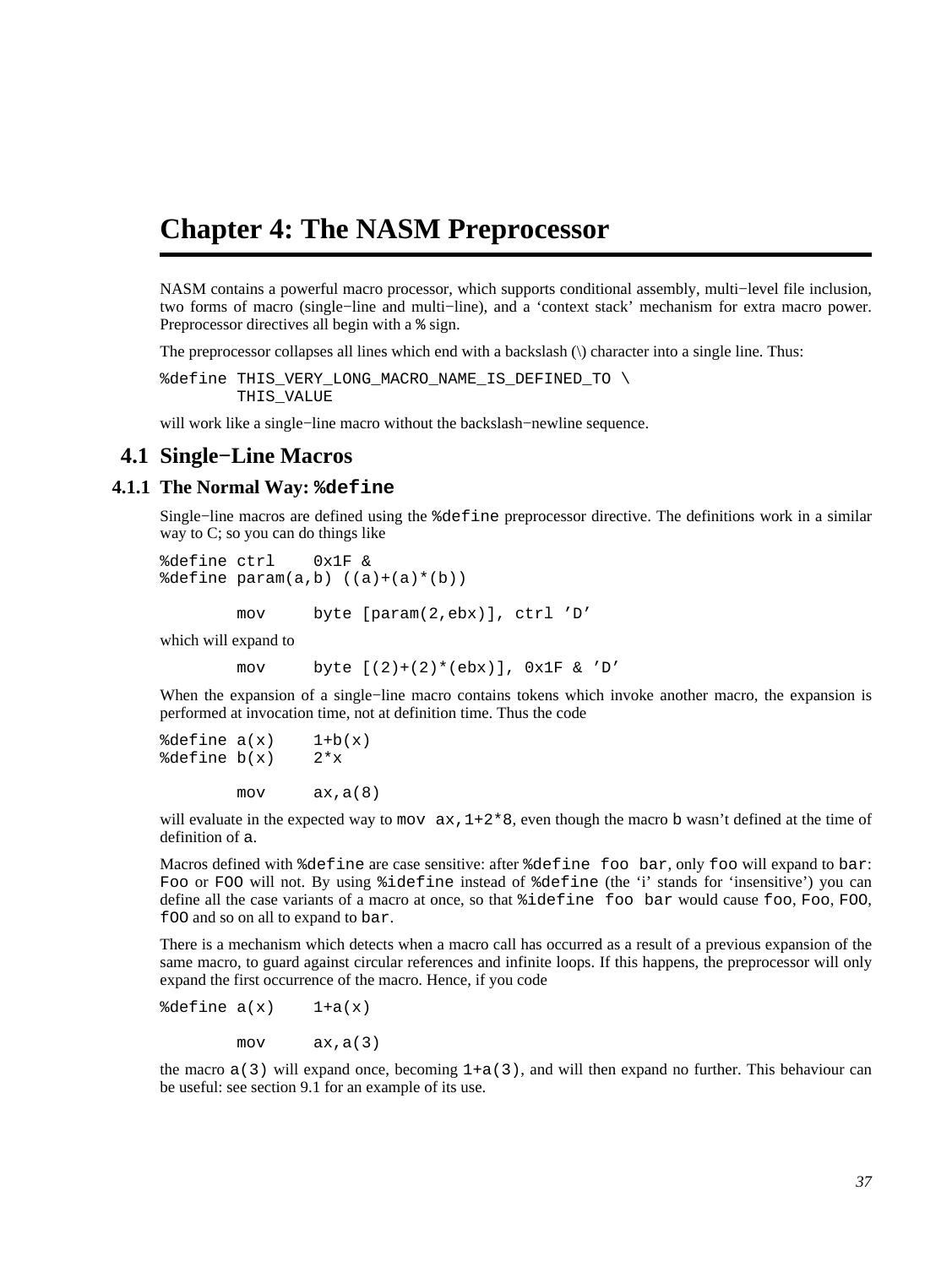You can overload single−line macros: if you write

 $\delta$ define foo $(x)$  1+x %define foo(x,y) 1+x\*y

the preprocessor will be able to handle both types of macro call, by counting the parameters you pass; so foo(3) will become  $1+3$  whereas foo(ebx, 2) will become  $1+ebx*2$ . However, if you define

%define foo bar

then no other definition of foo will be accepted: a macro with no parameters prohibits the definition of the same name as a macro *with* parameters, and vice versa.

This doesn't prevent single−line macros being *redefined*: you can perfectly well define a macro with

%define foo bar

and then re−define it later in the same source file with

%define foo baz

Then everywhere the macro foo is invoked, it will be expanded according to the most recent definition. This is particularly useful when defining single−line macros with %assign (see [section 4.1.7\)](#page-39-0).

You can pre−define single−line macros using the '−d' option on the NASM command line: see [section 2.1.18.](#page-19-0)

### **4.1.2 Resolving %define: %xdefine**

To have a reference to an embedded single−line macro resolved at the time that the embedding macro is *defined*, as opposed to when the embedding macro is *expanded*, you need a different mechanism to the one offered by %define. The solution is to use %xdefine, or it's case−insensitive counterpart %ixdefine.

Suppose you have the following code:

%define isTrue 1 %define isFalse isTrue %define isTrue 0 val1: db isFalse %define isTrue 1 val2: db isFalse

In this case, val1 is equal to 0, and val2 is equal to 1. This is because, when a single−line macro is defined using %define, it is expanded only when it is called. As isFalse expands to isTrue, the expansion will be the current value of isTrue. The first time it is called that is 0, and the second time it is 1.

If you wanted isFalse to expand to the value assigned to the embedded macro isTrue at the time that isFalse was defined, you need to change the above code to use %xdefine.

%xdefine isTrue %xdefine isFalse isTrue %xdefine isTrue 0 val1: db isFalse %xdefine isTrue 1 val2: db isFalse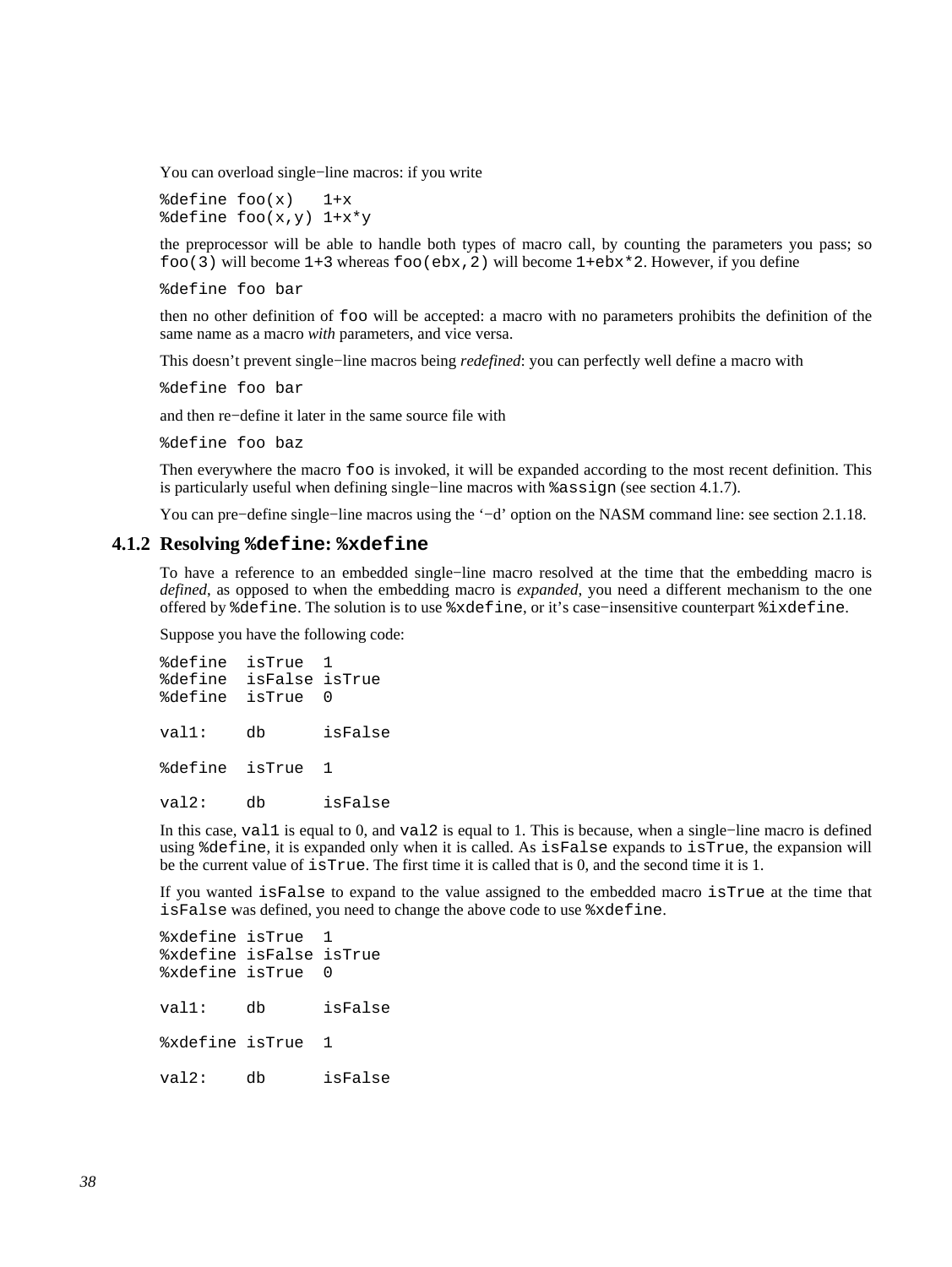Now, each time that isFalse is called, it expands to 1, as that is what the embedded macro isTrue expanded to at the time that isFalse was defined.

### **4.1.3 Macro Indirection: %[...]**

<span id="page-38-0"></span>The %[...] construct can be used to expand macros in contexts where macro expansion would otherwise not occur, including in the names other macros. For example, if you have a set of macros named Foo16, Foo32 and Foo64, you could write:

mov ax,Foo%[\_\_BITS\_\_] ; The Foo value

to use the builtin macro \_\_BITS\_\_ (see [section 4.11.5\)](#page-60-0) to automatically select between them. Similarly, the two statements:

%xdefine Bar Quux ; Expands due to %xdefine %define Bar %[Quux] ; Expands due to  $[(\ldots)]$ 

have, in fact, exactly the same effect.

%[...] concatenates to adjacent tokens in the same way that multi−line macro parameters do, see [section](#page-45-0) [4.3.7](#page-45-0) for details.

### **4.1.4 Concatenating Single Line Macro Tokens: %+**

<span id="page-38-1"></span>Individual tokens in single line macros can be concatenated, to produce longer tokens for later processing. This can be useful if there are several similar macros that perform similar functions.

Please note that a space is required after  $\hat{\epsilon}$  +, in order to disambiguate it from the syntax  $\hat{\epsilon}$  +1 used in multiline macros.

As an example, consider the following:

|          | %define BDASTART 400h                                |              |    |  |                 | ; Start of BIOS data area |  |
|----------|------------------------------------------------------|--------------|----|--|-----------------|---------------------------|--|
| struc    | tBIOSDA<br>.COMladdr<br>.COM2addr<br>$i$ , and so on | RESW<br>RESW | п. |  | ; its structure |                           |  |
| endstruc |                                                      |              |    |  |                 |                           |  |

Now, if we need to access the elements of tBIOSDA in different places, we can end up with:

 mov ax,BDASTART + tBIOSDA.COM1addr mov bx,BDASTART + tBIOSDA.COM2addr

This will become pretty ugly (and tedious) if used in many places, and can be reduced in size significantly by using the following macro:

; Macro to access BIOS variables by their names (from tBDA):

%define BDA(x) BDASTART + tBIOSDA. %+ x

Now the above code can be written as:

 mov ax,BDA(COM1addr) mov bx,BDA(COM2addr)

Using this feature, we can simplify references to a lot of macros (and, in turn, reduce typing errors).

#### **4.1.5 The Macro Name Itself: %? and %??**

The special symbols %? and %?? can be used to reference the macro name itself inside a macro expansion, this is supported for both single−and multi−line macros. %? refers to the macro name as *invoked*, whereas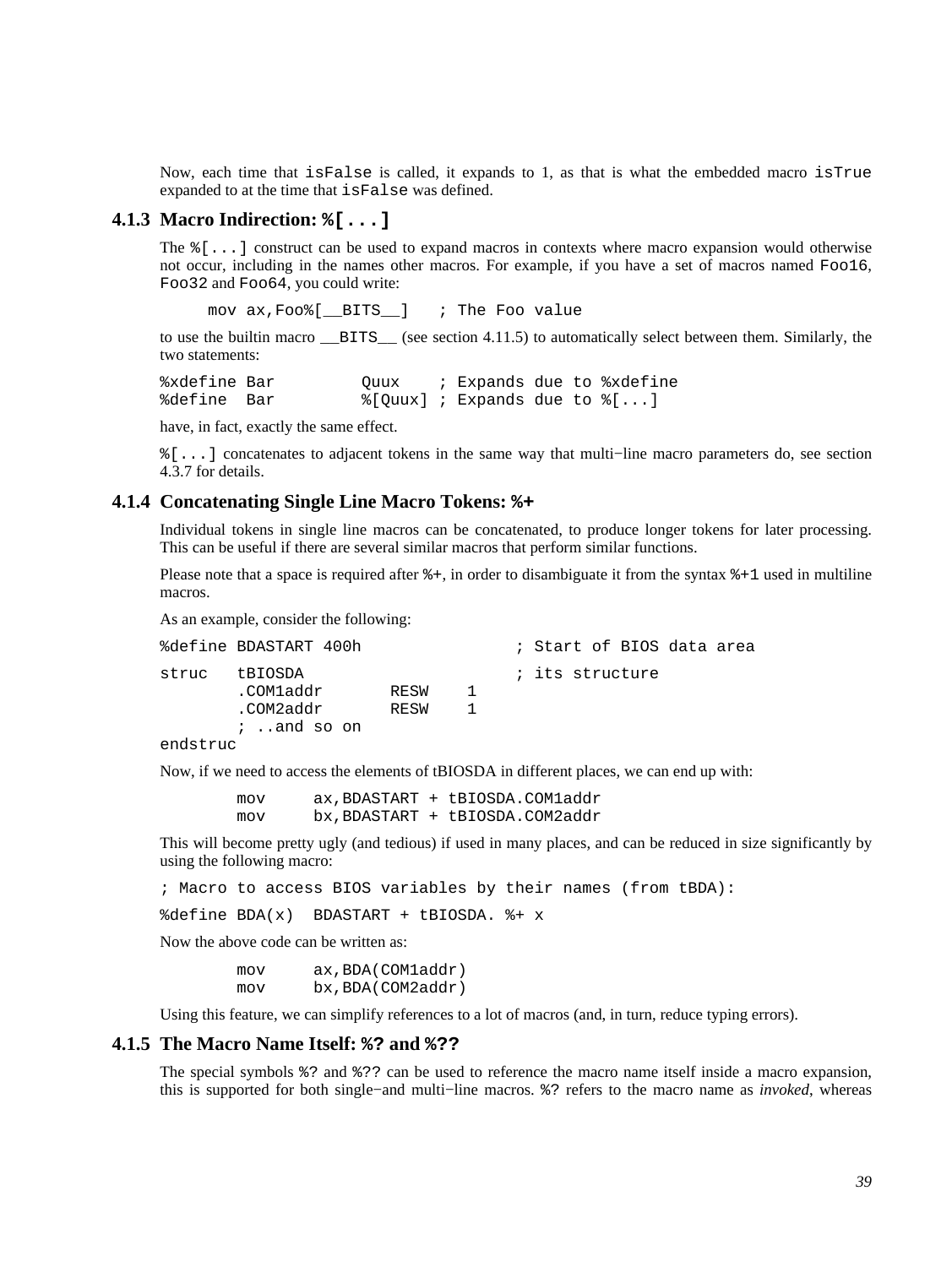%?? refers to the macro name as *declared*. The two are always the same for case−sensitive macros, but for case−insensitive macros, they can differ.

For example:

%idefine Foo mov %?,%??

 foo FOO

will expand to:

 mov foo,Foo mov FOO,Foo

The sequence:

%idefine keyword \$%?

can be used to make a keyword "disappear", for example in case a new instruction has been used as a label in older code. For example:

%idefine pause \$%? ; Hide the PAUSE instruction

### **4.1.6 Undefining Single−Line Macros: %undef**

Single−line macros can be removed with the %undef directive. For example, the following sequence:

%define foo bar %undef foo

mov eax, foo

will expand to the instruction mov eax, foo, since after  $\text{under the macro foo}$  is no longer defined.

Macros that would otherwise be pre−defined can be undefined on the command−line using the '−u' option on the NASM command line: see [section 2.1.19.](#page-20-0)

#### **4.1.7 Preprocessor Variables: %assign**

<span id="page-39-0"></span>An alternative way to define single−line macros is by means of the %assign command (and its case−insensitive counterpart %iassign, which differs from %assign in exactly the same way that %idefine differs from %define).

%assign is used to define single−line macros which take no parameters and have a numeric value. This value can be specified in the form of an expression, and it will be evaluated once, when the %assign directive is processed.

Like %define, macros defined using %assign can be re−defined later, so you can do things like

%assign i i+1

to increment the numeric value of a macro.

%assign is useful for controlling the termination of %rep preprocessor loops: see [section 4.5](#page-50-0) for an example of this. Another use for %assign is given in [section 8.4](#page-92-0) and [section 9.1.](#page-101-0)

The expression passed to %assign is a critical expression (see [section 3.8\)](#page-34-0), and must also evaluate to a pure number (rather than a relocatable reference such as a code or data address, or anything involving a register).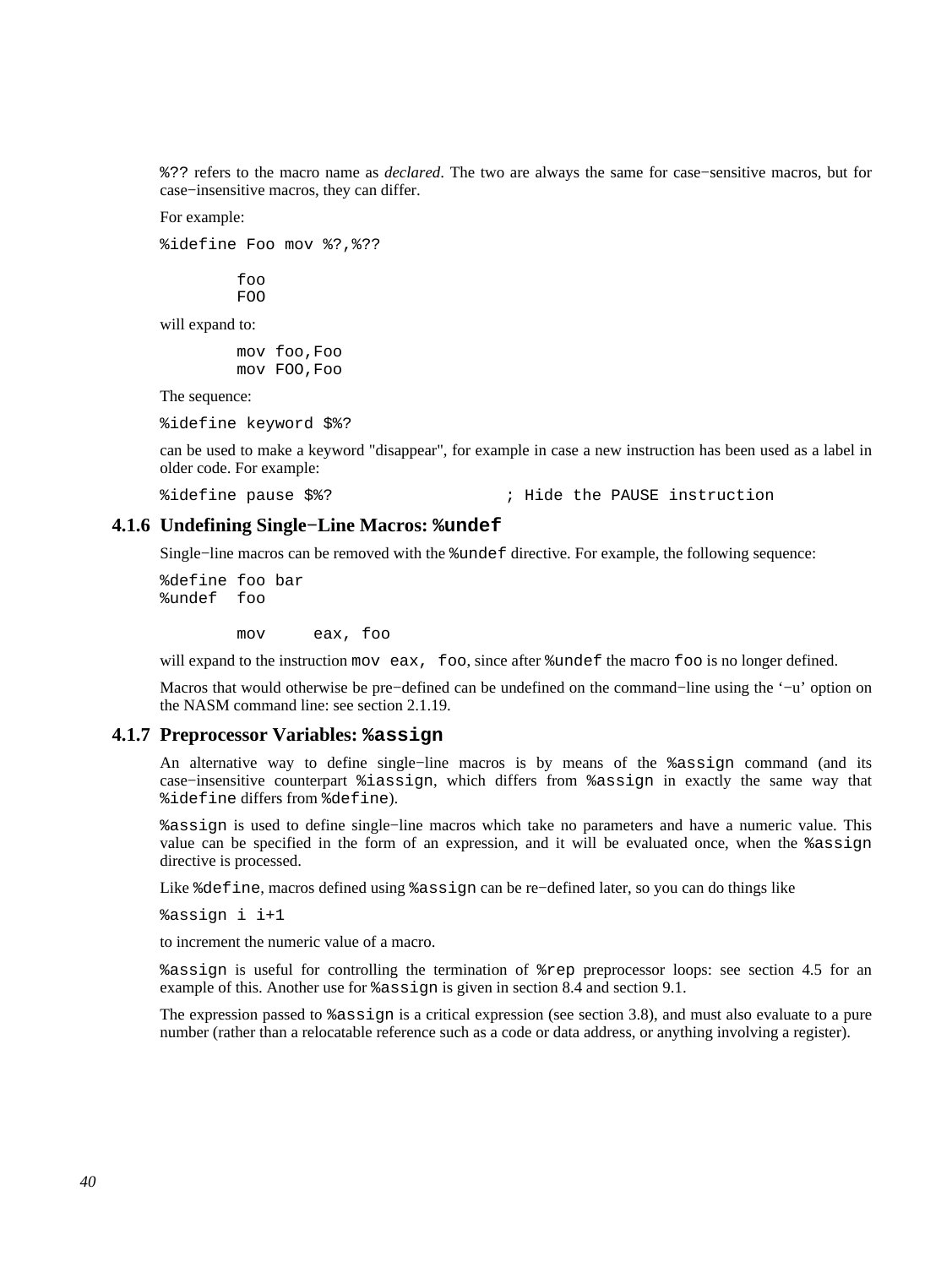### **4.1.8 Defining Strings: %defstr**

<span id="page-40-1"></span>%defstr, and its case−insensitive counterpart %idefstr, define or redefine a single−line macro without parameters but converts the entire right−hand side, after macro expansion, to a quoted string before definition.

For example:

%defstr test TEST

is equivalent to

%define test 'TEST'

This can be used, for example, with the  $\frac{1}{6}$ ! construct (see [section 4.10.2\)](#page-58-0):

%defstr PATH %!PATH ; The operating system PATH variable

# **4.2 String Manipulation in Macros**

It's often useful to be able to handle strings in macros. NASM supports a few simple string handling macro operators from which more complex operations can be constructed.

All the string operators define or redefine a value (either a string or a numeric value) to a single−line macro. When producing a string value, it may change the style of quoting of the input string or strings, and possibly use \–escapes inside '–quoted strings.

### **4.2.1 Concatenating Strings: %strcat**

The %strcat operator concatenates quoted strings and assign them to a single−line macro.

For example:

%strcat alpha "Alpha: ", '12" screen'

... would assign the value 'Alpha: 12" screen' to alpha. Similarly:

%strcat beta '"foo"\', "'bar'"

... would assign the value '"foo"\'bar'' to beta.

The use of commas to separate strings is permitted but optional.

### **4.2.2 String Length: %strlen**

<span id="page-40-0"></span>The %strlen operator assigns the length of a string to a macro. For example:

%strlen charcnt 'my string'

In this example, charcnt would receive the value 9, just as if an %assign had been used. In this example, 'my string' was a literal string but it could also have been a single−line macro that expands to a string, as in the following example:

%define sometext 'my string' %strlen charcnt sometext

As in the first case, this would result in charcnt being assigned the value of 9.

### **4.2.3 Extracting Substrings: %substr**

Individual letters or substrings in strings can be extracted using the %substr operator. An example of its use is probably more useful than the description:

%substr mychar 'xyzw' 1 ; equivalent to %define mychar 'x' %substr mychar 'xyzw' 2 ; equivalent to %define mychar 'y'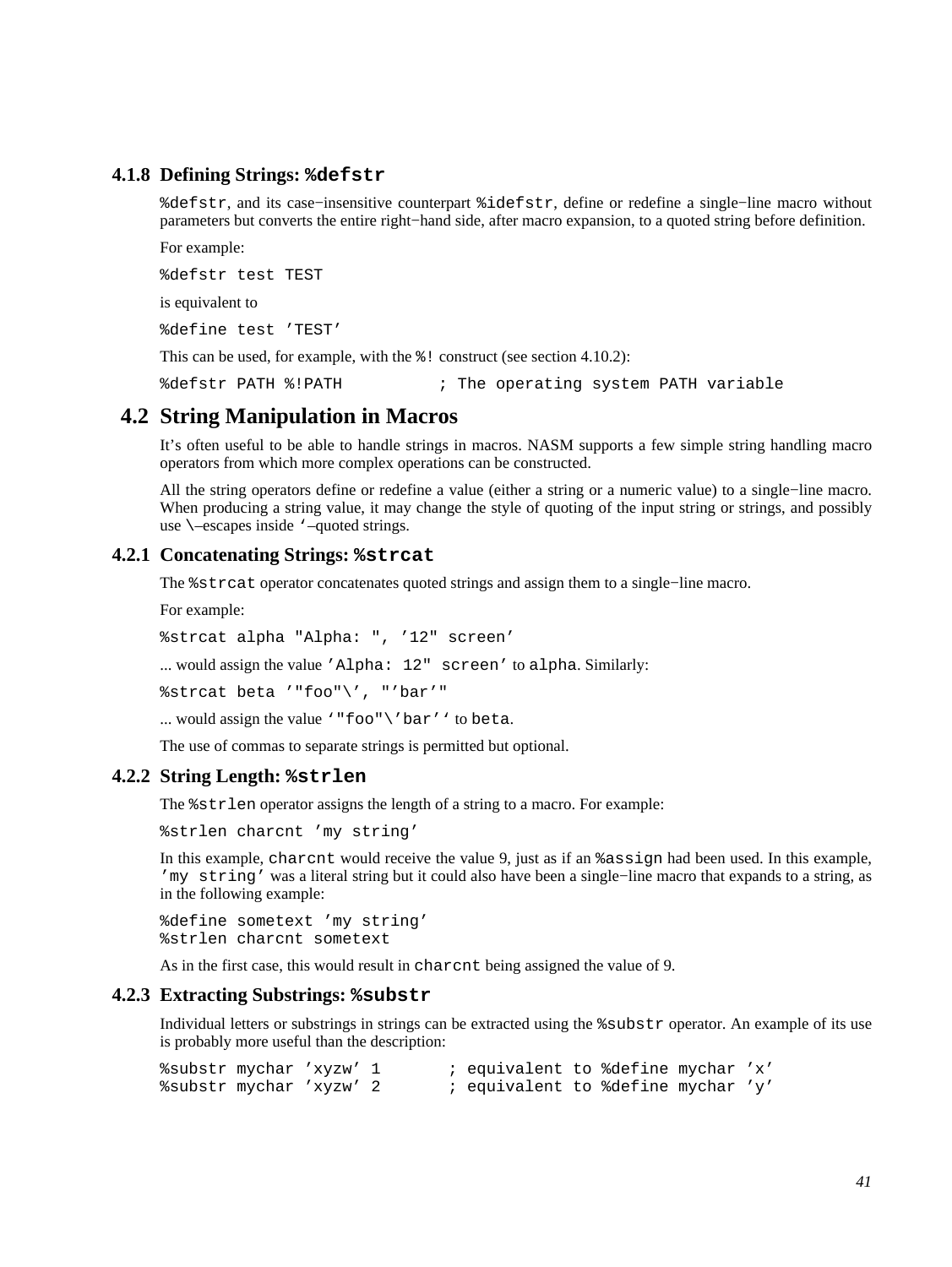```
%substr mychar 'xyzw' 3 ; equivalent to %define mychar 'z' 
%substr mychar 'xyzw' 2,2 ; equivalent to %define mychar 'yz'<br>%substr mychar 'xyzw' 2,-1 ; equivalent to %define mychar 'yzw
%substr mychar 'xyzw' 2,−1 ; equivalent to %define mychar 'yzw' 
                                       %substr mychar 'xyzw' 2,−2 ; equivalent to %define mychar 'yz'
```
As with %strlen (see [section 4.2.2\)](#page-40-0), the first parameter is the single−line macro to be created and the second is the string. The third parameter specifies the first character to be selected, and the optional fourth parameter preceeded by comma) is the length. Note that the first index is 1, not 0 and the last index is equal to the value that %strlen would assign given the same string. Index values out of range result in an empty string. A negative length means "until N−1 characters before the end of string", i.e. −1 means until end of string, −2 until one character before, etc.

# **4.3 Multi−Line Macros: %macro**

Multi−line macros are much more like the type of macro seen in MASM and TASM: a multi−line macro definition in NASM looks something like this.

%macro prologue 1

 push ebp mov ebp,esp sub esp,%1

%endmacro

This defines a C−like function prologue as a macro: so you would invoke the macro with a call such as

myfunc: prologue 12

which would expand to the three lines of code

myfunc: push ebp mov ebp,esp sub esp,12

The number 1 after the macro name in the %macro line defines the number of parameters the macro prologue expects to receive. The use of %1 inside the macro definition refers to the first parameter to the macro call. With a macro taking more than one parameter, subsequent parameters would be referred to as %2, %3 and so on.

Multi−line macros, like single−line macros, are case−sensitive, unless you define them using the alternative directive %imacro.

If you need to pass a comma as *part* of a parameter to a multi−line macro, you can do that by enclosing the entire parameter in braces. So you could code things like

%macro silly 2

%2: db %1

%endmacro

| silly 'a', letter a              | ; letter a: db 'a'   |          |
|----------------------------------|----------------------|----------|
| silly 'ab', string ab            | ; string ab: db 'ab' |          |
| $\text{silly } \{13,10\}$ , crlf | ; crlf:              | db 13,10 |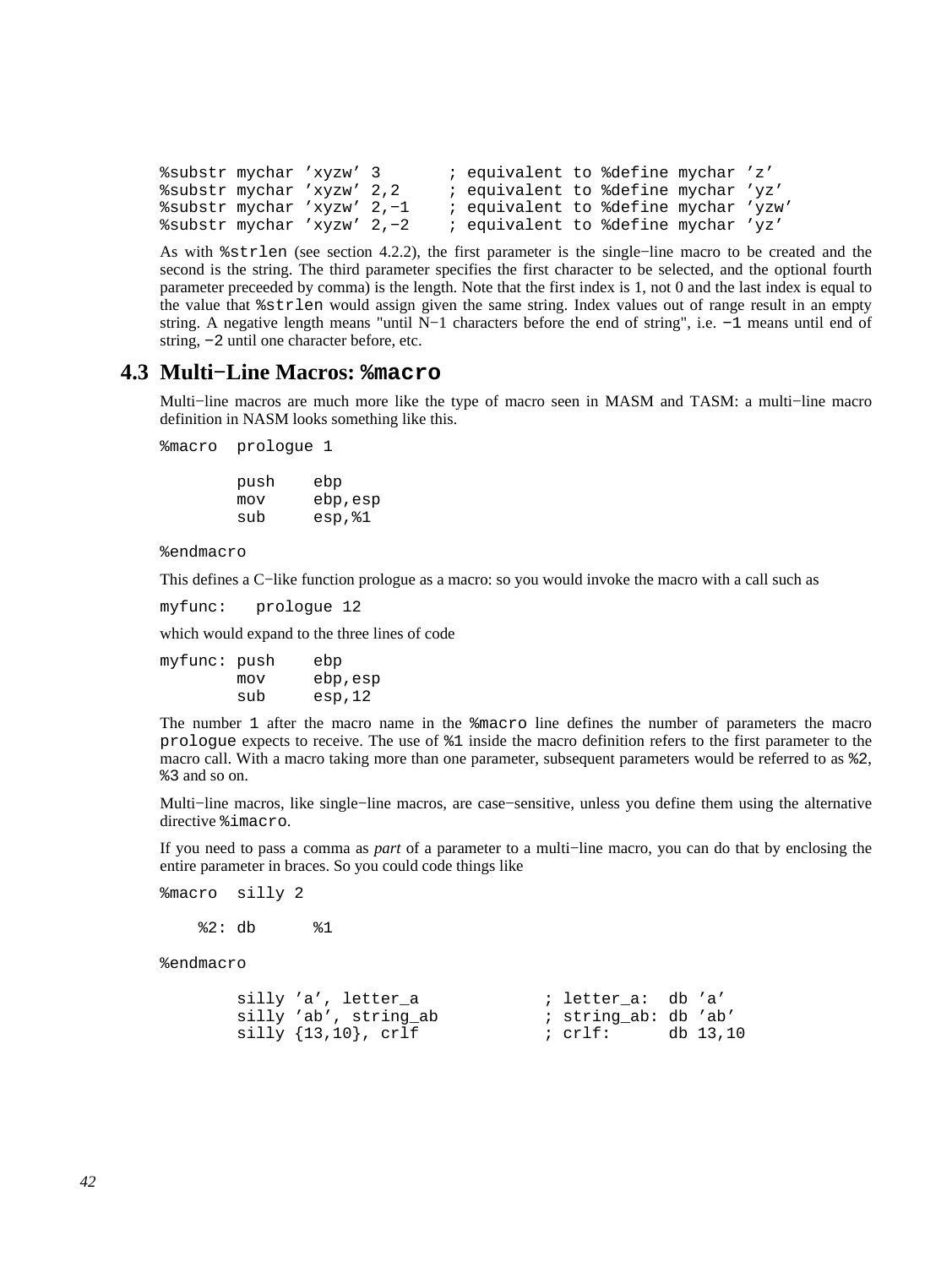### **4.3.1 Overloading Multi−Line Macros**

As with single−line macros, multi−line macros can be overloaded by defining the same macro name several times with different numbers of parameters. This time, no exception is made for macros with no parameters at all. So you could define

%macro prologue 0 push ebp mov ebp,esp

%endmacro

to define an alternative form of the function prologue which allocates no local stack space.

Sometimes, however, you might want to 'overload' a machine instruction; for example, you might want to define

%macro push 2

 push %1 push %2

%endmacro

so that you could code

| push ebx |               |                   |  |  | ; this line is not a macro call |  |
|----------|---------------|-------------------|--|--|---------------------------------|--|
|          | push eax, ecx | ; but this one is |  |  |                                 |  |

Ordinarily, NASM will give a warning for the first of the above two lines, since push is now defined to be a macro, and is being invoked with a number of parameters for which no definition has been given. The correct code will still be generated, but the assembler will give a warning. This warning can be disabled by the use of the −w−macro−params command−line option (see [section 2.1.24\)](#page-21-0).

### **4.3.2 Macro−Local Labels**

<span id="page-42-0"></span>NASM allows you to define labels within a multi−line macro definition in such a way as to make them local to the macro call: so calling the same macro multiple times will use a different label each time. You do this by prefixing %% to the label name. So you can invent an instruction which executes a RET if the Z flag is set by doing this:

```
%macro retz 0 
          jnz %%skip 
         ret 
     %%skip:
```
%endmacro

You can call this macro as many times as you want, and every time you call it NASM will make up a different 'real' name to substitute for the label %%skip. The names NASM invents are of the form ..@2345.skip, where the number 2345 changes with every macro call. The ..@ prefix prevents macro−local labels from interfering with the local label mechanism, as described in [section 3.9.](#page-34-1) You should avoid defining your own labels in this form (the ..@ prefix, then a number, then another period) in case they interfere with macro−local labels.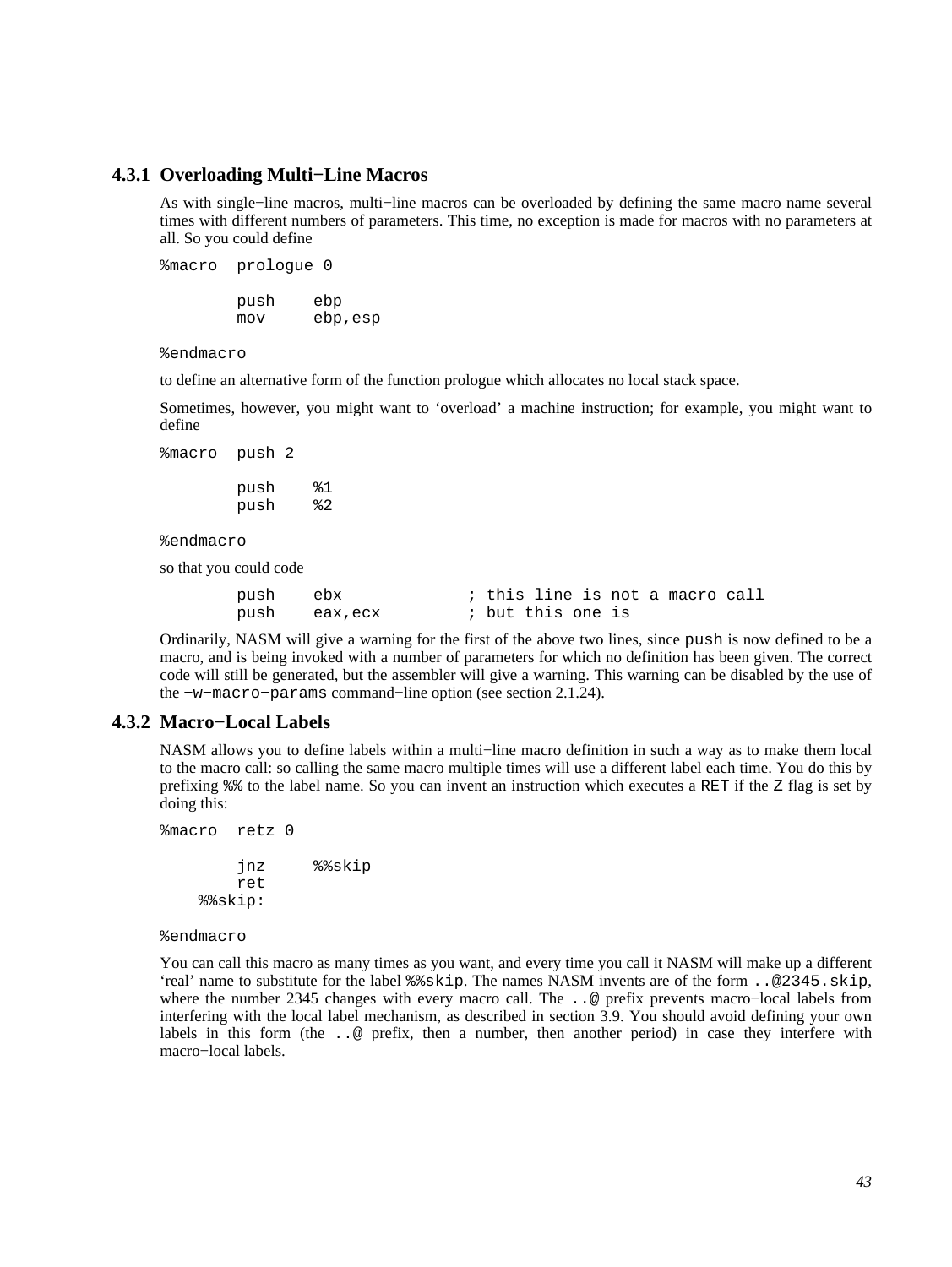### **4.3.3 Greedy Macro Parameters**

<span id="page-43-0"></span>Occasionally it is useful to define a macro which lumps its entire command line into one parameter definition, possibly after extracting one or two smaller parameters from the front. An example might be a macro to write a text string to a file in MS−DOS, where you might want to be able to write

writefile [filehandle],"hello, world",13,10

NASM allows you to define the last parameter of a macro to be *greedy*, meaning that if you invoke the macro with more parameters than it expects, all the spare parameters get lumped into the last defined one along with the separating commas. So if you code:

```
%macro writefile 2+
```

| jmp       | %%endstr          |
|-----------|-------------------|
| %%str:    | 82<br>dh          |
| %%endstr: |                   |
| mov       | dx, %%str         |
| mov       | cx,%%endstr-%%str |
| mov       | $bx.\&1$          |
| mov       | ah, 0x40          |
| int       | $0 \times 21$     |

%endmacro

then the example call to writefile above will work as expected: the text before the first comma, [filehandle], is used as the first macro parameter and expanded when %1 is referred to, and all the subsequent text is lumped into %2 and placed after the db.

The greedy nature of the macro is indicated to NASM by the use of the + sign after the parameter count on the %macro line.

If you define a greedy macro, you are effectively telling NASM how it should expand the macro given *any* number of parameters from the actual number specified up to infinity; in this case, for example, NASM now knows what to do when it sees a call to writefile with 2, 3, 4 or more parameters. NASM will take this into account when overloading macros, and will not allow you to define another form of writefile taking 4 parameters (for example).

Of course, the above macro could have been implemented as a non−greedy macro, in which case the call to it would have had to look like

writefile [filehandle], {"hello, world",13,10}

NASM provides both mechanisms for putting commas in macro parameters, and you choose which one you prefer for each macro definition.

See [section 6.3.1](#page-66-0) for a better way to write the above macro.

#### **4.3.4 Default Macro Parameters**

NASM also allows you to define a multi−line macro with a *range* of allowable parameter counts. If you do this, you can specify defaults for omitted parameters. So, for example:

%macro die 0−1 "Painful program death has occurred."

|     | writefile 2.%1 |
|-----|----------------|
| mov | ax,0x4c01      |
| int | $0 \times 21$  |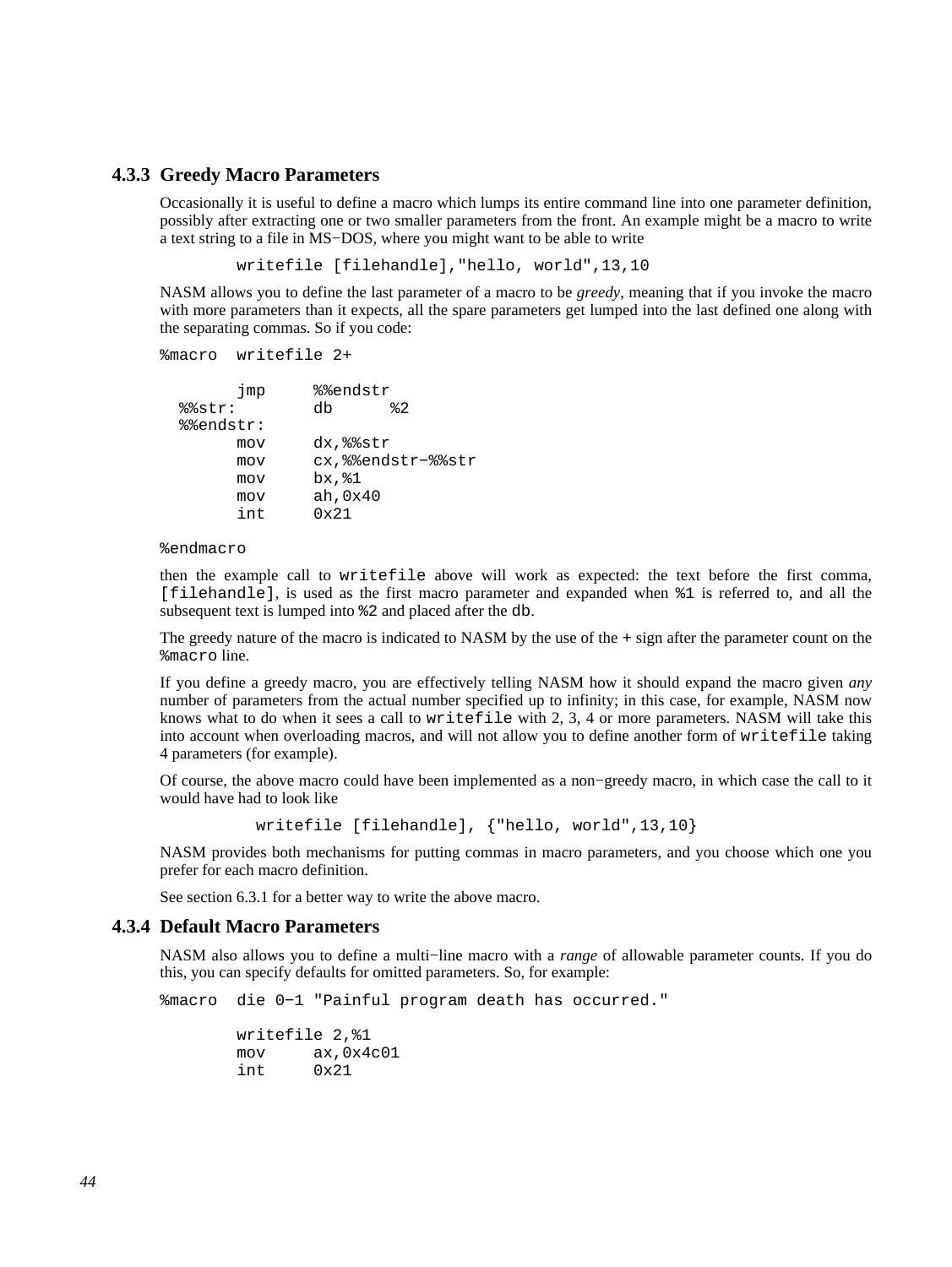#### %endmacro

This macro (which makes use of the writefile macro defined in [section 4.3.3](#page-43-0)) can be called with an explicit error message, which it will display on the error output stream before exiting, or it can be called with no parameters, in which case it will use the default error message supplied in the macro definition.

In general, you supply a minimum and maximum number of parameters for a macro of this type; the minimum number of parameters are then required in the macro call, and then you provide defaults for the optional ones. So if a macro definition began with the line

%macro foobar 1−3 eax,[ebx+2]

then it could be called with between one and three parameters, and %1 would always be taken from the macro call. %2, if not specified by the macro call, would default to eax, and %3 if not specified would default to  $[ekx+2]$ .

You can provide extra information to a macro by providing too many default parameters:

%macro quux 1 something

This will trigger a warning by default; see [section 2.1.24](#page-21-0) for more information. When quux is invoked, it receives not one but two parameters. something can be referred to as %2. The difference between passing something this way and writing something in the macro body is that with this way something is evaluated when the macro is defined, not when it is expanded.

You may omit parameter defaults from the macro definition, in which case the parameter default is taken to be blank. This can be useful for macros which can take a variable number of parameters, since the %0 token (see [section 4.3.5\)](#page-44-0) allows you to determine how many parameters were really passed to the macro call.

This defaulting mechanism can be combined with the greedy−parameter mechanism; so the die macro above could be made more powerful, and more useful, by changing the first line of the definition to

%macro die 0−1+ "Painful program death has occurred.",13,10

The maximum parameter count can be infinite, denoted by  $*$ . In this case, of course, it is impossible to provide a *full* set of default parameters. Examples of this usage are shown in [section 4.3.6.](#page-44-1)

### **4.3.5 %0: Macro Parameter Counter**

<span id="page-44-0"></span>The parameter reference %0 will return a numeric constant giving the number of parameters received, that is, if %0 is n then %n is the last parameter. %0 is mostly useful for macros that can take a variable number of parameters. It can be used as an argument to %rep (see [section 4.5\)](#page-50-0) in order to iterate through all the parameters of a macro. Examples are given in [section 4.3.6.](#page-44-1)

#### **4.3.6 %rotate: Rotating Macro Parameters**

<span id="page-44-1"></span>Unix shell programmers will be familiar with the shift shell command, which allows the arguments passed to a shell script (referenced as \$1, \$2 and so on) to be moved left by one place, so that the argument previously referenced as \$2 becomes available as \$1, and the argument previously referenced as \$1 is no longer available at all.

NASM provides a similar mechanism, in the form of %rotate. As its name suggests, it differs from the Unix shift in that no parameters are lost: parameters rotated off the left end of the argument list reappear on the right, and vice versa.

%rotate is invoked with a single numeric argument (which may be an expression). The macro parameters are rotated to the left by that many places. If the argument to %rotate is negative, the macro parameters are rotated to the right.

So a pair of macros to save and restore a set of registers might work as follows: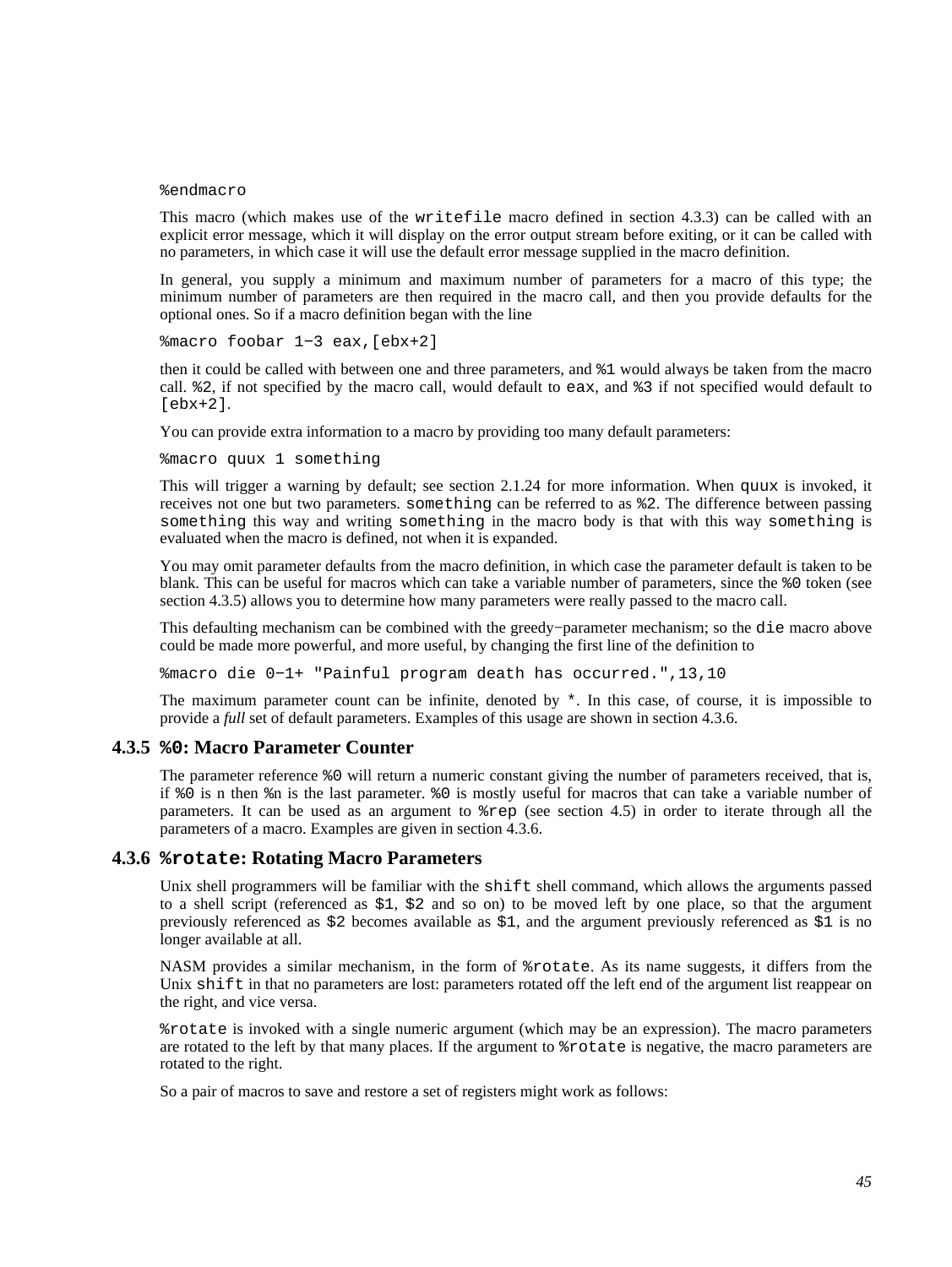```
%macro multipush 1−* 
   %rep %0 
         push %1 
   %rotate 1 
   %endrep
```
%endmacro

This macro invokes the PUSH instruction on each of its arguments in turn, from left to right. It begins by pushing its first argument, %1, then invokes %rotate to move all the arguments one place to the left, so that the original second argument is now available as %1. Repeating this procedure as many times as there were arguments (achieved by supplying %0 as the argument to %rep) causes each argument in turn to be pushed.

Note also the use of  $*$  as the maximum parameter count, indicating that there is no upper limit on the number of parameters you may supply to the multipush macro.

It would be convenient, when using this macro, to have a POP equivalent, which *didn't* require the arguments to be given in reverse order. Ideally, you would write the multipush macro call, then cut−and−paste the line to where the pop needed to be done, and change the name of the called macro to multipop, and the macro would take care of popping the registers in the opposite order from the one in which they were pushed.

This can be done by the following definition:

```
%macro multipop 1−* 
   %rep %0 
   %rotate −1 
         pop %1 
   %endrep
```
%endmacro

This macro begins by rotating its arguments one place to the *right*, so that the original *last* argument appears as %1. This is then popped, and the arguments are rotated right again, so the second−to−last argument becomes %1. Thus the arguments are iterated through in reverse order.

#### **4.3.7 Concatenating Macro Parameters**

<span id="page-45-0"></span>NASM can concatenate macro parameters and macro indirection constructs on to other text surrounding them. This allows you to declare a family of symbols, for example, in a macro definition. If, for example, you wanted to generate a table of key codes along with offsets into the table, you could code something like

%macro keytab\_entry 2

| keypos%1 | equ | \$-keytab     |
|----------|-----|---------------|
|          | db  | $\frac{2}{6}$ |

%endmacro

keytab:

```
 keytab_entry F1,128+1 
 keytab_entry F2,128+2 
 keytab_entry Return,13
```
which would expand to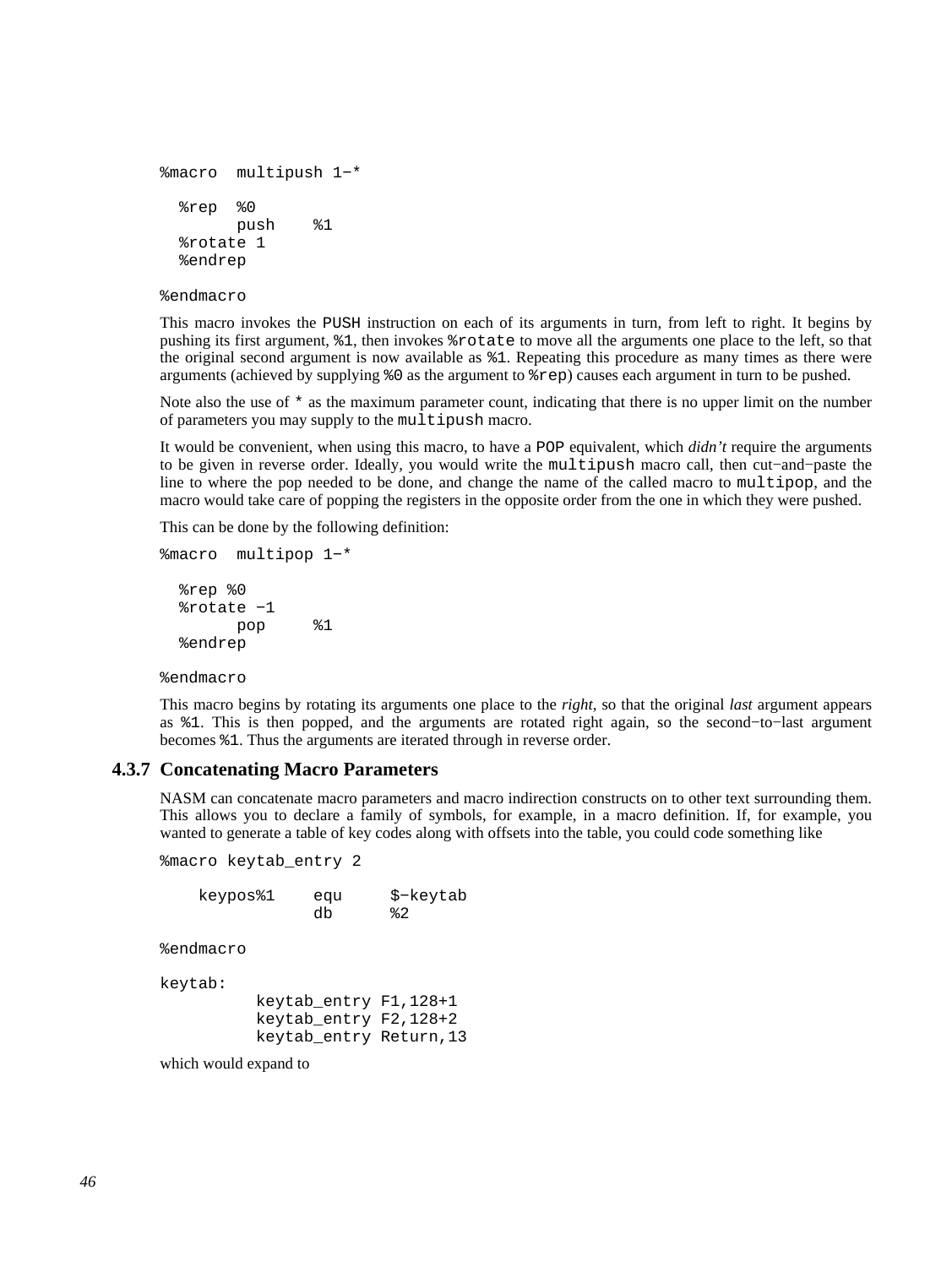| keytab:      |     |           |
|--------------|-----|-----------|
| keyposF1     | eau | \$-keytab |
|              | db  | $128+1$   |
| keyposF2     | eau | \$-keytab |
|              | db  | $128 + 2$ |
| keyposReturn | eau | \$-keytab |
|              | db  | 1 ว       |

You can just as easily concatenate text on to the other end of a macro parameter, by writing  $\$1$  foo.

If you need to append a *digit* to a macro parameter, for example defining labels foo1 and foo2 when passed the parameter foo, you can't code %11 because that would be taken as the eleventh macro parameter. Instead, you must code  $\{\1\}$ 1, which will separate the first 1 (giving the number of the macro parameter) from the second (literal text to be concatenated to the parameter).

This concatenation can also be applied to other preprocessor in−line objects, such as macro−local labels [\(section 4.3.2\)](#page-42-0) and context−local labels [\(section 4.7.2\)](#page-53-0). In all cases, ambiguities in syntax can be resolved by enclosing everything after the  $\frac{1}{6}$  sign and before the literal text in braces: so  $\frac{1}{6}$  foo bar concatenates the text bar to the end of the real name of the macro−local label %%foo. (This is unnecessary, since the form NASM uses for the real names of macro–local labels means that the two usages %{%foo}bar and %%foobar would both expand to the same thing anyway; nevertheless, the capability is there.)

The single−line macro indirection construct, %[...] [\(section 4.1.3\)](#page-38-0), behaves the same way as macro parameters for the purpose of concatenation.

See also the  $*$  - operator, [section 4.1.4.](#page-38-1)

#### **4.3.8 Condition Codes as Macro Parameters**

NASM can give special treatment to a macro parameter which contains a condition code. For a start, you can refer to the macro parameter %1 by means of the alternative syntax %+1, which informs NASM that this macro parameter is supposed to contain a condition code, and will cause the preprocessor to report an error message if the macro is called with a parameter which is *not* a valid condition code.

Far more usefully, though, you can refer to the macro parameter by means of %−1, which NASM will expand as the *inverse* condition code. So the retz macro defined in [section 4.3.2](#page-42-0) can be replaced by a general conditional−return macro like this:

```
%macro retc 1 
          j%−1 %%skip 
         ret 
   %%skip:
```
%endmacro

This macro can now be invoked using calls like retc ne, which will cause the conditional−jump instruction in the macro expansion to come out as JE, or retc po which will make the jump a JPE.

The %+1 macro−parameter reference is quite happy to interpret the arguments CXZ and ECXZ as valid condition codes; however, %−1 will report an error if passed either of these, because no inverse condition code exists.

### **4.3.9 Disabling Listing Expansion**

When NASM is generating a listing file from your program, it will generally expand multi−line macros by means of writing the macro call and then listing each line of the expansion. This allows you to see which instructions in the macro expansion are generating what code; however, for some macros this clutters the listing up unnecessarily.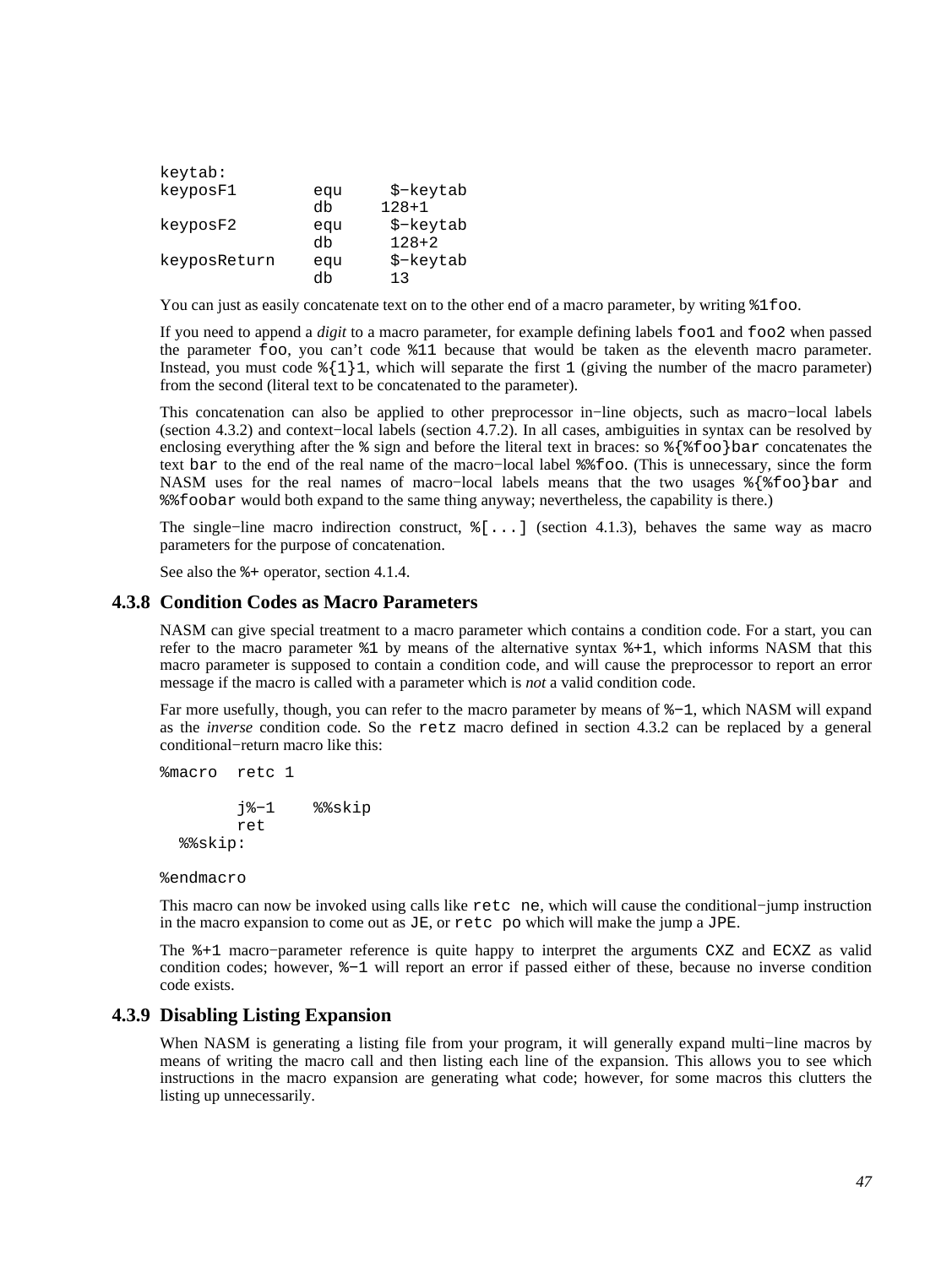NASM therefore provides the .nolist qualifier, which you can include in a macro definition to inhibit the expansion of the macro in the listing file. The .nolist qualifier comes directly after the number of parameters, like this:

%macro foo 1.nolist

Or like this:

%macro bar 1−5+.nolist a,b,c,d,e,f,g,h

#### **4.3.10 Undefining Multi−Line Macros: %unmacro**

Multi−line macros can be removed with the %unmacro directive. Unlike the %undef directive, however, %unmacro takes an argument specification, and will only remove exact matches with that argument specification.

For example:

%macro foo 1−3 ; Do something %endmacro %unmacro foo 1−3

removes the previously defined macro foo, but

%macro bar 1−3 ; Do something %endmacro %unmacro bar 1

does *not* remove the macro bar, since the argument specification does not match exactly.

# **4.4 Conditional Assembly**

Similarly to the C preprocessor, NASM allows sections of a source file to be assembled only if certain conditions are met. The general syntax of this feature looks like this:

```
%if<condition> 
     ; some code which only appears if <condition> is met 
%elif<condition2> 
     ; only appears if <condition> is not met but <condition2> is 
%else 
     ; this appears if neither <condition> nor <condition2> was met 
%endif
```
The inverse forms %ifn and %elifn are also supported.

The %else clause is optional, as is the %elif clause. You can have more than one %elif clause as well.

There are a number of variants of the %if directive. Each has its corresponding %elif, %ifn, and %elifn directives; for example, the equivalents to the %ifdef directive are %elifdef, %ifndef, and %elifndef.

#### **4.4.1 %ifdef: Testing Single−Line Macro Existence**

Beginning a conditional−assembly block with the line %ifdef MACRO will assemble the subsequent code if, and only if, a single−line macro called MACRO is defined. If not, then the %elif and %else blocks (if any) will be processed instead.

For example, when debugging a program, you might want to write code such as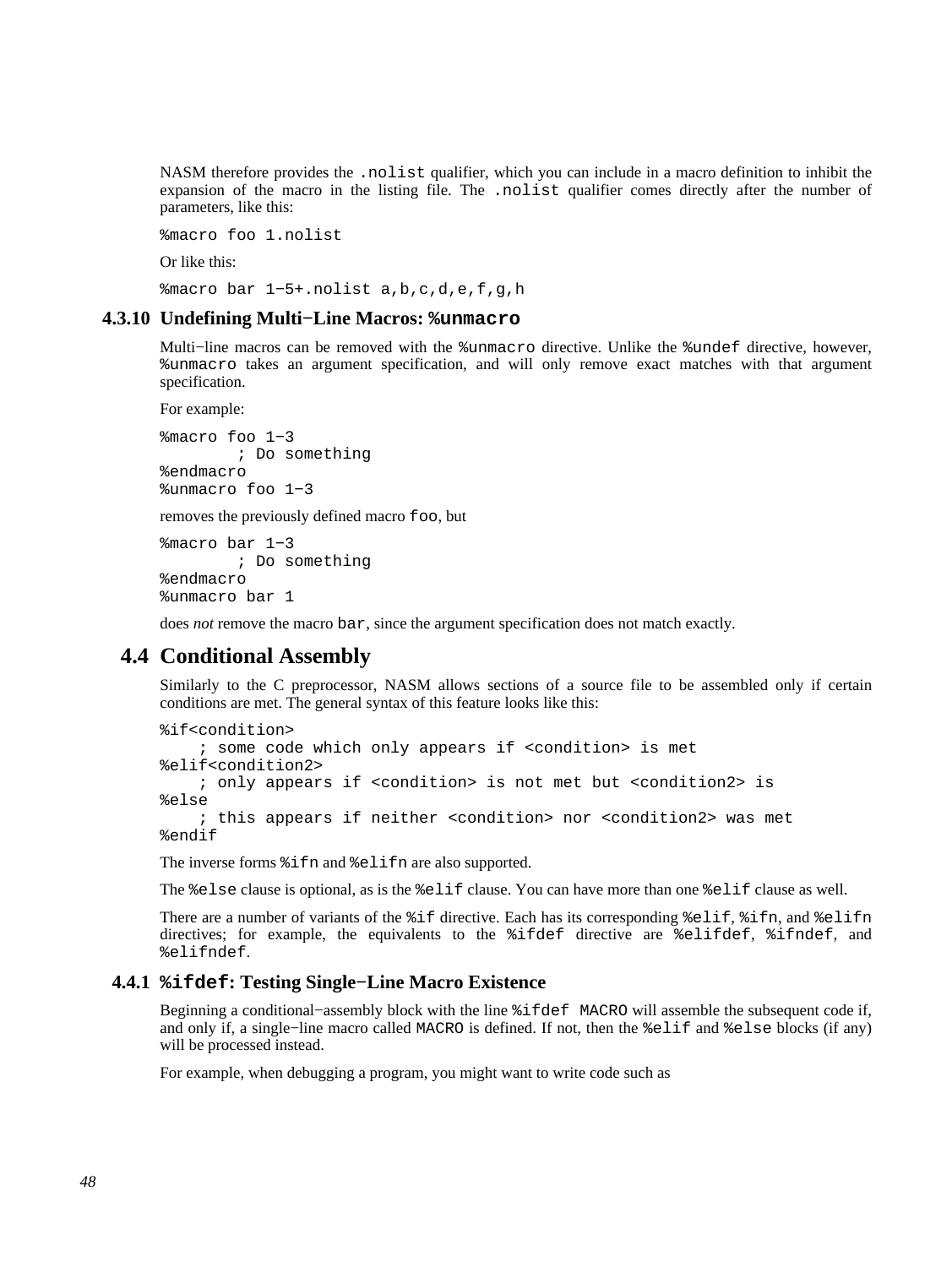```
 ; perform some function 
%ifdef DEBUG 
           writefile 2,"Function performed successfully",13,10 
%endif 
            ; go and do something else
```
Then you could use the command–line option −dDEBUG to create a version of the program which produced debugging messages, and remove the option to generate the final release version of the program.

You can test for a macro *not* being defined by using %ifndef instead of %ifdef. You can also test for macro definitions in %elif blocks by using %elifdef and %elifndef.

### **4.4.2 %ifmacro: Testing Multi−Line Macro Existence**

The %ifmacro directive operates in the same way as the %ifdef directive, except that it checks for the existence of a multi−line macro.

For example, you may be working with a large project and not have control over the macros in a library. You may want to create a macro with one name if it doesn't already exist, and another name if one with that name does exist.

The %ifmacro is considered true if defining a macro with the given name and number of arguments would cause a definitions conflict. For example:

```
%ifmacro MyMacro 1−3
```
%error "MyMacro 1−3" causes a conflict with an existing macro.

%else

%macro MyMacro 1−3

; insert code to define the macro

%endmacro

#### %endif

This will create the macro "MyMacro 1−3" if no macro already exists which would conflict with it, and emits a warning if there would be a definition conflict.

You can test for the macro not existing by using the  $\frac{2}{3}$  if final frace instead of  $\frac{2}{3}$  if macro. Additional tests can be performed in %elif blocks by using %elifmacro and %elifnmacro.

#### **4.4.3 %ifctx: Testing the Context Stack**

The conditional−assembly construct %ifctx will cause the subsequent code to be assembled if and only if the top context on the preprocessor's context stack has the same name as one of the arguments. As with %ifdef, the inverse and %elif forms %ifnctx, %elifctx and %elifnctx are also supported.

For more details of the context stack, see [section 4.7.](#page-52-0) For a sample use of  $\text{\$if} \text{ctx}$ , see [section 4.7.5.](#page-54-0)

### **4.4.4 %if: Testing Arbitrary Numeric Expressions**

The conditional−assembly construct %if expr will cause the subsequent code to be assembled if and only if the value of the numeric expression expr is non−zero. An example of the use of this feature is in deciding when to break out of a %rep preprocessor loop: see [section 4.5](#page-50-0) for a detailed example.

The expression given to  $\hat{\tau}$  if, and its counterpart  $\hat{\tau}$  elif, is a critical expression (see [section 3.8\)](#page-34-0).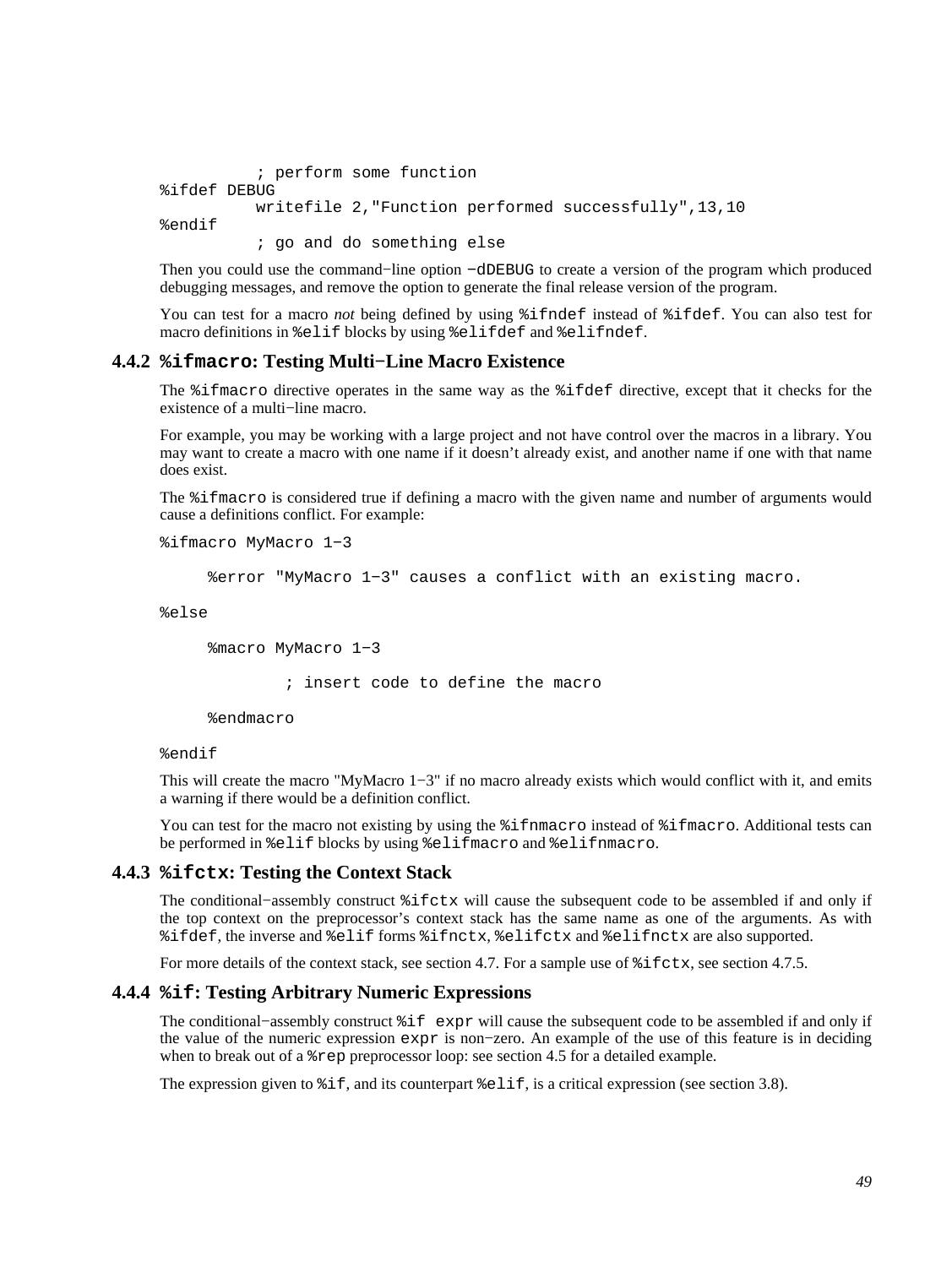%if extends the normal NASM expression syntax, by providing a set of relational operators which are not normally available in expressions. The operators =, <, >, <=, >= and <> test equality, less–than, greater–than, less−or−equal, greater−or−equal and not−equal respectively. The C−like forms == and != are supported as alternative forms of = and <>. In addition, low−priority logical operators &&, ^^ and || are provided, supplying logical AND, logical XOR and logical OR. These work like the C logical operators (although C has no logical XOR), in that they always return either 0 or 1, and treat any non−zero input as 1 (so that ^^, for example, returns 1 if exactly one of its inputs is zero, and 0 otherwise). The relational operators also return 1 for true and 0 for false.

Like other  $i$ f constructs,  $i$  f has a counterpart  $i$  elif, and negative forms  $i$  fn and  $i$  elifn.

### **4.4.5 %ifidn and %ifidni: Testing Exact Text Identity**

The construct  $\text{ifidn text1, text2 will cause the subsequent code to be assembled if and only if}$ text1 and text2, after expanding single−line macros, are identical pieces of text. Differences in white space are not counted.

%ifidni is similar to %ifidn, but is case−insensitive.

For example, the following macro pushes a register or number on the stack, and allows you to treat IP as a real register:

```
%macro pushparam 1
```

```
 %ifidni %1,ip 
       call %%label 
 %%label: 
 %else 
       push %1 
 %endif
```
%endmacro

Like other %if constructs, %ifidn has a counterpart %elifidn, and negative forms %ifnidn and %elifnidn. Similarly, %ifidni has counterparts %elifidni, %ifnidni and %elifnidni.

### **4.4.6 %ifid, %ifnum, %ifstr: Testing Token Types**

Some macros will want to perform different tasks depending on whether they are passed a number, a string, or an identifier. For example, a string output macro might want to be able to cope with being passed either a string constant or a pointer to an existing string.

The conditional assembly construct %ifid, taking one parameter (which may be blank), assembles the subsequent code if and only if the first token in the parameter exists and is an identifier. %ifnum works similarly, but tests for the token being a numeric constant;  $\hat{\tau}$  if  $\tau$  tests for it being a string.

For example, the writefile macro defined in [section 4.3.3](#page-43-0) can be extended to take advantage of  $\text{\$ifstr}$ in the following fashion:

```
%macro writefile 2−3+
```

```
 %ifstr %2 
      jmp %%endstr 
 §if §0 = 3
    %%str: db %2,%3 
   %else 
    %%str: db %2 
   %endif
```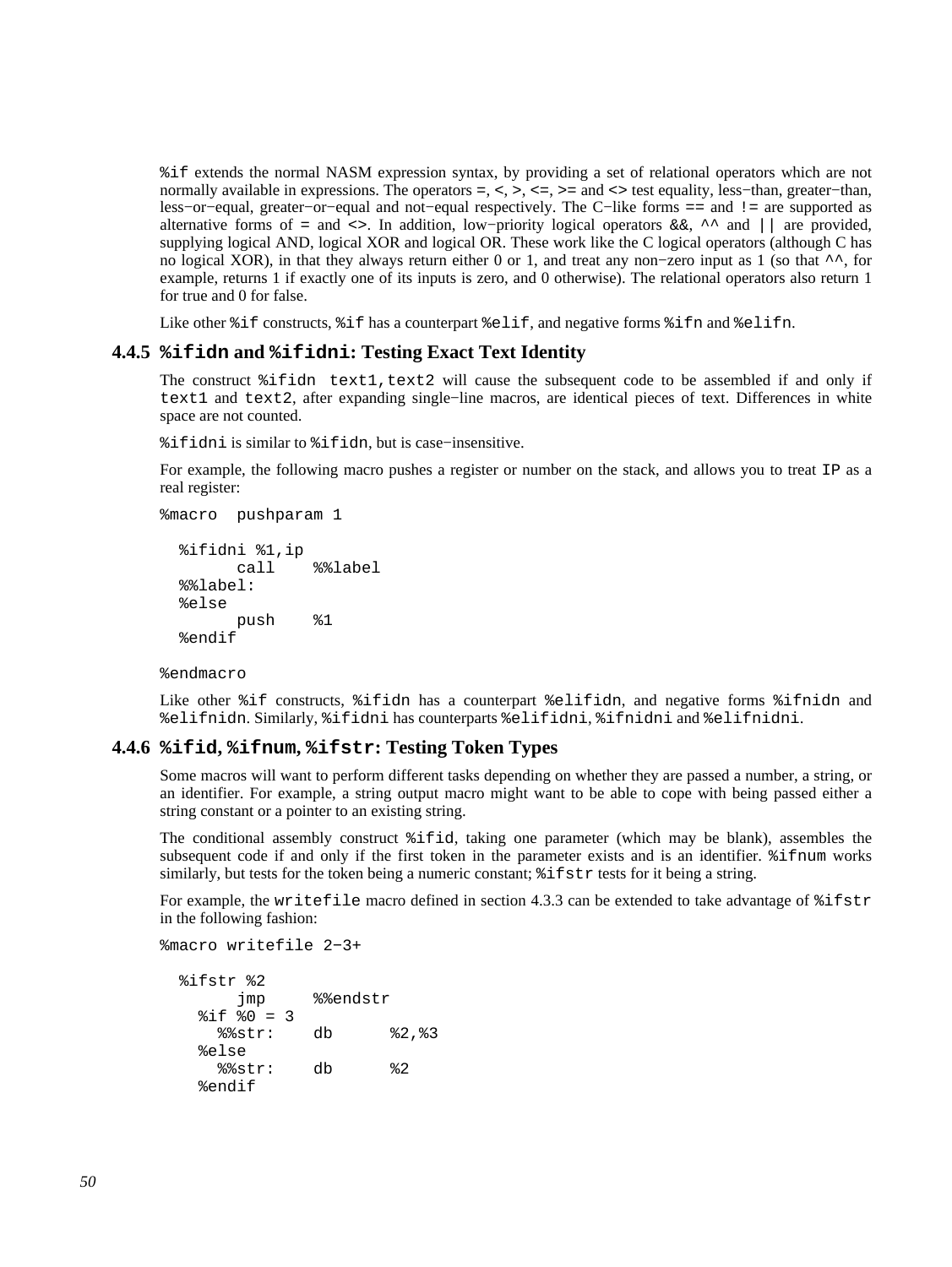| %%endstr: mov |     | dx, %%str         |
|---------------|-----|-------------------|
|               | mov | cx,%%endstr-%%str |
| %else         |     |                   |
|               | mov | $dx,$ $2$         |
|               | mov | cx, 83            |
| %endif        |     |                   |
|               | mov | bx, %1            |
|               | mov | ah, 0x40          |
|               | int | $0 \times 21$     |

#### %endmacro

Then the writefile macro can cope with being called in either of the following two ways:

```
 writefile [file], strpointer, length 
 writefile [file], "hello", 13, 10
```
In the first, strpointer is used as the address of an already−declared string, and length is used as its length; in the second, a string is given to the macro, which therefore declares it itself and works out the address and length for itself.

Note the use of %if inside the %ifstr: this is to detect whether the macro was passed two arguments (so the string would be a single string constant, and db %2 would be adequate) or more (in which case, all but the first two would be lumped together into %3, and db %2,%3 would be required).

The usual %elif..., %ifn..., and %elifn... versions exist for each of %ifid, %ifnum and %ifstr.

### **4.4.7 %iftoken: Test for a Single Token**

Some macros will want to do different things depending on if it is passed a single token (e.g. paste it to something else using %+) versus a multi−token sequence.

The conditional assembly construct %iftoken assembles the subsequent code if and only if the expanded parameters consist of exactly one token, possibly surrounded by whitespace.

For example:

%iftoken 1

will assemble the subsequent code, but

%iftoken −1

will not, since −1 contains two tokens: the unary minus operator −, and the number 1.

The usual %eliftoken, %ifntoken, and %elifntoken variants are also provided.

#### **4.4.8 %ifempty: Test for Empty Expansion**

The conditional assembly construct %ifempty assembles the subsequent code if and only if the expanded parameters do not contain any tokens at all, whitespace excepted.

The usual %elifempty, %ifnempty, and %elifnempty variants are also provided.

## **4.5 Preprocessor Loops: %rep**

<span id="page-50-0"></span>NASM's TIMES prefix, though useful, cannot be used to invoke a multi−line macro multiple times, because it is processed by NASM after macros have already been expanded. Therefore NASM provides another form of loop, this time at the preprocessor level: %rep.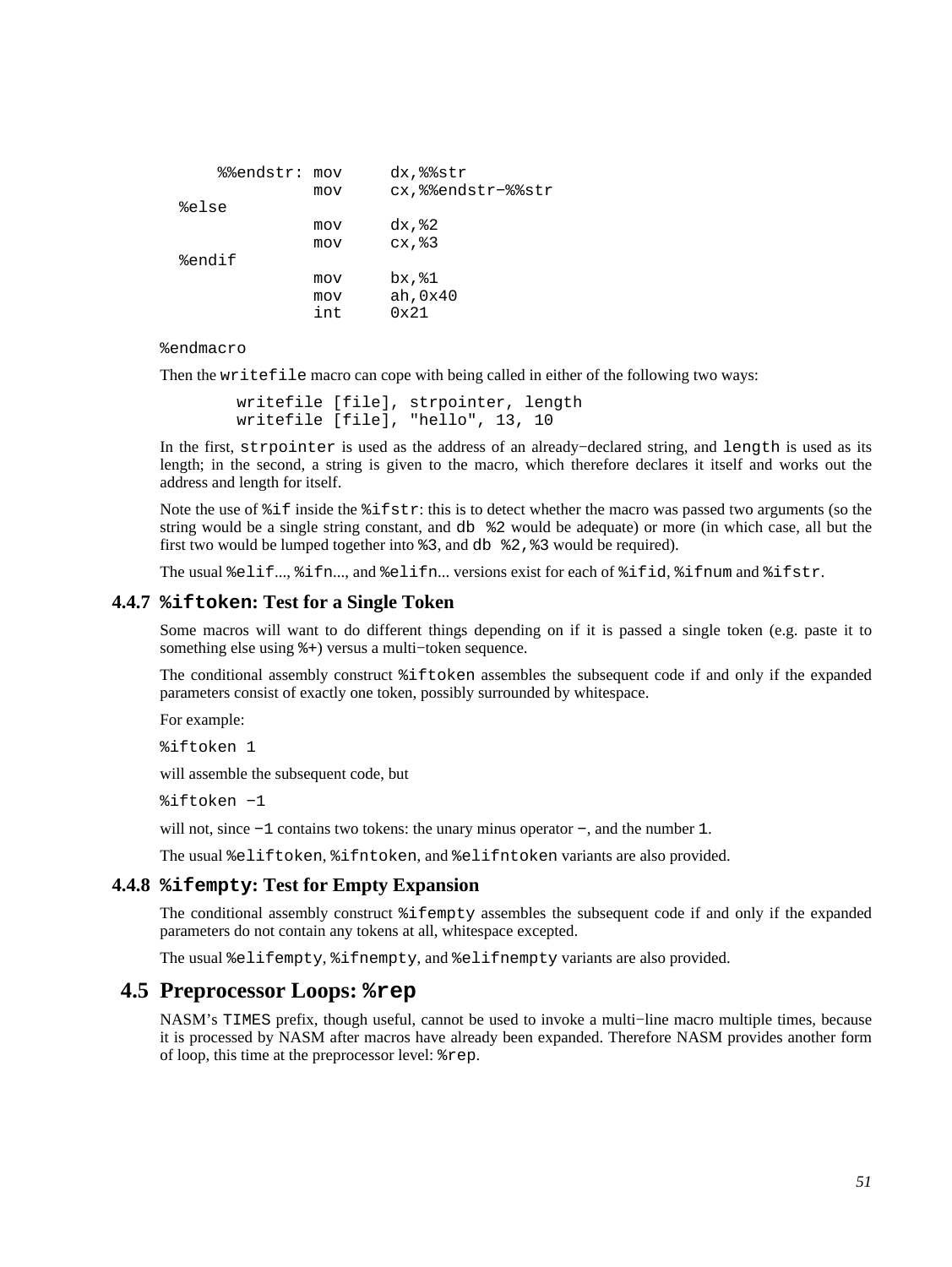The directives %rep and %endrep (%rep takes a numeric argument, which can be an expression; %endrep takes no arguments) can be used to enclose a chunk of code, which is then replicated as many times as specified by the preprocessor:

```
%assign i 0 
%rep 64 
         inc word [table+2*i] 
%assign i i+1 
%endrep
```
This will generate a sequence of 64 INC instructions, incrementing every word of memory from [table] to [table+126].

For more complex termination conditions, or to break out of a repeat loop part way along, you can use the %exitrep directive to terminate the loop, like this:

```
fibonacci: 
%assign i 0 
%assign j 1 
%rep 100 
%if j > 65535 
     %exitrep 
%endif 
          dw j 
%assign k j+i 
%assign i j 
%assign j k 
%endrep
```

```
fib_number equ ($−fibonacci)/2
```
This produces a list of all the Fibonacci numbers that will fit in 16 bits. Note that a maximum repeat count must still be given to %rep. This is to prevent the possibility of NASM getting into an infinite loop in the preprocessor, which (on multitasking or multi−user systems) would typically cause all the system memory to be gradually used up and other applications to start crashing.

# **4.6 Source Files and Dependencies**

These commands allow you to split your sources into multiple files.

### **4.6.1 %include: Including Other Files**

<span id="page-51-0"></span>Using, once again, a very similar syntax to the C preprocessor, NASM's preprocessor lets you include other source files into your code. This is done by the use of the %include directive:

%include "macros.mac"

will include the contents of the file macros.mac into the source file containing the  $\text{\$include}$  directive.

Include files are searched for in the current directory (the directory you're in when you run NASM, as opposed to the location of the NASM executable or the location of the source file), plus any directories specified on the NASM command line using the −i option.

The standard C idiom for preventing a file being included more than once is just as applicable in NASM: if the file macros.mac has the form

%ifndef MACROS\_MAC %define MACROS\_MAC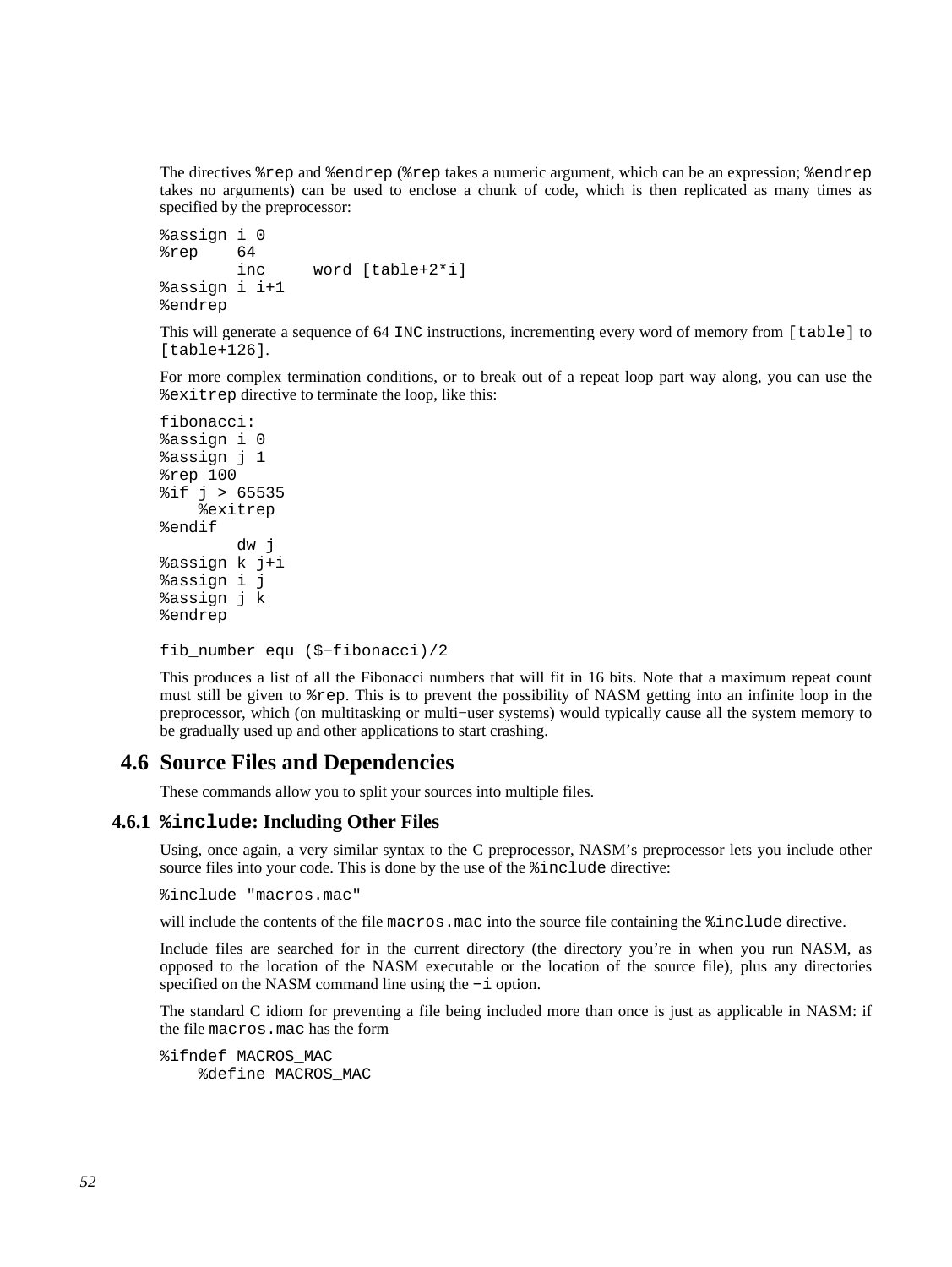; now define some macros %endif

then including the file more than once will not cause errors, because the second time the file is included nothing will happen because the macro MACROS\_MAC will already be defined.

You can force a file to be included even if there is no  $\frac{1}{2}$  include directive that explicitly includes it, by using the −p option on the NASM command line (see [section 2.1.17\)](#page-19-1).

### **4.6.2 %pathsearch: Search the Include Path**

The %pathsearch directive takes a single−line macro name and a filename, and declare or redefines the specified single−line macro to be the include−path–resolved version of the filename, if the file exists (otherwise, it is passed unchanged.)

For example,

%pathsearch MyFoo "foo.bin"

... with −Ibins/ in the include path may end up defining the macro MyFoo to be "bins/foo.bin".

### **4.6.3 %depend: Add Dependent Files**

The %depend directive takes a filename and adds it to the list of files to be emitted as dependency generation when the −M options and its relatives (see [section 2.1.4\)](#page-17-0) are used. It produces no output.

This is generally used in conjunction with %pathsearch. For example, a simplified version of the standard macro wrapper for the INCBIN directive looks like:

```
%imacro incbin 1−2+ 0 
%pathsearch dep %1 
%depend dep 
         incbin dep,%2 
%endmacro
```
This first resolves the location of the file into the macro dep, then adds it to the dependency lists, and finally issues the assembler−level INCBIN directive.

#### **4.6.4 %use: Include Standard Macro Package**

<span id="page-52-1"></span>The %use directive is similar to %include, but rather than including the contents of a file, it includes a named standard macro package. The standard macro packages are part of NASM, and are described in [chapter](#page-64-0) [5.](#page-64-0)

Unlike the %include directive, package names for the %use directive do not require quotes, but quotes are permitted. In NASM 2.04 and 2.05 the unquoted form would be macro−expanded; this is no longer true. Thus, the following lines are equivalent:

```
%use altreg 
%use 'altreg'
```
Standard macro packages are protected from multiple inclusion. When a standard macro package is used, a testable single−line macro of the form \_\_USE\_*package*\_\_ is also defined, see [section 4.11.8.](#page-61-0)

# **4.7 The Context Stack**

<span id="page-52-0"></span>Having labels that are local to a macro definition is sometimes not quite powerful enough: sometimes you want to be able to share labels between several macro calls. An example might be a REPEAT ... UNTIL loop, in which the expansion of the REPEAT macro would need to be able to refer to a label which the UNTIL macro had defined. However, for such a macro you would also want to be able to nest these loops.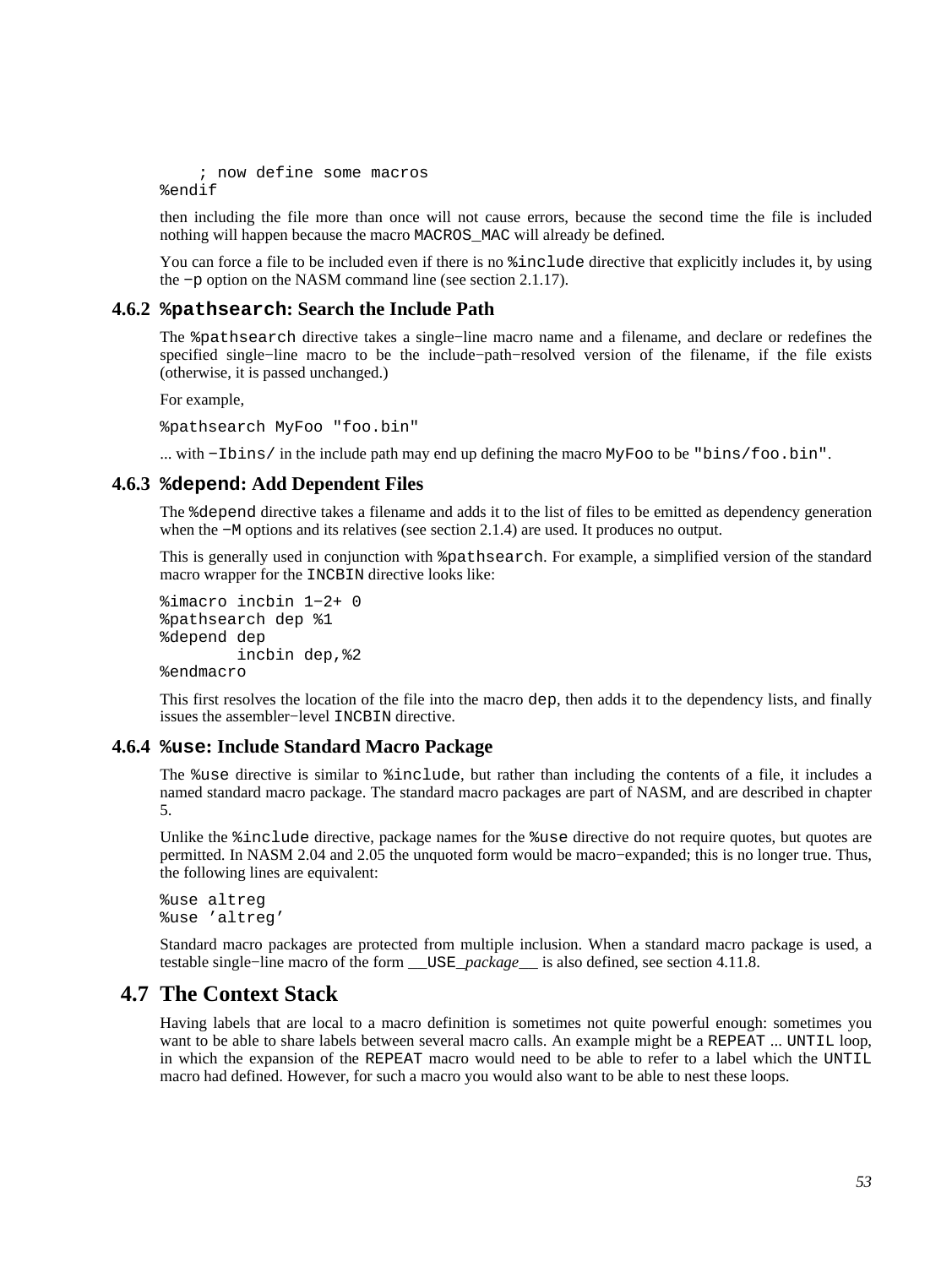NASM provides this level of power by means of a *context stack*. The preprocessor maintains a stack of *contexts*, each of which is characterized by a name. You add a new context to the stack using the  $\epsilon$  push directive, and remove one using %pop. You can define labels that are local to a particular context on the stack.

### **4.7.1 %push and %pop: Creating and Removing Contexts**

<span id="page-53-1"></span>The %push directive is used to create a new context and place it on the top of the context stack. %push takes an optional argument, which is the name of the context. For example:

%push foobar

This pushes a new context called foobar on the stack. You can have several contexts on the stack with the same name: they can still be distinguished. If no name is given, the context is unnamed (this is normally used when both the  $\epsilon$  push and the  $\epsilon$  pop are inside a single macro definition.)

The directive %pop, taking one optional argument, removes the top context from the context stack and destroys it, along with any labels associated with it. If an argument is given, it must match the name of the current context, otherwise it will issue an error.

### **4.7.2 Context−Local Labels**

<span id="page-53-0"></span>Just as the usage %%foo defines a label which is local to the particular macro call in which it is used, the usage %\$foo is used to define a label which is local to the context on the top of the context stack. So the REPEAT and UNTIL example given above could be implemented by means of:

%macro repeat 0

 %push repeat %\$begin:

%endmacro

```
%macro until 1
```
 j%−1 %\$begin %pop

%endmacro

and invoked by means of, for example,

```
 mov cx,string 
 repeat 
 add cx,3 
 scasb 
 until e
```
which would scan every fourth byte of a string in search of the byte in AL.

If you need to define, or access, labels local to the context *below* the top one on the stack, you can use %\$\$foo, or %\$\$\$foo for the context below that, and so on.

### **4.7.3 Context−Local Single−Line Macros**

NASM also allows you to define single−line macros which are local to a particular context, in just the same way:

%define %\$localmac 3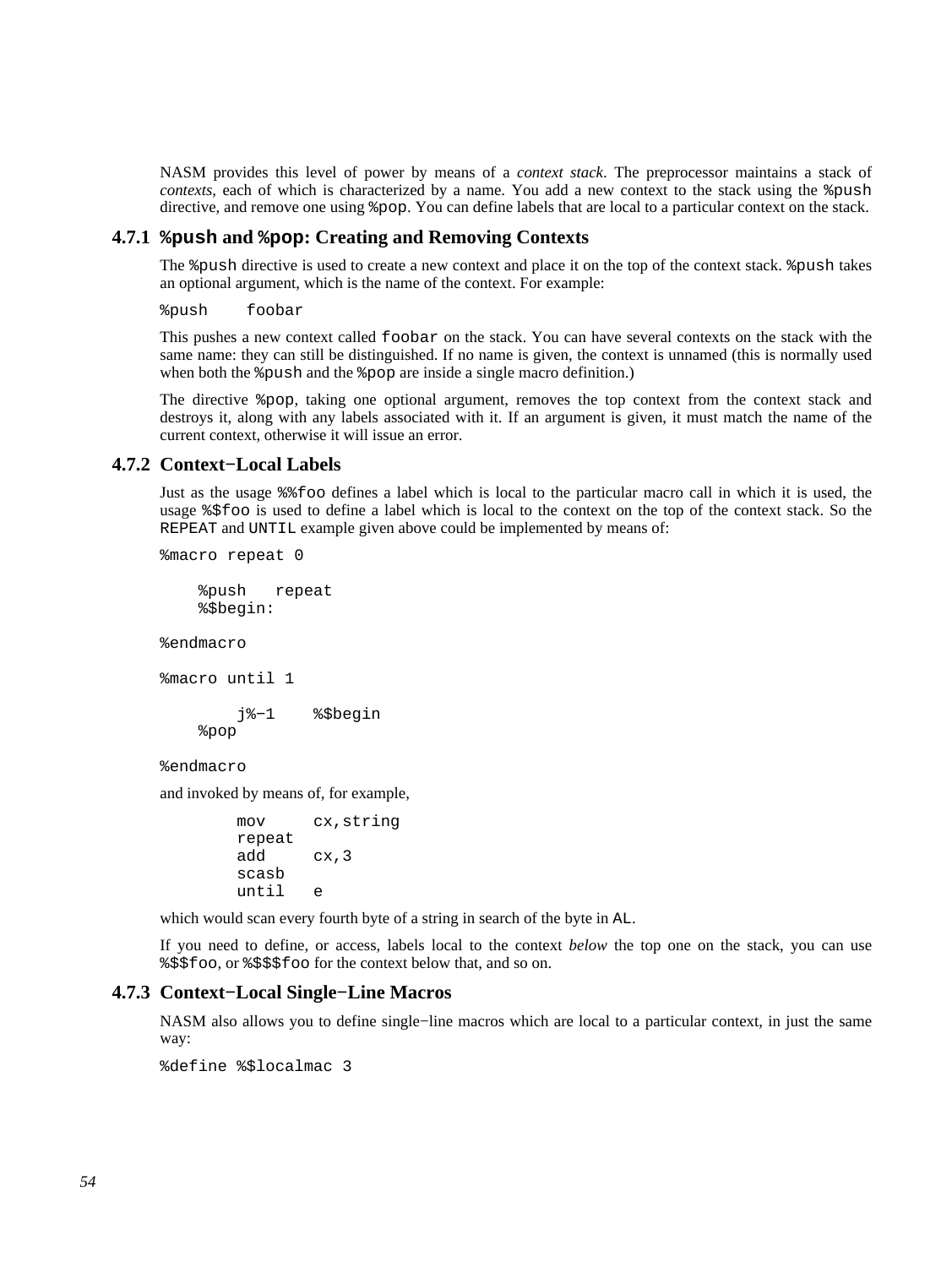will define the single−line macro %\$localmac to be local to the top context on the stack. Of course, after a subsequent %push, it can then still be accessed by the name %\$\$localmac.

### **4.7.4 %repl: Renaming a Context**

If you need to change the name of the top context on the stack (in order, for example, to have it respond differently to %ifctx), you can execute a %pop followed by a %push; but this will have the side effect of destroying all context−local labels and macros associated with the context that was just popped.

NASM provides the directive %repl, which *replaces* a context with a different name, without touching the associated macros and labels. So you could replace the destructive code

```
%pop 
%push newname
```
with the non−destructive version %repl newname.

### **4.7.5 Example Use of the Context Stack: Block IFs**

<span id="page-54-0"></span>This example makes use of almost all the context−stack features, including the conditional−assembly construct %ifctx, to implement a block IF statement as a set of macros.

```
%macro if 1 
     %push if 
     j%−1 %$ifnot 
%endmacro 
%macro else 0 
   %ifctx if 
         %repl else 
          jmp %$ifend 
          %$ifnot: 
   %else 
          %error "expected 'if' before 'else'" 
   %endif 
%endmacro 
%macro endif 0 
   %ifctx if 
         %$ifnot: 
          %pop 
   %elifctx else 
          %$ifend: 
          %pop 
   %else 
          %error "expected 'if' or 'else' before 'endif'" 
   %endif 
%endmacro
```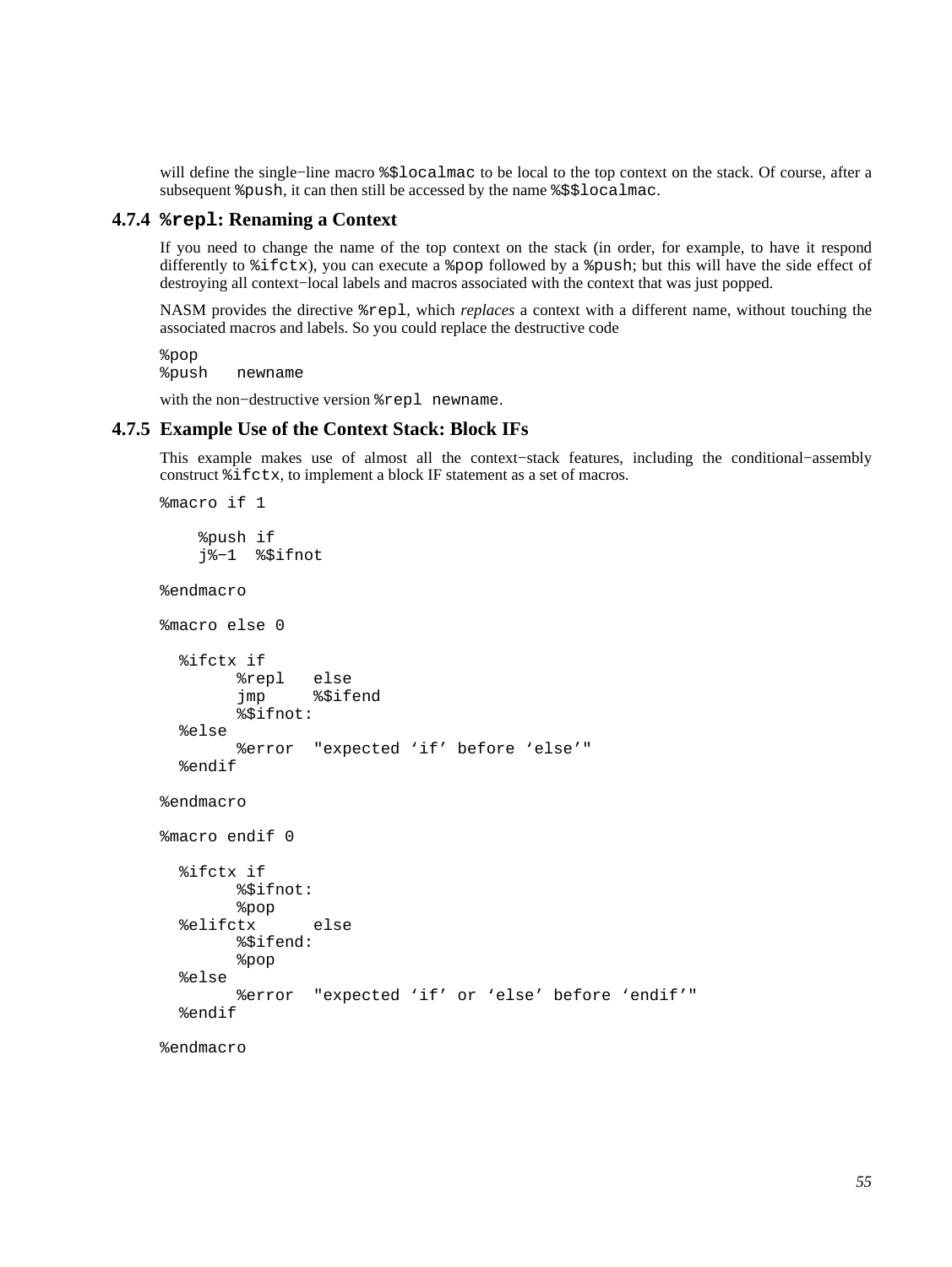This code is more robust than the REPEAT and UNTIL macros given in [section 4.7.2,](#page-53-0) because it uses conditional assembly to check that the macros are issued in the right order (for example, not calling endif before if) and issues a %error if they're not.

In addition, the endif macro has to be able to cope with the two distinct cases of either directly following an if, or following an else. It achieves this, again, by using conditional assembly to do different things depending on whether the context on top of the stack is if or else.

The else macro has to preserve the context on the stack, in order to have the  $\frac{25}{15}$  finot referred to by the if macro be the same as the one defined by the endif macro, but has to change the context's name so that endif will know there was an intervening else. It does this by the use of %repl.

A sample usage of these macros might look like:

 cmp ax,bx if ae cmp bx,cx if ae mov ax,cx else mov ax,bx endif else cmp ax,cx if ae mov ax,cx endif

endif

The block−IF macros handle nesting quite happily, by means of pushing another context, describing the inner if, on top of the one describing the outer if; thus else and endif always refer to the last unmatched if or else.

# **4.8 Stack Relative Preprocessor Directives**

The following preprocessor directives provide a way to use labels to refer to local variables allocated on the stack.

- %arg (see [section 4.8.1\)](#page-55-0)
- *%stacksize (see [section 4.8.2\)](#page-56-0)*
- *\*  $3$ local (see [section 4.8.3\)](#page-56-1)

### **4.8.1 %arg Directive**

<span id="page-55-0"></span>The %arg directive is used to simplify the handling of parameters passed on the stack. Stack based parameter passing is used by many high level languages, including C, C++ and Pascal.

While NASM has macros which attempt to duplicate this functionality (see [section 8.4.5\)](#page-96-0), the syntax is not particularly convenient to use. and is not TASM compatible. Here is an example which shows the use of %arg without any external macros: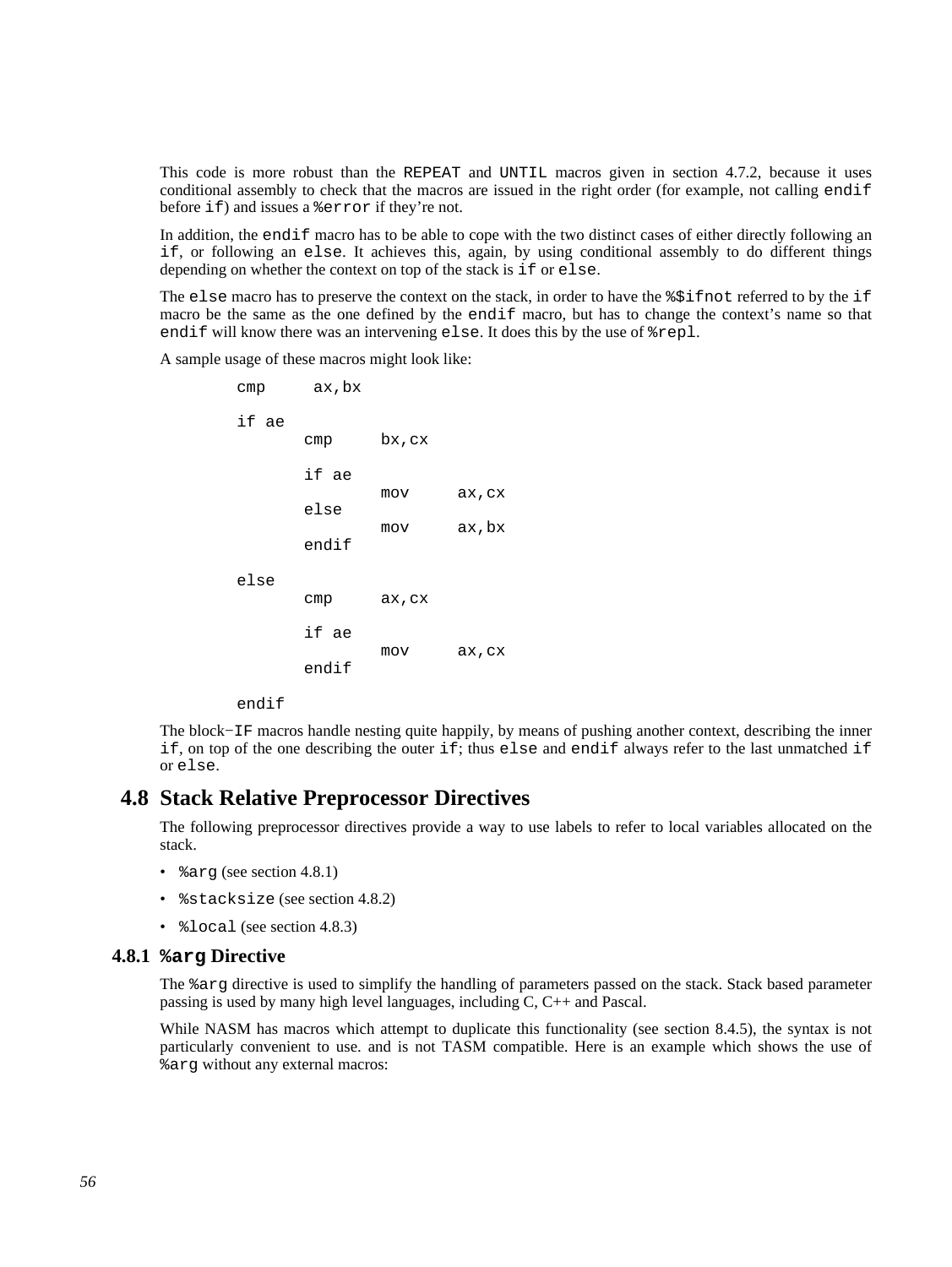```
some_function: 
    %push mycontext : save the current context<br>%stacksize large : i tell NASM to use bp
                                ; tell NASM to use bp
     %arg i:word, j_ptr:word 
         mov ax,[i] 
         mov bx,[j_ptr] 
         add ax,[bx] 
         ret 
     %pop ; restore original context
```
This is similar to the procedure defined in [section 8.4.5](#page-96-0) and adds the value in i to the value pointed to by j\_ptr and returns the sum in the ax register. See [section 4.7.1](#page-53-1) for an explanation of push and pop and the use of context stacks.

### **4.8.2 %stacksize Directive**

<span id="page-56-0"></span>The %stacksize directive is used in conjunction with the %arg (see [section 4.8.1](#page-55-0)) and the %local (see [section 4.8.3\)](#page-56-1) directives. It tells NASM the default size to use for subsequent %arg and %local directives. The %stacksize directive takes one required argument which is one of flat, flat64, large or small.

%stacksize flat

This form causes NASM to use stack−based parameter addressing relative to ebp and it assumes that a near form of call was used to get to this label (i.e. that eip is on the stack).

%stacksize flat64

This form causes NASM to use stack–based parameter addressing relative to rbp and it assumes that a near form of call was used to get to this label (i.e. that rip is on the stack).

%stacksize large

This form uses bp to do stack−based parameter addressing and assumes that a far form of call was used to get to this address (i.e. that ip and cs are on the stack).

%stacksize small

This form also uses bp to address stack parameters, but it is different from large because it also assumes that the old value of bp is pushed onto the stack (i.e. it expects an ENTER instruction). In other words, it expects that bp, ip and cs are on the top of the stack, underneath any local space which may have been allocated by ENTER. This form is probably most useful when used in combination with the %local directive (see [section 4.8.3\)](#page-56-1).

### **4.8.3 %local Directive**

<span id="page-56-1"></span>The %local directive is used to simplify the use of local temporary stack variables allocated in a stack frame. Automatic local variables in C are an example of this kind of variable. The %local directive is most useful when used with the %stacksize (see [section 4.8.2](#page-56-0) and is also compatible with the %arg directive (see [section 4.8.1](#page-55-0)). It allows simplified reference to variables on the stack which have been allocated typically by using the ENTER instruction. An example of its use is the following:

silly\_swap:

| %push mycontext        | ; save the current context |
|------------------------|----------------------------|
| %stacksize small       | ; tell NASM to use bp      |
| %assign %\$localsize 0 | ; see text for explanation |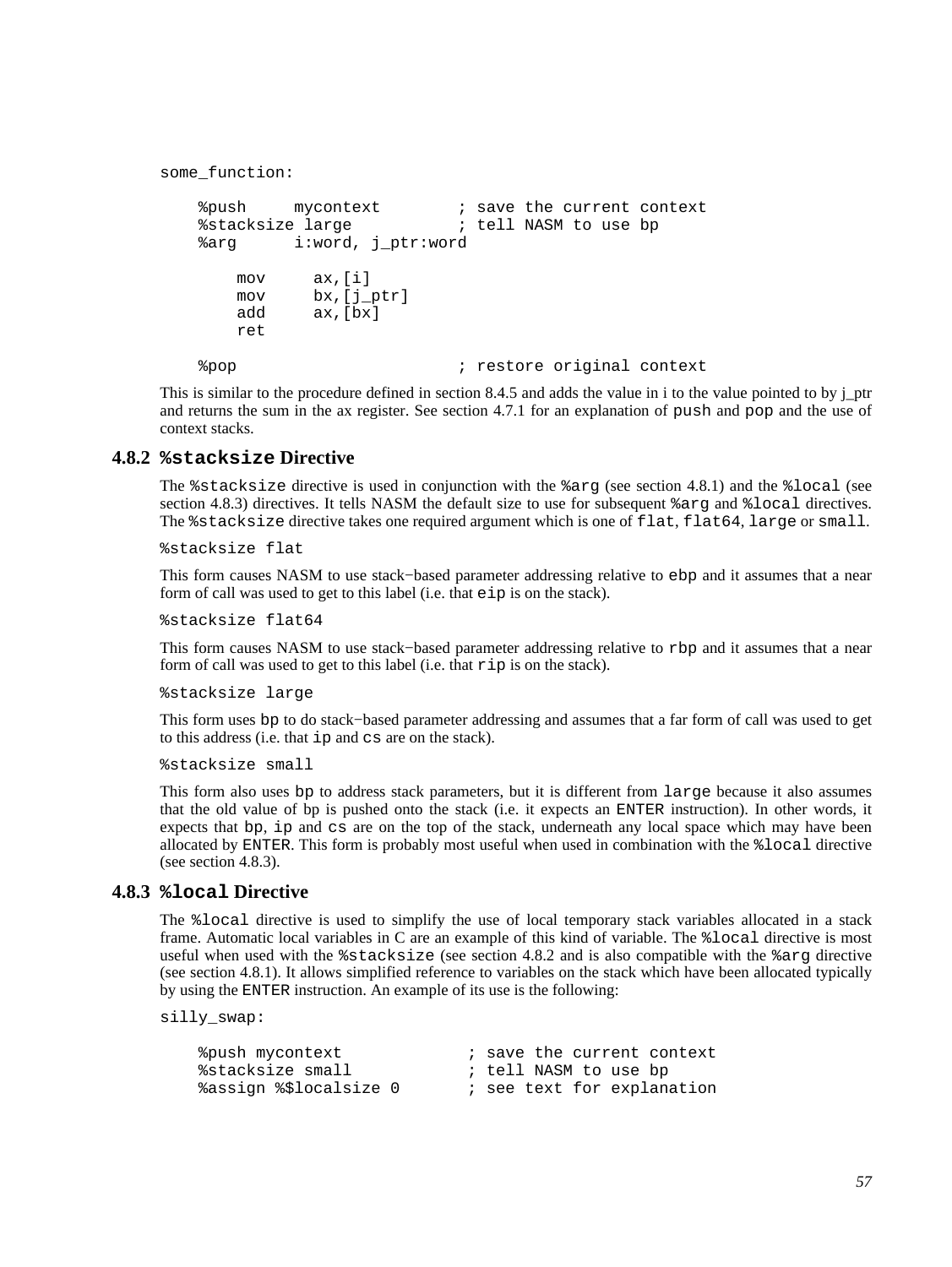```
 %local old_ax:word, old_dx:word
```

```
 enter %$localsize,0 ; see text for explanation 
       mov [old_ax],ax ; swap ax & bx 
      mov [old_dx],dx ; and swap dx & cx
       mov ax,bx 
       mov dx,cx 
       mov bx,[old_ax] 
       mov cx,[old_dx] 
      leave \qquad \qquad ; restore old bp
 ret ; 
    %pop ; restore original context
```
The %\$localsize variable is used internally by the %local directive and *must* be defined within the current context before the %local directive may be used. Failure to do so will result in one expression syntax error for each  $\lambda$ local variable declared. It then may be used in the construction of an appropriately sized ENTER instruction as shown in the example.

# **4.9 Reporting User−Defined Errors: %error, %warning, %fatal**

The preprocessor directive %error will cause NASM to report an error if it occurs in assembled code. So if other users are going to try to assemble your source files, you can ensure that they define the right macros by means of code like this:

```
%ifdef F1 
     ; do some setup 
%elifdef F2 
     ; do some different setup 
%else 
     %error "Neither F1 nor F2 was defined." 
%endif
```
Then any user who fails to understand the way your code is supposed to be assembled will be quickly warned of their mistake, rather than having to wait until the program crashes on being run and then not knowing what went wrong.

Similarly, %warning issues a warning, but allows assembly to continue:

```
%ifdef F1 
     ; do some setup 
%elifdef F2 
     ; do some different setup 
%else 
     %warning "Neither F1 nor F2 was defined, assuming F1." 
     %define F1 
%endif
```
%error and %warning are issued only on the final assembly pass. This makes them safe to use in conjunction with tests that depend on symbol values.

%fatal terminates assembly immediately, regardless of pass. This is useful when there is no point in continuing the assembly further, and doing so is likely just going to cause a spew of confusing error messages.

It is optional for the message string after %error, %warning or %fatal to be quoted. If it is *not*, then single−line macros are expanded in it, which can be used to display more information to the user. For example: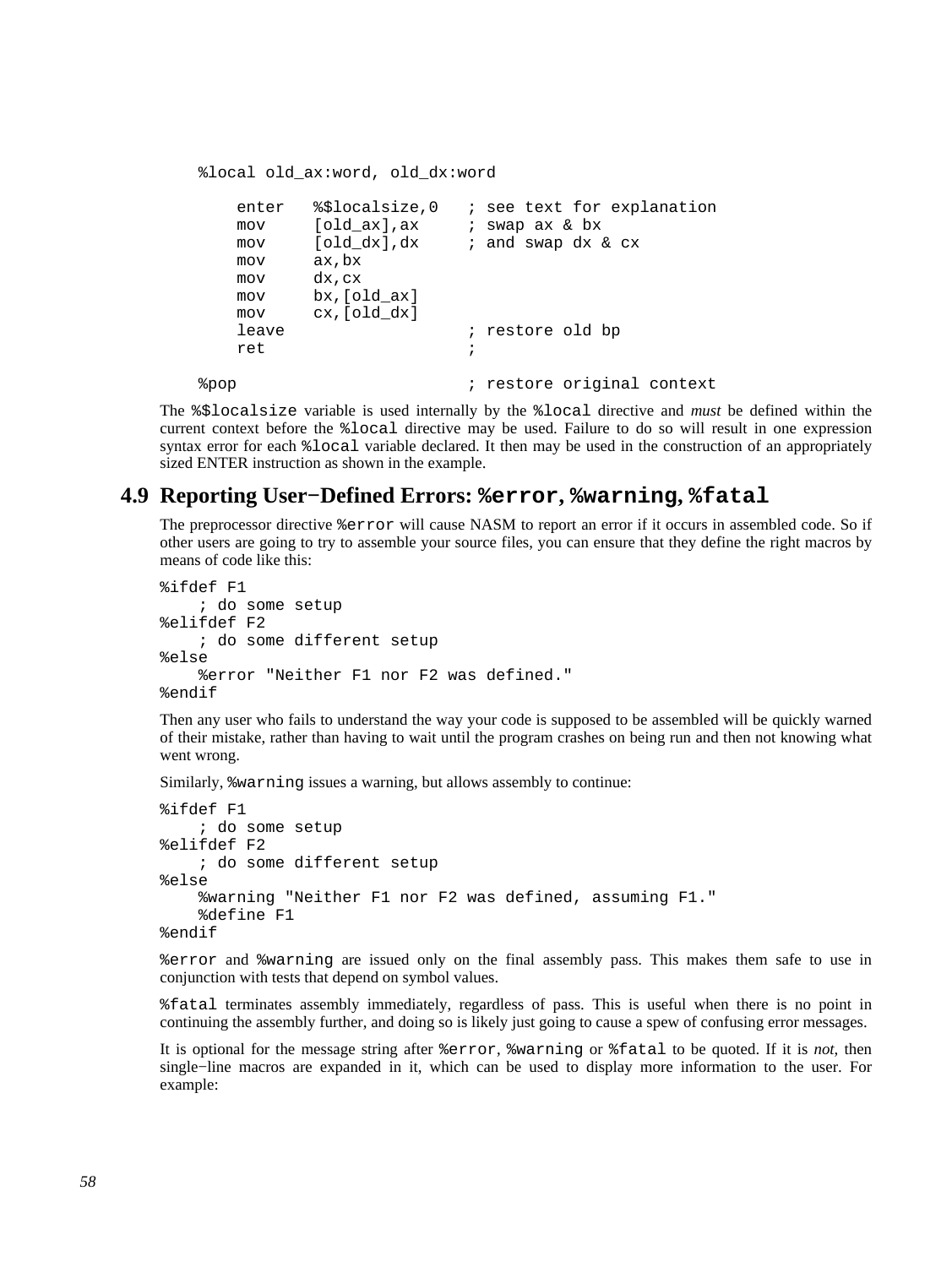```
sif foo > 64
     %assign foo_over foo−64 
     %error foo is foo_over bytes too large 
%endif
```
# **4.10 Other Preprocessor Directives**

NASM also has preprocessor directives which allow access to information from external sources. Currently they include:

- $\text{\$line}$  and  $\text{F}$  and  $\text{F}$  and  $\text{F}$  and  $\text{F}$  and  $\text{F}$  and  $\text{F}$  another preprocessor (see [section 4.10.1\)](#page-58-1).
- %! enables NASM to read in the value of an environment variable, which can then be used in your program (see [section 4.10.2\)](#page-58-0).

### **4.10.1 %line Directive**

<span id="page-58-1"></span>The %line directive is used to notify NASM that the input line corresponds to a specific line number in another file. Typically this other file would be an original source file, with the current NASM input being the output of a pre−processor. The %line directive allows NASM to output messages which indicate the line number of the original source file, instead of the file that is being read by NASM.

This preprocessor directive is not generally of use to programmers, by may be of interest to preprocessor authors. The usage of the %line preprocessor directive is as follows:

%line nnn[+mmm] [filename]

In this directive, nnn identifies the line of the original source file which this line corresponds to. mmm is an optional parameter which specifies a line increment value; each line of the input file read in is considered to correspond to mmm lines of the original source file. Finally, filename is an optional parameter which specifies the file name of the original source file.

After reading a %line preprocessor directive, NASM will report all file name and line numbers relative to the values specified therein.

### **4.10.2 %!<env>: Read an environment variable.**

<span id="page-58-0"></span>The  $\frac{1}{2}$ ! <env> directive makes it possible to read the value of an environment variable at assembly time. This could, for example, be used to store the contents of an environment variable into a string, which could be used at some other point in your code.

For example, suppose that you have an environment variable FOO, and you want the contents of FOO to be embedded in your program. You could do that as follows:

%defstr FOO %!FOO

See [section 4.1.8](#page-40-1) for notes on the %defstr directive.

# **4.11 Standard Macros**

NASM defines a set of standard macros, which are already defined when it starts to process any source file. If you really need a program to be assembled with no pre−defined macros, you can use the %clear directive to empty the preprocessor of everything but context−local preprocessor variables and single−line macros.

Most user−level assembler directives (see [chapter 6\)](#page-65-0) are implemented as macros which invoke primitive directives; these are described in [chapter 6.](#page-65-0) The rest of the standard macro set is described here.

### **4.11.1 NASM Version Macros**

The single−line macros \_\_NASM\_MAJOR\_\_, \_\_NASM\_MINOR\_\_, \_\_NASM\_SUBMINOR\_\_ and NASM PATCHLEVEL expand to the major, minor, subminor and patch level parts of the version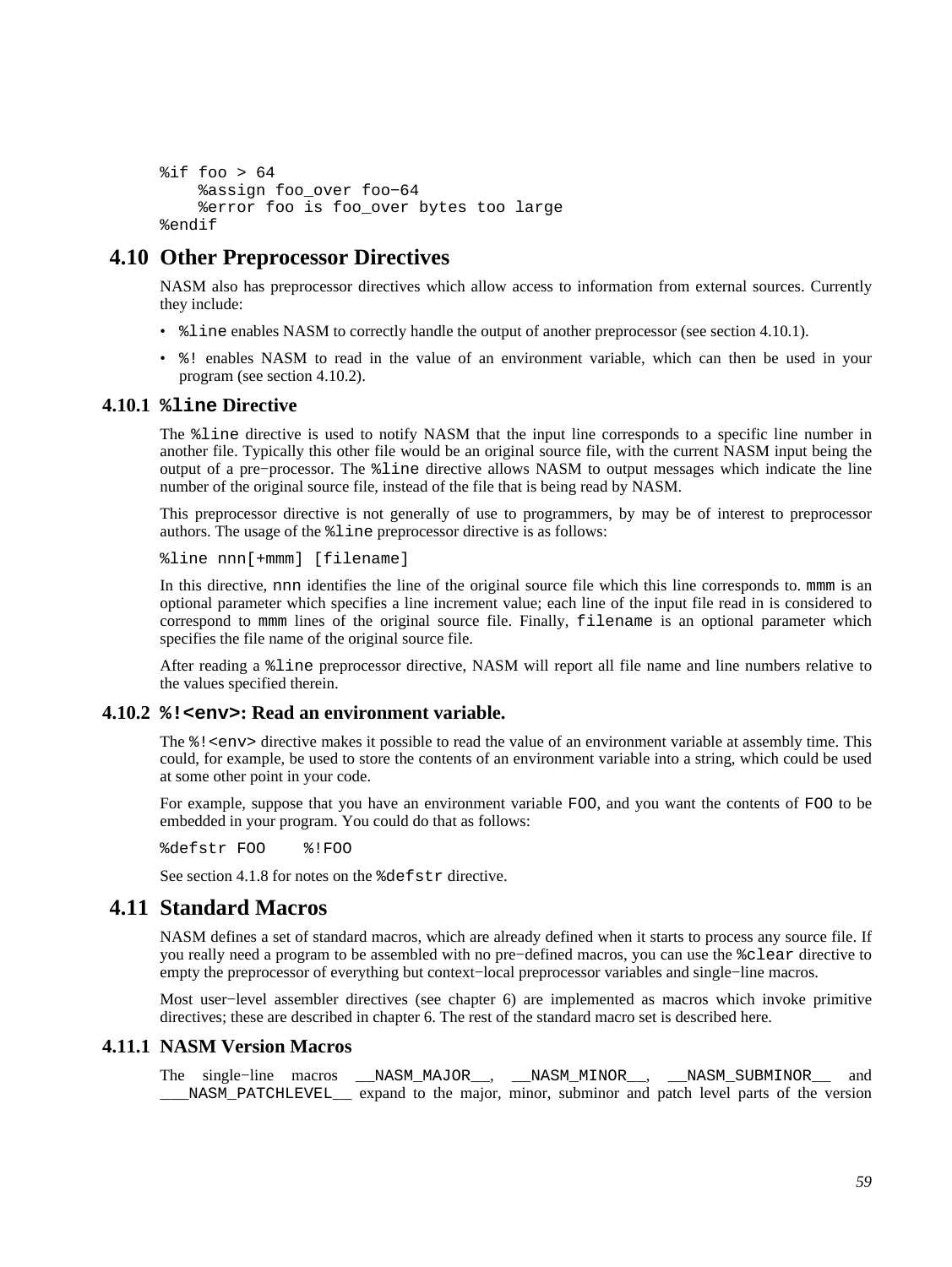number of NASM being used. So, under NASM 0.98.32p1 for example, \_\_NASM\_MAJOR\_\_ would be defined to be 0, \_\_NASM\_MINOR\_\_ would be defined as 98, \_\_NASM\_SUBMINOR\_\_ would be defined to 32, and NASM PATCHLEVEL would be defined as 1.

Additionally, the macro \_\_NASM\_SNAPSHOT \_\_\_\_\_\_\_ is defined for automatically generated snapshot releases *only*.

### **4.11.2 \_\_NASM\_VERSION\_ID\_\_: NASM Version ID**

The single−line macro \_\_NASM\_VERSION\_ID\_\_ expands to a dword integer representing the full version number of the version of nasm being used. The value is the equivalent to  $NASM_MAJOR$ , NASM\_MINOR\_, \_\_NASM\_SUBMINOR\_\_ and \_\_\_NASM\_PATCHLEVEL\_ concatenated to produce a single doubleword. Hence, for 0.98.32p1, the returned number would be equivalent to:

dd 0x00622001

or

db 1,32,98,0

Note that the above lines are generate exactly the same code, the second line is used just to give an indication of the order that the separate values will be present in memory.

# **4.11.3 \_\_NASM\_VER\_\_: NASM Version string**

The single−line macro \_\_NASM\_VER\_\_ expands to a string which defines the version number of nasm being used. So, under NASM 0.98.32 for example,

db \_\_NASM\_VER\_\_

would expand to

db "0.98.32"

### **4.11.4 \_\_FILE\_\_ and \_\_LINE\_\_: File Name and Line Number**

Like the C preprocessor, NASM allows the user to find out the file name and line number containing the current instruction. The macro FILE expands to a string constant giving the name of the current input file (which may change through the course of assembly if  $\frac{1}{2}$  include directives are used), and LINE expands to a numeric constant giving the current line number in the input file.

These macros could be used, for example, to communicate debugging information to a macro, since invoking \_\_LINE\_\_ inside a macro definition (either single−line or multi−line) will return the line number of the macro *call*, rather than *definition*. So to determine where in a piece of code a crash is occurring, for example, one could write a routine stillhere, which is passed a line number in EAX and outputs something like 'line 155: still here'. You could then write a macro

%macro notdeadyet 0

 push eax mov eax, LINE call stillhere pop eax

#### %endmacro

and then pepper your code with calls to notdeadyet until you find the crash point.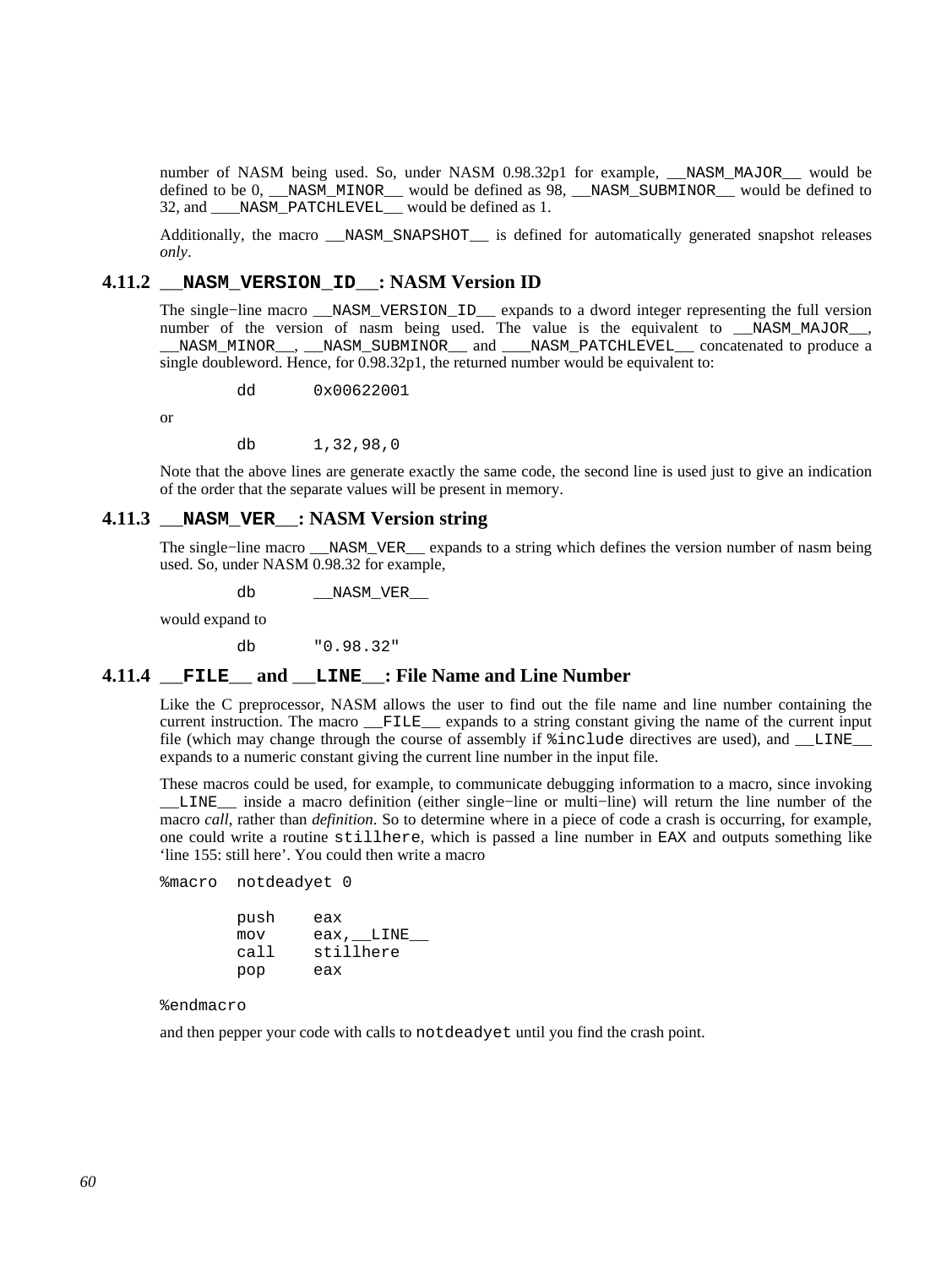### **4.11.5 \_\_BITS\_\_: Current BITS Mode**

<span id="page-60-0"></span>The \_\_BITS\_\_ standard macro is updated every time that the BITS mode is set using the BITS XX or [BITS XX] directive, where XX is a valid mode number of 16, 32 or 64. \_\_BITS\_\_ receives the specified mode number and makes it globally available. This can be very useful for those who utilize mode−dependent macros.

## **4.11.6 \_\_OUTPUT\_FORMAT\_\_: Current Output Format**

The \_\_OUTPUT\_FORMAT\_\_ standard macro holds the current Output Format, as given by the −f option or NASM's default. Type nasm −hf for a list.

```
%ifidn __OUTPUT_FORMAT__, win32 
  %define NEWLINE 13, 10 
%elifidn __OUTPUT_FORMAT__, elf32 
  %define NEWLINE 10 
%endif
```
### **4.11.7 Assembly Date and Time Macros**

NASM provides a variety of macros that represent the timestamp of the assembly session.

- The DATE and TIME macros give the assembly date and time as strings, in ISO 8601 format ("YYYY−MM−DD" and "HH:MM:SS", respectively.)
- The \_\_DATE\_NUM\_\_ and \_\_TIME\_NUM\_\_ macros give the assembly date and time in numeric form; in the format YYYYMMDD and HHMMSS respectively.
- The UTC DATE and UTC TIME macros give the assembly date and time in universal time (UTC) as strings, in ISO 8601 format ("YYYY−MM−DD" and "HH:MM:SS", respectively.) If the host platform doesn't provide UTC time, these macros are undefined.
- The \_UTC\_DATE\_NUM\_\_ and \_UTC\_TIME\_NUM\_\_ macros give the assembly date and time universal time (UTC) in numeric form; in the format YYYYMMDD and HHMMSS respectively. If the host platform doesn't provide UTC time, these macros are undefined.
- The <u>positing</u> macro is defined as a number containing the number of seconds since the POSIX epoch, 1 January 1970 00:00:00 UTC; excluding any leap seconds. This is computed using UTC time if available on the host platform, otherwise it is computed using the local time as if it was UTC.

All instances of time and date macros in the same assembly session produce consistent output. For example, in an assembly session started at 42 seconds after midnight on January 1, 2010 in Moscow (timezone UTC+3) these macros would have the following values, assuming, of course, a properly configured environment with a correct clock:

| "2010-01-01" |
|--------------|
| "00:00:42"   |
| 20100101     |
| 000042       |
| "2009-12-31" |
| "21:00:42"   |
| 20091231     |
| 210042       |
| 1262293242   |
|              |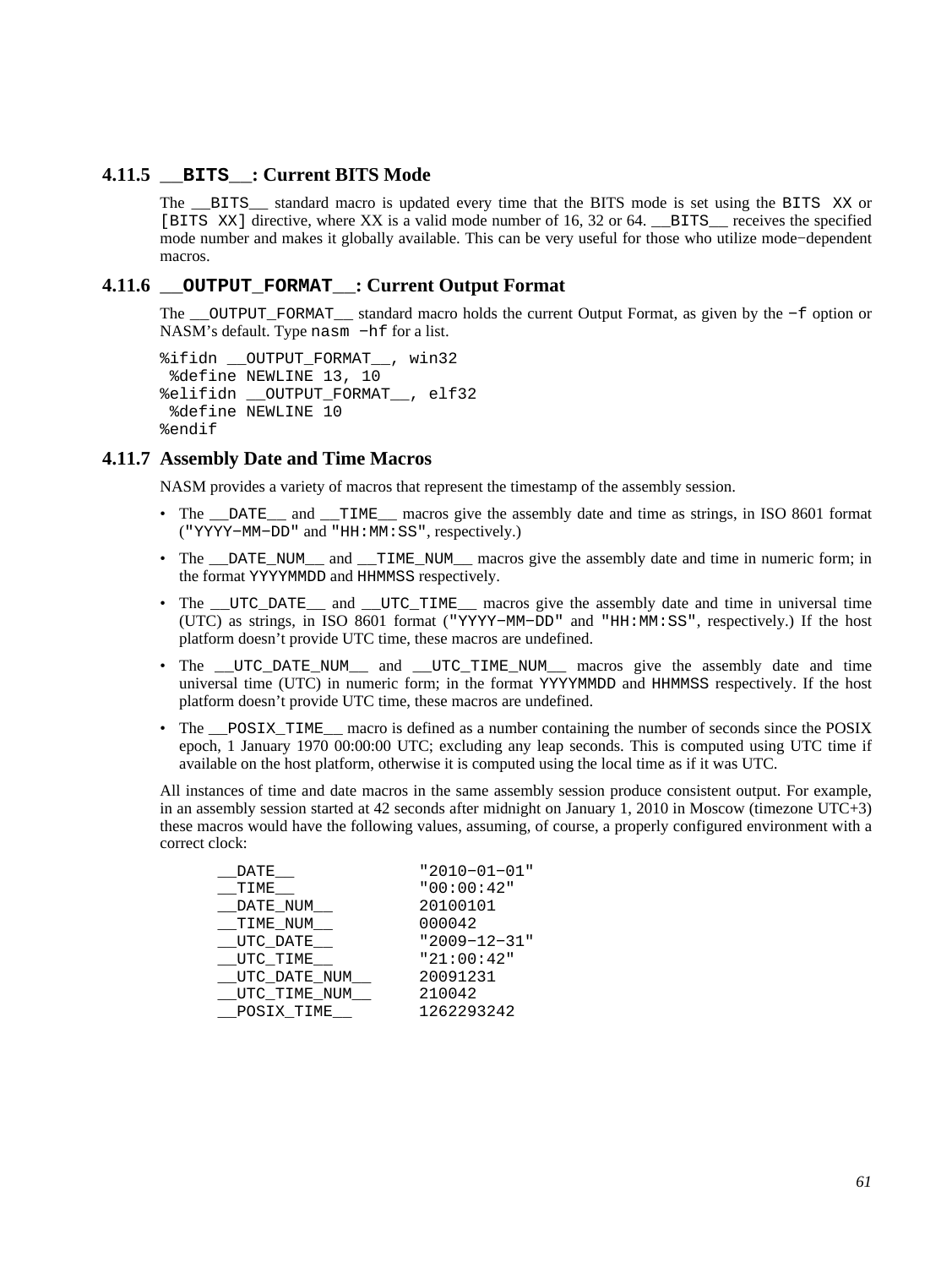### **4.11.8 \_\_USE\_***package***\_\_: Package Include Test**

<span id="page-61-0"></span>When a standard macro package (see [chapter 5\)](#page-64-0) is included with the %use directive (see [section 4.6.4\)](#page-52-1), a single−line macro of the form \_\_USE\_*package*\_\_ is automatically defined. This allows testing if a particular package is invoked or not.

For example, if the altreg package is included (see [section 5.1](#page-64-1)), then the macro \_\_USE\_ALTREG\_ is defined.

### **4.11.9 \_\_PASS\_\_: Assembly Pass**

The macro \_\_PASS\_\_ is defined to be 1 on preparatory passes, and 2 on the final pass. In preprocess−only mode, it is set to 3, and when running only to generate dependencies (due to the −M or −MG option, see [section 2.1.4\)](#page-17-0) it is set to 0.

*Avoid using this macro if at all possible. It is tremendously easy to generate very strange errors by misusing it, and the semantics may change in future versions of NASM.*

#### **4.11.10 STRUC and ENDSTRUC: Declaring Structure Data Types**

The core of NASM contains no intrinsic means of defining data structures; instead, the preprocessor is sufficiently powerful that data structures can be implemented as a set of macros. The macros STRUC and ENDSTRUC are used to define a structure data type.

STRUC takes one or two parameters. The first parameter is the name of the data type. The second, optional parameter is the base offset of the structure. The name of the data type is defined as a symbol with the value of the base offset, and the name of the data type with the suffix \_size appended to it is defined as an EQU giving the size of the structure. Once STRUC has been issued, you are defining the structure, and should define fields using the RESB family of pseudo−instructions, and then invoke ENDSTRUC to finish the definition.

For example, to define a structure called mytype containing a longword, a word, a byte and a string of bytes, you might code

| struc | mytype |
|-------|--------|
|-------|--------|

| mt long:    | resd | ı  |
|-------------|------|----|
| mt word:    | resw | 1  |
| $mt\_byte:$ | resb | 1  |
| mt str:     | resb | 32 |

endstruc

The above code defines six symbols: mt\_long as 0 (the offset from the beginning of a mytype structure to the longword field), mt\_word as 4, mt\_byte as 6, mt\_str as 7, mytype\_size as 39, and mytype itself as zero.

The reason why the structure type name is defined at zero by default is a side effect of allowing structures to work with the local label mechanism: if your structure members tend to have the same names in more than one structure, you can define the above structure like this:

struc mytype

| .long: | resd | ٦  |
|--------|------|----|
| .word: | resw | ı  |
| .byte: | resb | 1  |
| .str:  | resb | 32 |

endstruc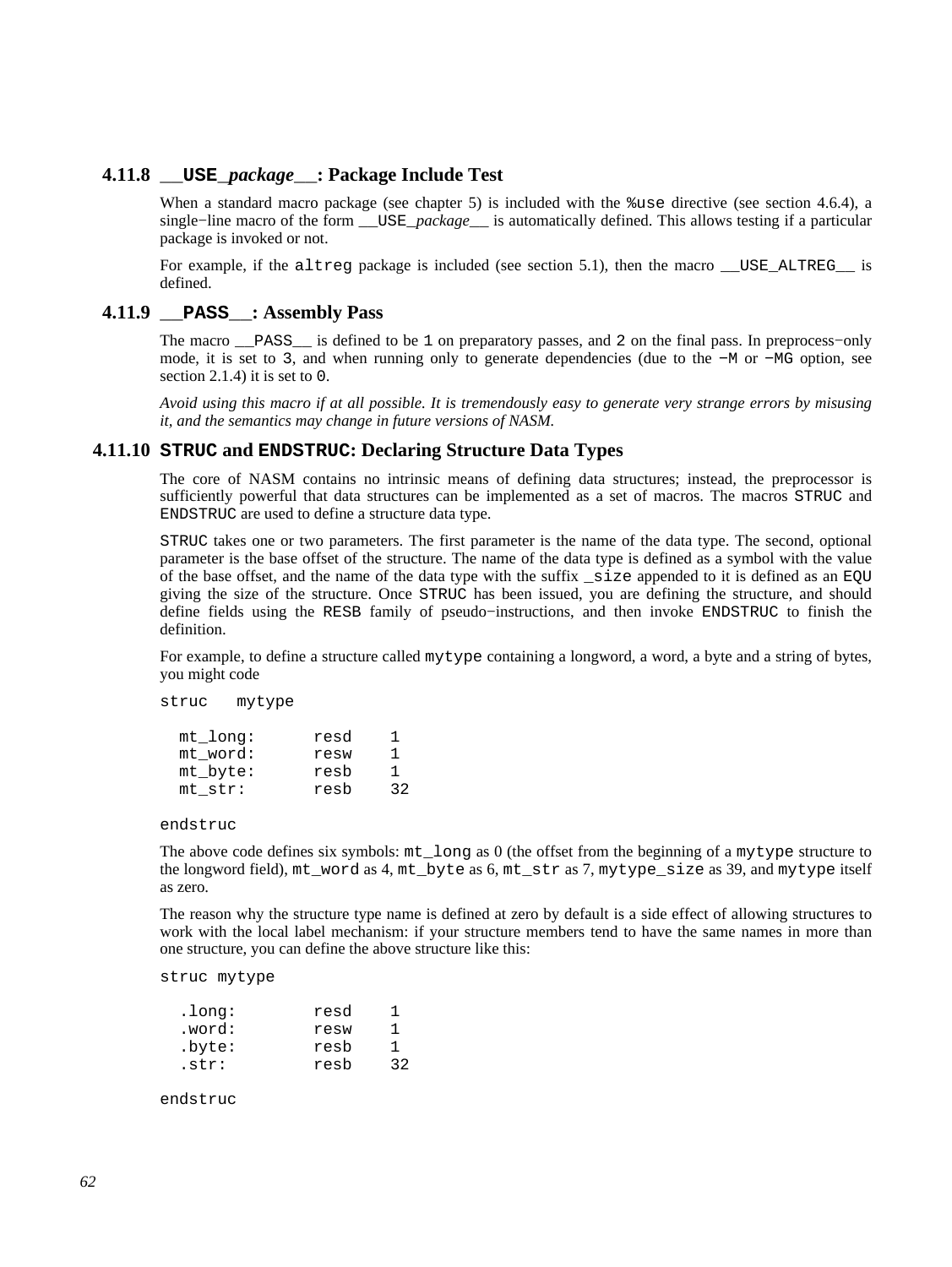This defines the offsets to the structure fields as mytype.long, mytype.word, mytype.byte and mytype.str.

NASM, since it has no *intrinsic* structure support, does not support any form of period notation to refer to the elements of a structure once you have one (except the above local−label notation), so code such as mov ax,[mystruc.mt\_word] is not valid. mt\_word is a constant just like any other constant, so the correct syntax is mov ax,[mystruc+mt\_word] or mov ax,[mystruc+mytype.word].

Sometimes you only have the address of the structure displaced by an offset. For example, consider this standard stack frame setup:

push ebp mov ebp, esp sub esp, 40

In this case, you could access an element by subtracting the offset:

mov [ebp − 40 + mytype.word], ax

However, if you do not want to repeat this offset, you can use –40 as a base offset:

struc mytype, -40

And access an element this way:

mov [ebp + mytype.word], ax

#### **4.11.11 ISTRUC, AT and IEND: Declaring Instances of Structures**

Having defined a structure type, the next thing you typically want to do is to declare instances of that structure in your data segment. NASM provides an easy way to do this in the ISTRUC mechanism. To declare a structure of type mytype in a program, you code something like this:

```
mystruc: 
    istruc mytype 
        at mt_long, dd 123456 
        at mt_word, dw 1024 
        at mt_byte, db 'x' 
        at mt_str, db 'hello, world', 13, 10, 0
```

```
 iend
```
The function of the AT macro is to make use of the TIMES prefix to advance the assembly position to the correct point for the specified structure field, and then to declare the specified data. Therefore the structure fields must be declared in the same order as they were specified in the structure definition.

If the data to go in a structure field requires more than one source line to specify, the remaining source lines can easily come after the AT line. For example:

> at mt\_str, db 123,134,145,156,167,178,189 db 190,100,0

Depending on personal taste, you can also omit the code part of the AT line completely, and start the structure field on the next line:

| at mt str |                |
|-----------|----------------|
| db        | 'hello, world' |
| db        | 13,10,0        |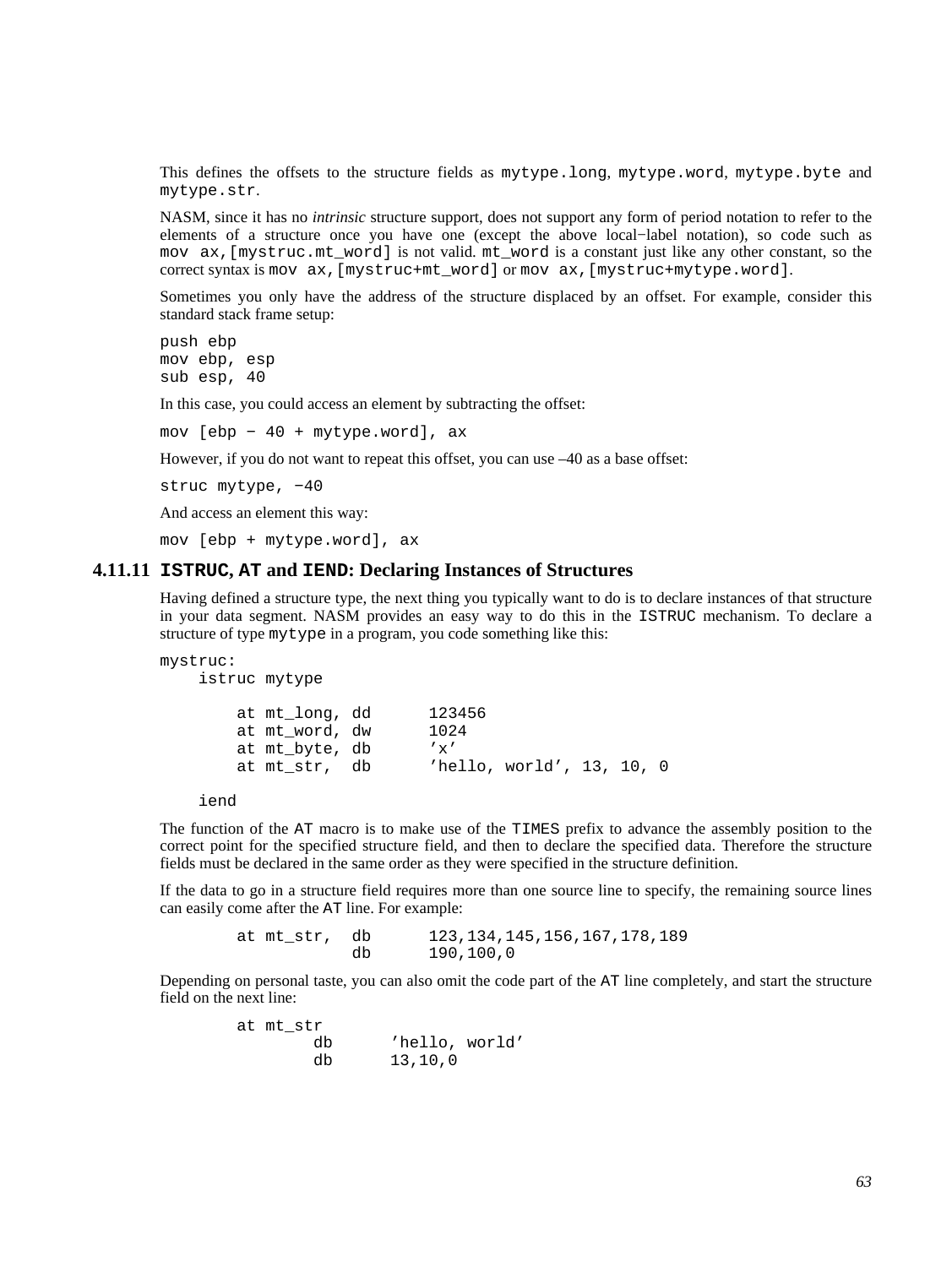### **4.11.12 ALIGN and ALIGNB: Data Alignment**

<span id="page-63-0"></span>The ALIGN and ALIGNB macros provides a convenient way to align code or data on a word, longword, paragraph or other boundary. (Some assemblers call this directive EVEN.) The syntax of the ALIGN and ALIGNB macros is

| align 4      |                | ; align on 4-byte boundary     |
|--------------|----------------|--------------------------------|
| align 16     |                | ; align on 16-byte boundary    |
| align 8,db 0 |                | ; pad with Os rather than NOPs |
|              | align 4,resb 1 | ; align to 4 in the BSS        |
| alignb 4     |                | ; equivalent to previous line  |

Both macros require their first argument to be a power of two; they both compute the number of additional bytes required to bring the length of the current section up to a multiple of that power of two, and then apply the TIMES prefix to their second argument to perform the alignment.

If the second argument is not specified, the default for ALIGN is NOP, and the default for ALIGNB is RESB 1. So if the second argument is specified, the two macros are equivalent. Normally, you can just use ALIGN in code and data sections and ALIGNB in BSS sections, and never need the second argument except for special purposes.

ALIGN and ALIGNB, being simple macros, perform no error checking: they cannot warn you if their first argument fails to be a power of two, or if their second argument generates more than one byte of code. In each of these cases they will silently do the wrong thing.

ALIGNB (or ALIGN with a second argument of RESB 1) can be used within structure definitions:

```
 mt_byte: 
        resb 1 
         alignb 2 
 mt_word: 
         resw 1 
         alignb 4 
 mt_long: 
         resd 1 
 mt_str: 
         resb 32
```
struc mytype2

endstruc

This will ensure that the structure members are sensibly aligned relative to the base of the structure.

A final caveat: ALIGN and ALIGNB work relative to the beginning of the *section*, not the beginning of the address space in the final executable. Aligning to a 16−byte boundary when the section you're in is only guaranteed to be aligned to a 4−byte boundary, for example, is a waste of effort. Again, NASM does not check that the section's alignment characteristics are sensible for the use of ALIGN or ALIGNB.

See also the smartalign standard macro package, [section 5.2.](#page-64-2)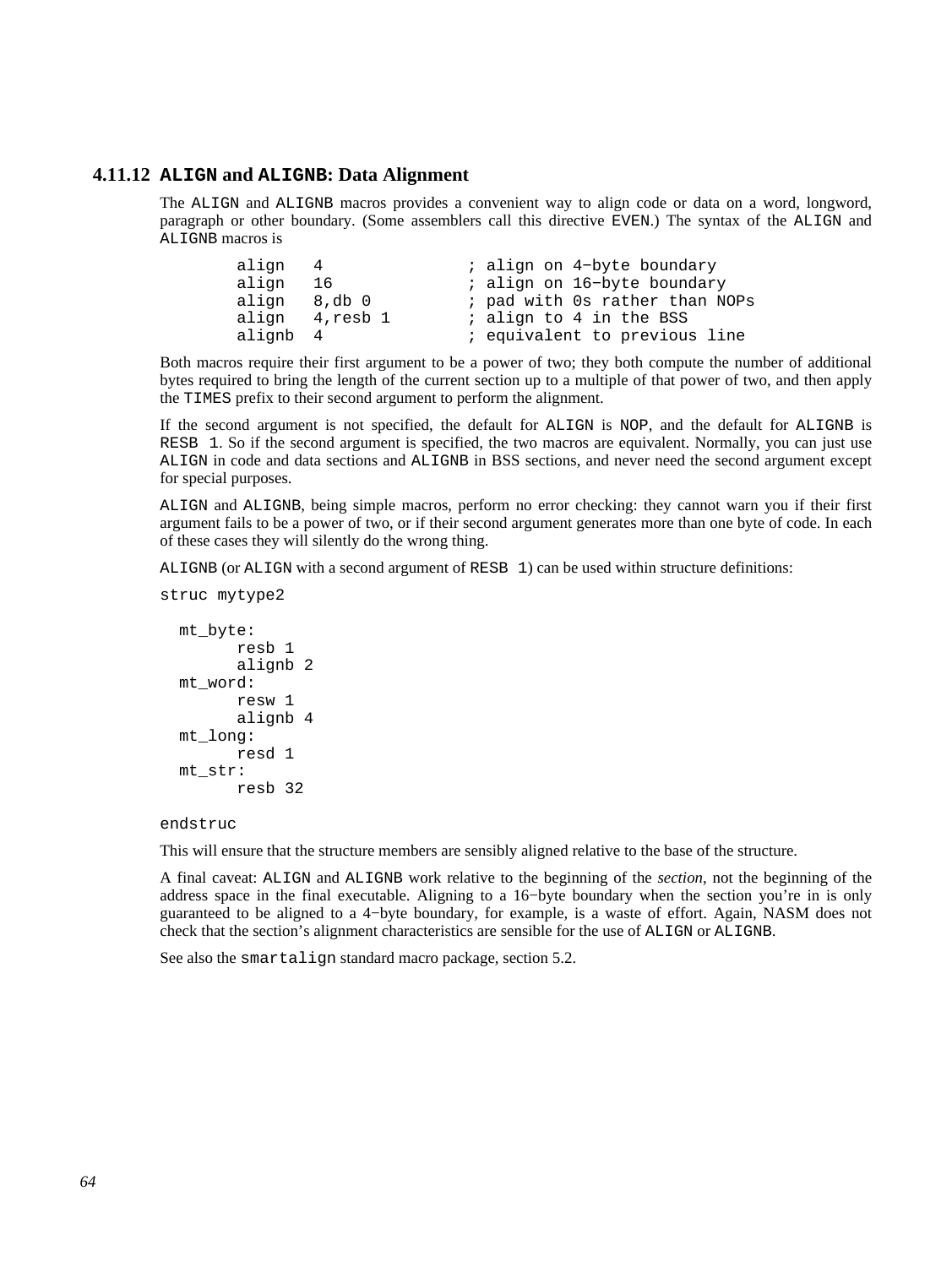# <span id="page-64-0"></span>**Chapter 5: Standard Macro Packages**

The %use directive (see [section 4.6.4\)](#page-52-1) includes one of the standard macro packages included with the NASM distribution and compiled into the NASM binary. It operates like the %include directive (see [section 4.6.1](#page-51-0)), but the included contents is provided by NASM itself.

The names of standard macro packages are case insensitive, and can be quoted or not.

## **5.1 altreg: Alternate Register Names**

<span id="page-64-1"></span>The altreg standard macro package provides alternate register names. It provides numeric register names for all registers (not just R8–R15), the Intel−defined aliases R8L–R15L for the low bytes of register (as opposed to the NASM/AMD standard names R8B–R15B), and the names R0H–R3H (by analogy with R0L–R3L) for AH, CH, DH, and BH.

Example use:

%use altreg

proc: ret

mov r01, r3h ; mov al, bh

See also [section 11.1.](#page-111-0)

# **5.2 smartalign: Smart ALIGN Macro**

<span id="page-64-2"></span>The smartalign standard macro package provides for an ALIGN macro which is more powerful than the default (and backwards−compatible) one (see [section 4.11.12\)](#page-63-0). When the smartalign package is enabled, when ALIGN is used without a second argument, NASM will generate a sequence of instructions more efficient than a series of NOP. Furthermore, if the padding exceeds a specific threshold, then NASM will generate a jump over the entire padding sequence.

The specific instructions generated can be controlled with the new ALIGNMODE macro. This macro takes two parameters: one mode, and an optional jump threshold override. The modes are as follows:

- generic: Works on all x86 CPUs and should have reasonable performance. The default jump threshold is 8. This is the default.
- nop: Pad out with NOP instructions. The only difference compared to the standard ALIGN macro is that NASM can still jump over a large padding area. The default jump threshold is 16.
- k7: Optimize for the AMD K7 (Athlon/Althon XP). These instructions should still work on all x86 CPUs. The default jump threshold is 16.
- k8: Optimize for the AMD K8 (Opteron/Althon 64). These instructions should still work on all x86 CPUs. The default jump threshold is 16.
- p6: Optimize for Intel CPUs. This uses the long NOP instructions first introduced in Pentium Pro. This is incompatible with all CPUs of family 5 or lower, as well as some VIA CPUs and several virtualization solutions. The default jump threshold is 16.

The macro \_\_ALIGNMODE\_\_ is defined to contain the current alignment mode. A number of other macros beginning with <br>ALIGN are used internally by this macro package.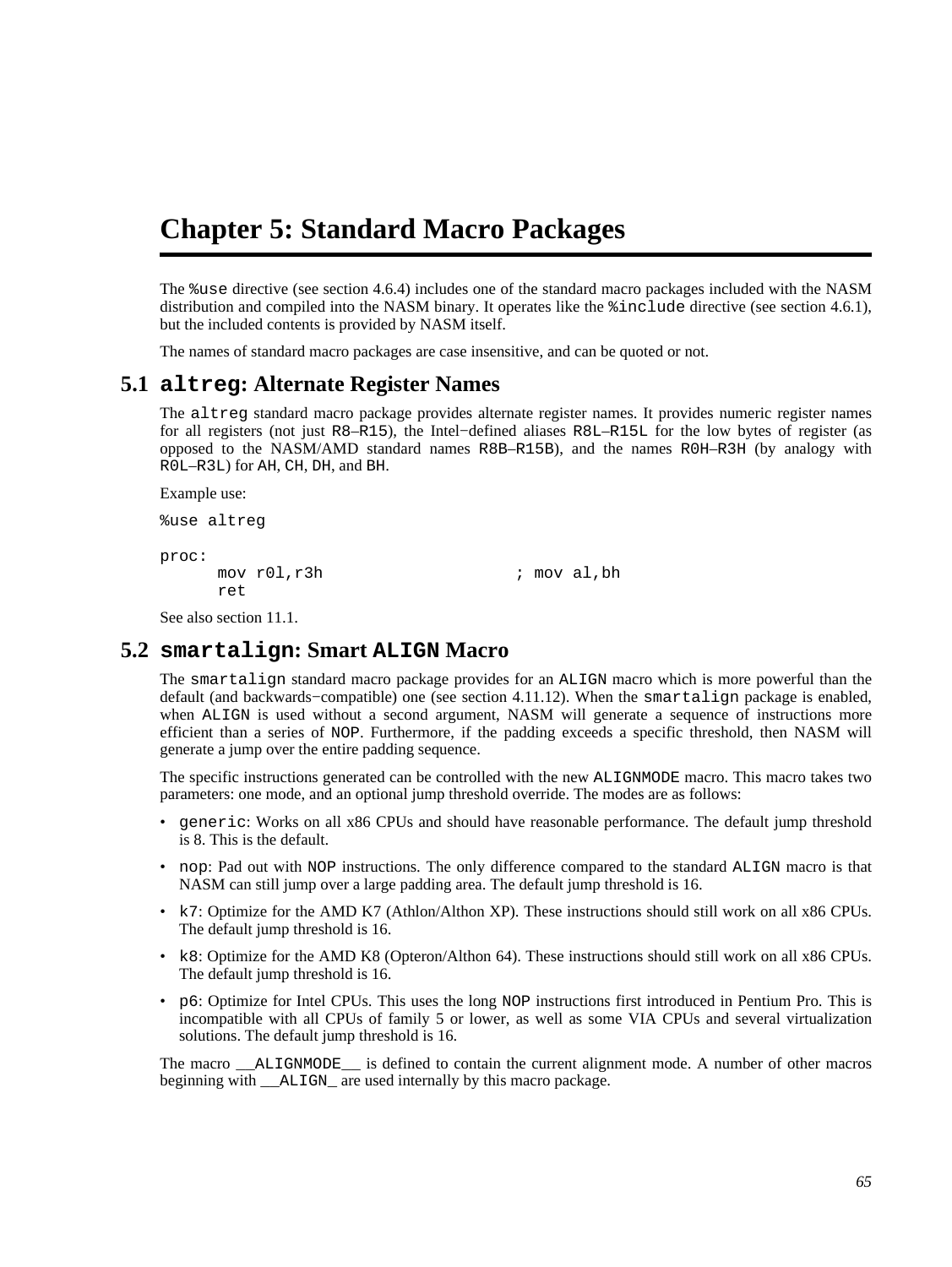# <span id="page-65-0"></span>**Chapter 6: Assembler Directives**

NASM, though it attempts to avoid the bureaucracy of assemblers like MASM and TASM, is nevertheless forced to support a *few* directives. These are described in this chapter.

NASM's directives come in two types: *user−level* directives and *primitive* directives. Typically, each directive has a user−level form and a primitive form. In almost all cases, we recommend that users use the user−level forms of the directives, which are implemented as macros which call the primitive forms.

Primitive directives are enclosed in square brackets; user−level directives are not.

In addition to the universal directives described in this chapter, each object file format can optionally supply extra directives in order to control particular features of that file format. These *format−specific* directives are documented along with the formats that implement them, in [chapter 7.](#page-71-0)

# **6.1 BITS: Specifying Target Processor Mode**

<span id="page-65-1"></span>The BITS directive specifies whether NASM should generate code designed to run on a processor operating in 16−bit mode, 32−bit mode or 64−bit mode. The syntax is BITS XX, where XX is 16, 32 or 64.

In most cases, you should not need to use BITS explicitly. The aout, coff, elf, macho, win32 and win64 object formats, which are designed for use in 32−bit or 64−bit operating systems, all cause NASM to select 32−bit or 64–bit mode, respectively, by default. The obj object format allows you to specify each segment you define as either USE16 or USE32, and NASM will set its operating mode accordingly, so the use of the BITS directive is once again unnecessary.

The most likely reason for using the BITS directive is to write 32–bit or 64–bit code in a flat binary file; this is because the bin output format defaults to 16−bit mode in anticipation of it being used most frequently to write DOS . COM programs, DOS . SYS device drivers and boot loader software.

You do *not* need to specify BITS 32 merely in order to use 32−bit instructions in a 16−bit DOS program; if you do, the assembler will generate incorrect code because it will be writing code targeted at a 32−bit platform, to be run on a 16−bit one.

When NASM is in BITS 16 mode, instructions which use 32–bit data are prefixed with an 0x66 byte, and those referring to 32−bit addresses have an 0x67 prefix. In BITS 32 mode, the reverse is true: 32−bit instructions require no prefixes, whereas instructions using 16−bit data need an 0x66 and those working on 16−bit addresses need an 0x67.

When NASM is in BITS 64 mode, most instructions operate the same as they do for BITS 32 mode. However, there are 8 more general and SSE registers, and 16−bit addressing is no longer supported.

The default address size is 64 bits; 32−bit addressing can be selected with the 0x67 prefix. The default operand size is still 32 bits, however, and the 0x66 prefix selects 16−bit operand size. The REX prefix is used both to select 64−bit operand size, and to access the new registers. NASM automatically inserts REX prefixes when necessary.

When the REX prefix is used, the processor does not know how to address the AH, BH, CH or DH (high 8−bit legacy) registers. Instead, it is possible to access the the low 8−bits of the SP, BP SI and DI registers as SPL, BPL, SIL and DIL, respectively; but only when the REX prefix is used.

The BITS directive has an exactly equivalent primitive form, [BITS 16], [BITS 32] and [BITS 64]. The user−level form is a macro which has no function other than to call the primitive form.

Note that the space is neccessary, e.g. BITS32 will *not* work!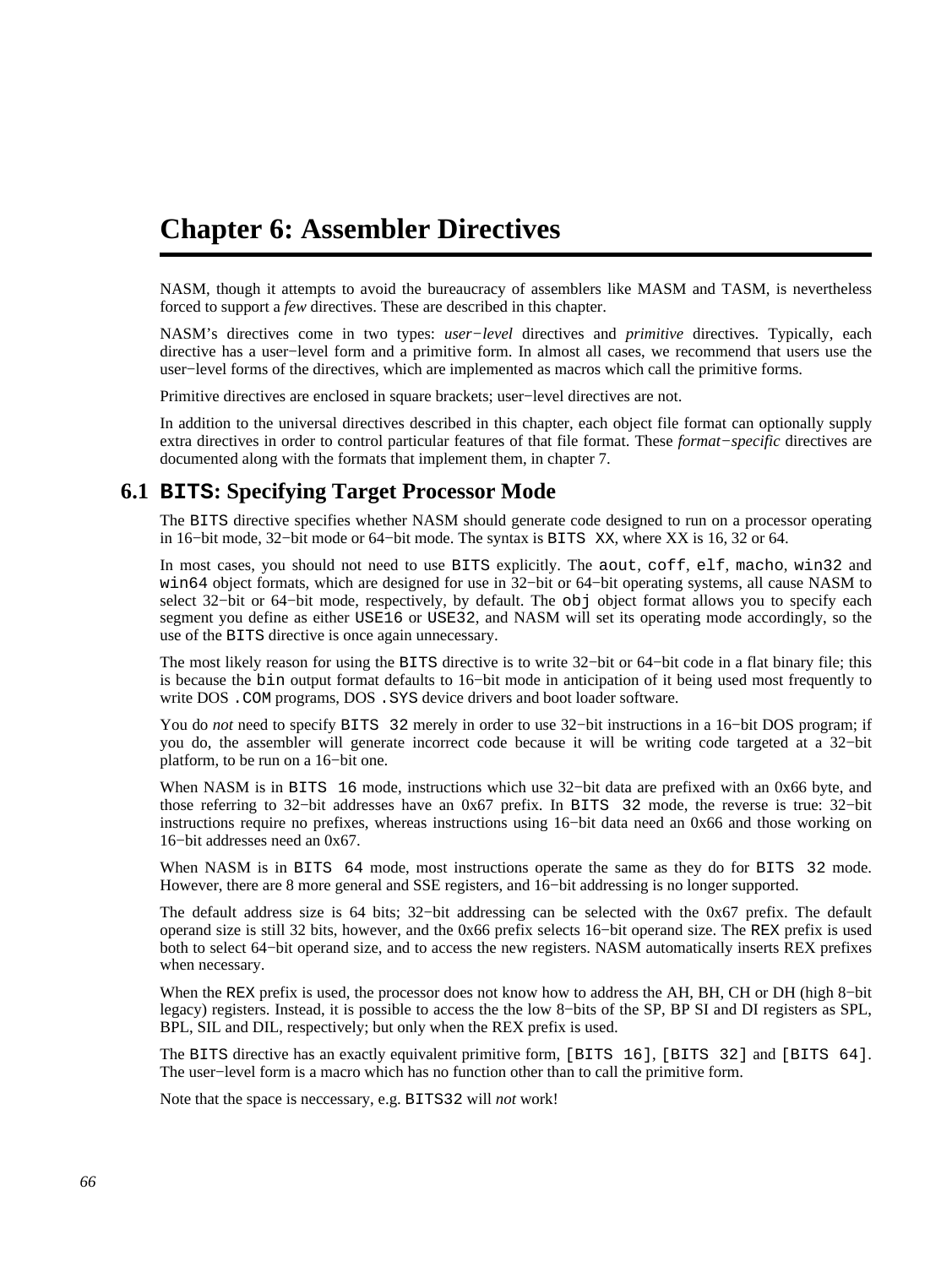### **6.1.1 USE16 & USE32: Aliases for BITS**

The 'USE16' and 'USE32' directives can be used in place of 'BITS 16' and 'BITS 32', for compatibility with other assemblers.

# **6.2 DEFAULT: Change the assembler defaults**

The DEFAULT directive changes the assembler defaults. Normally, NASM defaults to a mode where the programmer is expected to explicitly specify most features directly. However, this is occationally obnoxious, as the explicit form is pretty much the only one one wishes to use.

Currently, the only DEFAULT that is settable is whether or not registerless instructions in 64−bit mode are RIP–relative or not. By default, they are absolute unless overridden with the REL specifier (see [section 3.3](#page-27-0)). However, if DEFAULT REL is specified, REL is default, unless overridden with the ABS specifier, *except when used with an FS or GS segment override*.

The special handling of FS and GS overrides are due to the fact that these registers are generally used as thread pointers or other special functions in 64−bit mode, and generating RIP–relative addresses would be extremely confusing.

DEFAULT REL is disabled with DEFAULT ABS.

# **6.3 SECTION or SEGMENT: Changing and Defining Sections**

The SECTION directive (SEGMENT is an exactly equivalent synonym) changes which section of the output file the code you write will be assembled into. In some object file formats, the number and names of sections are fixed; in others, the user may make up as many as they wish. Hence SECTION may sometimes give an error message, or may define a new section, if you try to switch to a section that does not (yet) exist.

The Unix object formats, and the bin object format (but see [section 7.1.3](#page-72-0), all support the standardized section names .text, .data and .bss for the code, data and uninitialized−data sections. The obj format, by contrast, does not recognize these section names as being special, and indeed will strip off the leading period of any section name that has one.

### **6.3.1 The \_\_SECT\_\_ Macro**

<span id="page-66-0"></span>The SECTION directive is unusual in that its user−level form functions differently from its primitive form. The primitive form, [SECTION xyz], simply switches the current target section to the one given. The user−level form, SECTION xyz, however, first defines the single−line macro \_\_SECT\_\_ to be the primitive [SECTION] directive which it is about to issue, and then issues it. So the user−level directive

SECTION .text

expands to the two lines

%define SECT [SECTION .text] [SECTION .text]

Users may find it useful to make use of this in their own macros. For example, the writefile macro defined in [section 4.3.3](#page-43-0) can be usefully rewritten in the following more sophisticated form:

```
%macro writefile 2+
```
[section .data]

 %%str: db %2 %%endstr:

 $\_$ SECT $\_$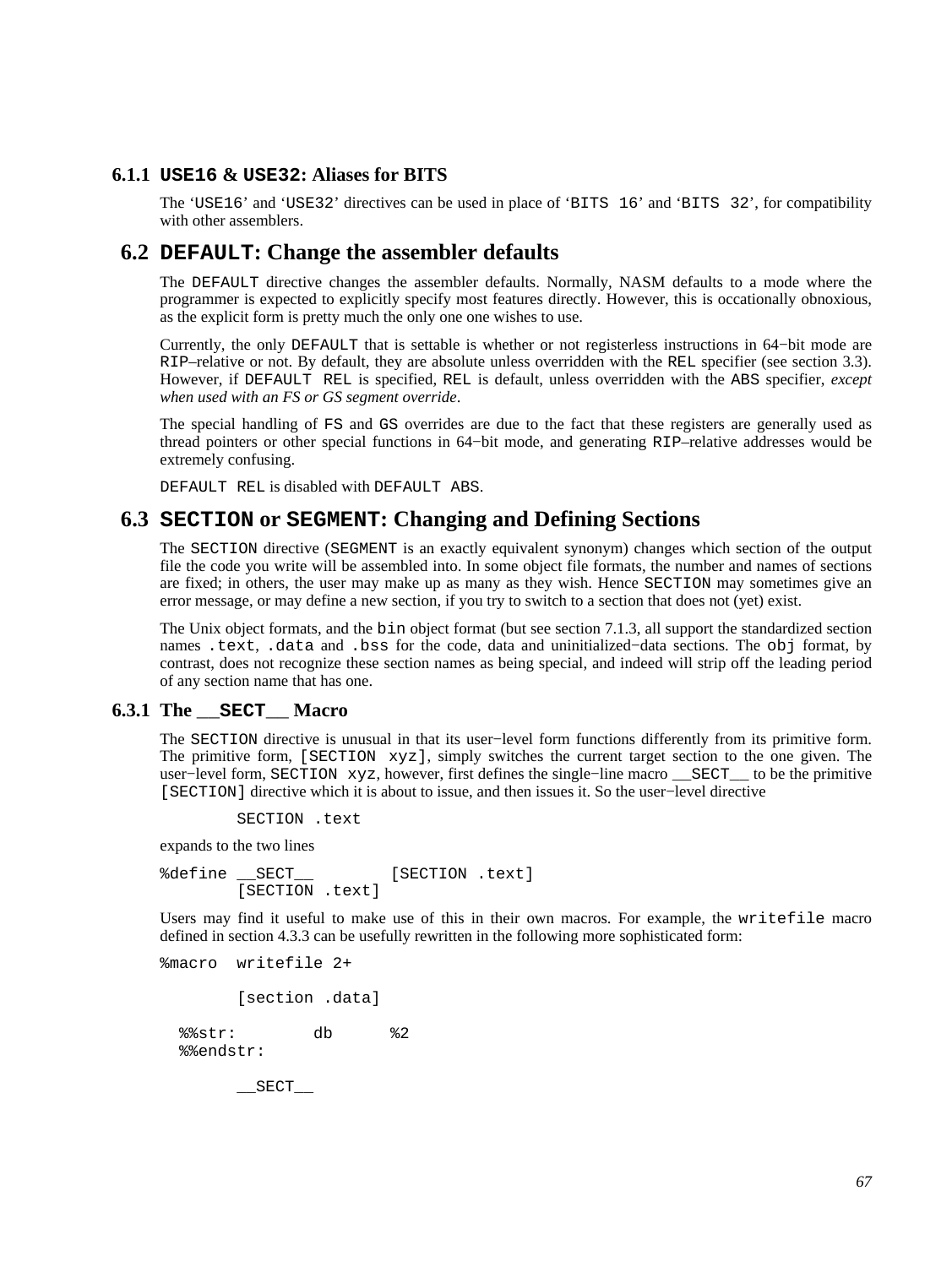| mov | dx,%%str              |
|-----|-----------------------|
| mov | cx, % endstr- % % str |
| mov | bx, %1                |
| mov | ah, 0x40              |
| int | $0 \times 21$         |

%endmacro

This form of the macro, once passed a string to output, first switches temporarily to the data section of the file, using the primitive form of the SECTION directive so as not to modify \_\_SECT\_\_. It then declares its string in the data section, and then invokes \_\_SECT\_\_ to switch back to *whichever* section the user was previously working in. It thus avoids the need, in the previous version of the macro, to include a JMP instruction to jump over the data, and also does not fail if, in a complicated OBJ format module, the user could potentially be assembling the code in any of several separate code sections.

# **6.4 ABSOLUTE: Defining Absolute Labels**

The ABSOLUTE directive can be thought of as an alternative form of SECTION: it causes the subsequent code to be directed at no physical section, but at the hypothetical section starting at the given absolute address. The only instructions you can use in this mode are the RESB family.

ABSOLUTE is used as follows:

absolute 0x1A

 kbuf\_chr resw 1 kbuf\_free resw 1 kbuf resw 16

This example describes a section of the PC BIOS data area, at segment address 0x40: the above code defines kbuf\_chr to be 0x1A, kbuf\_free to be 0x1C, and kbuf to be 0x1E.

The user−level form of ABSOLUTE, like that of SECTION, redefines the \_\_SECT\_\_ macro when it is invoked.

STRUC and ENDSTRUC are defined as macros which use ABSOLUTE (and also \_\_SECT\_\_).

ABSOLUTE doesn't have to take an absolute constant as an argument: it can take an expression (actually, a critical expression: see [section 3.8\)](#page-34-0) and it can be a value in a segment. For example, a TSR can re−use its setup code as run−time BSS like this:

|                            | orq | 100h         |                    | ; it's a .COM program                           |
|----------------------------|-----|--------------|--------------------|-------------------------------------------------|
|                            | jmp | setup        |                    | ; setup code comes last                         |
| setup:                     |     |              |                    | ; the resident part of the TSR goes here        |
|                            |     |              |                    | ; now write the code that installs the TSR here |
| absolute setup             |     |              |                    |                                                 |
| runtimevar1<br>runtimevar2 |     | resw<br>resd | $\mathbf{1}$<br>20 |                                                 |
| tsr end:                   |     |              |                    |                                                 |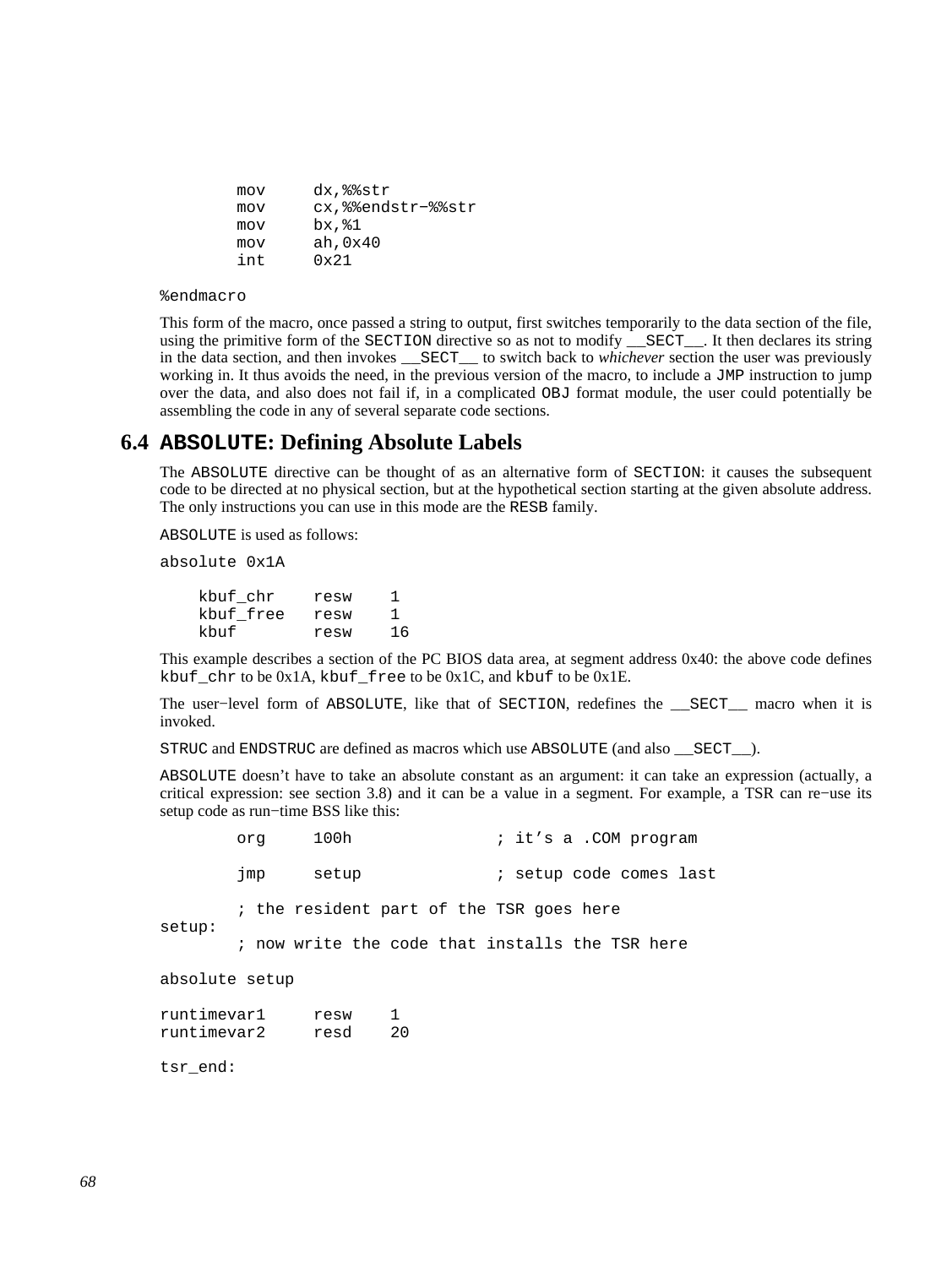This defines some variables 'on top of' the setup code, so that after the setup has finished running, the space it took up can be re−used as data storage for the running TSR. The symbol 'tsr\_end' can be used to calculate the total size of the part of the TSR that needs to be made resident.

# **6.5 EXTERN: Importing Symbols from Other Modules**

EXTERN is similar to the MASM directive EXTRN and the C keyword extern: it is used to declare a symbol which is not defined anywhere in the module being assembled, but is assumed to be defined in some other module and needs to be referred to by this one. Not every object−file format can support external variables: the bin format cannot.

The EXTERN directive takes as many arguments as you like. Each argument is the name of a symbol:

extern printf extern \_sscanf,\_fscanf

Some object−file formats provide extra features to the EXTERN directive. In all cases, the extra features are used by suffixing a colon to the symbol name followed by object−format specific text. For example, the obj format allows you to declare that the default segment base of an external should be the group dgroup by means of the directive

extern \_variable:wrt dgroup

The primitive form of EXTERN differs from the user−level form only in that it can take only one argument at a time: the support for multiple arguments is implemented at the preprocessor level.

You can declare the same variable as EXTERN more than once: NASM will quietly ignore the second and later redeclarations. You can't declare a variable as EXTERN as well as something else, though.

# **6.6 GLOBAL: Exporting Symbols to Other Modules**

GLOBAL is the other end of EXTERN: if one module declares a symbol as EXTERN and refers to it, then in order to prevent linker errors, some other module must actually *define* the symbol and declare it as GLOBAL. Some assemblers use the name PUBLIC for this purpose.

The GLOBAL directive applying to a symbol must appear *before* the definition of the symbol.

GLOBAL uses the same syntax as EXTERN, except that it must refer to symbols which *are* defined in the same module as the GLOBAL directive. For example:

global \_main \_main:

; some code

GLOBAL, like EXTERN, allows object formats to define private extensions by means of a colon. The elf object format, for example, lets you specify whether global data items are functions or data:

global hashlookup:function, hashtable:data

Like EXTERN, the primitive form of GLOBAL differs from the user−level form only in that it can take only one argument at a time.

## **6.7 COMMON: Defining Common Data Areas**

The COMMON directive is used to declare *common variables*. A common variable is much like a global variable declared in the uninitialized data section, so that

common intvar 4

is similar in function to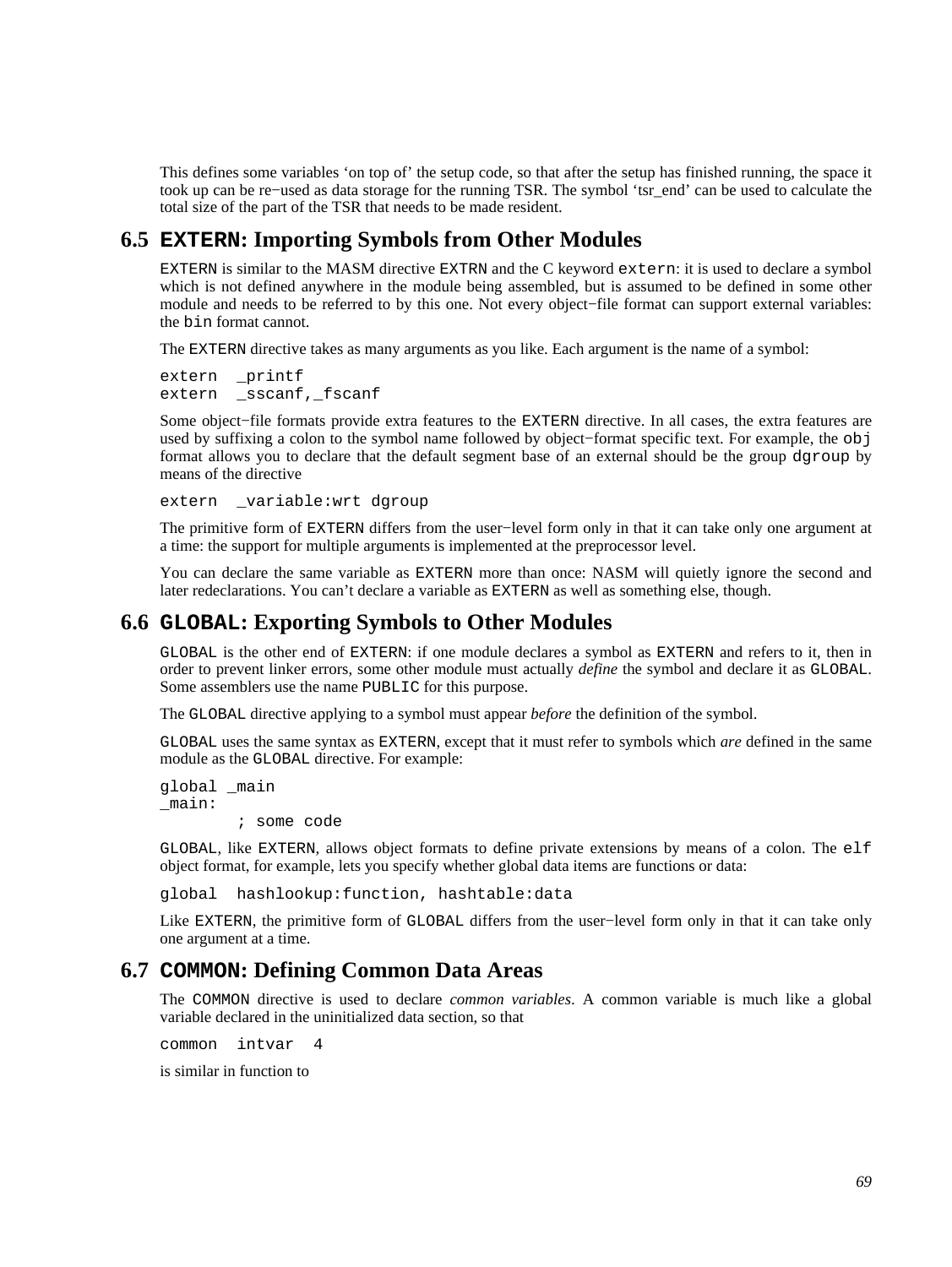global intvar section .bss intvar resd 1

The difference is that if more than one module defines the same common variable, then at link time those variables will be *merged*, and references to intvar in all modules will point at the same piece of memory.

Like GLOBAL and EXTERN, COMMON supports object−format specific extensions. For example, the obj format allows common variables to be NEAR or FAR, and the elf format allows you to specify the alignment requirements of a common variable:

common commvar 4:near ; works in OBJ common intarray 100:4 ; works in ELF: 4 byte aligned

Once again, like EXTERN and GLOBAL, the primitive form of COMMON differs from the user−level form only in that it can take only one argument at a time.

# **6.8 CPU: Defining CPU Dependencies**

The CPU directive restricts assembly to those instructions which are available on the specified CPU.

Options are:

- CPU 8086 Assemble only 8086 instruction set
- CPU 186 Assemble instructions up to the 80186 instruction set
- CPU 286 Assemble instructions up to the 286 instruction set
- CPU 386 Assemble instructions up to the 386 instruction set
- CPU 486 486 instruction set
- CPU 586 Pentium instruction set
- CPU PENTIUM Same as 586
- CPU 686 P6 instruction set
- CPU PPRO Same as 686
- CPU P2 Same as 686
- CPU P3 Pentium III (Katmai) instruction sets
- CPU KATMAI Same as P3
- CPU P4 Pentium 4 (Willamette) instruction set
- CPU WILLAMETTE Same as P4
- CPU PRESCOTT Prescott instruction set
- CPU X64 x86−64 (x64/AMD64/Intel 64) instruction set
- CPU IA64 IA64 CPU (in x86 mode) instruction set

All options are case insensitive. All instructions will be selected only if they apply to the selected CPU or lower. By default, all instructions are available.

# **6.9 FLOAT: Handling of floating−point constants**

By default, floating−point constants are rounded to nearest, and IEEE denormals are supported. The following options can be set to alter this behaviour: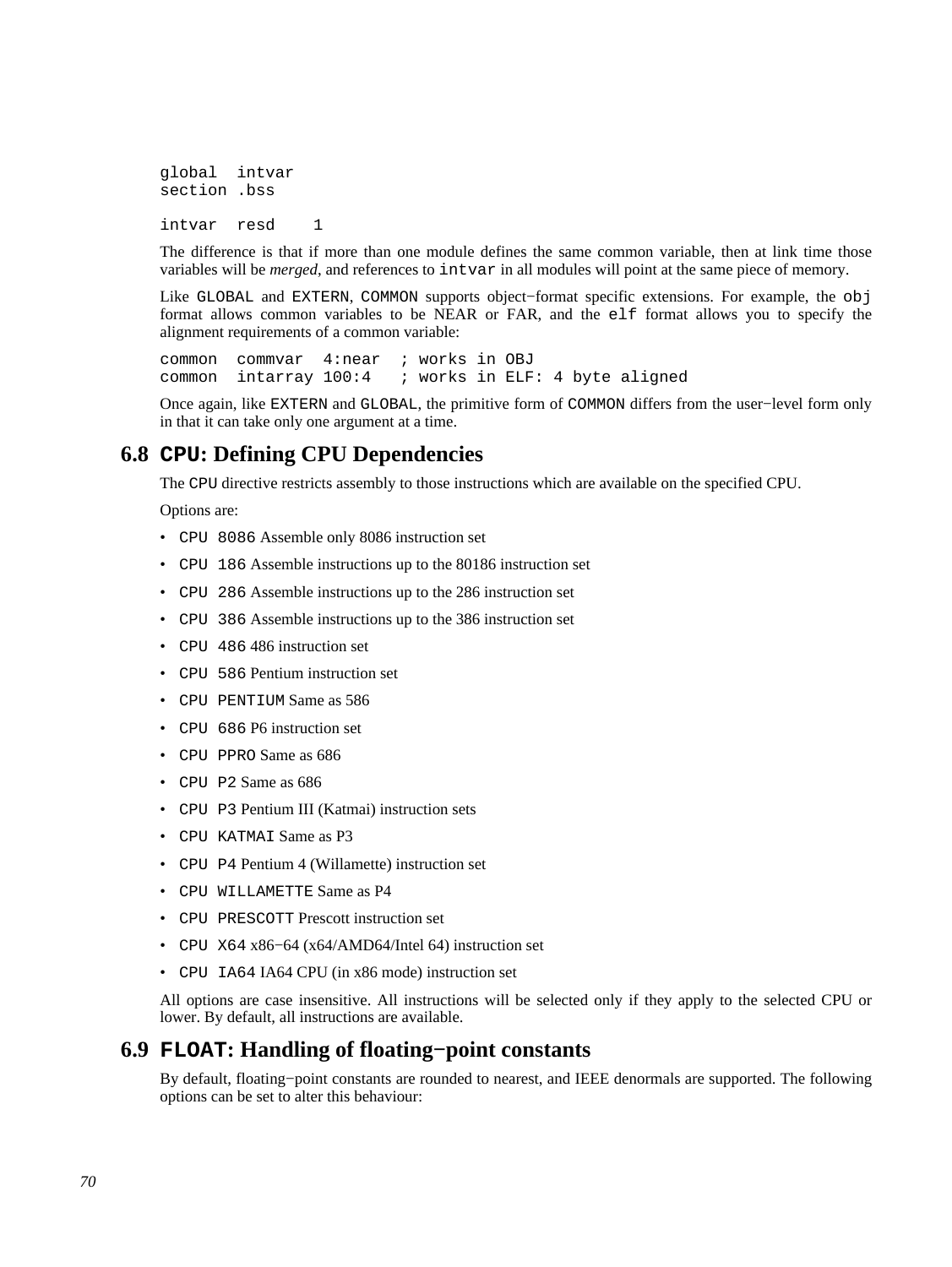- FLOAT DAZ Flush denormals to zero
- FLOAT NODAZ Do not flush denormals to zero (default)
- FLOAT NEAR Round to nearest (default)
- FLOAT UP Round up (toward +Infinity)
- FLOAT DOWN Round down (toward –Infinity)
- FLOAT ZERO Round toward zero
- FLOAT DEFAULT Restore default settings

The standard macros \_\_FLOAT\_DAZ\_\_, \_\_FLOAT\_ROUND\_\_, and \_\_FLOAT\_\_ contain the current state, as long as the programmer has avoided the use of the brackeded primitive form, ([FLOAT]).

\_\_FLOAT\_\_ contains the full set of floating−point settings; this value can be saved away and invoked later to restore the setting.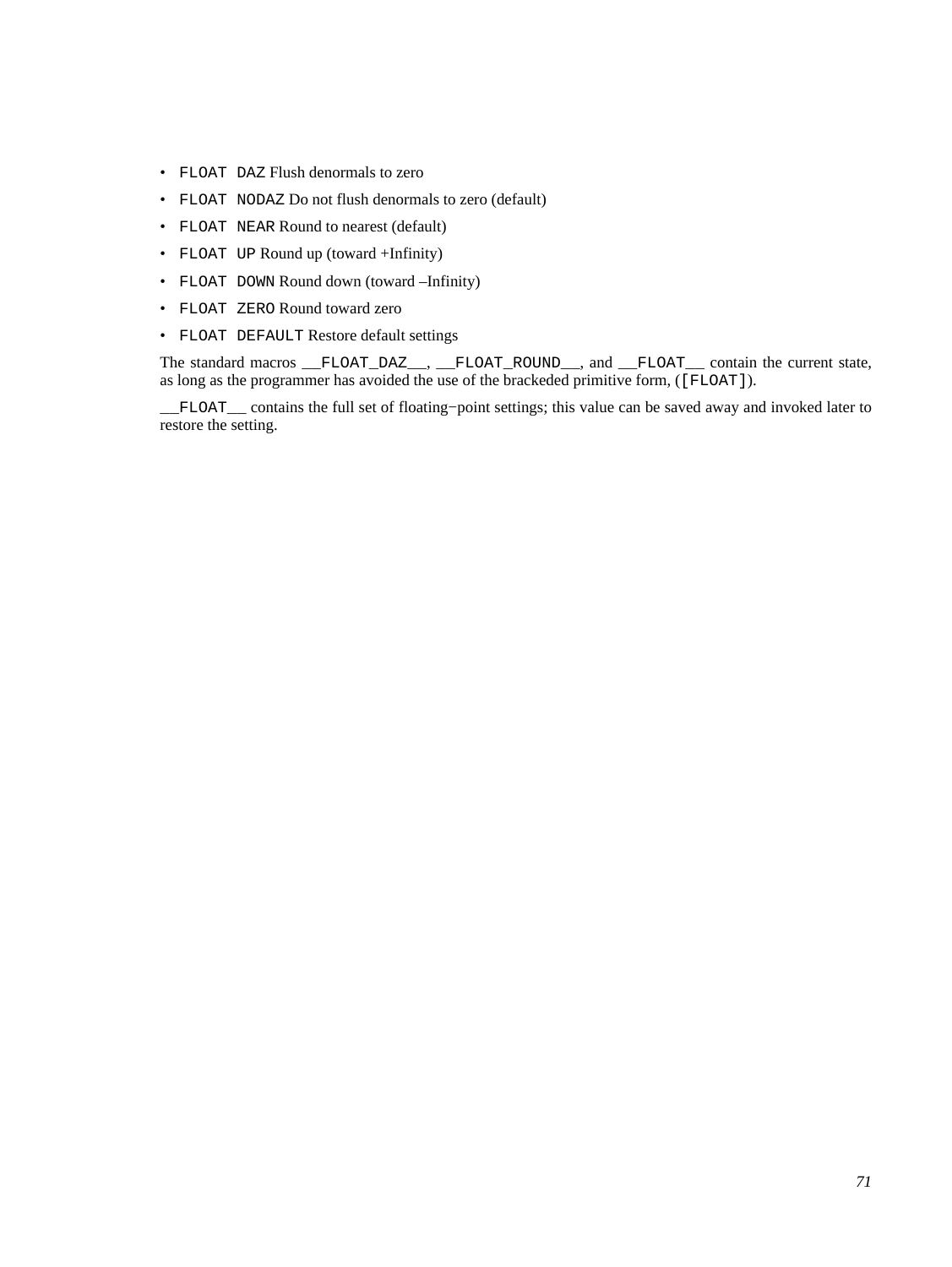# <span id="page-71-0"></span>**Chapter 7: Output Formats**

NASM is a portable assembler, designed to be able to compile on any ANSI C−supporting platform and produce output to run on a variety of Intel x86 operating systems. For this reason, it has a large number of available output formats, selected using the −f option on the NASM command line. Each of these formats, along with its extensions to the base NASM syntax, is detailed in this chapter.

As stated in [section 2.1.1](#page-16-0), NASM chooses a default name for your output file based on the input file name and the chosen output format. This will be generated by removing the extension (.asm, .s, or whatever you like to use) from the input file name, and substituting an extension defined by the output format. The extensions are given with each format below.

# **7.1 bin: Flat−Form Binary Output**

The bin format does not produce object files: it generates nothing in the output file except the code you wrote. Such 'pure binary' files are used by MS-DOS: . COM executables and . SYS device drivers are pure binary files. Pure binary output is also useful for operating system and boot loader development.

The bin format supports multiple section names. For details of how NASM handles sections in the bin format, see [section 7.1.3.](#page-72-0)

Using the bin format puts NASM by default into 16−bit mode (see [section 6.1](#page-65-1)). In order to use bin to write 32−bit or 64−bit code, such as an OS kernel, you need to explicitly issue the BITS 32 or BITS 64 directive.

bin has no default output file name extension: instead, it leaves your file name as it is once the original extension has been removed. Thus, the default is for NASM to assemble binprog.asm into a binary file called binprog.

### **7.1.1 ORG: Binary File Program Origin**

The bin format provides an additional directive to the list given in [chapter 6:](#page-65-0) ORG. The function of the ORG directive is to specify the origin address which NASM will assume the program begins at when it is loaded into memory.

For example, the following code will generate the longword 0x00000104:

 org 0x100 dd label

label:

Unlike the ORG directive provided by MASM−compatible assemblers, which allows you to jump around in the object file and overwrite code you have already generated, NASM's ORG does exactly what the directive says: *origin*. Its sole function is to specify one offset which is added to all internal address references within the section; it does not permit any of the trickery that MASM's version does. See [section 12.1.3](#page-114-0) for further comments.

### **7.1.2 bin Extensions to the SECTION Directive**

The bin output format extends the SECTION (or SEGMENT) directive to allow you to specify the alignment requirements of segments. This is done by appending the ALIGN qualifier to the end of the section−definition line. For example,

section .data align=16

switches to the section .data and also specifies that it must be aligned on a 16−byte boundary.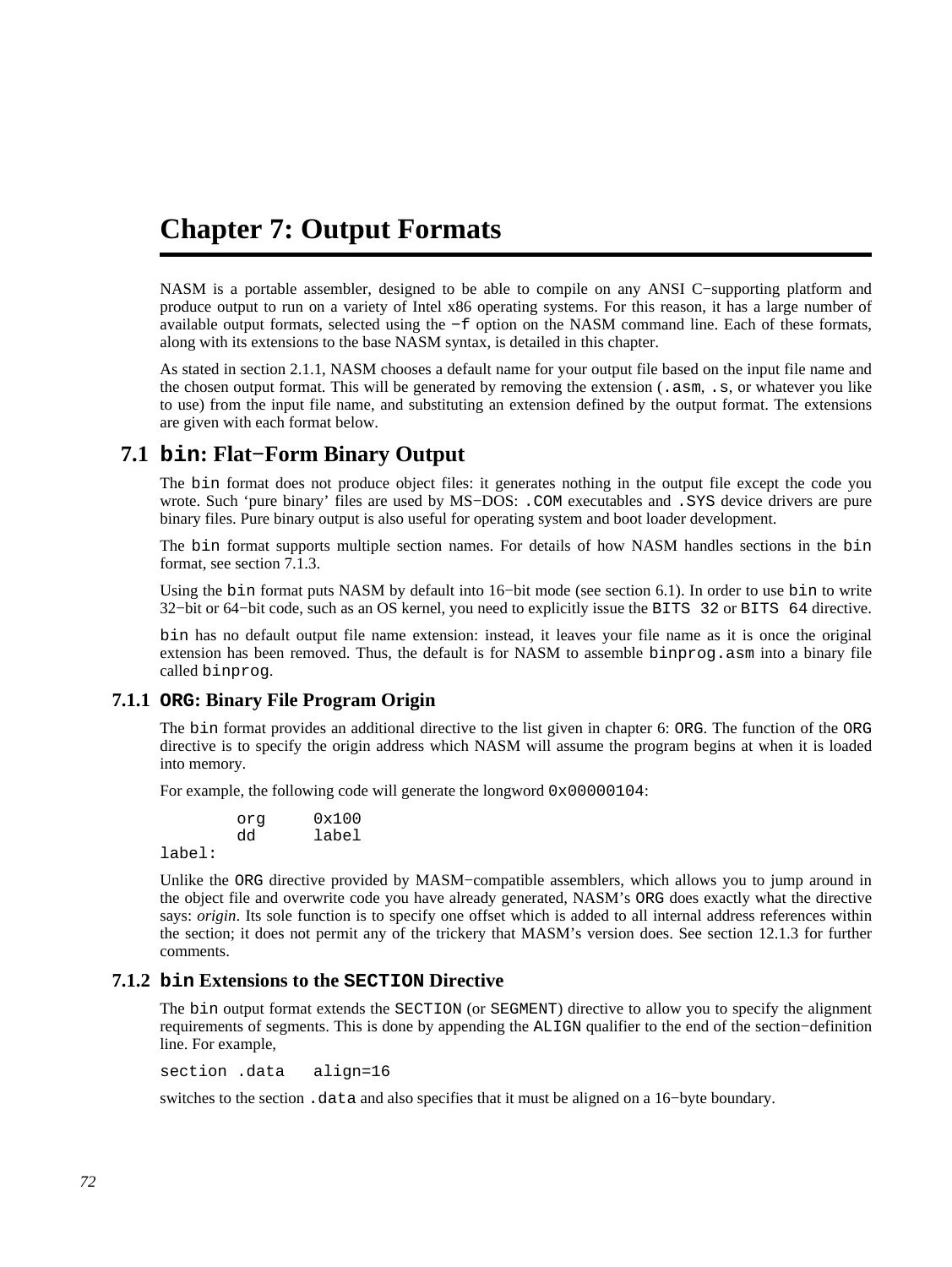The parameter to ALIGN specifies how many low bits of the section start address must be forced to zero. The alignment value given may be any power of two.

## **7.1.3 Multisection Support for the bin Format**

The bin format allows the use of multiple sections, of arbitrary names, besides the "known" .text, .data, and .bss names.

- Sections may be designated progbits or nobits. Default is progbits (except . bss, which defaults to nobits, of course).
- Sections can be aligned at a specified boundary following the previous section with  $\text{align}$ , or at an arbitrary byte−granular position with start=.
- Sections can be given a virtual start address, which will be used for the calculation of all memory references within that section with vstart=.
- Sections can be ordered using follows=<section> or vfollows=<section> as an alternative to specifying an explicit start address.
- Arguments to org, start, vstart, and align= are critical expressions. See [section 3.8.](#page-34-0) E.g. align= $(1 \le \text{ALIGN SHIFT})$  – ALIGN SHIFT must be defined before it is used here.
- Any code which comes before an explicit SECTION directive is directed by default into the .text section.
- If an ORG statement is not given, ORG 0 is used by default.
- The .bss section will be placed after the last progbits section, unless start=, vstart=, follows=, or vfollows= has been specified.
- All sections are aligned on dword boundaries, unless a different alignment has been specified.
- Sections may not overlap.
- NASM creates the section. < secname>. start for each section, which may be used in your code.

### **7.1.4 Map Files**

Map files can be generated in −f bin format by means of the [map] option. Map types of all (default), brief, sections, segments, or symbols may be specified. Output may be directed to stdout (default), stderr, or a specified file. E.g. [map symbols myfile.map]. No "user form" exists, the square brackets must be used.

## **7.2 ith: Intel Hex Output**

The ith file format produces Intel hex−format files. Just as the bin format, this is a flat memory image format with no support for relocation or linking. It is usually used with ROM programmers and similar utilities.

All extensions supported by the bin file format is also supported by the ith file format.

ith provides a default output file−name extension of .ith.

# **7.3 srec: Motorola S−Records Output**

The srec file format produces Motorola S−records files. Just as the bin format, this is a flat memory image format with no support for relocation or linking. It is usually used with ROM programmers and similar utilities.

All extensions supported by the bin file format is also supported by the srec file format.

srec provides a default output file−name extension of .srec.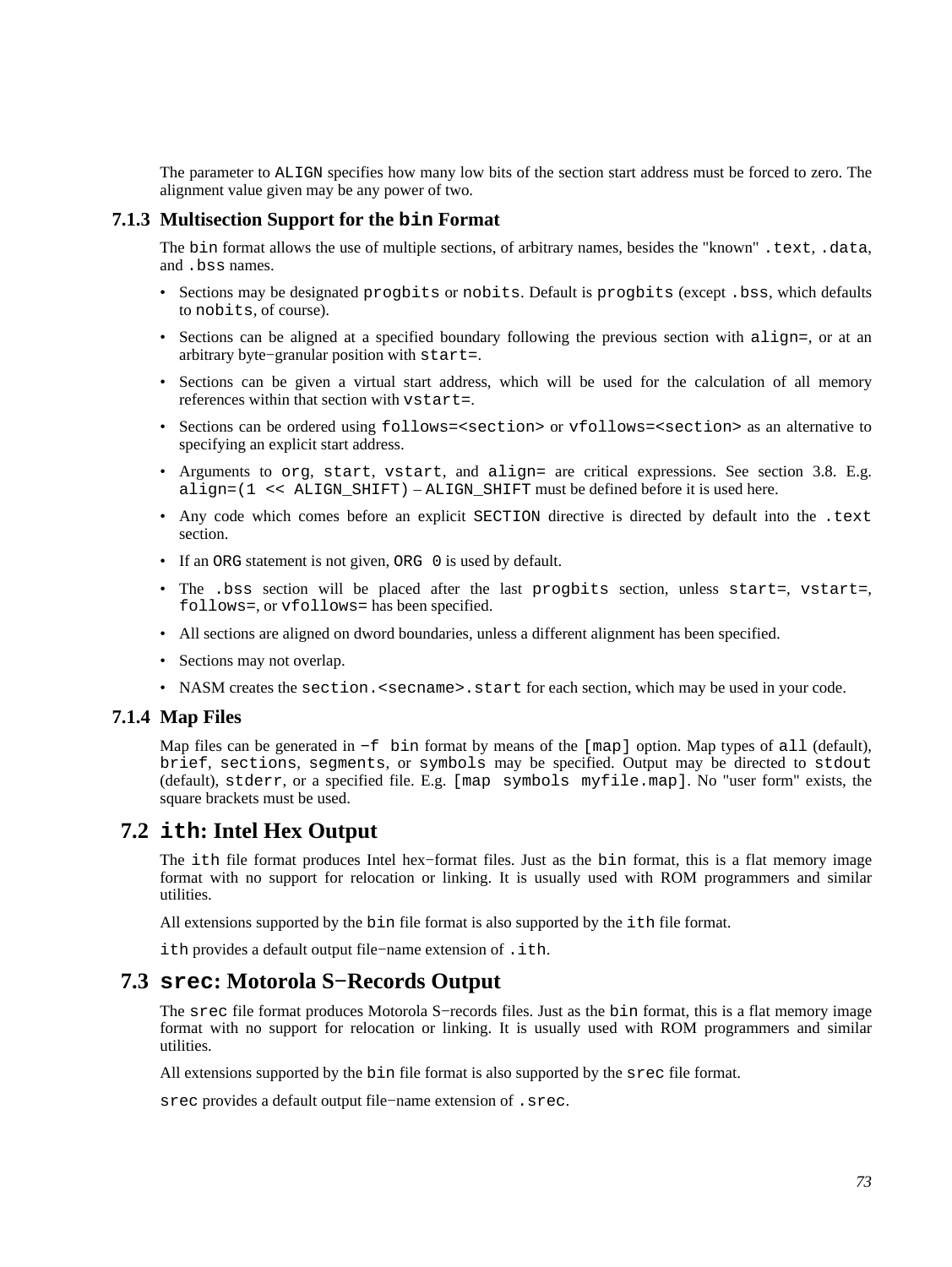# **7.4 obj: Microsoft OMF Object Files**

<span id="page-73-0"></span>The obj file format (NASM calls it obj rather than omf for historical reasons) is the one produced by MASM and TASM, which is typically fed to 16−bit DOS linkers to produce .EXE files. It is also the format used by OS/2.

obj provides a default output file−name extension of .obj.

obj is not exclusively a 16−bit format, though: NASM has full support for the 32−bit extensions to the format. In particular, 32−bit obj format files are used by Borland's Win32 compilers, instead of using Microsoft's newer win32 object file format.

The obj format does not define any special segment names: you can call your segments anything you like. Typical names for segments in obj format files are CODE, DATA and BSS.

If your source file contains code before specifying an explicit SEGMENT directive, then NASM will invent its own segment called \_\_NASMDEFSEG for you.

When you define a segment in an  $obj$  file, NASM defines the segment name as a symbol as well, so that you can access the segment address of the segment. So, for example:

segment data

dvar: dw 1234

segment code

function:

```
mov ax, data \qquad i get segment address of data
mov ds, ax \qquad ; and move it into DS
 inc word [dvar] ; now this reference will work 
 ret
```
The obj format also enables the use of the SEG and WRT operators, so that you can write code which does things like

```
extern foo
```
mov ax, seg foo ; get preferred segment of foo mov ds,ax mov ax, data  $\qquad i$  a different segment mov es,ax mov ax,[ds:foo] ; this accesses 'foo' mov [es:foo wrt data],bx ; so does this

### **7.4.1 obj Extensions to the SEGMENT Directive**

The obj output format extends the SEGMENT (or SECTION) directive to allow you to specify various properties of the segment you are defining. This is done by appending extra qualifiers to the end of the segment−definition line. For example,

segment code private align=16

defines the segment code, but also declares it to be a private segment, and requires that the portion of it described in this code module must be aligned on a 16−byte boundary.

The available qualifiers are:

• PRIVATE, PUBLIC, COMMON and STACK specify the combination characteristics of the segment. PRIVATE segments do not get combined with any others by the linker; PUBLIC and STACK segments get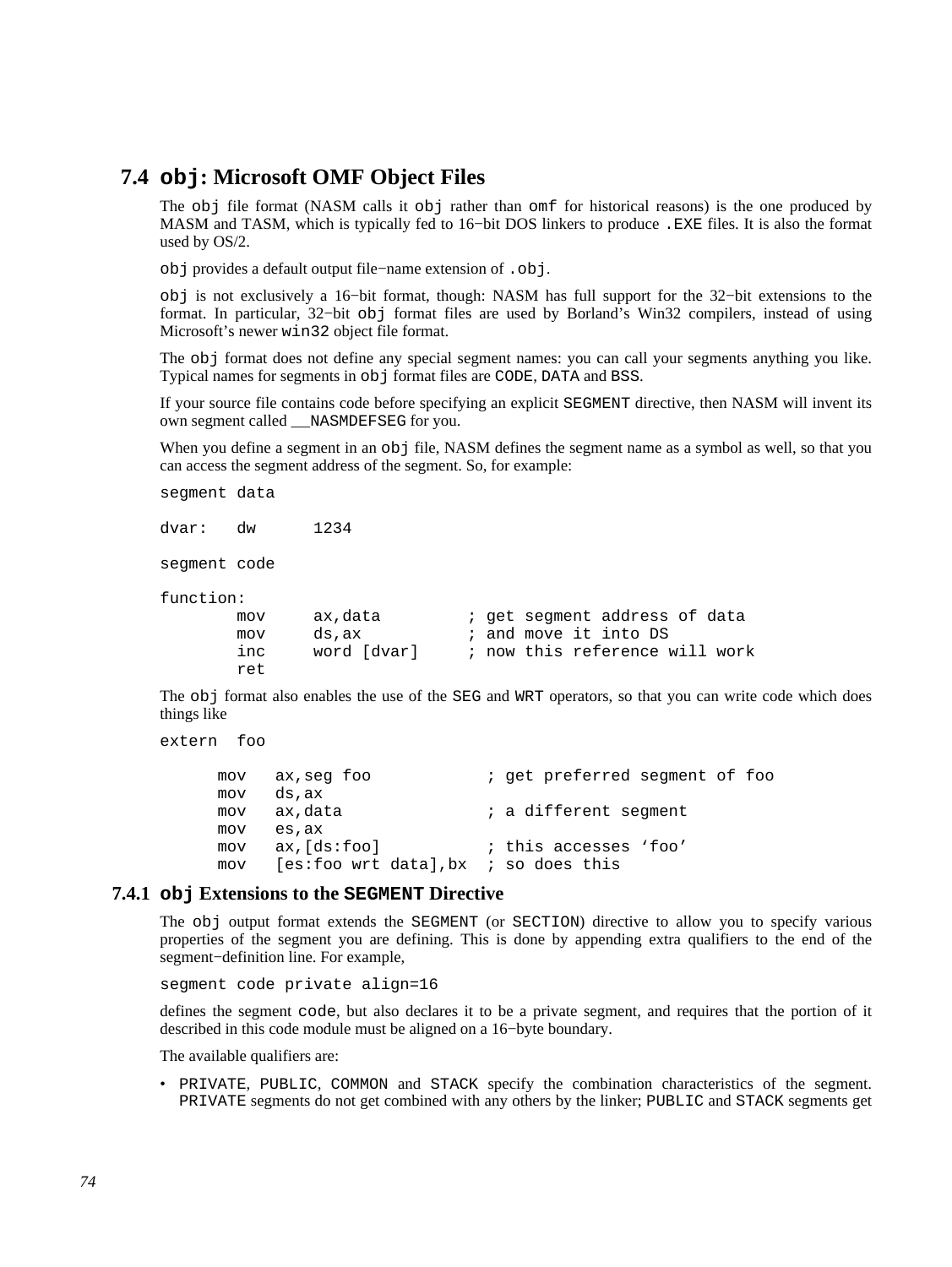concatenated together at link time; and COMMON segments all get overlaid on top of each other rather than stuck end−to−end.

- ALIGN is used, as shown above, to specify how many low bits of the segment start address must be forced to zero. The alignment value given may be any power of two from 1 to 4096; in reality, the only values supported are 1, 2, 4, 16, 256 and 4096, so if 8 is specified it will be rounded up to 16, and 32, 64 and 128 will all be rounded up to 256, and so on. Note that alignment to 4096−byte boundaries is a PharLap extension to the format and may not be supported by all linkers.
- CLASS can be used to specify the segment class; this feature indicates to the linker that segments of the same class should be placed near each other in the output file. The class name can be any word, e.g. CLASS=CODE.
- OVERLAY, like CLASS, is specified with an arbitrary word as an argument, and provides overlay information to an overlay−capable linker.
- Segments can be declared as USE16 or USE32, which has the effect of recording the choice in the object file and also ensuring that NASM's default assembly mode when assembling in that segment is 16−bit or 32−bit respectively.
- When writing OS/2 object files, you should declare 32−bit segments as FLAT, which causes the default segment base for anything in the segment to be the special group FLAT, and also defines the group if it is not already defined.
- The obj file format also allows segments to be declared as having a pre−defined absolute segment address, although no linkers are currently known to make sensible use of this feature; nevertheless, NASM allows you to declare a segment such as SEGMENT SCREEN ABSOLUTE=0xB800 if you need to. The ABSOLUTE and ALIGN keywords are mutually exclusive.

NASM's default segment attributes are PUBLIC, ALIGN=1, no class, no overlay, and USE16.

## **7.4.2 GROUP: Defining Groups of Segments**

The obj format also allows segments to be grouped, so that a single segment register can be used to refer to all the segments in a group. NASM therefore supplies the GROUP directive, whereby you can code

segment data

; some data

segment bss

; some uninitialized data

group dgroup data bss

which will define a group called dgroup to contain the segments data and bss. Like SEGMENT, GROUP causes the group name to be defined as a symbol, so that you can refer to a variable var in the data segment as var wrt data or as var wrt dgroup, depending on which segment value is currently in your segment register.

If you just refer to var, however, and var is declared in a segment which is part of a group, then NASM will default to giving you the offset of var from the beginning of the *group*, not the *segment*. Therefore SEG var, also, will return the group base rather than the segment base.

NASM will allow a segment to be part of more than one group, but will generate a warning if you do this. Variables declared in a segment which is part of more than one group will default to being relative to the first group that was defined to contain the segment.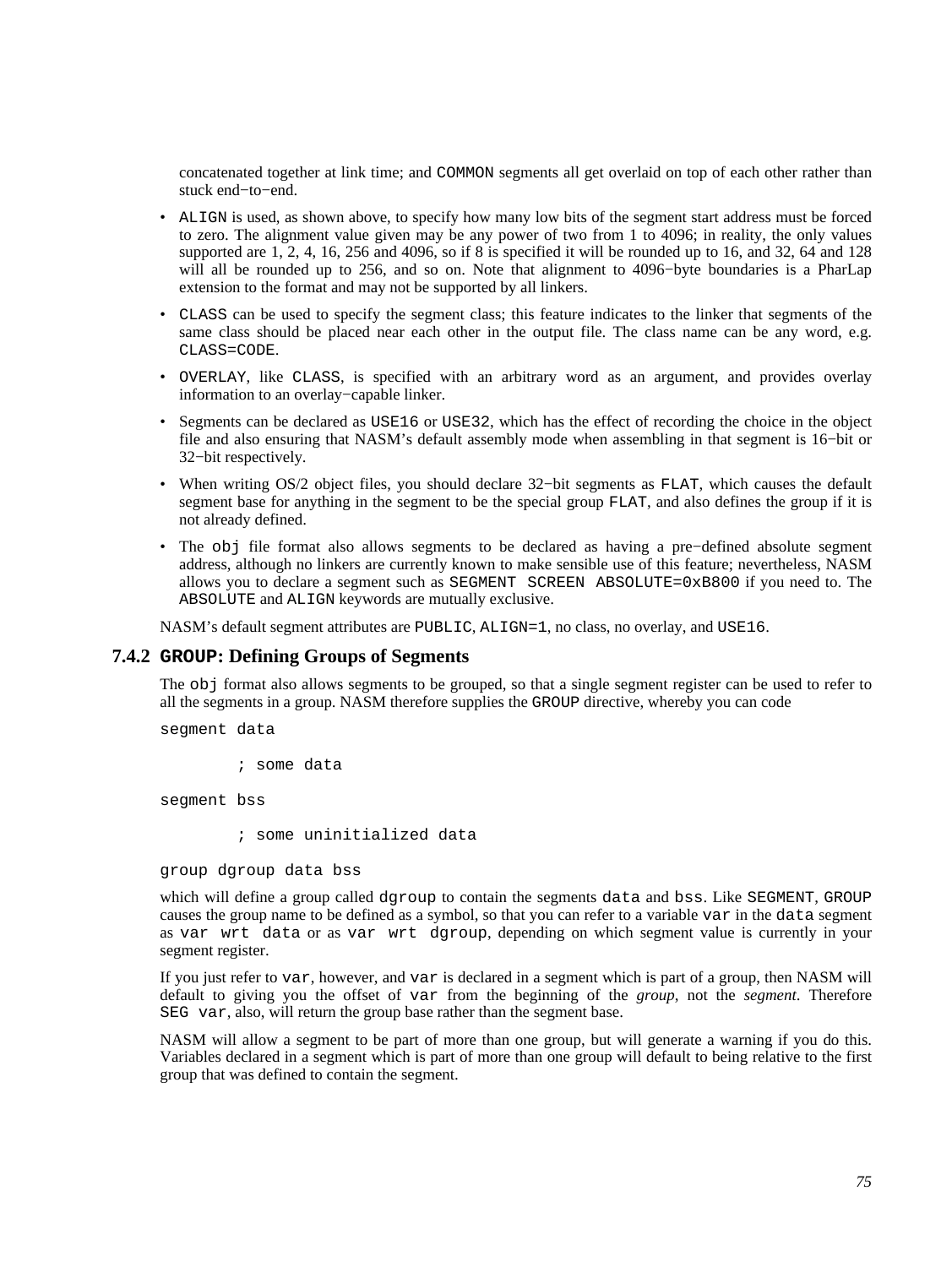A group does not have to contain any segments; you can still make WRT references to a group which does not contain the variable you are referring to. OS/2, for example, defines the special group FLAT with no segments in it.

## **7.4.3 UPPERCASE: Disabling Case Sensitivity in Output**

Although NASM itself is case sensitive, some OMF linkers are not; therefore it can be useful for NASM to output single−case object files. The UPPERCASE format−specific directive causes all segment, group and symbol names that are written to the object file to be forced to upper case just before being written. Within a source file, NASM is still case–sensitive; but the object file can be written entirely in upper case if desired.

UPPERCASE is used alone on a line; it requires no parameters.

### **7.4.4 IMPORT: Importing DLL Symbols**

The IMPORT format−specific directive defines a symbol to be imported from a DLL, for use if you are writing a DLL's import library in NASM. You still need to declare the symbol as EXTERN as well as using the IMPORT directive.

The IMPORT directive takes two required parameters, separated by white space, which are (respectively) the name of the symbol you wish to import and the name of the library you wish to import it from. For example:

import WSAStartup wsock32.dll

A third optional parameter gives the name by which the symbol is known in the library you are importing it from, in case this is not the same as the name you wish the symbol to be known by to your code once you have imported it. For example:

import asyncsel wsock32.dll WSAAsyncSelect

### **7.4.5 EXPORT: Exporting DLL Symbols**

The EXPORT format−specific directive defines a global symbol to be exported as a DLL symbol, for use if you are writing a DLL in NASM. You still need to declare the symbol as GLOBAL as well as using the EXPORT directive.

EXPORT takes one required parameter, which is the name of the symbol you wish to export, as it was defined in your source file. An optional second parameter (separated by white space from the first) gives the *external* name of the symbol: the name by which you wish the symbol to be known to programs using the DLL. If this name is the same as the internal name, you may leave the second parameter off.

Further parameters can be given to define attributes of the exported symbol. These parameters, like the second, are separated by white space. If further parameters are given, the external name must also be specified, even if it is the same as the internal name. The available attributes are:

- resident indicates that the exported name is to be kept resident by the system loader. This is an optimisation for frequently used symbols imported by name.
- nodata indicates that the exported symbol is a function which does not make use of any initialized data.
- parm=NNN, where NNN is an integer, sets the number of parameter words for the case in which the symbol is a call gate between 32−bit and 16−bit segments.
- An attribute which is just a number indicates that the symbol should be exported with an identifying number (ordinal), and gives the desired number.

For example:

```
 export myfunc 
 export myfunc TheRealMoreFormalLookingFunctionName
```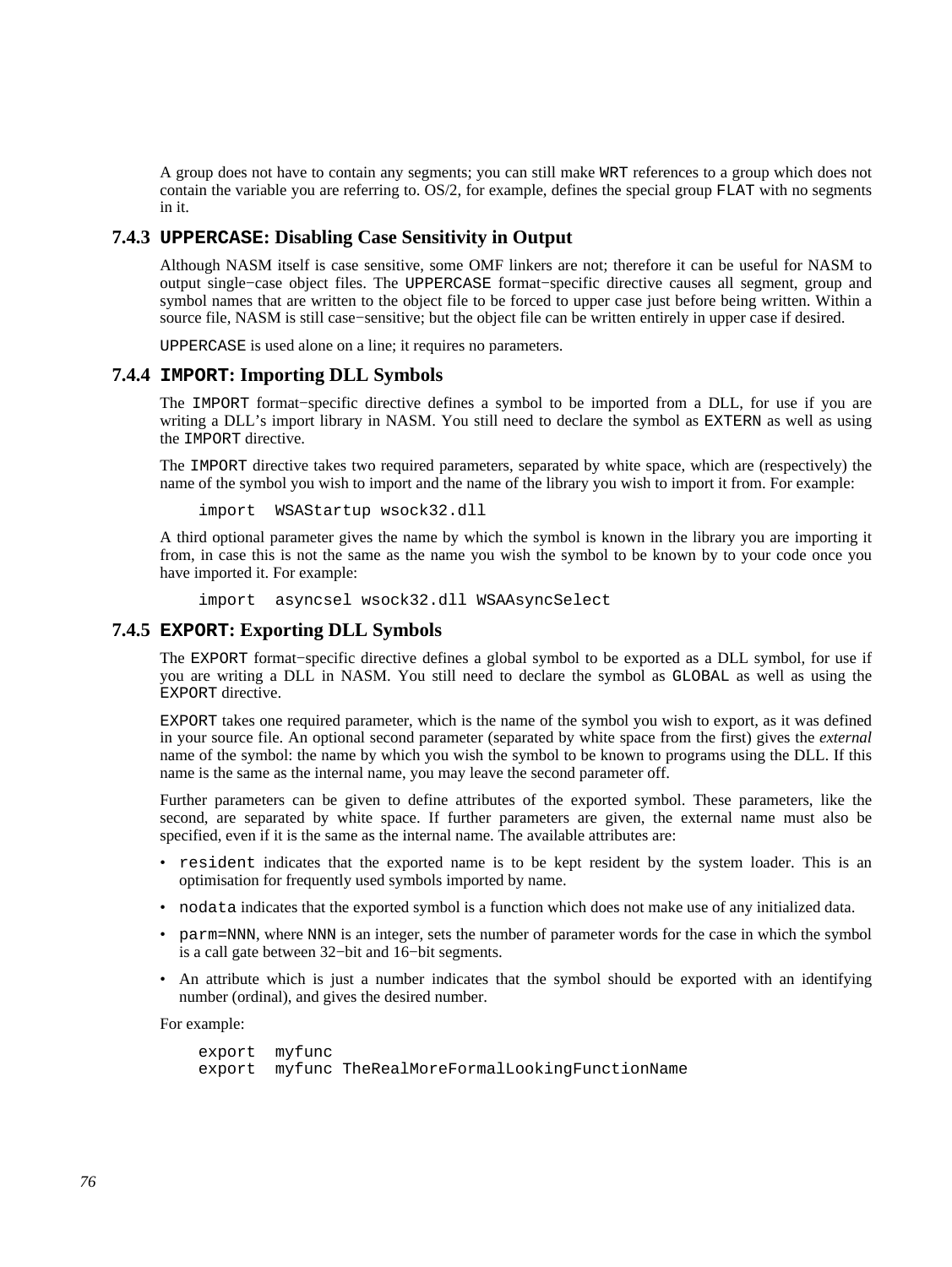export myfunc myfunc 1234 ; export by ordinal export myfunc myfunc resident parm=23 nodata

## **7.4.6 ..start: Defining the Program Entry Point**

<span id="page-76-2"></span>OMF linkers require exactly one of the object files being linked to define the program entry point, where execution will begin when the program is run. If the object file that defines the entry point is assembled using NASM, you specify the entry point by declaring the special symbol . . start at the point where you wish execution to begin.

### **7.4.7 obj Extensions to the EXTERN Directive**

<span id="page-76-1"></span>If you declare an external symbol with the directive

extern foo

then references such as mov ax,foo will give you the offset of foo from its preferred segment base (as specified in whichever module foo is actually defined in). So to access the contents of foo you will usually need to do something like

> mov ax, seg foo ; get preferred segment base mov es, ax ; move it into ES mov ax,[es:foo] ; and use offset 'foo' from it

This is a little unwieldy, particularly if you know that an external is going to be accessible from a given segment or group, say dgroup. So if DS already contained dgroup, you could simply code

mov ax,[foo wrt dgroup]

However, having to type this every time you want to access foo can be a pain; so NASM allows you to declare foo in the alternative form

extern foo:wrt dgroup

This form causes NASM to pretend that the preferred segment base of foo is in fact dgroup; so the expression seg foo will now return dgroup, and the expression foo is equivalent to foo wrt dgroup.

This default−WRT mechanism can be used to make externals appear to be relative to any group or segment in your program. It can also be applied to common variables: see [section 7.4.8.](#page-76-0)

### **7.4.8 obj Extensions to the COMMON Directive**

<span id="page-76-0"></span>The obj format allows common variables to be either near or far; NASM allows you to specify which your variables should be by the use of the syntax

common nearvar 2:near ; 'nearvar' is a near common common farvar 10:far ; and 'farvar' is far

Far common variables may be greater in size than 64Kb, and so the OMF specification says that they are declared as a number of *elements* of a given size. So a 10−byte far common variable could be declared as ten one−byte elements, five two−byte elements, two five−byte elements or one ten−byte element.

Some OMF linkers require the element size, as well as the variable size, to match when resolving common variables declared in more than one module. Therefore NASM must allow you to specify the element size on your far common variables. This is done by the following syntax:

| common c $5by2$ 10: far 5   |  | ; two five-byte elements |
|-----------------------------|--|--------------------------|
| common c $2by5$ 10: $far$ 2 |  | ; five two-byte elements |

If no element size is specified, the default is 1. Also, the FAR keyword is not required when an element size is specified, since only far commons may have element sizes at all. So the above declarations could equivalently be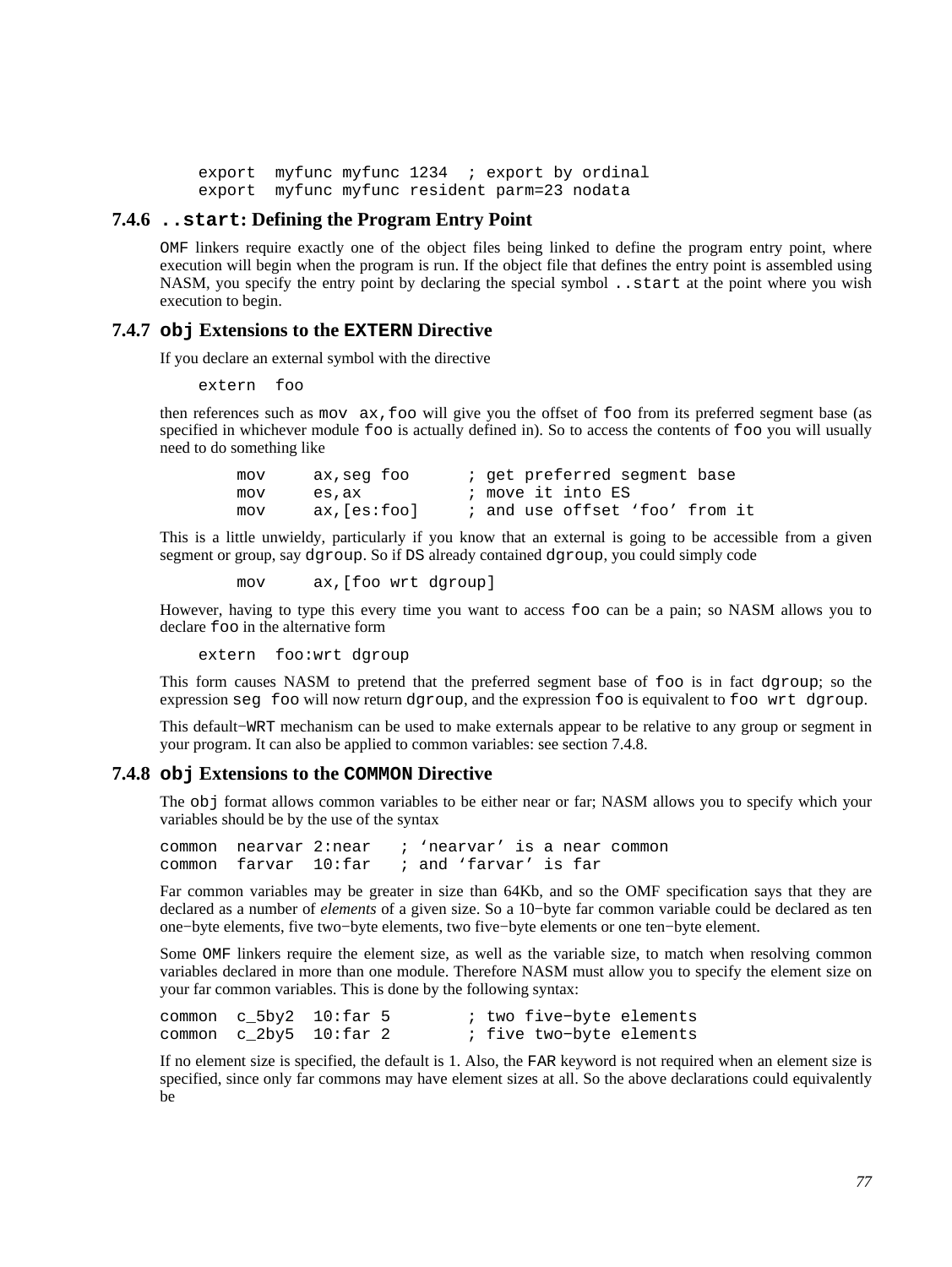| common c $5by2$ 10:5 |  | ; two five-byte elements |  |
|----------------------|--|--------------------------|--|
| common c $2by5$ 10:2 |  | ; five two-byte elements |  |

In addition to these extensions, the COMMON directive in obj also supports default−WRT specification like EXTERN does (explained in [section 7.4.7\)](#page-76-1). So you can also declare things like

common foo 10:wrt dgroup common bar 16:far 2:wrt data common baz 24:wrt data:6

# **7.5 win32: Microsoft Win32 Object Files**

<span id="page-77-0"></span>The win32 output format generates Microsoft Win32 object files, suitable for passing to Microsoft linkers such as Visual C++. Note that Borland Win32 compilers do not use this format, but use obj instead (see [section 7.4\)](#page-73-0).

win32 provides a default output file−name extension of .obj.

Note that although Microsoft say that Win32 object files follow the COFF (Common Object File Format) standard, the object files produced by Microsoft Win32 compilers are not compatible with COFF linkers such as DJGPP's, and vice versa. This is due to a difference of opinion over the precise semantics of PC−relative relocations. To produce COFF files suitable for DJGPP, use NASM's coff output format; conversely, the coff format does not produce object files that Win32 linkers can generate correct output from.

### **7.5.1 win32 Extensions to the SECTION Directive**

Like the obj format, win32 allows you to specify additional information on the SECTION directive line, to control the type and properties of sections you declare. Section types and properties are generated automatically by NASM for the standard section names .text, .data and .bss, but may still be overridden by these qualifiers.

The available qualifiers are:

- code, or equivalently text, defines the section to be a code section. This marks the section as readable and executable, but not writable, and also indicates to the linker that the type of the section is code.
- data and bss define the section to be a data section, analogously to code. Data sections are marked as readable and writable, but not executable. data declares an initialized data section, whereas bss declares an uninitialized data section.
- rdata declares an initialized data section that is readable but not writable. Microsoft compilers use this section to place constants in it.
- info defines the section to be an informational section, which is not included in the executable file by the linker, but may (for example) pass information *to* the linker. For example, declaring an info–type section called .drectve causes the linker to interpret the contents of the section as command−line options.
- align=, used with a trailing number as in  $obj$ , gives the alignment requirements of the section. The maximum you may specify is 64: the Win32 object file format contains no means to request a greater section alignment than this. If alignment is not explicitly specified, the defaults are 16−byte alignment for code sections, 8−byte alignment for rdata sections and 4−byte alignment for data (and BSS) sections. Informational sections get a default alignment of 1 byte (no alignment), though the value does not matter.

The defaults assumed by NASM if you do not specify the above qualifiers are:

| section .text  |  | code align=16 |
|----------------|--|---------------|
| section .data  |  | data align=4  |
| section .rdata |  | rdata align=8 |
| section .bss   |  | bss align=4   |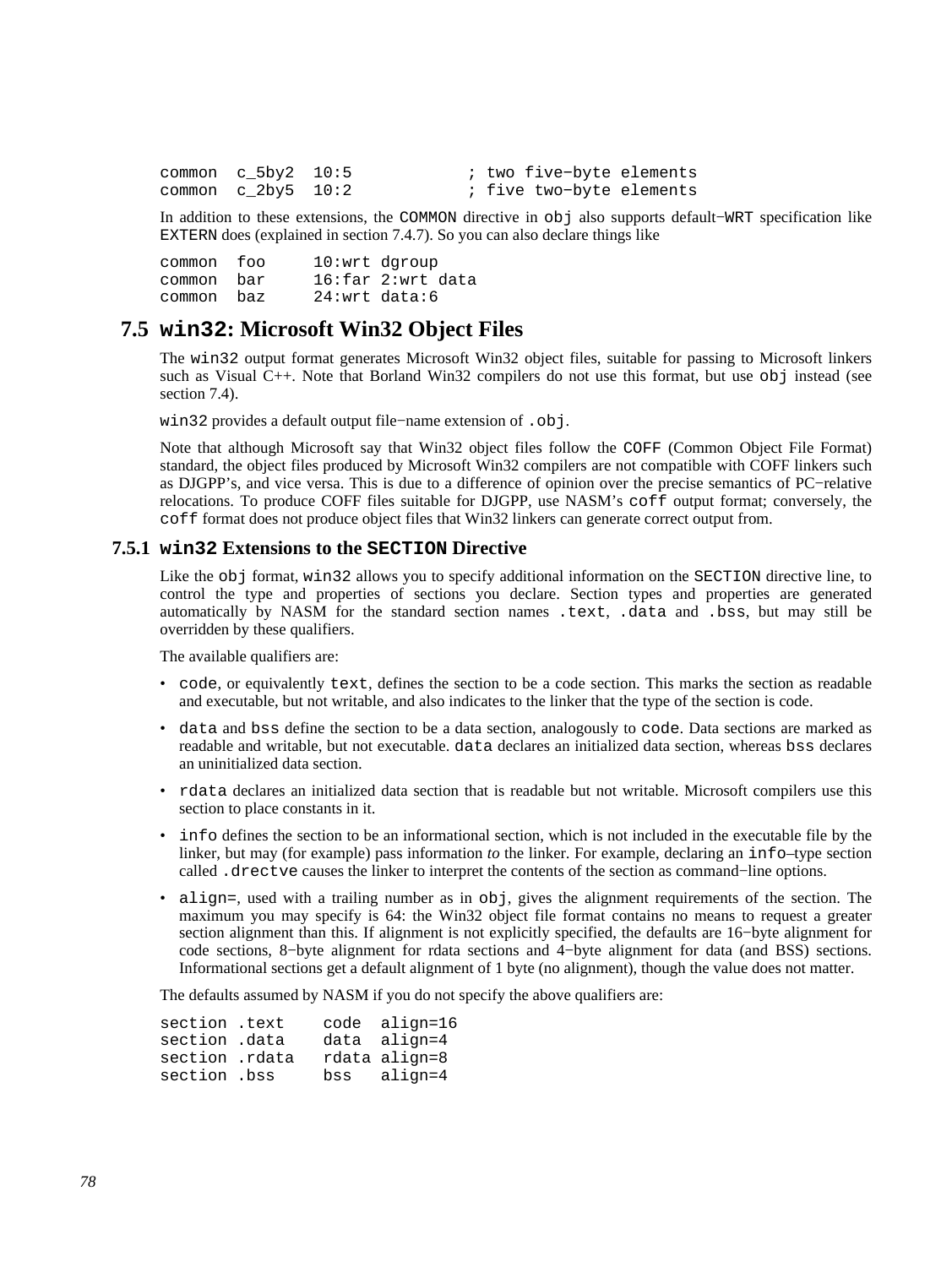Any other section name is treated by default like . text.

### **7.5.2 win32: Safe Structured Exception Handling**

Among other improvements in Windows XP SP2 and Windows Server 2003 Microsoft has introduced concept of "safe structured exception handling." General idea is to collect handlers' entry points in designated read−only table and have alleged entry point verified against this table prior exception control is passed to the handler. In order for an executable module to be equipped with such "safe exception handler table," all object modules on linker command line has to comply with certain criteria. If one single module among them does not, then the table in question is omitted and above mentioned run−time checks will not be performed for application in question. Table omission is by default silent and therefore can be easily overlooked. One can instruct linker to refuse to produce binary without such table by passing /safeseh command line option.

Without regard to this run−time check merits it's natural to expect NASM to be capable of generating modules suitable for /safeseh linking. From developer's viewpoint the problem is two−fold:

- how to adapt modules not deploying exception handlers of their own;
- how to adapt/develop modules utilizing custom exception handling;

Former can be easily achieved with any NASM version by adding following line to source code:

\$@feat.00 equ 1

As of version 2.03 NASM adds this absolute symbol automatically. If it's not already present to be precise. I.e. if for whatever reason developer would choose to assign another value in source file, it would still be perfectly possible.

Registering custom exception handler on the other hand requires certain "magic." As of version 2.03 additional directive is implemented, safeseh, which instructs the assembler to produce appropriately formatted input data for above mentioned "safe exception handler table." Its typical use would be:

```
section .text 
extern _MessageBoxA@16 
%if __NASM_VERSION_ID__ >= 0x02030000 
safeseh handler \qquad \qquad ; register handler as "safe handler"
%endif 
handler: 
        push DWORD 1 ; MB_OKCANCEL 
        push DWORD caption 
        push DWORD text 
        push DWORD 0 
        call _MessageBoxA@16 
        sub eax,1 ; incidentally suits as return value
                        ; for exception handler 
        ret 
global _main 
_main: 
        push DWORD handler 
        push DWORD [fs:0] 
        mov DWORD [fs:0],esp ; engage exception handler 
        xor eax,eax 
        mov eax,DWORD[eax] ; cause exception 
        pop DWORD [fs:0] ; disengage exception handler 
        add esp,4 
        ret 
text: db 'OK to rethrow, CANCEL to generate core dump',0 
caption:db 'SEGV',0
```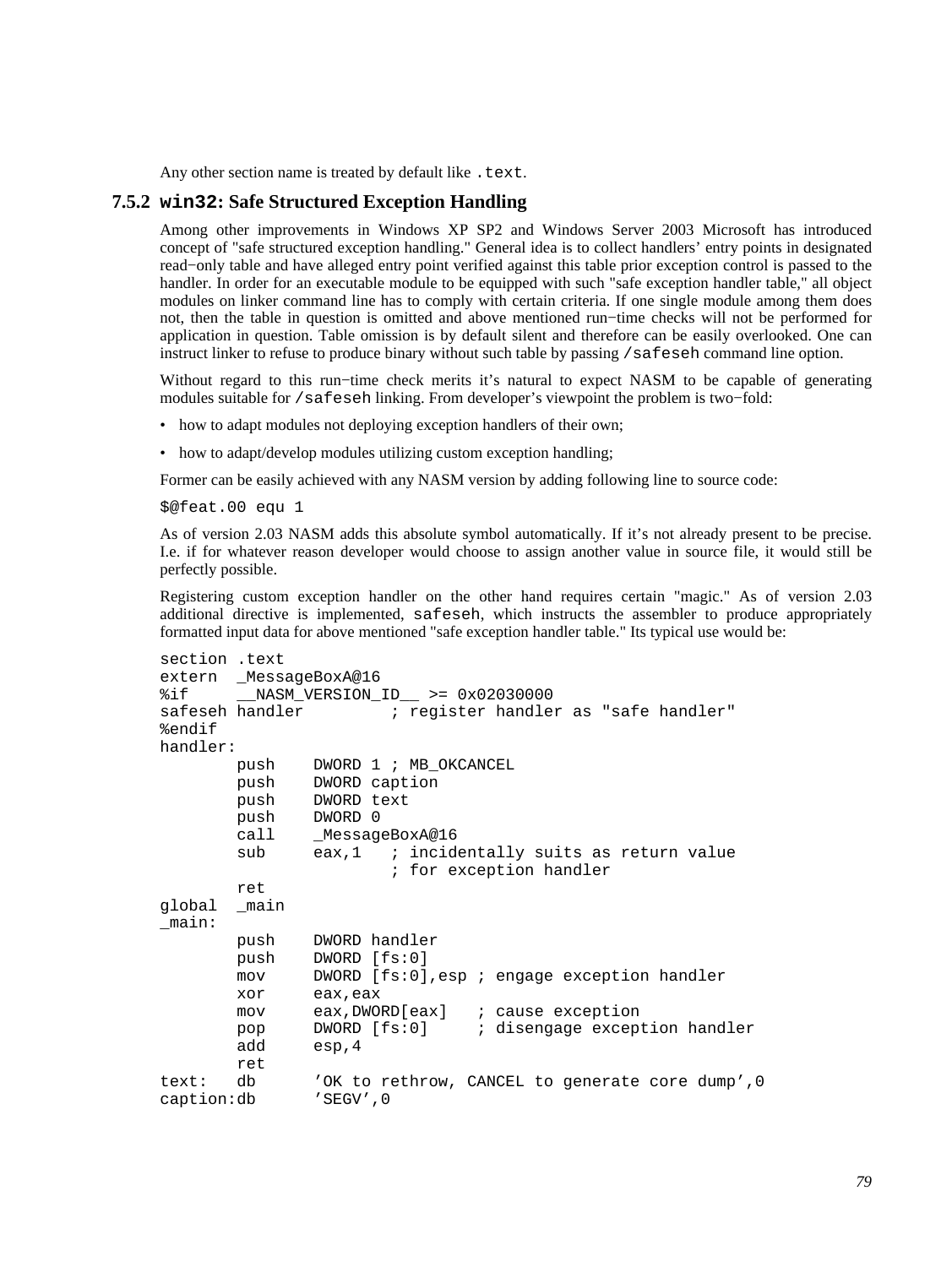```
section .drectve info 
        db '/defaultlib:user32.lib /defaultlib:msvcrt.lib '
```
As you might imagine, it's perfectly possible to produce .exe binary with "safe exception handler table" and yet engage unregistered exception handler. Indeed, handler is engaged by simply manipulating [fs:0] location at run−time, something linker has no power over, run−time that is. It should be explicitly mentioned that such failure to register handler's entry point with safeseh directive has undesired side effect at run−time. If exception is raised and unregistered handler is to be executed, the application is abruptly terminated without any notification whatsoever. One can argue that system could at least have logged some kind "non−safe exception handler in x.exe at address n" message in event log, but no, literally no notification is provided and user is left with no clue on what caused application failure.

Finally, all mentions of linker in this paragraph refer to Microsoft linker version 7.x and later. Presence of @feat.00 symbol and input data for "safe exception handler table" causes no backward incompatibilities and "safeseh" modules generated by NASM 2.03 and later can still be linked by earlier versions or non−Microsoft linkers.

# **7.6 win64: Microsoft Win64 Object Files**

The win64 output format generates Microsoft Win64 object files, which is nearly 100% identical to the win32 object format [\(section 7.5\)](#page-77-0) with the exception that it is meant to target 64−bit code and the x86−64 platform altogether. This object file is used exactly the same as the win32 object format [\(section 7.5\)](#page-77-0), in NASM, with regard to this exception.

## **7.6.1 win64: Writing Position−Independent Code**

While REL takes good care of RIP−relative addressing, there is one aspect that is easy to overlook for a Win64 programmer: indirect references. Consider a switch dispatch table:

```
 jmp QWORD[dsptch+rax*8] 
         ... 
dsptch: dq case0 
        dq case1 
         ...
```
Even novice Win64 assembler programmer will soon realize that the code is not 64−bit savvy. Most notably linker will refuse to link it with "'ADDR32' relocation to '.text' invalid without /LARGEADDRESSAWARE:NO". So [s]he will have to split jmp instruction as following:

```
 lea rbx,[rel dsptch] 
 jmp QWORD[rbx+rax*8]
```
What happens behind the scene is that effective address in lea is encoded relative to instruction pointer, or in perfectly position−independent manner. But this is only part of the problem! Trouble is that in .dll context caseN relocations will make their way to the final module and might have to be adjusted at .dll load time. To be specific when it can't be loaded at preferred address. And when this occurs, pages with such relocations will be rendered private to current process, which kind of undermines the idea of sharing .dll. But no worry, it's trivial to fix:

|            | lea<br>add<br>jmp | rbx, [rel dsptch]<br>rbx, QWORD[rbx+rax*8]<br>rbx |
|------------|-------------------|---------------------------------------------------|
| dsptch: dq | dα                | case0-dsptch<br>case1-dsptch                      |
|            |                   |                                                   |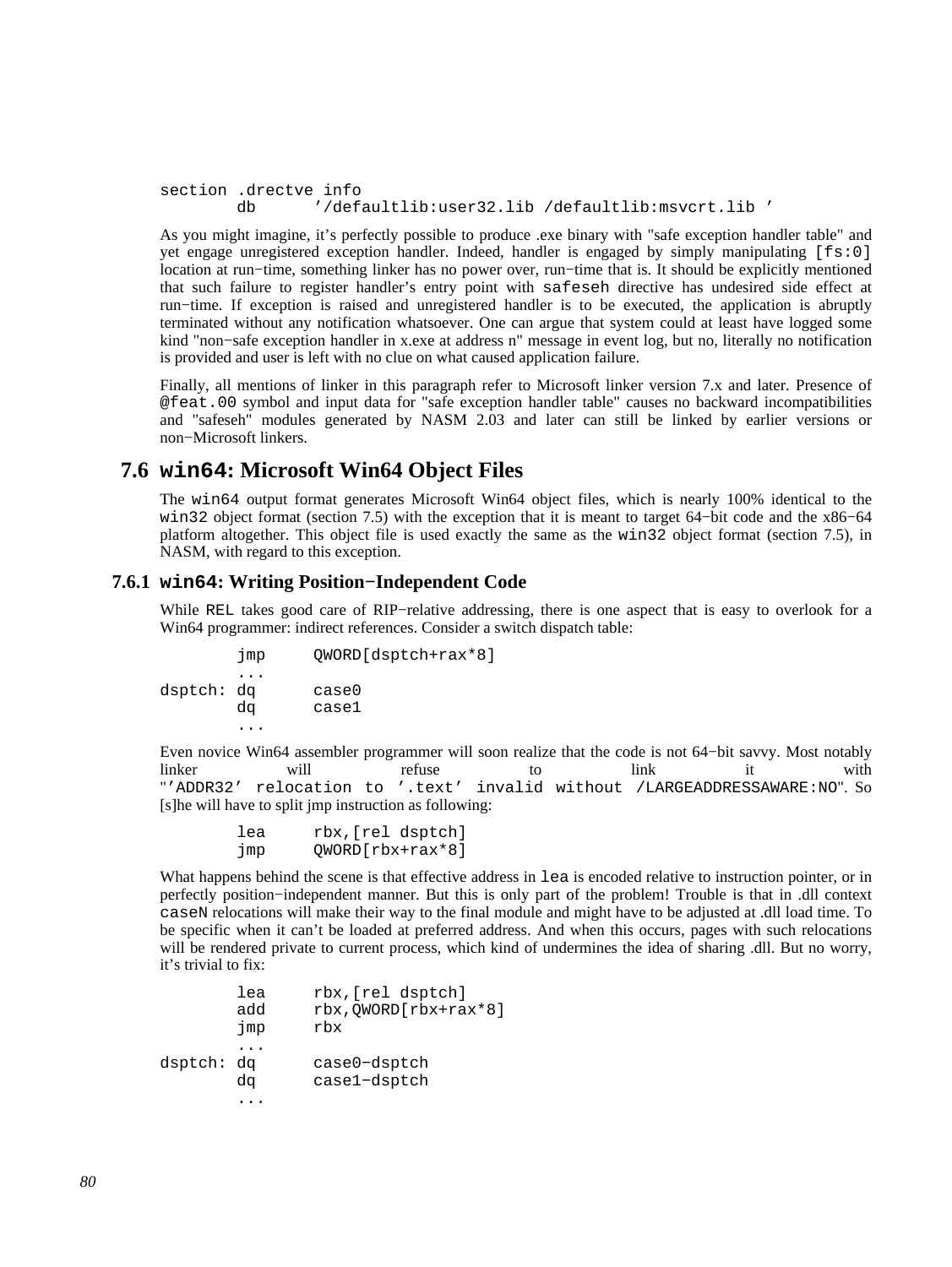NASM version 2.03 and later provides another alternative, wrt ..imagebase operator, which returns offset from base address of the current image, be it .exe or .dll module, therefore the name. For those acquainted with PE−COFF format base address denotes start of IMAGE\_DOS\_HEADER structure. Here is how to implement switch with these image−relative references:

|            | lea | rbx, [rel dsptch]         |
|------------|-----|---------------------------|
|            | mov | eax, DWORD [rbx+rax*4]    |
|            | sub | rbx, dsptch wrt imagebase |
|            | add | rbx, rax                  |
|            | jmp | rbx                       |
|            |     |                           |
| dsptch: dd |     | case0 wrt imagebase       |
|            | dd  | casel wrt imagebase       |

One can argue that the operator is redundant. Indeed, snippet before last works just fine with any NASM version and is not even Windows specific... The real reason for implementing wrt ..imagebase will become apparent in next paragraph.

It should be noted that wrt ..imagebase is defined as 32−bit operand only:

| dd  | label wrt imagebase      | ; ok  |
|-----|--------------------------|-------|
| da  | label wrt imagebase      | ; bad |
| mov | eax, label wrt imagebase | ; ok  |
| mov | rax, label wrt imagebase | ; bad |

### **7.6.2 win64: Structured Exception Handling**

Structured exception handing in Win64 is completely different matter from Win32. Upon exception program counter value is noted, and linker−generated table comprising start and end addresses of all the functions [in given executable module] is traversed and compared to the saved program counter. Thus so called UNWIND\_INFO structure is identified. If it's not found, then offending subroutine is assumed to be "leaf" and just mentioned lookup procedure is attempted for its caller. In Win64 leaf function is such function that does not call any other function *nor* modifies any Win64 non−volatile registers, including stack pointer. The latter ensures that it's possible to identify leaf function's caller by simply pulling the value from the top of the stack.

While majority of subroutines written in assembler are not calling any other function, requirement for non−volatile registers' immutability leaves developer with not more than 7 registers and no stack frame, which is not necessarily what [s]he counted with. Customarily one would meet the requirement by saving non−volatile registers on stack and restoring them upon return, so what can go wrong? If [and only if] an exception is raised at run–time and no UNWIND\_INFO structure is associated with such "leaf" function, the stack unwind procedure will expect to find caller's return address on the top of stack immediately followed by its frame. Given that developer pushed caller's non−volatile registers on stack, would the value on top point at some code segment or even addressable space? Well, developer can attempt copying caller's return address to the top of stack and this would actually work in some very specific circumstances. But unless developer can guarantee that these circumstances are always met, it's more appropriate to assume worst case scenario, i.e. stack unwind procedure going berserk. Relevant question is what happens then? Application is abruptly terminated without any notification whatsoever. Just like in Win32 case, one can argue that system could at least have logged "unwind procedure went berserk in x.exe at address n" in event log, but no, no trace of failure is left.

Now, when we understand significance of the UNWIND\_INFO structure, let's discuss what's in it and/or how it's processed. First of all it is checked for presence of reference to custom language−specific exception handler. If there is one, then it's invoked. Depending on the return value, execution flow is resumed (exception is said to be "handled"), *or* rest of UNWIND\_INFO structure is processed as following. Beside optional reference to custom handler, it carries information about current callee's stack frame and where non−volatile registers are saved. Information is detailed enough to be able to reconstruct contents of caller's non−volatile registers upon call to current callee. And so caller's context is reconstructed, and then unwind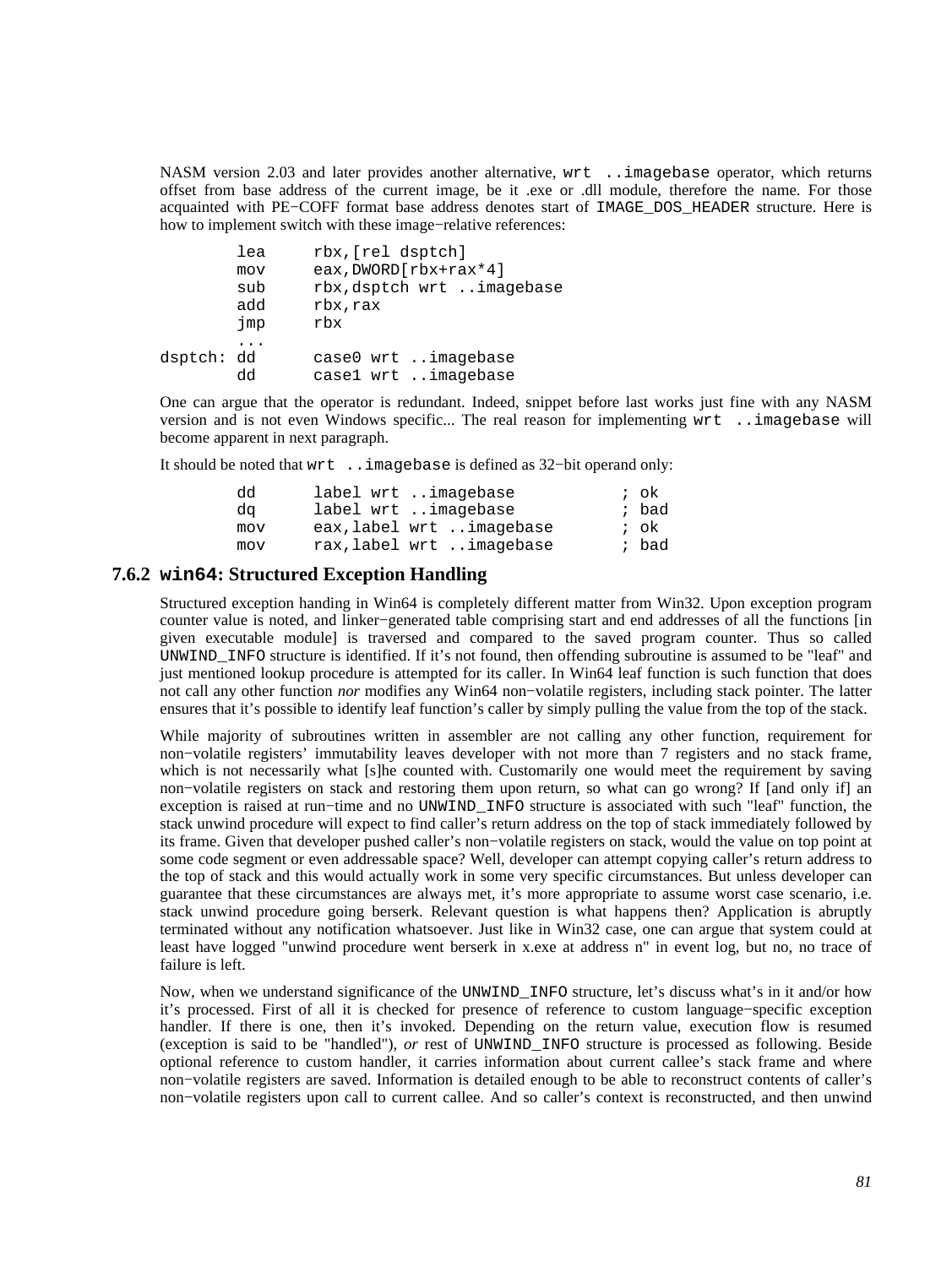procedure is repeated, i.e. another UNWIND\_INFO structure is associated, this time, with caller's instruction pointer, which is then checked for presence of reference to language−specific handler, etc. The procedure is recursively repeated till exception is handled. As last resort system "handles" it by generating memory core dump and terminating the application.

As for the moment of this writing NASM unfortunately does not facilitate generation of above mentioned detailed information about stack frame layout. But as of version 2.03 it implements building blocks for generating structures involved in stack unwinding. As simplest example, here is how to deploy custom exception handler for leaf function:

```
default rel 
section .text 
extern MessageBoxA 
handler: 
       sub rsp, 40
        mov rcx,0 
        lea rdx,[text] 
        lea r8,[caption] 
        mov r9,1 ; MB_OKCANCEL 
        call MessageBoxA 
       sub eax,1 ; incidentally suits as return value
                        ; for exception handler 
        add rsp,40 
        ret 
global main 
main: 
        xor rax,rax 
        mov rax,QWORD[rax] ; cause exception 
        ret 
main_end: 
text: db 'OK to rethrow, CANCEL to generate core dump',0 
caption:db 'SEGV',0 
section .pdata rdata align=4 
        dd main wrt ..imagebase 
       dd main end wrt ..imagebase
        dd xmain wrt ..imagebase 
section .xdata rdata align=8 
xmain: db 9,0,0,0 
        dd handler wrt ..imagebase 
section .drectve info 
        db '/defaultlib:user32.lib /defaultlib:msvcrt.lib '
```
What you see in .pdata section is element of the "table comprising start and end addresses of function" along with reference to associated UNWIND\_INFO structure. And what you see in .xdata section is UNWIND\_INFO structure describing function with no frame, but with designated exception handler. References are *required* to be image−relative (which is the real reason for implementing wrt ..imagebase operator). It should be noted that rdata align=n, as well as wrt ..imagebase, are optional in these two segments' contexts, i.e. can be omitted. Latter means that *all* 32−bit references, not only above listed required ones, placed into these two segments turn out image−relative. Why is it important to understand? Developer is allowed to append handler−specific data to UNWIND\_INFO structure, and if [s]he adds a 32−bit reference, then [s]he will have to remember to adjust its value to obtain the real pointer.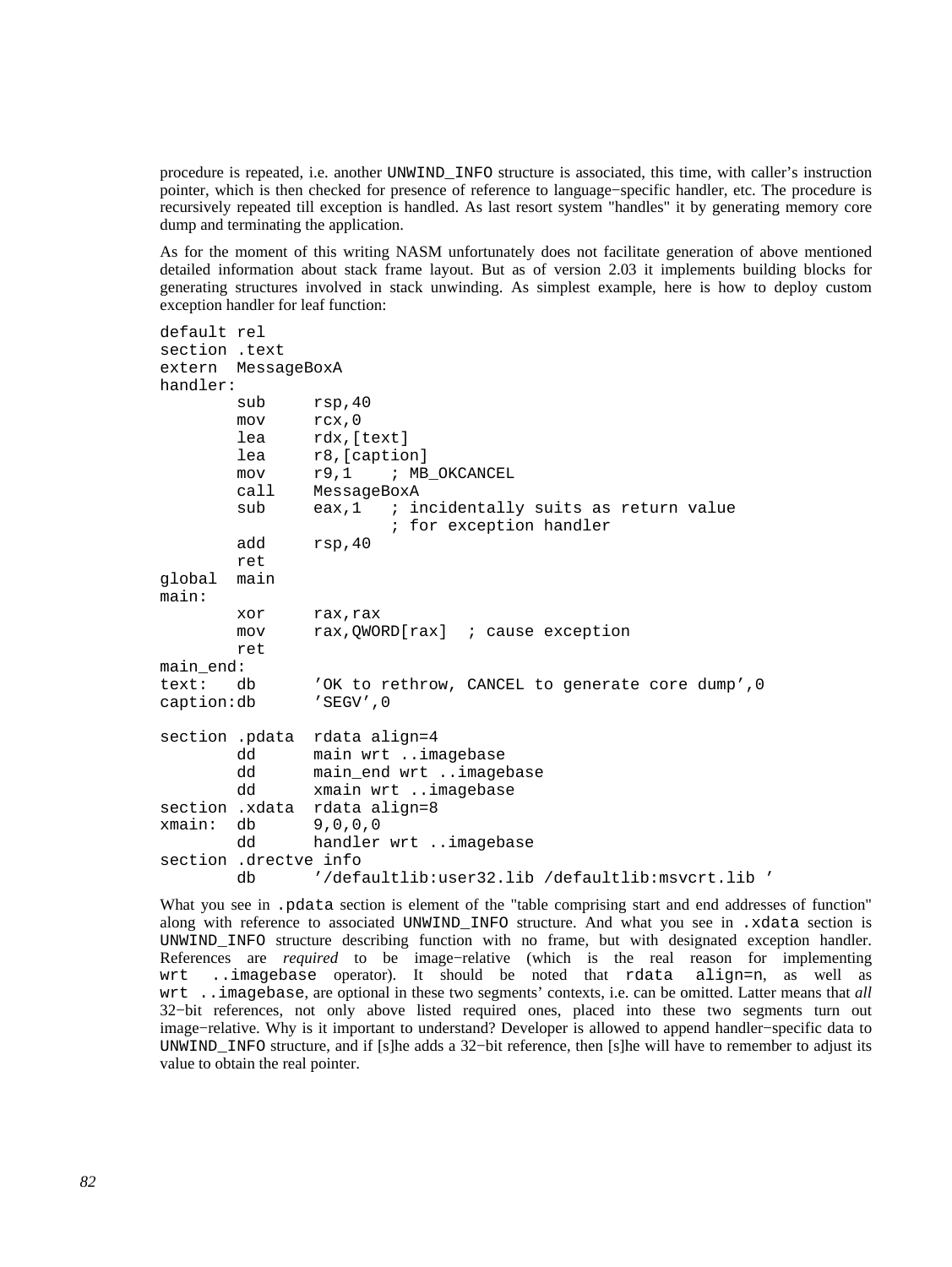As already mentioned, in Win64 terms leaf function is one that does not call any other function *nor* modifies any non−volatile register, including stack pointer. But it's not uncommon that assembler programmer plans to utilize every single register and sometimes even have variable stack frame. Is there anything one can do with bare building blocks? I.e. besides manually composing fully−fledged UNWIND\_INFO structure, which would surely be considered error−prone? Yes, there is. Recall that exception handler is called first, before stack layout is analyzed. As it turned out, it's perfectly possible to manipulate current callee's context in custom handler in manner that permits further stack unwinding. General idea is that handler would not actually "handle" the exception, but instead restore callee's context, as it was at its entry point and thus mimic leaf function. In other words, handler would simply undertake part of unwinding procedure. Consider following example:

#### function:

| mov<br>push<br>push<br>push | rax, rsp<br>r15<br>rbx<br>rbp | ; copy rsp to volatile register<br>; save non-volatile registers |
|-----------------------------|-------------------------------|------------------------------------------------------------------|
| mov                         | $r11$ , $rsp$                 | ; prepare variable stack frame                                   |
| sub                         | $r11$ , $rcx$                 |                                                                  |
| and<br>mov                  | $r11, -64$                    | QWORD[r11], rax ; check for exceptions                           |
| mov                         | rsp,r11                       | ; allocate stack frame                                           |
| mov                         |                               | QWORD[rsp], rax ; save original rsp value                        |
| maqic point:                |                               |                                                                  |
| .                           |                               |                                                                  |
| mov                         |                               | rll, QWORD[rsp] ; pull original rsp value                        |
| mov                         | $rbp,OWORD[r11-24]$           |                                                                  |
| mov                         | $rbx,OWORD[r11-16]$           |                                                                  |
| mov                         | $r15,OWORD[r11-8]$            |                                                                  |
| mov                         | rsp,r11                       | ; destroy frame                                                  |
| ret                         |                               |                                                                  |

The keyword is that up to magic point original rsp value remains in chosen volatile register and no non−volatile register, except for rsp, is modified. While past magic\_point rsp remains constant till the very end of the function. In this case custom language−specific exception handler would look like this:

```
EXCEPTION DISPOSITION handler (EXCEPTION RECORD *rec, ULONG64 frame,
         CONTEXT *context,DISPATCHER_CONTEXT *disp) 
{ ULONG64 *rsp; 
     if (context−>Rip<(ULONG64)magic_point) 
         rsp = (ULONG64 *)context−>Rax; 
     else 
     { rsp = ((ULONG64 **)context−>Rsp)[0]; 
         context−>Rbp = rsp[−3]; 
         context−>Rbx = rsp[−2]; 
        context->R15 = resp[-1]; } 
     context−>Rsp = (ULONG64)rsp; 
     memcpy (disp−>ContextRecord,context,sizeof(CONTEXT)); 
     RtlVirtualUnwind(UNW_FLAG_NHANDLER,disp−>ImageBase, 
         dips−>ControlPc,disp−>FunctionEntry,disp−>ContextRecord, 
         &disp−>HandlerData,&disp−>EstablisherFrame,NULL); 
     return ExceptionContinueSearch; 
}
```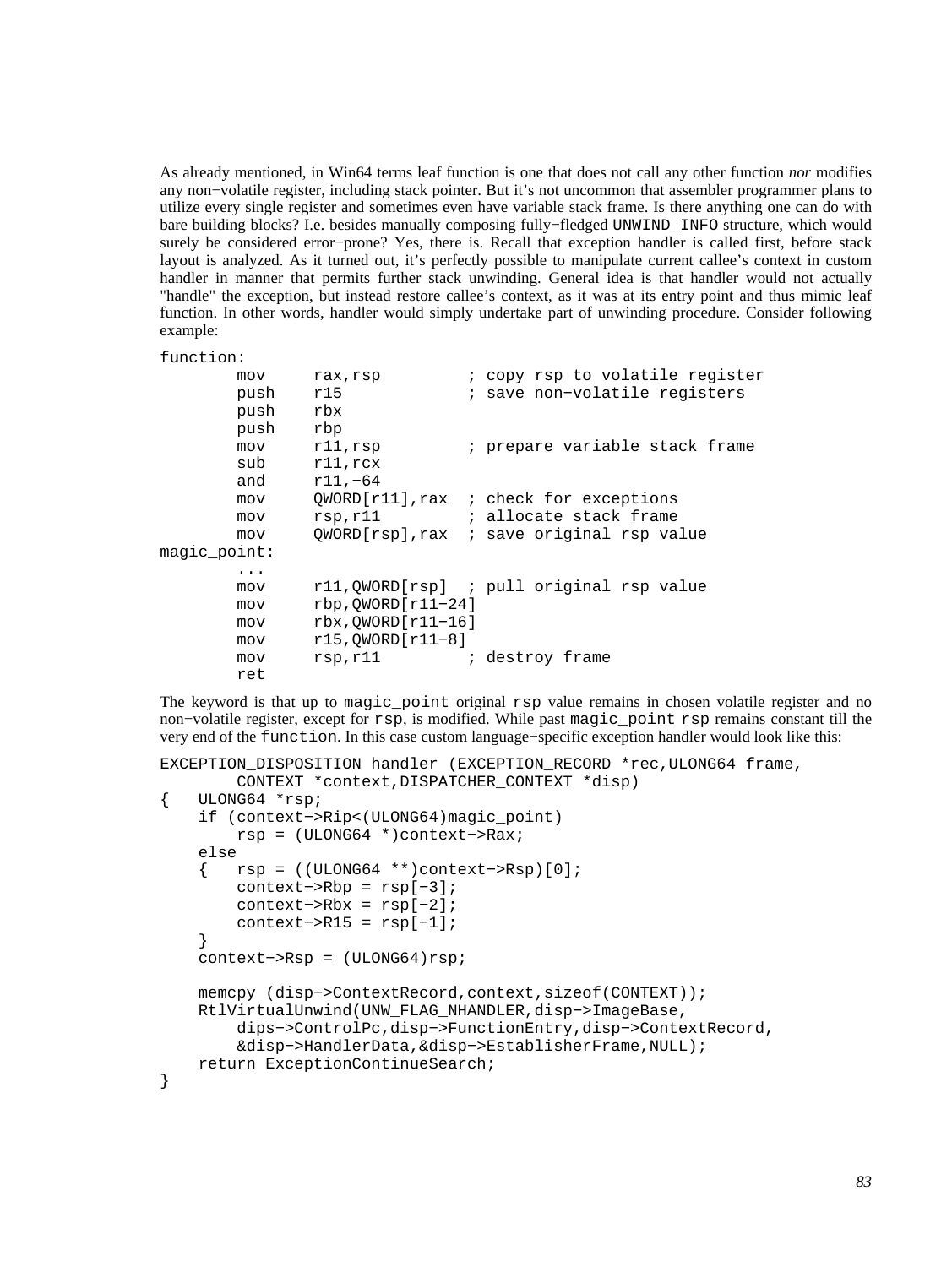As custom handler mimics leaf function, corresponding UNWIND\_INFO structure does not have to contain any information about stack frame and its layout.

# **7.7 coff: Common Object File Format**

The coff output type produces COFF object files suitable for linking with the DJGPP linker.

coff provides a default output file−name extension of .o.

The coff format supports the same extensions to the SECTION directive as win32 does, except that the align qualifier and the info section type are not supported.

# **7.8 macho32 and macho64: Mach Object File Format**

The macho32 and macho64 output formts produces Mach−O object files suitable for linking with the MacOS X linker. macho is a synonym for macho32.

macho provides a default output file−name extension of .o.

# **7.9 elf32 and elf64: Executable and Linkable Format Object Files**

<span id="page-83-0"></span>The elf32 and elf64 output formats generate ELF32 and ELF64 (Executable and Linkable Format) object files, as used by Linux as well as Unix System V, including Solaris x86, UnixWare and SCO Unix. elf provides a default output file−name extension of .o. elf is a synonym for elf32.

# **7.9.1 ELF specific directive osabi**

The ELF header specifies the application binary interface for the target operating system (OSABI). This field can be set by using the osabi directive with the numeric value (0−255) of the target system. If this directive is not used, the default value will be "UNIX System V ABI" (0) which will work on most systems which support ELF.

## **7.9.2 elf Extensions to the SECTION Directive**

Like the obj format, elf allows you to specify additional information on the SECTION directive line, to control the type and properties of sections you declare. Section types and properties are generated automatically by NASM for the standard section names, but may still be overridden by these qualifiers.

The available qualifiers are:

- alloc defines the section to be one which is loaded into memory when the program is run. noalloc defines it to be one which is not, such as an informational or comment section.
- exec defines the section to be one which should have execute permission when the program is run. noexec defines it as one which should not.
- write defines the section to be one which should be writable when the program is run. nowrite defines it as one which should not.
- progbits defines the section to be one with explicit contents stored in the object file: an ordinary code or data section, for example, nobits defines the section to be one with no explicit contents given, such as a BSS section.
- align=, used with a trailing number as in  $obj$ , gives the alignment requirements of the section.
- tls defines the section to be one which contains thread local variables.

The defaults assumed by NASM if you do not specify the above qualifiers are: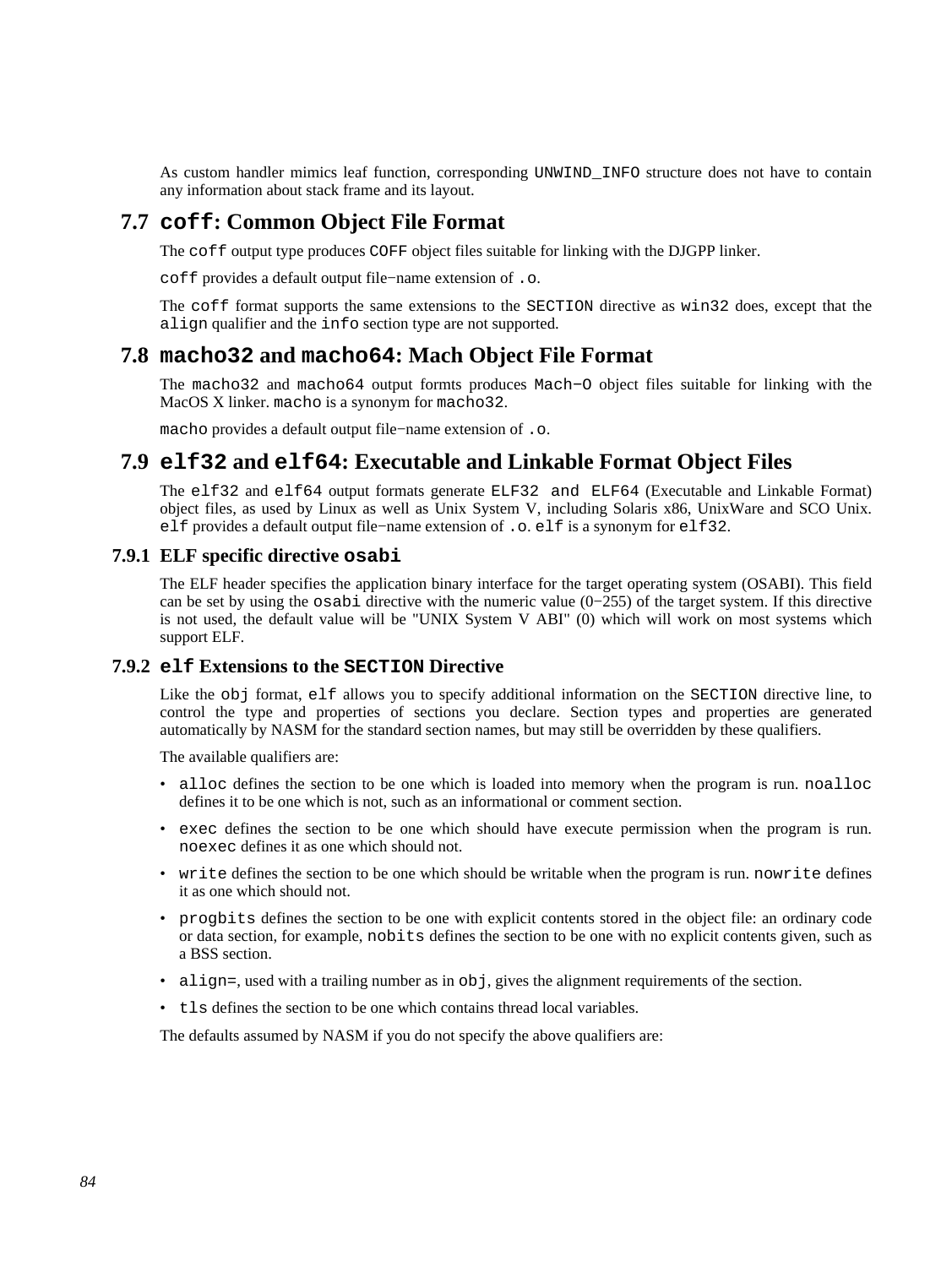| section .text   |                           | progbits                  | alloc          | exec   | nowrite | align=16  |     |
|-----------------|---------------------------|---------------------------|----------------|--------|---------|-----------|-----|
| section .rodata |                           | progbits                  | alloc          | noexec | nowrite | align=4   |     |
|                 | section .lrodata progbits |                           | alloc          | noexec | nowrite | $align=4$ |     |
| section .data   |                           | progbits                  | alloc          | noexec | write   | align=4   |     |
| section .ldata  |                           | progbits                  | alloc          | noexec | write   | align=4   |     |
| section .bss    |                           | nobits                    | alloc          | noexec | write   | align=4   |     |
| section .lbss   |                           | nobits                    | alloc          | noexec | write   | align=4   |     |
| section .tdata  |                           | progbits                  | alloc          | noexec | write   | align=4   | tls |
| section .tbss   |                           | nobits                    | alloc          | noexec | write   | $align=4$ | tls |
|                 |                           | section .comment progbits | noalloc noexec |        | nowrite | align=1   |     |
| section other   |                           | progbits                  | alloc          | noexec | nowrite | align=1   |     |

(Any section name other than those in the above table is treated by default like other in the above table. Please note that section names are case sensitive.)

### **7.9.3 Position−Independent Code: elf Special Symbols and WRT**

<span id="page-84-0"></span>The ELF specification contains enough features to allow position−independent code (PIC) to be written, which makes ELF shared libraries very flexible. However, it also means NASM has to be able to generate a variety of ELF specific relocation types in ELF object files, if it is to be an assembler which can write PIC.

Since ELF does not support segment−base references, the WRT operator is not used for its normal purpose; therefore NASM's elf output format makes use of WRT for a different purpose, namely the PIC−specific relocation types.

elf defines five special symbols which you can use as the right−hand side of the WRT operator to obtain PIC relocation types. They are ..gotpc, ..gotoff, ..got, ..plt and ..sym. Their functions are summarized here:

- Referring to the symbol marking the global offset table base using wrt ..gotpc will end up giving the distance from the beginning of the current section to the global offset table. (\_GLOBAL\_OFFSET\_TABLE\_ is the standard symbol name used to refer to the GOT.) So you would then need to add \$\$ to the result to get the real address of the GOT.
- Referring to a location in one of your own sections using wrt ..gotoff will give the distance from the beginning of the GOT to the specified location, so that adding on the address of the GOT would give the real address of the location you wanted.
- Referring to an external or global symbol using wrt ..got causes the linker to build an entry *in* the GOT containing the address of the symbol, and the reference gives the distance from the beginning of the GOT to the entry; so you can add on the address of the GOT, load from the resulting address, and end up with the address of the symbol.
- Referring to a procedure name using wrt ..plt causes the linker to build a procedure linkage table entry for the symbol, and the reference gives the address of the PLT entry. You can only use this in contexts which would generate a PC−relative relocation normally (i.e. as the destination for CALL or JMP), since ELF contains no relocation type to refer to PLT entries absolutely.
- Referring to a symbol name using wrt ..sym causes NASM to write an ordinary relocation, but instead of making the relocation relative to the start of the section and then adding on the offset to the symbol, it will write a relocation record aimed directly at the symbol in question. The distinction is a necessary one due to a peculiarity of the dynamic linker.

A fuller explanation of how to use these relocation types to write shared libraries entirely in NASM is given in [section 9.2.](#page-104-0)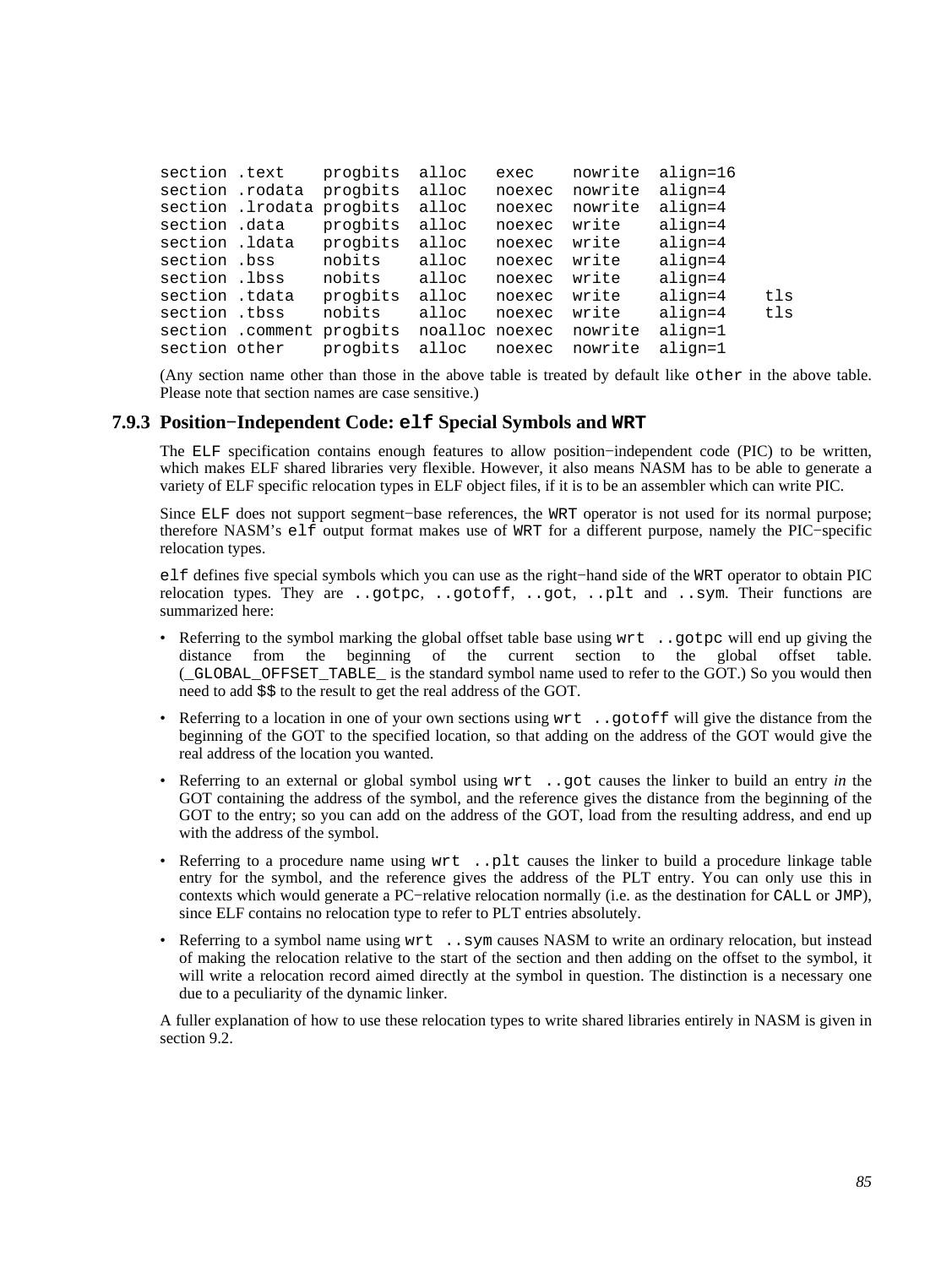## **7.9.4 Thread Local Storage: elf Special Symbols and WRT**

• In ELF32 mode, referring to an external or global symbol using wrt ..tlsie causes the linker to build an entry *in* the GOT containing the offset of the symbol within the TLS block, so you can access the value of the symbol with code such as:

```
 mov eax,[tid wrt ..tlsie] 
 mov [gs:eax],ebx
```
• In ELF64 mode, referring to an external or global symbol using  $wrt$ . . qottpoff causes the linker to build an entry *in* the GOT containing the offset of the symbol within the TLS block, so you can access the value of the symbol with code such as:

```
 mov rax,[rel tid wrt ..gottpoff] 
 mov rcx,[fs:rax]
```
### **7.9.5 elf Extensions to the GLOBAL Directive**

<span id="page-85-0"></span>ELF object files can contain more information about a global symbol than just its address: they can contain the size of the symbol and its type as well. These are not merely debugger conveniences, but are actually necessary when the program being written is a shared library. NASM therefore supports some extensions to the GLOBAL directive, allowing you to specify these features.

You can specify whether a global variable is a function or a data object by suffixing the name with a colon and the word function or data. (object is a synonym for data.) For example:

global hashlookup:function, hashtable:data

exports the global symbol hashlookup as a function and hashtable as a data object.

Optionally, you can control the ELF visibility of the symbol. Just add one of the visibility keywords: default, internal, hidden, or protected. The default is default of course. For example, to make hashlookup hidden:

global hashlookup:function hidden

You can also specify the size of the data associated with the symbol, as a numeric expression (which may involve labels, and even forward references) after the type specifier. Like this:

global hashtable:data (hashtable.end − hashtable)

```
hashtable: 
        db this, that, theother i some data here
.end:
```
This makes NASM automatically calculate the length of the table and place that information into the ELF symbol table.

Declaring the type and size of global symbols is necessary when writing shared library code. For more information, see [section 9.2.4.](#page-106-0)

### **7.9.6 elf Extensions to the COMMON Directive**

ELF also allows you to specify alignment requirements on common variables. This is done by putting a number (which must be a power of two) after the name and size of the common variable, separated (as usual) by a colon. For example, an array of doublewords would benefit from 4−byte alignment:

common dwordarray 128:4

This declares the total size of the array to be 128 bytes, and requires that it be aligned on a 4−byte boundary.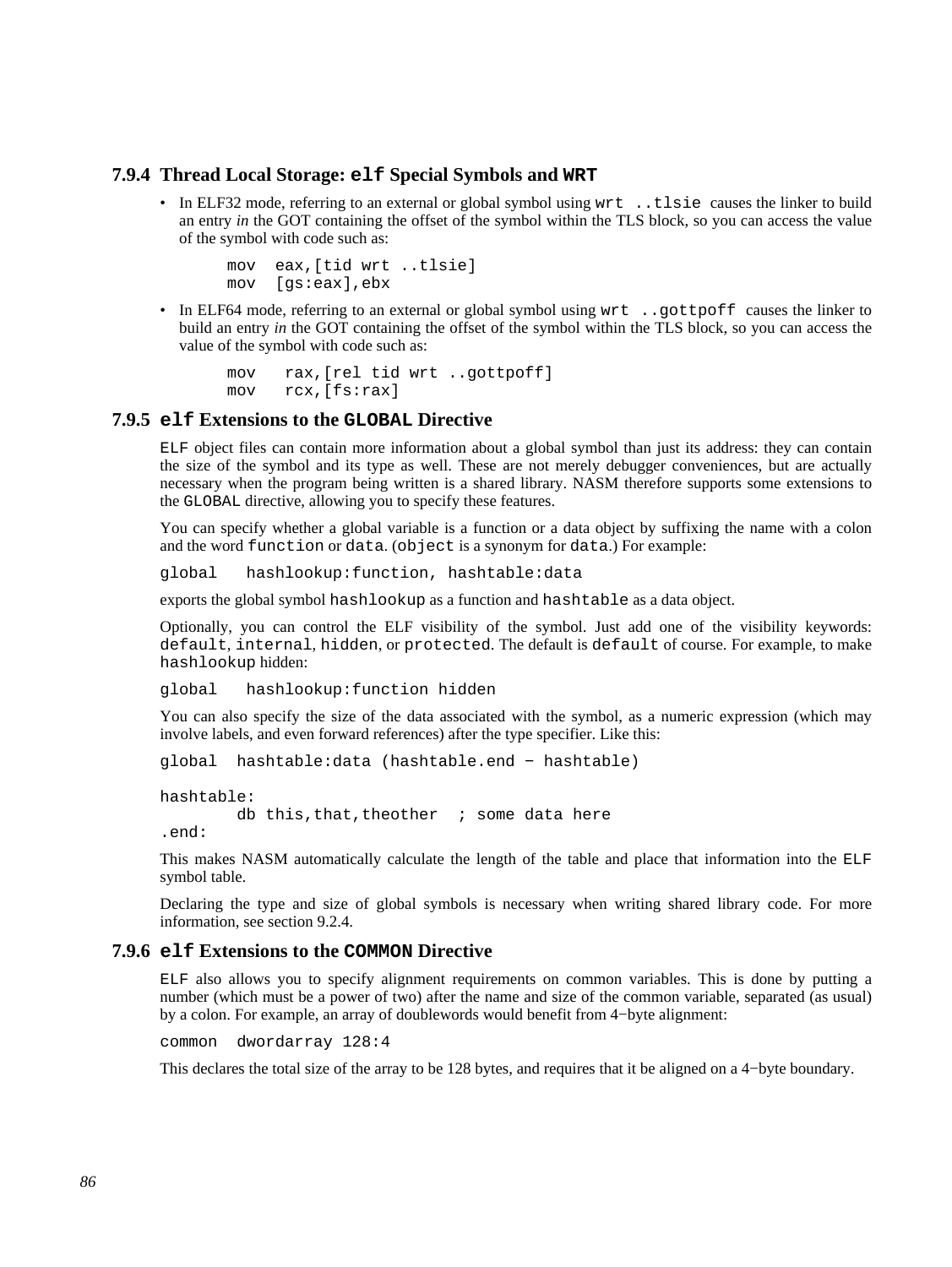## **7.9.7 16−bit code and ELF**

The ELF32 specification doesn't provide relocations for 8− and 16−bit values, but the GNU ld linker adds these as an extension. NASM can generate GNU−compatible relocations, to allow 16−bit code to be linked as ELF using GNU ld. If NASM is used with the −w+gnu−elf−extensions option, a warning is issued when one of these relocations is generated.

## **7.9.8 Debug formats and ELF**

ELF32 and ELF64 provide debug information in STABS and DWARF formats. Line number information is generated for all executable sections, but please note that only the ".text" section is executable by default.

# **7.10 aout: Linux a.out Object Files**

The aout format generates a.out object files, in the form used by early Linux systems (current Linux systems use ELF, see [section 7.9.](#page-83-0)) These differ from other a, out object files in that the magic number in the first four bytes of the file is different; also, some implementations of a.out, for example NetBSD's, support position−independent code, which Linux's implementation does not.

a.out provides a default output file−name extension of .o.

a.out is a very simple object format. It supports no special directives, no special symbols, no use of SEG or WRT, and no extensions to any standard directives. It supports only the three standard section names .text, .data and .bss.

# **7.11 aoutb: NetBSD/FreeBSD/OpenBSD a.out Object Files**

The aoutb format generates a.out object files, in the form used by the various free BSD Unix clones, NetBSD, FreeBSD and OpenBSD. For simple object files, this object format is exactly the same as aout except for the magic number in the first four bytes of the file. However, the aoutb format supports position−independent code in the same way as the elf format, so you can use it to write BSD shared libraries.

aoutb provides a default output file−name extension of .o.

aoutb supports no special directives, no special symbols, and only the three standard section names .text, .data and .bss. However, it also supports the same use of WRT as elf does, to provide position−independent code relocation types. See [section 7.9.3](#page-84-0) for full documentation of this feature.

aoutb also supports the same extensions to the GLOBAL directive as elf does: see [section 7.9.5](#page-85-0) for documentation of this.

# **7.12 as86: Minix/Linux as86 Object Files**

The Minix/Linux 16−bit assembler as86 has its own non−standard object file format. Although its companion linker 1d86 produces something close to ordinary a. out binaries as output, the object file format used to communicate between as 86 and 1d86 is not itself a. out.

NASM supports this format, just in case it is useful, as as86. as86 provides a default output file−name extension of .o.

as86 is a very simple object format (from the NASM user's point of view). It supports no special directives, no use of SEG or WRT, and no extensions to any standard directives. It supports only the three standard section names .text, .data and .bss. The only special symbol supported is ..start.

# **7.13 rdf: Relocatable Dynamic Object File Format**

The rdf output format produces RDOFF object files. RDOFF (Relocatable Dynamic Object File Format) is a home−grown object−file format, designed alongside NASM itself and reflecting in its file format the internal structure of the assembler.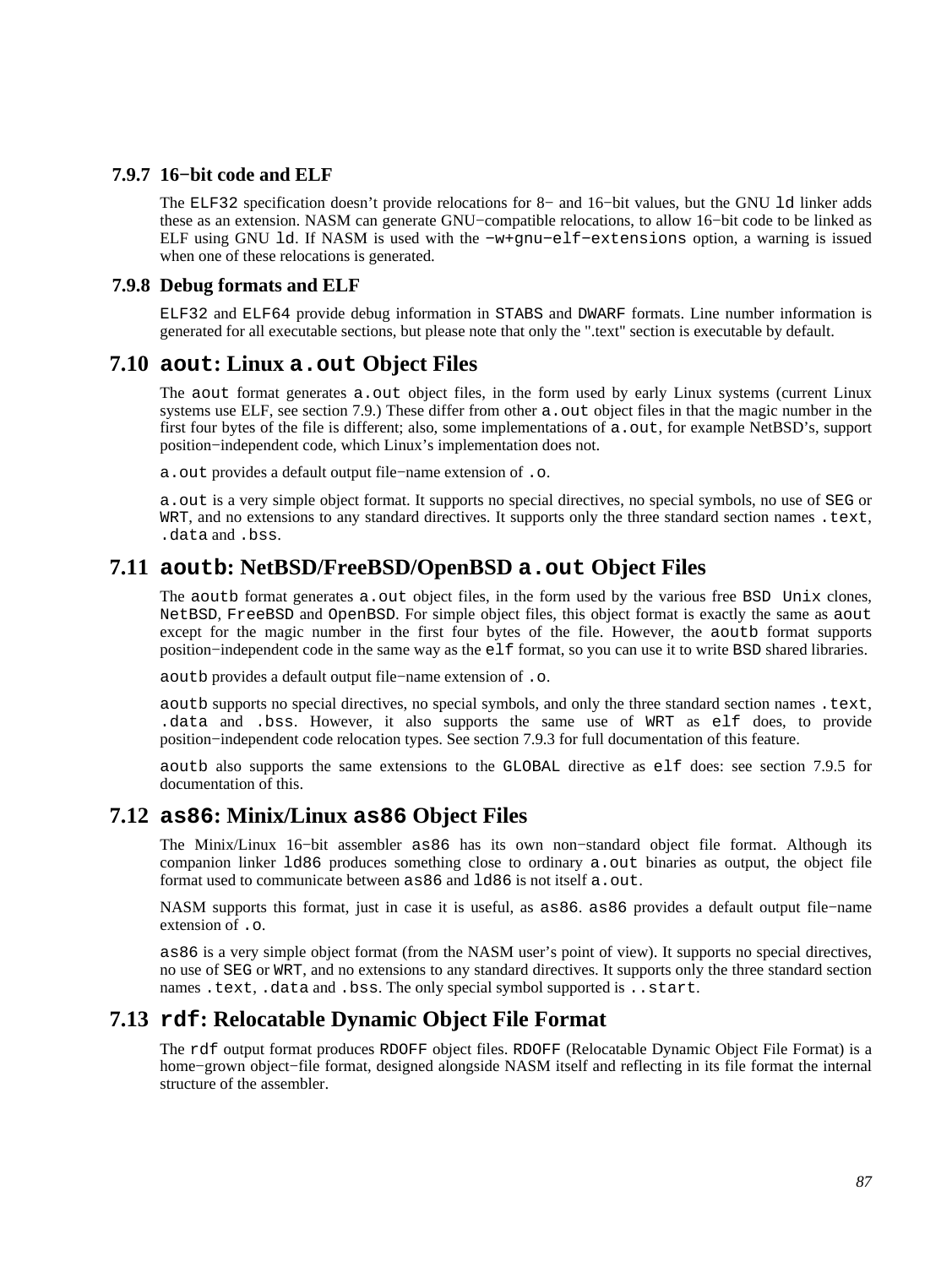RDOFF is not used by any well–known operating systems. Those writing their own systems, however, may well wish to use RDOFF as their object format, on the grounds that it is designed primarily for simplicity and contains very little file−header bureaucracy.

The Unix NASM archive, and the DOS archive which includes sources, both contain an rdoff subdirectory holding a set of RDOFF utilities: an RDF linker, an RDF static−library manager, an RDF file dump utility, and a program which will load and execute an RDF executable under Linux.

rdf supports only the standard section names .text, .data and .bss.

## **7.13.1 Requiring a Library: The LIBRARY Directive**

RDOFF contains a mechanism for an object file to demand a given library to be linked to the module, either at load time or run time. This is done by the LIBRARY directive, which takes one argument which is the name of the module:

library mylib.rdl

## **7.13.2 Specifying a Module Name: The MODULE Directive**

Special RDOFF header record is used to store the name of the module. It can be used, for example, by run−time loader to perform dynamic linking. MODULE directive takes one argument which is the name of current module:

module mymodname

Note that when you statically link modules and tell linker to strip the symbols from output file, all module names will be stripped too. To avoid it, you should start module names with \$, like:

module \$kernel.core

### **7.13.3 rdf Extensions to the GLOBAL Directive**

RDOFF global symbols can contain additional information needed by the static linker. You can mark a global symbol as exported, thus telling the linker do not strip it from target executable or library file. Like in ELF, you can also specify whether an exported symbol is a procedure (function) or data object.

Suffixing the name with a colon and the word export you make the symbol exported:

global sys\_open:export

To specify that exported symbol is a procedure (function), you add the word proc or function after declaration:

global sys\_open:export proc

Similarly, to specify exported data object, add the word data or object to the directive:

global kernel\_ticks:export data

## **7.13.4 rdf Extensions to the EXTERN Directive**

By default the EXTERN directive in RDOFF declares a "pure external" symbol (i.e. the static linker will complain if such a symbol is not resolved). To declare an "imported" symbol, which must be resolved later during a dynamic linking phase, RDOFF offers an additional import modifier. As in GLOBAL, you can also specify whether an imported symbol is a procedure (function) or data object. For example:

 library \$libc extern \_open:import extern \_printf:import proc extern \_errno:import data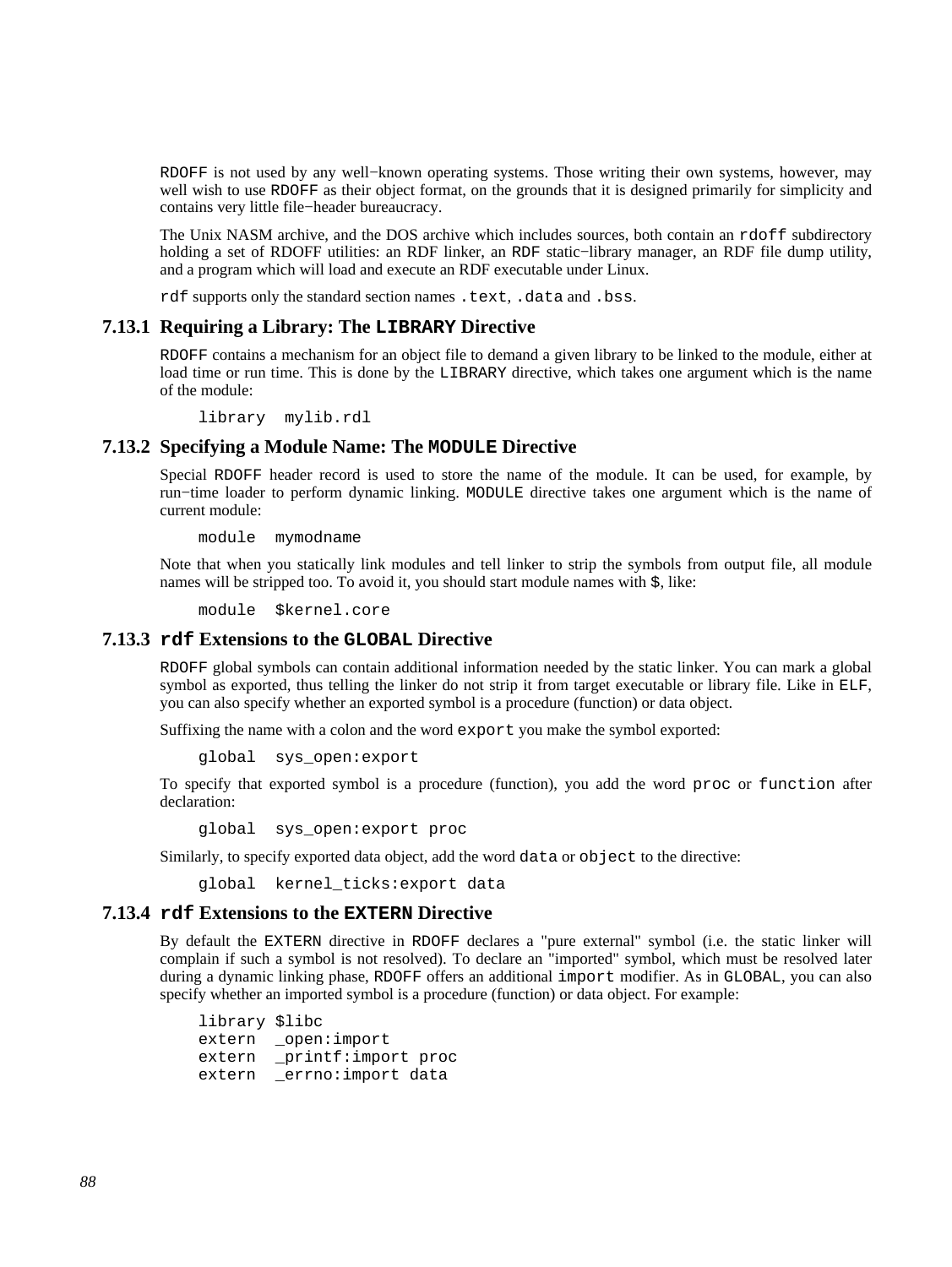Here the directive LIBRARY is also included, which gives the dynamic linker a hint as to where to find requested symbols.

# **7.14 dbg: Debugging Format**

The dbg output format is not built into NASM in the default configuration. If you are building your own NASM executable from the sources, you can define OF\_DBG in output/outform.h or on the compiler command line, and obtain the dbg output format.

The dbg format does not output an object file as such; instead, it outputs a text file which contains a complete list of all the transactions between the main body of NASM and the output−format back end module. It is primarily intended to aid people who want to write their own output drivers, so that they can get a clearer idea of the various requests the main program makes of the output driver, and in what order they happen.

For simple files, one can easily use the dbg format like this:

nasm −f dbg filename.asm

which will generate a diagnostic file called filename.dbq. However, this will not work well on files which were designed for a different object format, because each object format defines its own macros (usually user−level forms of directives), and those macros will not be defined in the dbg format. Therefore it can be useful to run NASM twice, in order to do the preprocessing with the native object format selected:

nasm −e −f rdf −o rdfprog.i rdfprog.asm nasm −a −f dbg rdfprog.i

This preprocesses rdfprog.asm into rdfprog.i, keeping the rdf object format selected in order to make sure RDF special directives are converted into primitive form correctly. Then the preprocessed source is fed through the dbg format to generate the final diagnostic output.

This workaround will still typically not work for programs intended for obj format, because the obj SEGMENT and GROUP directives have side effects of defining the segment and group names as symbols; dbg will not do this, so the program will not assemble. You will have to work around that by defining the symbols yourself (using EXTERN, for example) if you really need to get a dbg trace of an obj–specific source file.

dbg accepts any section name and any directives at all, and logs them all to its output file.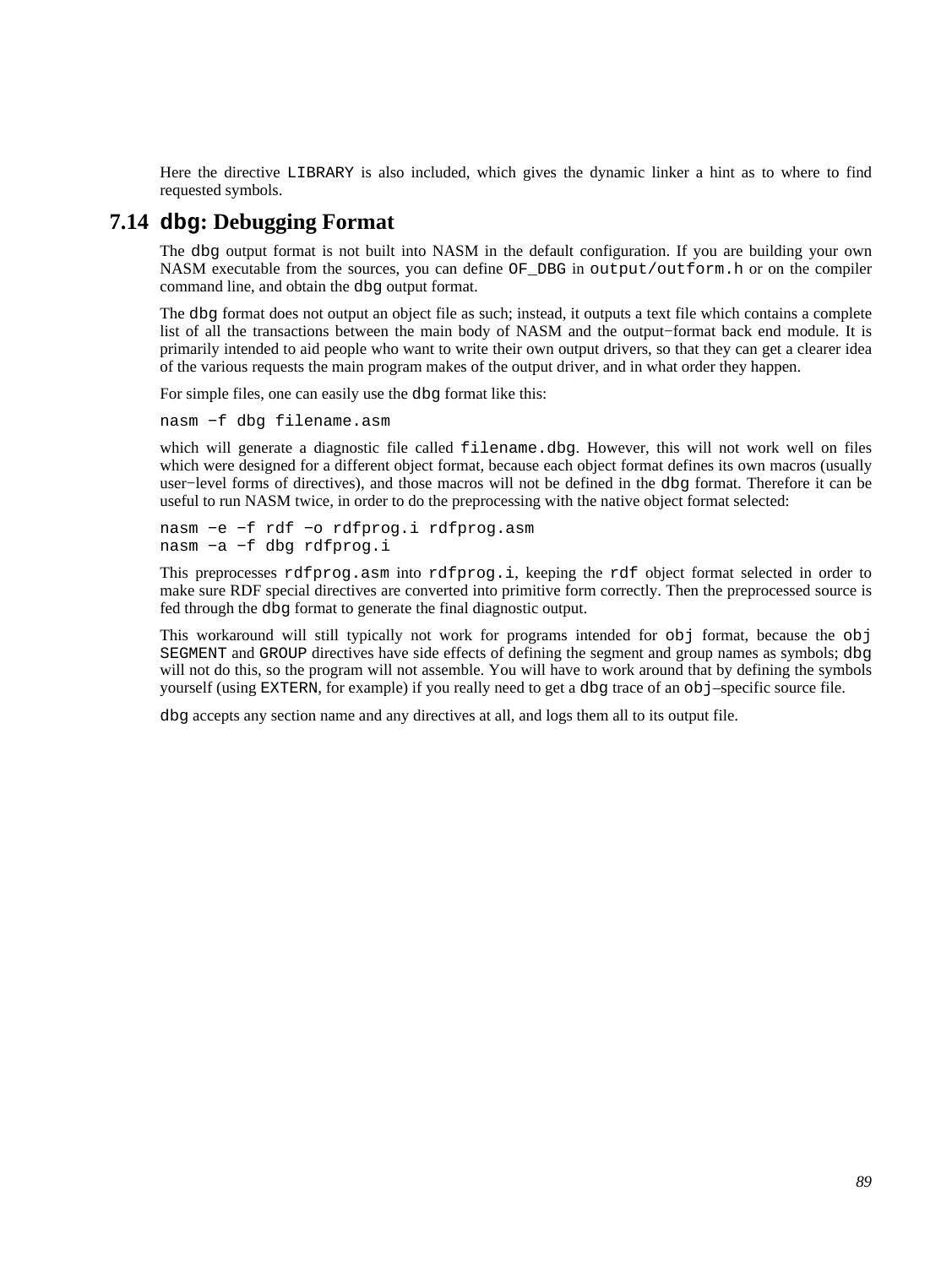# **Chapter 8: Writing 16−bit Code (DOS, Windows 3/3.1)**

This chapter attempts to cover some of the common issues encountered when writing 16−bit code to run under MS−DOS or Windows 3.x. It covers how to link programs to produce .EXE or .COM files, how to write .SYS device drivers, and how to interface assembly language code with 16−bit C compilers and with Borland Pascal.

# **8.1 Producing .EXE Files**

Any large program written under DOS needs to be built as a .EXE file: only .EXE files have the necessary internal structure required to span more than one 64K segment. Windows programs, also, have to be built as .EXE files, since Windows does not support the .COM format.

In general, you generate .EXE files by using the obj output format to produce one or more .OBJ files, and then linking them together using a linker. However, NASM also supports the direct generation of simple DOS .EXE files using the bin output format (by using DB and DW to construct the .EXE file header), and a macro package is supplied to do this. Thanks to Yann Guidon for contributing the code for this.

NASM may also support .EXE natively as another output format in future releases.

## **8.1.1 Using the obj Format To Generate .EXE Files**

This section describes the usual method of generating .EXE files by linking .OBJ files together.

Most 16−bit programming language packages come with a suitable linker; if you have none of these, there is a free linker called VAL, available in LZH archive format from [x2ftp.oulu.fi](ftp://x2ftp.oulu.fi/pub/msdos/programming/lang/). An LZH archiver can be found at [ftp.simtel.net](ftp://ftp.simtel.net/pub/simtelnet/msdos/arcers). There is another 'free' linker (though this one doesn't come with sources) called FREELINK, available from [www.pcorner.com](http://www.pcorner.com/tpc/old/3-101.html). A third, djlink, written by DJ Delorie, is available at [www.delorie.com](http://www.delorie.com/djgpp/16bit/djlink/). A fourth linker, ALINK, written by Anthony A.J. Williams, is available at [alink.sourceforge.net](http://alink.sourceforge.net).

When linking several . OBJ files into a . EXE file, you should ensure that exactly one of them has a start point defined (using the ..start special symbol defined by the obj format: see [section 7.4.6\)](#page-76-2). If no module defines a start point, the linker will not know what value to give the entry−point field in the output file header; if more than one defines a start point, the linker will not know *which* value to use.

An example of a NASM source file which can be assembled to a . OBJ file and linked on its own to a . EXE is given here. It demonstrates the basic principles of defining a stack, initialising the segment registers, and declaring a start point. This file is also provided in the test subdirectory of the NASM archives, under the name objexe.asm.

segment code

```
..start:
```

| mov | ax,data      |
|-----|--------------|
| mov | ds,ax        |
| mov | ax, stack    |
| mov | ss,ax        |
| mov | sp, stacktop |

This initial piece of code sets up DS to point to the data segment, and initializes SS and SP to point to the top of the provided stack. Notice that interrupts are implicitly disabled for one instruction after a move into SS,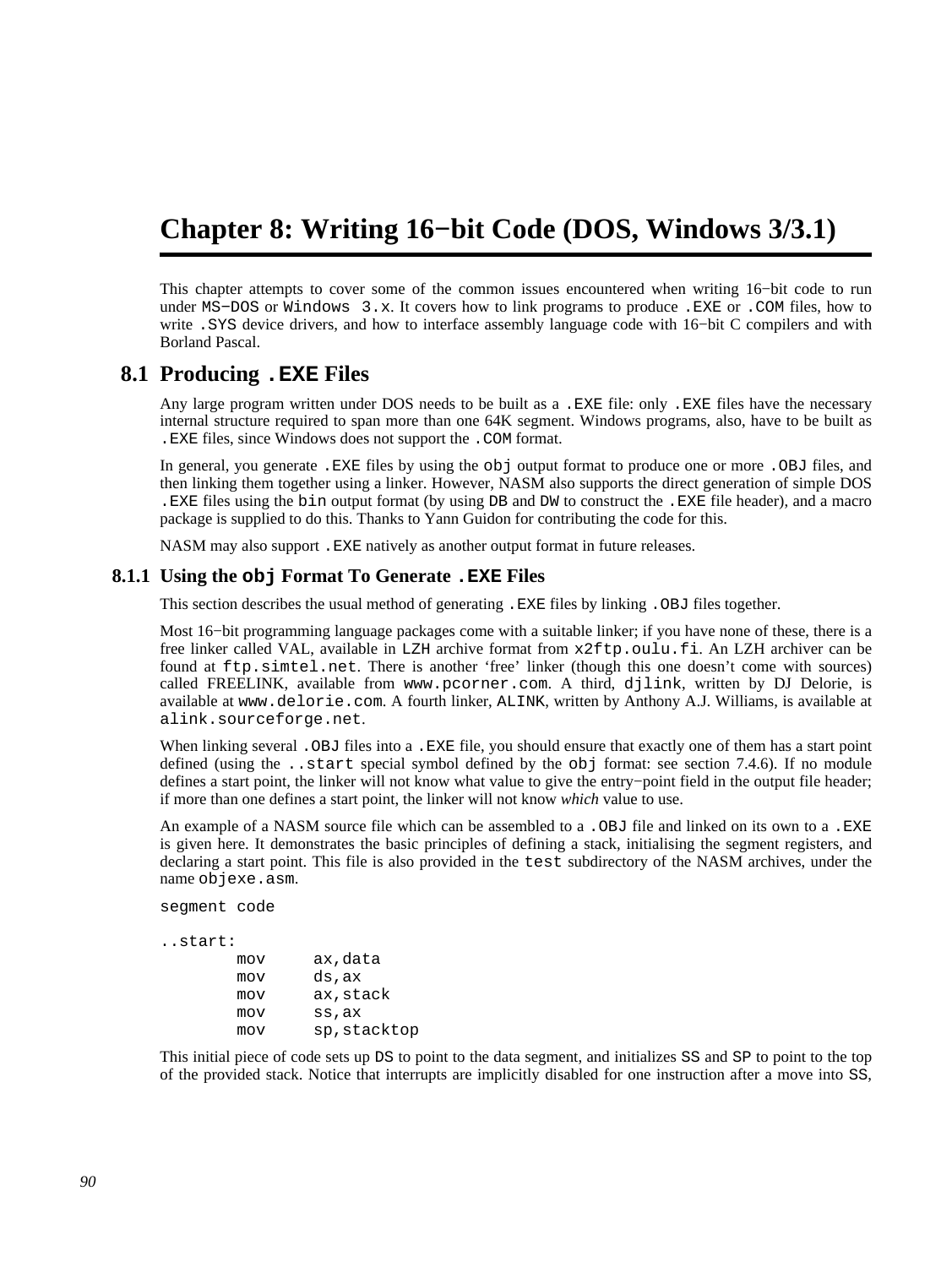precisely for this situation, so that there's no chance of an interrupt occurring between the loads of SS and SP and not having a stack to execute on.

Note also that the special symbol ..start is defined at the beginning of this code, which means that will be the entry point into the resulting executable file.

| mov | dx, hello |
|-----|-----------|
| mov | ah, 9     |
| int | 0x21      |

The above is the main program: load DS:DX with a pointer to the greeting message (hello is implicitly relative to the segment data, which was loaded into DS in the setup code, so the full pointer is valid), and call the DOS print−string function.

> mov ax,0x4c00 int 0x21

This terminates the program using another DOS system call.

segment data

hello: db 'hello, world', 13, 10, '\$'

The data segment contains the string we want to display.

segment stack stack resb 64

stacktop:

The above code declares a stack segment containing 64 bytes of uninitialized stack space, and points stacktop at the top of it. The directive segment stack stack defines a segment *called* stack, and also of *type* STACK. The latter is not necessary to the correct running of the program, but linkers are likely to issue warnings or errors if your program has no segment of type STACK.

The above file, when assembled into a .OBJ file, will link on its own to a valid .EXE file, which when run will print 'hello, world' and then exit.

## **8.1.2 Using the bin Format To Generate .EXE Files**

The .EXE file format is simple enough that it's possible to build a .EXE file by writing a pure−binary program and sticking a 32−byte header on the front. This header is simple enough that it can be generated using DB and DW commands by NASM itself, so that you can use the bin output format to directly generate .EXE files.

Included in the NASM archives, in the misc subdirectory, is a file exebin.mac of macros. It defines three macros: EXE\_begin, EXE\_stack and EXE\_end.

To produce a .EXE file using this method, you should start by using %include to load the exebin.mac macro package into your source file. You should then issue the EXE\_begin macro call (which takes no arguments) to generate the file header data. Then write code as normal for the bin format – you can use all three standard sections .text, .data and .bss. At the end of the file you should call the EXE\_end macro (again, no arguments), which defines some symbols to mark section sizes, and these symbols are referred to in the header code generated by EXE\_begin.

In this model, the code you end up writing starts at  $0 \times 100$ , just like a . COM file – in fact, if you strip off the 32−byte header from the resulting .EXE file, you will have a valid .COM program. All the segment bases are the same, so you are limited to a 64K program, again just like a .COM file. Note that an ORG directive is issued by the EXE\_begin macro, so you should not explicitly issue one of your own.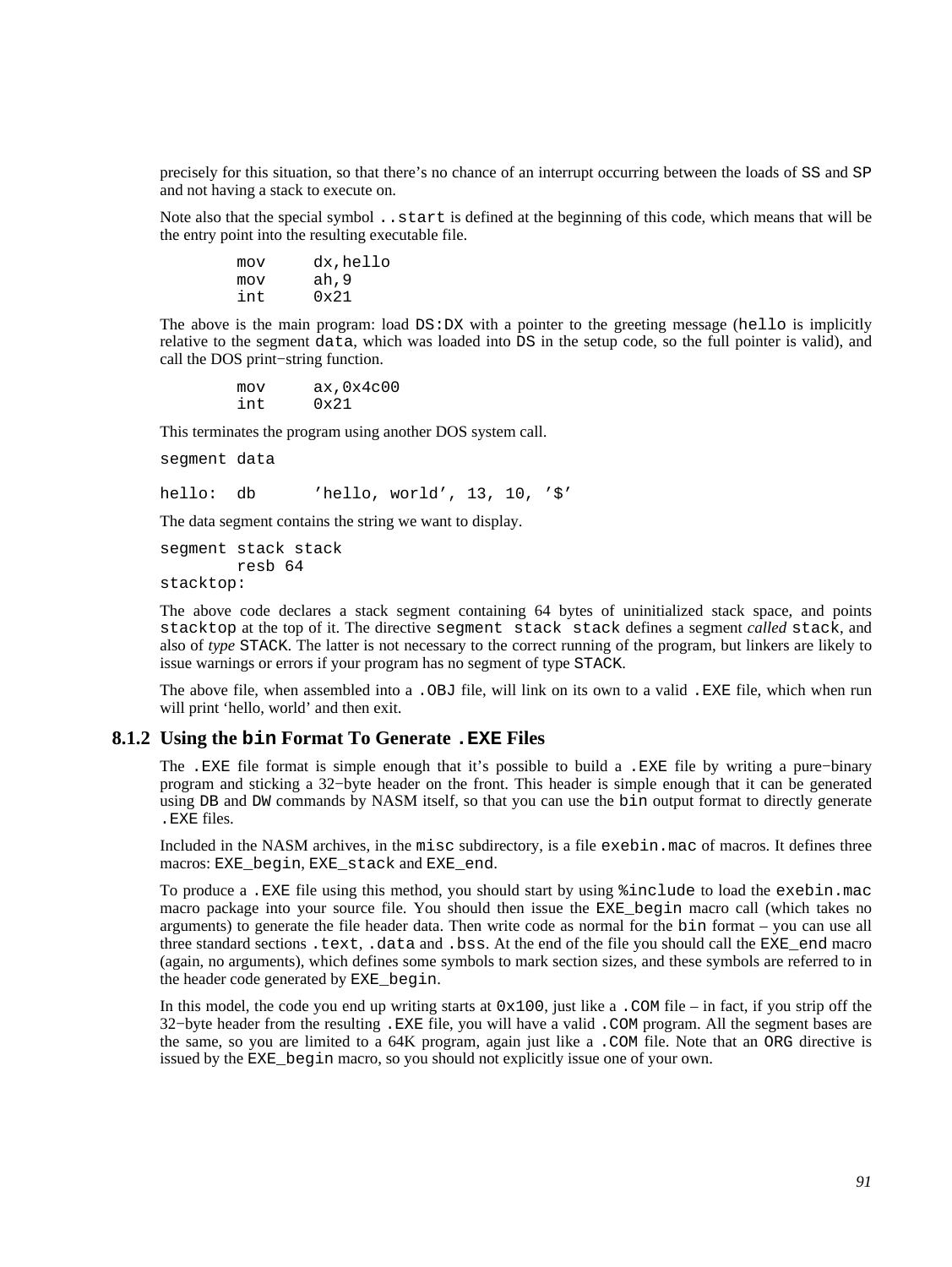You can't directly refer to your segment base value, unfortunately, since this would require a relocation in the header, and things would get a lot more complicated. So you should get your segment base by copying it out of CS instead.

On entry to your .EXE file, SS:SP are already set up to point to the top of a 2Kb stack. You can adjust the default stack size of 2Kb by calling the EXE\_stack macro. For example, to change the stack size of your program to 64 bytes, you would call EXE\_stack 64.

A sample program which generates a .EXE file in this way is given in the test subdirectory of the NASM archive, as binexe.asm.

# **8.2 Producing .COM Files**

While large DOS programs must be written as . EXE files, small ones are often better written as . COM files. .COM files are pure binary, and therefore most easily produced using the bin output format.

## **8.2.1 Using the bin Format To Generate .COM Files**

.COM files expect to be loaded at offset 100h into their segment (though the segment may change). Execution then begins at 100h, i.e. right at the start of the program. So to write a .COM program, you would create a source file looking like

```
 org 100h
```

```
section .text 
start: 
          ; put your code here 
section .data 
          ; put data items here 
section .bss 
          ; put uninitialized data here
```
The bin format puts the .text section first in the file, so you can declare data or BSS items before beginning to write code if you want to and the code will still end up at the front of the file where it belongs.

The BSS (uninitialized data) section does not take up space in the .COM file itself: instead, addresses of BSS items are resolved to point at space beyond the end of the file, on the grounds that this will be free memory when the program is run. Therefore you should not rely on your BSS being initialized to all zeros when you run.

To assemble the above program, you should use a command line like

nasm myprog.asm −fbin −o myprog.com

The bin format would produce a file called myprog if no explicit output file name were specified, so you have to override it and give the desired file name.

### **8.2.2 Using the obj Format To Generate .COM Files**

If you are writing a .COM program as more than one module, you may wish to assemble several .OBJ files and link them together into a .COM program. You can do this, provided you have a linker capable of outputting .COM files directly (TLINK does this), or alternatively a converter program such as EXE2BIN to transform the .EXE file output from the linker into a .COM file.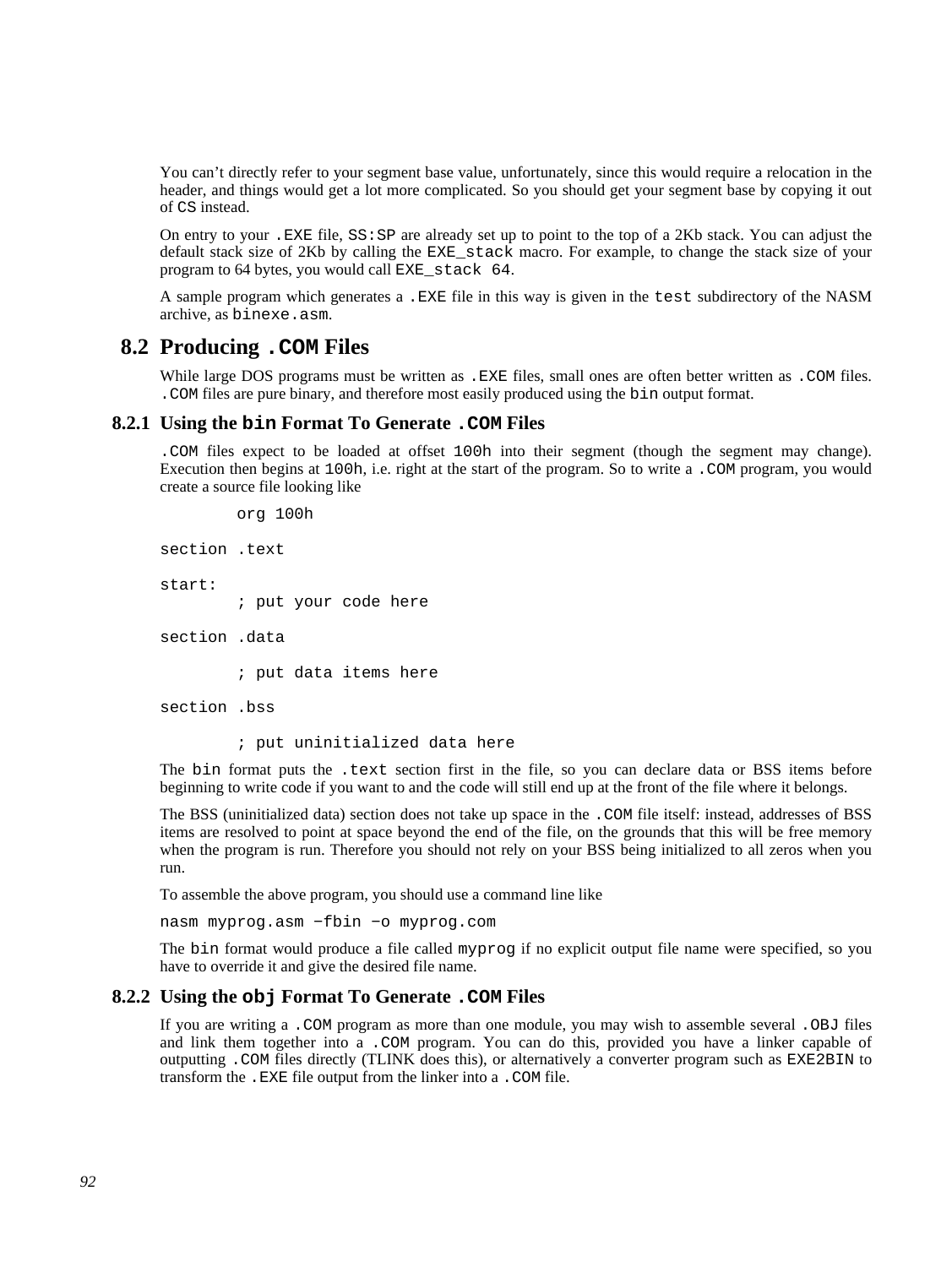If you do this, you need to take care of several things:

- The first object file containing code should start its code segment with a line like RESB 100h. This is to ensure that the code begins at offset 100h relative to the beginning of the code segment, so that the linker or converter program does not have to adjust address references within the file when generating the .COM file. Other assemblers use an ORG directive for this purpose, but ORG in NASM is a format−specific directive to the bin output format, and does not mean the same thing as it does in MASM−compatible assemblers.
- You don't need to define a stack segment.
- All your segments should be in the same group, so that every time your code or data references a symbol offset, all offsets are relative to the same segment base. This is because, when a .COM file is loaded, all the segment registers contain the same value.

## **8.3 Producing .SYS Files**

MS−DOS device drivers – .SYS files – are pure binary files, similar to .COM files, except that they start at origin zero rather than 100h. Therefore, if you are writing a device driver using the bin format, you do not need the ORG directive, since the default origin for bin is zero. Similarly, if you are using obj, you do not need the RESB 100h at the start of your code segment.

.SYS files start with a header structure, containing pointers to the various routines inside the driver which do the work. This structure should be defined at the start of the code segment, even though it is not actually code.

For more information on the format of .SYS files, and the data which has to go in the header structure, a list of books is given in the Frequently Asked Questions list for the newsgroup [comp.os.msdos.programmer](news:comp.os.msdos.programmer).

# **8.4 Interfacing to 16−bit C Programs**

<span id="page-92-1"></span>This section covers the basics of writing assembly routines that call, or are called from, C programs. To do this, you would typically write an assembly module as a .OBJ file, and link it with your C modules to produce a mixed−language program.

### **8.4.1 External Symbol Names**

<span id="page-92-0"></span>C compilers have the convention that the names of all global symbols (functions or data) they define are formed by prefixing an underscore to the name as it appears in the C program. So, for example, the function a C programmer thinks of as printf appears to an assembly language programmer as \_printf. This means that in your assembly programs, you can define symbols without a leading underscore, and not have to worry about name clashes with C symbols.

If you find the underscores inconvenient, you can define macros to replace the GLOBAL and EXTERN directives as follows:

```
%macro cglobal 1 
  global _%1 
   %define %1 _%1 
%endmacro 
%macro cextern 1 
   extern _%1 
   %define %1 _%1
```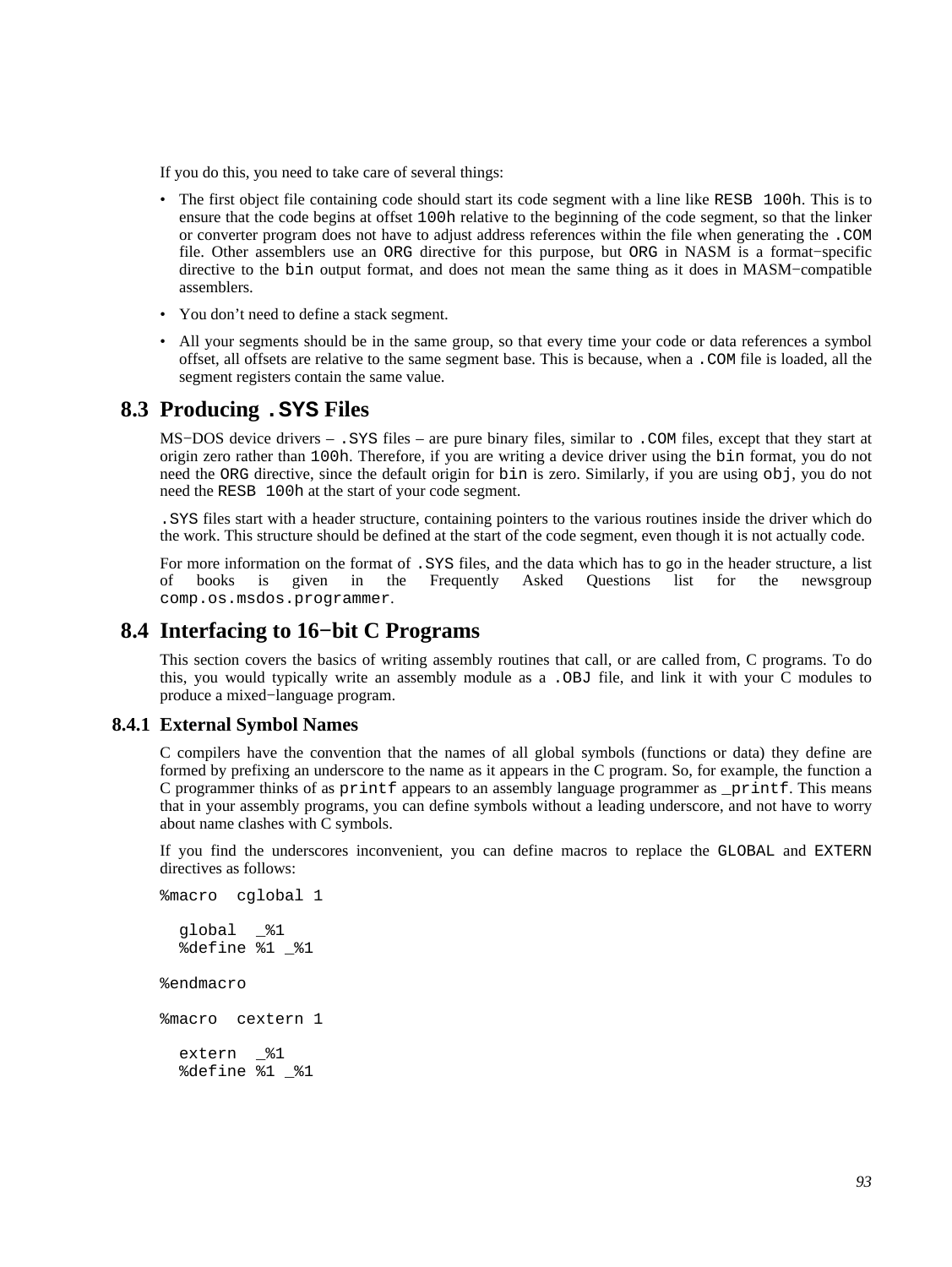%endmacro

(These forms of the macros only take one argument at a time; a %rep construct could solve this.)

If you then declare an external like this:

cextern printf

then the macro will expand it as

extern \_printf %define printf \_printf

Thereafter, you can reference printf as if it was a symbol, and the preprocessor will put the leading underscore on where necessary.

The cglobal macro works similarly. You must use cglobal before defining the symbol in question, but you would have had to do that anyway if you used GLOBAL.

Also see [section 2.1.27.](#page-22-0)

## **8.4.2 Memory Models**

NASM contains no mechanism to support the various C memory models directly; you have to keep track yourself of which one you are writing for. This means you have to keep track of the following things:

- In models using a single code segment (tiny, small and compact), functions are near. This means that function pointers, when stored in data segments or pushed on the stack as function arguments, are 16 bits long and contain only an offset field (the CS register never changes its value, and always gives the segment part of the full function address), and that functions are called using ordinary near CALL instructions and return using RETN (which, in NASM, is synonymous with RET anyway). This means both that you should write your own routines to return with RETN, and that you should call external C routines with near CALL instructions.
- In models using more than one code segment (medium, large and huge), functions are far. This means that function pointers are 32 bits long (consisting of a 16−bit offset followed by a 16−bit segment), and that functions are called using CALL FAR (or CALL seg:offset) and return using RETF. Again, you should therefore write your own routines to return with RETF and use CALL FAR to call external routines.
- In models using a single data segment (tiny, small and medium), data pointers are 16 bits long, containing only an offset field (the DS register doesn't change its value, and always gives the segment part of the full data item address).
- In models using more than one data segment (compact, large and huge), data pointers are 32 bits long, consisting of a 16−bit offset followed by a 16−bit segment. You should still be careful not to modify DS in your routines without restoring it afterwards, but ES is free for you to use to access the contents of 32−bit data pointers you are passed.
- The huge memory model allows single data items to exceed 64K in size. In all other memory models, you can access the whole of a data item just by doing arithmetic on the offset field of the pointer you are given, whether a segment field is present or not; in huge model, you have to be more careful of your pointer arithmetic.
- In most memory models, there is a *default* data segment, whose segment address is kept in DS throughout the program. This data segment is typically the same segment as the stack, kept in SS, so that functions' local variables (which are stored on the stack) and global data items can both be accessed easily without changing DS. Particularly large data items are typically stored in other segments. However, some memory models (though not the standard ones, usually) allow the assumption that SS and DS hold the same value to be removed. Be careful about functions' local variables in this latter case.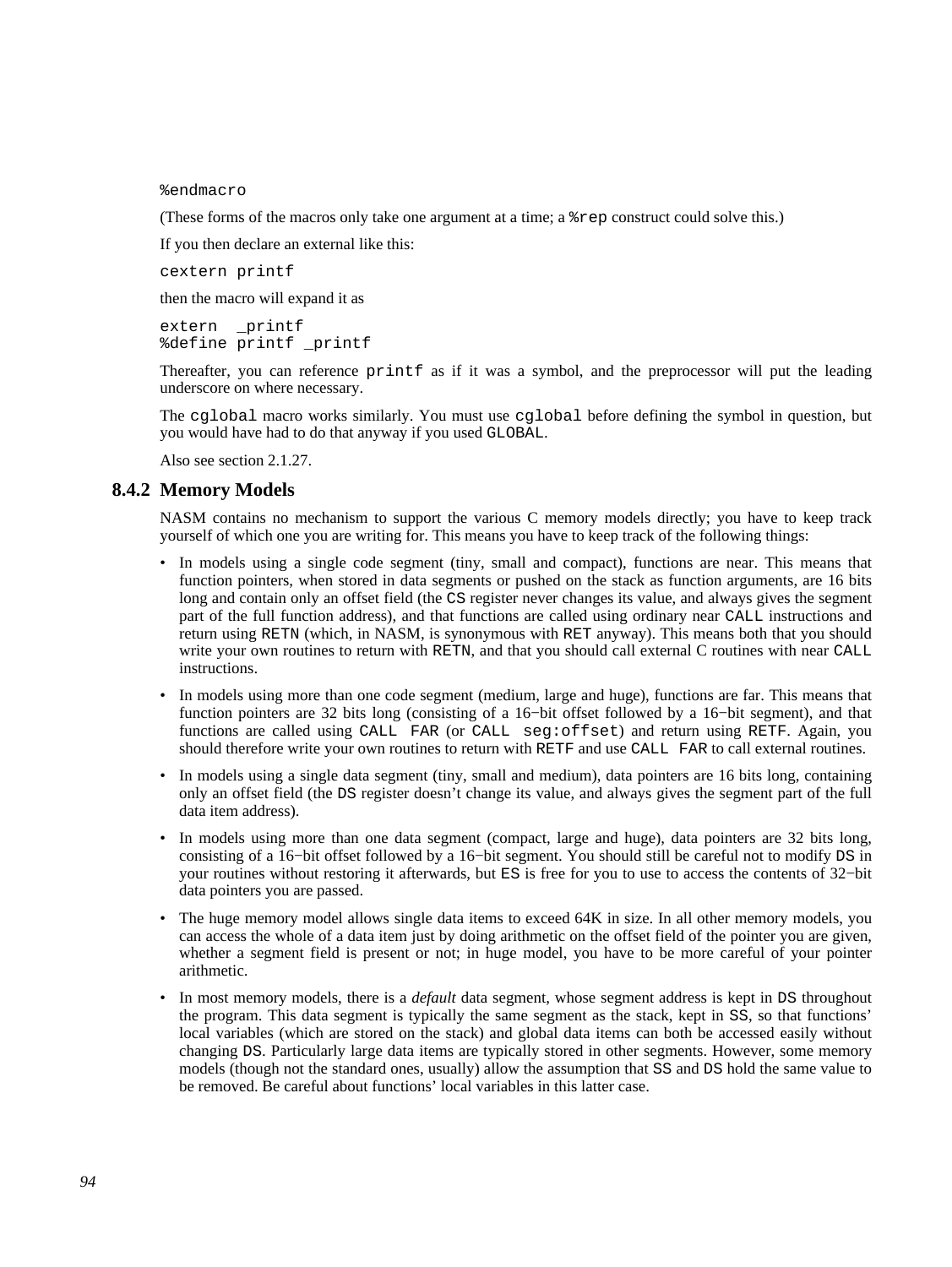In models with a single code segment, the segment is called TEXT, so your code segment must also go by this name in order to be linked into the same place as the main code segment. In models with a single data segment, or with a default data segment, it is called DATA.

## **8.4.3 Function Definitions and Function Calls**

The C calling convention in 16−bit programs is as follows. In the following description, the words *caller* and *callee* are used to denote the function doing the calling and the function which gets called.

- The caller pushes the function's parameters on the stack, one after another, in reverse order (right to left, so that the first argument specified to the function is pushed last).
- The caller then executes a CALL instruction to pass control to the callee. This CALL is either near or far depending on the memory model.
- The callee receives control, and typically (although this is not actually necessary, in functions which do not need to access their parameters) starts by saving the value of SP in BP so as to be able to use BP as a base pointer to find its parameters on the stack. However, the caller was probably doing this too, so part of the calling convention states that BP must be preserved by any C function. Hence the callee, if it is going to set up BP as a *frame pointer*, must push the previous value first.
- The callee may then access its parameters relative to BP. The word at [BP] holds the previous value of BP as it was pushed; the next word, at  $[BF+2]$ , holds the offset part of the return address, pushed implicitly by CALL. In a small−model (near) function, the parameters start after that, at [BP+4]; in a large−model (far) function, the segment part of the return address lives at [BP+4], and the parameters begin at [BP+6]. The leftmost parameter of the function, since it was pushed last, is accessible at this offset from BP; the others follow, at successively greater offsets. Thus, in a function such as printf which takes a variable number of parameters, the pushing of the parameters in reverse order means that the function knows where to find its first parameter, which tells it the number and type of the remaining ones.
- The callee may also wish to decrease SP further, so as to allocate space on the stack for local variables, which will then be accessible at negative offsets from BP.
- The callee, if it wishes to return a value to the caller, should leave the value in AL, AX or DX:AX depending on the size of the value. Floating−point results are sometimes (depending on the compiler) returned in ST0.
- Once the callee has finished processing, it restores SP from BP if it had allocated local stack space, then pops the previous value of BP, and returns via RETN or RETF depending on memory model.
- When the caller regains control from the callee, the function parameters are still on the stack, so it typically adds an immediate constant to SP to remove them (instead of executing a number of slow POP instructions). Thus, if a function is accidentally called with the wrong number of parameters due to a prototype mismatch, the stack will still be returned to a sensible state since the caller, which *knows* how many parameters it pushed, does the removing.

It is instructive to compare this calling convention with that for Pascal programs (described in [section 8.5.1](#page-98-0)). Pascal has a simpler convention, since no functions have variable numbers of parameters. Therefore the callee knows how many parameters it should have been passed, and is able to deallocate them from the stack itself by passing an immediate argument to the RET or RETF instruction, so the caller does not have to do it. Also, the parameters are pushed in left−to−right order, not right−to−left, which means that a compiler can give better guarantees about sequence points without performance suffering.

Thus, you would define a function in C style in the following way. The following example is for small model:

global \_myfunc

\_myfunc:

push bp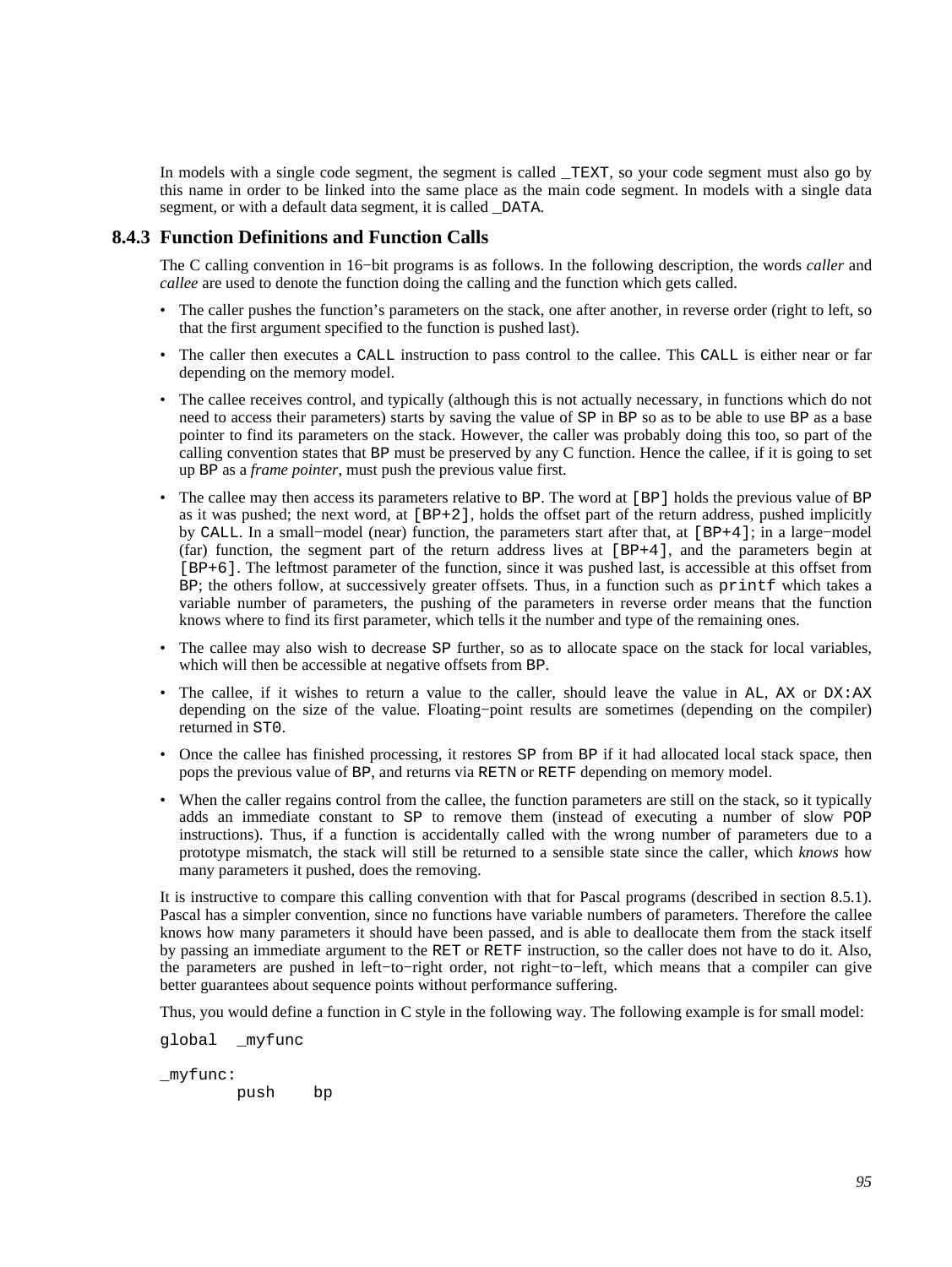```
mov bp,sp<br>sub sp,0x40
sub sp,0x40 ; 64 bytes of local stack space
 mov bx,[bp+4] ; first parameter to function 
 ; some more code 
 mov sp,bp ; undo "sub sp,0x40" above 
 pop bp 
 ret
```
For a large−model function, you would replace RET by RETF, and look for the first parameter at [BP+6] instead of [BP+4]. Of course, if one of the parameters is a pointer, then the offsets of *subsequent* parameters will change depending on the memory model as well: far pointers take up four bytes on the stack when passed as a parameter, whereas near pointers take up two.

At the other end of the process, to call a C function from your assembly code, you would do something like this:

```
extern printf
```
 ; and then, further down... push word [myint] ; one of my integer variables push word mystring  $\cdot$  ; pointer into my data segment call \_printf<br>add sp,byte sp, byte 4 ; 'byte' saves space ; then those data items... segment DATA myint dw 1234 mystring db 'This number −> %d <− should be 1234',10,0

This piece of code is the small−model assembly equivalent of the C code

```
int myint = 1234; printf("This number −> %d <− should be 1234\n", myint);
```
In large model, the function−call code might look more like this. In this example, it is assumed that DS already holds the segment base of the segment \_DATA. If not, you would have to initialize it first.

```
 push word [myint] 
push word seg mystring ; Now push the segment, and...<br>push word mystring ; ... offset of "mystring"
push word mystring \cdots offset of "mystring"
call far printf
 add sp,byte 6
```
The integer value still takes up one word on the stack, since large model does not affect the size of the int data type. The first argument (pushed last) to printf, however, is a data pointer, and therefore has to contain a segment and offset part. The segment should be stored second in memory, and therefore must be pushed first. (Of course, PUSH DS would have been a shorter instruction than PUSH WORD SEG mystring, if DS was set up as the above example assumed.) Then the actual call becomes a far call, since functions expect far calls in large model; and SP has to be increased by 6 rather than 4 afterwards to make up for the extra word of parameters.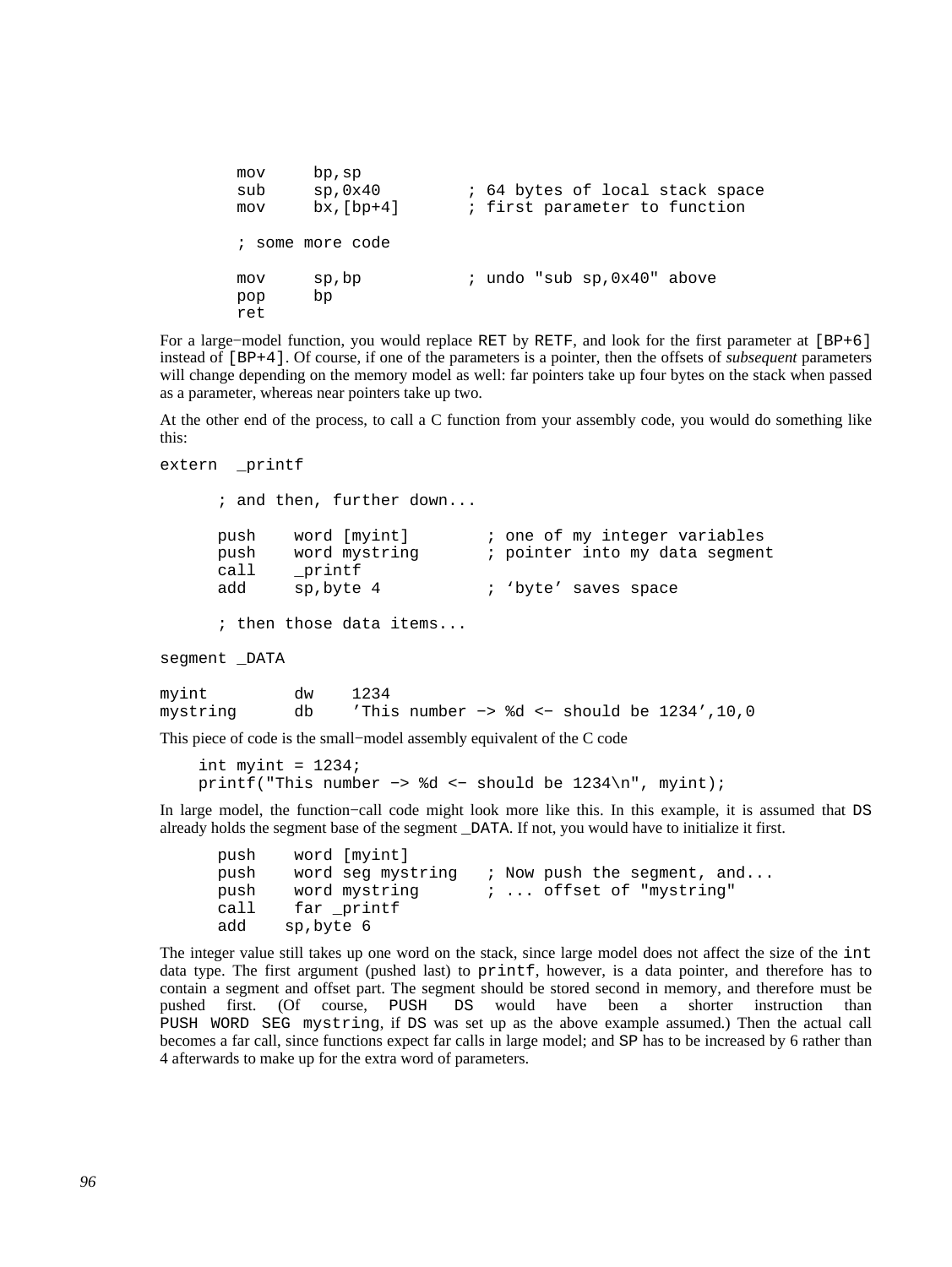## **8.4.4 Accessing Data Items**

To get at the contents of C variables, or to declare variables which C can access, you need only declare the names as GLOBAL or EXTERN. (Again, the names require leading underscores, as stated in [section 8.4.1](#page-92-0).) Thus, a C variable declared as int i can be accessed from assembler as

extern \_i

mov ax,[\_i]

And to declare your own integer variable which C programs can access as extern int j, you do this (making sure you are assembling in the \_DATA segment, if necessary):

global \_j

\_j dw 0

To access a C array, you need to know the size of the components of the array. For example, int variables are two bytes long, so if a C program declares an array as int  $a[10]$ , you can access a[3] by coding mov  $ax, \lceil a+6 \rceil$ . (The byte offset 6 is obtained by multiplying the desired array index, 3, by the size of the array element, 2.) The sizes of the C base types in 16−bit compilers are: 1 for char, 2 for short and int, 4 for long and float, and 8 for double.

To access a C data structure, you need to know the offset from the base of the structure to the field you are interested in. You can either do this by converting the C structure definition into a NASM structure definition (using STRUC), or by calculating the one offset and using just that.

To do either of these, you should read your C compiler's manual to find out how it organizes data structures. NASM gives no special alignment to structure members in its own STRUC macro, so you have to specify alignment yourself if the C compiler generates it. Typically, you might find that a structure like

```
struct { 
      char c; 
      int i; 
} foo;
```
might be four bytes long rather than three, since the int field would be aligned to a two−byte boundary. However, this sort of feature tends to be a configurable option in the C compiler, either using command−line options or #pragma lines, so you have to find out how your own compiler does it.

### **8.4.5 c16.mac: Helper Macros for the 16−bit C Interface**

<span id="page-96-0"></span>Included in the NASM archives, in the misc directory, is a file c16.mac of macros. It defines three macros: proc, arg and endproc. These are intended to be used for C−style procedure definitions, and they automate a lot of the work involved in keeping track of the calling convention.

(An alternative, TASM compatible form of arg is also now built into NASM's preprocessor. See [section 4.8](#page-55-0) for details.)

An example of an assembly function using the macro set is given here:

proc \_nearproc

| %\$i | arq |                 |
|------|-----|-----------------|
| 851  | arq |                 |
|      | mov | $ax/[bp + $Si]$ |
|      | mov | $bx/[bp + $51]$ |
|      | add | $ax$ , $bx$ ]   |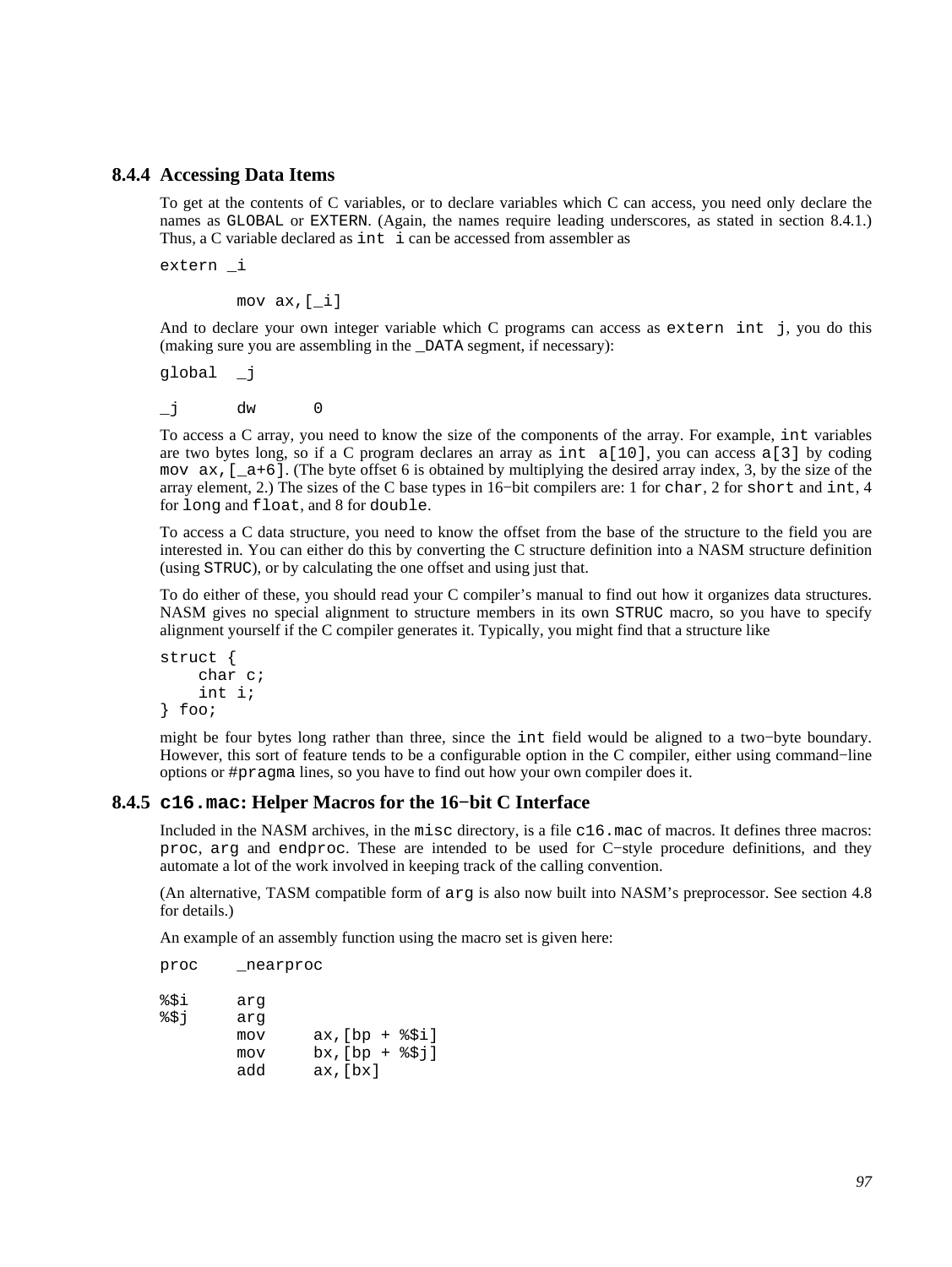### endproc

This defines \_nearproc to be a procedure taking two arguments, the first  $(i)$  an integer and the second  $(j)$ a pointer to an integer. It returns  $i + *j$ .

Note that the arg macro has an EQU as the first line of its expansion, and since the label before the macro call gets prepended to the first line of the expanded macro, the EQU works, defining %\$i to be an offset from BP. A context−local variable is used, local to the context pushed by the proc macro and popped by the endproc macro, so that the same argument name can be used in later procedures. Of course, you don't *have* to do that.

The macro set produces code for near functions (tiny, small and compact−model code) by default. You can have it generate far functions (medium, large and huge−model code) by means of coding %define FARCODE. This changes the kind of return instruction generated by endproc, and also changes the starting point for the argument offsets. The macro set contains no intrinsic dependency on whether data pointers are far or not.

arg can take an optional parameter, giving the size of the argument. If no size is given, 2 is assumed, since it is likely that many function parameters will be of type int.

The large−model equivalent of the above function would look like this:

%define FARCODE

| proc | farproc |                         |
|------|---------|-------------------------|
| %\$i | arq     |                         |
| 851  | arq     | 4                       |
|      | mov     | $ax$ , $[bp + $Si]$     |
|      | mov     | $bx/[bp + $3j]$         |
|      | mov     | $es$ , $[bp + $3j + 2]$ |
|      | add     | $ax$ , $[bx]$           |

### endproc

This makes use of the argument to the  $\arg \max$  macro to define a parameter of size 4, because  $\exists$  is now a far pointer. When we load from j, we must load a segment and an offset.

# **8.5 Interfacing to Borland Pascal Programs**

Interfacing to Borland Pascal programs is similar in concept to interfacing to 16−bit C programs. The differences are:

- The leading underscore required for interfacing to C programs is not required for Pascal.
- The memory model is always large: functions are far, data pointers are far, and no data item can be more than 64K long. (Actually, some functions are near, but only those functions that are local to a Pascal unit and never called from outside it. All assembly functions that Pascal calls, and all Pascal functions that assembly routines are able to call, are far.) However, all static data declared in a Pascal program goes into the default data segment, which is the one whose segment address will be in DS when control is passed to your assembly code. The only things that do not live in the default data segment are local variables (they live in the stack segment) and dynamically allocated variables. All data *pointers*, however, are far.
- The function calling convention is different described below.
- Some data types, such as strings, are stored differently.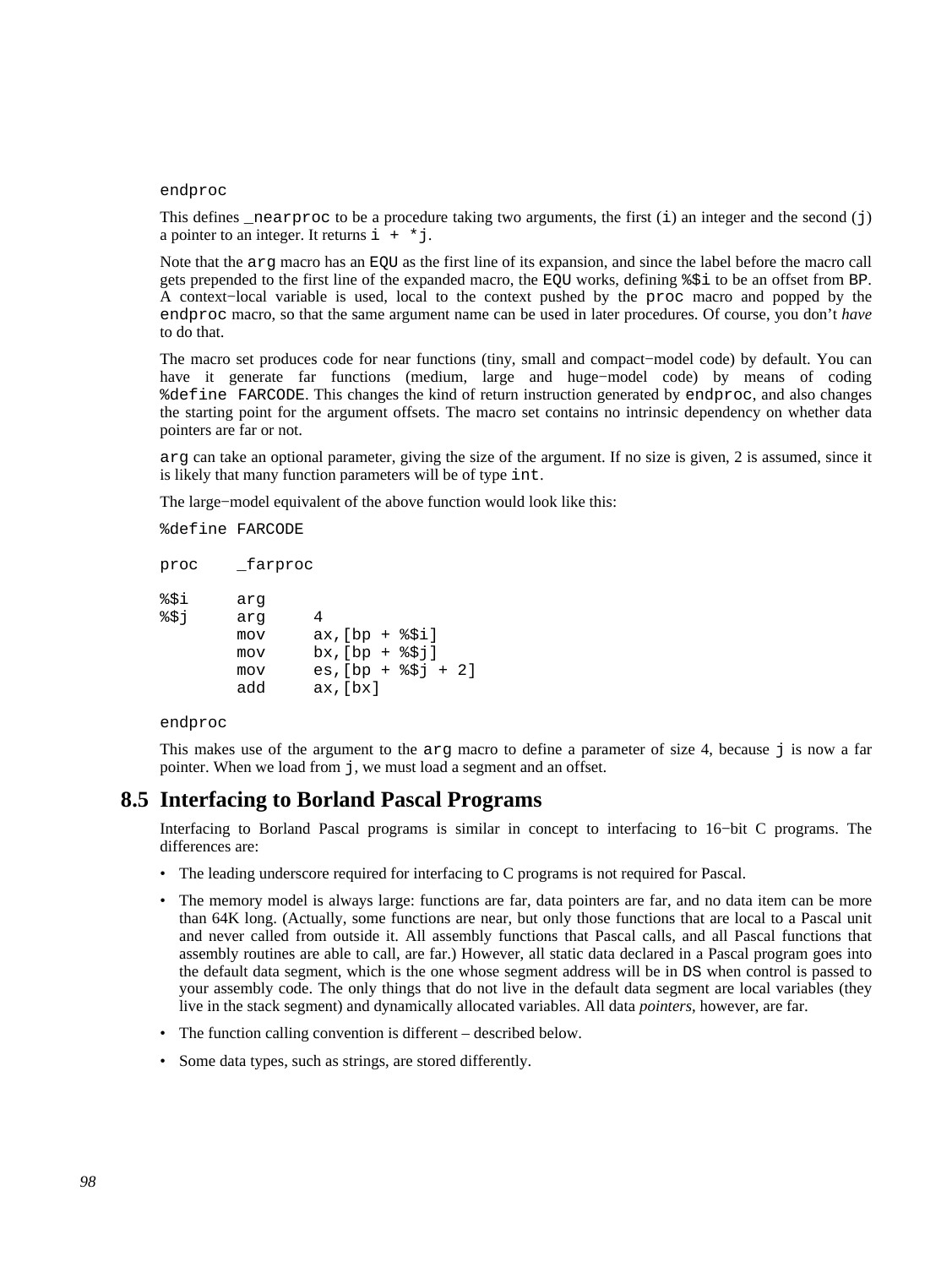• There are restrictions on the segment names you are allowed to use – Borland Pascal will ignore code or data declared in a segment it doesn't like the name of. The restrictions are described below.

## **8.5.1 The Pascal Calling Convention**

<span id="page-98-0"></span>The 16−bit Pascal calling convention is as follows. In the following description, the words *caller* and *callee* are used to denote the function doing the calling and the function which gets called.

- The caller pushes the function's parameters on the stack, one after another, in normal order (left to right, so that the first argument specified to the function is pushed first).
- The caller then executes a far CALL instruction to pass control to the callee.
- The callee receives control, and typically (although this is not actually necessary, in functions which do not need to access their parameters) starts by saving the value of SP in BP so as to be able to use BP as a base pointer to find its parameters on the stack. However, the caller was probably doing this too, so part of the calling convention states that BP must be preserved by any function. Hence the callee, if it is going to set up BP as a frame pointer, must push the previous value first.
- The callee may then access its parameters relative to BP. The word at [BP] holds the previous value of BP as it was pushed. The next word, at [BP+2], holds the offset part of the return address, and the next one at [BP+4] the segment part. The parameters begin at [BP+6]. The rightmost parameter of the function, since it was pushed last, is accessible at this offset from BP; the others follow, at successively greater offsets.
- The callee may also wish to decrease SP further, so as to allocate space on the stack for local variables, which will then be accessible at negative offsets from BP.
- The callee, if it wishes to return a value to the caller, should leave the value in  $AL$ ,  $AX$  or  $DX:AX$ depending on the size of the value. Floating−point results are returned in ST0. Results of type Real (Borland's own custom floating−point data type, not handled directly by the FPU) are returned in DX:BX:AX. To return a result of type String, the caller pushes a pointer to a temporary string before pushing the parameters, and the callee places the returned string value at that location. The pointer is not a parameter, and should not be removed from the stack by the RETF instruction.
- Once the callee has finished processing, it restores SP from BP if it had allocated local stack space, then pops the previous value of BP, and returns via RETF. It uses the form of RETF with an immediate parameter, giving the number of bytes taken up by the parameters on the stack. This causes the parameters to be removed from the stack as a side effect of the return instruction.
- When the caller regains control from the callee, the function parameters have already been removed from the stack, so it needs to do nothing further.

Thus, you would define a function in Pascal style, taking two Integer–type parameters, in the following way:

```
global myfunc 
myfunc: push bp 
       mov bp,sp 
      sub sp,0x40 ; 64 bytes of local stack space
       mov bx,[bp+8] ; first parameter to function 
       mov bx,[bp+6] ; second parameter to function 
        ; some more code 
      mov sp, bp \cdot i undo "sub sp, 0x40" above
       pop bp 
      retf 4 : total size of params is 4
```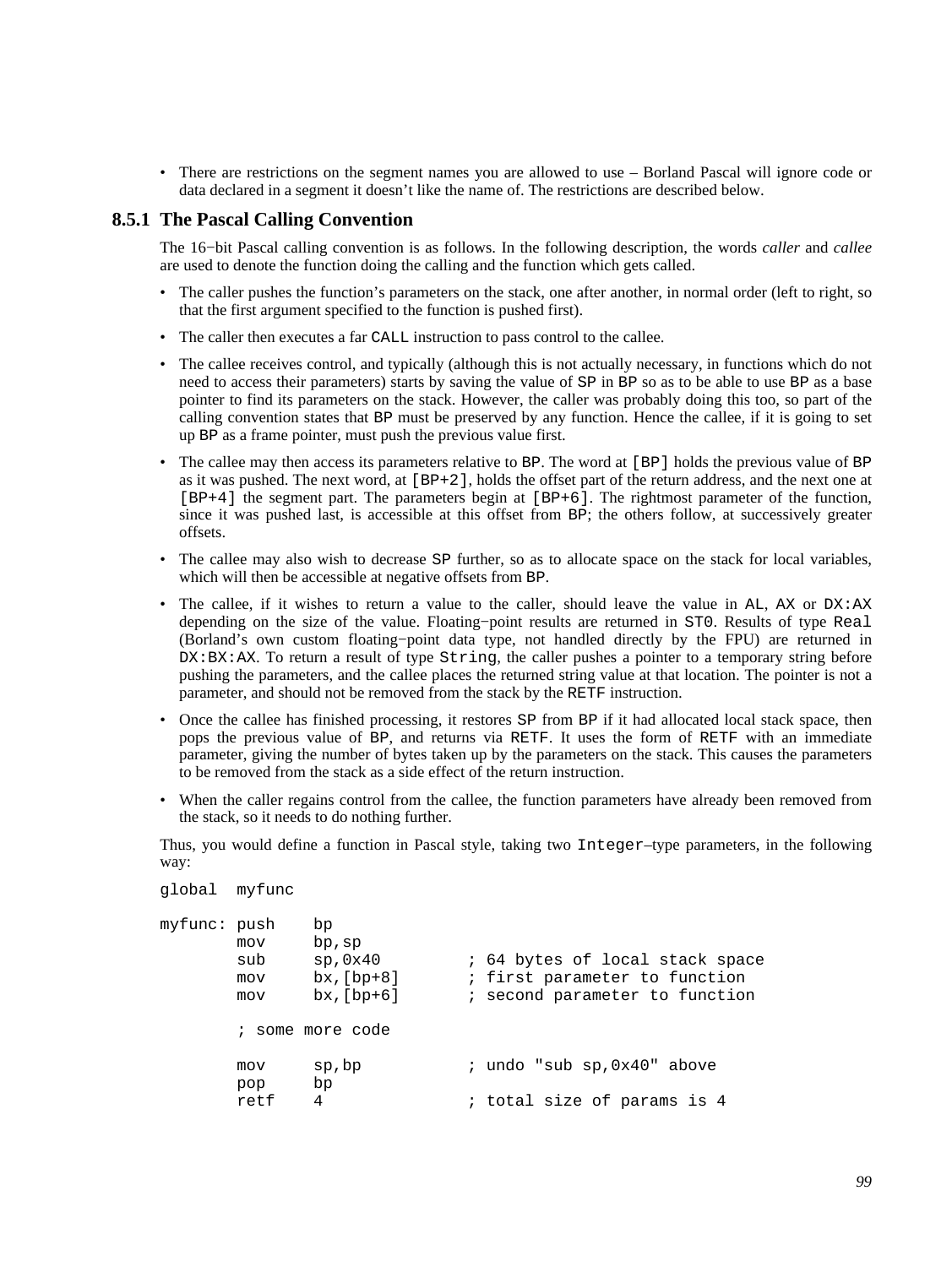At the other end of the process, to call a Pascal function from your assembly code, you would do something like this:

```
extern SomeFunc
```

```
 ; and then, further down... 
push word seg mystring ; Now push the segment, and...
push word mystring \vdots \vdots offset of "mystring"<br>push word [myint] \vdots one of my variables
 push word [myint] ; one of my variables 
 call far SomeFunc
```
This is equivalent to the Pascal code

```
procedure SomeFunc(String: PChar; Int: Integer); 
     SomeFunc(@mystring, myint);
```
## **8.5.2 Borland Pascal Segment Name Restrictions**

Since Borland Pascal's internal unit file format is completely different from OBJ, it only makes a very sketchy job of actually reading and understanding the various information contained in a real OBJ file when it links that in. Therefore an object file intended to be linked to a Pascal program must obey a number of restrictions:

- Procedures and functions must be in a segment whose name is either CODE, CSEG, or something ending in  $_T$ EXT.
- initialized data must be in a segment whose name is either CONST or something ending in DATA.
- Uninitialized data must be in a segment whose name is either DATA, DSEG, or something ending in \_BSS.
- Any other segments in the object file are completely ignored. GROUP directives and segment attributes are also ignored.

### **8.5.3 Using c16.mac With Pascal Programs**

The c16.mac macro package, described in [section 8.4.5](#page-96-0), can also be used to simplify writing functions to be called from Pascal programs, if you code %define PASCAL. This definition ensures that functions are far (it implies FARCODE), and also causes procedure return instructions to be generated with an operand.

Defining PASCAL does not change the code which calculates the argument offsets; you must declare your function's arguments in reverse order. For example:

%define PASCAL

```
proc _pascalproc 
%$j arg 4 
%$i arg 
       mov ax,[bp + <i>§</i> $i]mov bx, [bp + <i>§</i>5j]mov es, [bp + $$j + 2] add ax,[bx]
```
endproc

This defines the same routine, conceptually, as the example in [section 8.4.5:](#page-96-0) it defines a function taking two arguments, an integer and a pointer to an integer, which returns the sum of the integer and the contents of the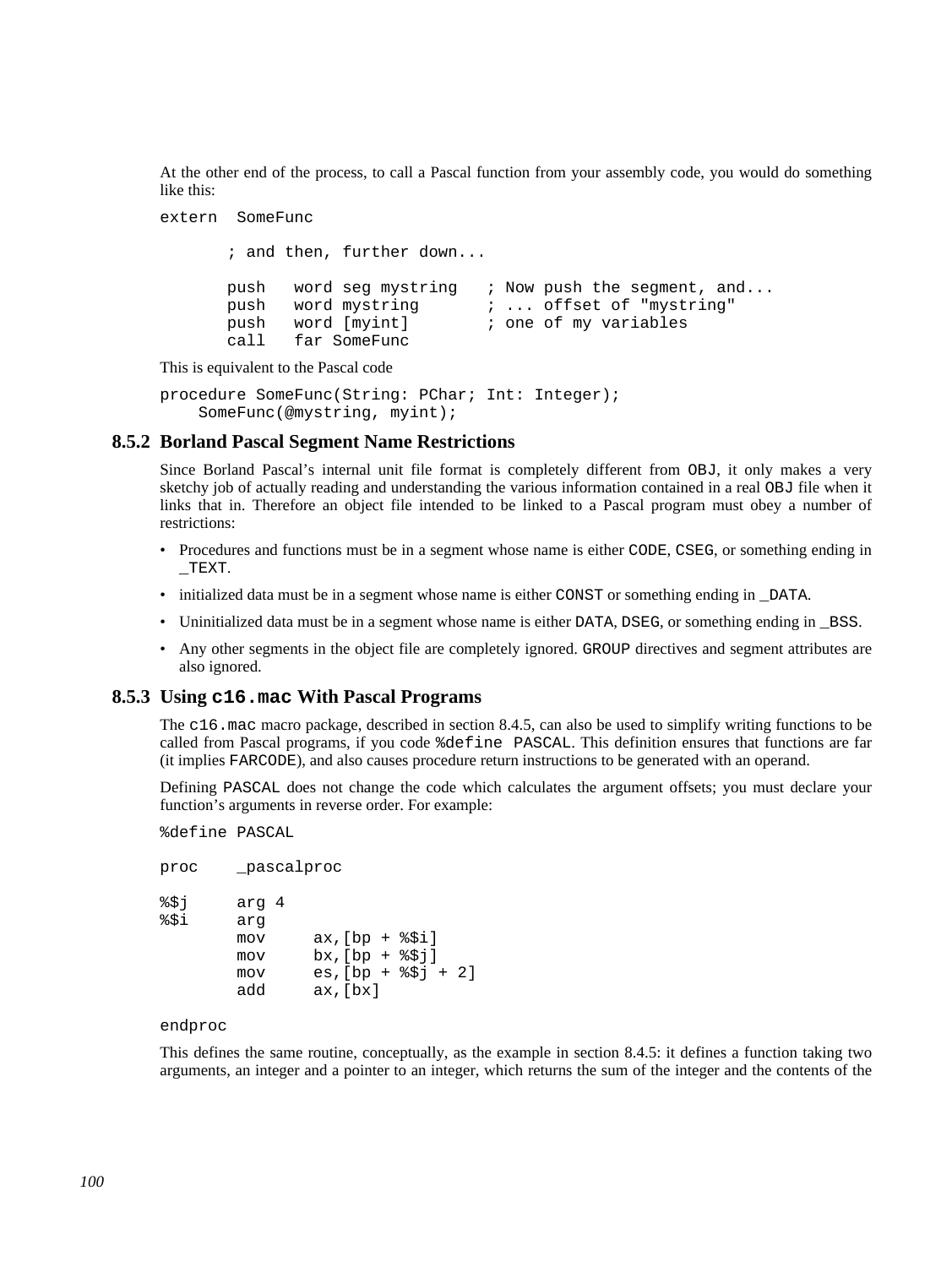pointer. The only difference between this code and the large−model C version is that PASCAL is defined instead of FARCODE, and that the arguments are declared in reverse order.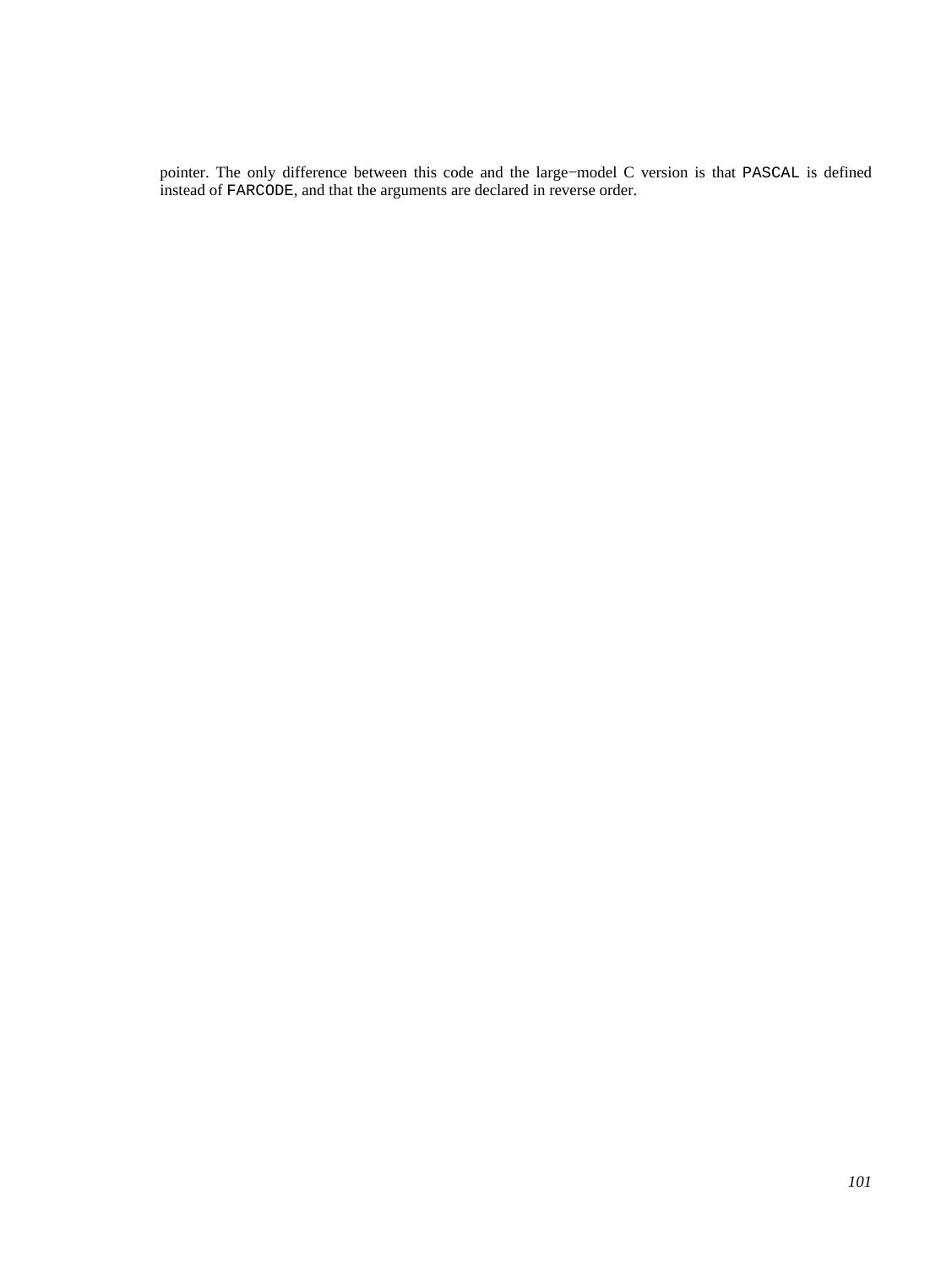# **Chapter 9: Writing 32−bit Code (Unix, Win32, DJGPP)**

This chapter attempts to cover some of the common issues involved when writing 32−bit code, to run under Win32 or Unix, or to be linked with C code generated by a Unix−style C compiler such as DJGPP. It covers how to write assembly code to interface with 32−bit C routines, and how to write position−independent code for shared libraries.

Almost all 32−bit code, and in particular all code running under Win32, DJGPP or any of the PC Unix variants, runs in *flat* memory model. This means that the segment registers and paging have already been set up to give you the same 32−bit 4Gb address space no matter what segment you work relative to, and that you should ignore all segment registers completely. When writing flat−model application code, you never need to use a segment override or modify any segment register, and the code−section addresses you pass to CALL and JMP live in the same address space as the data−section addresses you access your variables by and the stack−section addresses you access local variables and procedure parameters by. Every address is 32 bits long and contains only an offset part.

# **9.1 Interfacing to 32−bit C Programs**

A lot of the discussion in [section 8.4,](#page-92-1) about interfacing to 16−bit C programs, still applies when working in 32 bits. The absence of memory models or segmentation worries simplifies things a lot.

## **9.1.1 External Symbol Names**

<span id="page-101-0"></span>Most 32−bit C compilers share the convention used by 16−bit compilers, that the names of all global symbols (functions or data) they define are formed by prefixing an underscore to the name as it appears in the C program. However, not all of them do: the ELF specification states that C symbols do *not* have a leading underscore on their assembly−language names.

The older Linux a.out C compiler, all Win32 compilers, DJGPP, and NetBSD and FreeBSD, all use the leading underscore; for these compilers, the macros cextern and cglobal, as given in [section 8.4.1,](#page-92-0) will still work. For ELF, though, the leading underscore should not be used.

See also [section 2.1.27.](#page-22-0)

## **9.1.2 Function Definitions and Function Calls**

The C calling convention in 32−bit programs is as follows. In the following description, the words *caller* and *callee* are used to denote the function doing the calling and the function which gets called.

- The caller pushes the function's parameters on the stack, one after another, in reverse order (right to left, so that the first argument specified to the function is pushed last).
- The caller then executes a near CALL instruction to pass control to the callee.
- The callee receives control, and typically (although this is not actually necessary, in functions which do not need to access their parameters) starts by saving the value of ESP in EBP so as to be able to use EBP as a base pointer to find its parameters on the stack. However, the caller was probably doing this too, so part of the calling convention states that EBP must be preserved by any C function. Hence the callee, if it is going to set up EBP as a frame pointer, must push the previous value first.
- The callee may then access its parameters relative to EBP. The doubleword at [EBP] holds the previous value of EBP as it was pushed; the next doubleword, at [EBP+4], holds the return address, pushed implicitly by CALL. The parameters start after that, at [EBP+8]. The leftmost parameter of the function, since it was pushed last, is accessible at this offset from EBP; the others follow, at successively greater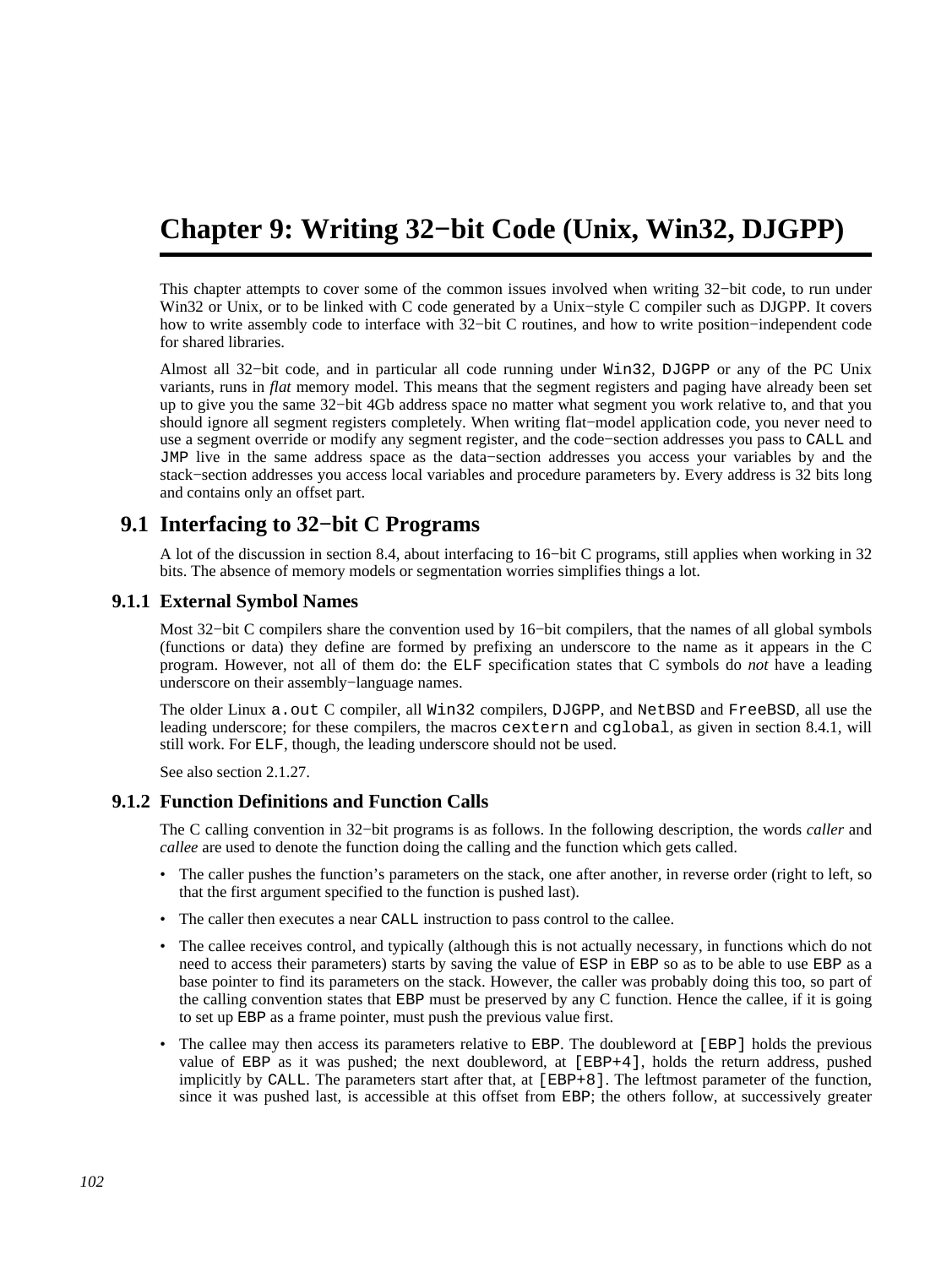offsets. Thus, in a function such as printf which takes a variable number of parameters, the pushing of the parameters in reverse order means that the function knows where to find its first parameter, which tells it the number and type of the remaining ones.

- The callee may also wish to decrease ESP further, so as to allocate space on the stack for local variables, which will then be accessible at negative offsets from EBP.
- The callee, if it wishes to return a value to the caller, should leave the value in AL, AX or EAX depending on the size of the value. Floating−point results are typically returned in ST0.
- Once the callee has finished processing, it restores ESP from EBP if it had allocated local stack space, then pops the previous value of EBP, and returns via RET (equivalently, RETN).
- When the caller regains control from the callee, the function parameters are still on the stack, so it typically adds an immediate constant to ESP to remove them (instead of executing a number of slow POP instructions). Thus, if a function is accidentally called with the wrong number of parameters due to a prototype mismatch, the stack will still be returned to a sensible state since the caller, which *knows* how many parameters it pushed, does the removing.

There is an alternative calling convention used by Win32 programs for Windows API calls, and also for functions called *by* the Windows API such as window procedures: they follow what Microsoft calls the \_\_stdcall convention. This is slightly closer to the Pascal convention, in that the callee clears the stack by passing a parameter to the RET instruction. However, the parameters are still pushed in right−to−left order.

Thus, you would define a function in C style in the following way:

```
global _myfunc 
_myfunc: 
                push ebp 
                mov ebp,esp 
               sub esp,0x40 ; 64 bytes of local stack space
                mov ebx,[ebp+8] ; first parameter to function 
                ; some more code 
               leave : : \mathbb{R}^p ; \mathbb{R}^p \mathbb{R}^p \mathbb{R}^p \mathbb{R}^p \mathbb{R}^p \mathbb{R}^p \mathbb{R}^p \mathbb{R}^p \mathbb{R}^p \mathbb{R}^p \mathbb{R}^p \mathbb{R}^p \mathbb{R}^p \mathbb{R}^p \mathbb{R}^p \mathbb{R}^p \mathbb{R}^p \mathbb{R}^ ret
```
At the other end of the process, to call a C function from your assembly code, you would do something like this:

extern \_printf

 ; and then, further down... push dword [myint] ; one of my integer variables push dword mystring ; pointer into my data segment call \_printf add esp, byte 8 ; 'byte' saves space

; then those data items...

segment DATA

| myint                                                      | dd 1234 |  |  |  |  |
|------------------------------------------------------------|---------|--|--|--|--|
| mystring db 'This number -> %d <- should be $1234'$ , 10,0 |         |  |  |  |  |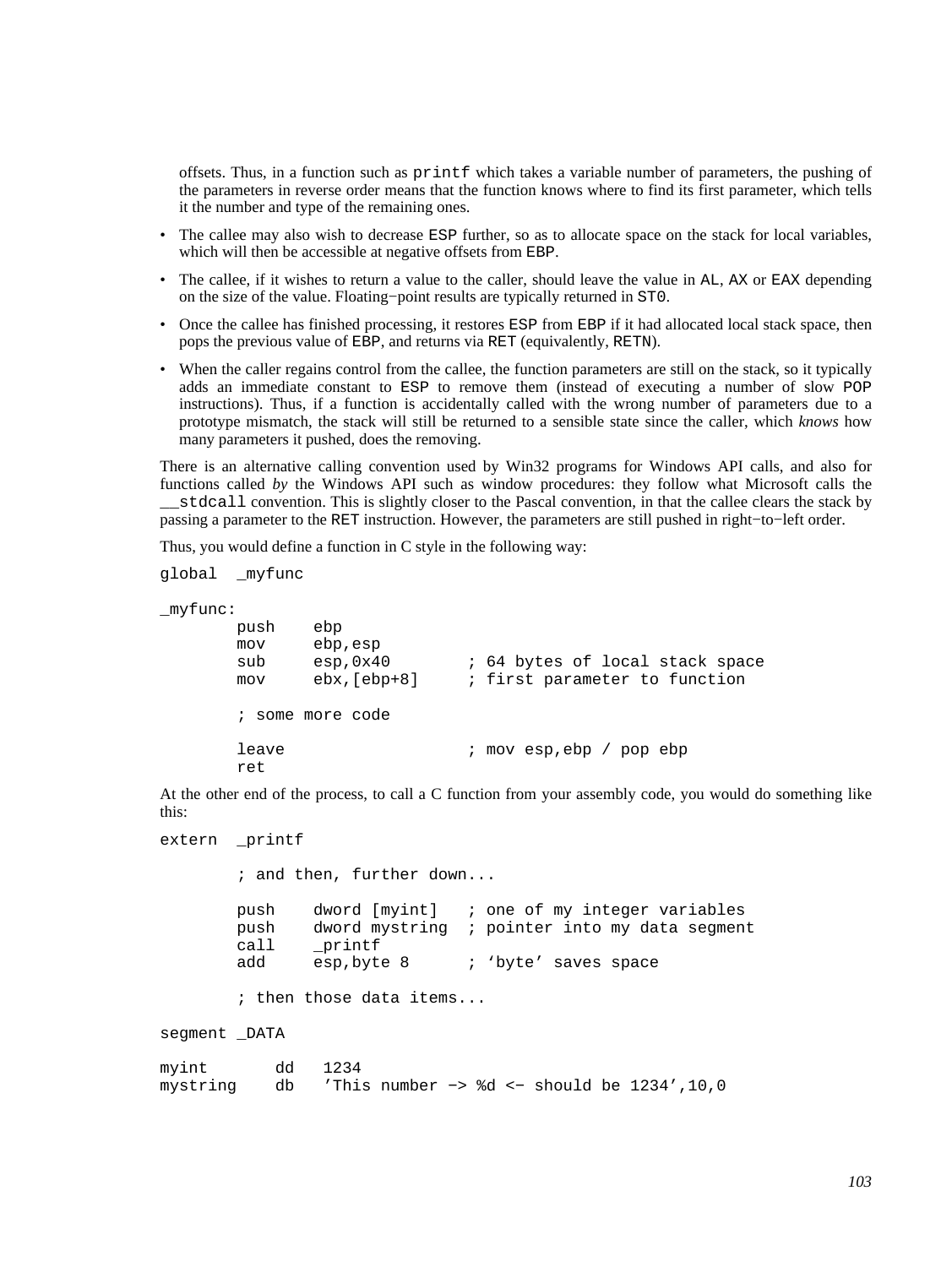This piece of code is the assembly equivalent of the C code

```
int myint = 1234;
 printf("This number −> %d <− should be 1234\n", myint);
```
## **9.1.3 Accessing Data Items**

To get at the contents of C variables, or to declare variables which C can access, you need only declare the names as GLOBAL or EXTERN. (Again, the names require leading underscores, as stated in [section 9.1.1](#page-101-0).) Thus, a C variable declared as int i can be accessed from assembler as

> extern \_i mov eax,[\_i]

And to declare your own integer variable which C programs can access as extern int j, you do this (making sure you are assembling in the \_DATA segment, if necessary):

 global \_j  $j$  dd 0

To access a C array, you need to know the size of the components of the array. For example, int variables are four bytes long, so if a C program declares an array as int  $a[10]$ , you can access a[3] by coding mov  $ax$ ,  $[a+12]$ . (The byte offset 12 is obtained by multiplying the desired array index, 3, by the size of the array element, 4.) The sizes of the C base types in 32−bit compilers are: 1 for char, 2 for short, 4 for int, long and float, and 8 for double. Pointers, being 32−bit addresses, are also 4 bytes long.

To access a C data structure, you need to know the offset from the base of the structure to the field you are interested in. You can either do this by converting the C structure definition into a NASM structure definition (using STRUC), or by calculating the one offset and using just that.

To do either of these, you should read your C compiler's manual to find out how it organizes data structures. NASM gives no special alignment to structure members in its own STRUC macro, so you have to specify alignment yourself if the C compiler generates it. Typically, you might find that a structure like

```
struct { 
      char c; 
      int i; 
} foo;
```
might be eight bytes long rather than five, since the int field would be aligned to a four−byte boundary. However, this sort of feature is sometimes a configurable option in the C compiler, either using command−line options or #pragma lines, so you have to find out how your own compiler does it.

### **9.1.4 c32.mac: Helper Macros for the 32−bit C Interface**

Included in the NASM archives, in the misc directory, is a file c32.mac of macros. It defines three macros: proc, arg and endproc. These are intended to be used for C−style procedure definitions, and they automate a lot of the work involved in keeping track of the calling convention.

An example of an assembly function using the macro set is given here:

```
proc _proc32 
%$i arg 
%$j arg 
        mov eax,[ebp + %$i] 
        mov ebx,[ebp + %$j] 
        add eax,[ebx]
```
endproc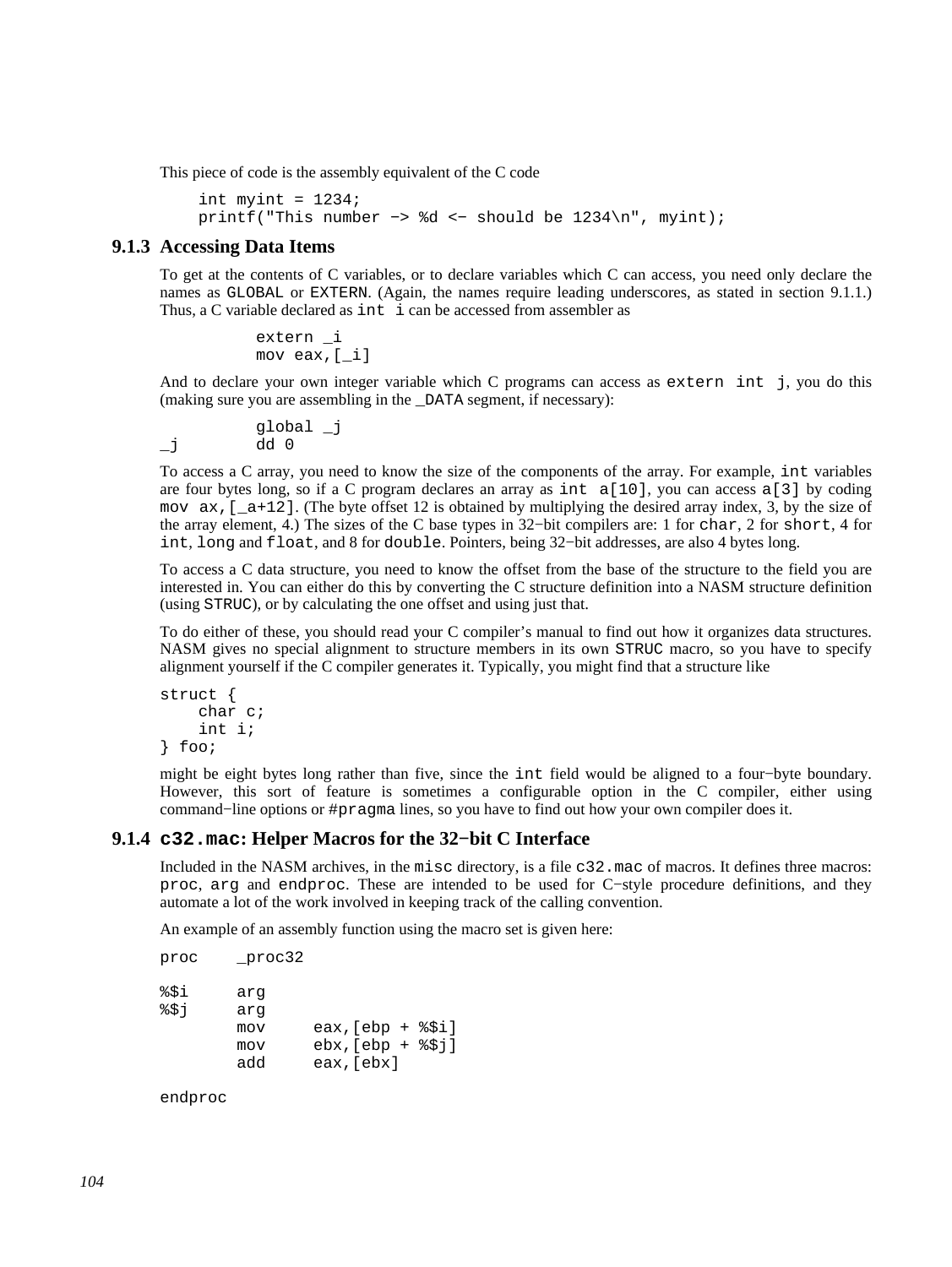This defines  $p\text{roc32}$  to be a procedure taking two arguments, the first (i) an integer and the second (j) and pointer to an integer. It returns  $i + *j$ .

Note that the arg macro has an EQU as the first line of its expansion, and since the label before the macro call gets prepended to the first line of the expanded macro, the EQU works, defining %\$i to be an offset from BP. A context−local variable is used, local to the context pushed by the proc macro and popped by the endproc macro, so that the same argument name can be used in later procedures. Of course, you don't *have* to do that.

arg can take an optional parameter, giving the size of the argument. If no size is given, 4 is assumed, since it is likely that many function parameters will be of type int or pointers.

# **9.2 Writing NetBSD/FreeBSD/OpenBSD and Linux/ELF Shared Libraries**

<span id="page-104-0"></span>ELF replaced the older a.out object file format under Linux because it contains support for position−independent code (PIC), which makes writing shared libraries much easier. NASM supports the ELF position−independent code features, so you can write Linux ELF shared libraries in NASM.

NetBSD, and its close cousins FreeBSD and OpenBSD, take a different approach by hacking PIC support into the a.out format. NASM supports this as the aoutb output format, so you can write BSD shared libraries in NASM too.

The operating system loads a PIC shared library by memory–mapping the library file at an arbitrarily chosen point in the address space of the running process. The contents of the library's code section must therefore not depend on where it is loaded in memory.

Therefore, you cannot get at your variables by writing code like this:

mov eax,[myvar] ; WRONG

Instead, the linker provides an area of memory called the *global offset table*, or GOT; the GOT is situated at a constant distance from your library's code, so if you can find out where your library is loaded (which is typically done using a CALL and POP combination), you can obtain the address of the GOT, and you can then load the addresses of your variables out of linker−generated entries in the GOT.

The *data* section of a PIC shared library does not have these restrictions: since the data section is writable, it has to be copied into memory anyway rather than just paged in from the library file, so as long as it's being copied it can be relocated too. So you can put ordinary types of relocation in the data section without too much worry (but see [section 9.2.4](#page-106-0) for a caveat).

## **9.2.1 Obtaining the Address of the GOT**

Each code module in your shared library should define the GOT as an external symbol:

extern \_GLOBAL\_OFFSET\_TABLE\_ ; in ELF extern GLOBAL OFFSET TABLE

At the beginning of any function in your shared library which plans to access your data or BSS sections, you must first calculate the address of the GOT. This is typically done by writing the function in this form:

```
func: push ebp 
        mov ebp,esp 
        push ebx 
        call .get_GOT 
.get_GOT: 
        pop ebx 
        add ebx,_GLOBAL_OFFSET_TABLE_+$$−.get_GOT wrt ..gotpc 
        ; the function body comes here
```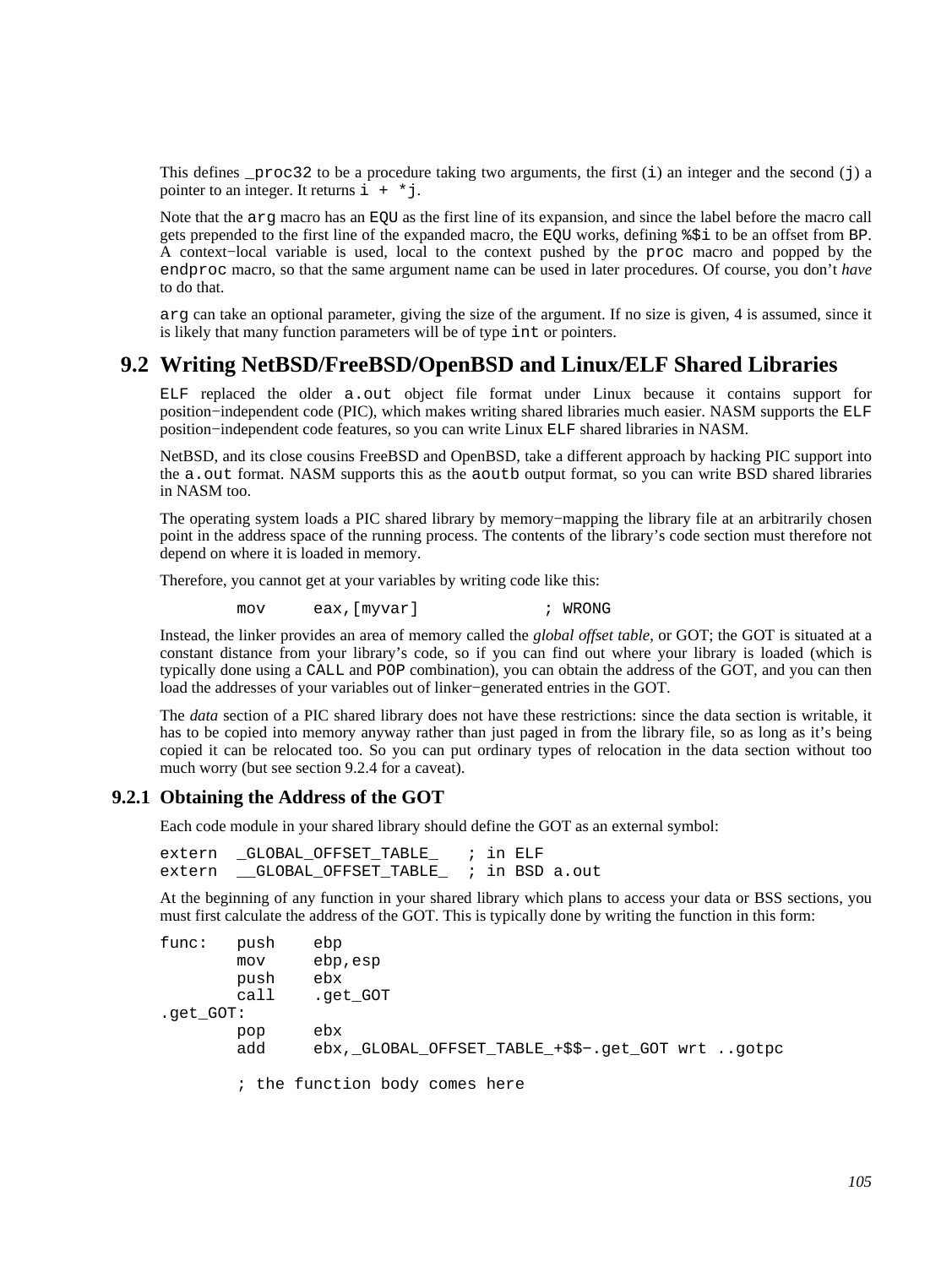mov ebx,[ebp−4] mov esp,ebp pop ebp ret

(For BSD, again, the symbol \_GLOBAL\_OFFSET\_TABLE requires a second leading underscore.)

The first two lines of this function are simply the standard C prologue to set up a stack frame, and the last three lines are standard C function epilogue. The third line, and the fourth to last line, save and restore the EBX register, because PIC shared libraries use this register to store the address of the GOT.

The interesting bit is the CALL instruction and the following two lines. The CALL and POP combination obtains the address of the label .get\_GOT, without having to know in advance where the program was loaded (since the CALL instruction is encoded relative to the current position). The ADD instruction makes use of one of the special PIC relocation types: GOTPC relocation. With the WRT ..gotpc qualifier specified, the symbol referenced (here \_GLOBAL\_OFFSET\_TABLE\_, the special symbol assigned to the GOT) is given as an offset from the beginning of the section. (Actually, ELF encodes it as the offset from the operand field of the ADD instruction, but NASM simplifies this deliberately, so you do things the same way for both ELF and BSD.) So the instruction then *adds* the beginning of the section, to get the real address of the GOT, and subtracts the value of .get\_GOT which it knows is in EBX. Therefore, by the time that instruction has finished, EBX contains the address of the GOT.

If you didn't follow that, don't worry: it's never necessary to obtain the address of the GOT by any other means, so you can put those three instructions into a macro and safely ignore them:

```
%macro get_GOT 0
```

```
 call %%getgot 
 %%getgot: 
      pop ebx 
      add ebx,_GLOBAL_OFFSET_TABLE_+$$−%%getgot wrt ..gotpc
```
%endmacro

## **9.2.2 Finding Your Local Data Items**

Having got the GOT, you can then use it to obtain the addresses of your data items. Most variables will reside in the sections you have declared; they can be accessed using the ..gotoff special WRT type. The way this works is like this:

lea eax,[ebx+myvar wrt ..gotoff]

The expression myvar wrt ..gotoff is calculated, when the shared library is linked, to be the offset to the local variable myvar from the beginning of the GOT. Therefore, adding it to EBX as above will place the real address of myvar in EAX.

If you declare variables as GLOBAL without specifying a size for them, they are shared between code modules in the library, but do not get exported from the library to the program that loaded it. They will still be in your ordinary data and BSS sections, so you can access them in the same way as local variables, using the above ..gotoff mechanism.

Note that due to a peculiarity of the way BSD a. out format handles this relocation type, there must be at least one non−local symbol in the same section as the address you're trying to access.

## **9.2.3 Finding External and Common Data Items**

If your library needs to get at an external variable (external to the *library*, not just to one of the modules within it), you must use the . got type to get at it. The . got type, instead of giving you the offset from the GOT base to the variable, gives you the offset from the GOT base to a GOT *entry* containing the address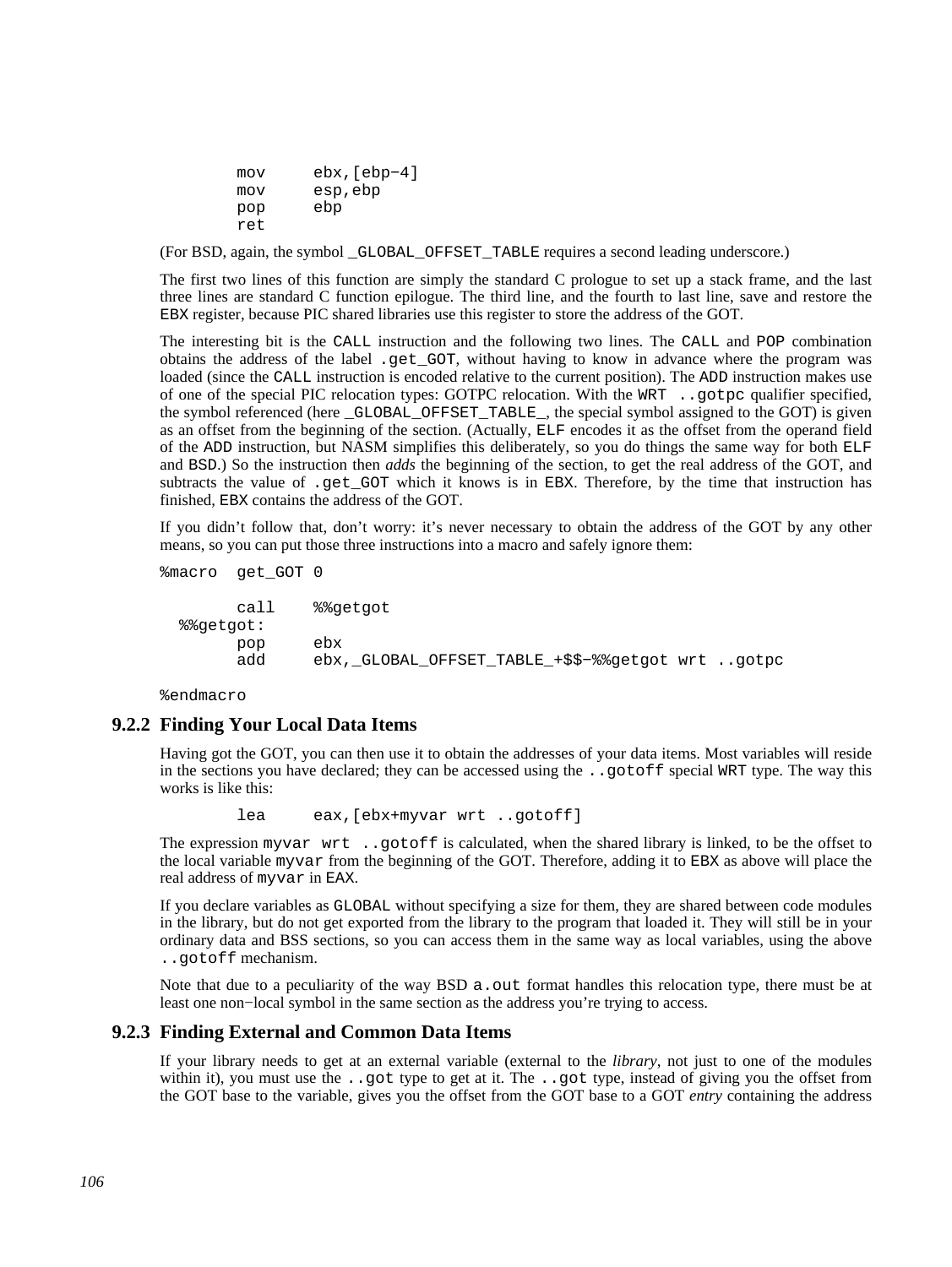of the variable. The linker will set up this GOT entry when it builds the library, and the dynamic linker will place the correct address in it at load time. So to obtain the address of an external variable extvar in EAX, you would code

mov eax,[ebx+extvar wrt ..got]

This loads the address of extvar out of an entry in the GOT. The linker, when it builds the shared library, collects together every relocation of type ..got, and builds the GOT so as to ensure it has every necessary entry present.

Common variables must also be accessed in this way.

### **9.2.4 Exporting Symbols to the Library User**

<span id="page-106-0"></span>If you want to export symbols to the user of the library, you have to declare whether they are functions or data, and if they are data, you have to give the size of the data item. This is because the dynamic linker has to build procedure linkage table entries for any exported functions, and also moves exported data items away from the library's data section in which they were declared.

So to export a function to users of the library, you must use

|                                                                    | qlobal func:function               | ; declare it as a function |  |  |  |  |                     |  |
|--------------------------------------------------------------------|------------------------------------|----------------------------|--|--|--|--|---------------------|--|
| func: push                                                         | ebp                                |                            |  |  |  |  |                     |  |
|                                                                    | $i$ etc.                           |                            |  |  |  |  |                     |  |
| And to export a data item such as an array, you would have to code |                                    |                            |  |  |  |  |                     |  |
|                                                                    | qlobal  array:data array.end-array |                            |  |  |  |  | ; give the size too |  |

array: resd 128 .end:

Be careful: If you export a variable to the library user, by declaring it as GLOBAL and supplying a size, the variable will end up living in the data section of the main program, rather than in your library's data section, where you declared it. So you will have to access your own global variable with the ..got mechanism rather than ..gotoff, as if it were external (which, effectively, it has become).

Equally, if you need to store the address of an exported global in one of your data sections, you can't do it by means of the standard sort of code:

dataptr: dd global data item ; WRONG

NASM will interpret this code as an ordinary relocation, in which global\_data\_item is merely an offset from the beginning of the .data section (or whatever); so this reference will end up pointing at your data section instead of at the exported global which resides elsewhere.

Instead of the above code, then, you must write

dataptr: dd global\_data\_item wrt ..sym

which makes use of the special WRT type . . sym to instruct NASM to search the symbol table for a particular symbol at that address, rather than just relocating by section base.

Either method will work for functions: referring to one of your functions by means of

funcptr: dd my\_function

will give the user the address of the code you wrote, whereas

funcptr: dd my\_function wrt .sym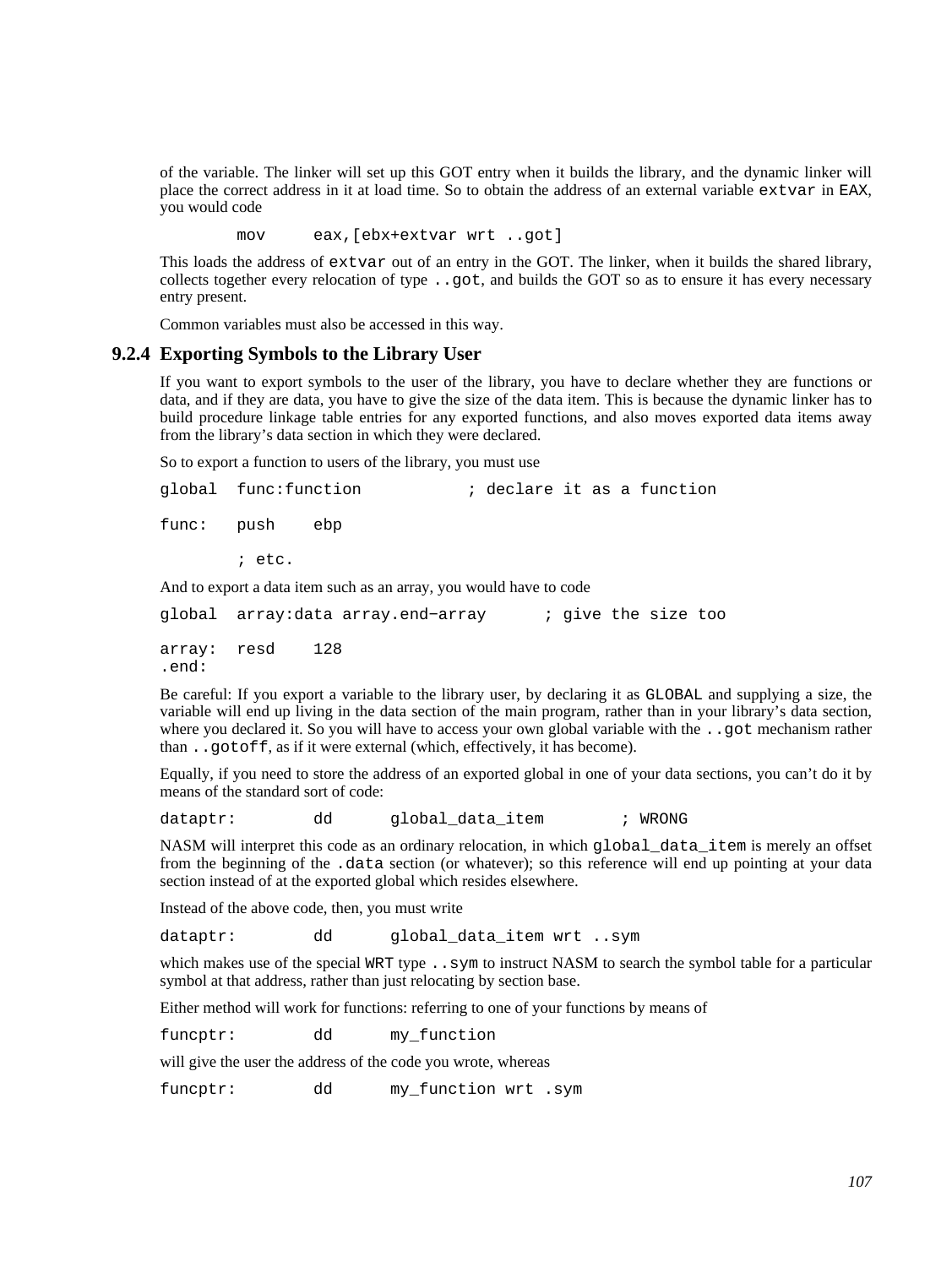will give the address of the procedure linkage table for the function, which is where the calling program will *believe* the function lives. Either address is a valid way to call the function.

## **9.2.5 Calling Procedures Outside the Library**

Calling procedures outside your shared library has to be done by means of a *procedure linkage table*, or PLT. The PLT is placed at a known offset from where the library is loaded, so the library code can make calls to the PLT in a position−independent way. Within the PLT there is code to jump to offsets contained in the GOT, so function calls to other shared libraries or to routines in the main program can be transparently passed off to their real destinations.

To call an external routine, you must use another special PIC relocation type, WRT ..plt. This is much easier than the GOT−based ones: you simply replace calls such as CALL printf with the PLT−relative version CALL printf WRT ..plt.

### **9.2.6 Generating the Library File**

Having written some code modules and assembled them to . o files, you then generate your shared library with a command such as

ld −shared −o library.so module1.o module2.o # for ELF<br>ld −Bshareable −o library.so module1.o module2.o # for BSD ld −Bshareable −o library.so module1.o module2.o

For ELF, if your shared library is going to reside in system directories such as /usr/lib or /lib, it is usually worth using the −soname flag to the linker, to store the final library file name, with a version number, into the library:

ld −shared −soname library.so.1 −o library.so.1.2 \*.o

You would then copy library.so.1.2 into the library directory, and create library.so.1 as a symbolic link to it.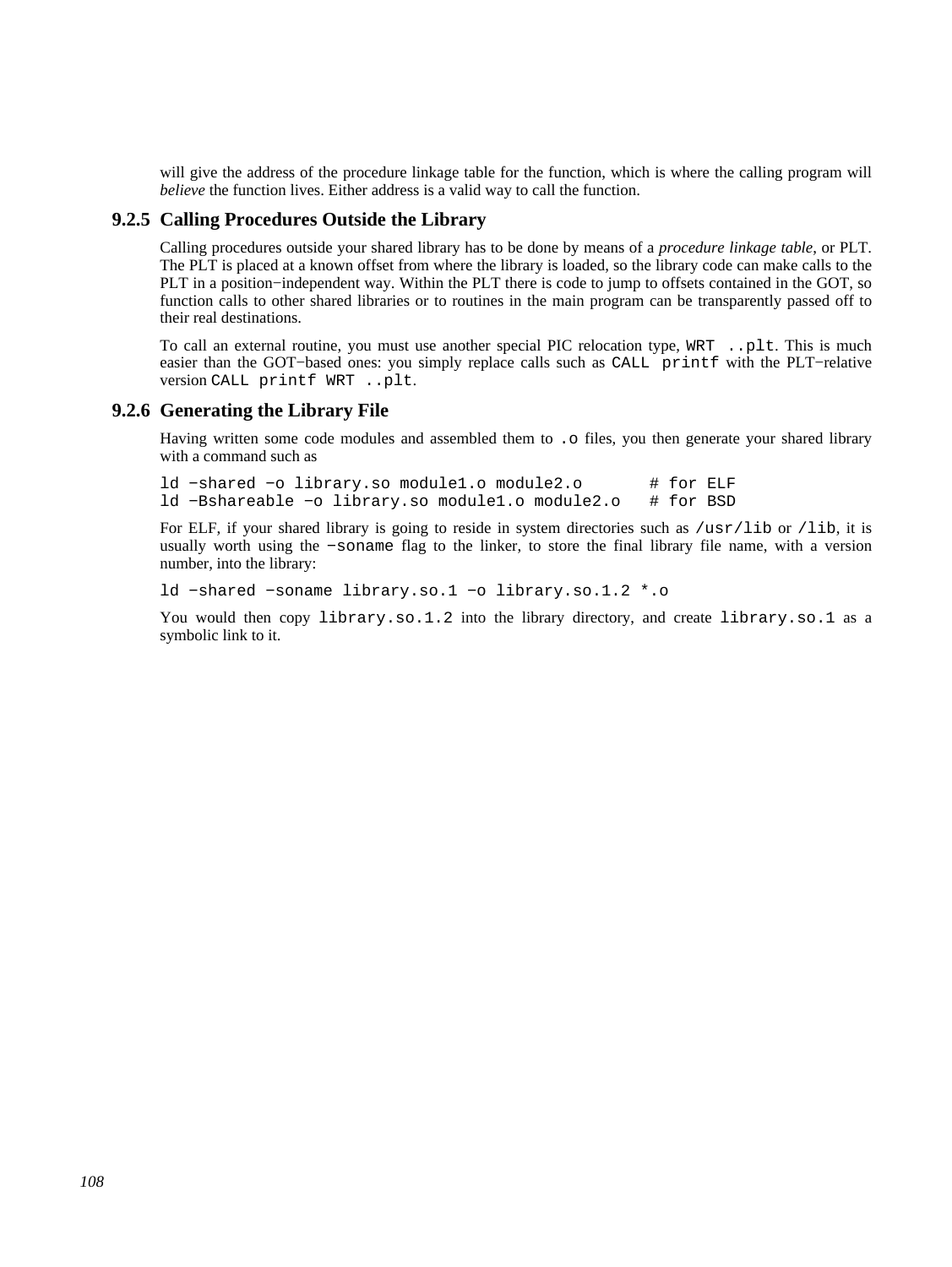## **Chapter 10: Mixing 16 and 32 Bit Code**

This chapter tries to cover some of the issues, largely related to unusual forms of addressing and jump instructions, encountered when writing operating system code such as protected−mode initialisation routines, which require code that operates in mixed segment sizes, such as code in a 16−bit segment trying to modify data in a 32−bit one, or jumps between different−size segments.

### **10.1 Mixed−Size Jumps**

<span id="page-108-0"></span>The most common form of mixed–size instruction is the one used when writing a 32–bit OS: having done your setup in 16−bit mode, such as loading the kernel, you then have to boot it by switching into protected mode and jumping to the 32−bit kernel start address. In a fully 32−bit OS, this tends to be the *only* mixed−size instruction you need, since everything before it can be done in pure 16−bit code, and everything after it can be pure 32−bit.

This jump must specify a 48−bit far address, since the target segment is a 32−bit one. However, it must be assembled in a 16−bit segment, so just coding, for example,

jmp 0x1234:0x56789ABC ; wrong!

will not work, since the offset part of the address will be truncated to 0x9ABC and the jump will be an ordinary 16−bit far one.

The Linux kernel setup code gets round the inability of as86 to generate the required instruction by coding it manually, using DB instructions. NASM can go one better than that, by actually generating the right instruction itself. Here's how to do it right:

jmp dword 0x1234:0x56789ABC ; right

The DWORD prefix (strictly speaking, it should come *after* the colon, since it is declaring the *offset* field to be a doubleword; but NASM will accept either form, since both are unambiguous) forces the offset part to be treated as far, in the assumption that you are deliberately writing a jump from a 16−bit segment to a 32−bit one.

You can do the reverse operation, jumping from a 32−bit segment to a 16−bit one, by means of the WORD prefix:

jmp word 0x8765:0x4321 ; 32 to 16 bit

If the WORD prefix is specified in 16−bit mode, or the DWORD prefix in 32−bit mode, they will be ignored, since each is explicitly forcing NASM into a mode it was in anyway.

### **10.2 Addressing Between Different−Size Segments**

If your OS is mixed 16 and 32−bit, or if you are writing a DOS extender, you are likely to have to deal with some 16−bit segments and some 32−bit ones. At some point, you will probably end up writing code in a 16−bit segment which has to access data in a 32−bit segment, or vice versa.

If the data you are trying to access in a 32−bit segment lies within the first 64K of the segment, you may be able to get away with using an ordinary 16−bit addressing operation for the purpose; but sooner or later, you will want to do 32−bit addressing from 16−bit mode.

The easiest way to do this is to make sure you use a register for the address, since any effective address containing a 32−bit register is forced to be a 32−bit address. So you can do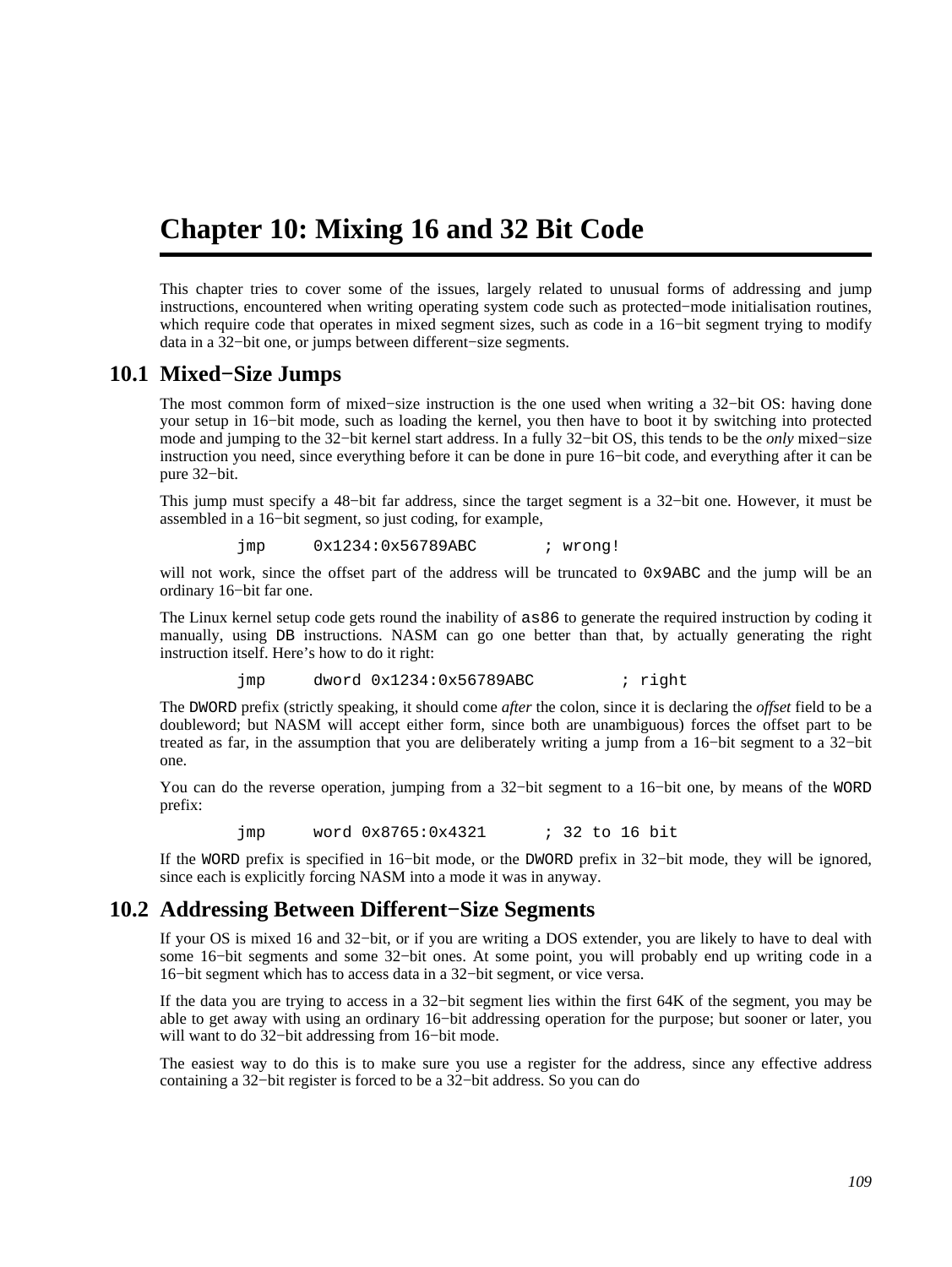mov eax, offset into 32 bit segment specified by fs mov dword [fs:eax],0x11223344

This is fine, but slightly cumbersome (since it wastes an instruction and a register) if you already know the precise offset you are aiming at. The x86 architecture does allow 32−bit effective addresses to specify nothing but a 4−byte offset, so why shouldn't NASM be able to generate the best instruction for the purpose?

It can. As in [section 10.1,](#page-108-0) you need only prefix the address with the DWORD keyword, and it will be forced to be a 32−bit address:

mov dword [fs:dword my\_offset],0x11223344

Also as in [section 10.1,](#page-108-0) NASM is not fussy about whether the DWORD prefix comes before or after the segment override, so arguably a nicer−looking way to code the above instruction is

mov dword [dword fs:my\_offset],0x11223344

Don't confuse the DWORD prefix *outside* the square brackets, which controls the size of the data stored at the address, with the one inside the square brackets which controls the length of the address itself. The two can quite easily be different:

mov word [dword 0x12345678],0x9ABC

This moves 16 bits of data to an address specified by a 32−bit offset.

You can also specify WORD or DWORD prefixes along with the FAR prefix to indirect far jumps or calls. For example:

call dword far [fs:word 0x4321]

This instruction contains an address specified by a 16−bit offset; it loads a 48−bit far pointer from that (16−bit segment and 32−bit offset), and calls that address.

## **10.3 Other Mixed−Size Instructions**

The other way you might want to access data might be using the string instructions (LODSx, STOSx and so on) or the XLATB instruction. These instructions, since they take no parameters, might seem to have no easy way to make them perform 32−bit addressing when assembled in a 16−bit segment.

This is the purpose of NASM's a16, a32 and a64 prefixes. If you are coding LODSB in a 16−bit segment but it is supposed to be accessing a string in a 32−bit segment, you should load the desired address into ESI and then code

a32 lodsb

The prefix forces the addressing size to 32 bits, meaning that LODSB loads from [DS:ESI] instead of [DS:SI]. To access a string in a 16−bit segment when coding in a 32−bit one, the corresponding a16 prefix can be used.

The a16, a32 and a64 prefixes can be applied to any instruction in NASM's instruction table, but most of them can generate all the useful forms without them. The prefixes are necessary only for instructions with implicit addressing: CMPSx, SCASx, LODSx, STOSx, MOVSx, INSx, OUTSx, and XLATB. Also, the various push and pop instructions (PUSHA and POPF as well as the more usual PUSH and POP) can accept a16, a32 or a64 prefixes to force a particular one of SP, ESP or RSP to be used as a stack pointer, in case the stack segment in use is a different size from the code segment.

PUSH and POP, when applied to segment registers in 32−bit mode, also have the slightly odd behaviour that they push and pop 4 bytes at a time, of which the top two are ignored and the bottom two give the value of the segment register being manipulated. To force the 16−bit behaviour of segment−register push and pop instructions, you can use the operand−size prefix o16: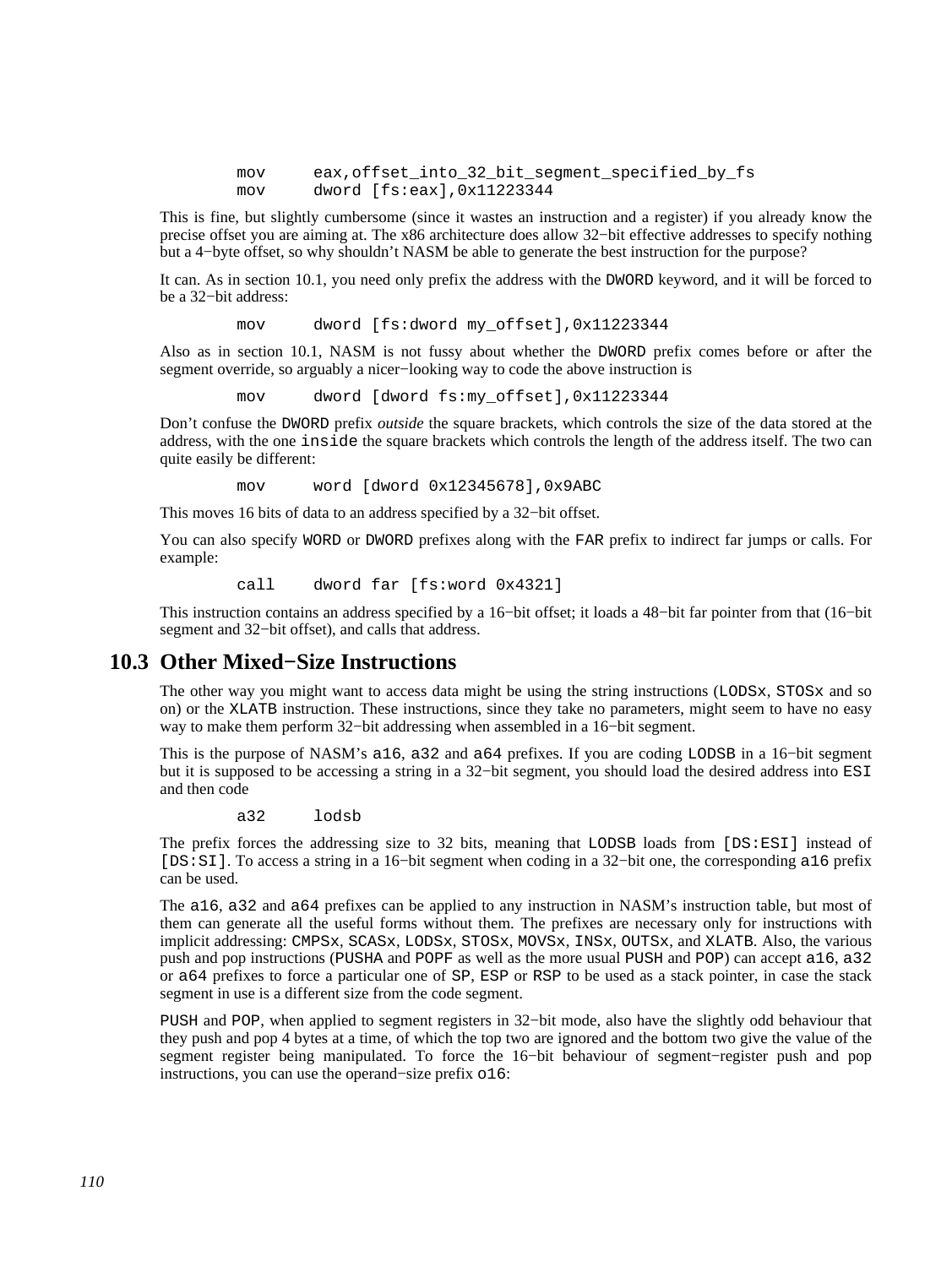| o16 push | SS |
|----------|----|
| o16 push | ds |

This code saves a doubleword of stack space by fitting two segment registers into the space which would normally be consumed by pushing one.

(You can also use the o32 prefix to force the 32−bit behaviour when in 16−bit mode, but this seems less useful.)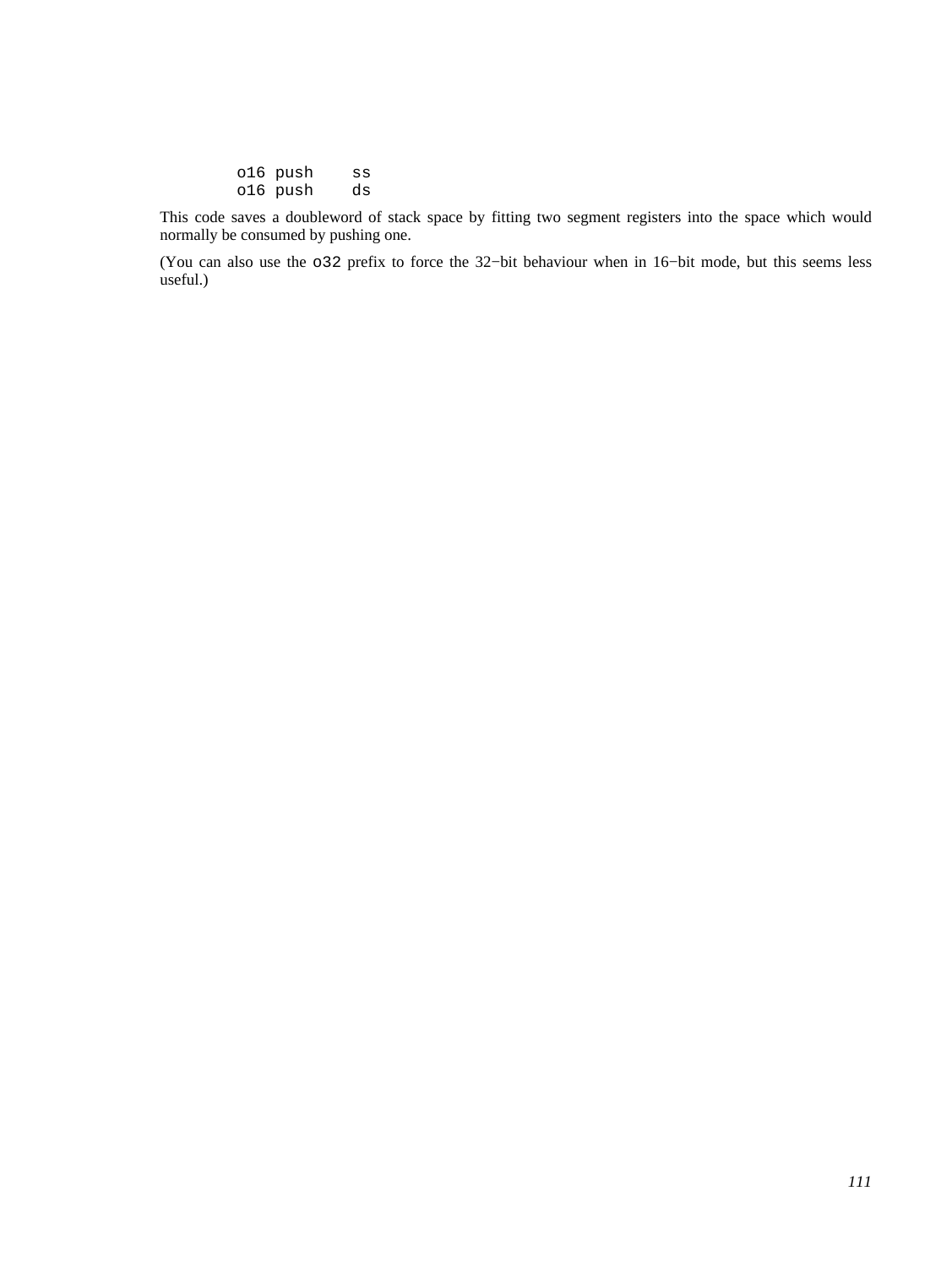## **Chapter 11: Writing 64−bit Code (Unix, Win64)**

This chapter attempts to cover some of the common issues involved when writing 64−bit code, to run under Win64 or Unix. It covers how to write assembly code to interface with 64−bit C routines, and how to write position−independent code for shared libraries.

All 64−bit code uses a flat memory model, since segmentation is not available in 64−bit mode. The one exception is the FS and GS registers, which still add their bases.

Position independence in 64−bit mode is significantly simpler, since the processor supports RIP–relative addressing directly; see the REL keyword [\(section 3.3\)](#page-27-0). On most 64−bit platforms, it is probably desirable to make that the default, using the directive DEFAULT REL [\(section 6.2\)](#page-66-0).

64−bit programming is relatively similar to 32−bit programming, but of course pointers are 64 bits long; additionally, all existing platforms pass arguments in registers rather than on the stack. Furthermore, 64−bit platforms use SSE2 by default for floating point. Please see the ABI documentation for your platform.

64−bit platforms differ in the sizes of the fundamental datatypes, not just from 32−bit platforms but from each other. If a specific size data type is desired, it is probably best to use the types defined in the Standard C header <inttypes.h>.

In 64−bit mode, the default instruction size is still 32 bits. When loading a value into a 32−bit register (but not an 8− or 16−bit register), the upper 32 bits of the corresponding 64−bit register are set to zero.

### **11.1 Register Names in 64−bit Mode**

NASM uses the following names for general−purpose registers in 64−bit mode, for 8−, 16−, 32− and 64−bit references, respecitively:

 AL/AH, CL/CH, DL/DH, BL/BH, SPL, BPL, SIL, DIL, R8B−R15B AX, CX, DX, BX, SP, BP, SI, DI, R8W−R15W EAX, ECX, EDX, EBX, ESP, EBP, ESI, EDI, R8D−R15D RAX, RCX, RDX, RBX, RSP, RBP, RSI, RDI, R8−R15

This is consistent with the AMD documentation and most other assemblers. The Intel documentation, however, uses the names R8L−R15L for 8−bit references to the higher registers. It is possible to use those names by definiting them as macros; similarly, if one wants to use numeric names for the low 8 registers, define them as macros. The standard macro package altreg (see [section 5.1](#page-64-0)) can be used for this purpose.

#### **11.2 Immediates and Displacements in 64−bit Mode**

In 64−bit mode, immediates and displacements are generally only 32 bits wide. NASM will therefore truncate most displacements and immediates to 32 bits.

The only instruction which takes a full 64−bit immediate is:

MOV reg64,imm64

NASM will produce this instruction whenever the programmer uses MOV with an immediate into a 64−bit register. If this is not desirable, simply specify the equivalent 32−bit register, which will be automatically zero−extended by the processor, or specify the immediate as DWORD:

| mov rax, foo       |  | ; 64-bit immediate |
|--------------------|--|--------------------|
| mov rax, qword foo |  | ; (identical)      |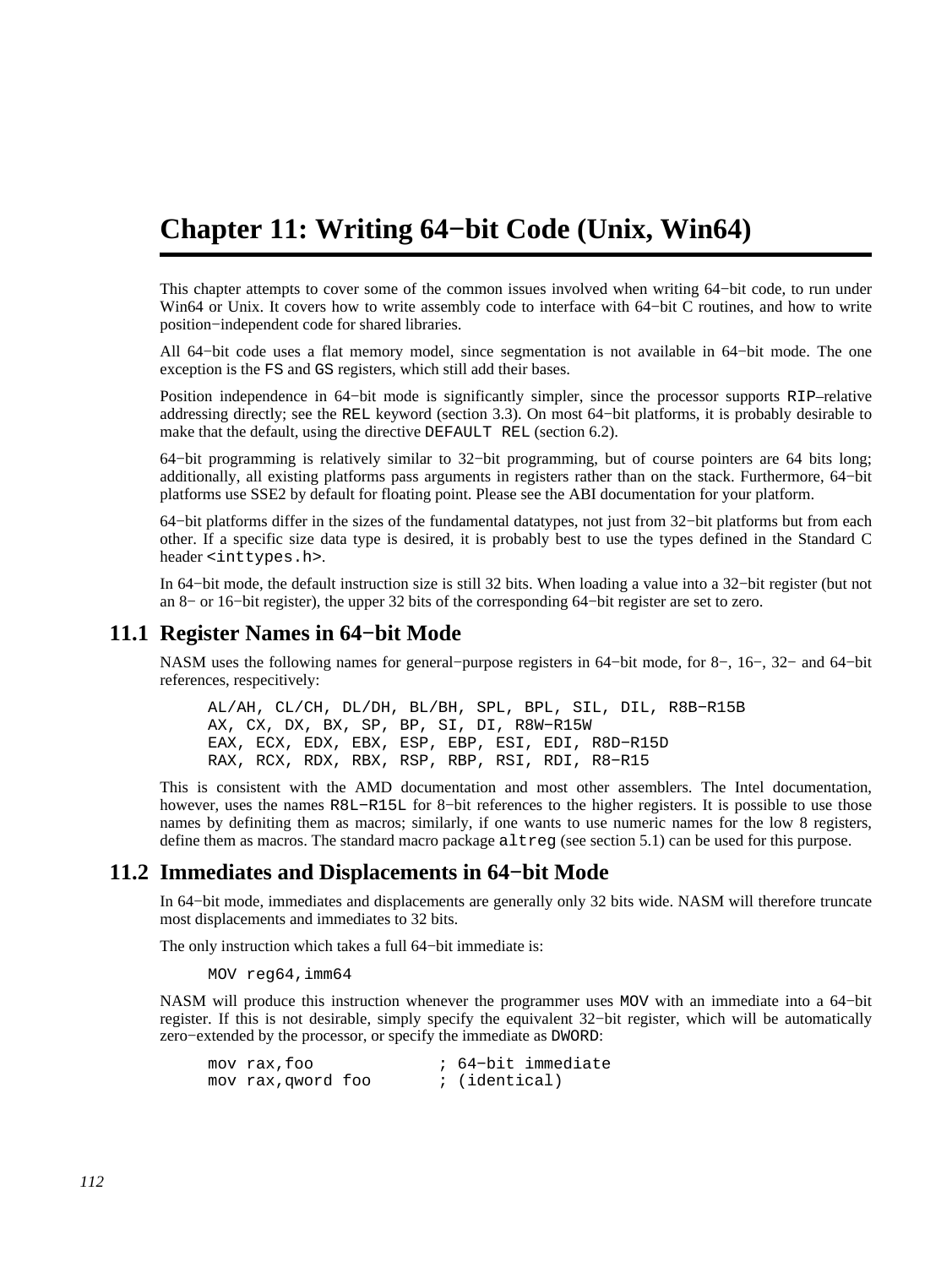mov eax,foo ; 32−bit immediate, zero−extended mov rax,dword foo ; 32−bit immediate, sign−extended

The length of these instructions are 10, 5 and 7 bytes, respectively.

The only instructions which take a full 64−bit *displacement* is loading or storing, using MOV, AL, AX, EAX or RAX (but no other registers) to an absolute 64−bit address. Since this is a relatively rarely used instruction (64−bit code generally uses relative addressing), the programmer has to explicitly declare the displacement size as QWORD:

```
 default abs 
    mov eax,[foo] ; 32−bit absolute disp, sign−extended 
mov eax,[a32 foo] ; 32−bit absolute disp, zero−extended 
mov eax,[qword foo] ; 64−bit absolute disp 
    default rel 
   mov eax, [foo] ; 32-bit relative disp<br>mov eax, [a32 foo] ; d:o, address truncate
                            i d:o, address truncated to 32 bits(!)
    mov eax,[qword foo] ; error 
    mov eax,[abs qword foo] ; 64−bit absolute disp
```
A sign−extended absolute displacement can access from –2 GB to +2 GB; a zero−extended absolute displacement can access from 0 to 4 GB.

#### **11.3 Interfacing to 64−bit C Programs (Unix)**

On Unix, the 64−bit ABI is defined by the document:

[http://www.x86−64.org/documentation/abi.pdf](http://www.x86-64.org/documentation/abi.pdf)

Although written for AT&T−syntax assembly, the concepts apply equally well for NASM−style assembly. What follows is a simplified summary.

The first six integer arguments (from the left) are passed in RDI, RSI, RDX, RCX, R8, and R9, in that order. Additional integer arguments are passed on the stack. These registers, plus RAX, R10 and R11 are destroyed by function calls, and thus are available for use by the function without saving.

Integer return values are passed in RAX and RDX, in that order.

Floating point is done using SSE registers, except for long double. Floating−point arguments are passed in XMM0 to XMM7; return is XMM0 and XMM1. long double are passed on the stack, and returned in ST0 and ST1.

All SSE and x87 registers are destroyed by function calls.

On 64−bit Unix, long is 64 bits.

Integer and SSE register arguments are counted separately, so for the case of

```
 void foo(long a, double b, int c)
```
a is passed in RDI, b in XMM0, and c in ESI.

### **11.4 Interfacing to 64−bit C Programs (Win64)**

The Win64 ABI is described at:

[http://msdn2.microsoft.com/en−gb/library/ms794533.aspx](http://msdn2.microsoft.com/en-gb/library/ms794533.aspx)

What follows is a simplified summary.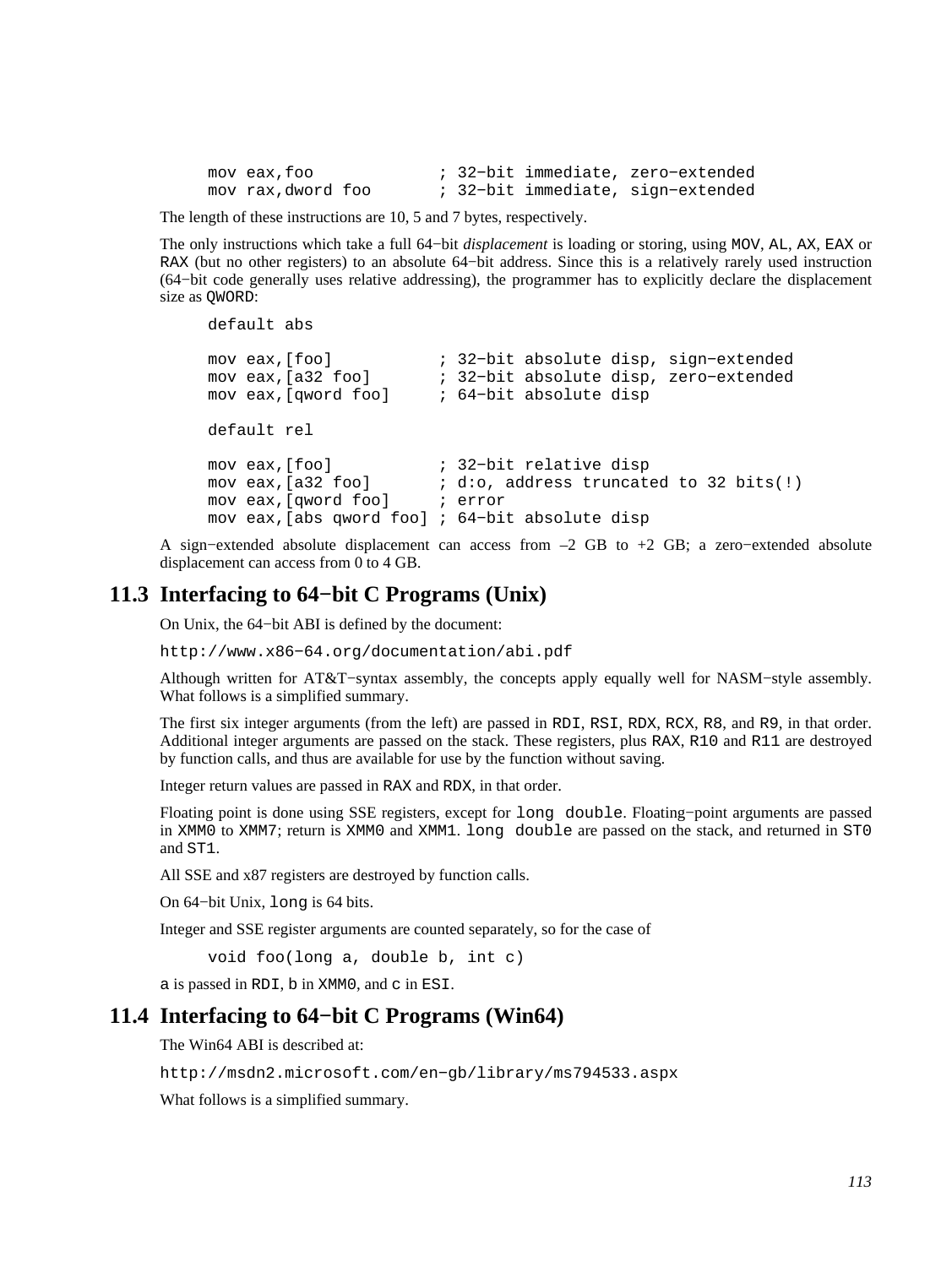The first four integer arguments are passed in RCX, RDX, R8 and R9, in that order. Additional integer arguments are passed on the stack. These registers, plus RAX, R10 and R11 are destroyed by function calls, and thus are available for use by the function without saving.

Integer return values are passed in RAX only.

Floating point is done using SSE registers, except for long double. Floating−point arguments are passed in XMM0 to XMM3; return is XMM0 only.

On Win64, long is 32 bits; long long or \_int64 is 64 bits.

Integer and SSE register arguments are counted together, so for the case of

void foo(long long a, double b, int c)

a is passed in RCX, b in XMM1, and c in R8D.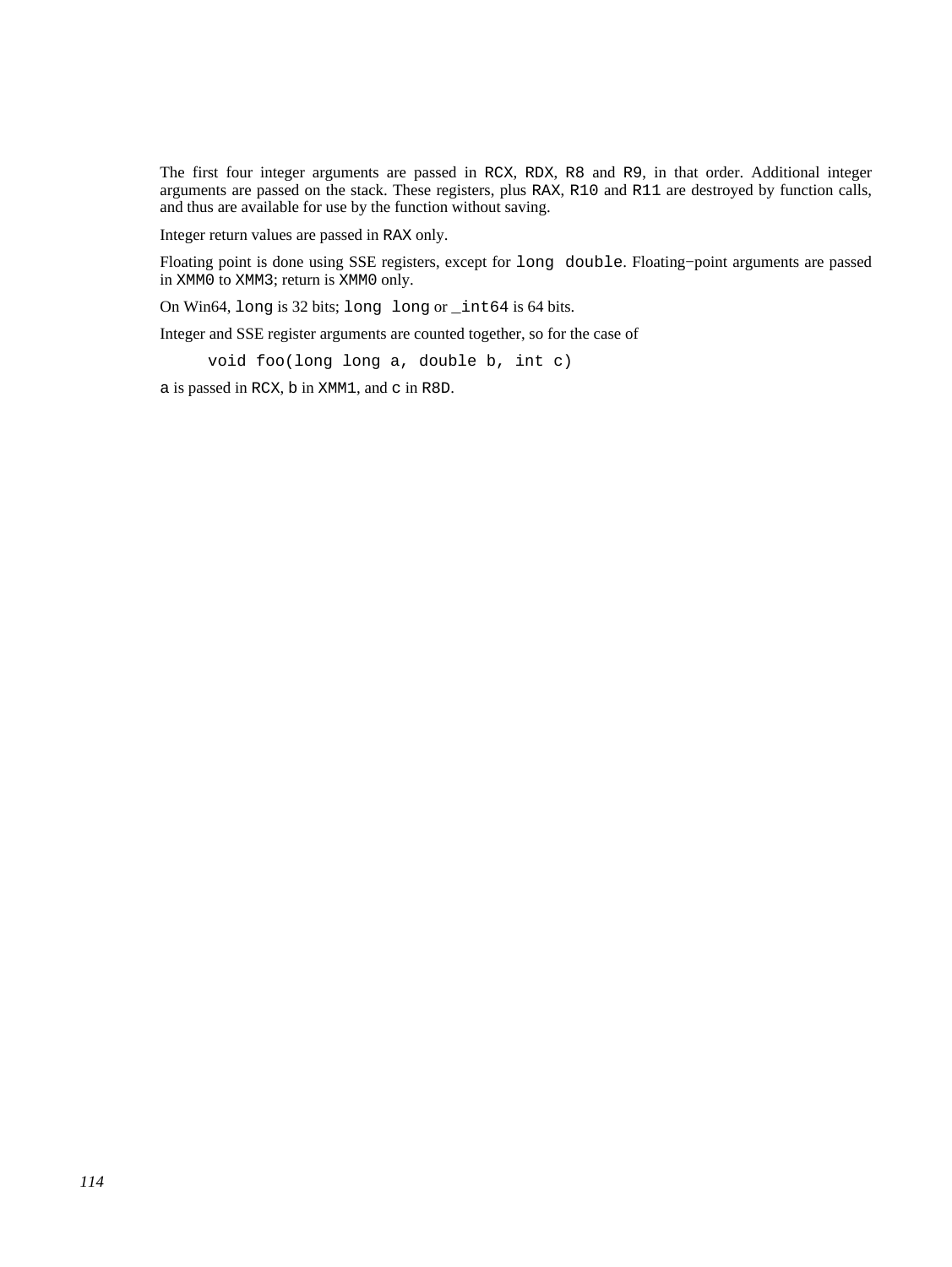## **Chapter 12: Troubleshooting**

This chapter describes some of the common problems that users have been known to encounter with NASM, and answers them. It also gives instructions for reporting bugs in NASM if you find a difficulty that isn't listed here.

## **12.1 Common Problems**

#### **12.1.1 NASM Generates Inefficient Code**

<span id="page-114-0"></span>We sometimes get 'bug' reports about NASM generating inefficient, or even 'wrong', code on instructions such as ADD ESP, 8. This is a deliberate design feature, connected to predictability of output: NASM, on seeing ADD ESP,8, will generate the form of the instruction which leaves room for a 32-bit offset. You need to code ADD ESP, BYTE 8 if you want the space–efficient form of the instruction. This isn't a bug, it's user error: if you prefer to have NASM produce the more efficient code automatically enable optimization with the −O option (see [section 2.1.22\)](#page-20-0).

#### **12.1.2 My Jumps are Out of Range**

Similarly, people complain that when they issue conditional jumps (which are SHORT by default) that try to jump too far, NASM reports 'short jump out of range' instead of making the jumps longer.

This, again, is partly a predictability issue, but in fact has a more practical reason as well. NASM has no means of being told what type of processor the code it is generating will be run on; so it cannot decide for itself that it should generate Jcc NEAR type instructions, because it doesn't know that it's working for a 386 or above. Alternatively, it could replace the out−of−range short JNE instruction with a very short JE instruction that jumps over a JMP NEAR; this is a sensible solution for processors below a 386, but hardly efficient on processors which have good branch prediction *and* could have used JNE NEAR instead. So, once again, it's up to the user, not the assembler, to decide what instructions should be generated. See [section](#page-20-0) [2.1.22.](#page-20-0)

#### **12.1.3 ORG Doesn't Work**

People writing boot sector programs in the bin format often complain that ORG doesn't work the way they'd like: in order to place the 0xAA55 signature word at the end of a 512−byte boot sector, people who are used to MASM tend to code

> ORG 0 ; some boot sector code ORG 510 DW 0xAA55

This is not the intended use of the ORG directive in NASM, and will not work. The correct way to solve this problem in NASM is to use the TIMES directive, like this:

> ORG 0 ; some boot sector code TIMES 510−(\$−\$\$) DB 0 DW 0xAA55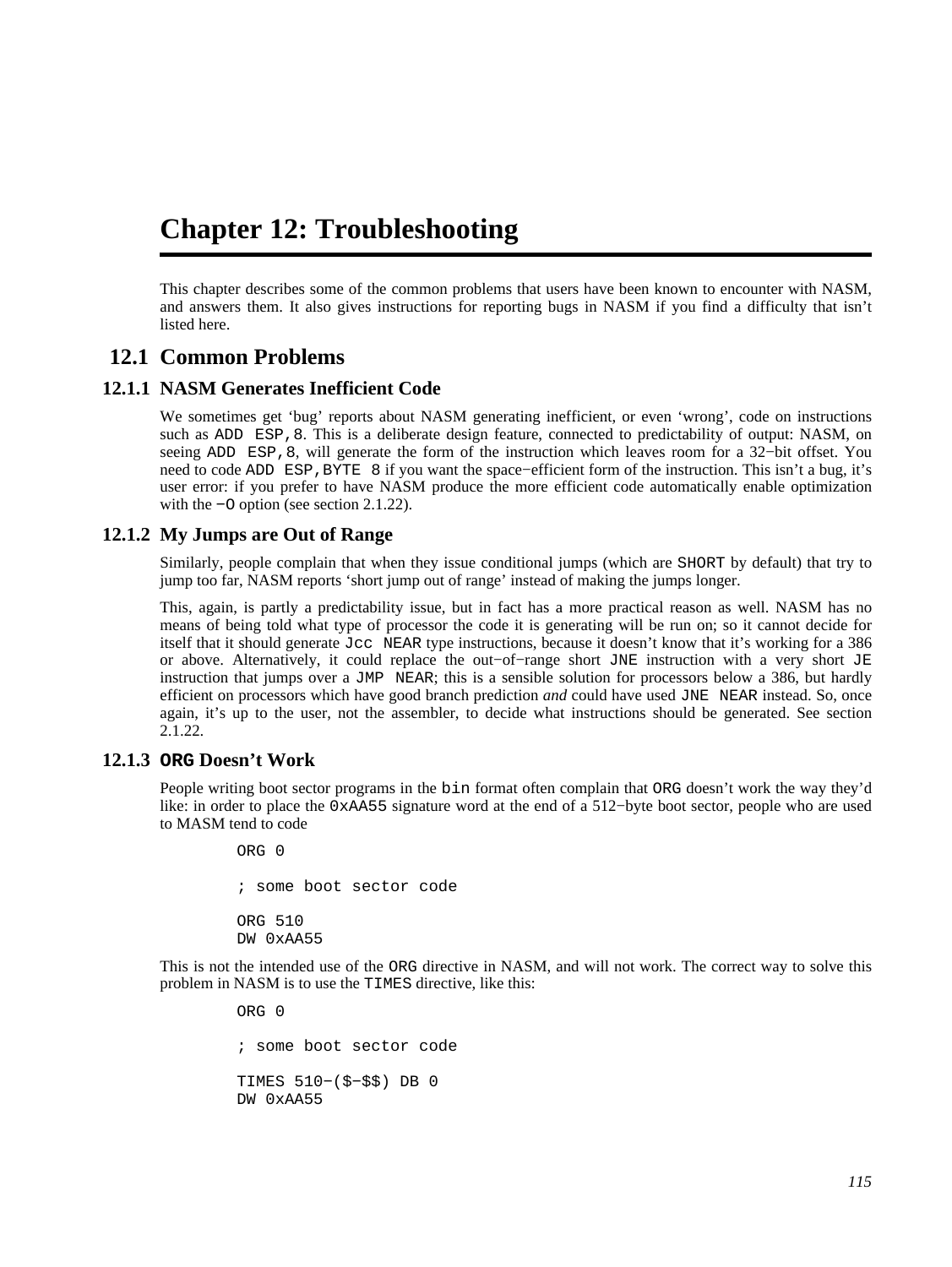The TIMES directive will insert exactly enough zero bytes into the output to move the assembly point up to 510. This method also has the advantage that if you accidentally fill your boot sector too full, NASM will catch the problem at assembly time and report it, so you won't end up with a boot sector that you have to disassemble to find out what's wrong with it.

#### **12.1.4 TIMES Doesn't Work**

The other common problem with the above code is people who write the TIMES line as

```
 TIMES 510−$ DB 0
```
by reasoning that  $\frac{1}{5}$  should be a pure number, just like 510, so the difference between them is also a pure number and can happily be fed to TIMES.

NASM is a *modular* assembler: the various component parts are designed to be easily separable for re−use, so they don't exchange information unnecessarily. In consequence, the bin output format, even though it has been told by the ORG directive that the .text section should start at 0, does not pass that information back to the expression evaluator. So from the evaluator's point of view, \$ isn't a pure number: it's an offset from a section base. Therefore the difference between  $\frac{1}{5}$  and 510 is also not a pure number, but involves a section base. Values involving section bases cannot be passed as arguments to TIMES.

The solution, as in the previous section, is to code the TIMES line in the form

TIMES 510−(\$−\$\$) DB 0

in which \$ and \$\$ are offsets from the same section base, and so their difference is a pure number. This will solve the problem and generate sensible code.

## **12.2 Bugs**

We have never yet released a version of NASM with any *known* bugs. That doesn't usually stop there being plenty we didn't know about, though. Any that you find should be reported firstly via the bugtracker at <https://sourceforge.net/projects/nasm/> (click on "Bugs"), or if that fails then through one of the contacts in [section 1.2.](#page-14-0)

Please read [section 2.2](#page-23-0) first, and don't report the bug if it's listed in there as a deliberate feature. (If you think the feature is badly thought out, feel free to send us reasons why you think it should be changed, but don't just send us mail saying 'This is a bug' if the documentation says we did it on purpose.) Then read [section 12.1](#page-114-0), and don't bother reporting the bug if it's listed there.

If you do report a bug, *please* give us all of the following information:

- What operating system you're running NASM under. DOS, Linux, NetBSD, Win16, Win32, VMS (I'd be impressed), whatever.
- If you're running NASM under DOS or Win32, tell us whether you've compiled your own executable from the DOS source archive, or whether you were using the standard distribution binaries out of the archive. If you were using a locally built executable, try to reproduce the problem using one of the standard binaries, as this will make it easier for us to reproduce your problem prior to fixing it.
- Which version of NASM you're using, and exactly how you invoked it. Give us the precise command line, and the contents of the NASMENV environment variable if any.
- Which versions of any supplementary programs you're using, and how you invoked them. If the problem only becomes visible at link time, tell us what linker you're using, what version of it you've got, and the exact linker command line. If the problem involves linking against object files generated by a compiler, tell us what compiler, what version, and what command line or options you used. (If you're compiling in an IDE, please try to reproduce the problem with the command−line version of the compiler.)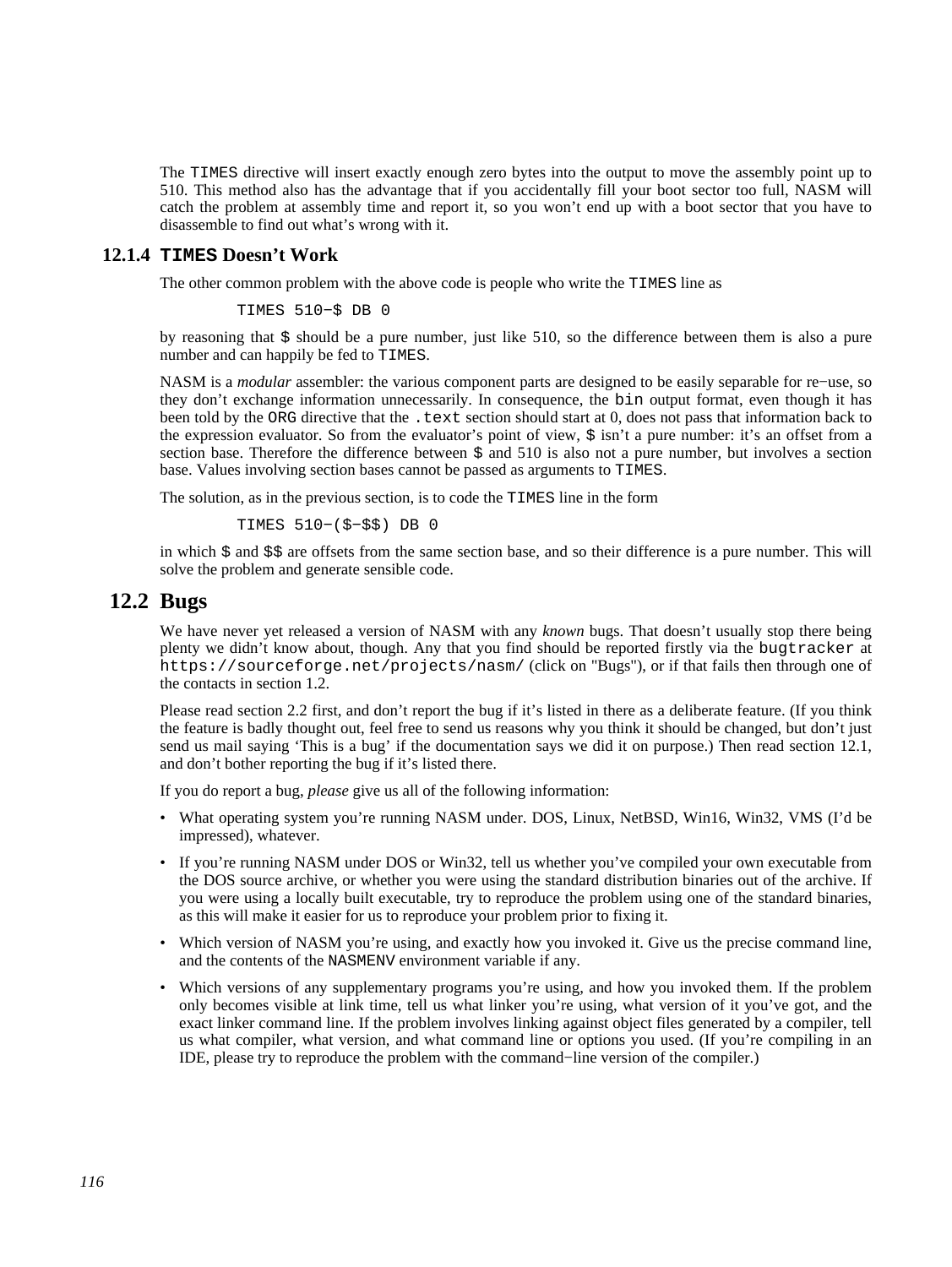- If at all possible, send us a NASM source file which exhibits the problem. If this causes copyright problems (e.g. you can only reproduce the bug in restricted−distribution code) then bear in mind the following two points: firstly, we guarantee that any source code sent to us for the purposes of debugging NASM will be used *only* for the purposes of debugging NASM, and that we will delete all our copies of it as soon as we have found and fixed the bug or bugs in question; and secondly, we would prefer *not* to be mailed large chunks of code anyway. The smaller the file, the better. A three−line sample file that does nothing useful *except* demonstrate the problem is much easier to work with than a fully fledged ten−thousand−line program. (Of course, some errors *do* only crop up in large files, so this may not be possible.)
- A description of what the problem actually *is*. 'It doesn't work' is *not* a helpful description! Please describe exactly what is happening that shouldn't be, or what isn't happening that should. Examples might be: 'NASM generates an error message saying Line 3 for an error that's actually on Line 5'; 'NASM generates an error message that I believe it shouldn't be generating at all'; 'NASM fails to generate an error message that I believe it *should* be generating'; 'the object file produced from this source code crashes my linker'; 'the ninth byte of the output file is 66 and I think it should be 77 instead'.
- If you believe the output file from NASM to be faulty, send it to us. That allows us to determine whether our own copy of NASM generates the same file, or whether the problem is related to portability issues between our development platforms and yours. We can handle binary files mailed to us as MIME attachments, uuencoded, and even BinHex. Alternatively, we may be able to provide an FTP site you can upload the suspect files to; but mailing them is easier for us.
- Any other information or data files that might be helpful. If, for example, the problem involves NASM failing to generate an object file while TASM can generate an equivalent file without trouble, then send us *both* object files, so we can see what TASM is doing differently from us.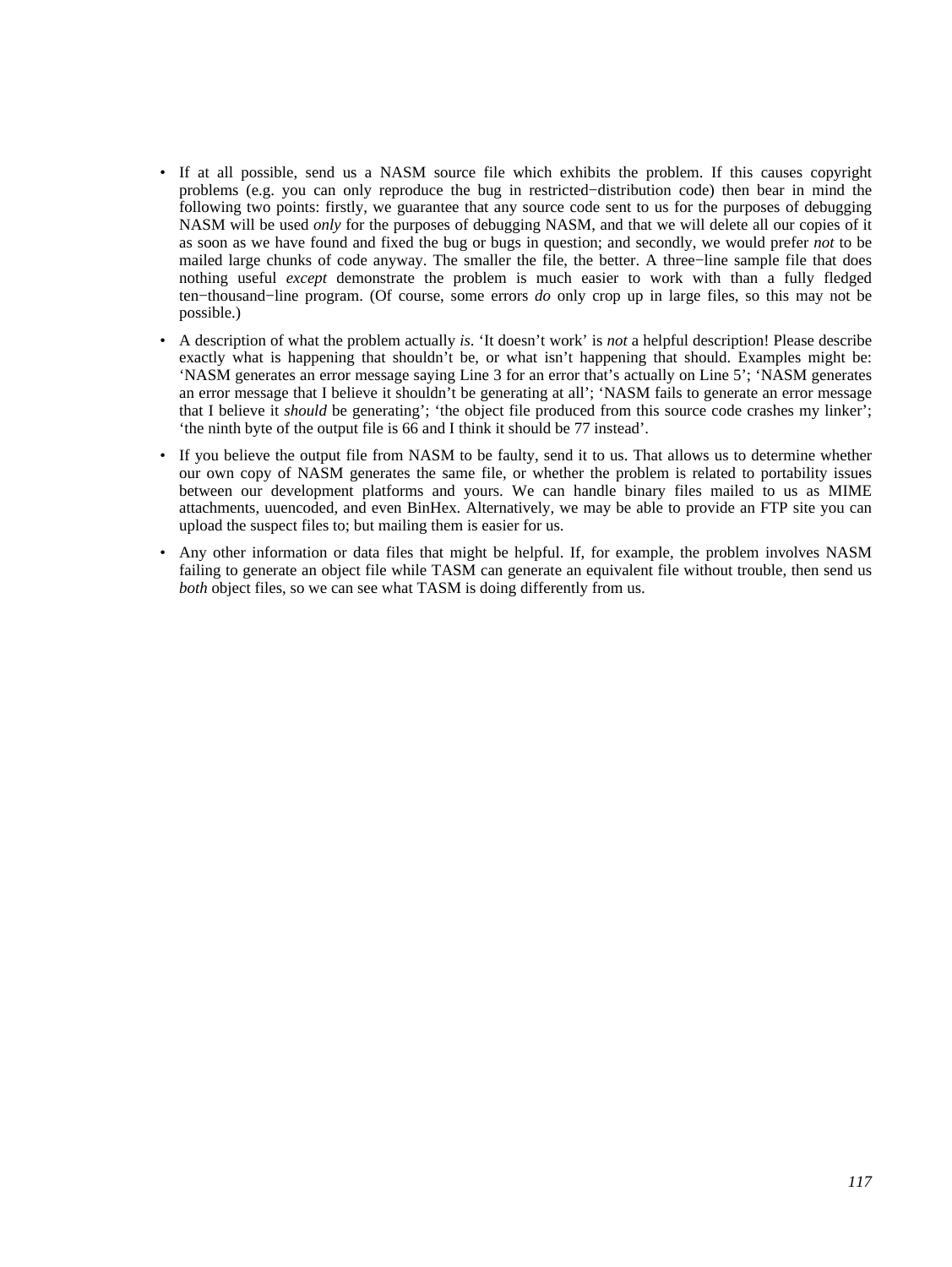## **Appendix A: Ndisasm**

The Netwide Disassembler, NDISASM

## **A.1 Introduction**

The Netwide Disassembler is a small companion program to the Netwide Assembler, NASM. It seemed a shame to have an x86 assembler, complete with a full instruction table, and not make as much use of it as possible, so here's a disassembler which shares the instruction table (and some other bits of code) with NASM.

The Netwide Disassembler does nothing except to produce disassemblies of *binary* source files. NDISASM does not have any understanding of object file formats, like objdump, and it will not understand DOS . EXE files like debug will. It just disassembles.

## **A.2 Getting Started: Installation**

See [section 1.3](#page-14-1) for installation instructions. NDISASM, like NASM, has a man page which you may want to put somewhere useful, if you are on a Unix system.

## **A.3 Running NDISASM**

To disassemble a file, you will typically use a command of the form

ndisasm −b {16|32|64} filename

NDISASM can disassemble 16−, 32− or 64−bit code equally easily, provided of course that you remember to specify which it is to work with. If no –b switch is present, NDISASM works in 16–bit mode by default. The −u switch (for USE32) also invokes 32−bit mode.

Two more command line options are −r which reports the version number of NDISASM you are running, and −h which gives a short summary of command line options.

#### **A.3.1 COM Files: Specifying an Origin**

To disassemble a DOS .COM file correctly, a disassembler must assume that the first instruction in the file is loaded at address  $0x100$ , rather than at zero. NDISASM, which assumes by default that any file you give it is loaded at zero, will therefore need to be informed of this.

The −o option allows you to declare a different origin for the file you are disassembling. Its argument may be expressed in any of the NASM numeric formats: decimal by default, if it begins with '\$' or '0x' or ends in 'H' it's hex, if it ends in 'Q' it's octal, and if it ends in 'B' it's binary.

Hence, to disassemble a . COM file:

ndisasm −o100h filename.com

will do the trick.

#### **A.3.2 Code Following Data: Synchronisation**

Suppose you are disassembling a file which contains some data which isn't machine code, and *then* contains some machine code. NDISASM will faithfully plough through the data section, producing machine instructions wherever it can (although most of them will look bizarre, and some may have unusual prefixes, e.g. 'FS OR AX,0x240A'), and generating 'DB' instructions ever so often if it's totally stumped. Then it will reach the code section.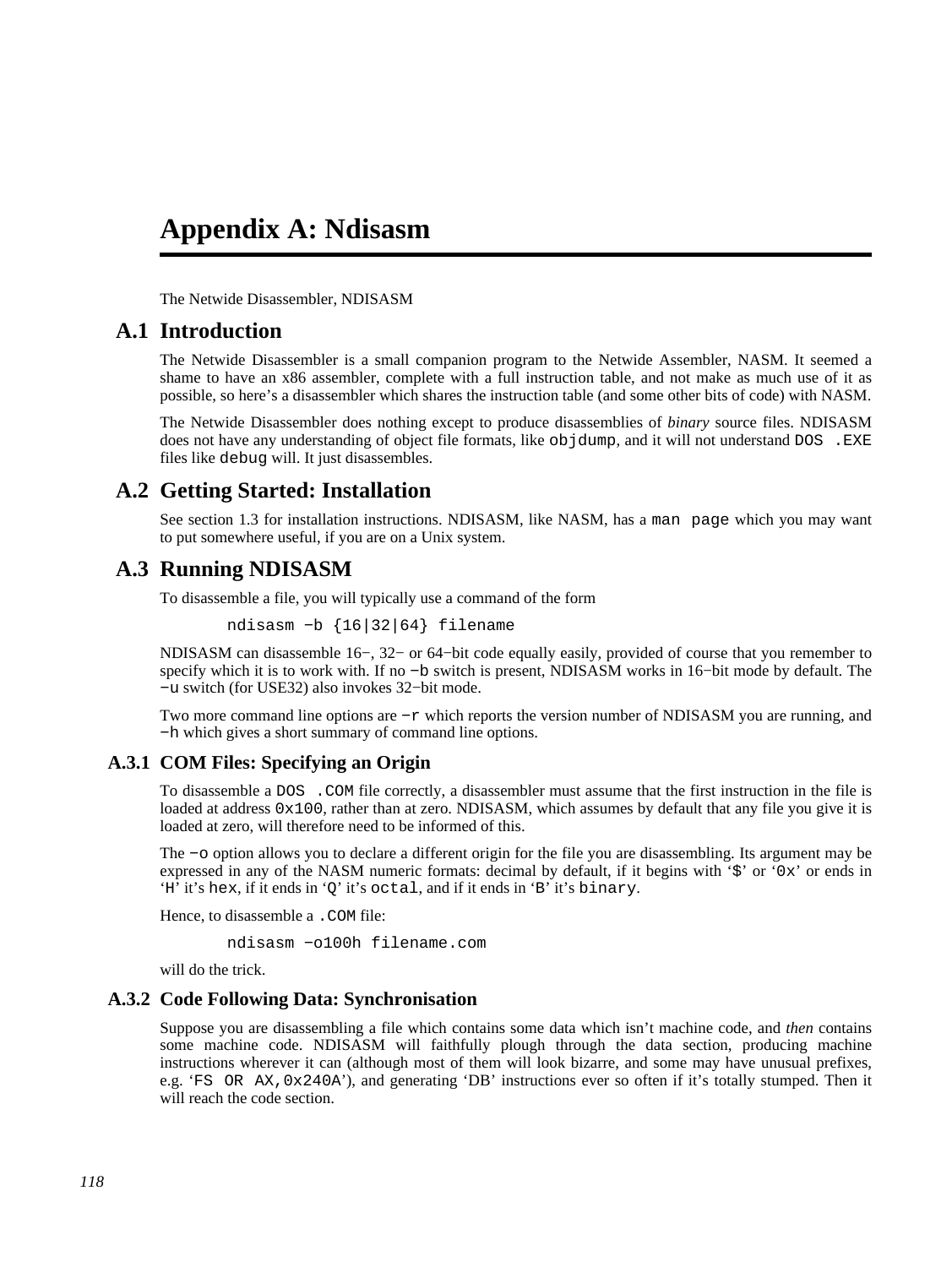Supposing NDISASM has just finished generating a strange machine instruction from part of the data section, and its file position is now one byte *before* the beginning of the code section. It's entirely possible that another spurious instruction will get generated, starting with the final byte of the data section, and then the correct first instruction in the code section will not be seen because the starting point skipped over it. This isn't really ideal.

To avoid this, you can specify a 'synchronisation' point, or indeed as many synchronisation points as you like (although NDISASM can only handle 8192 sync points internally). The definition of a sync point is this: NDISASM guarantees to hit sync points exactly during disassembly. If it is thinking about generating an instruction which would cause it to jump over a sync point, it will discard that instruction and output a 'db' instead. So it *will* start disassembly exactly from the sync point, and so you *will* see all the instructions in your code section.

Sync points are specified using the −s option: they are measured in terms of the program origin, not the file position. So if you want to synchronize after 32 bytes of a .COM file, you would have to do

ndisasm −o100h −s120h file.com

rather than

ndisasm −o100h −s20h file.com

As stated above, you can specify multiple sync markers if you need to, just by repeating the −s option.

#### **A.3.3 Mixed Code and Data: Automatic (Intelligent) Synchronisation**

Suppose you are disassembling the boot sector of a DOS floppy (maybe it has a virus, and you need to understand the virus so that you know what kinds of damage it might have done you). Typically, this will contain a JMP instruction, then some data, then the rest of the code. So there is a very good chance of NDISASM being *misaligned* when the data ends and the code begins. Hence a sync point is needed.

On the other hand, why should you have to specify the sync point manually? What you'd do in order to find where the sync point would be, surely, would be to read the JMP instruction, and then to use its target address as a sync point. So can NDISASM do that for you?

The answer, of course, is yes: using either of the synonymous switches −a (for automatic sync) or −i (for intelligent sync) will enable auto−sync mode. Auto−sync mode automatically generates a sync point for any forward−referring PC−relative jump or call instruction that NDISASM encounters. (Since NDISASM is one−pass, if it encounters a PC−relative jump whose target has already been processed, there isn't much it can do about it...)

Only PC−relative jumps are processed, since an absolute jump is either through a register (in which case NDISASM doesn't know what the register contains) or involves a segment address (in which case the target code isn't in the same segment that NDISASM is working in, and so the sync point can't be placed anywhere useful).

For some kinds of file, this mechanism will automatically put sync points in all the right places, and save you from having to place any sync points manually. However, it should be stressed that auto−sync mode is *not* guaranteed to catch all the sync points, and you may still have to place some manually.

Auto−sync mode doesn't prevent you from declaring manual sync points: it just adds automatically generated ones to the ones you provide. It's perfectly feasible to specify −i *and* some −s options.

Another caveat with auto−sync mode is that if, by some unpleasant fluke, something in your data section should disassemble to a PC−relative call or jump instruction, NDISASM may obediently place a sync point in a totally random place, for example in the middle of one of the instructions in your code section. So you may end up with a wrong disassembly even if you use auto−sync. Again, there isn't much I can do about this. If you have problems, you'll have to use manual sync points, or use the −k option (documented below) to suppress disassembly of the data area.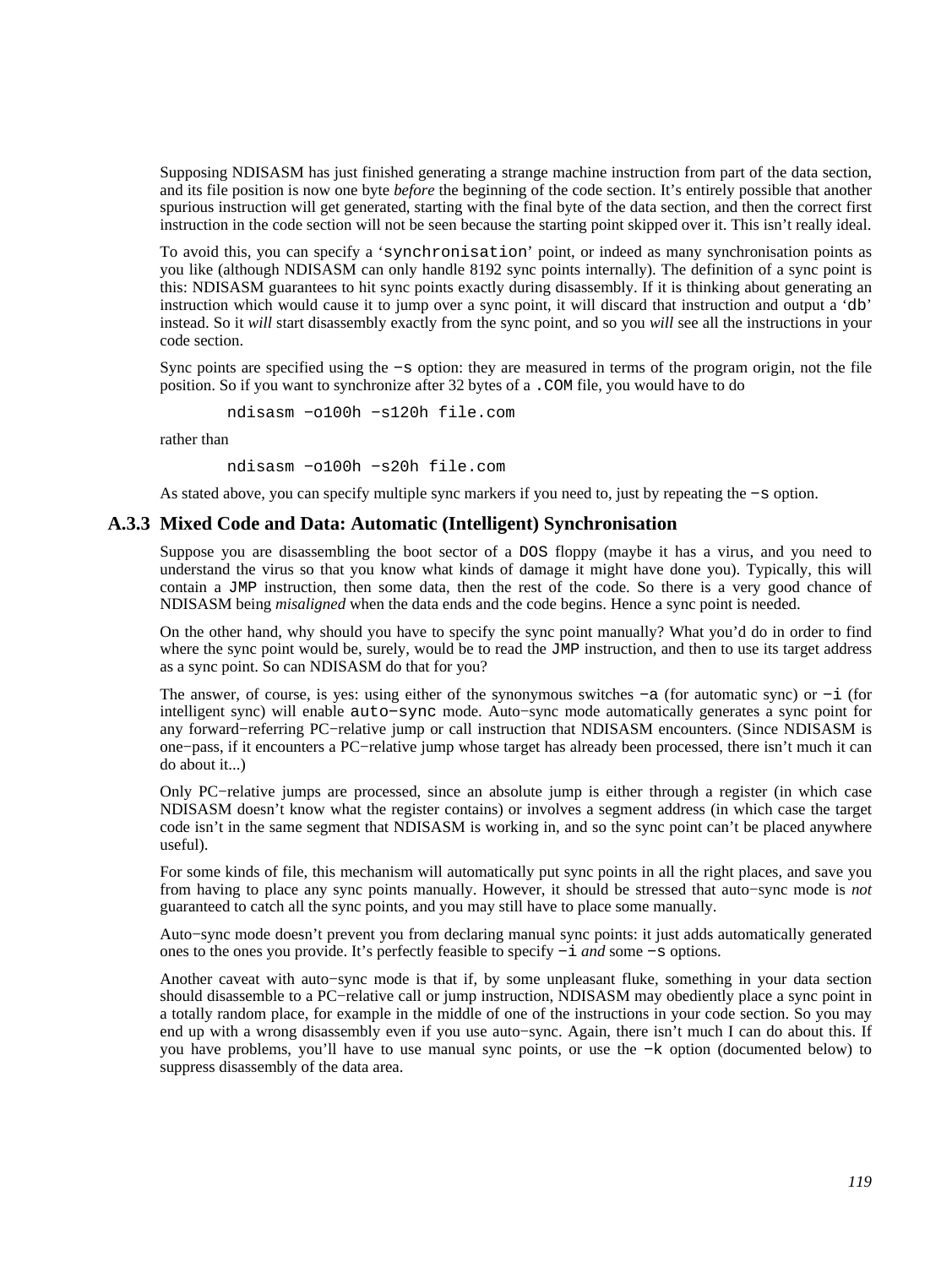### **A.3.4 Other Options**

The −e option skips a header on the file, by ignoring the first N bytes. This means that the header is *not* counted towards the disassembly offset: if you give −e10 −o10, disassembly will start at byte 10 in the file, and this will be given offset 10, not 20.

The −k option is provided with two comma–separated numeric arguments, the first of which is an assembly offset and the second is a number of bytes to skip. This *will* count the skipped bytes towards the assembly offset: its use is to suppress disassembly of a data section which wouldn't contain anything you wanted to see anyway.

## **A.4 Bugs and Improvements**

There are no known bugs. However, any you find, with patches if possible, should be sent to [nasm−bugs@lists.sourceforge.net](mailto:nasm-bugs@lists.sourceforge.net), or to the developer's site at <https://sourceforge.net/projects/nasm/> and we'll try to fix them. Feel free to send contributions and new features as well.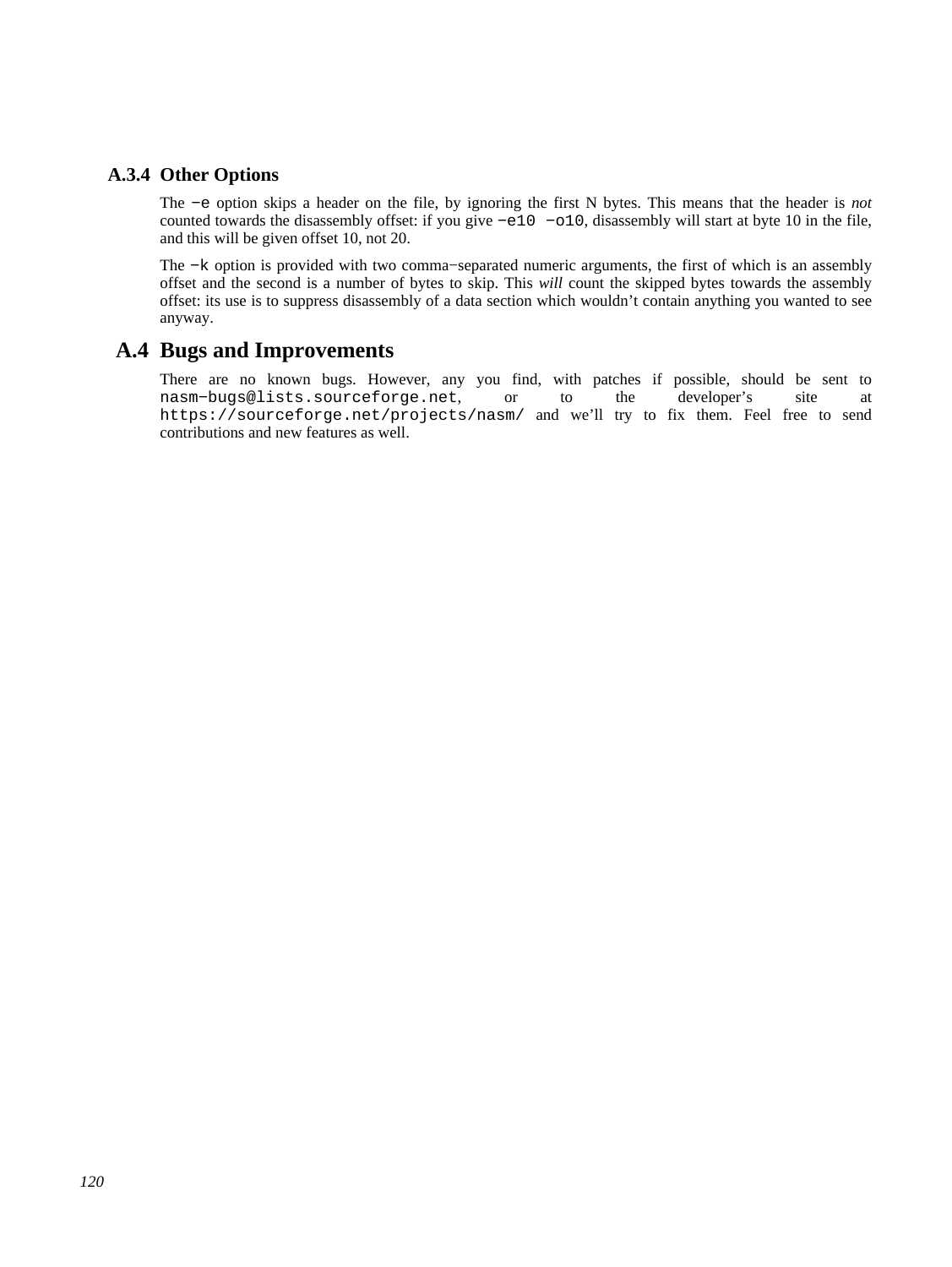# **Appendix B: Instruction List**

## **B.1 Introduction**

The following sections show the instructions which NASM currently supports. For each instruction, there is a separate entry for each supported addressing mode. The third column shows the processor type in which the instruction was introduced and, when appropriate, one or more usage flags.

#### **B.1.1 Special instructions...**

| DB                         |     |      |
|----------------------------|-----|------|
| DW                         |     |      |
| DD                         |     |      |
| DQ                         |     |      |
| $\mathop{\rm DT}\nolimits$ |     |      |
| DO                         |     |      |
| DΥ                         |     |      |
| <b>RESB</b>                | imm | 8086 |
| <b>RESW</b>                |     |      |
| <b>RESD</b>                |     |      |
| RESQ                       |     |      |
| REST                       |     |      |
| <b>RESO</b>                |     |      |
| RESY                       |     |      |

## **B.1.2 Conventional instructions**

| AAA |                  | 8086, NOLONG |
|-----|------------------|--------------|
| AAD |                  | 8086, NOLONG |
| AAD | imm              | 8086, NOLONG |
| AAM |                  | 8086, NOLONG |
| AAM | imm              | 8086, NOLONG |
| AAS |                  | 8086, NOLONG |
| ADC | mem,reg8         | 8086         |
| ADC | reg8,reg8        | 8086         |
| ADC | mem,reg16        | 8086         |
| ADC | reg16,reg16      | 8086         |
| ADC | mem,reg32        | 386          |
| ADC | reg32,reg32      | 386          |
| ADC | mem,reg64        | X64          |
| ADC | reg64, reg64     | X64          |
| ADC | reg8, mem        | 8086         |
| ADC | reg8,reg8        | 8086         |
| ADC | $req16$ , mem    | 8086         |
| ADC | reg16,reg16      | 8086         |
| ADC | reg32, mem       | 386          |
| ADC | reg32, reg32     | 386          |
| ADC | $reg64$ , mem    | X64          |
| ADC | reg64,reg64      | X64          |
| ADC | $rm16$ , imm $8$ | 8086         |
|     |                  |              |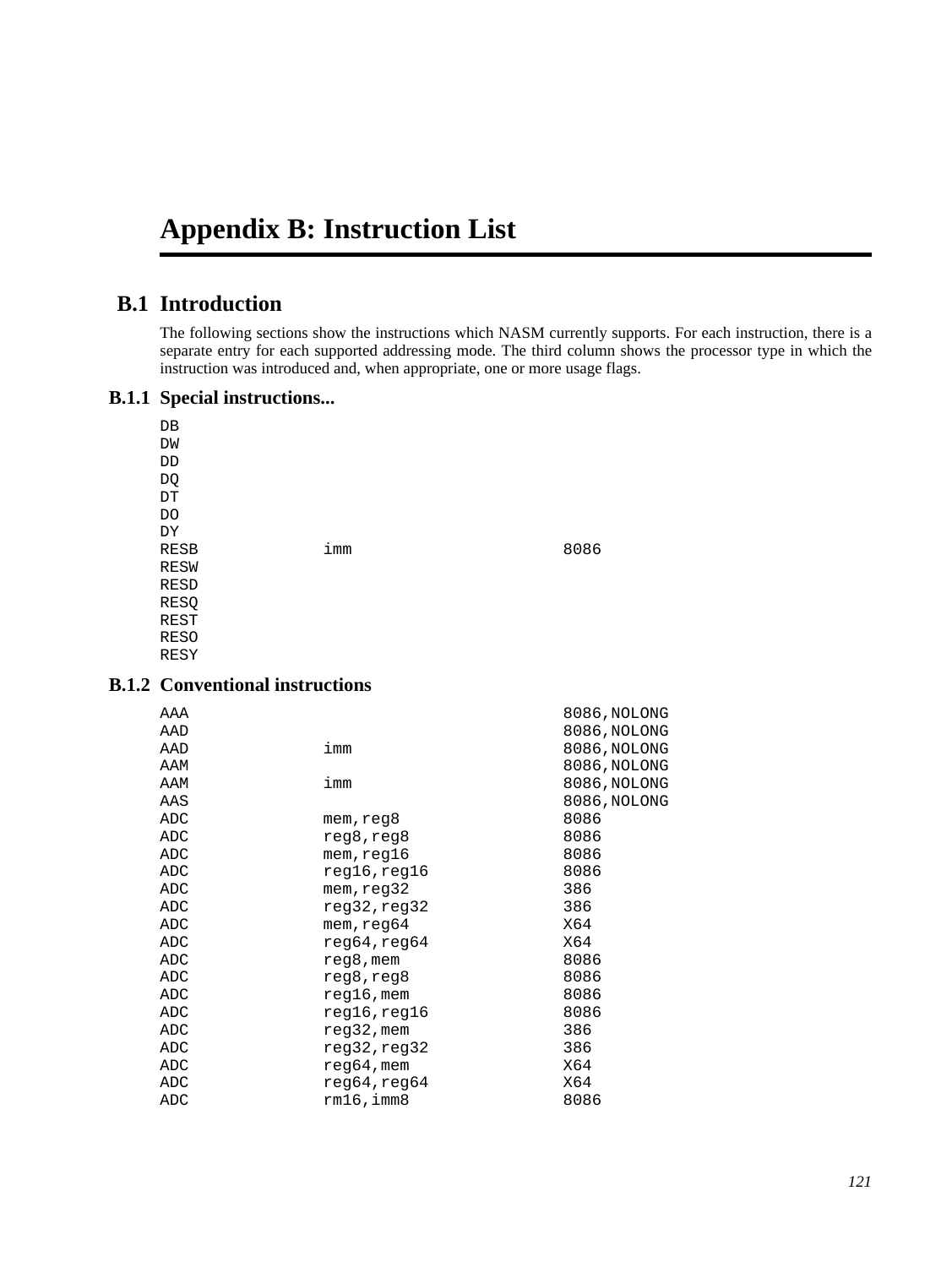| ADC | $rm32$ , imm $8$ | 386  |
|-----|------------------|------|
| ADC | $rm64$ , imm $8$ | X64  |
| ADC | reg_al,imm       | 8086 |
| ADC | reg_ax, sbyte16  | 8086 |
| ADC | reg_ax, imm      | 8086 |
| ADC | reg_eax, sbyte32 | 386  |
| ADC | reg_eax,imm      | 386  |
| ADC | reg_rax, sbyte64 | X64  |
| ADC | reg_rax,imm      | X64  |
| ADC | rm8,imm          | 8086 |
| ADC | rm16,imm         | 8086 |
| ADC | $rm32$ , imm     | 386  |
| ADC | rm64, imm        | X64  |
|     |                  |      |
| ADC | mem, imm8        | 8086 |
| ADC | $m$ em, imm $16$ | 8086 |
| ADC | mem, imm32       | 386  |
| ADD | mem, reg8        | 8086 |
| ADD | reg8, reg8       | 8086 |
| ADD | mem, reg16       | 8086 |
| ADD | reg16, reg16     | 8086 |
| ADD | mem, reg32       | 386  |
| ADD | reg32, reg32     | 386  |
| ADD | mem, reg64       | X64  |
| ADD | reg64, reg64     | X64  |
| ADD | reg8, mem        | 8086 |
| ADD | reg8, reg8       | 8086 |
| ADD | reg16, mem       | 8086 |
| ADD | reg16,reg16      | 8086 |
| ADD | reg32, mem       | 386  |
| ADD | reg32, reg32     | 386  |
| ADD | reg64, mem       | X64  |
| ADD | reg64, reg64     | X64  |
| ADD | $rm16$ , imm $8$ | 8086 |
| ADD | rm32,imm8        | 386  |
| ADD | $rm64$ , imm $8$ | X64  |
| ADD | reg al, imm      | 8086 |
| ADD | reg_ax, sbyte16  | 8086 |
|     |                  |      |
| ADD | reg_ax, imm      | 8086 |
| ADD | reg_eax, sbyte32 | 386  |
| ADD | reg_eax, imm     | 386  |
| ADD | reg_rax,sbyte64  | X64  |
| ADD | reg_rax,imm      | X64  |
| ADD | rm 8, imm        | 8086 |
| ADD | $rm16$ , imm     | 8086 |
| ADD | $rm32$ , imm     | 386  |
| ADD | rm64, imm        | X64  |
| ADD | mem, imm8        | 8086 |
| ADD | $m$ em, imm $16$ | 8086 |
| ADD | $m$ em, $imm32$  | 386  |
| AND | mem, reg8        | 8086 |
| AND | reg8, reg8       | 8086 |
| AND | mem, reg16       | 8086 |
| AND | reg16, reg16     | 8086 |
|     |                  |      |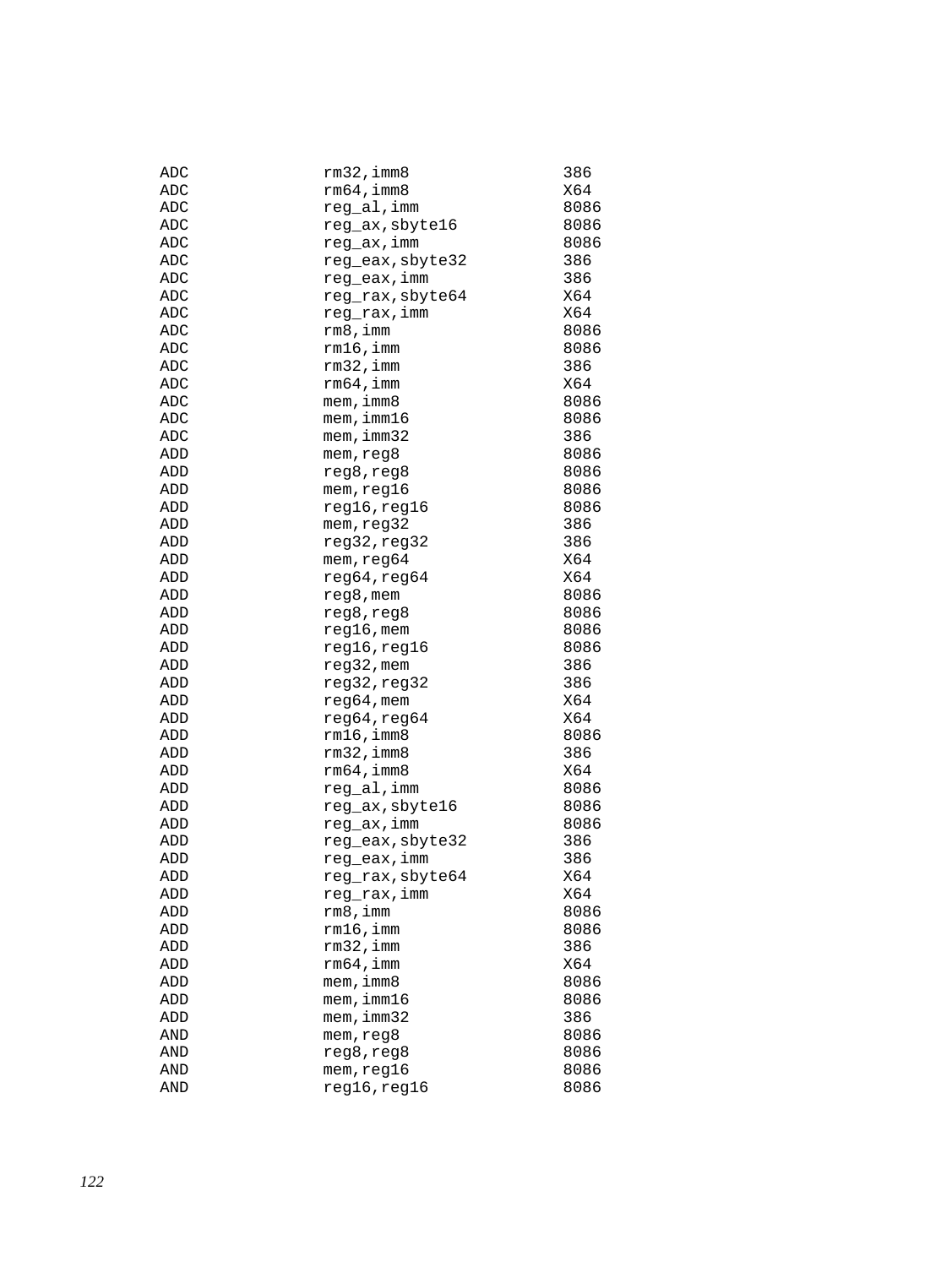| AND          | mem, reg32       | 386               |
|--------------|------------------|-------------------|
| AND          | reg32, reg32     | 386               |
| AND          | mem, reg64       | X64               |
| AND          | reg64, reg64     | X64               |
| AND          | $reg8$ , mem     | 8086              |
| AND          | reg8, reg8       | 8086              |
| AND          | $reg16$ , mem    | 8086              |
| AND          | reg16, reg16     | 8086              |
| AND          | $req32$ , mem    | 386               |
| AND          | reg32, reg32     | 386               |
| AND          | $reg64,$ mem     | X64               |
| AND          | reg64, reg64     | X64               |
| AND          | $rm16$ , imm $8$ | 8086              |
| AND          | $rm32$ , imm $8$ | 386               |
| AND          | $rm64$ , imm $8$ | X64               |
| AND          |                  | 8086              |
|              | reg_al,imm       |                   |
| AND          | reg_ax, sbyte16  | 8086              |
| AND          | reg_ax,imm       | 8086              |
| AND          | reg_eax, sbyte32 | 386               |
| AND          | reg_eax, imm     | 386               |
| AND          | reg_rax, sbyte64 | X64               |
| AND          | reg_rax,imm      | X64               |
| AND          | rm 8, imm        | 8086              |
| AND          | rm16, imm        | 8086              |
| AND          | $rm32$ , imm     | 386               |
| AND          | $rm64$ , imm     | X64               |
| AND          | mem, imm8        | 8086              |
| AND          | $m$ em, imm $16$ | 8086              |
| AND          | mem, imm32       | 386               |
| ARPL         | mem, reg16       | 286, PROT, NOLONG |
| ARPL         | reg16, reg16     | 286, PROT, NOLONG |
| BB0_RESET    |                  | PENT, CYRIX, ND   |
| BB1 RESET    |                  | PENT, CYRIX, ND   |
| <b>BOUND</b> | $reg16$ , mem    | 186, NOLONG       |
| <b>BOUND</b> | $reg32$ , mem    | 386, NOLONG       |
| BSF          | $reg16$ , mem    | 386               |
| BSF          | reg16, reg16     | 386               |
| BSF          | $reg32$ , mem    | 386               |
| BSF          | reg32, reg32     | 386               |
| BSF          | $reg64,$ mem     | X64               |
| BSF          | reg64, reg64     | X64               |
| BSR          | $reg16$ , mem    | 386               |
| BSR          | reg16, reg16     | 386               |
| <b>BSR</b>   | $reg32$ , mem    | 386               |
| BSR          | reg32, reg32     | 386               |
| BSR          | reg64, mem       | X64               |
| $_{\rm BSR}$ | reg64, reg64     | X64               |
| <b>BSWAP</b> | reg32            | 486               |
| <b>BSWAP</b> | reg64            | X64               |
| ВT           | mem, reg16       | 386               |
|              |                  | 386               |
| ВT           | reg16, reg16     |                   |
| ВT           | mem, reg32       | 386               |
| ВT           | reg32, reg32     | 386               |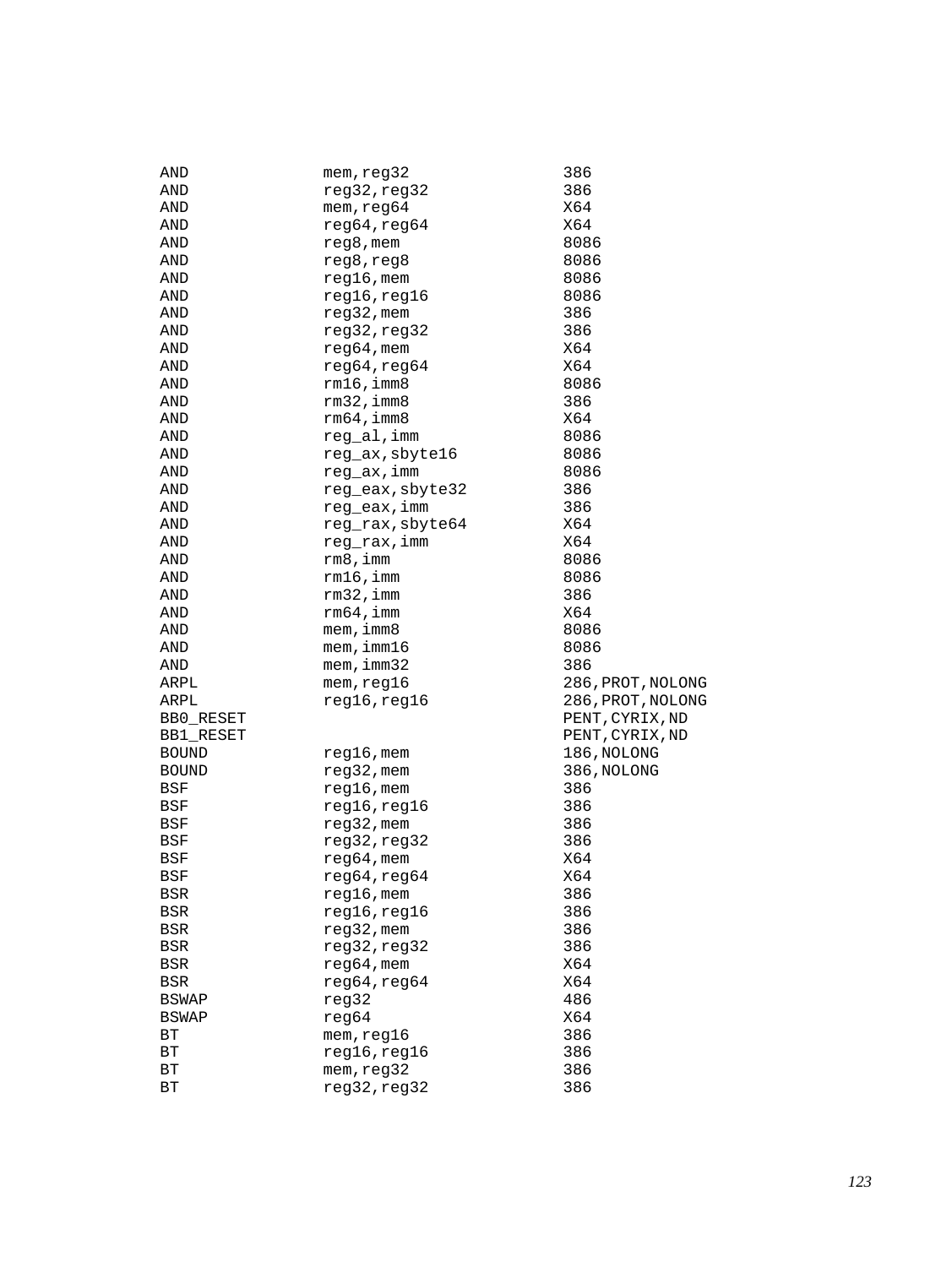| ВT         | mem, reg64                                   | X64              |
|------------|----------------------------------------------|------------------|
| ВT         | reg64, reg64                                 | X64              |
| ВT         | $rm16$ , imm                                 | 386              |
| ВT         | $rm32$ , imm                                 | 386              |
| ВT         | $rm64$ , imm                                 | X64              |
| <b>BTC</b> | mem, reg16                                   | 386              |
| <b>BTC</b> | reg16, reg16                                 | 386              |
| <b>BTC</b> | mem, reg32                                   | 386              |
| <b>BTC</b> | reg32, reg32                                 | 386              |
| <b>BTC</b> | mem, reg64                                   | X64              |
| <b>BTC</b> | reg64, reg64                                 | X64              |
| <b>BTC</b> | $rm16$ , imm                                 | 386              |
| <b>BTC</b> | $rm32$ , imm                                 | 386              |
| <b>BTC</b> | $rm64$ , imm                                 | X64              |
| <b>BTR</b> | mem, reg16                                   | 386              |
| <b>BTR</b> | reg16, reg16                                 | 386              |
| <b>BTR</b> | mem, reg32                                   | 386              |
| <b>BTR</b> | reg32, reg32                                 | 386              |
| BTR        | mem, reg64                                   | X64              |
| <b>BTR</b> | reg64, reg64                                 | X64              |
| <b>BTR</b> | $rm16$ , imm                                 | 386              |
| <b>BTR</b> | $rm32$ , imm                                 | 386              |
| <b>BTR</b> | $rm64$ , imm                                 | X64              |
| <b>BTS</b> | mem, reg16                                   | 386              |
| <b>BTS</b> | reg16, reg16                                 | 386              |
| <b>BTS</b> | mem, reg32                                   | 386              |
| <b>BTS</b> | reg32, reg32                                 | 386              |
| <b>BTS</b> | mem, reg64                                   | X64              |
| <b>BTS</b> | reg64, reg64                                 | X64              |
| BTS        | $rm16$ , imm                                 | 386              |
| <b>BTS</b> | $rm32$ , imm                                 | 386              |
| BTS        | $rm64$ , imm                                 | X64              |
| CALL       | imm                                          | 8086             |
| CALL       | imm near                                     | 8086             |
| CALL       | imm far                                      | 8086, ND, NOLONG |
| CALL       | imm16                                        | 8086             |
| CALL       | imm16 near                                   | 8086             |
| CALL       | imm16 far                                    | 8086, ND, NOLONG |
| CALL       | imm32                                        | 386              |
| CALL       | imm32 near                                   | 386              |
| CALL       | imm32 far                                    | 386, ND, NOLONG  |
| CALL       | imm:imm                                      | 8086, NOLONG     |
| CALL       | imm16:imm                                    | 8086, NOLONG     |
| CALL       | imm:imm16                                    | 8086, NOLONG     |
| CALL       | imm32:imm                                    | 386, NOLONG      |
| CALL       | imm:imm32                                    | 386, NOLONG      |
|            | $m$ em $far$                                 |                  |
| CALL       | $m$ em $far$                                 | 8086, NOLONG     |
| CALL       |                                              | X64              |
| CALL       | $m$ em16 $far$<br>$m$ em32 $\frac{1}{2}$ far | 8086             |
| CALL       |                                              | 386              |
| CALL       | $m$ em64 $\frac{1}{2}$ far                   | X64              |
| CALL       | $m$ em near                                  | 8086             |
| CALL       | $m$ em16   near                              | 8086             |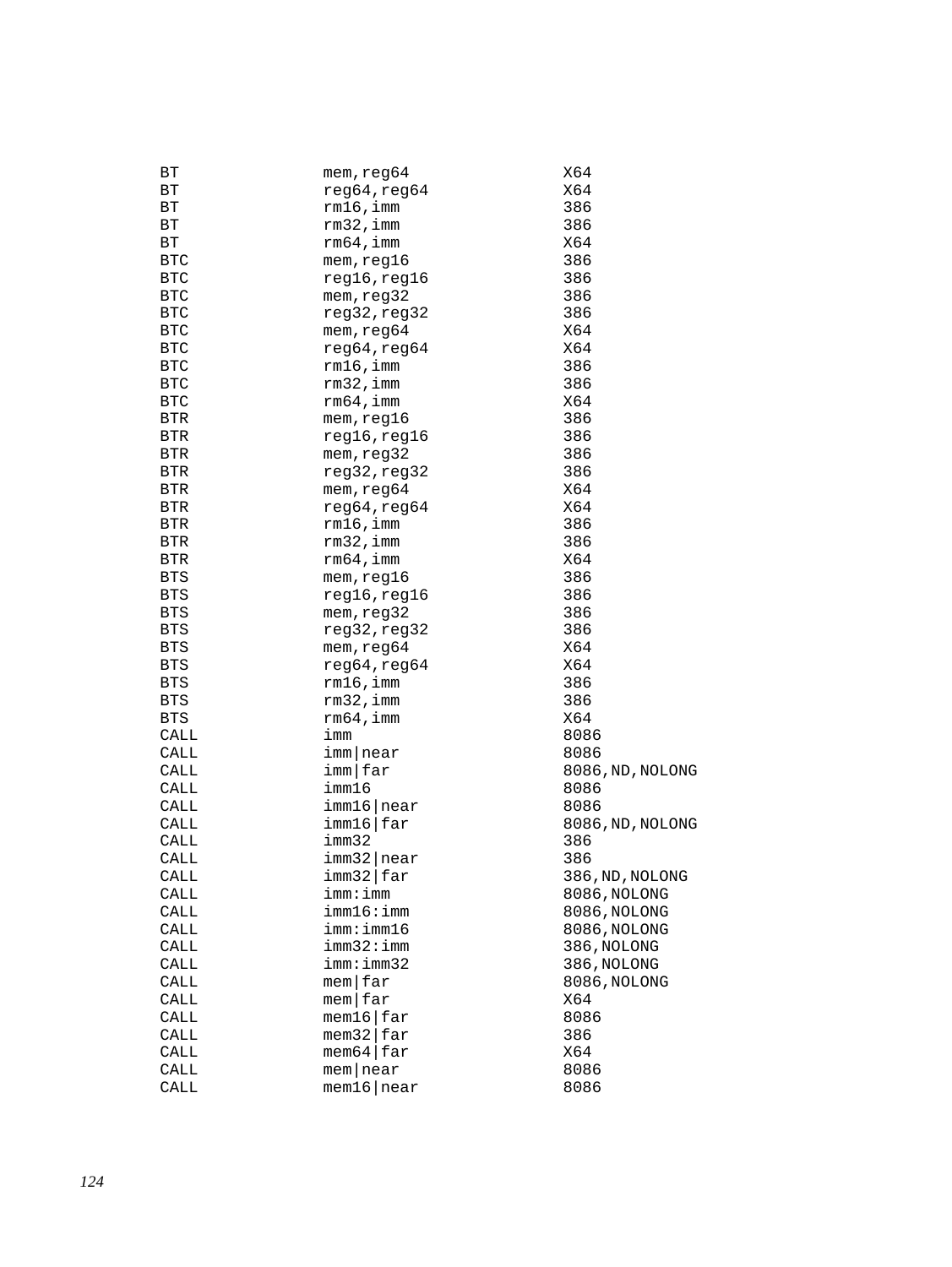| $m$ em64   near<br>X64<br>CALL<br>reg16<br>8086<br>CALL<br>CALL<br>386, NOLONG<br>reg32<br>CALL<br>reg64<br>X64<br>CALL<br>8086<br>mem<br>CALL<br>mem16<br>8086<br>CALL<br>mem32<br>386, NOLONG<br>mem64<br>X64<br>CALL<br><b>CBW</b><br>8086<br>CDQ<br>386<br>X64<br>CDQE<br><b>CLC</b><br>8086<br><b>CLD</b><br>8086<br>CLGI<br>X64, AMD<br>CLI<br>8086 |  |
|-----------------------------------------------------------------------------------------------------------------------------------------------------------------------------------------------------------------------------------------------------------------------------------------------------------------------------------------------------------|--|
|                                                                                                                                                                                                                                                                                                                                                           |  |
|                                                                                                                                                                                                                                                                                                                                                           |  |
|                                                                                                                                                                                                                                                                                                                                                           |  |
|                                                                                                                                                                                                                                                                                                                                                           |  |
|                                                                                                                                                                                                                                                                                                                                                           |  |
|                                                                                                                                                                                                                                                                                                                                                           |  |
|                                                                                                                                                                                                                                                                                                                                                           |  |
|                                                                                                                                                                                                                                                                                                                                                           |  |
|                                                                                                                                                                                                                                                                                                                                                           |  |
|                                                                                                                                                                                                                                                                                                                                                           |  |
|                                                                                                                                                                                                                                                                                                                                                           |  |
|                                                                                                                                                                                                                                                                                                                                                           |  |
|                                                                                                                                                                                                                                                                                                                                                           |  |
|                                                                                                                                                                                                                                                                                                                                                           |  |
|                                                                                                                                                                                                                                                                                                                                                           |  |
| CLTS<br>286,PRIV                                                                                                                                                                                                                                                                                                                                          |  |
| <b>CMC</b><br>8086                                                                                                                                                                                                                                                                                                                                        |  |
| <b>CMP</b><br>8086<br>mem, reg8                                                                                                                                                                                                                                                                                                                           |  |
| <b>CMP</b><br>reg8, reg8<br>8086                                                                                                                                                                                                                                                                                                                          |  |
| CMP<br>mem, <sub>req16</sub><br>8086                                                                                                                                                                                                                                                                                                                      |  |
| <b>CMP</b><br>reg16, reg16<br>8086                                                                                                                                                                                                                                                                                                                        |  |
| <b>CMP</b><br>mem, reg32<br>386                                                                                                                                                                                                                                                                                                                           |  |
| reg32, reg32<br>386<br>CMP                                                                                                                                                                                                                                                                                                                                |  |
| X64<br><b>CMP</b><br>mem, reg64                                                                                                                                                                                                                                                                                                                           |  |
| reg64, reg64<br>X64<br><b>CMP</b>                                                                                                                                                                                                                                                                                                                         |  |
| <b>CMP</b><br>reg8, mem<br>8086                                                                                                                                                                                                                                                                                                                           |  |
| <b>CMP</b><br>reg8,reg8<br>8086                                                                                                                                                                                                                                                                                                                           |  |
| <b>CMP</b><br>reg16, mem<br>8086                                                                                                                                                                                                                                                                                                                          |  |
| reg16, reg16<br>8086<br>CMP                                                                                                                                                                                                                                                                                                                               |  |
| reg32, mem<br><b>CMP</b><br>386                                                                                                                                                                                                                                                                                                                           |  |
| reg32, reg32<br><b>CMP</b><br>386                                                                                                                                                                                                                                                                                                                         |  |
| CMP<br>$req64,$ mem<br>X64                                                                                                                                                                                                                                                                                                                                |  |
| reg64, reg64<br>X64<br><b>CMP</b>                                                                                                                                                                                                                                                                                                                         |  |
| 8086<br><b>CMP</b><br>rm16,imm8                                                                                                                                                                                                                                                                                                                           |  |
| $rm32$ , imm $8$<br>386<br>CMP                                                                                                                                                                                                                                                                                                                            |  |
| rm64, imm8<br>X64<br><b>CMP</b>                                                                                                                                                                                                                                                                                                                           |  |
| reg_al,imm<br><b>CMP</b><br>8086                                                                                                                                                                                                                                                                                                                          |  |
| reg_ax, sbyte16<br><b>CMP</b><br>8086                                                                                                                                                                                                                                                                                                                     |  |
| reg_ax, imm<br><b>CMP</b><br>8086                                                                                                                                                                                                                                                                                                                         |  |
| 386<br><b>CMP</b><br>reg_eax, sbyte32                                                                                                                                                                                                                                                                                                                     |  |
| reg_eax, imm<br>386<br>CMP                                                                                                                                                                                                                                                                                                                                |  |
| reg_rax, sbyte64<br>X64<br>$\text{CMP}$                                                                                                                                                                                                                                                                                                                   |  |
| reg_rax, imm<br>X64<br>$\mathsf{CMP}$                                                                                                                                                                                                                                                                                                                     |  |
| rm8,imm<br>8086<br><b>CMP</b>                                                                                                                                                                                                                                                                                                                             |  |
| <b>CMP</b><br>$rm16$ ,imm<br>8086                                                                                                                                                                                                                                                                                                                         |  |
| $rm32$ , imm<br><b>CMP</b><br>386                                                                                                                                                                                                                                                                                                                         |  |
| rm64, imm<br>X64<br>$\text{CMP}$                                                                                                                                                                                                                                                                                                                          |  |
| mem, imm8<br><b>CMP</b><br>8086                                                                                                                                                                                                                                                                                                                           |  |
| $m$ em, imm $16$<br><b>CMP</b><br>8086                                                                                                                                                                                                                                                                                                                    |  |
| $m$ em, imm $32$<br>386<br>$\text{CMP}$                                                                                                                                                                                                                                                                                                                   |  |
| <b>CMPSB</b><br>8086                                                                                                                                                                                                                                                                                                                                      |  |
| 386<br><b>CMPSD</b>                                                                                                                                                                                                                                                                                                                                       |  |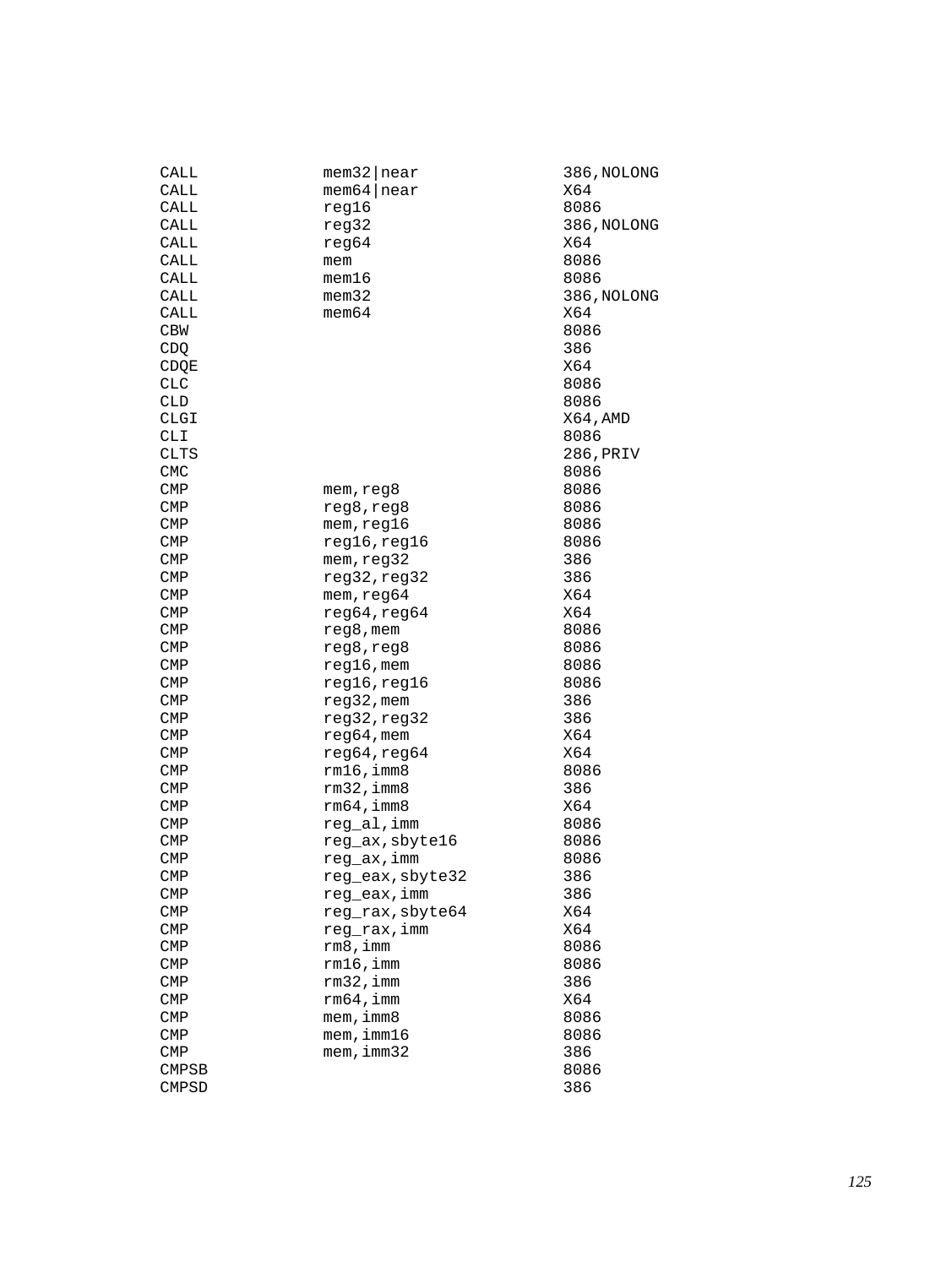| CMPSQ          |              | X64            |
|----------------|--------------|----------------|
| CMPSW          |              | 8086           |
| CMPXCHG        | mem, reg8    | PENT           |
| CMPXCHG        | reg8, reg8   | PENT           |
| CMPXCHG        | mem, reg16   | PENT           |
| CMPXCHG        | reg16,reg16  | PENT           |
| <b>CMPXCHG</b> | mem, reg32   | PENT           |
| CMPXCHG        | reg32, reg32 | PENT           |
| CMPXCHG        | mem, req64   | X64            |
| CMPXCHG        | reg64, reg64 | X64            |
| CMPXCHG486     | mem, reg8    | 486, UNDOC, ND |
| CMPXCHG486     | reg8, reg8   | 486, UNDOC, ND |
| CMPXCHG486     | mem, reg16   | 486, UNDOC, ND |
| CMPXCHG486     | reg16, reg16 | 486, UNDOC, ND |
| CMPXCHG486     | mem, reg32   | 486, UNDOC, ND |
| CMPXCHG486     | reg32, reg32 | 486, UNDOC, ND |
| CMPXCHG8B      | mem          | PENT           |
| CMPXCHG16B     | mem          | X64            |
| CPUID          |              | PENT           |
| CPU_READ       |              | PENT, CYRIX    |
| CPU WRITE      |              | PENT, CYRIX    |
| CQO            |              | X64            |
| CWD            |              | 8086           |
| CWDE           |              | 386            |
| DAA            |              | 8086,NOLONG    |
| DAS            |              | 8086, NOLONG   |
| DEC            | reg16        | 8086, NOLONG   |
| DEC            | reg32        | 386, NOLONG    |
| DEC            | rm8          | 8086           |
| DEC            | rm16         | 8086           |
| DEC            | rm32         | 386            |
| DEC            | rm64         | X64            |
| DIV            | rm8          | 8086           |
| DIV            | rm16         | 8086           |
| DIV            | rm32         | 386            |
| DIV            | rm64         | X64            |
| DMINT          |              | P6, CYRIX      |
| EMMS           |              | PENT, MMX      |
| <b>ENTER</b>   | imm, imm     | 186            |
| EQU            | imm          | 8086           |
| EQU            | imm:imm      | 8086           |
| F2XM1          |              | 8086, FPU      |
| FABS           |              | 8086, FPU      |
| FADD           | mem32        | 8086, FPU      |
| FADD           | $m$ em $64$  | 8086, FPU      |
| FADD           | fpureg   to  | 8086, FPU      |
| FADD           | fpureg       | 8086,FPU       |
| FADD           | fpureg, fpu0 | 8086, FPU      |
| FADD           | fpu0, fpureg | 8086, FPU      |
| FADD           |              | 8086, FPU, ND  |
| FADDP          | fpureg       | 8086, FPU      |
| FADDP          | fpureg, fpu0 | 8086, FPU      |
| FADDP          |              | 8086.FPU.ND    |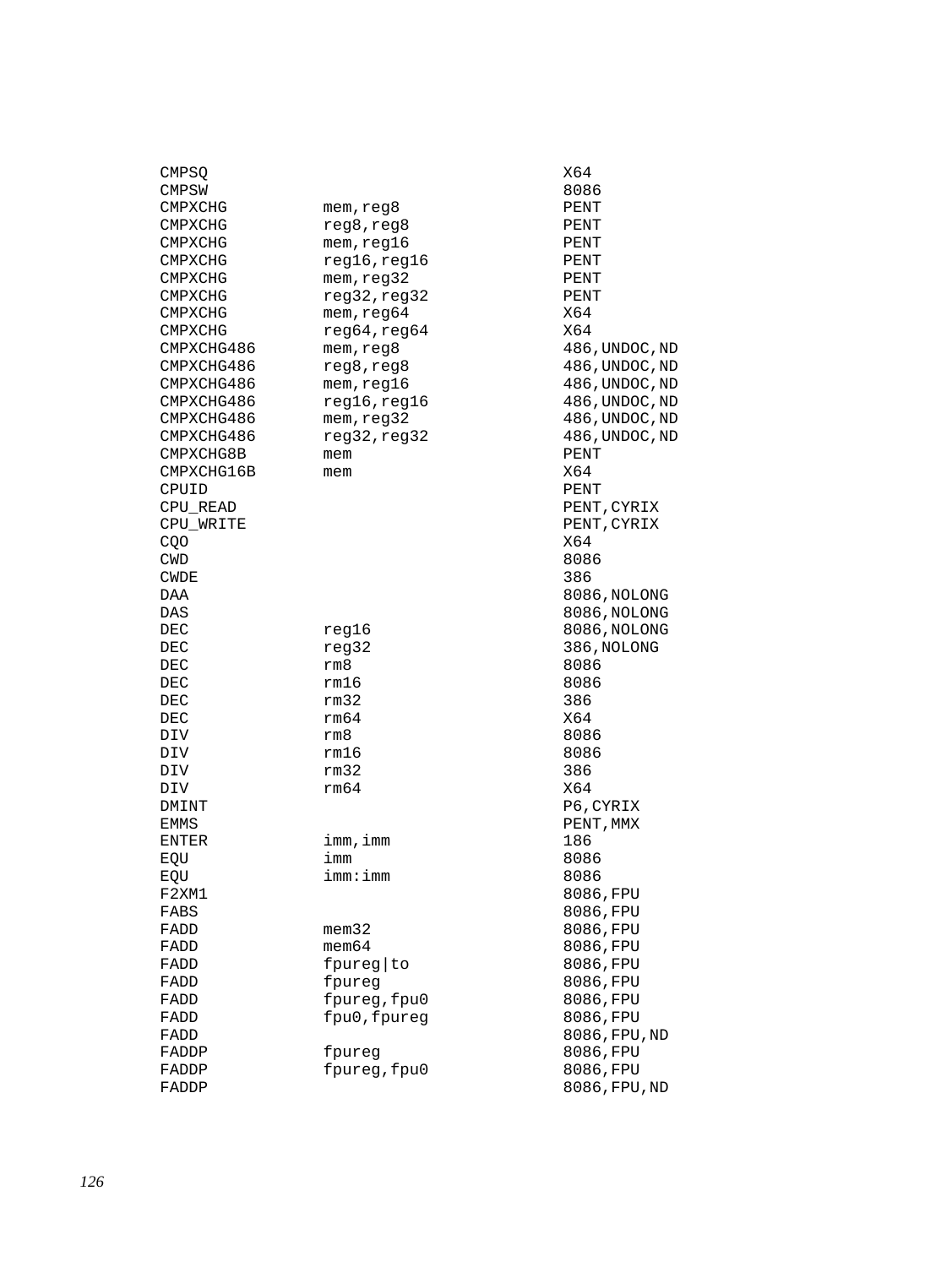| FBLD     | $m$ em $80$  | 8086, FPU     |
|----------|--------------|---------------|
| FBLD     | mem          | 8086, FPU     |
| FBSTP    | mem80        | 8086, FPU     |
| FBSTP    | mem          | 8086, FPU     |
| FCHS     |              | 8086, FPU     |
| FCLEX    |              | 8086, FPU     |
| FCMOVB   | fpureg       | P6, FPU       |
| FCMOVB   | fpu0, fpureg | P6, FPU       |
| FCMOVB   |              | P6,FPU,ND     |
| FCMOVBE  | fpureq       | P6, FPU       |
| FCMOVBE  | fpu0, fpureg | P6, FPU       |
| FCMOVBE  |              | P6, FPU, ND   |
| FCMOVE   | fpureg       | P6, FPU       |
| FCMOVE   | fpu0, fpureg | P6, FPU       |
| FCMOVE   |              | P6, FPU, ND   |
| FCMOVNB  | tpureg       | P6, FPU       |
| FCMOVNB  | fpu0, fpureg | P6, FPU       |
| FCMOVNB  |              | P6, FPU, ND   |
| FCMOVNBE | fpureg       | P6, FPU       |
| FCMOVNBE | fpu0, fpureg | P6, FPU       |
| FCMOVNBE |              | P6,FPU,ND     |
| FCMOVNE  | fpureq       | P6, FPU       |
| FCMOVNE  | fpu0, fpureg | P6,FPU        |
| FCMOVNE  |              | P6, FPU, ND   |
| FCMOVNU  | fpureg       | P6, FPU       |
| FCMOVNU  | fpu0, fpureg | P6, FPU       |
| FCMOVNU  |              | P6, FPU, ND   |
| FCMOVU   | tpureg       | P6, FPU       |
| FCMOVU   | fpu0, fpureg | P6, FPU       |
| FCMOVU   |              | P6, FPU, ND   |
| FCOM     | $m$ em $32$  | 8086, FPU     |
| FCOM     | mem64        | 8086, FPU     |
| FCOM     | fpureg       | 8086, FPU     |
| FCOM     | fpu0, fpureg | 8086, FPU     |
| FCOM     |              | 8086, FPU, ND |
| FCOMI    | fpureg       | P6, FPU       |
| FCOMI    | fpu0, fpureg | P6, FPU       |
| FCOMI    |              | P6, FPU, ND   |
| FCOMIP   | fpureg       | P6, FPU       |
| FCOMIP   | fpu0, fpureg | P6, FPU       |
| FCOMIP   |              | P6, FPU, ND   |
| FCOMP    | mem32        | 8086,FPU      |
| FCOMP    | $m$ em $64$  | 8086, FPU     |
| FCOMP    | fpureg       | 8086, FPU     |
| FCOMP    | fpu0, fpureg | 8086, FPU     |
| FCOMP    |              | 8086, FPU, ND |
| FCOMPP   |              | 8086, FPU     |
| FCOS     |              | 386, FPU      |
| FDECSTP  |              | 8086, FPU     |
| FDISI    |              | 8086, FPU     |
| FDIV     | $m$ em $32$  | 8086, FPU     |
| FDIV     | $m$ em $64$  | 8086, FPU     |
| FDIV     | fpureg to    | 8086, FPU     |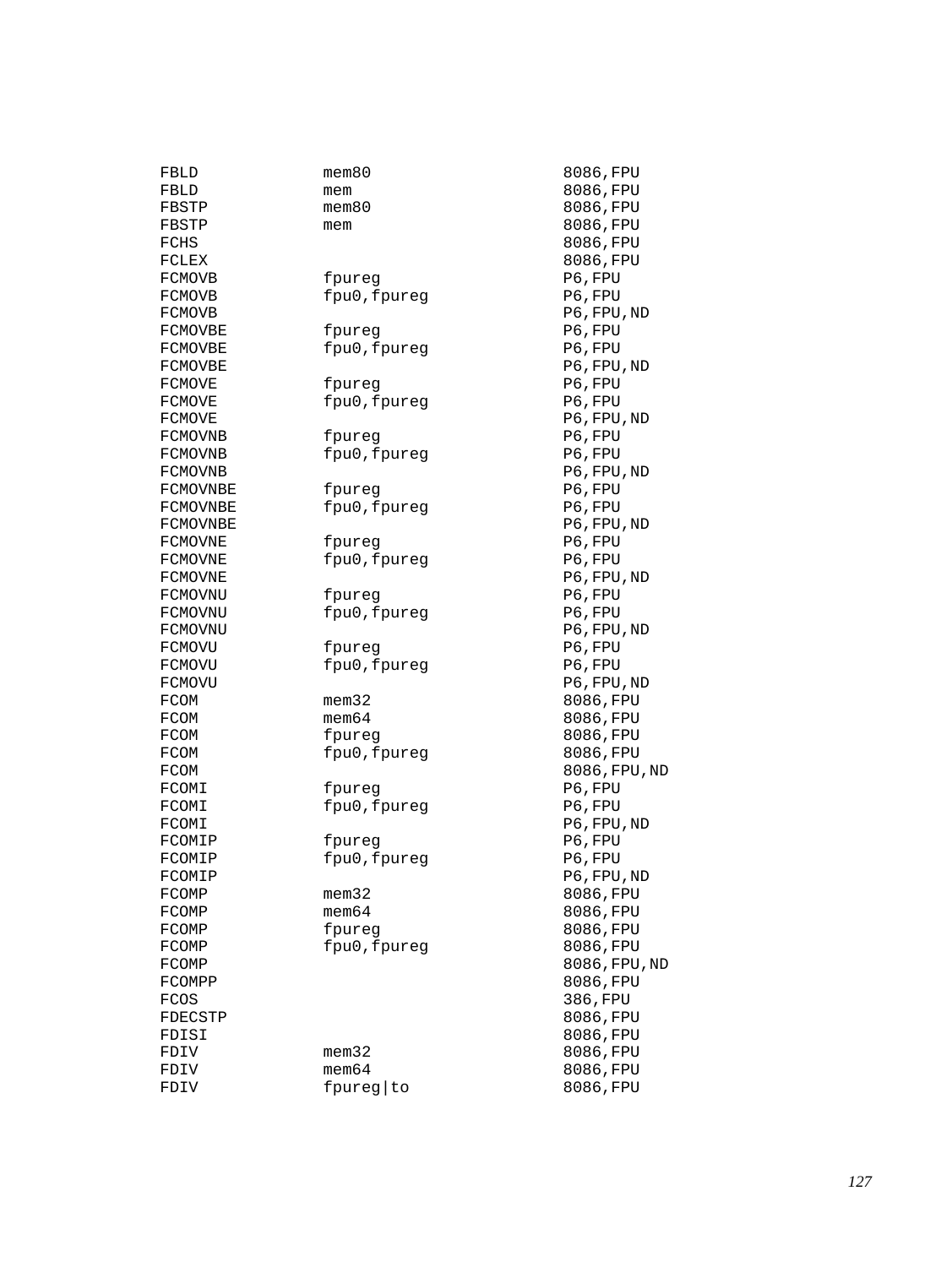| FDIV           | fpureg               | 8086,FPU        |
|----------------|----------------------|-----------------|
| FDIV           | fpureg, fpu0         | 8086, FPU       |
| FDIV           | fpu0, fpureg         | 8086, FPU       |
| FDIV           |                      | 8086, FPU, ND   |
| FDIVP          | fpureg               | 8086, FPU       |
| FDIVP          | fpureg, fpu0         | 8086, FPU       |
| FDIVP          |                      | 8086, FPU, ND   |
| FDIVR          | $m$ em $32$          | 8086, FPU       |
| FDIVR          | $m$ em $64$          | 8086, FPU       |
| FDIVR          | fpureg   to          | 8086, FPU       |
| FDIVR          | fpureg, fpu0         | 8086, FPU       |
| FDIVR          | fpureg               | 8086, FPU       |
| FDIVR          | fpu0, fpureg         | 8086, FPU       |
| FDIVR          |                      | 8086, FPU, ND   |
| FDIVRP         | fpureg               | 8086, FPU       |
| FDIVRP         | fpureg, fpu0         | 8086, FPU       |
| FDIVRP         |                      | 8086, FPU, ND   |
| FEMMS          |                      | PENT, 3DNOW     |
| FENI           |                      | 8086, FPU       |
| FFREE          | fpureg               | 8086, FPU       |
| FFREE          |                      | 8086, FPU       |
| FFREEP         | fpureg               | 286, FPU, UNDOC |
| FFREEP         |                      | 286, FPU, UNDOC |
| FIADD          | mem32                | 8086, FPU       |
| FIADD          | $m$ em $16$          | 8086,FPU        |
| FICOM          | $m$ em $32$          | 8086, FPU       |
| FICOM          | $m$ em $16$          | 8086, FPU       |
| FICOMP         | mem32                | 8086, FPU       |
| FICOMP         | $m$ em $16$          | 8086, FPU       |
|                | mem32                | 8086, FPU       |
| FIDIV<br>FIDIV | $m$ em $16$          | 8086, FPU       |
| FIDIVR         | $m$ em $32$          | 8086, FPU       |
|                | $m$ em $16$          | 8086, FPU       |
| FIDIVR         | mem32                | 8086, FPU       |
| FILD           | mem16                |                 |
| FILD           |                      | 8086, FPU       |
| FILD           | mem64<br>$m$ em $32$ | 8086,FPU        |
| FIMUL          | $m$ em $16$          | 8086, FPU       |
| FIMUL          |                      | 8086, FPU       |
| FINCSTP        |                      | 8086, FPU       |
| FINIT          |                      | 8086, FPU       |
| FIST           | $m$ em $32$          | 8086, FPU       |
| FIST           | $m$ em $16$          | 8086, FPU       |
| FISTP          | $m$ em $32$          | 8086, FPU       |
| FISTP          | mem16                | 8086, FPU       |
| FISTP          | $m$ em $64$          | 8086, FPU       |
| FISTTP         | mem16                | PRESCOTT, FPU   |
| FISTTP         | mem32                | PRESCOTT, FPU   |
| FISTTP         | $m$ em $64$          | PRESCOTT, FPU   |
| FISUB          | $m$ em $32$          | 8086, FPU       |
| FISUB          | $m$ em $16$          | 8086, FPU       |
| FISUBR         | $m$ em $32$          | 8086, FPU       |
| FISUBR         | mem16                | 8086, FPU       |
| FLD            | $m$ em $32$          | 8086, FPU       |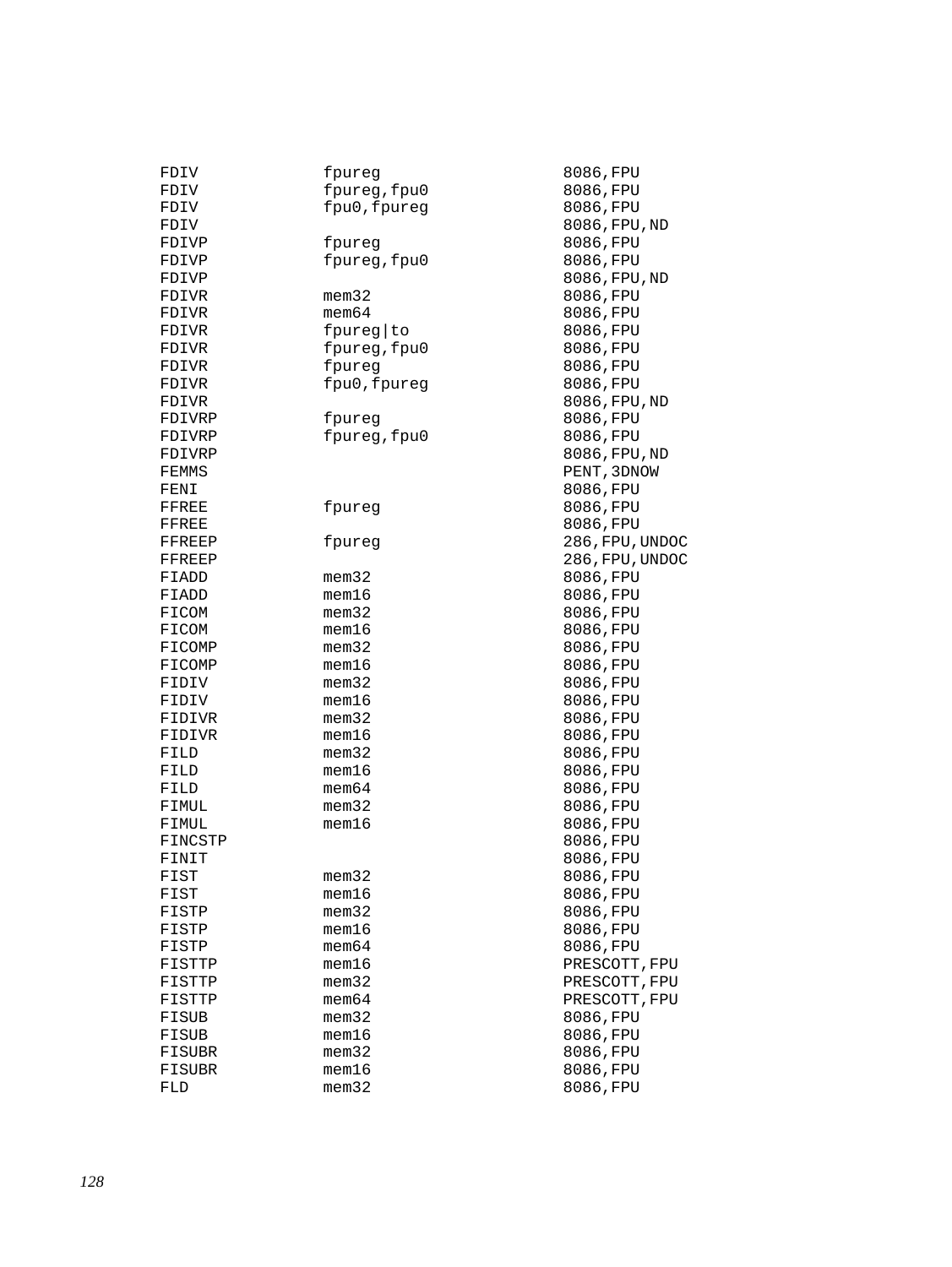| FLD     | mem64        | 8086, FPU     |
|---------|--------------|---------------|
| FLD     | $m$ em $80$  | 8086, FPU     |
| FLD     | fpureg       | 8086, FPU     |
| FLD     |              | 8086, FPU, ND |
| FLD1    |              | 8086,FPU      |
| FLDCW   | mem          | 8086, FPU, SW |
| FLDENV  | mem          | 8086, FPU     |
| FLDL2E  |              | 8086, FPU     |
| FLDL2T  |              | 8086, FPU     |
| FLDLG2  |              | 8086, FPU     |
| FLDLN2  |              | 8086, FPU     |
| FLDPI   |              | 8086, FPU     |
| FLDZ    |              | 8086, FPU     |
| FMUL    | mem32        | 8086, FPU     |
| FMUL    | $m$ em $64$  | 8086, FPU     |
| FMUL    | fpureg to    | 8086, FPU     |
| FMUL    | fpureg, fpu0 | 8086, FPU     |
| FMUL    | fpureg       | 8086, FPU     |
| FMUL    | fpu0, fpureg | 8086, FPU     |
| FMUL    |              | 8086, FPU, ND |
| FMULP   | fpureg       | 8086, FPU     |
| FMULP   | fpureg, fpu0 | 8086, FPU     |
| FMULP   |              | 8086, FPU, ND |
| FNCLEX  |              | 8086, FPU     |
| FNDISI  |              | 8086, FPU     |
| FNENI   |              | 8086, FPU     |
| FNINIT  |              | 8086, FPU     |
| FNOP    |              | 8086, FPU     |
| FNSAVE  | mem          | 8086, FPU     |
| FNSTCW  | mem          | 8086, FPU, SW |
| FNSTENV | mem          | 8086, FPU     |
| FNSTSW  | mem          | 8086, FPU, SW |
| FNSTSW  | reg_ax       | 286, FPU      |
| FPATAN  |              | 8086, FPU     |
| FPREM   |              | 8086, FPU     |
| FPREM1  |              | 386, FPU      |
| FPTAN   |              | 8086, FPU     |
| FRNDINT |              | 8086, FPU     |
| FRSTOR  | mem          | 8086, FPU     |
| FSAVE   | mem          | 8086, FPU     |
| FSCALE  |              | 8086, FPU     |
| FSETPM  |              | 286,FPU       |
| FSIN    |              | 386, FPU      |
| FSINCOS |              | 386, FPU      |
| FSQRT   |              | 8086,FPU      |
| FST     | $m$ em $32$  | 8086, FPU     |
| FST     | $m$ em $64$  | 8086, FPU     |
| FST     | fpureg       | 8086, FPU     |
| FST     |              | 8086, FPU, ND |
| FSTCW   | mem          | 8086, FPU, SW |
| FSTENV  | mem          | 8086, FPU     |
| FSTP    | $m$ em $32$  | 8086, FPU     |
| FSTP    | mem64        | 8086, FPU     |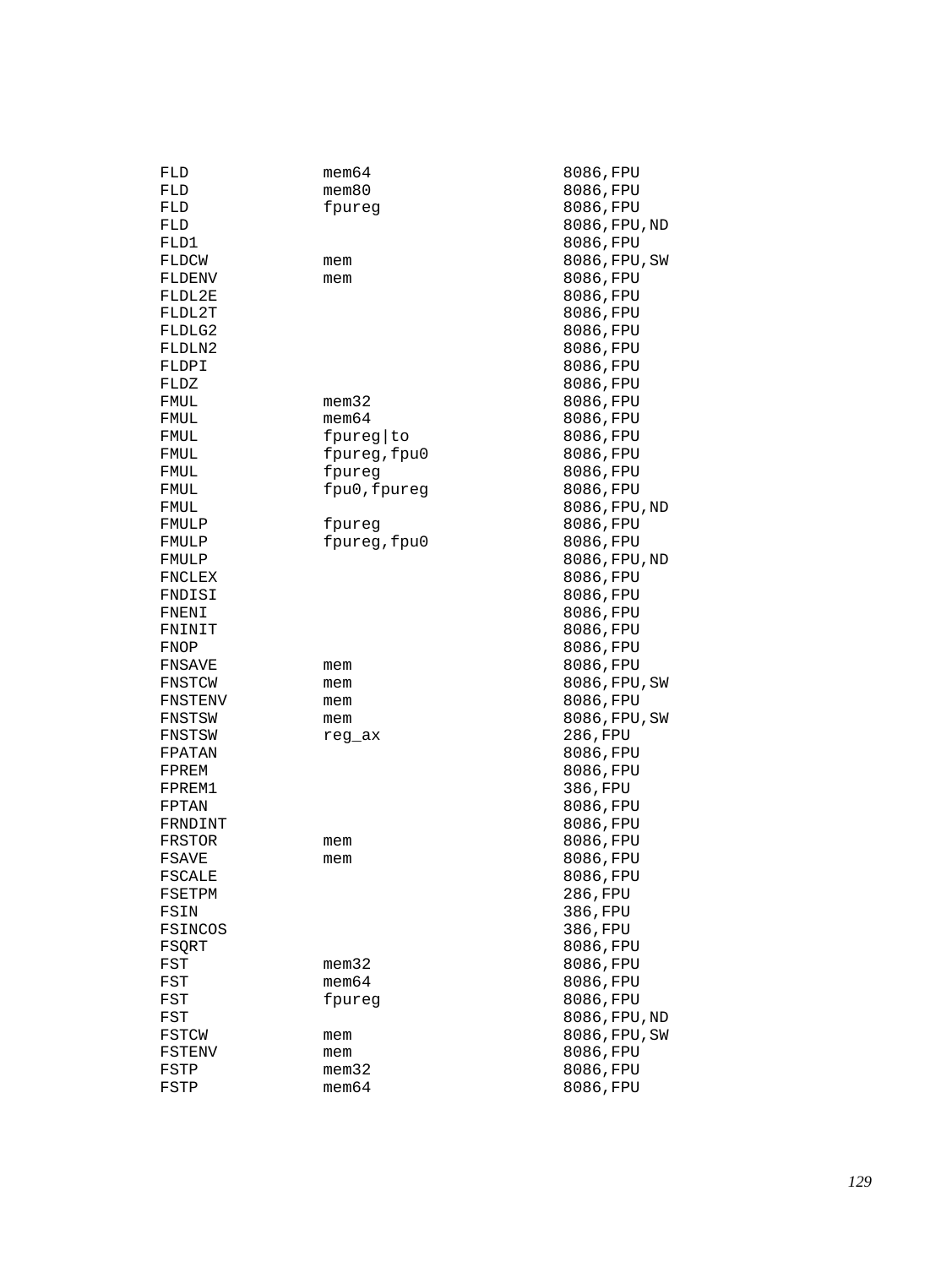| FSTP        | $m$ em $80$  | 8086, FPU          |
|-------------|--------------|--------------------|
| FSTP        | fpureg       | 8086, FPU          |
| FSTP        |              | 8086, FPU, ND      |
| FSTSW       | mem          | 8086, FPU, SW      |
| FSTSW       | reg_ax       | 286, FPU           |
| FSUB        | $m$ em $32$  | 8086, FPU          |
| FSUB        | $m$ em $64$  | 8086, FPU          |
| FSUB        | fpureg to    | 8086, FPU          |
| FSUB        | fpureg, fpu0 | 8086, FPU          |
| FSUB        | fpureg       | 8086, FPU          |
|             | fpu0, fpureg | 8086, FPU          |
| FSUB        |              |                    |
| FSUB        |              | 8086, FPU, ND      |
| FSUBP       | fpureg       | 8086, FPU          |
| FSUBP       | fpureg, fpu0 | 8086, FPU          |
| FSUBP       |              | 8086, FPU, ND      |
| FSUBR       | mem32        | 8086, FPU          |
| FSUBR       | mem64        | 8086, FPU          |
| FSUBR       | fpureg   to  | 8086, FPU          |
| FSUBR       | fpureg, fpu0 | 8086, FPU          |
| FSUBR       | fpureq       | 8086, FPU          |
| FSUBR       | fpu0, fpureg | 8086, FPU          |
| FSUBR       |              | 8086, FPU, ND      |
| FSUBRP      | fpureg       | 8086, FPU          |
| FSUBRP      | fpureg, fpu0 | 8086, FPU          |
| FSUBRP      |              | 8086, FPU, ND      |
| FTST        |              | 8086, FPU          |
| FUCOM       | fpureg       | 386, FPU           |
| FUCOM       | fpu0, fpureg | 386, FPU           |
| FUCOM       |              | 386, FPU, ND       |
| FUCOMI      | fpureg       | P6, FPU            |
| FUCOMI      | fpu0, fpureg | P6, FPU            |
| FUCOMI      |              | P6, FPU, ND        |
| FUCOMIP     | fpureg       | P6, FPU            |
| FUCOMIP     | fpu0, fpureg | P6, FPU            |
| FUCOMIP     |              | P6, FPU, ND        |
| FUCOMP      | fpureg       | 386, FPU           |
| FUCOMP      | fpu0, fpureg | 386, FPU           |
| FUCOMP      |              |                    |
|             |              | 386, FPU, ND       |
| FUCOMPP     |              | 386, FPU           |
| FXAM        |              | 8086,FPU           |
| FXCH        | fpureg       | 8086, FPU          |
| FXCH        | fpureg, fpu0 | 8086, FPU          |
| FXCH        | fpu0, fpureg | 8086, FPU          |
| FXCH        |              | 8086, FPU, ND      |
| FXTRACT     |              | 8086, FPU          |
| FYL2X       |              | 8086, FPU          |
| FYL2XP1     |              | 8086, FPU          |
| HLT         |              | 8086, PRIV         |
| IBTS        | mem, reg16   | 386, SW, UNDOC, ND |
| IBTS        | reg16, reg16 | 386, UNDOC, ND     |
| <b>IBTS</b> | mem, reg32   | 386, SD, UNDOC, ND |
| IBTS        | reg32, reg32 | 386, UNDOC, ND     |
| ICEBP       |              | 386, ND            |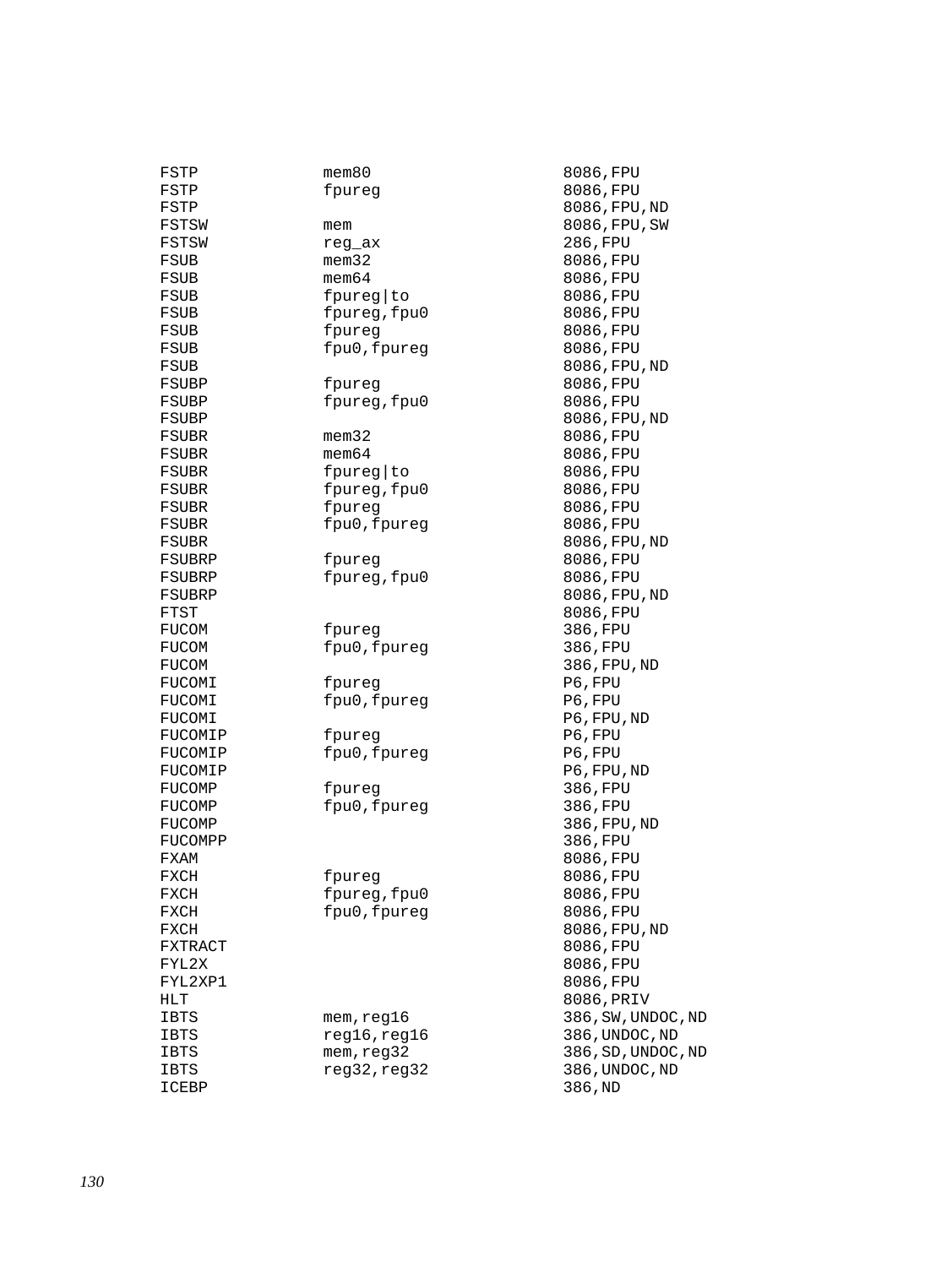| IDIV | rm8                    | 8086    |
|------|------------------------|---------|
| IDIV | rm16                   | 8086    |
| IDIV | rm32                   | 386     |
| IDIV | rm64                   | X64     |
| IMUL | rm8                    | 8086    |
| IMUL | rm16                   | 8086    |
| IMUL | rm32                   | 386     |
| IMUL | rm64                   | X64     |
| IMUL | reg16, mem             | 386     |
| IMUL | reg16, reg16           | 386     |
| IMUL | reg32, mem             | 386     |
| IMUL | reg32, reg32           | 386     |
| IMUL | $reg64$ , mem          | X64     |
| IMUL | reg64, reg64           | X64     |
| IMUL | $reg16$ , mem, imm $8$ | 186     |
| IMUL | reg16, mem, sbyte16    | 186, ND |
| IMUL | reg16,mem,imm16        | 186     |
| IMUL | reg16, mem, imm        | 186, ND |
| IMUL | reg16, reg16, imm8     | 186     |
| IMUL | reg16, reg16, sbyte32  | 186, ND |
| IMUL | reg16, reg16, imm16    | 186     |
| IMUL | reg16,reg16,imm        | 186,ND  |
| IMUL | reg32, mem, imm8       | 386     |
| IMUL | reg32, mem, sbyte64    | 386, ND |
| IMUL | $reg32$ , mem, $imm32$ | 386     |
| IMUL | reg32, mem, imm        | 386, ND |
| IMUL | reg32, reg32, imm8     | 386     |
| IMUL | reg32, reg32, sbyte16  | 386, ND |
| IMUL | reg32,reg32,imm32      | 386     |
| IMUL | reg32, reg32, imm      | 386, ND |
| IMUL | $reg64$ , mem, imm $8$ | X64     |
| IMUL | reg64, mem, sbyte32    | X64, ND |
| IMUL | reg64, mem, imm32      | X64     |
| IMUL | reg64, mem, imm        | X64, ND |
| IMUL | reg64, reg64, imm8     | X64     |
| IMUL | reg64, reg64, sbyte64  | X64, ND |
| IMUL | reg64, reg64, imm32    | X64     |
| IMUL | reg64,reg64,imm        | X64, ND |
| IMUL | reg16, imm8            | 186     |
| IMUL | reg16, sbyte16         | 186,ND  |
| IMUL | reg16,imm16            | 186     |
| IMUL | reg16,imm              | 186,ND  |
| IMUL | reg32, imm8            | 386     |
| IMUL | reg32, sbyte32         | 386, ND |
| IMUL | reg32,imm32            | 386     |
| IMUL | reg32,imm              | 386, ND |
| IMUL | reg64, imm8            | X64     |
| IMUL | reg64, sbyte64         | X64, ND |
| IMUL | reg64, imm32           | X64     |
| IMUL | reg64, imm             | X64,ND  |
| ΙN   | reg_al, imm            | 8086    |
| ΙN   | reg_ax,imm             | 8086    |
| ΙN   | reg_eax, imm           | 386     |
|      |                        |         |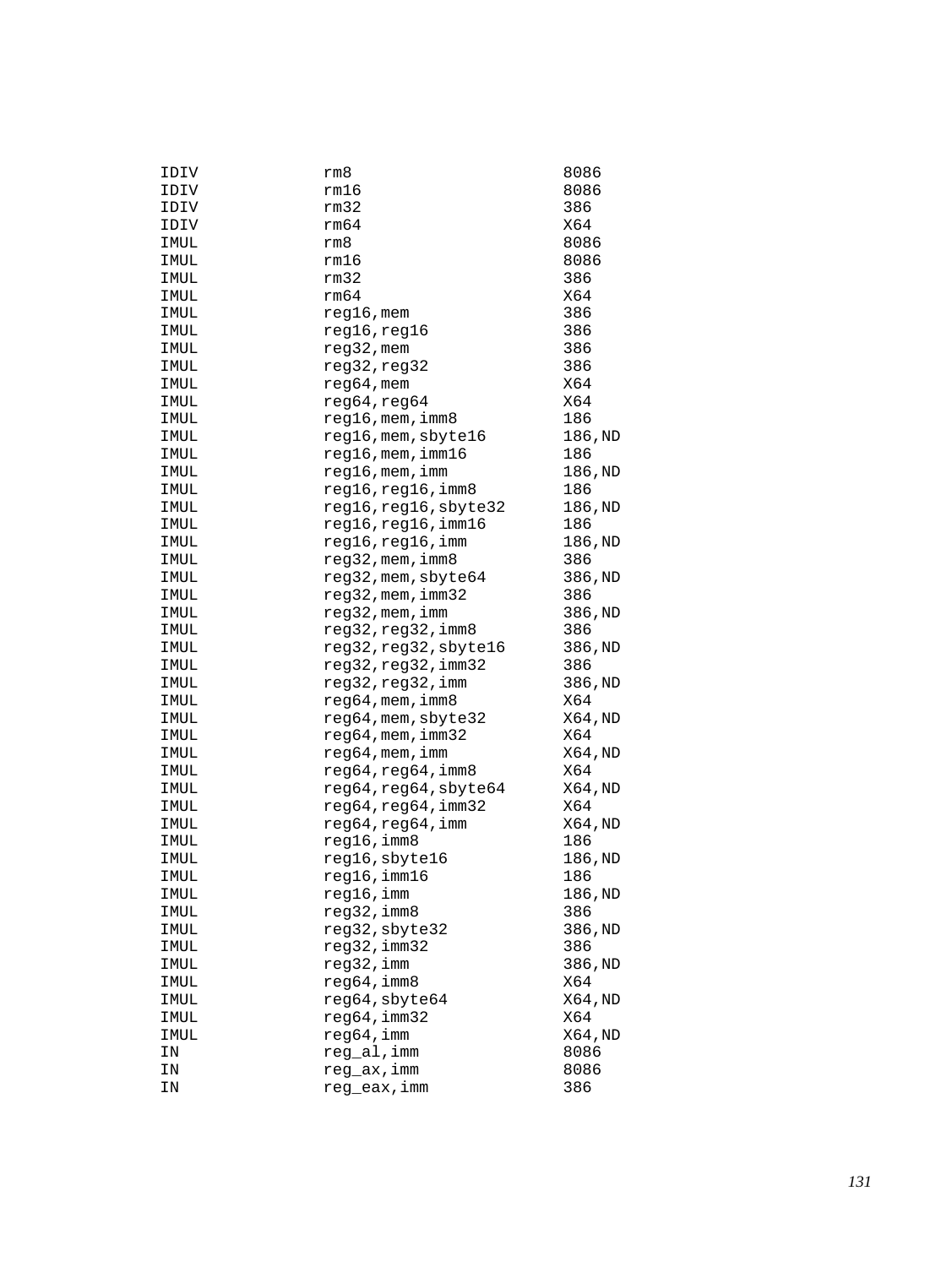| ΙN      | reg_al,reg_dx               | 8086                |
|---------|-----------------------------|---------------------|
| ΙN      | reg_ax,reg_dx               | 8086                |
| ΙN      | reg_eax,reg_dx              | 386                 |
| INC     | reg16                       | 8086, NOLONG        |
| INC     | reg32                       | 386, NOLONG         |
| INC     | rm8                         | 8086                |
| INC     | rm16                        | 8086                |
| INC     | rm32                        | 386                 |
| INC     | rm64                        | X64                 |
|         |                             |                     |
| INCBIN  |                             |                     |
| INSB    |                             | 186                 |
| INSD    |                             | 386                 |
| INSW    |                             | 186                 |
| INT     | imm                         | 8086                |
| INT01   |                             | 386, ND             |
| INT1    |                             | 386                 |
| INT03   |                             | 8086,ND             |
| INT3    |                             | 8086                |
| INTO    |                             | 8086, NOLONG        |
| INVD    |                             | 486,PRIV            |
| INVLPG  | mem                         | 486,PRIV            |
| INVLPGA | reg_ax,reg_ecx              | X86_64, AMD, NOLONG |
| INVLPGA | reg_eax,reg_ecx             | X86_64, AMD         |
| INVLPGA | reg_rax, reg_ecx            | X64, AMD            |
| INVLPGA |                             | X86_64, AMD         |
| IRET    |                             | 8086                |
| IRETD   |                             | 386                 |
| IRETQ   |                             | X64                 |
| IRETW   |                             | 8086                |
|         |                             |                     |
| JCXZ    | imm                         | 8086, NOLONG        |
| JECXZ   | imm                         | 386                 |
| JRCXZ   | imm                         | X64                 |
| JMP     | imm short                   | 8086                |
| JMP     | imm                         | 8086,ND             |
| JMP     | imm                         | 8086                |
| JMP     | imm near                    | 8086,ND             |
| JMP     | $imm$   far                 | 8086, ND, NOLONG    |
| JMP     | imm16                       | 8086                |
| JMP     | imm16 near                  | 8086,ND             |
| JMP     | imm16 far                   | 8086, ND, NOLONG    |
| JMP     | imm32                       | 386                 |
| JMP     | $imm32$  near               | 386, ND             |
| JMP     | imm32 far                   | 386, ND, NOLONG     |
| JMP     | imm:imm                     | 8086, NOLONG        |
| JMP     | imm16:imm                   | 8086, NOLONG        |
| JMP     | imm:imm16                   | 8086, NOLONG        |
| JMP     | imm32:imm                   | 386, NOLONG         |
| JMP     | imm:imm32                   | 386, NOLONG         |
| JMP     | $m$ em $far$                | 8086, NOLONG        |
| JMP     | $m$ em $far$                | X64                 |
| JMP     | $m$ em16 $\frac{1}{2}$ far  | 8086                |
| JMP     | $m$ em32 $\frac{1}{2}$ far  | 386                 |
| JMP     | $m$ em 64 $\frac{1}{2}$ far | X64                 |
|         |                             |                     |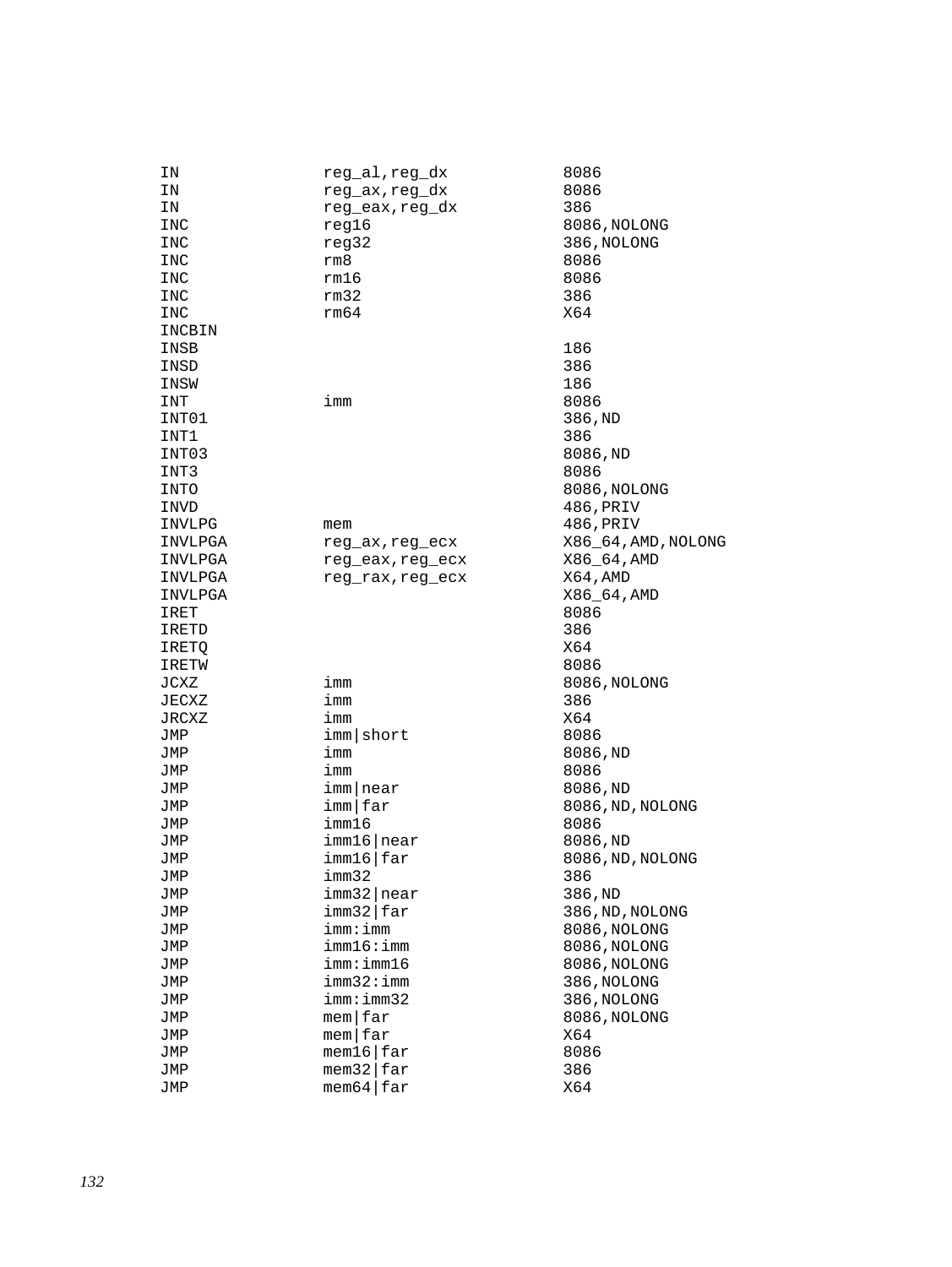| JMP          | $m$ em   near   | 8086           |
|--------------|-----------------|----------------|
| JMP          | $m$ em16   near | 8086           |
| JMP          | $m$ em32   near | 386, NOLONG    |
| JMP          | $m$ em64   near | X64            |
| JMP          | reg16           | 8086           |
| JMP          | reg32           | 386, NOLONG    |
| JMP          | reg64           | X64            |
| JMP          | mem             | 8086           |
| JMP          | $m$ em $16$     | 8086           |
| JMP          | $m$ em $32$     | 386, NOLONG    |
| JMP          | $m$ em $64$     | X64            |
| JMPE         | imm             | IA64           |
| JMPE         | imm16           | IA64           |
| JMPE         | imm32           | IA64           |
|              | rm16            | IA64           |
| JMPE         |                 | IA64           |
| JMPE         | rm32            |                |
| LAHF         |                 | 8086           |
| LAR          | reg16, mem      | 286, PROT, SW  |
| LAR          | reg16, reg16    | 286, PROT      |
| LAR          | reg16, reg32    | 386, PROT      |
| LAR          | reg16, reg64    | X64, PROT, ND  |
| LAR          | reg32, mem      | 386, PROT, SW  |
| LAR          | reg32,reg16     | 386, PROT      |
| LAR          | reg32, reg32    | 386, PROT      |
| LAR          | reg32, reg64    | X64, PROT, ND  |
| LAR          | $reg64,$ mem    | X64,PROT,SW    |
| LAR          | reg64, reg16    | X64, PROT      |
| LAR          | reg64, reg32    | X64, PROT      |
| LAR          | reg64, reg64    | X64, PROT      |
| LDS          | $reg16$ , mem   | 8086, NOLONG   |
| LDS          | reg32, mem      | 386, NOLONG    |
| LEA          | $reg16$ , mem   | 8086           |
| LEA          | reg32, mem      | 386            |
| LEA          | $reg64$ , mem   | X64            |
| LEAVE        |                 | 186            |
| LES          | reg16,mem       | 8086, NOLONG   |
| LES          | reg32, mem      | 386, NOLONG    |
| LFENCE       |                 | X64, AMD       |
|              |                 |                |
| LFS          | $req16$ , mem   | 386<br>386     |
| LFS          | reg32, mem      |                |
| LGDT         | mem             | 286, PRIV      |
| $_{\rm LGS}$ | reg16, mem      | 386            |
| LGS          | reg32, mem      | 386            |
| LIDT         | mem             | 286, PRIV      |
| LLDT         | mem             | 286, PROT, PRI |
| LLDT         | $m$ em $16$     | 286, PROT, PRI |
| LLDT         | reg16           | 286, PROT, PRI |
| LMSW         | mem             | 286, PRIV      |
| LMSW         | mem16           | 286, PRIV      |
| LMSW         | reg16           | 286, PRIV      |
| LOADALL      |                 | 386, UNDOC     |
| LOADALL286   |                 | 286, UNDOC     |
| LODSB        |                 | 8086           |
|              |                 |                |

ROT,SW<br>ROT ROT , ND ROT,SW<br>ROT ROT,ND ROT,S<mark>W</mark><br>ROT ROT, PRIV ROT, PRIV RO<mark>T, PRIV</mark><br>RIV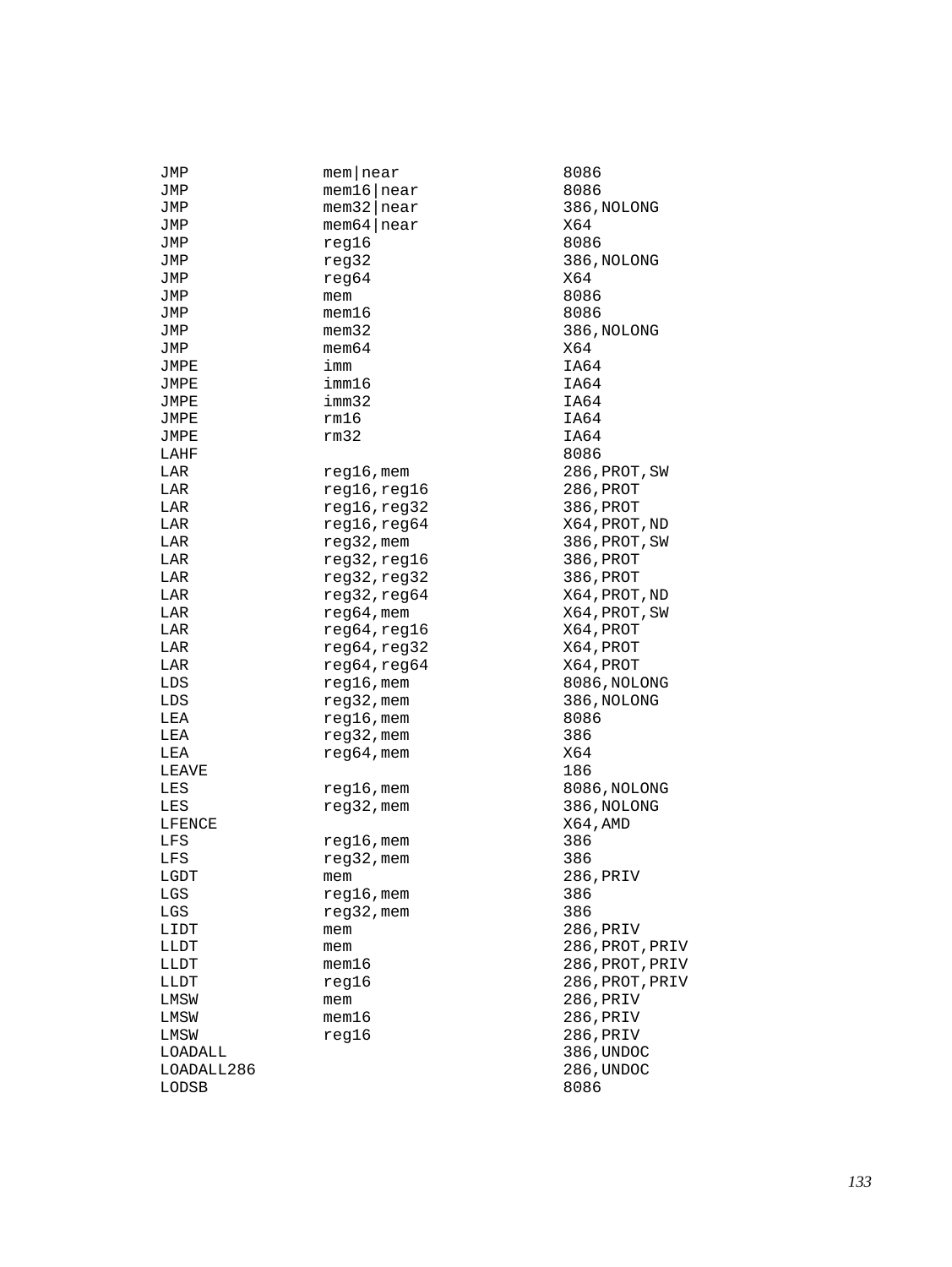| LODSD      |                         | 386             |
|------------|-------------------------|-----------------|
| LODSQ      |                         | X64             |
| LODSW      |                         | 8086            |
| LOOP       | imm                     | 8086            |
| LOOP       | imm,reg_cx              | 8086, NOLONG    |
| LOOP       | imm, reg_ecx            | 386             |
| LOOP       | imm, req rcx            | X64             |
| LOOPE      | imm                     | 8086            |
| LOOPE      | imm, reg_cx             | 8086, NOLONG    |
| LOOPE      | imm, reg_ecx            | 386             |
| LOOPE      | imm,reg_rcx             | X64             |
| LOOPNE     | imm                     | 8086            |
| LOOPNE     | imm,reg_cx              | 8086, NOLONG    |
| LOOPNE     | imm, reg_ecx            | 386             |
| LOOPNE     | imm,reg_rcx             | X64             |
| LOOPNZ     | imm                     | 8086            |
| LOOPNZ     | imm,reg_cx              | 8086, NOLONG    |
| LOOPNZ     | imm, reg_ecx            | 386             |
| LOOPNZ     | imm, reg_rcx            | X64             |
| LOOPZ      | imm                     | 8086            |
| LOOPZ      | imm, reg_cx             | 8086, NOLONG    |
| LOOPZ      | imm, reg_ecx            | 386             |
| LOOPZ      | imm, reg_rcx            | X64             |
| LSL        | $req16$ , mem           | 286, PROT, SW   |
| LSL        | reg16, reg16            | 286, PROT       |
| LSL        | reg16, reg32            | 386, PROT       |
| LSL        | reg16, reg64            | X64, PROT, ND   |
| LSL        | $reg32$ , mem           | 386, PROT, SW   |
| LSL        | reg32, reg16            | 386, PROT       |
| LSL        | reg32, reg32            | 386, PROT       |
| LSL        | reg32, reg64            | X64, PROT, ND   |
| LSL        | $reg64,$ mem            | X64,PROT,SW     |
| LSL        | reg64, reg16            | X64, PROT       |
| LSL        | reg64, reg32            | X64, PROT       |
| LSL        | reg64, reg64            | X64, PROT       |
| LSS        | $reg16$ , mem           | 386             |
| LSS        | $reg32$ , mem           | 386             |
| LTR        | mem                     | 286,PROT,PRIV   |
| LTR        | $m$ em $16$             | 286, PROT, PRIV |
| LTR        | req16                   | 286, PROT, PRIV |
| MFENCE     |                         | X64,AMD         |
| MONITOR    |                         | PRESCOTT        |
| MONITOR    | reg_eax,reg_ecx,reg_edx | PRESCOTT, ND    |
| <b>MOV</b> | mem, reg sreg           | 8086            |
| MOV        | reg16, reg_sreg         | 8086            |
| MOV        | reg32, reg_sreg         | 386             |
| MOV        | reg_sreg, mem           | 8086            |
| MOV        | reg_sreg, reg16         | 8086            |
| <b>MOV</b> | reg_sreg, reg32         | 386             |
| MOV        | reg_al,mem_offs         | 8086            |
| MOV        | reg_ax, mem_offs        | 8086            |
| <b>MOV</b> | reg_eax, mem_offs       | 386             |
| <b>MOV</b> | reg_rax, mem_offs       | X64             |
|            |                         |                 |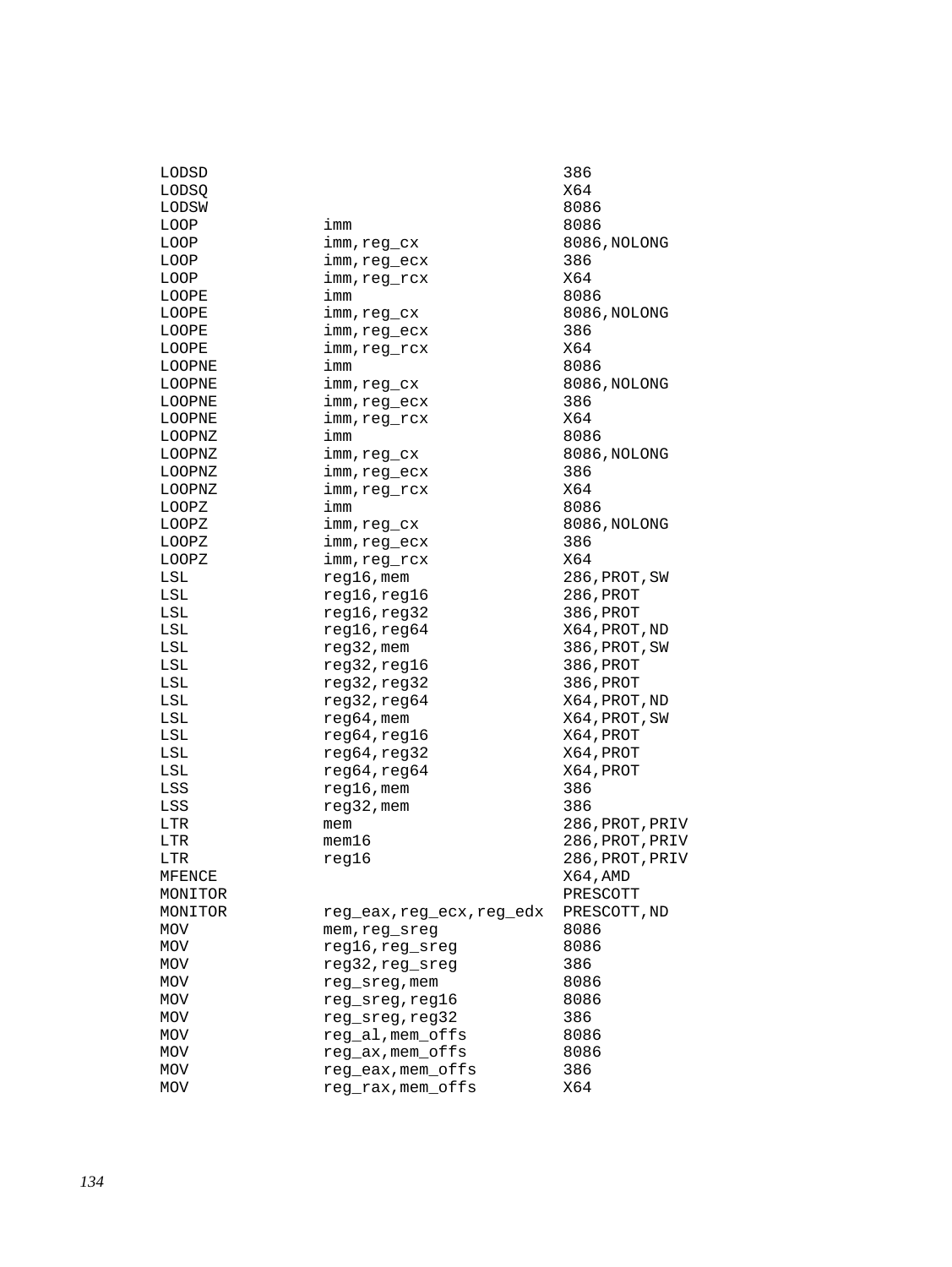| MOV         | mem_offs,reg_al   | 8086              |
|-------------|-------------------|-------------------|
| <b>MOV</b>  | mem_offs,reg_ax   | 8086              |
| MOV         | mem_offs,reg_eax  | 386               |
| MOV         | mem_offs, reg_rax | X64               |
| MOV         | reg32, reg_creg   | 386, PRIV, NOLONG |
| MOV         | reg64, reg_creg   | X64, PRIV         |
| MOV         | reg_creg, reg32   | 386, PRIV, NOLONG |
| MOV         | reg_creg, reg64   | X64, PRIV         |
| MOV         | reg32, reg_dreg   | 386, PRIV, NOLONG |
| MOV         | reg64, reg_dreg   | X64, PRIV         |
| MOV         | reg_dreg, reg32   | 386, PRIV, NOLONG |
| MOV         | reg_dreg, reg64   | X64, PRIV         |
| MOV         | reg32, reg_treg   | 386, NOLONG, ND   |
| <b>MOV</b>  | reg_treg, reg32   | 386, NOLONG, ND   |
| MOV         | mem, reg8         | 8086              |
| MOV         | reg8, reg8        | 8086              |
| MOV         | mem,reg16         | 8086              |
| MOV         | reg16, reg16      | 8086              |
| MOV         | mem, reg32        | 386               |
| MOV         | reg32, reg32      | 386               |
| MOV         | mem, reg64        | X64               |
| MOV         | reg64, reg64      | X64               |
| MOV         | reg8, mem         | 8086              |
| MOV         | reg8, reg8        | 8086              |
| MOV         | $reg16$ , mem     | 8086              |
|             |                   |                   |
| <b>MOV</b>  | reg16, reg16      | 8086<br>386       |
| MOV         | $reg32$ , mem     |                   |
| MOV         | reg32, reg32      | 386               |
| MOV         | $reg64,$ mem      | X64               |
| MOV         | reg64, reg64      | X64               |
| MOV         | reg8, imm         | 8086              |
| MOV         | reg16, imm        | 8086              |
| MOV         | reg32, imm        | 386               |
| MOV         | reg64, imm        | X64               |
| MOV         | reg64, imm32      | X64               |
| MOV         | $rm8$ , imm       | 8086              |
| MOV         | rm16, imm         | 8086              |
| <b>MOV</b>  | $rm32$ , imm      | 386               |
| MOV         | $rm64$ , imm      | X64               |
| <b>MOV</b>  | mem, imm8         | 8086              |
| <b>MOV</b>  | $m$ em, imm $16$  | 8086              |
| MOV         | mem,imm32         | 386               |
| MOVD        | mmxreg, mem       | PENT, MMX, SD     |
| MOVD        | mmxreg, reg32     | PENT, MMX         |
| MOVD        | mem, mmxreq       | PENT, MMX, SD     |
| MOVD        | reg32, mmxreg     | PENT, MMX         |
| MOVD        | xmmreg, mem       | X64, SD           |
| MOVD        | xmmreg, reg32     | X64               |
| MOVD        | mem, xmmreq       | X64, SD           |
| MOVD        | reg32, xmmreg     | X64, SSE          |
| MOVQ        | mmxreq, mmxrm     | PENT, MMX         |
| MOVQ        | mmxrm, mmxreq     | PENT, MMX         |
| <b>MOVQ</b> | mmxreg, rm64      | X64, MMX          |
|             |                   |                   |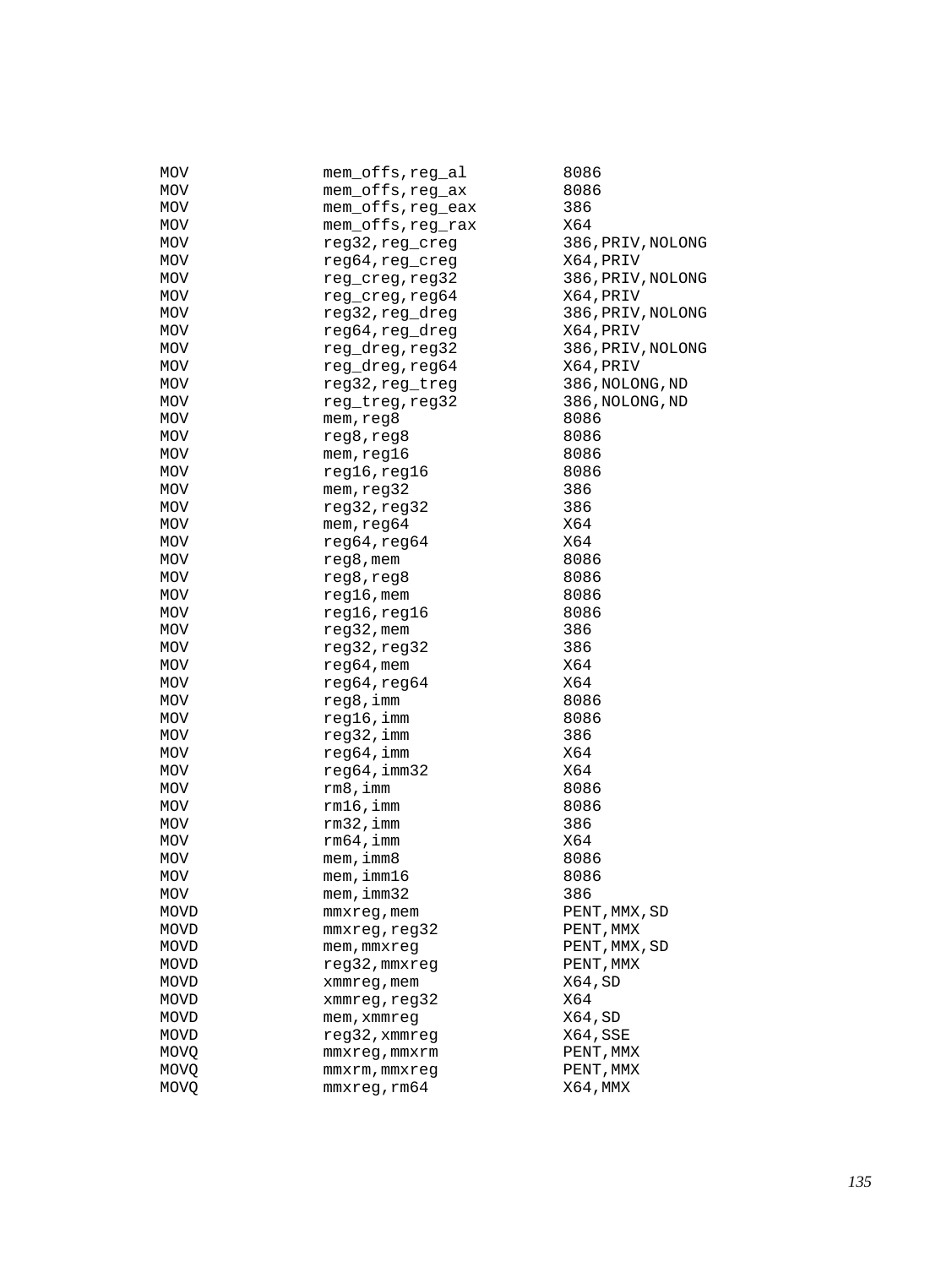| <b>MOVQ</b> | rm64,mmxreg            | X64, MMX     |
|-------------|------------------------|--------------|
| MOVSB       |                        | 8086         |
| MOVSD       |                        | 386          |
| MOVSQ       |                        | X64          |
| MOVSW       |                        | 8086         |
| MOVSX       | $reg16$ , mem          | 386          |
| MOVSX       | reg16, reg8            | 386          |
| MOVSX       | reg32,rm8              | 386          |
| MOVSX       | reg32,rm16             | 386          |
| MOVSX       | reg64,rm8              | X64          |
| MOVSX       | reg64,rm16             | X64          |
| MOVSXD      | reg64,rm32             | X64          |
| MOVSX       | reg64,rm32             | X64, ND      |
| MOVZX       | $reg16$ , mem          | 386          |
| MOVZX       | reg16, reg8            | 386          |
| MOVZX       | reg32,rm8              | 386          |
| MOVZX       | reg32,rm16             | 386          |
| MOVZX       | reg64, rm8             | X64          |
| MOVZX       | reg64,rm16             | X64          |
| MUL         | rm8                    | 8086         |
| MUL         | rm16                   | 8086         |
| MUL         | rm32                   | 386          |
| MUL         | rm64                   | X64          |
| MWAIT       |                        | PRESCOTT     |
| MWAIT       |                        | PRESCOTT, ND |
| NEG         | reg_eax,reg_ecx<br>rm8 | 8086         |
|             | rm16                   | 8086         |
| NEG         | rm32                   |              |
| NEG         | rm64                   | 386<br>X64   |
| NEG         |                        |              |
| NOP         |                        | 8086         |
| NOP         | rm16                   | P6           |
| NOP         | rm32                   | P6           |
| NOP         | rm64                   | X64          |
| NOT         | rm8                    | 8086         |
| NOT         | rm16                   | 8086         |
| NOT         | rm32                   | 386          |
| NOT         | rm64                   | X64          |
| OR          | mem, reg8              | 8086         |
| 0R          | reg8, reg8             | 8086         |
| OR          | mem, reg16             | 8086         |
| <b>OR</b>   | reg16, reg16           | 8086         |
| 0R          | mem, reg32             | 386          |
| OR          | reg32, reg32           | 386          |
| 0R          | mem, reg64             | X64          |
| 0R          | reg64, reg64           | X64          |
| OR          | reg8, mem              | 8086         |
| OR          | reg8,reg8              | 8086         |
| 0R          | reg16, mem             | 8086         |
| OR          | reg16, reg16           | 8086         |
| 0R          | reg32, mem             | 386          |
| OR          | reg32, reg32           | 386          |
| 0R          | $reg64,$ mem           | X64          |
| OR          | reg64, reg64           | X64          |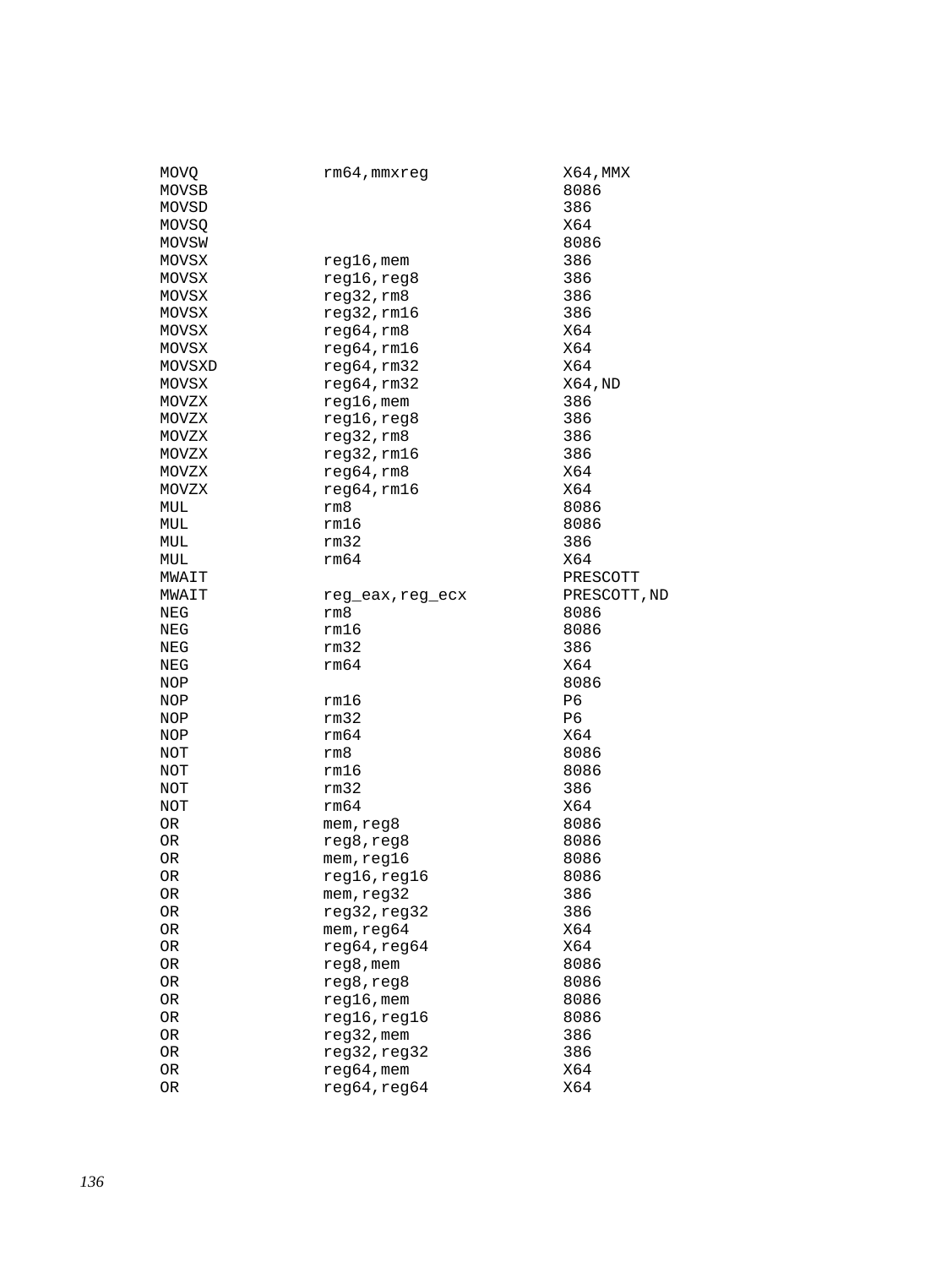| OR.        | $rm16$ , imm $8$   | 8086             |
|------------|--------------------|------------------|
| 0R         | $rm32$ , imm $8$   | 386              |
| 0R         | $rm64$ , imm $8$   | X64              |
| OR.        | reg_al, imm        | 8086             |
| 0R         | reg_ax, sbyte16    | 8086             |
| ${\sf OR}$ | reg_ax, imm        | 8086             |
| 0R         | reg_eax, sbyte32   | 386              |
| 0R         | reg_eax,imm        | 386              |
| 0R         | reg_rax, sbyte64   | X64              |
| OR.        | reg_rax,imm        | X64              |
| 0R         | rm 8, imm          | 8086             |
| OR         | rm16, imm          | 8086             |
| 0R         | $rm32$ , imm       | 386              |
| 0R         | $rm64$ , imm       | X64              |
| 0R         | $m$ em, imm $8$    | 8086             |
| OR.        | $m$ em, imm $16$   | 8086             |
|            | mem, imm32         | 386              |
| 0R         |                    |                  |
| <b>OUT</b> | imm, reg al        | 8086             |
| OUT        | imm,reg ax         | 8086             |
| <b>OUT</b> | imm,reg_eax        | 386              |
| OUT        | reg_dx,reg_al      | 8086             |
| OUT        | reg_dx,reg_ax      | 8086             |
| OUT        | reg_dx, reg_eax    | 386              |
| OUTSB      |                    | 186              |
| OUTSD      |                    | 386              |
| OUTSW      |                    | 186              |
| PACKSSDW   | mmxreg,mmxrm       | PENT, MMX        |
| PACKSSWB   | mmxreg,mmxrm       | PENT, MMX        |
| PACKUSWB   | mmxreg, mmxrm      | PENT, MMX        |
| PADDB      | mmxreg, mmxrm      | PENT, MMX        |
| PADDD      | mmxreg, mmxrm      | PENT, MMX        |
| PADDSB     | mmxreg,mmxrm       | PENT, MMX        |
| PADDSIW    | mmxreg,mmxrm       | PENT, MMX, CYRIX |
| PADDSW     | mmxreg,mmxrm       | PENT, MMX        |
| PADDUSB    | mmxreg, mmxrm      | PENT, MMX        |
| PADDUSW    | mmxreg, mmxrm      | PENT, MMX        |
| PADDW      | mmxreg, mmxrm      | PENT, MMX        |
| PAND       | mmxreg, mmxrm      | PENT, MMX        |
| PANDN      | mmxreg, mmxrm      | PENT, MMX        |
| PAUSE      |                    | 8086             |
| PAVEB      | mmxreg,mmxrm       | PENT, MMX, CYRIX |
| PAVGUSB    | mmxreg,mmxrm       | PENT, 3DNOW      |
| PCMPEOB    | $mmxreg$ , $mmxrm$ | PENT, MMX        |
| PCMPEOD    | mmxreg,mmxrm       | PENT, MMX        |
| PCMPEOW    | mmxreg,mmxrm       | PENT, MMX        |
| PCMPGTB    | mmxreg,mmxrm       | PENT, MMX        |
| PCMPGTD    | mmxreg,mmxrm       | PENT, MMX        |
| PCMPGTW    | mmxreg, mmxrm      | PENT, MMX        |
| PDISTIB    | mmxreg, mem        | PENT, MMX, CYRIX |
| PF2ID      |                    | PENT, 3DNOW      |
|            | mmxreg,mmxrm       | PENT, 3DNOW      |
| PFACC      | mmxreg,mmxrm       |                  |
| PFADD      | mmxreg,mmxrm       | PENT, 3DNOW      |
| PFCMPEQ    | mmxreg, mmxrm      | PENT, 3DNOW      |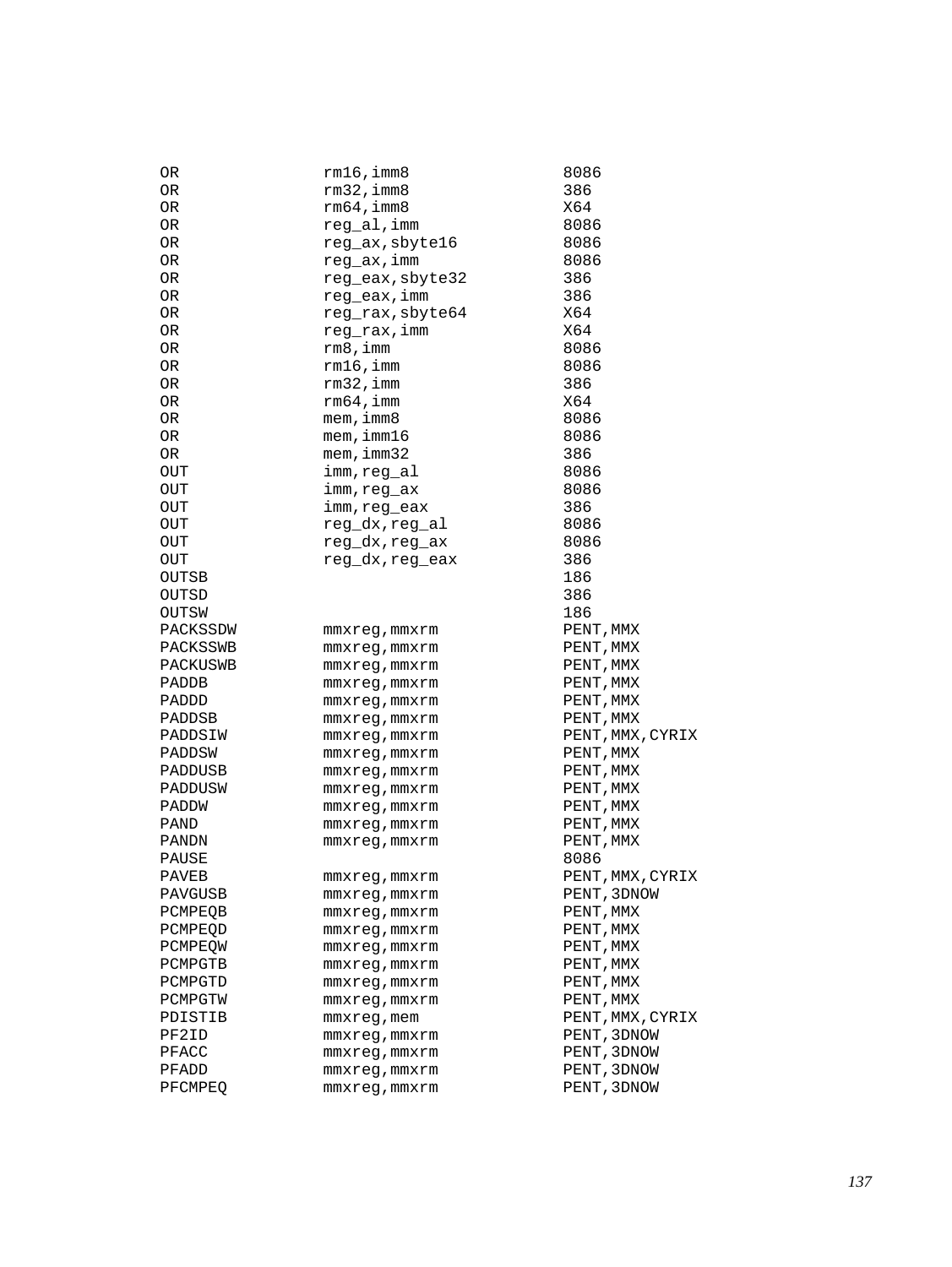| PFCMPGE   | mmxreg, mmxrm                       | PENT, 3DNOW        |
|-----------|-------------------------------------|--------------------|
| PFCMPGT   | mmxreg, mmxrm                       | PENT, 3DNOW        |
| PFMAX     | mmxreg, mmxrm                       | PENT, 3DNOW        |
| PFMIN     | $mmxreg$ , $mmxrm$                  | PENT, 3DNOW        |
| PFMUL     | mmxreg, mmxrm                       | PENT, 3DNOW        |
| PFRCP     | mmxreq, mmxrm                       | PENT, 3DNOW        |
| PFRCPIT1  | mmxreg, mmxrm                       | PENT, 3DNOW        |
| PFRCPIT2  | mmxreg, mmxrm                       | PENT, 3DNOW        |
| PFRSQIT1  | mmxreg, mmxrm                       | PENT, 3DNOW        |
| PFRSORT   | mmxreg, mmxrm                       | PENT, 3DNOW        |
| PFSUB     | mmxreg,mmxrm                        | PENT, 3DNOW        |
| PFSUBR    | mmxreg, mmxrm                       | PENT, 3DNOW        |
| PI2FD     | mmxreg, mmxrm                       | PENT, 3DNOW        |
| PMACHRIW  | mmxreg, mem                         | PENT, MMX, CYRIX   |
| PMADDWD   |                                     | PENT, MMX          |
| PMAGW     | mmxreg, mmxrm<br>$mmxreg$ , $mmxrm$ | PENT, MMX, CYRIX   |
| PMULHRIW  |                                     | PENT, MMX, CYRIX   |
| PMULHRWA  | mmxreg, mmxrm                       | PENT, 3DNOW        |
| PMULHRWC  | mmxreg, mmxrm                       | PENT, MMX, CYRIX   |
|           | mmxreq, mmxrm                       | PENT, MMX          |
| PMULHW    | mmxreq, mmxrm                       |                    |
| PMULLW    | mmxreg, mmxrm                       | PENT, MMX          |
| PMVGEZB   | mmxreg, mem                         | PENT, MMX, CYRIX   |
| PMVLZB    | mmxreg, mem                         | PENT, MMX, CYRIX   |
| PMVNZB    | mmxreg, mem                         | PENT, MMX, CYRIX   |
| PMVZB     | mmxreg, mem                         | PENT, MMX, CYRIX   |
| POP       | req16                               | 8086               |
| POP       | req32                               | 386, NOLONG<br>X64 |
| POP       | reg64                               |                    |
| POP       | rm16<br>rm32                        | 8086               |
| POP       |                                     | 386, NOLONG        |
| POP       | rm64                                | X64                |
| POP       | reg_cs                              | 8086, UNDOC, ND    |
| POP       | reg dess                            | 8086, NOLONG       |
| POP       | reg_fsgs                            | 386                |
| POPA      |                                     | 186,NOLONG         |
| POPAD     |                                     | 386, NOLONG        |
| POPAW     |                                     | 186, NOLONG        |
| POPF      |                                     | 8086               |
| POPFD     |                                     | 386, NOLONG        |
| POPFO     |                                     | X64                |
| POPFW     |                                     | 8086               |
| POR       | mmxreg,mmxrm                        | PENT, MMX          |
| PREFETCH  | mem                                 | PENT, 3DNOW        |
| PREFETCHW | mem                                 | PENT, 3DNOW        |
| PSLLD     | $mmxreg$ , $mmxrm$                  | PENT, MMX          |
| PSLLD     | mmxreg,imm                          | PENT, MMX          |
| PSLLQ     | mmxreg, mmxrm                       | PENT, MMX          |
| PSLLQ     | mmxreg,imm                          | PENT, MMX          |
| PSLLW     | mmxreq, mmxrm                       | PENT, MMX          |
| PSLLW     | mmxreg, imm                         | PENT, MMX          |
| PSRAD     | $mmxreg$ , $mmxrm$                  | PENT,MMX           |
| PSRAD     | mmxreg, imm                         | PENT,MMX           |
| PSRAW     | $mmxreg$ , $mmxrm$                  | PENT,MMX           |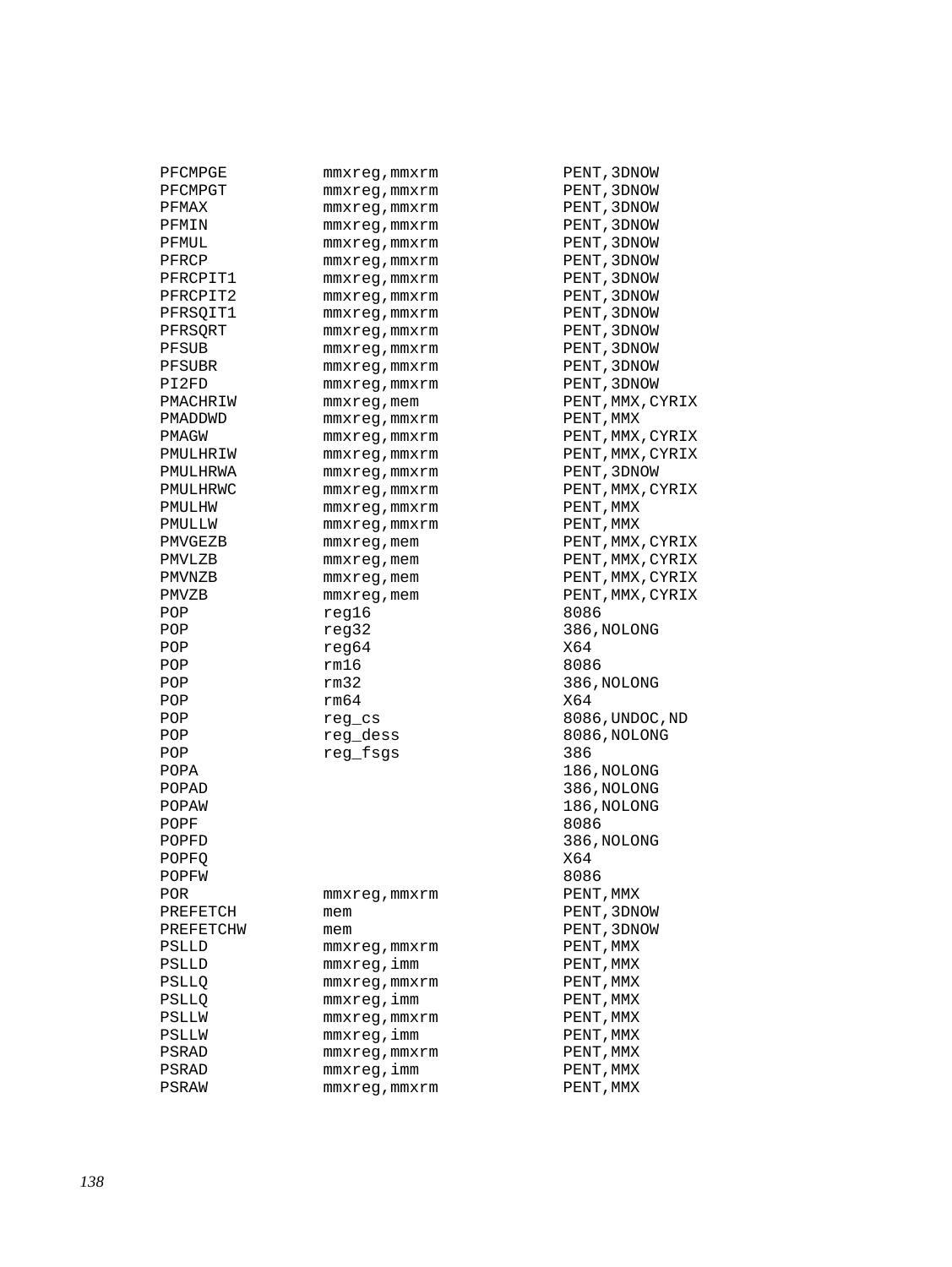| PSRAW        | mmxreg,imm                   | PENT, MMX |
|--------------|------------------------------|-----------|
| PSRLD        | mmxreg, mmxrm                | PENT, MMX |
| PSRLD        | mmxreg, imm                  | PENT, MMX |
| PSRLQ        | mmxreg, mmxrm                | PENT, MMX |
| PSRLO        | mmxreg,imm                   | PENT, MMX |
| PSRLW        | mmxreq, mmxrm                | PENT,MMX  |
| PSRLW        | mmxreg,imm                   | PENT, MMX |
| PSUBB        | mmxreg, mmxrm                | PENT, MMX |
| <b>PSUBD</b> | mmxreg, mmxrm                | PENT,MMX  |
| PSUBSB       | mmxreq, mmxrm                | PENT, MMX |
| PSUBSIW      | mmxreq, mmxrm                | PENT, MMX |
| PSUBSW       | mmxreg, mmxrm                | PENT, MMX |
| PSUBUSB      | mmxreg,mmxrm                 | PENT, MMX |
| PSUBUSW      |                              | PENT, MMX |
|              | mmxreg, mmxrm                |           |
| PSUBW        | mmxreg, mmxrm                | PENT, MMX |
| PUNPCKHBW    | mmxreg, mmxrm                | PENT, MMX |
| PUNPCKHDQ    | mmxreg, mmxrm                | PENT, MMX |
| PUNPCKHWD    | mmxreq, mmxrm                | PENT,MMX  |
| PUNPCKLBW    | mmxreg, mmxrm                | PENT, MMX |
| PUNPCKLDQ    | mmxreg, mmxrm                | PENT, MMX |
| PUNPCKLWD    | mmxreg, mmxrm                | PENT, MMX |
| PUSH         | req16                        | 8086      |
| PUSH         | req32                        | 386, NOLO |
| PUSH         | reg64                        | X64       |
| PUSH         | rm16                         | 8086      |
| PUSH         | rm32                         | 386, NOLO |
| PUSH         | rm64                         | X64       |
| PUSH         | reg_cs                       | 8086, NOL |
| PUSH         | reg dess                     | 8086, NOL |
| PUSH         | reg_fsgs                     | 386       |
| PUSH         | imm8                         | 186       |
| PUSH         | imm16                        | 186, AR0, |
| PUSH         | imm32                        | 386,NOLO  |
| PUSH         | imm32                        | 386, NOLO |
| PUSH         | imm64                        | X64,AR0,  |
| PUSHA        |                              | 186,NOLO  |
| PUSHAD       |                              | 386, NOLO |
| PUSHAW       |                              | 186,NOLO  |
| PUSHF        |                              | 8086      |
| PUSHFD       |                              | 386, NOLO |
| PUSHFQ       |                              | X64       |
| PUSHFW       |                              | 8086      |
| <b>PXOR</b>  | mmxreg,mmxrm                 | PENT, MMX |
| RCL          | rm8, unity                   | 8086      |
|              |                              | 8086      |
| RCL          | $rm8, reg_c1$<br>$rm8$ , imm |           |
| RCL          |                              | 186       |
| RCL          | rm16, unity                  | 8086      |
| RCL          | $rm16, reg_c1$               | 8086      |
| RCL          | $rm16$ , imm                 | 186       |
| RCL          | rm32, unity                  | 386       |
| RCL          | $rm32, reg_cl$               | 386       |
| RCL          | $rm32$ , imm                 | 386       |
| RCL          | rm64, unity                  | X64       |
|              |                              |           |

PENT, MMX PENT, MMX PENT, MMX PENT, MMX PENT, MMX PENT, MMX PENT, MMX PENT, MMX PENT, MMX PENT, MMX, CYRIX PENT, MMX PENT, MMX PENT, MMX PENT, MMX PENT, MMX PENT, MMX PENT, MMX PENT, MMX PENT, MMX PENT,MMX<br>8086 386,NOLONG<br>X64 386, NOLONG 8086,NOLONG 8086,NOLONG<br>386 186,AR0,SZ 386,NOLONG,AR0,SZ 386,NOLONG,SD  $X64$ , AR0, SZ 186, NOLONG 386, NOLONG 186, NOLONG 386,NOLONG<br>X64 PENT, MMX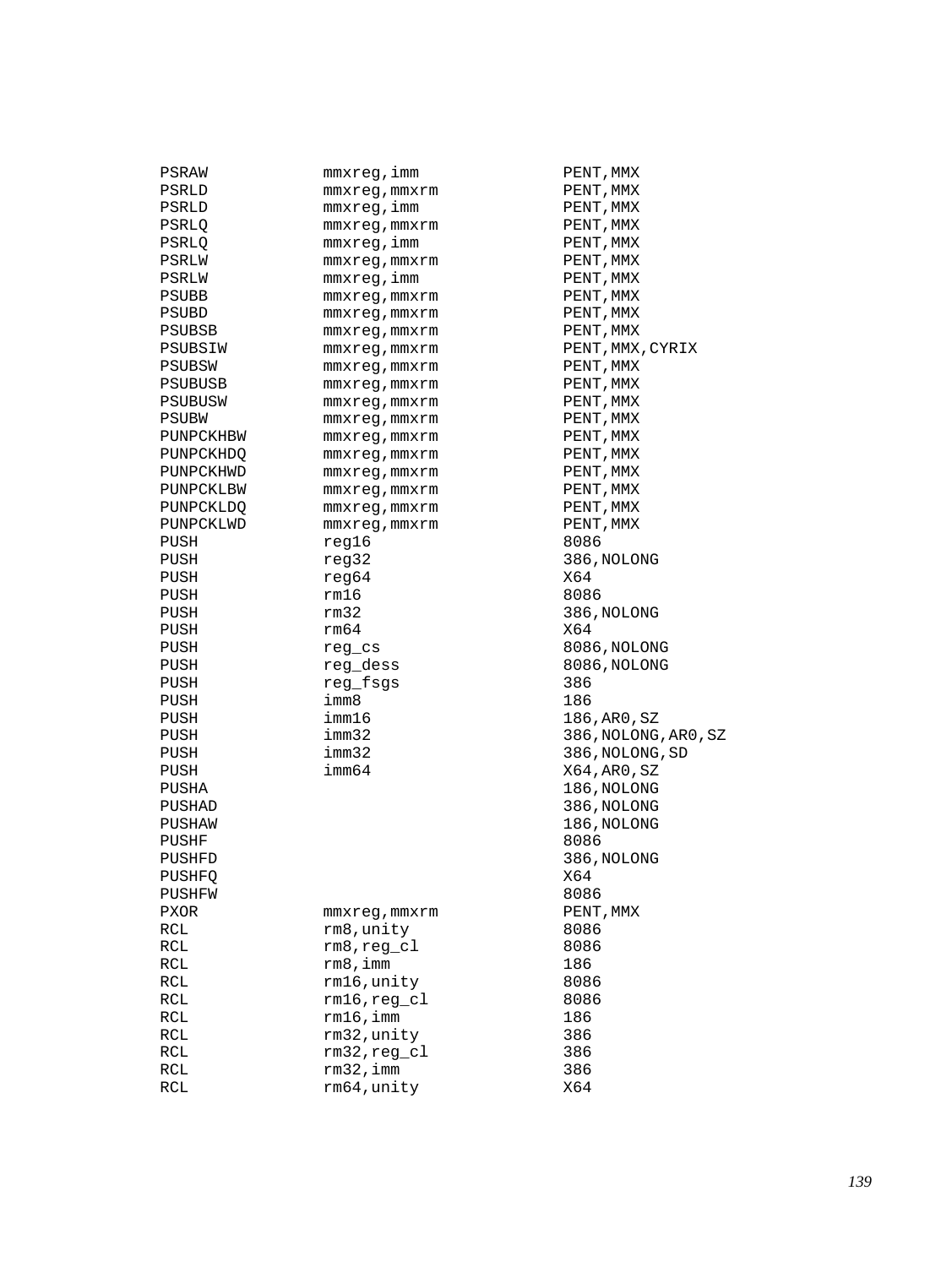| RCL          | $rm64, reg\_cl$ | X64           |
|--------------|-----------------|---------------|
| RCL          | $rm64$ , imm    | X64           |
| RCR          | rm8, unity      | 8086          |
| RCR          | $rm8, reg_c1$   | 8086          |
| RCR          | rm8,imm         | 186           |
| RCR          | rm16, unity     | 8086          |
|              |                 |               |
| RCR          | rm16,reg_cl     | 8086          |
| RCR          | $rm16$ , imm    | 186           |
| RCR          | rm32, unity     | 386           |
| RCR          | $rm32, reg_c1$  | 386           |
| RCR          | $rm32$ , imm    | 386           |
| RCR          | rm64, unity     | X64           |
| RCR          | $rm64, reg_c1$  | X64           |
| RCR          | $rm64$ , imm    | X64           |
| <b>RDSHR</b> | rm32            | P6, CYRIXM    |
| RDMSR        |                 | PENT, PRIV    |
| <b>RDPMC</b> |                 | P6            |
| RDTSC        |                 | PENT          |
| RDTSCP       |                 | X86_64        |
| RET          |                 | 8086          |
| <b>RET</b>   | imm             | 8086, SW      |
| RETF         |                 | 8086          |
| RETF         | imm             | 8086, SW      |
| RETN         |                 | 8086          |
| RETN         | imm             | 8086,SW       |
| ROL          | rm8, unity      | 8086          |
| ROL          | $rm8, reg_c1$   | 8086          |
| ROL          | rm 8, imm       | 186           |
| ROL          |                 | 8086          |
|              | rm16, unity     |               |
| ROL          | $rm16, reg_c1$  | 8086          |
| ROL          | $rm16$ , imm    | 186           |
| ROL          | rm32, unity     | 386           |
| ROL          | $rm32, reg_cl$  | 386           |
| ROL          | $rm32$ , imm    | 386           |
| ROL          | rm64, unity     | X64           |
| ROL          | $rm64, reg_c1$  | X64           |
| ROL          | $rm64$ , imm    | X64           |
| ROR          | rm8, unity      | 8086          |
| <b>ROR</b>   | $rm8, reg_c1$   | 8086          |
| <b>ROR</b>   | rm 8, imm       | 186           |
| ROR          | rm16,unity      | 8086          |
| ROR          | $rm16, reg_c1$  | 8086          |
| ROR          | $rm16$ , imm    | 186           |
| ROR          | rm32, unity     | 386           |
| ROR          | $rm32, reg_c1$  | 386           |
| ROR          | $rm32$ , imm    | 386           |
| ROR          | rm64, unity     | X64           |
| <b>ROR</b>   | $rm64, reg_c1$  | X64           |
| <b>ROR</b>   | $rm64$ , imm    | X64           |
| RDM          |                 | P6, CYRIX, ND |
| RSDC         | reg_sreg, mem80 | 486, CYRIXM   |
| RSLDT        | $m$ em $80$     | 486, CYRIXM   |
| RSM          |                 | PENTM         |
|              |                 |               |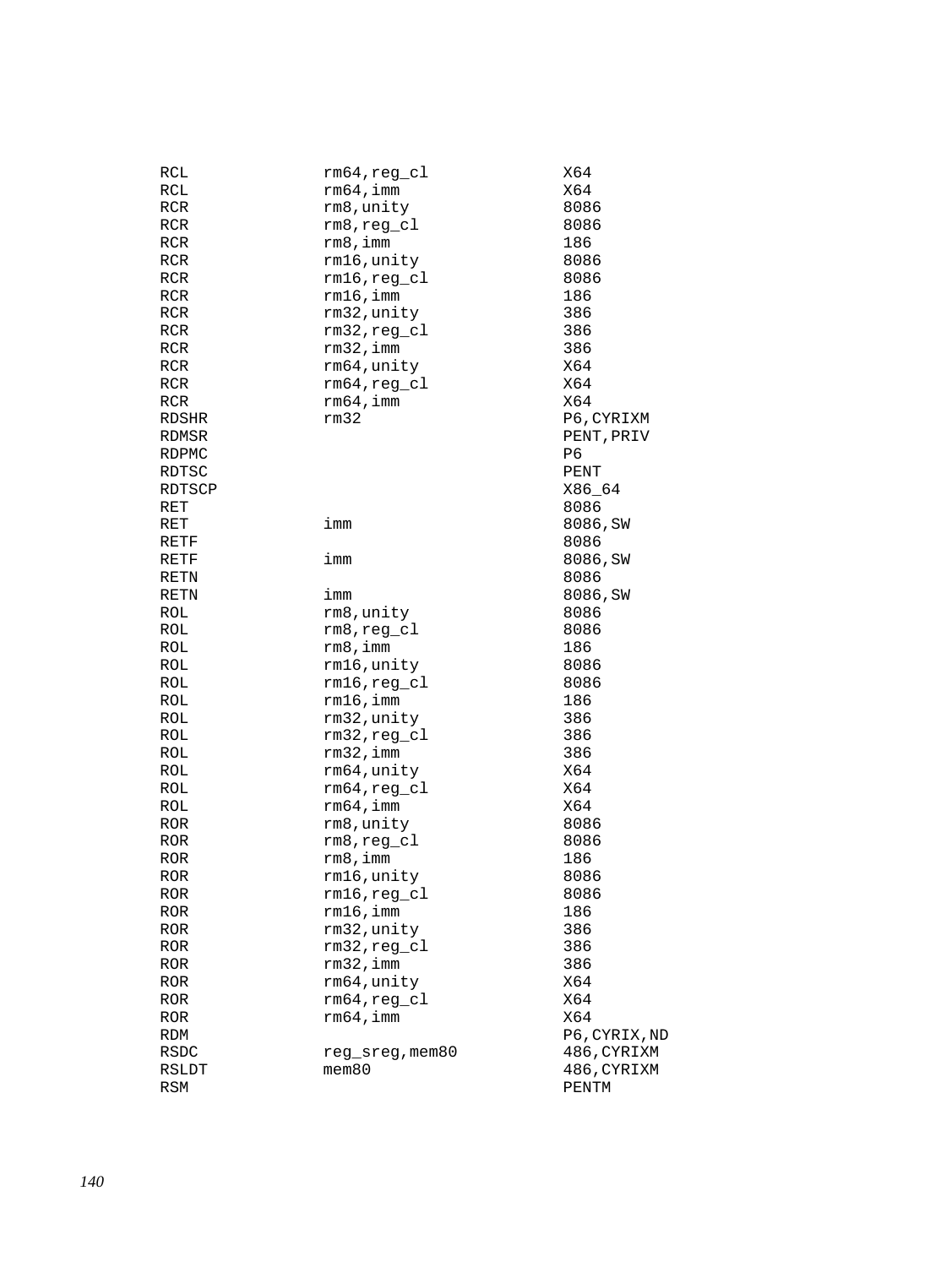| RSTS       | $m$ em $80$      | 486, CYRIXM |
|------------|------------------|-------------|
| SAHF       |                  | 8086        |
| SAL        | rm8, unity       | 8086, ND    |
| SAL        | $rm8, reg_c1$    | 8086,ND     |
| SAL        | rm 8, imm        | 186,ND      |
| SAL        | rm16, unity      | 8086, ND    |
| SAL        | $rm16, reg_c1$   | 8086, ND    |
| SAL        | $rm16$ , imm     | 186,ND      |
| SAL        | rm32, unity      | 386,ND      |
| SAL        | $rm32, reg_cl$   | 386, ND     |
| SAL        | $rm32$ , imm     | 386, ND     |
| SAL        | rm64, unity      | X64, ND     |
| SAL        | $rm64, reg_cl$   | X64, ND     |
| SAL        | $rm64$ , imm     | X64, ND     |
| SALC       |                  | 8086, UNDOC |
| SAR        | rm8, unity       | 8086        |
| SAR        | $rm8, reg_c1$    | 8086        |
| SAR        | rm 8, imm        | 186         |
| SAR        | rm16, unity      | 8086        |
| SAR        | $rm16, reg_c1$   | 8086        |
|            |                  |             |
| SAR        | $rm16$ , imm     | 186         |
| SAR        | rm32, unity      | 386         |
| SAR        | $rm32, reg_cl$   | 386         |
| SAR        | $rm32$ , imm     | 386         |
| SAR        | rm64, unity      | X64         |
| SAR        | $rm64, reg_c1$   | X64         |
| SAR        | rm64, imm        | X64         |
| SBB        | mem, reg8        | 8086        |
| SBB        | reg8, reg8       | 8086        |
| SBB        | mem, reg16       | 8086        |
| <b>SBB</b> | reg16, reg16     | 8086        |
| SBB        | mem, reg32       | 386         |
| SBB        | reg32, reg32     | 386         |
| SBB        | mem, reg64       | X64         |
| SBB        | reg64, reg64     | X64         |
| SBB        | reg8, mem        | 8086        |
| SBB        | reg8, reg8       | 8086        |
| SBB        | $reg16$ , mem    | 8086        |
| SBB        | reg16, reg16     | 8086        |
| SBB        | $reg32$ , mem    | 386         |
| <b>SBB</b> | reg32, reg32     | 386         |
| SBB        | $reg64,$ mem     | X64         |
| SBB        | reg64, reg64     | X64         |
| SBB        | rm16, imm8       | 8086        |
| SBB        | $rm32$ , imm $8$ | 386         |
| SBB        | rm64, imm8       | X64         |
| SBB        | reg_al,imm       | 8086        |
| SBB        | reg_ax, sbyte16  | 8086        |
| <b>SBB</b> | reg_ax, imm      | 8086        |
| SBB        | reg_eax, sbyte32 | 386         |
| SBB        | reg_eax, imm     | 386         |
| SBB        | reg_rax, sbyte64 | X64         |
| SBB        | reg_rax, imm     | X64         |
|            |                  |             |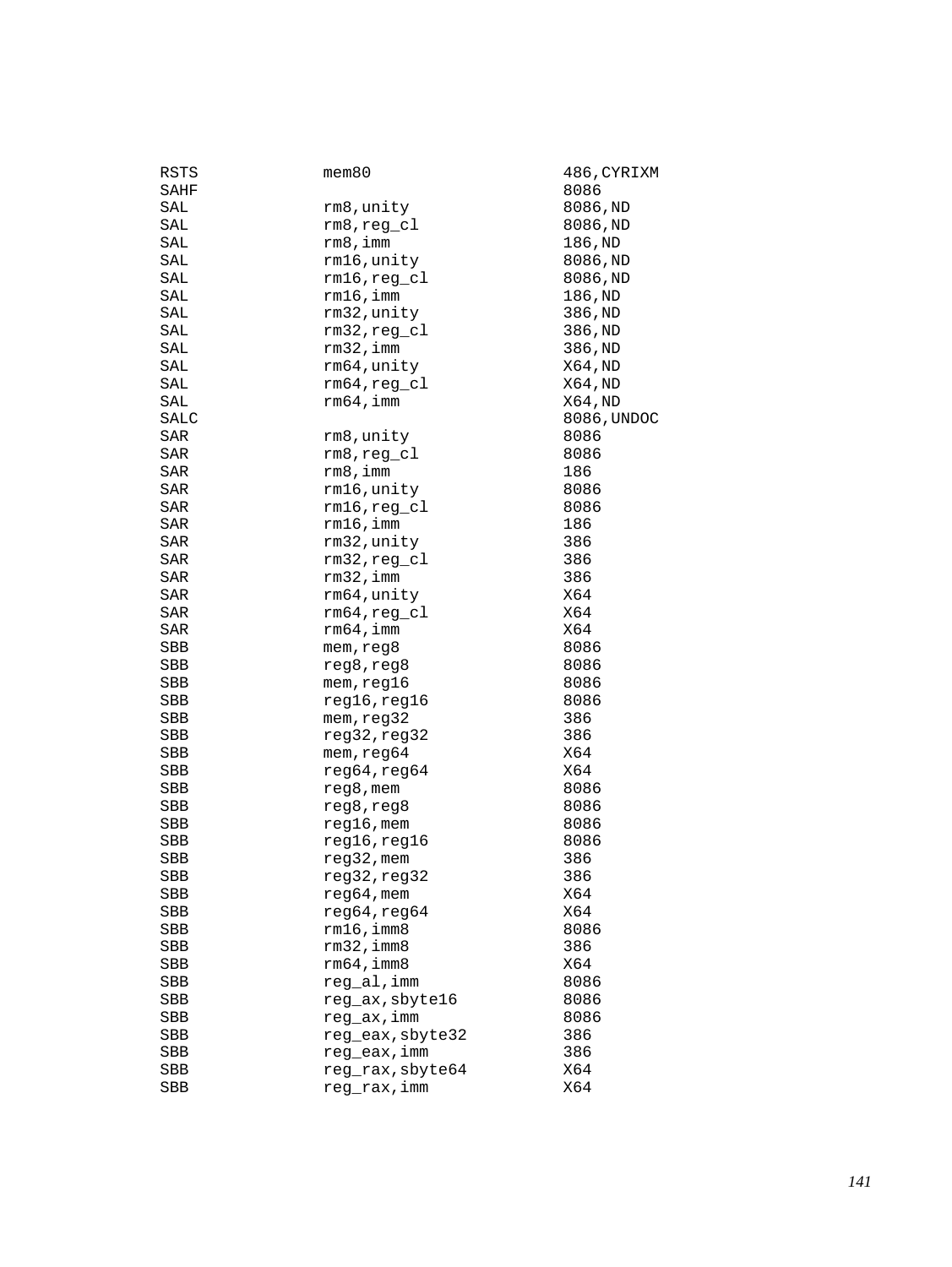| SBB           | rm8,imm              | 8086     |
|---------------|----------------------|----------|
| SBB           | rm16, imm            | 8086     |
| SBB           | $rm32$ , imm         | 386      |
| SBB           | $rm64$ , imm         | X64      |
| SBB           | mem, imm8            | 8086     |
| SBB           | mem, imm16           | 8086     |
| SBB           | mem, imm32           | 386      |
| SCASB         |                      | 8086     |
| SCASD         |                      | 386      |
| SCASQ         |                      | X64      |
| SCASW         |                      | 8086     |
| <b>SFENCE</b> |                      | X64, AMD |
| SGDT          | mem                  | 286      |
| SHL           | rm8, unity           | 8086     |
| SHL           | $rm8, reg_cl$        | 8086     |
| SHL           | rm 8, imm            | 186      |
| SHL           | rm16, unity          | 8086     |
| SHL           | $rm16, reg_c1$       | 8086     |
| SHL           | $rm16$ , imm         | 186      |
| <b>SHL</b>    | rm32, unity          | 386      |
|               | $rm32, reg_cl$       | 386      |
| SHL           |                      |          |
| SHL           | $rm32$ , imm         | 386      |
| SHL           | rm64, unity          | X64      |
| SHL           | $rm64, reg_c1$       | X64      |
| SHL           | $rm64$ , imm         | X64      |
| SHLD          | mem, reg16, imm      | 3862     |
| SHLD          | reg16, reg16, imm    | 3862     |
| SHLD          | mem, reg32, imm      | 3862     |
| SHLD          | reg32, reg32, imm    | 3862     |
| SHLD          | mem, reg64, imm      | X642     |
| SHLD          | reg64, reg64, imm    | X642     |
| SHLD          | mem, reg16, reg_cl   | 386      |
| SHLD          | reg16, reg16, reg_cl | 386      |
| SHLD          | mem, reg32, reg_cl   | 386      |
| SHLD          | reg32, reg32, reg_cl | 386      |
| SHLD          | mem, reg64, reg_cl   | X64      |
| <b>SHLD</b>   | reg64, reg64, reg_cl | X64      |
| SHR           | rm8, unity           | 8086     |
| SHR           | rm8,reg_cl           | 8086     |
| <b>SHR</b>    | rm 8, imm            | 186      |
| <b>SHR</b>    | rm16, unity          | 8086     |
| SHR           | $rm16, reg_c1$       | 8086     |
| SHR           | rm16, imm            | 186      |
| SHR           | rm32, unity          | 386      |
| SHR           | $rm32, reg_cl$       | 386      |
| <b>SHR</b>    | $rm32$ , imm         | 386      |
| SHR           | rm64, unity          | X64      |
| SHR           | rm64, req cl         | X64      |
| SHR           | $rm64$ , imm         | X64      |
| SHRD          | mem, reg16, imm      | 3862     |
| SHRD          | reg16, reg16, imm    | 3862     |
| <b>SHRD</b>   | mem, reg32, imm      | 3862     |
| <b>SHRD</b>   | reg32, reg32, imm    | 3862     |
|               |                      |          |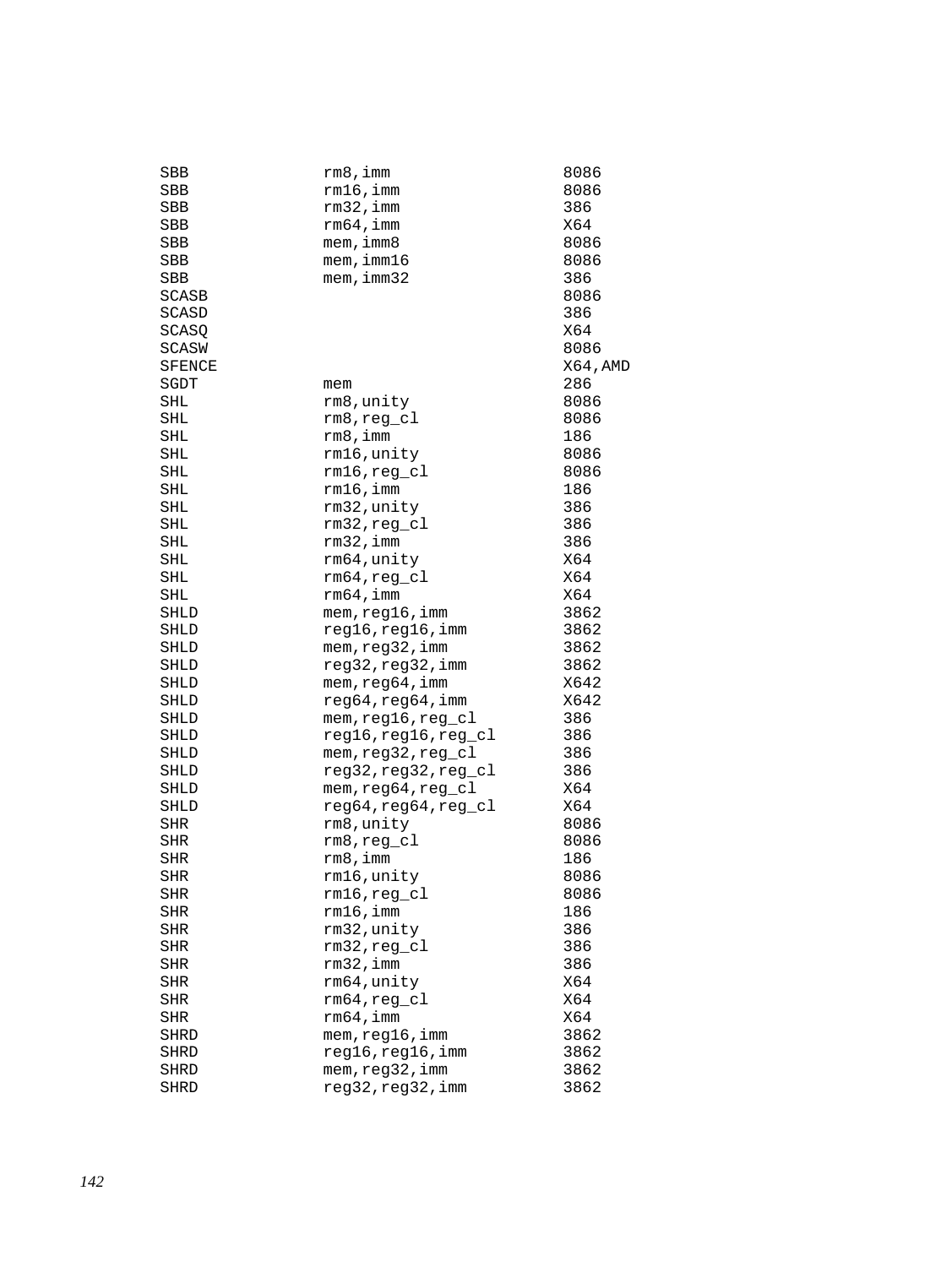| SHRD       | mem, reg64, imm      | X642           |
|------------|----------------------|----------------|
| SHRD       | reg64,reg64,imm      | X642           |
| SHRD       | mem, reg16, reg_cl   | 386            |
| SHRD       | reg16, reg16, reg_cl | 386            |
| SHRD       | mem, reg32, reg_cl   | 386            |
| SHRD       | reg32, reg32, reg_cl | 386            |
| SHRD       | mem, reg64, reg_cl   | X64            |
| SHRD       | reg64, reg64, reg_cl | X64            |
|            |                      | 286            |
| SIDT       | mem                  |                |
| SLDT       | mem                  | 286<br>286     |
| SLDT       | mem16                |                |
| SLDT       | reg16                | 286            |
| SLDT       | reg32                | 386            |
| SLDT       | reg64                | X64, ND        |
| SLDT       | reg64                | X64            |
| SKINIT     |                      | X64            |
| SMI        |                      | 386, UNDOC     |
| SMINT      |                      | P6, CYRIX, ND  |
| SMINTOLD   |                      | 486, CYRIX, ND |
| SMSW       | mem                  | 286            |
| SMSW       | $m$ em $16$          | 286            |
| SMSW       | reg16                | 286            |
| SMSW       | reg32                | 386            |
| <b>STC</b> |                      | 8086           |
| STD        |                      | 8086           |
| STGI       |                      | X64            |
| STI        |                      | 8086           |
| STOSB      |                      | 8086           |
| STOSD      |                      | 386            |
| STOSO      |                      | X64            |
| STOSW      |                      | 8086           |
| STR        | mem                  | 286, PROT      |
| STR        | $m$ em $16$          | 286, PROT      |
| STR        | reg16                | 286,PROT       |
| STR        |                      | 386, PROT      |
|            | reg32                | X64            |
| STR        | reg64                |                |
| SUB        | mem, reg8            | 8086           |
| SUB        | reg8,reg8            | 8086           |
| <b>SUB</b> | mem,reg16            | 8086           |
| SUB        | reg16, reg16         | 8086           |
| <b>SUB</b> | mem, reg32           | 386            |
| SUB        | reg32, reg32         | 386            |
| SUB        | mem, reg64           | X64            |
| SUB        | reg64, reg64         | X64            |
| <b>SUB</b> | $reg8$ , mem         | 8086           |
| SUB        | reg8, reg8           | 8086           |
| SUB        | $reg16$ , mem        | 8086           |
| SUB        | reg16, reg16         | 8086           |
| SUB        | reg32, mem           | 386            |
| SUB        | reg32, reg32         | 386            |
| <b>SUB</b> | $reg64,$ mem         | X64            |
| SUB        | reg64, reg64         | X64            |
| SUB        | rm16, imm8           | 8086           |
|            |                      |                |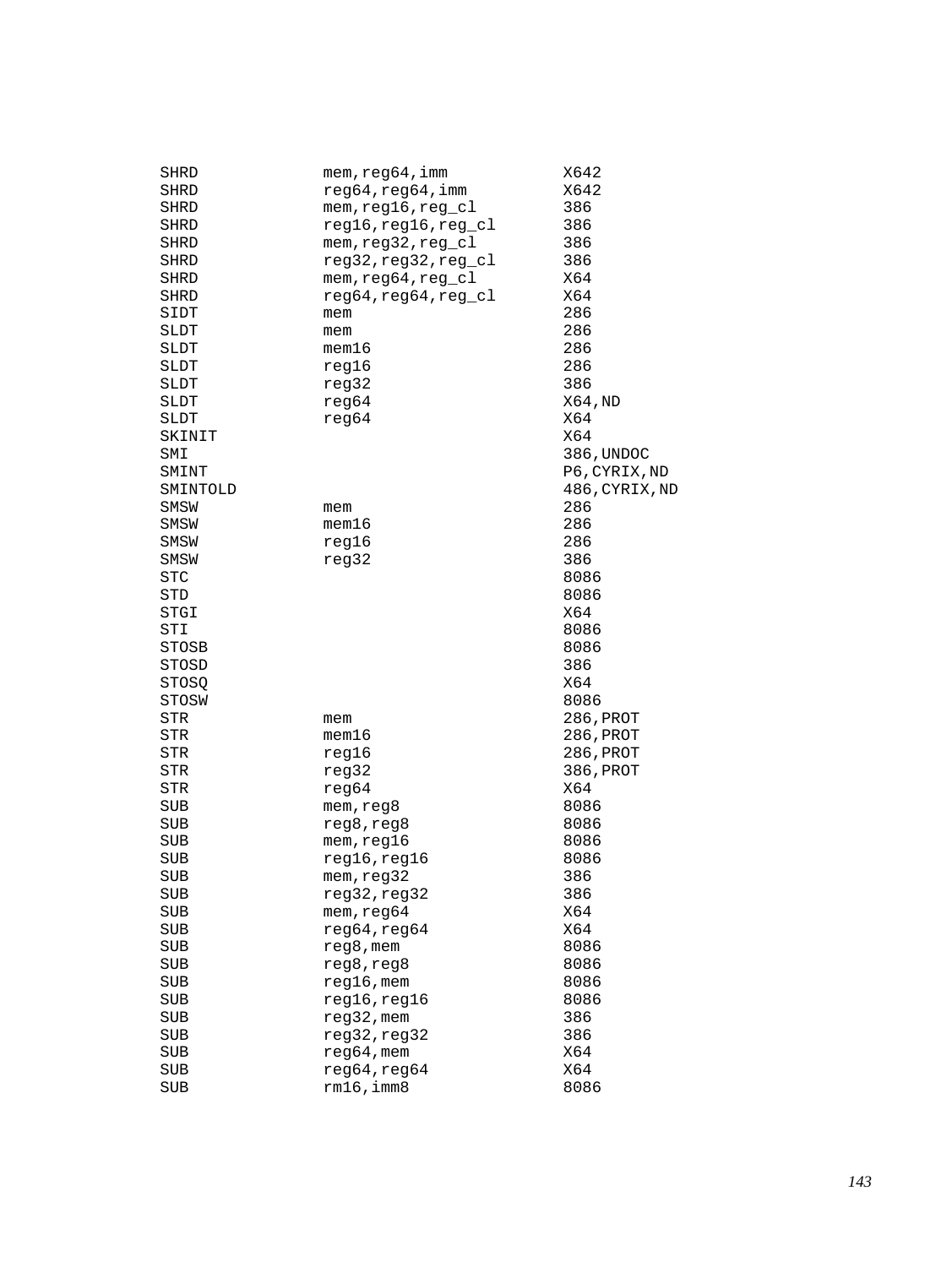| SUB        | $rm32$ , imm $8$ | 386             |
|------------|------------------|-----------------|
| SUB        | rm64, imm8       | X64             |
| <b>SUB</b> | reg_al, imm      | 8086            |
| <b>SUB</b> | reg_ax, sbyte16  | 8086            |
| SUB        | reg_ax,imm       | 8086            |
| SUB        | reg_eax, sbyte32 | 386             |
| SUB        | reg_eax,imm      | 386             |
| SUB        | reg_rax, sbyte64 | X64             |
| <b>SUB</b> | reg_rax, imm     | X64             |
| <b>SUB</b> | rm 8, imm        | 8086            |
|            |                  |                 |
| SUB        | $rm16$ , imm     | 8086            |
| <b>SUB</b> | $rm32$ , imm     | 386             |
| <b>SUB</b> | rm64, imm        | X64             |
| <b>SUB</b> | $m$ em, imm $8$  | 8086            |
| <b>SUB</b> | $m$ em, imm $16$ | 8086            |
| <b>SUB</b> | mem, imm32       | 386             |
| SVDC       | mem80, reg_sreg  | 486,CYRIXM      |
| SVLDT      | mem80            | 486, CYRIXM, ND |
| SVTS       | $m$ em $80$      | 486, CYRIXM     |
| SWAPGS     |                  | X64             |
| SYSCALL    |                  | P6, AMD         |
| SYSENTER   |                  | P6              |
| SYSEXIT    |                  | P6, PRIV        |
| SYSRET     |                  | P6, PRIV, AMD   |
| TEST       | mem, reg8        | 8086            |
| TEST       | reg8, reg8       | 8086            |
| TEST       | mem, reg16       | 8086            |
| TEST       | reg16, reg16     | 8086            |
| TEST       | mem, reg32       | 386             |
| TEST       | reg32, reg32     | 386             |
|            | mem, reg64       | X64             |
| TEST       | reg64, reg64     | X64             |
| TEST       |                  |                 |
| TEST       | $req8$ , mem     | 8086            |
| TEST       | $reg16$ , mem    | 8086            |
| TEST       | $reg32$ , mem    | 386             |
| TEST       | reg64, mem       | X64             |
| TEST       | reg_al, imm      | 8086            |
| TEST       | reg_ax,imm       | 8086            |
| TEST       | reg_eax, imm     | 386             |
| TEST       | reg_rax,imm      | X64             |
| TEST       | rm8,imm          | 8086            |
| TEST       | rm16,imm         | 8086            |
| TEST       | $rm32$ , imm     | 386             |
| TEST       | rm64, imm        | X64             |
| TEST       | $m$ em, imm $8$  | 8086            |
| TEST       | $m$ em, imm $16$ | 8086            |
| TEST       | mem, imm32       | 386             |
| UD0        |                  | 186, UNDOC      |
| UD1        |                  | 186, UNDOC      |
| UD2B       |                  | 186, UNDOC, ND  |
| UD2        |                  | 186             |
| UD2A       |                  | 186, ND         |
| UMOV       | mem, reg8        | 386, UNDOC, ND  |
|            |                  |                 |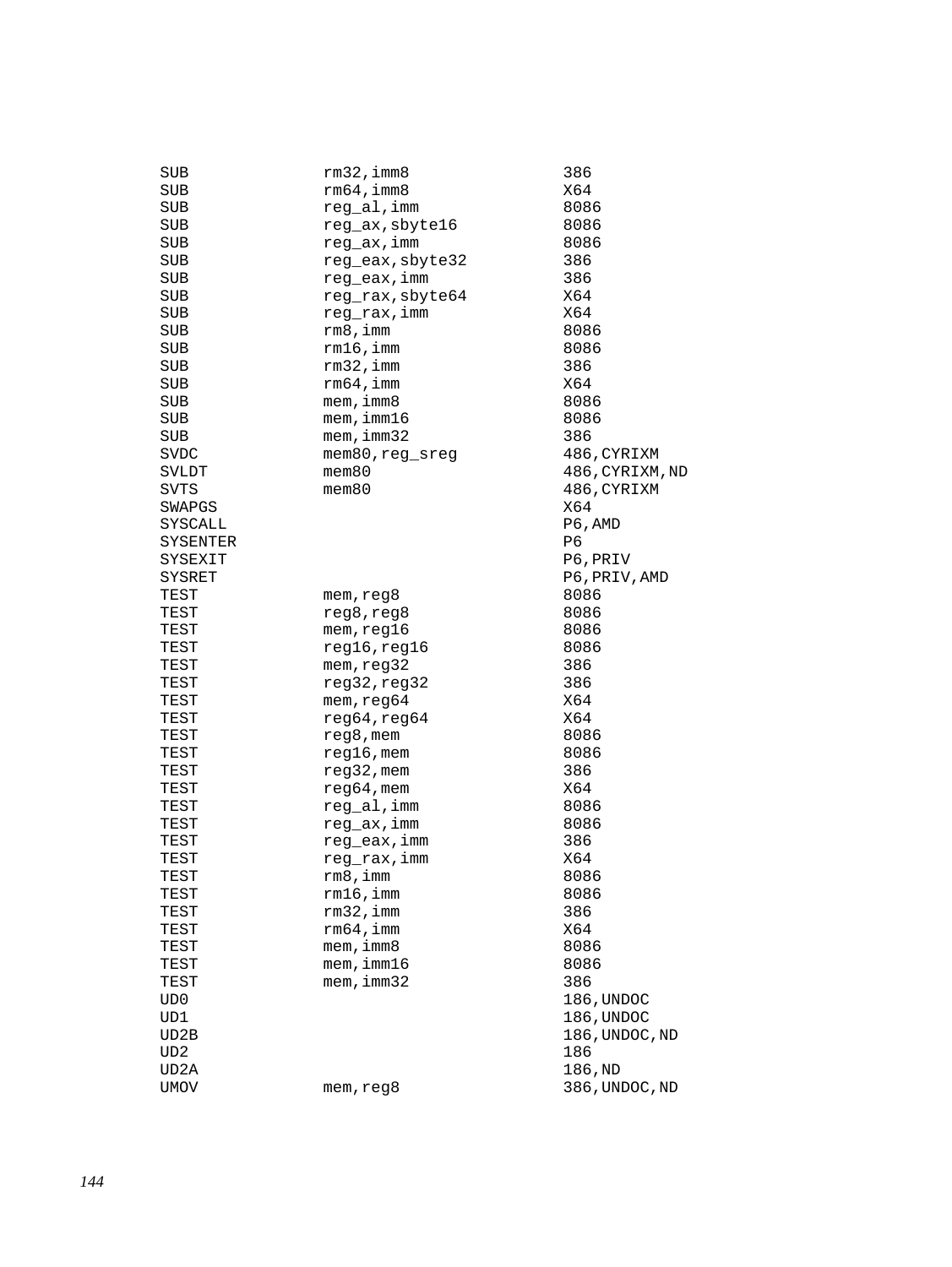| UMOV        | reg8,reg8        | 386, UNDOC, ND     |
|-------------|------------------|--------------------|
| UMOV        | mem,reg16        | 386, UNDOC, ND     |
| UMOV        | reg16, reg16     | 386, UNDOC, ND     |
| UMOV        | mem, reg32       | 386, UNDOC, ND     |
| UMOV        | reg32, reg32     | 386, UNDOC, ND     |
| UMOV        | reg8, mem        | 386, UNDOC, ND     |
| UMOV        | reg8, reg8       | 386, UNDOC, ND     |
| UMOV        | $reg16$ , mem    | 386, UNDOC, ND     |
|             |                  |                    |
| UMOV        | reg16, reg16     | 386, UNDOC, ND     |
| UMOV        | $reg32$ , mem    | 386, UNDOC, ND     |
| UMOV        | reg32,reg32      | 386, UNDOC, ND     |
| VERR        | mem              | 286, PROT          |
| VERR        | mem16            | 286, PROT          |
| VERR        | reg16            | 286, PROT          |
| VERW        | mem              | 286, PROT          |
| VERW        | mem16            | 286, PROT          |
| VERW        | reg16            | 286,PROT           |
| FWAIT       |                  | 8086               |
| WBINVD      |                  | 486, PRIV          |
| WRSHR       | rm32             | P6, CYRIXM         |
| WRMSR       |                  | PENT, PRIV         |
| XADD        | mem, reg8        | 486                |
| XADD        | reg8, reg8       | 486                |
| XADD        | mem, reg16       | 486                |
| XADD        | reg16, reg16     | 486                |
| XADD        | mem, reg32       | 486                |
| XADD        | reg32, reg32     | 486                |
| XADD        | mem, reg64       | X64                |
| XADD        |                  | X64                |
|             | reg64, reg64     |                    |
| XBTS        | $reg16$ , mem    | 386, SW, UNDOC, ND |
| XBTS        | reg16, reg16     | 386, UNDOC, ND     |
| XBTS        | $reg32$ , mem    | 386, SD, UNDOC, ND |
| XBTS        | reg32, reg32     | 386, UNDOC, ND     |
| XCHG        | reg_ax,reg16     | 8086               |
| XCHG        | reg_eax,reg32na  | 386                |
| XCHG        | reg_rax, reg64   | X64                |
| XCHG        | reg16, reg_ax    | 8086               |
| XCHG        | reg32na, reg_eax | 386                |
| XCHG        | reg64, reg_rax   | X64                |
| XCHG        | reg_eax, reg_eax | 386, NOLONG        |
| XCHG        | reg8, mem        | 8086               |
| XCHG        | reg8, reg8       | 8086               |
| XCHG        | $reg16$ , mem    | 8086               |
| <b>XCHG</b> | reg16, reg16     | 8086               |
| XCHG        | $reg32$ , mem    | 386                |
| XCHG        | reg32, reg32     | 386                |
| XCHG        | reg64, mem       | X64                |
| XCHG        | reg64, reg64     | X64                |
| XCHG        | mem, reg8        | 8086               |
| XCHG        | reg8, reg8       | 8086               |
|             |                  |                    |
| XCHG        | mem, reg16       | 8086               |
| XCHG        | reg16, reg16     | 8086               |
| XCHG        | mem, reg32       | 386                |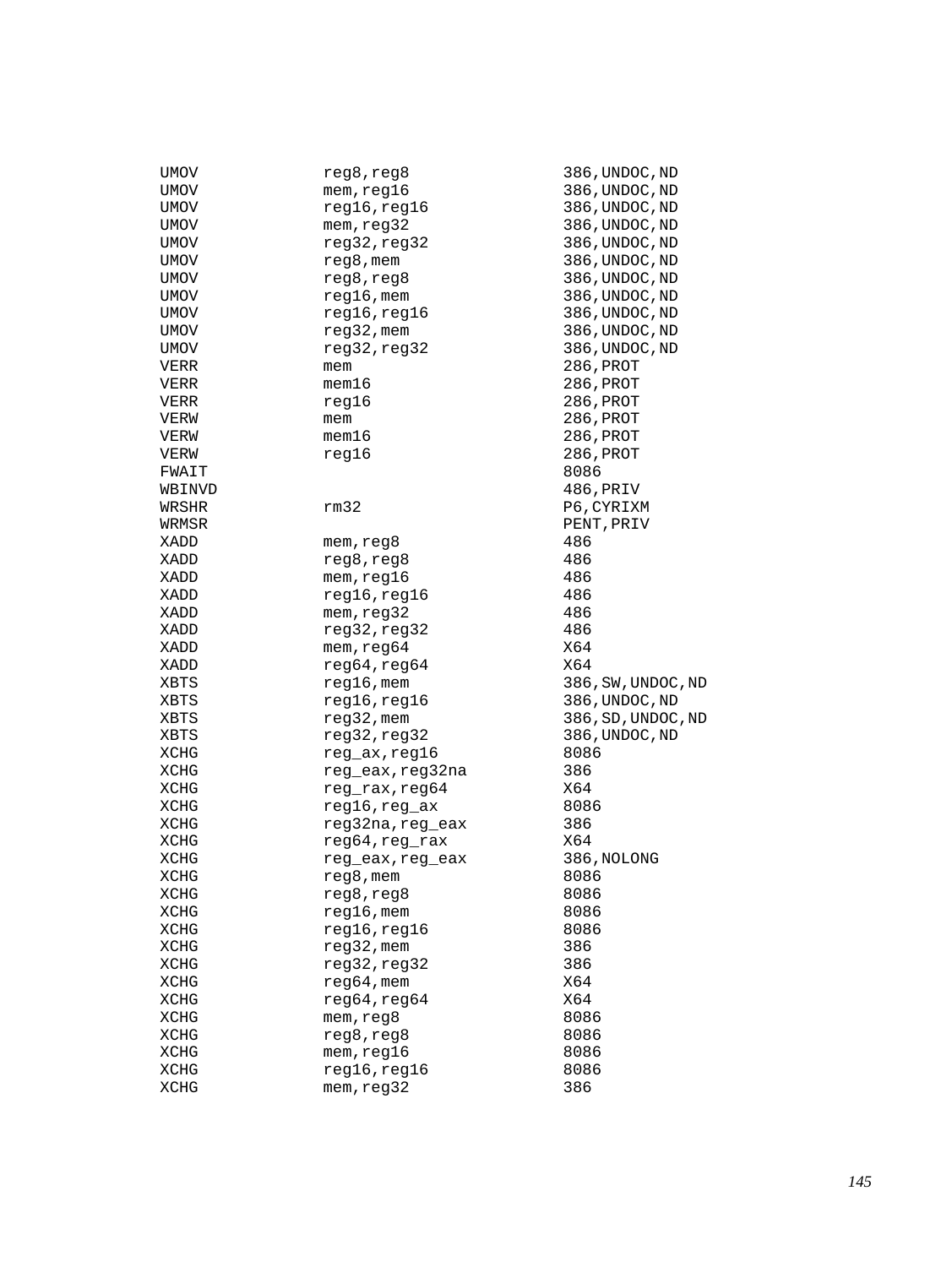| XCHG   | reg32,reg32      | 386      |
|--------|------------------|----------|
| XCHG   | mem, reg64       | X64      |
| XCHG   | reg64, reg64     | X64      |
| XLATB  |                  | 8086     |
| XLAT   |                  | 8086     |
| XOR    | mem, reg8        | 8086     |
| XOR    | reg8, reg8       | 8086     |
| XOR    | mem, reg16       | 8086     |
| XOR    | reg16, reg16     | 8086     |
| XOR    | mem, reg32       | 386      |
| XOR    | reg32, reg32     | 386      |
| XOR    | mem, reg64       | X64      |
| XOR    | reg64, reg64     | X64      |
| XOR    | reg8, mem        | 8086     |
| XOR    | reg8, reg8       | 8086     |
| XOR    | reg16, mem       | 8086     |
| XOR    | reg16,reg16      | 8086     |
| XOR    | reg32, mem       | 386      |
| XOR    | reg32, reg32     | 386      |
| XOR    | $reg64,$ mem     | X64      |
| XOR    | reg64, reg64     | X64      |
| XOR    | $rm16$ , imm $8$ | 8086     |
| XOR    | $rm32$ , imm $8$ | 386      |
| XOR    | rm64, imm8       | X64      |
| XOR    | reg_al, imm      | 8086     |
| XOR    | reg_ax, sbyte16  | 8086     |
| XOR    | reg_ax, imm      | 8086     |
| XOR    | reg_eax, sbyte32 | 386      |
| XOR    | reg_eax,imm      | 386      |
| XOR    | reg_rax, sbyte64 | X64      |
| XOR    | reg_rax, imm     | X64      |
| XOR    | rm8,imm          | 8086     |
| XOR    | $rm16$ , imm     | 8086     |
| XOR    | $rm32$ , imm     | 386      |
| XOR    | $rm64$ , imm     | X64      |
| XOR    | mem, imm8        | 8086     |
| XOR    | mem, imm16       | 8086     |
| XOR    | mem, imm32       | 386      |
| CMOVcc | $req16$ , mem    | P6       |
| CMOVcc | reg16, reg16     | P6       |
| CMOVcc | reg32, mem       | P6       |
| CMOVcc | reg32, reg32     | P6       |
| CMOVCC | $reg64,$ mem     | X64      |
| CMOVCC | reg64, reg64     | X64      |
| Jcc    | imm near         | 386      |
| Jcc    | imm16 near       | 386      |
| Jcc    | $imm32$ near     | 386      |
| Jcc    | imm   short      | 8086,ND  |
| Jcc    | imm              | 8086, ND |
| Jcc    | imm              | 386, ND  |
| Jcc    | imm              | 8086, ND |
| Jcc    | imm              | 8086     |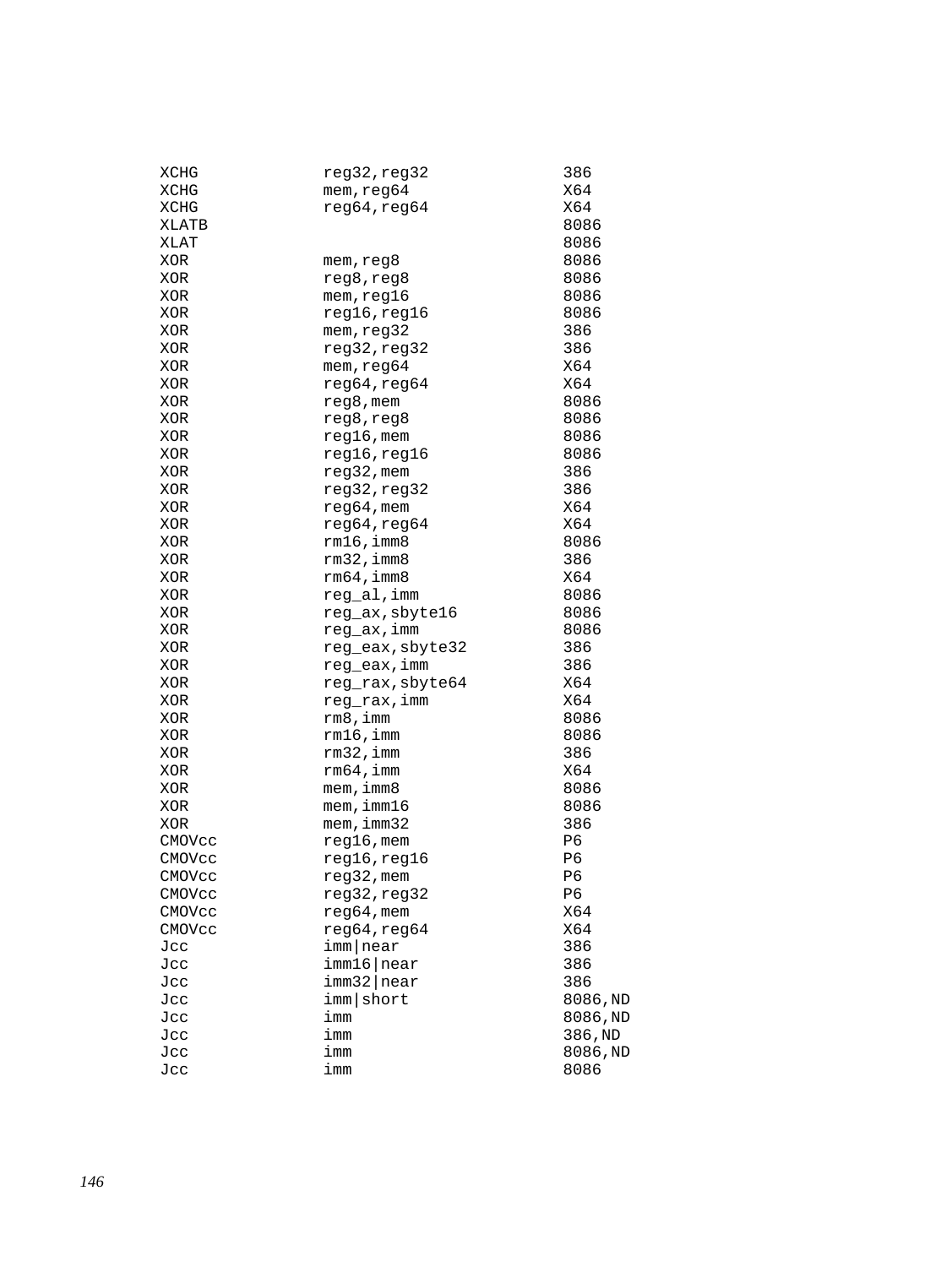| SETCC | mem  | 386 |
|-------|------|-----|
| SETCC | reg8 | 386 |

# **B.1.3 Katmai Streaming SIMD instructions (SSE –– a.k.a. KNI, XMM, MMX2)**

| ADDPS             | xmmreg, xmmrm           | KATMAI,SSE               |
|-------------------|-------------------------|--------------------------|
| ADDSS             | xmmreg, xmmrm           | KATMAI, SSE, SD          |
| ANDNPS            | xmmreg, xmmrm           | KATMAI, SSE              |
| ANDPS             | xmmreg,xmmrm            | KATMAI,SSE               |
| CMPEOPS           | xmmreg, xmmrm           | KATMAI,SSE               |
| <b>CMPEOSS</b>    | xmmreg, xmmrm           | KATMAI, SSE              |
| <b>CMPLEPS</b>    | xmmreg, xmmrm           | KATMAI,SSE               |
| CMPLESS           | xmmreg, xmmrm           | KATMAI,SSE               |
| CMPLTPS           | xmmreg, xmmrm           | KATMAI,SSE               |
| CMPLTSS           | xmmreg,xmmrm            | KATMAI,SSE               |
| CMPNEOPS          | xmmreg, xmmrm           | KATMAI,SSE               |
| CMPNEQSS          | xmmreg, xmmrm           | KATMAI, SSE              |
| CMPNLEPS          | xmmreg, xmmrm           | KATMAI, SSE              |
| CMPNLESS          | xmmreg, xmmrm           | KATMAI, SSE              |
| CMPNLTPS          | xmmreg, xmmrm           | KATMAI, SSE              |
| CMPNLTSS          | xmmreg,xmmrm            | KATMAI,SSE               |
| CMPORDPS          | xmmreg, xmmrm           | KATMAI,SSE               |
| CMPORDSS          | xmmreg, xmmrm           | KATMAI, SSE              |
| <b>CMPUNORDPS</b> | xmmreg, xmmrm           | KATMAI, SSE              |
| CMPUNORDSS        | xmmreg, xmmrm           | KATMAI,SSE               |
| <b>CMPPS</b>      | $x$ mm $x$ eq, mem, imm | KATMAI, SSE              |
| <b>CMPPS</b>      | xmmreg, xmmreg, imm     | KATMAI,SSE               |
| CMPSS             | xmmreg, mem, imm        | KATMAI, SSE              |
| <b>CMPSS</b>      | xmmreg, xmmreg, imm     | KATMAI, SSE              |
| COMISS            | xmmreq, xmmrm           | KATMAI,SSE               |
| CVTPI2PS          | xmmreg, mmxrm           | KATMAI, SSE, MMX         |
| CVTPS2PI          | $mmxreg$ , $xmmrm$      | KATMAI, SSE, MMX         |
| CVTSI2SS          | xmmreg, mem             | KATMAI, SSE, SD, AR1, ND |
| CVTSI2SS          | xmmreg, rm32            | KATMAI, SSE, SD, AR1     |
| CVTSI2SS          | xmmreg, rm64            | X64, SSE, AR1            |
| CVTSS2SI          | reg32, xmmreg           | KATMAI, SSE, SD, AR1     |
| CVTSS2SI          | $reg32$ , mem           | KATMAI, SSE, SD, AR1     |
| CVTSS2SI          | $req64$ , xmmreq        | X64, SSE, SD, AR1        |
| CVTSS2SI          | $reg64,$ mem            | X64, SSE, SD, AR1        |
| CVTTPS2PI         | mmxreg, xmmrm           | KATMAI, SSE, MMX         |
| CVTTSS2SI         | reg32, xmmrm            | KATMAI, SSE, SD, AR1     |
| CVTTSS2SI         | reg64, xmmrm            | X64, SSE, SD, AR1        |
| DIVPS             | xmmreg, xmmrm           | KATMAI,SSE               |
| DIVSS             | xmmreq, xmmrm           | KATMAI, SSE              |
| LDMXCSR           | mem                     | KATMAI, SSE, SD          |
| MAXPS             | xmmreg,xmmrm            | KATMAI, SSE              |
| MAXSS             | xmmreq, xmmrm           | KATMAI, SSE              |
| MINPS             | xmmreq, xmmrm           | KATMAI, SSE              |
| MINSS             | xmmreg, xmmrm           | KATMAI, SSE              |
| MOVAPS            | xmmreg, mem             | KATMAI, SSE              |
| MOVAPS            | mem, xmmreq             | KATMAI, SSE              |
| MOVAPS            | xmmreg, xmmreg          | KATMAI, SSE              |
| MOVAPS            | xmmreg, xmmreg          | KATMAI, SSE              |
| MOVHPS            | xmmreg, mem             | KATMAI, SSE              |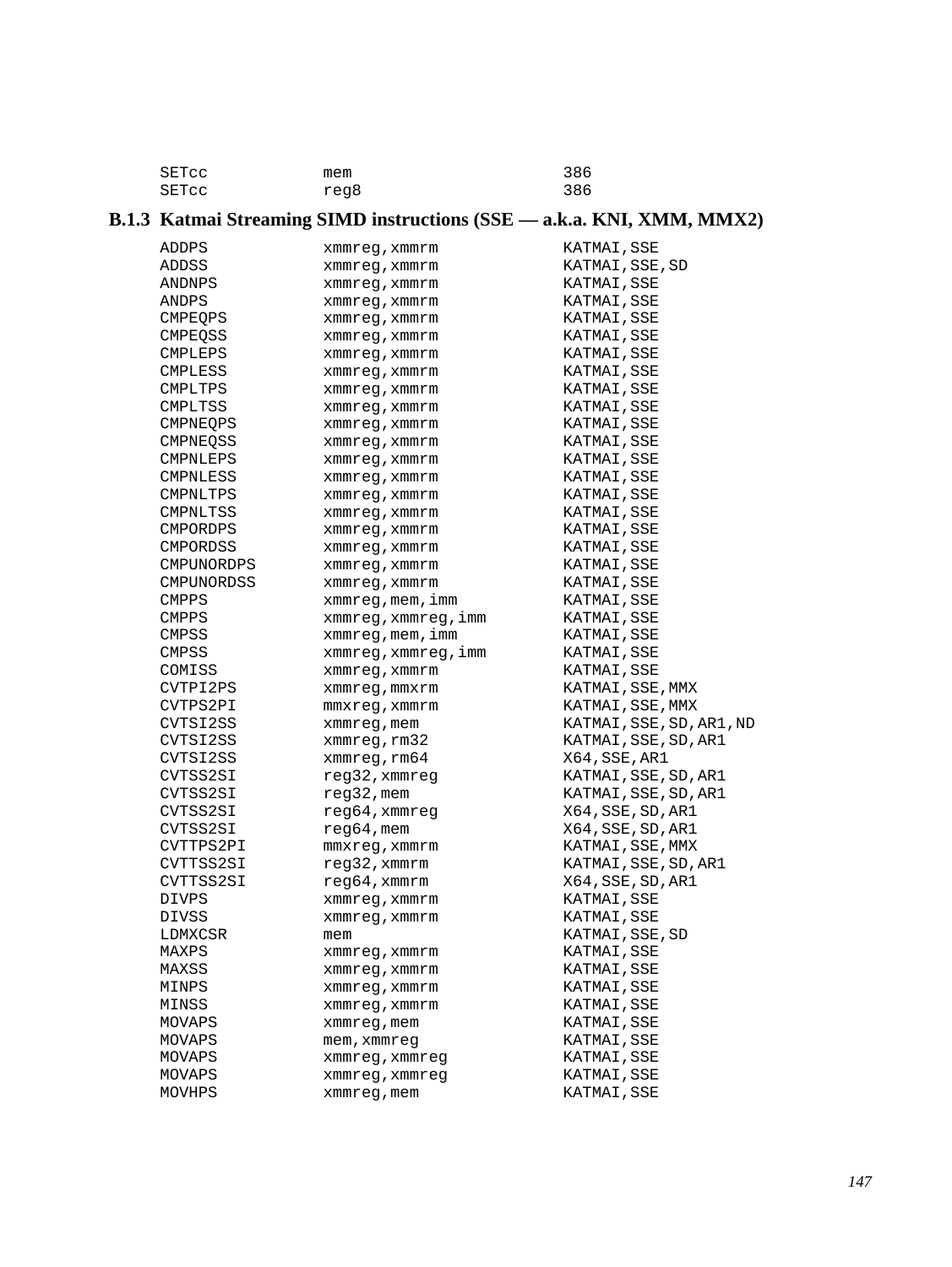| MOVHPS       | mem, xmmreg             | KATMAI, SSE     |
|--------------|-------------------------|-----------------|
| MOVLHPS      | xmmreg, xmmreg          | KATMAI, SSE     |
| MOVLPS       | xmmreg, mem             | KATMAI, SSE     |
| MOVLPS       | mem, xmmreq             | KATMAI, SSE     |
| MOVHLPS      | xmmreg, xmmreg          | KATMAI, SSE     |
| MOVMSKPS     | reg32, xmmreg           | KATMAI, SSE     |
| MOVMSKPS     | $req64$ , xmmreq        | X64, SSE        |
| MOVNTPS      | mem, xmmreq             | KATMAI, SSE     |
| MOVSS        | xmmreg, mem             | KATMAI, SSE     |
| MOVSS        | mem, xmmreq             | KATMAI, SSE     |
| MOVSS        | xmmreg, xmmreg          | KATMAI, SSE     |
| MOVSS        | xmmreg, xmmreg          | KATMAI, SSE     |
| MOVUPS       | xmmreg, mem             | KATMAI, SSE     |
| MOVUPS       | mem, xmmreq             | KATMAI, SSE     |
| MOVUPS       | xmmreg, xmmreg          | KATMAI, SSE     |
| MOVUPS       | xmmreg, xmmreg          | KATMAI, SSE     |
| MULPS        | xmmreg, xmmrm           | KATMAI, SSE     |
| MULSS        | xmmreg, xmmrm           | KATMAI, SSE     |
| ORPS         | xmmreg, xmmrm           | KATMAI, SSE     |
| RCPPS        | xmmreg, xmmrm           | KATMAI, SSE     |
| <b>RCPSS</b> | xmmreg, xmmrm           | KATMAI, SSE     |
| RSQRTPS      | xmmreq, xmmrm           | KATMAI, SSE     |
| RSORTSS      | xmmreq, xmmrm           | KATMAI, SSE     |
| SHUFPS       | $x$ mm $x$ eq, mem, imm | KATMAI, SSE     |
| SHUFPS       | xmmreg,xmmreg,imm       | KATMAI, SSE     |
| SORTPS       | xmmreg, xmmrm           | KATMAI, SSE     |
| SORTSS       | xmmreg, xmmrm           | KATMAI, SSE     |
| STMXCSR      | mem                     | KATMAI, SSE, SD |
| SUBPS        | xmmreg, xmmrm           | KATMAI, SSE     |
| <b>SUBSS</b> | xmmreg, xmmrm           | KATMAI, SSE     |
| UCOMISS      | xmmreg, xmmrm           | KATMAI, SSE     |
| UNPCKHPS     | xmmreq, xmmrm           | KATMAI, SSE     |
| UNPCKLPS     | xmmreq, xmmrm           | KATMAI, SSE     |
| XORPS        | xmmreq, xmmrm           | KATMAI, SSE     |

## **B.1.4 Introduced in Deschutes but necessary for SSE support**

| FXRSTOR | mem | P6, SSE, FPU |
|---------|-----|--------------|
| FXSAVE  | mem | P6, SSE, FPU |

# **B.1.5 XSAVE group (AVX and extended state)**

| XGETBV |     | NEHALEM       |
|--------|-----|---------------|
| XSETBV |     | NEHALEM, PRIV |
| XSAVE  | mem | NEHALEM       |
| XRSTOR | mem | NEHALEM       |

## **B.1.6 Generic memory operations**

| PREFETCHNTA | mem | KATMAT |
|-------------|-----|--------|
| PREFETCHT0  | mem | KATMAT |
| PREFETCHT1  | mem | KATMAT |
| PREFETCHT2  | mem | KATMAT |
| SFENCE      |     | KATMAT |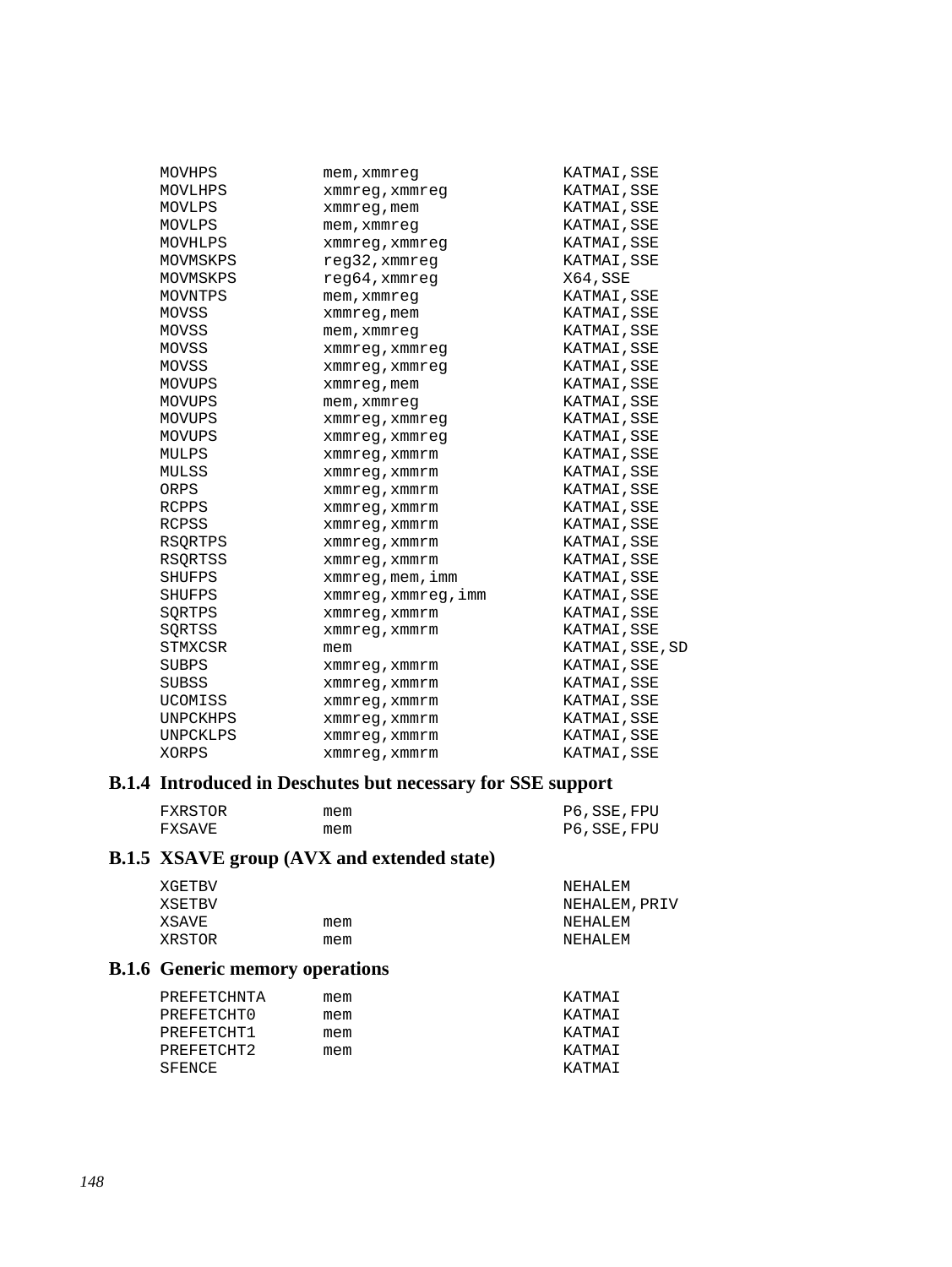#### **B.1.7 New MMX instructions introduced in Katmai**

| MASKMOVO     | mmxreq,mmxreq       | KATMAI, MMX  |
|--------------|---------------------|--------------|
| MOVNTO       | mem, mmxreq         | KATMAI, MMX  |
| PAVGB        | $mmxreq$ , $mmxrm$  | KATMAI, MMX  |
| <b>PAVGW</b> | mmxreq,mmxrm        | KATMAI, MMX  |
| PEXTRW       | reg32, mmxreg, imm  | KATMAI, MMX  |
| PINSRW       | $mmxreq$ , mem, imm | KATMAI, MMX  |
| PINSRW       | mmxreq,rm16,imm     | KATMAI, MMX  |
| PINSRW       | mmxreq, req32, imm  | KATMAI, MMX  |
| PMAXSW       | mmxreq,mmxrm        | KATMAI, MMX  |
| PMAXUB       | mmxreq,mmxrm        | KATMAI, MMX  |
| PMINSW       | mmxreq,mmxrm        | KATMAI, MMX  |
| PMINUB       | mmxreq, mmxrm       | KATMAI, MMX  |
| PMOVMSKB     | reg32, mmxreg       | KATMAI, MMX  |
| PMULHUW      | $mmxreq$ , $mmxrm$  | KATMAI, MMX  |
| PSADBW       | mmxreq, mmxrm       | KATMAI, MMX  |
| PSHUFW       | mmxreq,mmxrm,imm    | KATMAI, MMX2 |

#### **B.1.8 AMD Enhanced 3DNow! (Athlon) instructions**

| PF2IW   | mmxreq, mmxrm      | PENT, 3DNOW |
|---------|--------------------|-------------|
| PFNACC  | $mmxreq$ , $mmxrm$ | PENT, 3DNOW |
| PFPNACC | $mmxreq$ , $mmxrm$ | PENT, 3DNOW |
| PI2FW   | mmxreq, mmxrm      | PENT, 3DNOW |
| PSWAPD  | $mmxreq$ , $mmxrm$ | PENT, 3DNOW |

#### **B.1.9 Willamette SSE2 Cacheability Instructions**

| MASKMOVDOU | xmmreg, xmmreg | WILLAMETTE, SSE2     |
|------------|----------------|----------------------|
| CLFLUSH    | mem            | WILLAMETTE, SSE2     |
| MOVNTDO    | mem, xmmreg    | WILLAMETTE, SSE2, SO |
| MOVNTI     | mem, read32    | WILLAMETTE, SD       |
| MOVNTI     | mem, reg64     | X64                  |
| MOVNTPD    | mem, xmmreq    | WILLAMETTE, SSE2, SO |
| LFENCE     |                | WILLAMETTE, SSE2     |
| MFENCE     |                | WILLAMETTE, SSE2     |

## **B.1.10 Willamette MMX instructions (SSE2 SIMD Integer Instructions)**

| <b>MOVD</b> | xmmreg, reg32    | WILLAMETTE, SSE2     |
|-------------|------------------|----------------------|
| <b>MOVD</b> | $req32$ , xmmreq | WILLAMETTE, SSE2     |
| <b>MOVD</b> | mem, xmmreq      | WILLAMETTE, SSE2, SD |
| MOVD        | xmmreg, mem      | WILLAMETTE, SSE2, SD |
| MOVDQA      | xmmreg, xmmreg   | WILLAMETTE, SSE2     |
| MOVDOA      | mem, xmmreq      | WILLAMETTE, SSE2, SO |
| MOVDOA      | xmmreg, mem      | WILLAMETTE, SSE2, SO |
| MOVDOA      | xmmreg, xmmreg   | WILLAMETTE, SSE2     |
| MOVDOU      | xmmreg, xmmreg   | WILLAMETTE, SSE2     |
| MOVDOU      | mem, xmmreq      | WILLAMETTE, SSE2, SO |
| MOVDOU      | xmmreg, mem      | WILLAMETTE, SSE2, SO |
| MOVDOU      | xmmreg, xmmreg   | WILLAMETTE, SSE2     |
| MOVDO20     | mmxreg, xmmreg   | WILLAMETTE, SSE2     |
| MOVO        | xmmreg, xmmreg   | WILLAMETTE, SSE2     |
| <b>MOVO</b> | xmmreg, xmmreg   | WILLAMETTE, SSE2     |
| MOVO        | mem, xmmreg      | WILLAMETTE, SSE2     |
|             |                  |                      |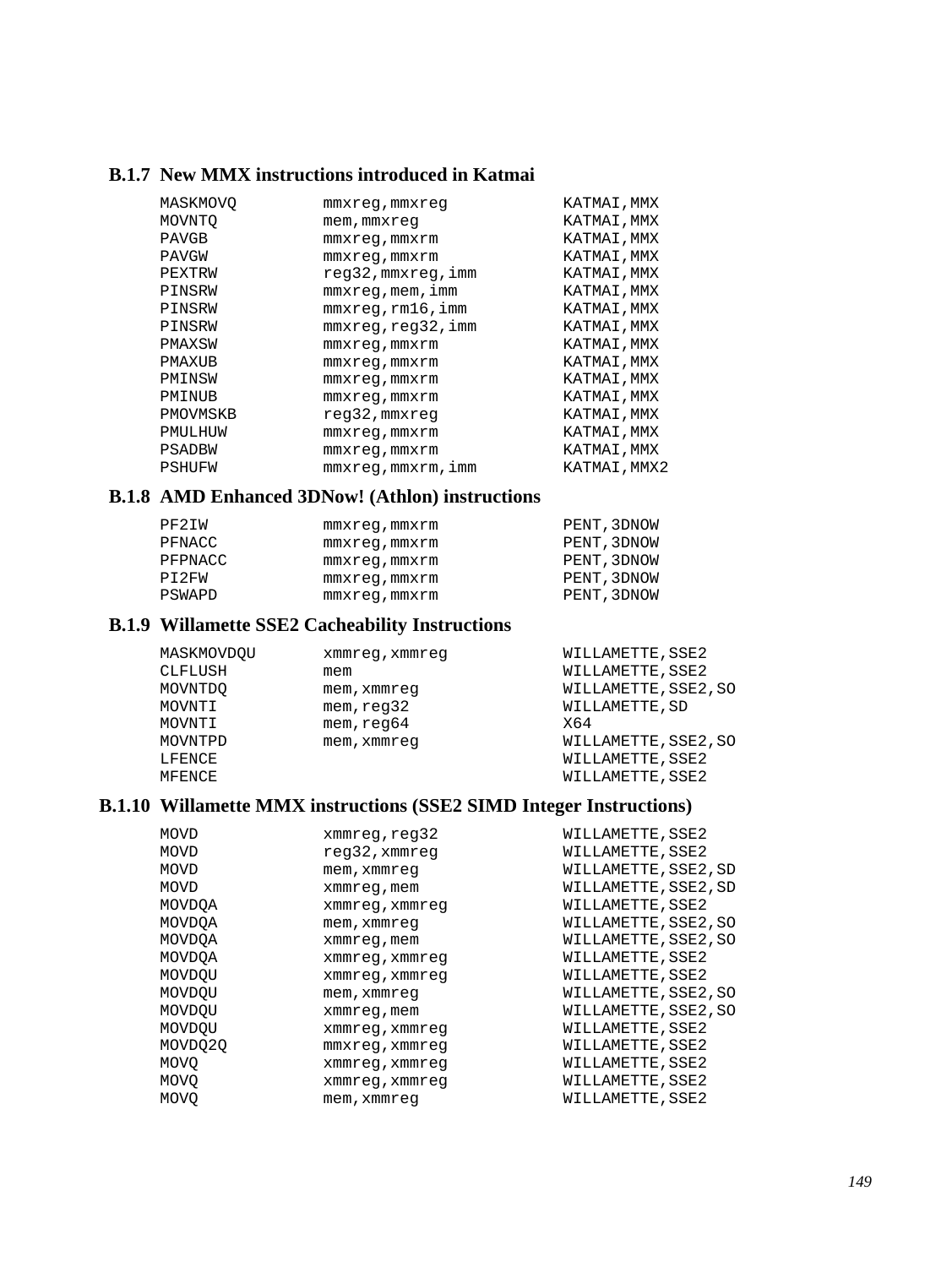| MOVO        | xmmreg, mem             | WILLAMETTE, SSE2 |
|-------------|-------------------------|------------------|
| <b>MOVO</b> | xmmreg, rm64            | X64, SSE2        |
| MOVQ        | rm64, xmmreq            | X64, SSE2        |
| MOVQ2DQ     | xmmreg, mmxreg          | WILLAMETTE, SSE2 |
| PACKSSWB    | xmmreg, xmmrm           | WILLAMETTE, SSE2 |
| PACKSSDW    | xmmreg, xmmrm           | WILLAMETTE, SSE2 |
| PACKUSWB    |                         | WILLAMETTE, SSE2 |
| PADDB       | xmmreg, xmmrm           |                  |
|             | xmmreg, xmmrm           | WILLAMETTE, SSE2 |
| PADDW       | xmmreg, xmmrm           | WILLAMETTE, SSE2 |
| PADDD       | xmmreg,xmmrm            | WILLAMETTE, SSE2 |
| PADDQ       | mmxreg,mmxrm            | WILLAMETTE, MMX  |
| PADDQ       | xmmreg, xmmrm           | WILLAMETTE, SSE2 |
| PADDSB      | xmmreg, xmmrm           | WILLAMETTE, SSE2 |
| PADDSW      | xmmreg, xmmrm           | WILLAMETTE, SSE2 |
| PADDUSB     | xmmreg, xmmrm           | WILLAMETTE, SSE2 |
| PADDUSW     | xmmreg, xmmrm           | WILLAMETTE, SSE2 |
| PAND        | xmmreg, xmmrm           | WILLAMETTE, SSE2 |
| PANDN       | xmmreg, xmmrm           | WILLAMETTE, SSE2 |
| PAVGB       | xmmreg, xmmrm           | WILLAMETTE, SSE2 |
| PAVGW       | xmmreg, xmmrm           | WILLAMETTE, SSE2 |
| PCMPEQB     | xmmreg, xmmrm           | WILLAMETTE, SSE2 |
| PCMPEOW     | xmmreg, xmmrm           | WILLAMETTE, SSE2 |
| PCMPEQD     | xmmreg, xmmrm           | WILLAMETTE, SSE2 |
| PCMPGTB     | xmmreg, xmmrm           | WILLAMETTE, SSE2 |
| PCMPGTW     | xmmreg, xmmrm           | WILLAMETTE, SSE2 |
| PCMPGTD     | xmmreg, xmmrm           | WILLAMETTE, SSE2 |
| PEXTRW      | reg32, xmmreg, imm      | WILLAMETTE, SSE2 |
| PINSRW      | xmmreg,reg16,imm        | WILLAMETTE, SSE2 |
| PINSRW      | xmmreg,reg32,imm        | WILLAMETTE, SSE2 |
| PINSRW      | xmmreg, mem, imm        | WILLAMETTE, SSE2 |
| PINSRW      | xmmreg, mem16, imm      | WILLAMETTE, SSE2 |
| PMADDWD     | xmmreg, xmmrm           | WILLAMETTE, SSE2 |
|             | xmmreg, xmmrm           | WILLAMETTE, SSE2 |
| PMAXSW      |                         |                  |
| PMAXUB      | xmmreg, xmmrm           | WILLAMETTE, SSE2 |
| PMINSW      | xmmreg, xmmrm           | WILLAMETTE, SSE2 |
| PMINUB      | xmmreq, xmmrm           | WILLAMETTE, SSE2 |
| PMOVMSKB    | reg32, xmmreg           | WILLAMETTE, SSE2 |
| PMULHUW     | xmmreg, xmmrm           | WILLAMETTE, SSE2 |
| PMULHW      | xmmreg, xmmrm           | WILLAMETTE, SSE2 |
| PMULLW      | xmmreg, xmmrm           | WILLAMETTE, SSE2 |
| PMULUDO     | mmxreq,mmxrm            | WILLAMETTE, SSE2 |
| PMULUDQ     | xmmreg,xmmrm            | WILLAMETTE, SSE2 |
| POR         | xmmreg, xmmrm           | WILLAMETTE, SSE2 |
| PSADBW      | xmmreg, xmmrm           | WILLAMETTE, SSE2 |
| PSHUFD      | xmmreg, xmmreg, imm     | WILLAMETTE, SSE2 |
| PSHUFD      | $x$ mm $x$ eg, mem, imm | WILLAMETTE, SSE2 |
| PSHUFHW     | xmmreg, xmmreg, imm     | WILLAMETTE, SSE2 |
| PSHUFHW     | $x$ mm $x$ eg, mem, imm | WILLAMETTE, SSE2 |
| PSHUFLW     | xmmreg, xmmreg, imm     | WILLAMETTE, SSE2 |
| PSHUFLW     | xmmreg, mem, imm        | WILLAMETTE, SSE2 |
| PSLLDQ      | xmmreq, imm             | WILLAMETTE, SSE2 |
| PSLLW       | xmmreg, xmmrm           | WILLAMETTE, SSE2 |
| PSLLW       | xmmreg,imm              | WILLAMETTE, SSE2 |
|             |                         |                  |

X64,SSE2  $X64$ , SSE2 WILLAMETTE, SSE2 WILLAMETTE, SSE2, SO WILLAMETTE, SSE2, SO WILLAMETTE, SSE2, SO WILLAMETTE, SSE2, SO WILLAMETTE, SSE2, SO WILLAMETTE, SSE2, SO WILLAMETTE, MMX WILLAMETTE, SSE2, SO WILLAMETTE, SSE2, SO WILLAMETTE, SSE2, SO WILLAMETTE, SSE2, SO WILLAMETTE, SSE2, SO WILLAMETTE, SSE2, SO WILLAMETTE, SSE2, SO WILLAMETTE, SSE2, SO WILLAMETTE, SSE2, SO WILLAMETTE, SSE2, SO WILLAMETTE, SSE2, SO WILLAMETTE, SSE2, SO WILLAMETTE, SSE2, SO WILLAMETTE, SSE2, SO WILLAMETTE, SSE2, SO extra Permitte Nutrician Regard and Muslim Regard and Muslim Regard and Muslim Regard and Muslim Regard and Mu PHONSTRIAMETTE, SSE2 PHONST WILLAMETTE, SSE2, ND WILLAMETTE, SSE2 PHONSTRIM WILLAMETTE, SSE2 WILLAMETTE, SSE2, SO WILLAMETTE, SSE2, SO WILLAMETTE, SSE2, SO WILLAMETTE, SSE2, SO WILLAMETTE, SSE2, SO WILLAMETTE, SSE2 WILLAMETTE, SSE2, SO WILLAMETTE, SSE2, SO WILLAMETTE, SSE2, SO WILLAMETTE, SSE2, SO WILLAMETTE, SSE2, SO WILLAMETTE, SSE2, SO WILLAMETTE, SSE2, SO PSHUFD XILLAMETTE, SSE2 WILLAMETTE, SSE22 PSHUFFHM WILLAMETTE, SSE2 WILLAMETTE, SSE22 PSHUFLM WILLAMETTE, SSE2 WILLAMETTE, SSE22 WILLAMETTE, SSE2, AR1 WILLAMETTE, SSE2, SO WILLAMETTE, SSE2, AR1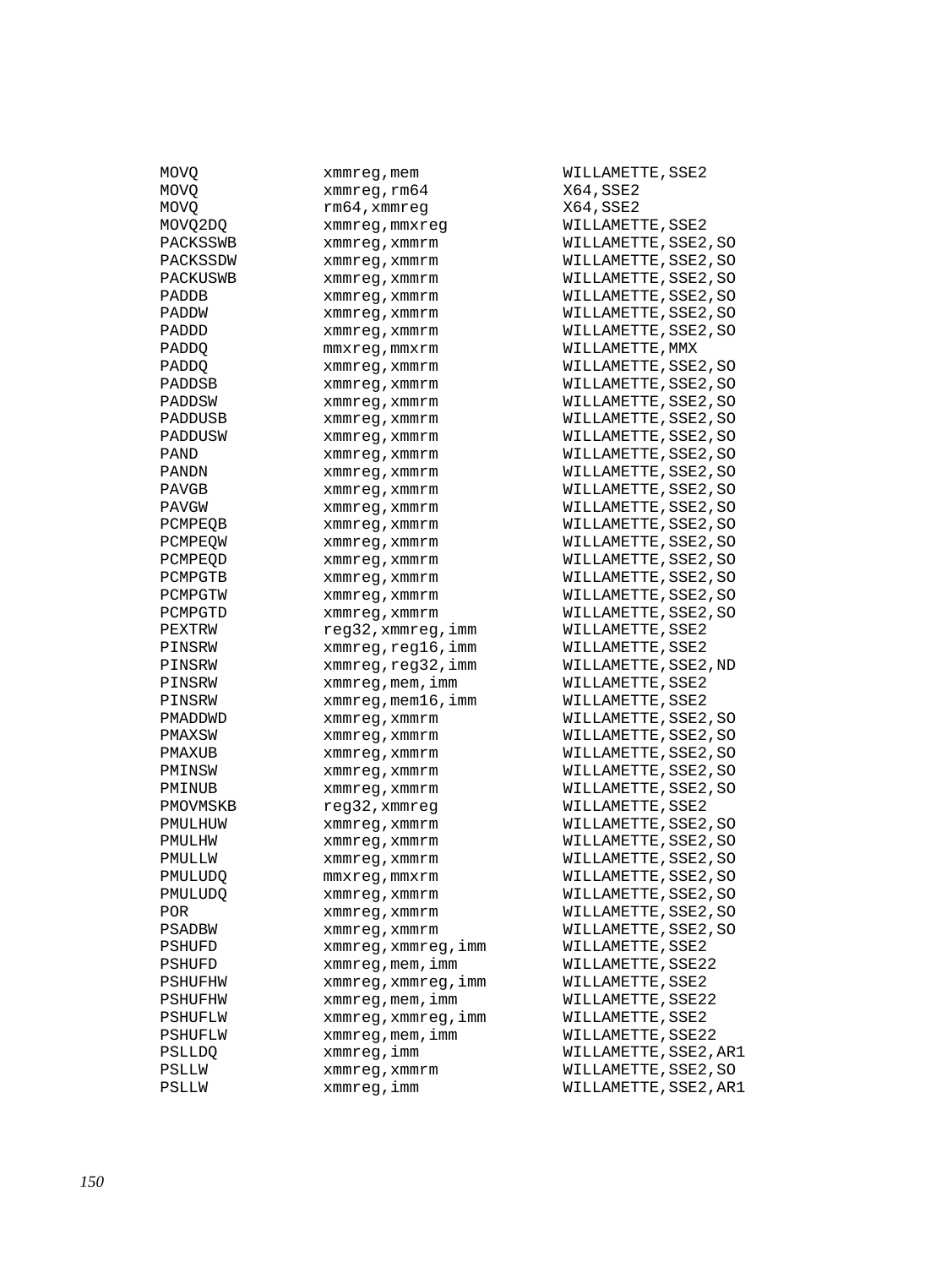| PSLLD         | xmmreq, xmmrm      | WILLAMETTE, SSE2, SO  |
|---------------|--------------------|-----------------------|
| PSLLD         | xmmreg,imm         | WILLAMETTE, SSE2, AR1 |
| <b>PSLLO</b>  | xmmreq, xmmrm      | WILLAMETTE, SSE2, SO  |
| <b>PSLLO</b>  | xmmreg,imm         | WILLAMETTE, SSE2, AR1 |
| PSRAW         | xmmreg, xmmrm      | WILLAMETTE, SSE2, SO  |
| PSRAW         | xmmreg,imm         | WILLAMETTE, SSE2, AR1 |
| PSRAD         | xmmreq, xmmrm      | WILLAMETTE, SSE2, SO  |
| PSRAD         | xmmreg, imm        | WILLAMETTE, SSE2, AR1 |
| <b>PSRLDO</b> | xmmreg,imm         | WILLAMETTE, SSE2, AR1 |
| PSRLW         | xmmreq, xmmrm      | WILLAMETTE, SSE2, SO  |
| PSRLW         | xmmreg,imm         | WILLAMETTE, SSE2, AR1 |
| PSRLD         | xmmreq, xmmrm      | WILLAMETTE, SSE2, SO  |
| PSRLD         | xmmreq,imm         | WILLAMETTE, SSE2, AR1 |
| PSRLO         | xmmreq, xmmrm      | WILLAMETTE, SSE2, SO  |
| PSRLO         | xmmreg, imm        | WILLAMETTE, SSE2, AR1 |
| <b>PSUBB</b>  | xmmreq, xmmrm      | WILLAMETTE, SSE2, SO  |
| <b>PSUBW</b>  | xmmreq, xmmrm      | WILLAMETTE, SSE2, SO  |
| PSUBD         | xmmreg, xmmrm      | WILLAMETTE, SSE2, SO  |
| <b>PSUBO</b>  | $mmxreq$ , $mmxrm$ | WILLAMETTE, SSE2, SO  |
| <b>PSUBO</b>  | xmmreq, xmmrm      | WILLAMETTE, SSE2, SO  |
| <b>PSUBSB</b> | xmmreq, xmmrm      | WILLAMETTE, SSE2, SO  |
| PSUBSW        | xmmreq, xmmrm      | WILLAMETTE, SSE2, SO  |
| PSUBUSB       | xmmreq, xmmrm      | WILLAMETTE, SSE2, SO  |
| PSUBUSW       | xmmreq, xmmrm      | WILLAMETTE, SSE2, SO  |
| PUNPCKHBW     | xmmreq, xmmrm      | WILLAMETTE, SSE2, SO  |
| PUNPCKHWD     | xmmreg, xmmrm      | WILLAMETTE, SSE2, SO  |
| PUNPCKHDO     | xmmreq, xmmrm      | WILLAMETTE, SSE2, SO  |
| PUNPCKHODO    | xmmreg, xmmrm      | WILLAMETTE, SSE2, SO  |
| PUNPCKLBW     | xmmreg, xmmrm      | WILLAMETTE, SSE2, SO  |
| PUNPCKLWD     | xmmreq, xmmrm      | WILLAMETTE, SSE2, SO  |
| PUNPCKLDO     | xmmreq, xmmrm      | WILLAMETTE, SSE2, SO  |
| PUNPCKLODO    | xmmreq, xmmrm      | WILLAMETTE, SSE2, SO  |
| <b>PXOR</b>   | xmmreq, xmmrm      | WILLAMETTE, SSE2, SO  |

# **B.1.11 Willamette Streaming SIMD instructions (SSE2)**

| ADDPD           | xmmreg, xmmrm | WILLAMETTE, SSE2, SO |
|-----------------|---------------|----------------------|
| ADDSD           | xmmreq, xmmrm | WILLAMETTE, SSE2     |
| ANDNPD          | xmmreq, xmmrm | WILLAMETTE, SSE2, SO |
| ANDPD           | xmmreq, xmmrm | WILLAMETTE, SSE2, SO |
| <b>CMPEOPD</b>  | xmmreq, xmmrm | WILLAMETTE, SSE2, SO |
| <b>CMPEOSD</b>  | xmmreq, xmmrm | WILLAMETTE, SSE2     |
| CMPLEPD         | xmmreq, xmmrm | WILLAMETTE, SSE2, SO |
| CMPLESD         | xmmreq, xmmrm | WILLAMETTE, SSE2     |
| CMPLTPD         | xmmreq, xmmrm | WILLAMETTE, SSE2, SO |
| CMPLTSD         | xmmreq, xmmrm | WILLAMETTE, SSE2     |
| <b>CMPNEOPD</b> | xmmreq, xmmrm | WILLAMETTE, SSE2, SO |
| CMPNEOSD        | xmmreq, xmmrm | WILLAMETTE, SSE2     |
| CMPNLEPD        | xmmreq, xmmrm | WILLAMETTE, SSE2, SO |
| CMPNLESD        | xmmreq, xmmrm | WILLAMETTE, SSE2     |
| CMPNLTPD        | xmmreq, xmmrm | WILLAMETTE, SSE2, SO |
| CMPNLTSD        | xmmreq, xmmrm | WILLAMETTE, SSE2     |
| CMPORDPD        | xmmreq, xmmrm | WILLAMETTE, SSE2, SO |
| CMPORDSD        | xmmreq, xmmrm | WILLAMETTE, SSE2     |
|                 |               |                      |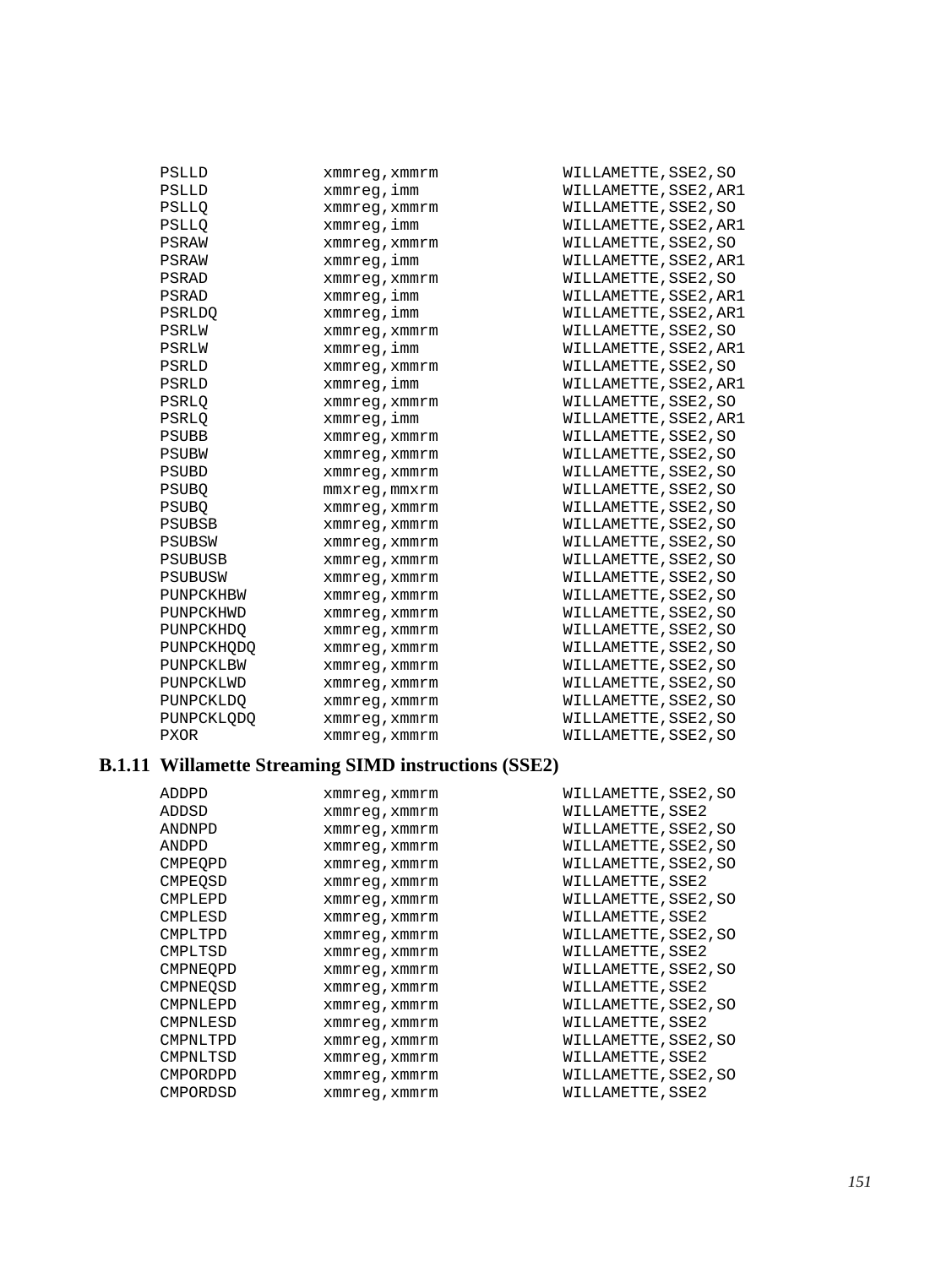| CMPUNORDPD | xmmreg, xmmrm    |
|------------|------------------|
| CMPUNORDSD | xmmreq, xmmrm    |
| CMPPD      | xmmreg,xmmrm,imm |
| CMPSD      | xmmreg,xmmrm,imm |
| COMISD     | xmmreg, xmmrm    |
| CVTDO2PD   | xmmreq, xmmrm    |
| CVTDQ2PS   | xmmreg, xmmrm    |
| CVTPD2DQ   | xmmreg, xmmrm    |
| CVTPD2PI   | mmxreg,xmmrm     |
| CVTPD2PS   | xmmreg, xmmrm    |
| CVTPI2PD   | xmmreq, mmxrm    |
| CVTPS2DO   | xmmreq, xmmrm    |
| CVTPS2PD   | xmmreg, xmmrm    |
| CVTSD2SI   | reg32,xmmreg     |
| CVTSD2SI   | reg32, mem       |
| CVTSD2SI   | reg64, xmmreg    |
| CVTSD2SI   | $reg64,$ mem     |
|            |                  |
| CVTSD2SS   | xmmreq, xmmrm    |
| CVTSI2SD   | xmmreg, mem      |
| CVTSI2SD   | xmmreg, rm32     |
| CVTSI2SD   | xmmreg, rm64     |
| CVTSS2SD   | xmmreg, xmmrm    |
| CVTTPD2PI  | mmxreg, xmmrm    |
| CVTTPD2DO  | xmmreq, xmmrm    |
| CVTTPS2DO  | xmmreg, xmmrm    |
| CVTTSD2SI  | reg32,xmmreg     |
| CVTTSD2SI  | reg32, mem       |
| CVTTSD2SI  | reg64, xmmreg    |
| CVTTSD2SI  | reg64, mem       |
| DIVPD      | xmmreg, xmmrm    |
| DIVSD      | xmmreg, xmmrm    |
| MAXPD      | xmmreg, xmmrm    |
| MAXSD      | xmmreg, xmmrm    |
| MINPD      | xmmreg, xmmrm    |
| MINSD      | xmmreg, xmmrm    |
| MOVAPD     | xmmreg, xmmreg   |
| MOVAPD     | xmmreq, xmmreq   |
| MOVAPD     | mem,xmmreg       |
| MOVAPD     | xmmreg, mem      |
| MOVHPD     | mem, xmmreq      |
| MOVHPD     | xmmreg, mem      |
| MOVLPD     | mem, xmmreq      |
| MOVLPD     | xmmreg, mem      |
| MOVMSKPD   | reg32,xmmreg     |
| MOVMSKPD   | reg64,xmmreg     |
| MOVSD      | xmmreq, xmmreq   |
| MOVSD      | xmmreg, xmmreg   |
| MOVSD      | mem,xmmreq       |
| MOVSD      | xmmreg, mem      |
| MOVUPD     | xmmreg, xmmreg   |
|            |                  |
| MOVUPD     | xmmreg, xmmreg   |
| MOVUPD     | mem, xmmreq      |
| MOVUPD     | xmmreg,mem       |

WILLAMETTE, SSE2, SO WILLAMETTE, SSE2 WILLAMETTE, SSE22 WILLAMETTE, SSE2 WILLAMETTE, SSE2 WILLAMETTE, SSE2 WILLAMETTE, SSE2, SO WILLAMETTE, SSE2, SO WILLAMETTE, SSE2, SO WILLAMETTE, SSE2, SO WILLAMETTE, SSE2 WILLAMETTE, SSE2, SO WILLAMETTE, SSE2 WILLAMETTE, SSE2, AR1 WILLAMETTE, SSE2, AR1 X64, SSE2, AR1  $X64,$ SSE2,AR1 WILLAMETTE, SSE2 WILLAMETTE, SSE2, SD, AR1, ND WILLAMETTE, SSE2, SD, AR1 X64,SSE2,AR1 WILLAMETTE, SSE2, SD WILLAMETTE, SSE2, SO WILLAMETTE, SSE2, SO WILLAMETTE, SSE2, SO WILLAMETTE, SSE2, AR1 WILLAMETTE, SSE2, AR1 X64,SSE2,AR1  $X64, SSE2, ARI$ WILLAMETTE, SSE2, SO WILLAMETTE, SSE2 WILLAMETTE, SSE2, SO WILLAMETTE, SSE2 WILLAMETTE, SSE2, SO WILLAMETTE, SSE2 WILLAMETTE, SSE2 WILLAMETTE, SSE2 WILLAMETTE, SSE2, SO WILLAMETTE, SSE2, SO WILLAMETTE, SSE2 WILLAMETTE, SSE2 WILLAMETTE, SSE2 WILLAMETTE, SSE2 WILLAMETTE, SSE2  $X64,$ SSE2 WILLAMETTE, SSE2 WILLAMETTE, SSE2 WILLAMETTE, SSE2 WILLAMETTE, SSE2 WILLAMETTE, SSE2 WILLAMETTE, SSE2 WILLAMETTE, SSE2, SO WILLAMETTE, SSE2, SO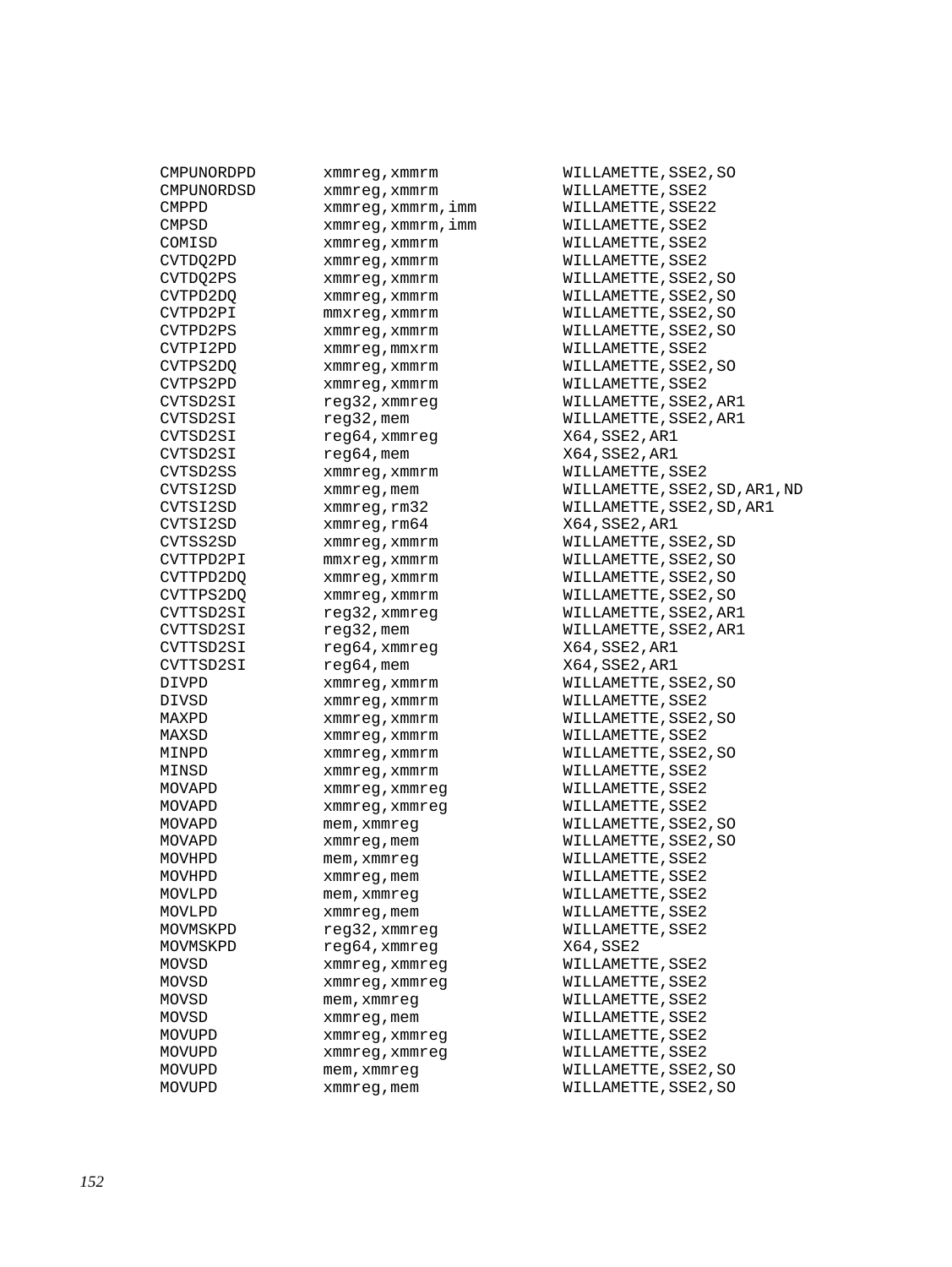| MULPD    | xmmreg, xmmrm     | WILLAMETTE, SSE2, SO |
|----------|-------------------|----------------------|
| MULSD    | xmmreq, xmmrm     | WILLAMETTE, SSE2     |
| ORPD     | xmmreq, xmmrm     | WILLAMETTE, SSE2, SO |
| SHUFPD   | xmmreg,xmmreg,imm | WILLAMETTE, SSE2     |
| SHUFPD   | xmmreg, mem, imm  | WILLAMETTE, SSE2     |
| SORTPD   | xmmreq, xmmrm     | WILLAMETTE, SSE2, SO |
| SORTSD   | xmmreq, xmmrm     | WILLAMETTE, SSE2     |
| SUBPD    | xmmreq, xmmrm     | WILLAMETTE, SSE2, SO |
| SUBSD    | xmmreq, xmmrm     | WILLAMETTE, SSE2     |
| UCOMISD  | xmmreq, xmmrm     | WILLAMETTE, SSE2     |
| UNPCKHPD | xmmreq, xmmrm     | WILLAMETTE, SSE2, SO |
| UNPCKLPD | xmmreq, xmmrm     | WILLAMETTE, SSE2, SO |
| XORPD    | xmmreq, xmmrm     | WILLAMETTE, SSE2, SO |

#### **B.1.12 Prescott New Instructions (SSE3)**

| ADDSUBPD      | xmmreq, xmmrm | PRESCOTT, SSE3, SO |
|---------------|---------------|--------------------|
| ADDSUBPS      | xmmreq, xmmrm | PRESCOTT, SSE3, SO |
| HADDPD        | xmmreq, xmmrm | PRESCOTT, SSE3, SO |
| <b>HADDPS</b> | xmmreq, xmmrm | PRESCOTT, SSE3, SO |
| HSUBPD        | xmmreq, xmmrm | PRESCOTT, SSE3, SO |
| HSUBPS        | xmmreq, xmmrm | PRESCOTT, SSE3, SO |
| LDDOU         | xmmreg, mem   | PRESCOTT, SSE3, SO |
| MOVDDUP       | xmmreq, xmmrm | PRESCOTT, SSE3     |
| MOVSHDUP      | xmmreq, xmmrm | PRESCOTT, SSE3     |
| MOVSLDUP      | xmmreq, xmmrm | PRESCOTT, SSE3     |

#### **B.1.13 VMX Instructions**

| VMCALL   |              | VMX             |
|----------|--------------|-----------------|
| VMCLEAR  | mem          | VMX             |
| VMLAUNCH |              | VMX             |
| VMLOAD   |              | X64, VMX        |
| VMMCALL  |              | X64, VMX        |
| VMPTRLD  | mem          | VMX             |
| VMPTRST  | mem          | VMX             |
| VMREAD   | rm32, read32 | VMX, NOLONG, SD |
| VMREAD   | rm64, read64 | X64, VMX        |
| VMRESUME |              | VMX             |
| VMRUN    |              | X64, VMX        |
| VMSAVE   |              | X64, VMX        |
| VMWRITE  | req32,rm32   | VMX, NOLONG, SD |
| VMWRITE  | req64, rm64  | X64, VMX        |
| VMXOFF   |              | VMX             |
| VMXON    | mem          | VMX             |
|          |              |                 |

#### **B.1.14 Extended Page Tables VMX instructions**

| INVEPT  | reg32,mem  | VMX, SO, NOLONG |
|---------|------------|-----------------|
| INVEPT  | reg64,mem  | VMX, SO, LONG   |
| INVVPID | reg32, mem | VMX, SO, NOLONG |
| INVVPID | reg64,mem  | VMX, SO, LONG   |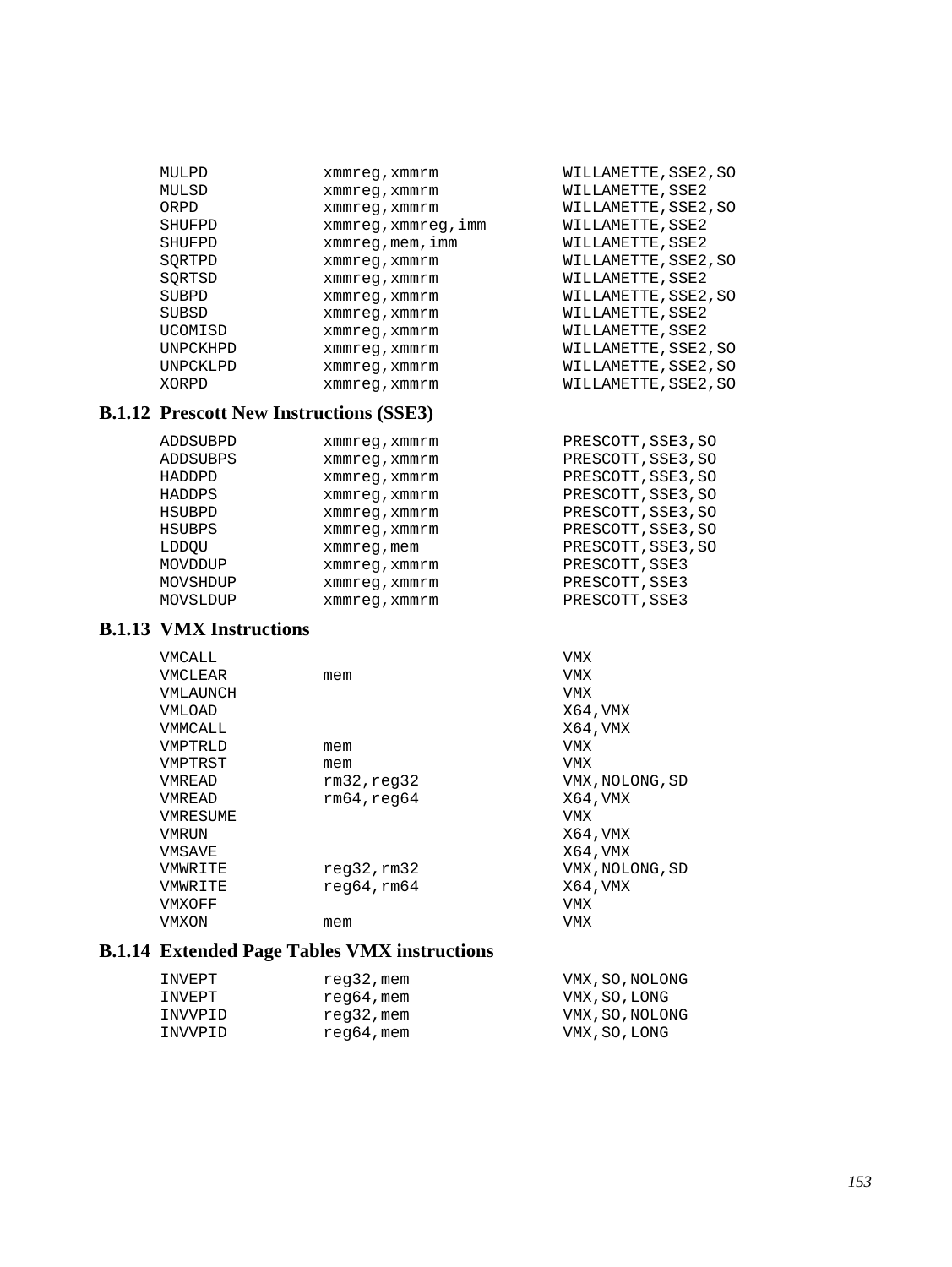# **B.1.15 Tejas New Instructions (SSSE3)**

| PABSB         | mmxreq, mmxrm      | SSSE3, MMX |
|---------------|--------------------|------------|
| PABSB         | xmmreg, xmmrm      | SSSE3      |
| PABSW         | $mmxreg$ , $mmxrm$ | SSSE3, MMX |
| PABSW         | xmmreg, xmmrm      | SSSE3      |
| PABSD         | $mmxreq$ , $mmxrm$ | SSSE3, MMX |
| PABSD         | xmmreg, xmmrm      | SSSE3      |
| PALIGNR       | mmxreq, mmxrm, imm | SSSE3, MMX |
| PALIGNR       | xmmreg, xmmrm, imm | SSSE3      |
| PHADDW        | $mmxreg$ , $mmxrm$ | SSSE3, MMX |
| PHADDW        | xmmreg, xmmrm      | SSSE3      |
| PHADDD        | $mmxreg$ , $mmxrm$ | SSSE3, MMX |
| PHADDD        | xmmreg, xmmrm      | SSSE3      |
| PHADDSW       | $mmxreq$ , $mmxrm$ | SSSE3, MMX |
| PHADDSW       | xmmreq, xmmrm      | SSSE3      |
| PHSUBW        | mmxreq, mmxrm      | SSSE3, MMX |
| PHSUBW        | xmmreg, xmmrm      | SSSE3      |
| PHSUBD        | mmxreq, mmxrm      | SSSE3, MMX |
| PHSUBD        | xmmreg, xmmrm      | SSSE3      |
| PHSUBSW       | mmxreq, mmxrm      | SSSE3, MMX |
| PHSUBSW       | xmmreq, xmmrm      | SSSE3      |
| PMADDUBSW     | mmxreq, mmxrm      | SSSE3, MMX |
| PMADDUBSW     | xmmreg,xmmrm       | SSSE3      |
| PMULHRSW      | mmxreq, mmxrm      | SSSE3, MMX |
| PMULHRSW      | xmmreg, xmmrm      | SSSE3      |
| <b>PSHUFB</b> | $mmxreq$ , $mmxrm$ | SSSE3, MMX |
| <b>PSHUFB</b> | xmmreq, xmmrm      | SSSE3      |
| PSIGNB        | $mmxreq$ , $mmxrm$ | SSSE3, MMX |
| PSIGNB        | xmmreg,xmmrm       | SSSE3      |
| PSIGNW        | $mmxreg$ , $mmxrm$ | SSSE3, MMX |
| PSIGNW        | xmmreq, xmmrm      | SSSE3      |
| PSIGND        | $mmxreg$ , $mmxrm$ | SSSE3, MMX |
| PSIGND        | xmmreq, xmmrm      | SSSE3      |

## **B.1.16 AMD SSE4A**

| EXTRO   | $x$ mm $x$ eq, $imm$ , $imm$ | SSE4A, AMD     |
|---------|------------------------------|----------------|
| EXTRO   | xmmreq, xmmreq               | SSE4A, AMD     |
| INSERTO | xmmreg, xmmreg, imm, imm     | SSE4A, AMD     |
| INSERTO | xmmreg, xmmreg               | SSE4A, AMD     |
| MOVNTSD | mem, xmmreq                  | SSE4A, AMD     |
| MOVNTSS | mem, xmmreq                  | SSE4A, AMD, SD |

#### **B.1.17 New instructions in Barcelona**

| LZCNT | reg16,rm16 | P6,AMD  |
|-------|------------|---------|
| LZCNT | reg32,rm32 | P6,AMD  |
| LZCNT | reg64,rm64 | X64,AMD |

## **B.1.18 Penryn New Instructions (SSE4.1)**

| BLENDPD  | xmmreq, xmmrm, imm  | SSE41 |
|----------|---------------------|-------|
| BLENDPS  | xmmreq, xmmrm, imm  | SSE41 |
| BLENDVPD | xmmreq, xmmrm, xmm0 | SSE41 |
| BLENDVPS | xmmreq, xmmrm, xmm0 | SSE41 |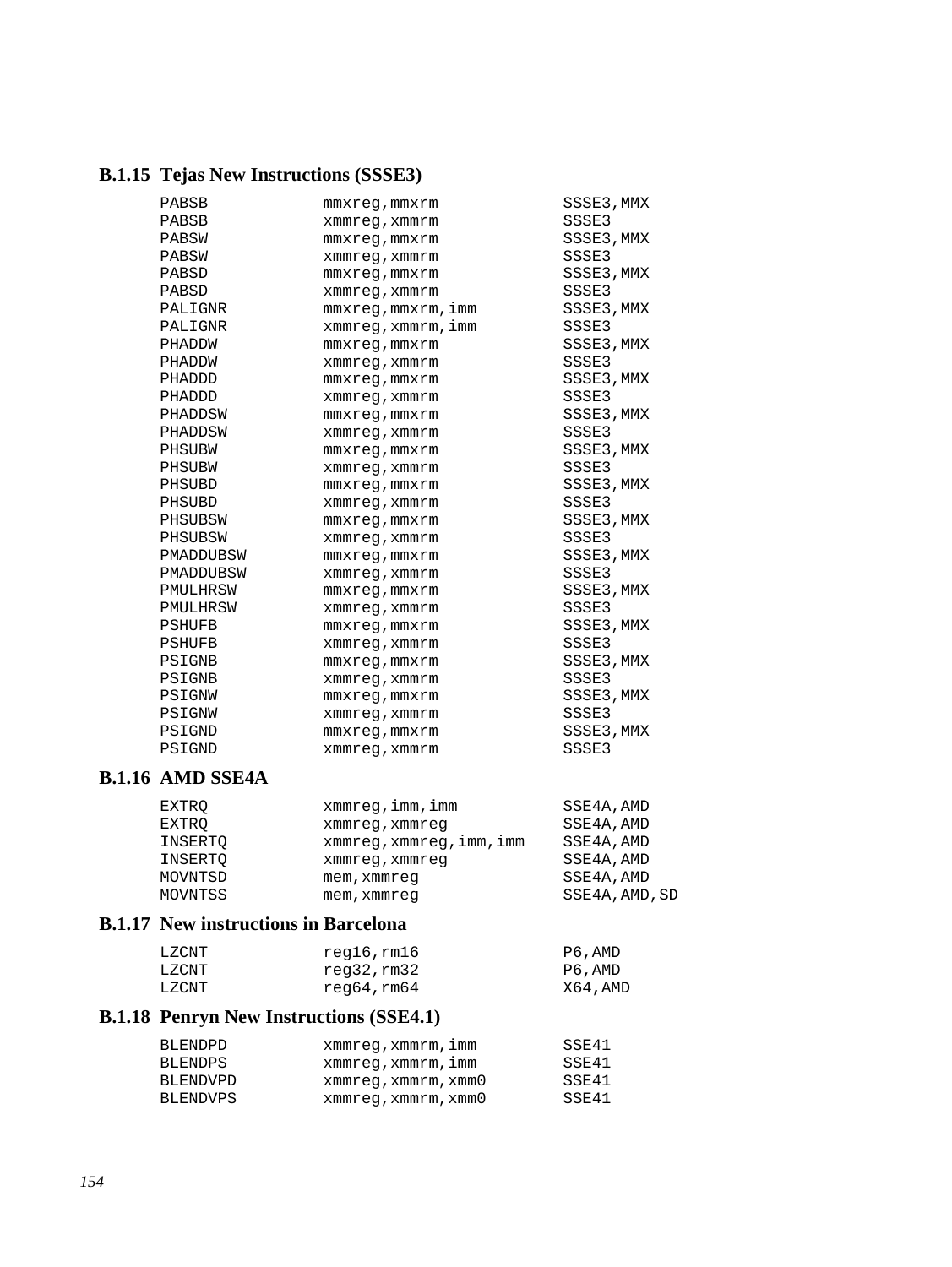| DPPD        | xmmreg, xmmrm, imm          | SSE41      |
|-------------|-----------------------------|------------|
| <b>DPPS</b> | xmmreg, xmmrm, imm          | SSE41      |
| EXTRACTPS   | rm32, xmmreq, imm           | SSE41      |
| EXTRACTPS   | $req64$ , xmmreq, imm       | SSE41, X64 |
| INSERTPS    | xmmreg, xmmrm, imm          | SSE41, SD  |
| MOVNTDQA    | xmmreg, mem                 | SSE41      |
| MPSADBW     | xmmreg, xmmrm, imm          | SSE41      |
| PACKUSDW    | xmmreg, xmmrm               | SSE41      |
| PBLENDVB    | $xmmreg$ , $xmmrm$ , $xmm0$ | SSE41      |
| PBLENDW     | xmmreg, xmmrm, imm          | SSE41      |
| PCMPEOO     | xmmreg, xmmrm               | SSE41      |
| PEXTRB      | reg32, xmmreg, imm          | SSE41      |
| PEXTRB      | mem8, xmmreq, imm           | SSE41      |
| PEXTRB      | reg64, xmmreg, imm          | SSE41, X64 |
| PEXTRD      | rm32, xmmreg, imm           | SSE41      |
| PEXTRQ      | $rm64$ , xmmreg, imm        | SSE41, X64 |
| PEXTRW      | reg32, xmmreg, imm          | SSE41      |
| PEXTRW      | mem16, xmmreg, imm          | SSE41      |
| PEXTRW      | $req64$ , xmmreq, imm       | SSE41, X64 |
| PHMINPOSUW  | xmmreg, xmmrm               | SSE41      |
| PINSRB      | xmmreg, mem, imm            | SSE41      |
| PINSRB      | xmmreq, rm8, imm            | SSE41      |
| PINSRB      | xmmreg,reg32,imm            | SSE41      |
| PINSRD      | xmmreg, mem, imm            | SSE41      |
| PINSRD      | xmmreg, rm32, imm           | SSE41      |
| PINSRO      | xmmreg, mem, imm            | SSE41, X64 |
| PINSRO      | $xmmreg$ , $rm64$ , $imm$   | SSE41, X64 |
| PMAXSB      | xmmreg, xmmrm               | SSE41      |
| PMAXSD      | xmmreg, xmmrm               | SSE41      |
| PMAXUD      | xmmreg, xmmrm               | SSE41      |
| PMAXUW      | xmmreg, xmmrm               | SSE41      |
| PMINSB      | xmmreg, xmmrm               | SSE41      |
| PMINSD      | xmmreg, xmmrm               | SSE41      |
| PMINUD      | xmmreg, xmmrm               | SSE41      |
| PMINUW      | xmmreg, xmmrm               | SSE41      |
| PMOVSXBW    | xmmreg, xmmrm               | SSE41      |
| PMOVSXBD    | xmmreg, xmmrm               | SSE41, SD  |
| PMOVSXBQ    | xmmreg, xmmrm               | SSE41, SW  |
| PMOVSXWD    | xmmreq, xmmrm               | SSE41      |
| PMOVSXWQ    | xmmreq, xmmrm               | SSE41, SD  |
| PMOVSXDQ    | xmmreg, xmmrm               | SSE41      |
| PMOVZXBW    | xmmreg, xmmrm               | SSE41      |
| PMOVZXBD    | xmmreg, xmmrm               | SSE41, SD  |
| PMOVZXBQ    | xmmreg, xmmrm               | SSE41, SW  |
| PMOVZXWD    | xmmreq, xmmrm               | SSE41      |
| PMOVZXWQ    | xmmreg, xmmrm               | SSE41,SD   |
| PMOVZXDO    | xmmreg,xmmrm                | SSE41      |
| PMULDQ      | xmmreg, xmmrm               | SSE41      |
| PMULLD      | xmmreq, xmmrm               | SSE41      |
| PTEST       | xmmreg, xmmrm               | SSE41      |
| ROUNDPD     | xmmreg, xmmrm, imm          | SSE41      |
| ROUNDPS     | xmmreg, xmmrm, imm          | SSE41      |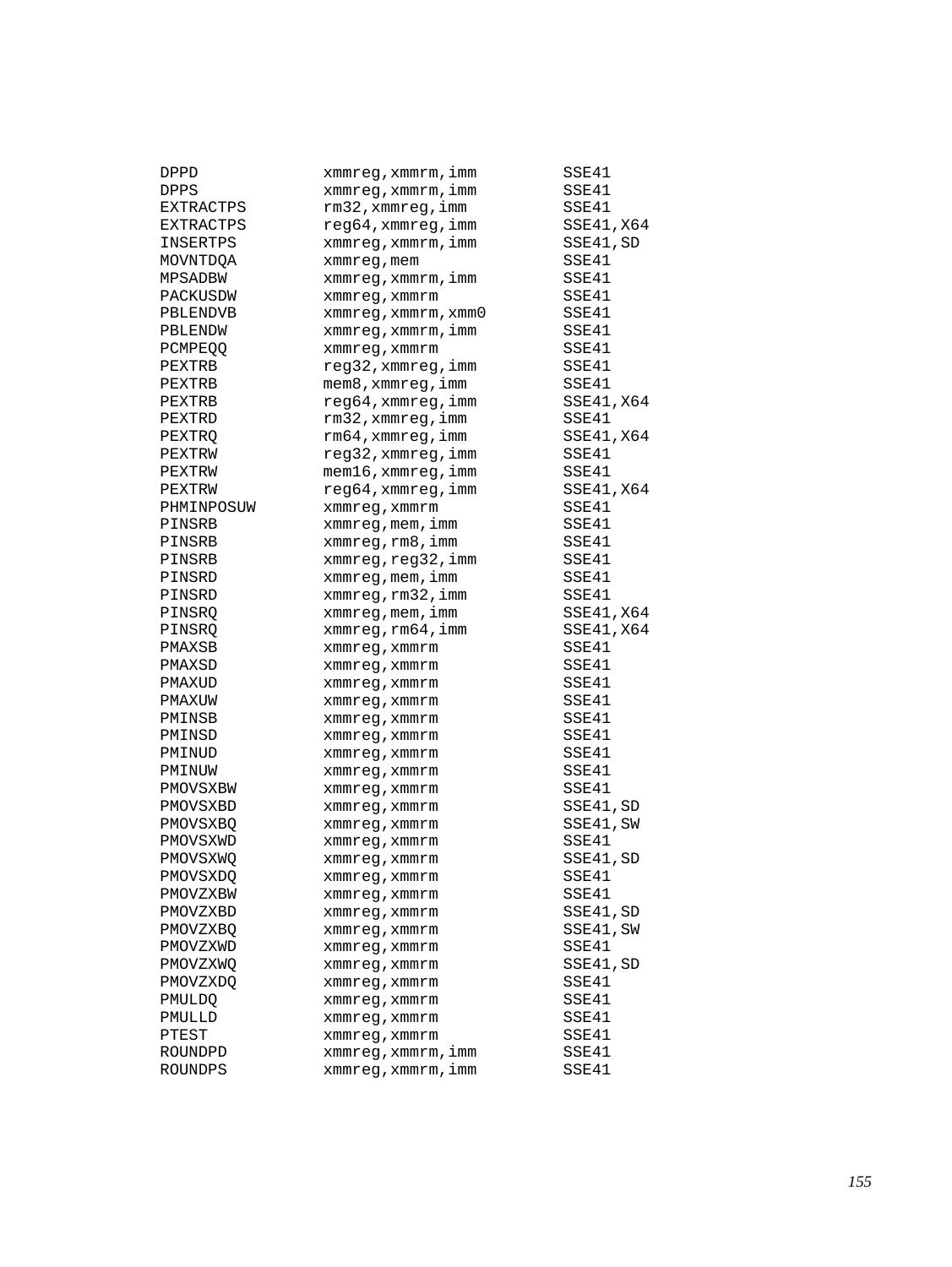| ROUNDSD | xmmreg, xmmrm, imm | SSE41 |
|---------|--------------------|-------|
| ROUNDSS | xmmreg, xmmrm, imm | SSE41 |

## **B.1.19 Nehalem New Instructions (SSE4.2)**

| CRC32     | reg32, rm8         | SSE42        |
|-----------|--------------------|--------------|
| CRC32     | $req32$ , $rm16$   | SSE42        |
| CRC32     | reg32,rm32         | SSE42        |
| CRC32     | req64,rm8          | SSE42, X64   |
| CRC32     | req64, rm64        | SSE42, X64   |
| PCMPESTRI | xmmreq, xmmrm, imm | SSE42        |
| PCMPESTRM | xmmreq, xmmrm, imm | SSE42        |
| PCMPISTRI | xmmreg, xmmrm, imm | SSE42        |
| PCMPISTRM | xmmreq, xmmrm, imm | SSE42        |
| PCMPGTO   | xmmreq, xmmrm      | SSE42        |
| POPCNT    | $req16$ , $rm16$   | NEHALEM, SW  |
| POPCNT    | req32,rm32         | NEHALEM, SD  |
| POPCNT    | req64, rm64        | NEHALEM, X64 |

#### **B.1.20 AMD SSE5 instructions**

| FMADDPS  | $xmmreg, =0, xmmreg, xmmrm$                     | SSE5, AMD |
|----------|-------------------------------------------------|-----------|
| FMADDPS  | $xmmreg, =0, xmmrm, xmmreg$                     | SSE5, AMD |
| FMADDPS  | $x$ mmreg, $x$ mmreg, $x$ mmrm, $=0$            | SSE5, AMD |
| FMADDPS  | xmmreg, xmmrm, xmmreg, = 0                      | SSE5, AMD |
| FMADDPD  | xmmreg, = 0, xmmreg, xmmrm                      | SSE5, AMD |
| FMADDPD  | $xmmreg, =0, xmmrm, xmmreg$                     | SSE5, AMD |
| FMADDPD  | $x$ mmreg, $x$ mmreg, $x$ mmrm, $=0$            | SSE5, AMD |
| FMADDPD  | $xmmreg$ , $xmmrm$ , $xmmreg$ , $=0$            | SSE5, AMD |
| FMADDSS  | $xmmreg, =0, xmmreg, xmmrm$                     | SSE5, AMD |
| FMADDSS  | $xmmreg, =0, xmmrm, xmmreg$                     | SSE5, AMD |
| FMADDSS  | $x$ mmreg, $x$ mmreg, $x$ mmrm, = 0             | SSE5, AMD |
| FMADDSS  | $x$ mmreg, $x$ mmrm, $x$ mmreg, $=0$            | SSE5,AMD  |
| FMADDSD  | $xmmreg, =0, xmmreg, xmmrm$                     | SSE5, AMD |
| FMADDSD  | $x$ mm $x$ eq, = 0, $x$ mm $x$ m, $x$ mm $x$ eq | SSE5, AMD |
| FMADDSD  | $x$ mmreg, $x$ mmreg, $x$ mmrm, $=0$            | SSE5, AMD |
| FMADDSD  | $x$ mmreg, $x$ mmrm, $x$ mmreg, = 0             | SSE5, AMD |
| FMSUBPS  | $xmmreg, =0, xmmreg, xmmrm$                     | SSE5, AMD |
| FMSUBPS  | xmmreg, = 0, xmmrm, xmmreg                      | SSE5, AMD |
| FMSUBPS  | $x$ mmreg, $x$ mmreg, $x$ mmrm, $=0$            | SSE5, AMD |
| FMSUBPS  | xmmreg, xmmrm, xmmreg, = 0                      | SSE5, AMD |
| FMSUBPD  | $xmmreg, =0, xmmreg, xmmrm$                     | SSE5, AMD |
| FMSUBPD  | $xmmreg, =0, xmmrm, xmmreg$                     | SSE5,AMD  |
| FMSUBPD  | $x$ mmreg, $x$ mmreg, $x$ mmrm, $=0$            | SSE5, AMD |
| FMSUBPD  | $x$ mmreg, $x$ mmrm, $x$ mmreg, = 0             | SSE5, AMD |
| FMSUBSS  | $xmmreg, =0, xmmreg, xmmrm$                     | SSE5, AMD |
| FMSUBSS  | $xmmreg, =0, xmmrm, xmmreg$                     | SSE5, AMD |
| FMSUBSS  | $x$ mmreg, $x$ mmreg, $x$ mmrm, $=0$            | SSE5, AMD |
| FMSUBSS  | xmmreg, xmmrm, xmmreg, = 0                      | SSE5, AMD |
| FMSUBSD  | $xmmreg, =0, xmmreg, xmmrmm$                    | SSE5, AMD |
| FMSUBSD  | xmmreg, = 0, xmmrm, xmmreg                      | SSE5, AMD |
| FMSUBSD  | $x$ mmreg, $x$ mmreg, $x$ mmrm, $=0$            | SSE5,AMD  |
| FMSUBSD  | $x$ mmreg, $x$ mmrm, $x$ mmreg, $=0$            | SSE5, AMD |
| FNMADDPS | $xmmreg, =0, xmmreg, xmmrmm$                    | SSE5, AMD |
| FNMADDPS | xmmreg, = 0, xmmrm, xmmreq                      | SSE5, AMD |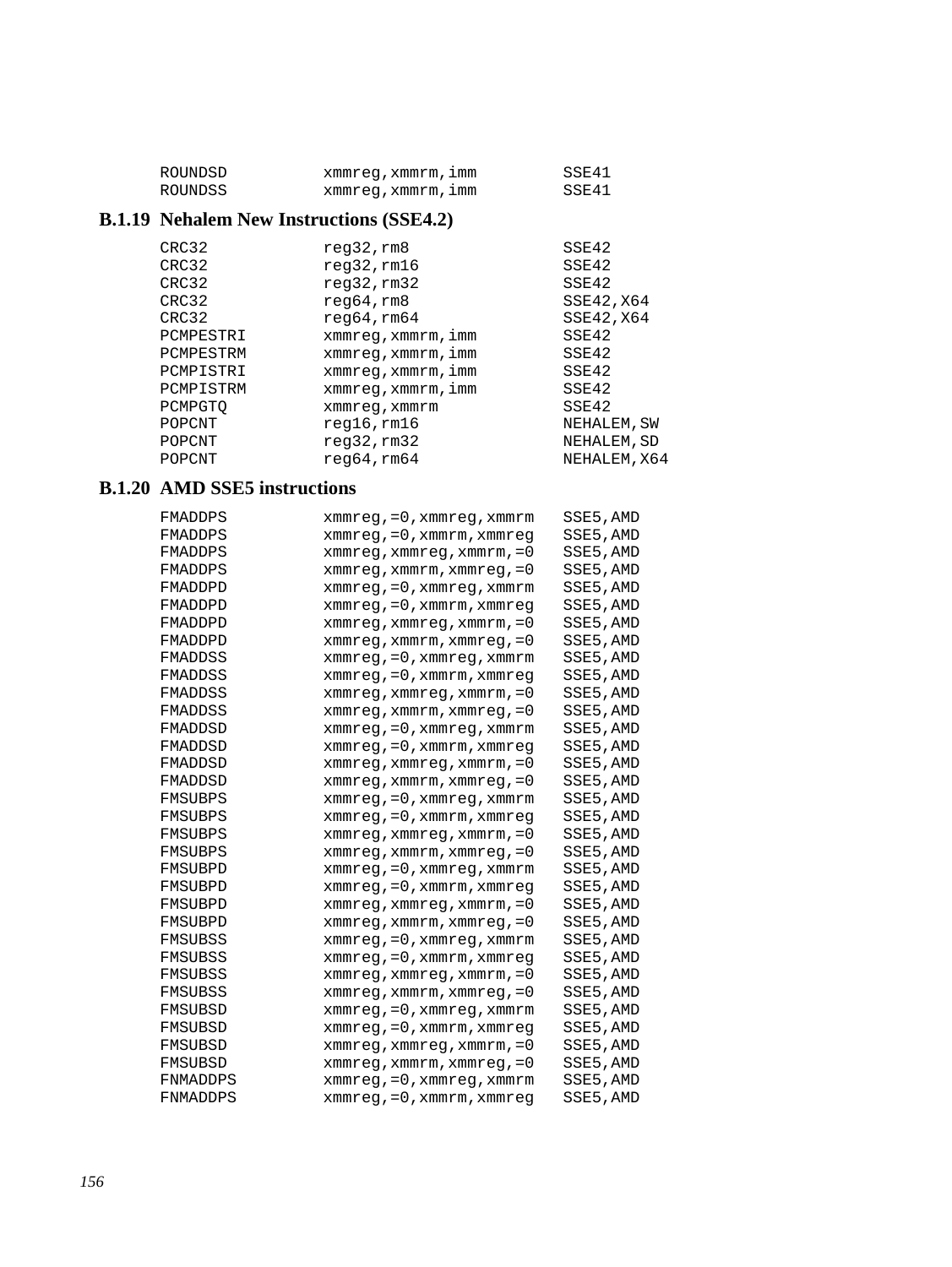| FNMADDPS             | xmmreg, xmmreg, xmmrm, = 0                        | SSE5,AMD      |
|----------------------|---------------------------------------------------|---------------|
| FNMADDPS             | $x$ mmreg, $x$ mmrm, $x$ mmreg, = 0               | SSE5, AMD     |
| FNMADDPD             | $xmmreg$ , = 0, $xmmreg$ , $xmmrmr$               | SSE5, AMD     |
| FNMADDPD             | xmmreg, = 0, xmmrm, xmmreg                        | SSE5, AMD     |
| FNMADDPD             | $x$ mmreg, $x$ mmreg, $x$ mmrm, = 0               | SSE5, AMD     |
| FNMADDPD             | $x$ mmreg, $x$ mmrm, $x$ mmreg, = 0               | SSE5,AMD      |
| FNMADDSS             | $xmmreg$ , = 0, $xmmreg$ , $xmmrmr$               | SSE5,AMD      |
| FNMADDSS             | $xmmreg$ , = 0, $xmmrm$ , $xmmreg$                | SSE5, AMD     |
| FNMADDSS             | $xmmreg$ , $xmmreg$ , $xmmrm$ reg, $zmmrm$ , $=0$ | SSE5, AMD     |
| FNMADDSS             | $xmmreg$ , $xmmrm$ , $xmmreg$ , $=0$              | SSE5, AMD     |
| FNMADDSD             | $xmmreg, =0, xmmreg, xmmrm$                       | SSE5, AMD     |
| FNMADDSD             | xmmreg, = 0, xmmrm, xmmreg                        | SSE5,AMD      |
| FNMADDSD             | $xmmreg$ , $xmmreg$ , $xmmrm$ reg, $zmmrm$ , $=0$ | SSE5, AMD     |
| FNMADDSD             | xmmreg,xmmrm,xmmreg,=0                            | SSE5, AMD     |
| FNMSUBPS             | $xmmreg$ , = 0, $xmmreg$ , $xmmrmr$               | SSE5, AMD     |
| FNMSUBPS             | xmmreg, = 0, xmmrm, xmmreg                        | SSE5, AMD     |
| FNMSUBPS             | $x$ mmreg, $x$ mmreg, $x$ mmrm, = 0               | SSE5, AMD     |
| FNMSUBPS             | $x$ mmreg, $x$ mmrm, $x$ mmreg, = 0               | SSE5,AMD      |
| FNMSUBPD             | $xmmreg$ , = 0, $xmmreg$ , $xmmrmr$               | SSE5,AMD      |
| FNMSUBPD             | $xmmreg$ , = 0, $xmmrm$ , $xmmreg$                | SSE5, AMD     |
| FNMSUBPD             | $xmmreg$ , $xmmreg$ , $xmmrm$ reg, $zmmrm$ , $=0$ | SSE5, AMD     |
| FNMSUBPD             | $xmmreg$ , $xmmrm$ , $xmmreg$ , $=0$              | SSE5, AMD     |
| FNMSUBSS             | $xmmreg, =0, xmmreg, xmmrm$                       | SSE5, AMD     |
| FNMSUBSS             | xmmreg, = 0, xmmrm, xmmreg                        | SSE5,AMD      |
| FNMSUBSS             | $x$ mmreg, $x$ mmreg, $x$ mmrm, $=0$              | SSE5, AMD     |
| FNMSUBSS             | xmmreg,xmmrm,xmmreg,=0                            | SSE5, AMD     |
| FNMSUBSD             | $xmmreg$ , = 0, $xmmreg$ , $xmmrm$                | SSE5, AMD     |
| FNMSUBSD             | xmmreg, = 0, xmmrm, xmmreg                        | SSE5, AMD     |
| FNMSUBSD             | xmmreg, xmmreg, xmmrm, = 0                        | SSE5, AMD     |
| FNMSUBSD             | $x$ mmreg, $x$ mmrm, $x$ mmreg, = 0               | SSE5,AMD      |
| COMEQPS              | xmmreg, xmmreg, xmmrm                             | SSE5,AMD,SO   |
| COMLTPS              | xmmreg, xmmreg, xmmrm                             | SSE5, AMD, SO |
| COMLEPS              | xmmreg, xmmreg, xmmrm                             | SSE5, AMD, SO |
| COMUNORDPS           | xmmreg, xmmreg, xmmrm                             | SSE5,AMD,SO   |
| COMUNEQPS            | xmmreg, xmmreg, xmmrm                             | SSE5, AMD, SO |
| COMUNLTPS            | xmmreq, xmmreq, xmmrm                             | SSE5, AMD, SO |
| COMUNLEPS            |                                                   | SSE5,AMD,SO   |
| COMORDPS             | xmmreg, xmmreg, xmmrm                             | SSE5, AMD, SO |
|                      | xmmreg, xmmreg, xmmrm                             | SSE5, AMD, SO |
| COMUEQPS             | xmmreq, xmmreq, xmmrm                             | SSE5, AMD, SO |
| COMULTPS<br>COMULEPS | xmmreg, xmmreg, xmmrm                             |               |
|                      | xmmreg, xmmreg, xmmrm                             | SSE5, AMD, SO |
| COMFALSEPS           | xmmreg,xmmreg,xmmrm                               | SSE5, AMD, SO |
| COMNEOPS             | xmmreg, xmmreg, xmmrm                             | SSE5, AMD, SO |
| COMNLTPS             | xmmreg, xmmreg, xmmrm                             | SSE5, AMD, SO |
| COMNLEPS             | xmmreg, xmmreg, xmmrm                             | SSE5, AMD, SO |
| COMTRUEPS            | xmmreg, xmmreg, xmmrm                             | SSE5, AMD, SO |
| COMPS                | xmmreg,xmmreg,xmmrm,imm                           | SSE5, AMD, SO |
| COMEQPD              | xmmreg, xmmreg, xmmrm                             | SSE5, AMD, SO |
| COMLTPD              | xmmreg,xmmreg,xmmrm                               | SSE5, AMD, SO |
| COMLEPD              | xmmreg, xmmreg, xmmrm                             | SSE5, AMD, SO |
| COMUNORDPD           | xmmreg, xmmreg, xmmrm                             | SSE5, AMD, SO |
| COMUNEQPD            | xmmreg, xmmreg, xmmrm                             | SSE5, AMD, SO |
| COMUNLTPD            | xmmreg, xmmreg, xmmrm                             | SSE5, AMD, SO |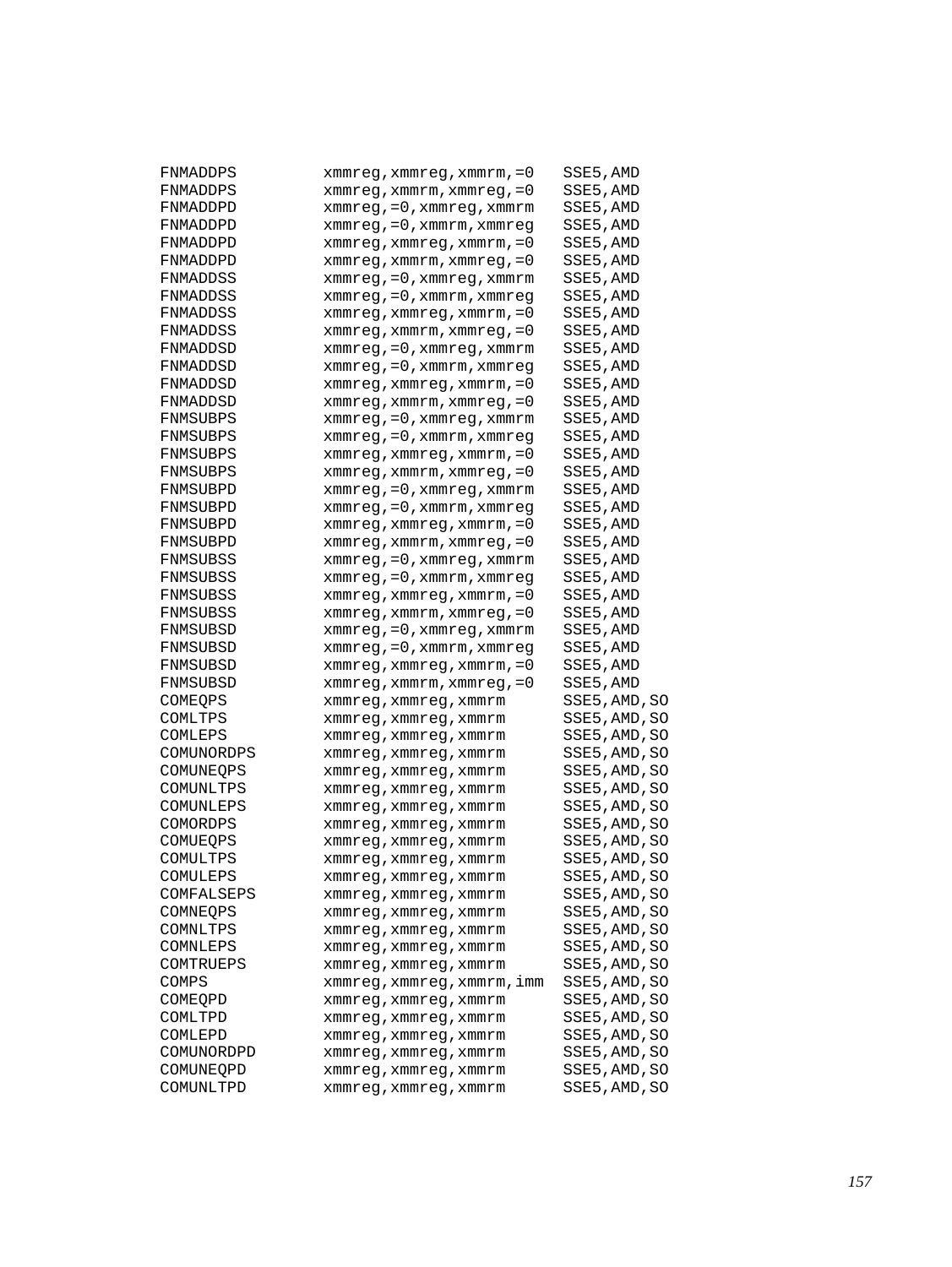| COMUNLEPD  | xmmreg,xmmreg,xmmrm     | SSE5,AMD,SO   |
|------------|-------------------------|---------------|
| COMORDPD   | xmmreg, xmmreg, xmmrm   | SSE5, AMD, SO |
| COMUEQPD   | xmmreg, xmmreg, xmmrm   | SSE5, AMD, SO |
| COMULTPD   | xmmreg,xmmreg,xmmrm     | SSE5, AMD, SO |
| COMULEPD   | xmmreg,xmmreg,xmmrm     | SSE5, AMD, SO |
| COMFALSEPD | xmmreq, xmmreq, xmmrm   | SSE5,AMD,SO   |
| COMNEQPD   | xmmreg, xmmreg, xmmrm   | SSE5,AMD,SO   |
| COMNLTPD   | xmmreg, xmmreg, xmmrm   | SSE5, AMD, SO |
| COMNLEPD   | xmmreg,xmmreg,xmmrm     | SSE5, AMD, SO |
| COMTRUEPD  | xmmreg, xmmreg, xmmrm   | SSE5, AMD, SO |
| COMPD      | xmmreg,xmmreg,xmmrm,imm | SSE5, AMD, SO |
| COMEOSS    | xmmreg, xmmreg, xmmrm   | SSE5,AMD,SD   |
| COMLTSS    | xmmreg,xmmreg,xmmrm     | SSE5, AMD, SD |
| COMLESS    | xmmreg,xmmreg,xmmrm     | SSE5, AMD, SD |
| COMUNORDSS | xmmreg,xmmreg,xmmrm     | SSE5, AMD, SD |
| COMUNEOSS  | xmmreg,xmmreg,xmmrm     | SSE5, AMD, SD |
| COMUNLTSS  | xmmreg,xmmreg,xmmrm     | SSE5, AMD, SD |
| COMUNLESS  | xmmreg, xmmreg, xmmrm   | SSE5,AMD,SD   |
| COMORDSS   | xmmreg, xmmreg, xmmrm   | SSE5,AMD,SD   |
| COMUEOSS   | xmmreg, xmmreg, xmmrm   | SSE5, AMD, SD |
| COMULTSS   | xmmreg,xmmreg,xmmrm     | SSE5, AMD, SD |
| COMULESS   | xmmreg, xmmreg, xmmrm   | SSE5,AMD,SD   |
| COMFALSESS | xmmreg,xmmreg,xmmrm     | SSE5,AMD,SD   |
| COMNEOSS   | xmmreg,xmmreg,xmmrm     | SSE5,AMD,SD   |
| COMNLTSS   | xmmreg,xmmreg,xmmrm     | SSE5,AMD,SD   |
| COMNLESS   | xmmreg,xmmreg,xmmrm     | SSE5, AMD, SD |
| COMTRUESS  | xmmreg,xmmreg,xmmrm     | SSE5, AMD, SD |
| COMSS      | xmmreg,xmmreg,xmmrm,imm | SSE5,AMD,SD   |
| COMEQSD    | xmmreg,xmmreg,xmmrm     | SSE5,AMD      |
| COMLTSD    | xmmreg, xmmreg, xmmrm   | SSE5,AMD      |
| COMLESD    | xmmreg,xmmreg,xmmrm     | SSE5,AMD      |
| COMUNORDSD | xmmreg,xmmreg,xmmrm     | SSE5, AMD     |
| COMUNEOSD  | xmmreg,xmmreg,xmmrm     | SSE5, AMD     |
| COMUNLTSD  | xmmreg,xmmreg,xmmrm     | SSE5, AMD     |
| COMUNLESD  | xmmreg,xmmreg,xmmrm     | SSE5, AMD     |
| COMORDSD   | xmmreg,xmmreg,xmmrm     | SSE5, AMD     |
| COMUEOSD   | xmmreg,xmmreg,xmmrm     | SSE5, AMD     |
| COMULTSD   | xmmreg,xmmreg,xmmrm     | SSE5, AMD     |
| COMULESD   | xmmreg,xmmreg,xmmrm     | SSE5, AMD     |
| COMFALSESD | xmmreg, xmmreg, xmmrm   | SSE5, AMD     |
| COMNEQSD   | xmmreg,xmmreg,xmmrm     | SSE5, AMD     |
| COMNLTSD   | xmmreg,xmmreg,xmmrm     | SSE5,AMD      |
| COMNLESD   | xmmreg, xmmreg, xmmrm   | SSE5, AMD     |
| COMTRUESD  | xmmreg, xmmreg, xmmrm   | SSE5, AMD     |
| COMSD      | xmmreq,xmmreq,xmmrm,imm | SSE5, AMD     |
| PCOMLTB    | xmmreg, xmmreg, xmmrm   | SSE5, AMD, SO |
| PCOMLEB    | xmmreg, xmmreg, xmmrm   | SSE5, AMD, SO |
| PCOMGTB    | xmmreq, xmmreq, xmmrm   | SSE5, AMD, SO |
| PCOMGEB    | xmmreq, xmmreq, xmmrm   | SSE5, AMD, SO |
| PCOMEQB    | xmmreg, xmmreg, xmmrm   | SSE5, AMD, SO |
| PCOMNEQB   | xmmreq, xmmreq, xmmrm   | SSE5, AMD, SO |
| PCOMFALSEB | xmmreq, xmmreq, xmmrm   | SSE5, AMD, SO |
| PCOMTRUEB  | xmmreg, xmmreg, xmmrm   | SSE5, AMD, SO |
|            |                         |               |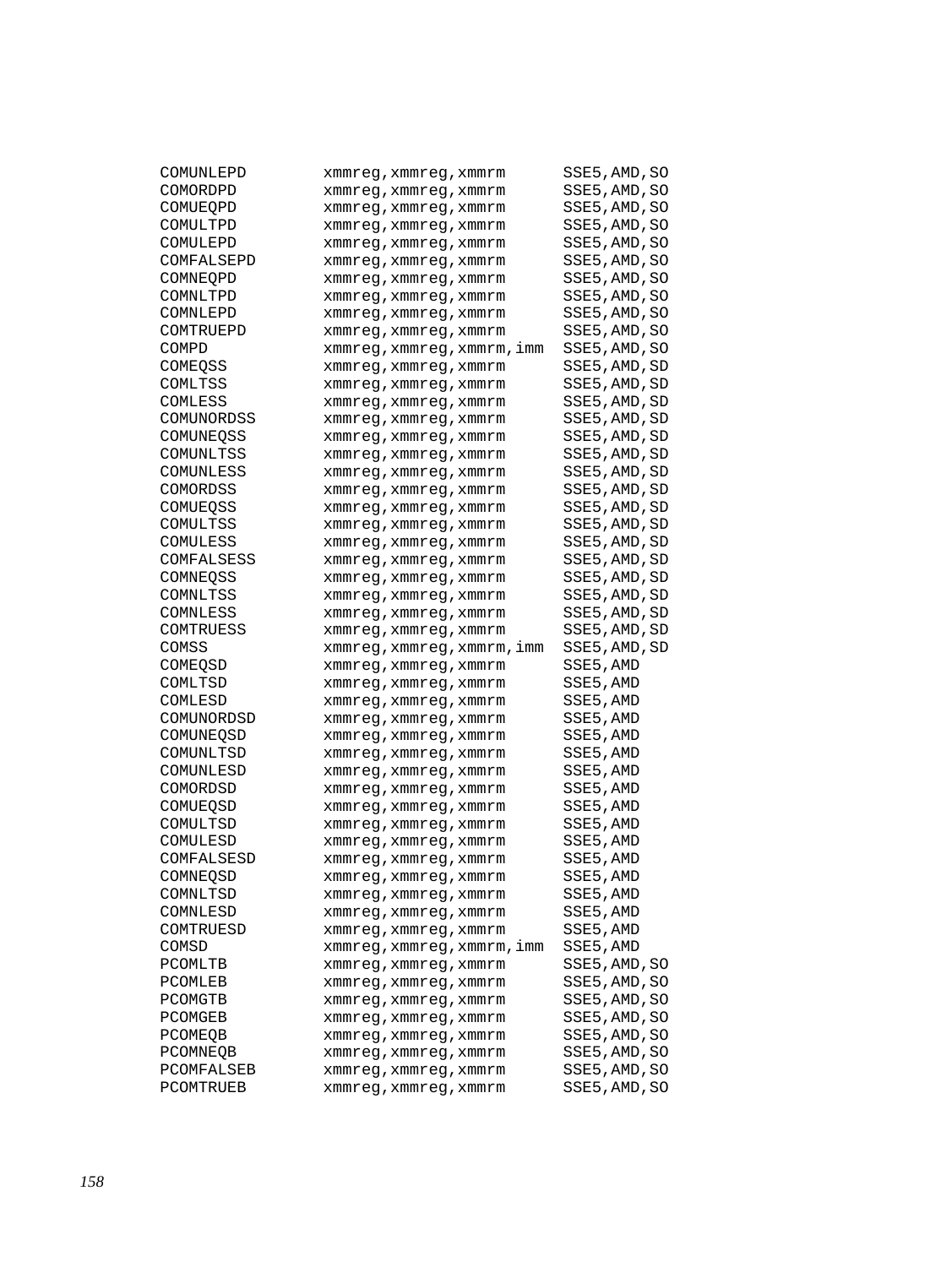| <b>PCOMB</b>          | xmmreg, xmmreg, xmmrm, imm                     | SSE5, AMD, SO |
|-----------------------|------------------------------------------------|---------------|
| PCOMLTW               | xmmreg,xmmreg,xmmrm                            | SSE5, AMD, SO |
| PCOMLEW               | xmmreg,xmmreg,xmmrm                            | SSE5, AMD, SO |
| PCOMGTW               | xmmreg,xmmreg,xmmrm                            | SSE5,AMD,SO   |
| PCOMGEW               | xmmreg,xmmreg,xmmrm                            | SSE5, AMD, SO |
| PCOMEOW               | xmmreg,xmmreg,xmmrm                            | SSE5,AMD,SO   |
| PCOMNEOW              | xmmreg,xmmreg,xmmrm                            | SSE5, AMD, SO |
| PCOMFALSEW            | xmmreg,xmmreg,xmmrm                            | SSE5, AMD, SO |
| PCOMTRUEW             | xmmreg, xmmreg, xmmrm                          | SSE5, AMD, SO |
| <b>PCOMW</b>          | xmmreg,xmmreg,xmmrm,imm                        | SSE5,AMD,SO   |
| PCOMLTD               | xmmreg,xmmreg,xmmrm                            | SSE5, AMD, SO |
| PCOMLED               | xmmreg,xmmreg,xmmrm                            | SSE5, AMD, SO |
| PCOMGTD               | xmmreg, xmmreg, xmmrm                          | SSE5,AMD,SO   |
| PCOMGED               | xmmreg,xmmreg,xmmrm                            | SSE5, AMD, SO |
| PCOMEQD               | xmmreg,xmmreg,xmmrm                            | SSE5, AMD, SO |
| PCOMNEOD              | xmmreg,xmmreg,xmmrm                            | SSE5,AMD,SO   |
| PCOMFALSED            | xmmreg,xmmreg,xmmrm                            | SSE5, AMD, SO |
| PCOMTRUED             | xmmreg, xmmreg, xmmrm                          | SSE5,AMD,SO   |
| PCOMD                 | xmmreg,xmmreg,xmmrm,imm                        | SSE5, AMD, SO |
| PCOMLTO               | xmmreg,xmmreg,xmmrm                            | SSE5, AMD, SO |
| PCOMLEQ               | xmmreg,xmmreg,xmmrm                            | SSE5, AMD, SO |
| PCOMGTO               | xmmreg,xmmreg,xmmrm                            | SSE5,AMD,SO   |
| PCOMGEQ               | xmmreg, xmmreg, xmmrm                          | SSE5, AMD, SO |
| <b>PCOMEQQ</b>        |                                                | SSE5,AMD,SO   |
| PCOMNEOO              | xmmreg,xmmreg,xmmrm                            | SSE5, AMD, SO |
| PCOMFALSEQ            | xmmreg,xmmreg,xmmrm                            | SSE5, AMD, SO |
| PCOMTRUEQ             | xmmreg,xmmreg,xmmrm                            | SSE5, AMD, SO |
| PCOMQ                 | xmmreg,xmmreg,xmmrm<br>xmmreg,xmmreg,xmmrm,imm | SSE5,AMD,SO   |
| PCOMLTUB              |                                                | SSE5, AMD, SO |
| PCOMLEUB              | xmmreg,xmmreg,xmmrm<br>xmmreg, xmmreg, xmmrm   | SSE5,AMD,SO   |
| PCOMGTUB              |                                                | SSE5, AMD, SO |
| PCOMGEUB              | xmmreg,xmmreg,xmmrm                            | SSE5, AMD, SO |
|                       | xmmreg,xmmreg,xmmrm                            | SSE5, AMD, SO |
| PCOMEQUB<br>PCOMNEQUB | xmmreg, xmmreg, xmmrm                          | SSE5,AMD,SO   |
| PCOMFALSEUB           | xmmreg,xmmreg,xmmrm                            | SSE5, AMD, SO |
| PCOMTRUEUB            | xmmreg,xmmreg,xmmrm                            | SSE5,AMD,SO   |
|                       | xmmreg, xmmreg, xmmrm                          | SSE5, AMD, SO |
| PCOMUB<br>PCOMLTUW    | xmmreg, xmmreg, xmmrm, imm                     |               |
|                       | xmmreg, xmmreg, xmmrm                          | SSE5, AMD, SO |
| PCOMLEUW              | xmmreg,xmmreg,xmmrm                            | SSE5, AMD, SO |
| PCOMGTUW              | xmmreg,xmmreg,xmmrm                            | SSE5, AMD, SO |
| PCOMGEUW              | xmmreg, xmmreg, xmmrm                          | SSE5, AMD, SO |
| PCOMEQUW              | xmmreg,xmmreg,xmmrm                            | SSE5, AMD, SO |
| PCOMNEQUW             | xmmreg, xmmreg, xmmrm                          | SSE5, AMD, SO |
| PCOMFALSEUW           | xmmreg, xmmreg, xmmrm                          | SSE5, AMD, SO |
| PCOMTRUEUW            | xmmreq, xmmreq, xmmrm                          | SSE5, AMD, SO |
| <b>PCOMUW</b>         | xmmreg, xmmreg, xmmrm, imm                     | SSE5, AMD, SO |
| PCOMLTUD              | xmmreg, xmmreg, xmmrm                          | SSE5, AMD, SO |
| PCOMLEUD              | xmmreg, xmmreg, xmmrm                          | SSE5, AMD, SO |
| PCOMGTUD              | xmmreg, xmmreg, xmmrm                          | SSE5, AMD, SO |
| PCOMGEUD              | xmmreg, xmmreg, xmmrm                          | SSE5, AMD, SO |
| PCOMEQUD              | xmmreg, xmmreg, xmmrm                          | SSE5, AMD, SO |
| PCOMNEQUD             | xmmreg, xmmreg, xmmrm                          | SSE5, AMD, SO |
| PCOMFALSEUD           | xmmreg, xmmreg, xmmrm                          | SSE5, AMD, SO |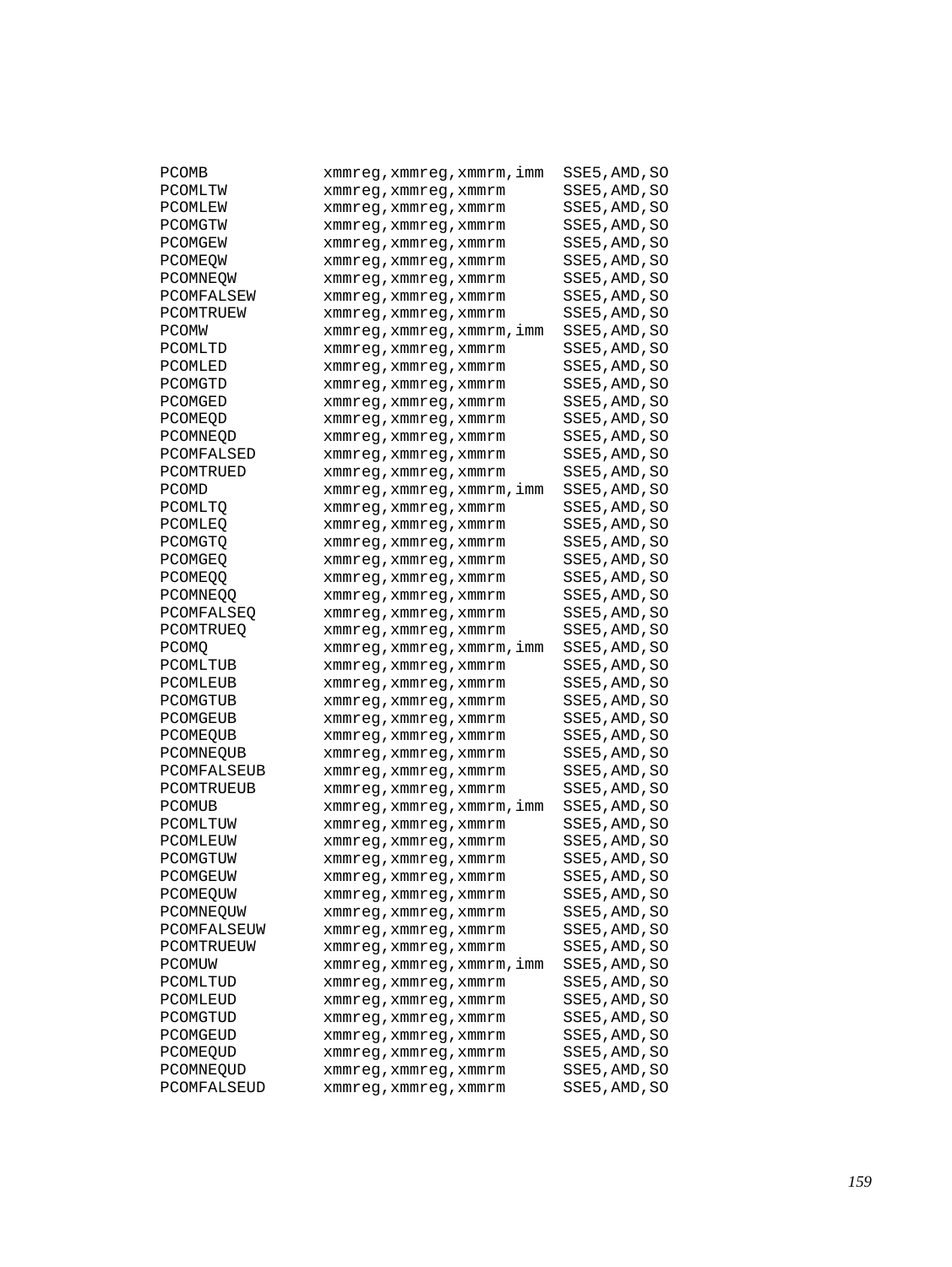| PCOMTRUEUD   | xmmreg,xmmreg,xmmrm                  | SSE5,AMD,SO   |
|--------------|--------------------------------------|---------------|
| PCOMUD       | xmmreg, xmmreg, xmmrm, imm           | SSE5, AMD, SO |
| PCOMLTUQ     | xmmreg, xmmreg, xmmrm                | SSE5, AMD, SO |
| PCOMLEUQ     | xmmreg, xmmreg, xmmrm                | SSE5, AMD, SO |
| PCOMGTUQ     | xmmreg,xmmreg,xmmrm                  | SSE5, AMD, SO |
| PCOMGEUO     | xmmreq, xmmreq, xmmrm                | SSE5, AMD, SO |
| PCOMEOUO     | xmmreg, xmmreg, xmmrm                | SSE5,AMD,SO   |
| PCOMNEQUQ    | xmmreg, xmmreg, xmmrm                | SSE5, AMD, SO |
| PCOMFALSEUQ  | xmmreg, xmmreg, xmmrm                | SSE5, AMD, SO |
| PCOMTRUEUQ   | xmmreg, xmmreg, xmmrm                | SSE5, AMD, SO |
| PCOMUO       | xmmreg, xmmreg, xmmrm, imm           | SSE5, AMD, SO |
| PERMPS       | $xmmreg, =0, xmmreg, xmmrm$          | SSE5, AMD     |
| PERMPS       | $xmmreg$ , = 0, $xmmrm$ , $xmmreg$   | SSE5, AMD     |
| PERMPS       | $x$ mmreg, $x$ mmreg, $x$ mmrm, $=0$ | SSE5, AMD     |
| PERMPS       | $xmmreg$ , $xmmrm$ , $xmmreg$ , $=0$ | SSE5, AMD     |
| PERMPD       | $xmmreg, =0, xmmreg, xmmrm$          | SSE5, AMD     |
| PERMPD       | $xmmreg$ , = 0, $xmmrm$ , $xmmreg$   | SSE5, AMD     |
| PERMPD       | $xmmreg$ , $xmmreg$ , $xmmrm$ , $=0$ | SSE5, AMD     |
| PERMPD       | $x$ mmreg, $x$ mmrm, $x$ mmreg, = 0  | SSE5,AMD      |
| <b>PCMOV</b> | $xmmreg, =0, xmmreg, xmmrm$          | SSE5, AMD     |
| <b>PCMOV</b> | $xmmreg, =0, xmmrm, xmmreg$          | SSE5, AMD     |
| <b>PCMOV</b> | $x$ mmreg, $x$ mmreg, $x$ mmrm, $=0$ | SSE5, AMD     |
| PCMOV        | $x$ mmreg, $x$ mmrm, $x$ mmreg, = 0  | SSE5, AMD     |
| PPERM        | xmmreg, = 0, xmmreg, xmmrm           | SSE5, AMD     |
| PPERM        | $xmmreg$ , = 0, $xmmrm$ , $xmmreg$   | SSE5, AMD     |
| PPERM        | $xmmreg$ , $xmmreg$ , $xmmrm$ , $=0$ | SSE5, AMD     |
| PPERM        | xmmreg, xmmrm, xmmreg, = 0           | SSE5, AMD     |
| PMACSSWW     | $x$ mmreg, $x$ mmreg, $x$ mmrm, $=0$ | SSE5, AMD     |
| PMACSWW      | xmmreg,xmmreg,xmmrm,=0               | SSE5, AMD     |
| PMACSSWD     | $xmmreg$ , $xmmreg$ , $xmmrm$ , $=0$ | SSE5, AMD     |
| PMACSWD      | $x$ mmreg, $x$ mmreg, $x$ mmrm, = 0  | SSE5,AMD      |
| PMACSSDD     | $x$ mmreg, $x$ mmreg, $x$ mmrm, $=0$ | SSE5,AMD      |
| PMACSDD      | xmmreg, xmmreg, xmmrm, = 0           | SSE5, AMD     |
| PMACSSDQL    | $x$ mmreg, $x$ mmreg, $x$ mmrm, $=0$ | SSE5, AMD     |
| PMACSDQL     | $x$ mmreg, $x$ mmreg, $x$ mmrm, $=0$ | SSE5, AMD     |
| PMACSSDOH    | $x$ mmreg, $x$ mmreg, $x$ mmrm, $=0$ | SSE5, AMD     |
| PMACSDOH     | xmmreg, xmmreg, xmmrm, = 0           | SSE5,AMD      |
| PMADCSSWD    | $x$ mmreg, $x$ mmreg, $x$ mmrm, $=0$ | SSE5, AMD     |
| PMADCSWD     | xmmreg, xmmreg, xmmrm, = 0           | SSE5, AMD     |
| PROTB        | xmmreg, xmmreg, xmmrm                | SSE5, AMD     |
| PROTB        | xmmreg, xmmrm, xmmreg                | SSE5, AMD     |
| PROTW        | xmmreg,xmmreg,xmmrm                  | SSE5,AMD      |
| PROTW        | xmmreg, xmmrm, xmmreg                | SSE5, AMD     |
| PROTD        | xmmreg, xmmreg, xmmrm                | SSE5, AMD     |
| PROTD        | xmmreg, xmmrm, xmmreg                | SSE5, AMD     |
| PROTQ        | xmmreg, xmmreg, xmmrm                | SSE5, AMD     |
| PROTO        | xmmreg, xmmrm, xmmreg                | SSE5, AMD     |
| PSHLB        | xmmreg, xmmreg, xmmrm                | SSE5, AMD     |
| PSHLB        | xmmreg, xmmrm, xmmreg                | SSE5, AMD     |
| PSHLW        | xmmreg, xmmreg, xmmrm                | SSE5, AMD     |
| PSHLW        | xmmreg, xmmrm, xmmreg                | SSE5, AMD     |
| PSHLD        | xmmreg, xmmreg, xmmrm                | SSE5, AMD     |
| PSHLD        | xmmreg, xmmrm, xmmreg                | SSE5, AMD     |
|              |                                      |               |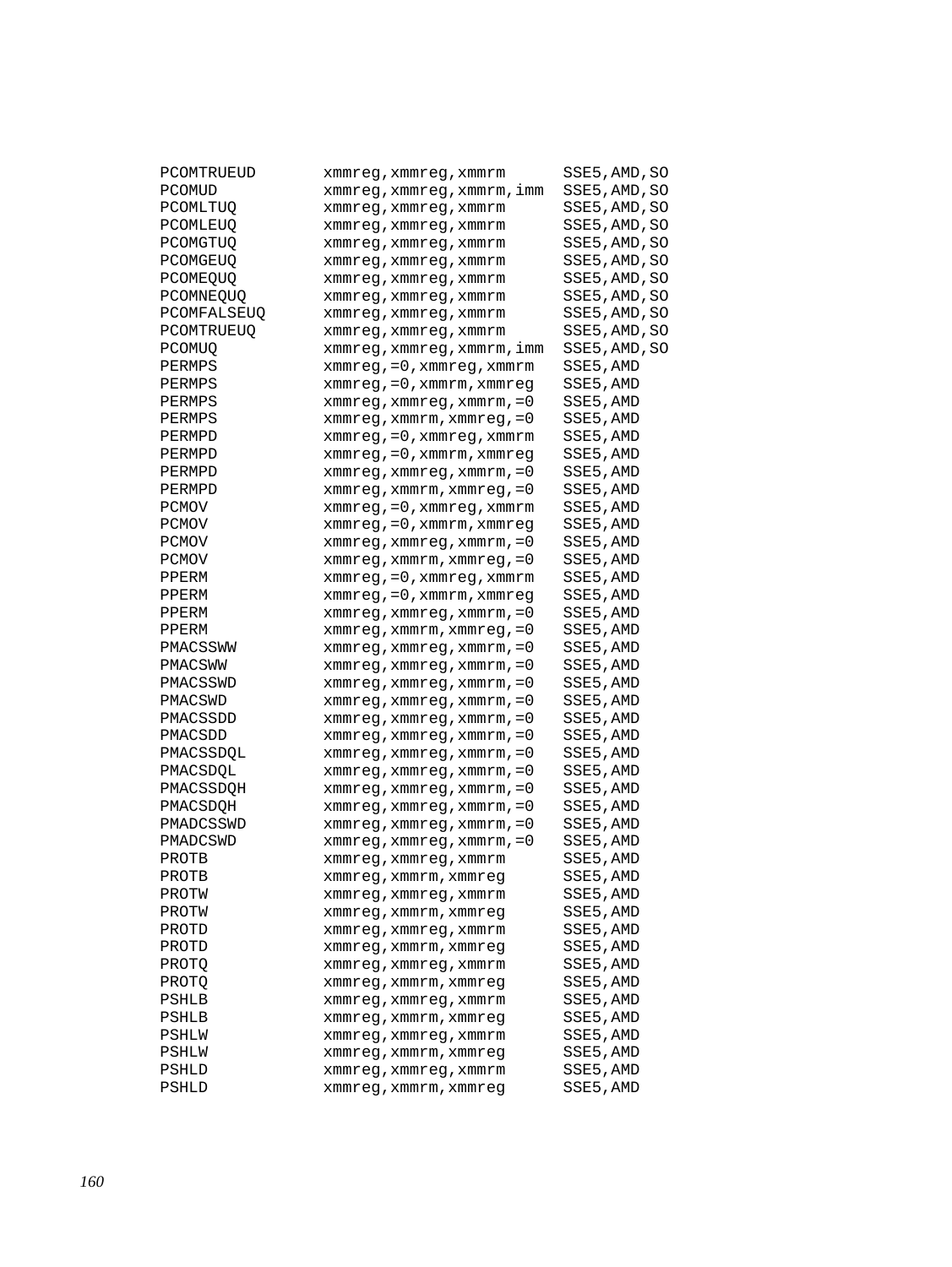| PSHLO          | xmmreg,xmmreg,xmmrm   | SSE5, AMD |
|----------------|-----------------------|-----------|
| PSHLO          | xmmreg, xmmrm, xmmreg | SSE5, AMD |
| PSHAB          | xmmreg, xmmreg, xmmrm | SSE5, AMD |
| PSHAB          | xmmreg, xmmrm, xmmreg | SSE5, AMD |
| PSHAW          | xmmreg, xmmreg, xmmrm | SSE5, AMD |
| PSHAW          | xmmreg, xmmrm, xmmreg | SSE5, AMD |
| PSHAD          | xmmreg, xmmreg, xmmrm | SSE5, AMD |
| PSHAD          | xmmreg,xmmrm,xmmreg   | SSE5, AMD |
| PSHAO          | xmmreg, xmmreg, xmmrm | SSE5, AMD |
| PSHAO          | xmmreg, xmmrm, xmmreg | SSE5, AMD |
| FRCZPS         | xmmreg, xmmrm         | SSE5, AMD |
| FRCZPD         | xmmreq, xmmrm         | SSE5, AMD |
| FRCZSS         | xmmreg, xmmrm         | SSE5, AMD |
| FRCZSD         | xmmreg, xmmrm         | SSE5, AMD |
| CVTPH2PS       | xmmreg, xmmrm         | SSE5, AMD |
| CVTPS2PH       | xmmrm, xmmreq         | SSE5, AMD |
| PHADDBW        | xmmreg, xmmrm         | SSE5, AMD |
| PHADDBD        | xmmreq, xmmrm         | SSE5, AMD |
| <b>PHADDBO</b> | xmmreg, xmmrm         | SSE5, AMD |
| PHADDWD        | xmmreg, xmmrm         | SSE5, AMD |
| PHADDWO        | xmmreq, xmmrm         | SSE5, AMD |
| <b>PHADDDO</b> | xmmreg, xmmrm         | SSE5, AMD |
| PHADDUBW       | xmmreg, xmmrm         | SSE5, AMD |
| PHADDUBD       | xmmreq, xmmrm         | SSE5, AMD |
| PHADDUBO       | xmmreq, xmmrm         | SSE5, AMD |
| PHADDUWD       | xmmreg,xmmrm          | SSE5, AMD |
| PHADDUWO       | xmmreq, xmmrm         | SSE5, AMD |
| PHADDUDO       | xmmreg, xmmrm         | SSE5, AMD |
| PHSUBBW        | xmmreg, xmmrm         | SSE5, AMD |
| PHSUBWD        | xmmreg, xmmrm         | SSE5, AMD |
| PHSUBDO        | xmmreq, xmmrm         | SSE5, AMD |
| PROTB          | xmmreg, xmmrm, imm    | SSE5, AMD |
| PROTW          | xmmreg, xmmrm, imm    | SSE5, AMD |
| PROTD          | xmmreq, xmmrm, imm    | SSE5, AMD |
| PROTO          | xmmreg, xmmrm, imm    | SSE5, AMD |
| ROUNDPS        | xmmreg, xmmrm, imm    | SSE5, AMD |
| ROUNDPD        | xmmreg, xmmrm, imm    | SSE5, AMD |
| ROUNDSS        | xmmreg, xmmrm, imm    | SSE5, AMD |
| ROUNDSD        | xmmreg, xmmrm, imm    | SSE5, AMD |
|                |                       |           |

## **B.1.21 Intel SMX**

GETSEC KATMAI

# **B.1.22 Geode (Cyrix) 3DNow! additions**

| PFRCPV   | mmxreg,mmxrm | PENT, 3DNOW, CYRIX |
|----------|--------------|--------------------|
| PFRSORTV | mmxreg,mmxrm | PENT, 3DNOW, CYRIX |

#### **B.1.23 Intel new instructions in ???**

| MOVBE | $req16$ , mem $16$     | NEHALEM |
|-------|------------------------|---------|
| MOVBE | reg32,mem32            | NEHALEM |
| MOVBE | $r$ eq64,mem64         | NEHALEM |
| MOVBE | $m$ em $16$ , req $16$ | NEHALEM |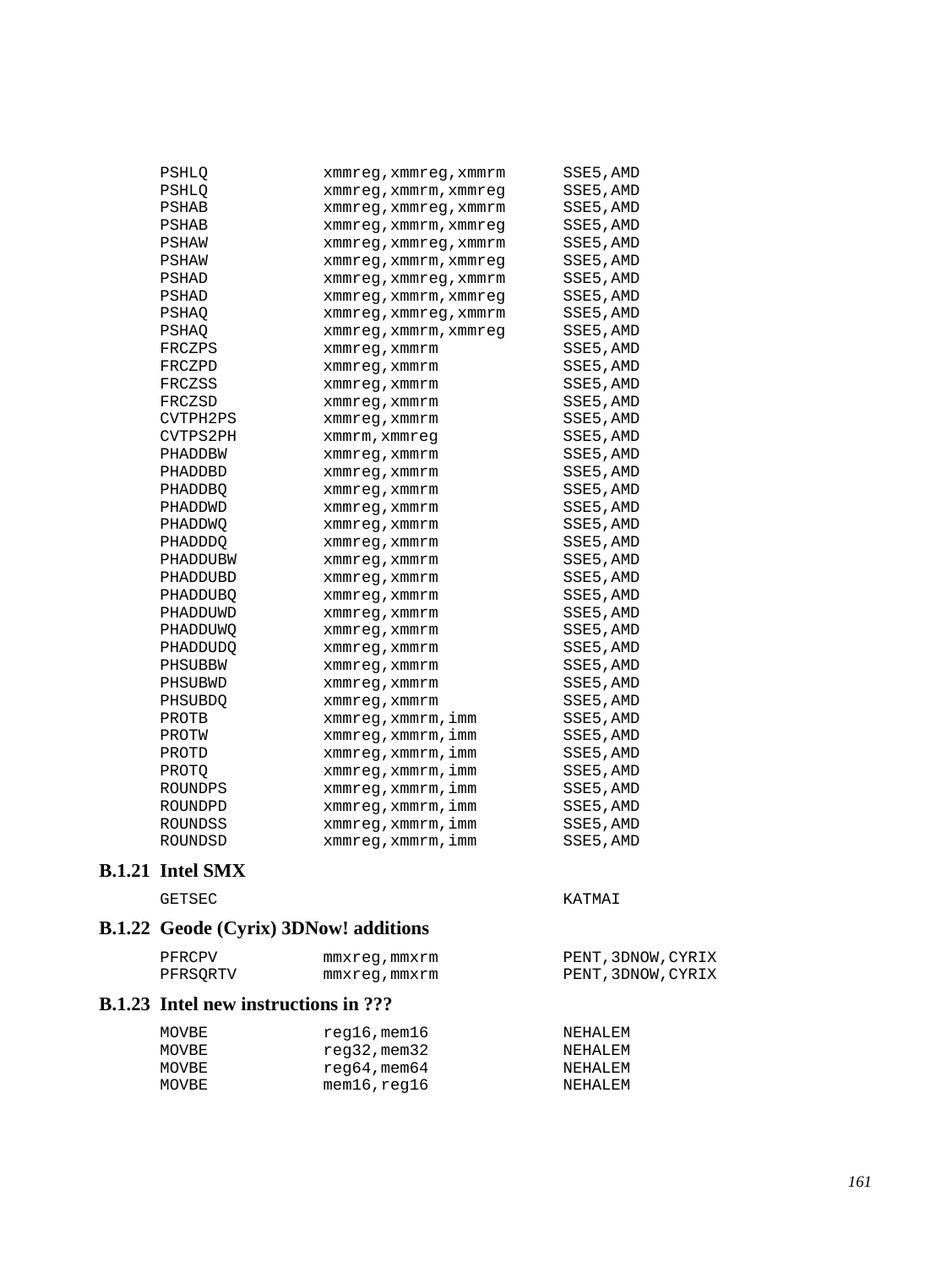| MOVBE | $m$ em $32$ , $req32$ | NEHALEM |
|-------|-----------------------|---------|
| MOVBE | mem64,reg64           | NEHALEM |

## **B.1.24 Intel AES instructions**

| AESENC          | xmmreq, xmmrm      | SSE, WESTMERE, SO |
|-----------------|--------------------|-------------------|
| AESENCLAST      | xmmreq, xmmrm      | SSE, WESTMERE, SO |
| AESDEC          | xmmreq, xmmrm      | SSE, WESTMERE, SO |
| AESDECLAST      | xmmreq, xmmrm      | SSE, WESTMERE, SO |
| AESIMC          | xmmreq, xmmrm      | SSE, WESTMERE, SO |
| AESKEYGENASSIST | xmmreg, xmmrm, imm | SSE, WESTMERE, SO |

#### **B.1.25 Intel AVX AES instructions**

| VAESENC                             | xmmreq, xmmreq*, xmmrm | AVX, SANDYBRIDGE, SO |
|-------------------------------------|------------------------|----------------------|
| VAESENCLAST                         | xmmreg, xmmreg*, xmmrm | AVX, SANDYBRIDGE, SO |
| VAESDEC                             | xmmreg, xmmreg*, xmmrm | AVX, SANDYBRIDGE, SO |
| VAESDECLAST                         | xmmreq, xmmreq*, xmmrm | AVX, SANDYBRIDGE, SO |
| VAESIMC                             | xmmreq, xmmrm          | AVX, SANDYBRIDGE, SO |
| VAESKEYGENASSIST xmmreq, xmmrm, imm |                        | AVX, SANDYBRIDGE, SO |

## **B.1.26 Intel AVX instructions**

| VADDPD       | xmmreg, xmmreg*, xmmrm                             | AVX, SANDYBRIDGE, SO |
|--------------|----------------------------------------------------|----------------------|
| VADDPD       | ymmreg, ymmreg*, ymmrm                             | AVX, SANDYBRIDGE, SY |
| VADDPS       | xmmreg, xmmreg*, xmmrm                             | AVX, SANDYBRIDGE, SO |
| VADDPS       | ymmreg, ymmreg*, ymmrm                             | AVX, SANDYBRIDGE, SY |
| VADDSD       | xmmreg, xmmreg*, xmmrm                             | AVX, SANDYBRIDGE     |
| VADDSS       | xmmreg, xmmreg*, xmmrm                             | AVX, SANDYBRIDGE, SD |
| VADDSUBPD    | xmmreg, xmmreg*, xmmrm                             | AVX, SANDYBRIDGE, SO |
| VADDSUBPD    | ymmreg, ymmreg*, ymmrm                             | AVX, SANDYBRIDGE, SY |
| VADDSUBPS    | xmmreg, xmmreg*, xmmrm                             | AVX, SANDYBRIDGE, SO |
| VADDSUBPS    | ymmreg, ymmreg*, ymmrm                             | AVX, SANDYBRIDGE, SY |
| VANDPD       | xmmreg, xmmreg*, xmmrm                             | AVX, SANDYBRIDGE, SO |
| VANDPD       | ymmreg, ymmreg*, ymmrm                             | AVX, SANDYBRIDGE, SY |
| VANDPS       | xmmreg, xmmreg*, xmmrm                             | AVX, SANDYBRIDGE, SO |
| VANDPS       | ymmreg, ymmreg*, ymmrm                             | AVX, SANDYBRIDGE, SY |
| VANDNPD      | xmmreg, xmmreg*, xmmrm                             | AVX, SANDYBRIDGE, SO |
| VANDNPD      | ymmreg, ymmreg*, ymmrm                             | AVX, SANDYBRIDGE, SY |
| VANDNPS      | xmmreg, xmmreg*, xmmrm                             | AVX, SANDYBRIDGE, SO |
| VANDNPS      | ymmreg, ymmreg*, ymmrm                             | AVX, SANDYBRIDGE, SY |
| VBLENDPD     | xmmreg, xmmreg*, xmmrm, imm AVX, SANDYBRIDGE, SO   |                      |
| VBLENDPD     | ymmreg, ymmreg*, ymmrm, imm AVX, SANDYBRIDGE, SY   |                      |
| VBLENDPS     | xmmreg, xmmreg*, xmmrm, imm AVX, SANDYBRIDGE, SO   |                      |
| VBLENDPS     | ymmreg, ymmreg*, ymmrm, imm AVX, SANDYBRIDGE, SY   |                      |
| VBLENDVPD    | xmmreg, xmmreg, xmmrm, xmmreg AVX, SANDYBRIDGE, SO |                      |
| VBLENDVPD    | $x$ mm $x$ eq, $x$ mm $x$ m, $x$ mm $0$            | AVX, SANDYBRIDGE, SO |
| VBLENDVPD    | ymmreg, ymmreg, ymmrm, ymmreg AVX, SANDYBRIDGE, SY |                      |
| VBLENDVPD    | ymmreg, ymmrm, ymm0                                | AVX, SANDYBRIDGE, SY |
| VBLENDVPS    | xmmreg, xmmreg, xmmrm, xmmreg AVX, SANDYBRIDGE, SO |                      |
| VBLENDVPS    | $x$ mm $x$ eq, $x$ mm $x$ m, $x$ mm $0$            | AVX, SANDYBRIDGE, SO |
| VBLENDVPS    | ymmreg, ymmreg, ymmrm, ymmreg AVX, SANDYBRIDGE, SY |                      |
| VBLENDVPD    | ymmreg, ymmrm, ymm0                                | AVX, SANDYBRIDGE, SY |
| VBROADCASTSS | xmmreg, mem                                        | AVX, SANDYBRIDGE, SD |
| VBROADCASTSS | ymmreg, mem                                        | AVX, SANDYBRIDGE, SD |
|              |                                                    |                      |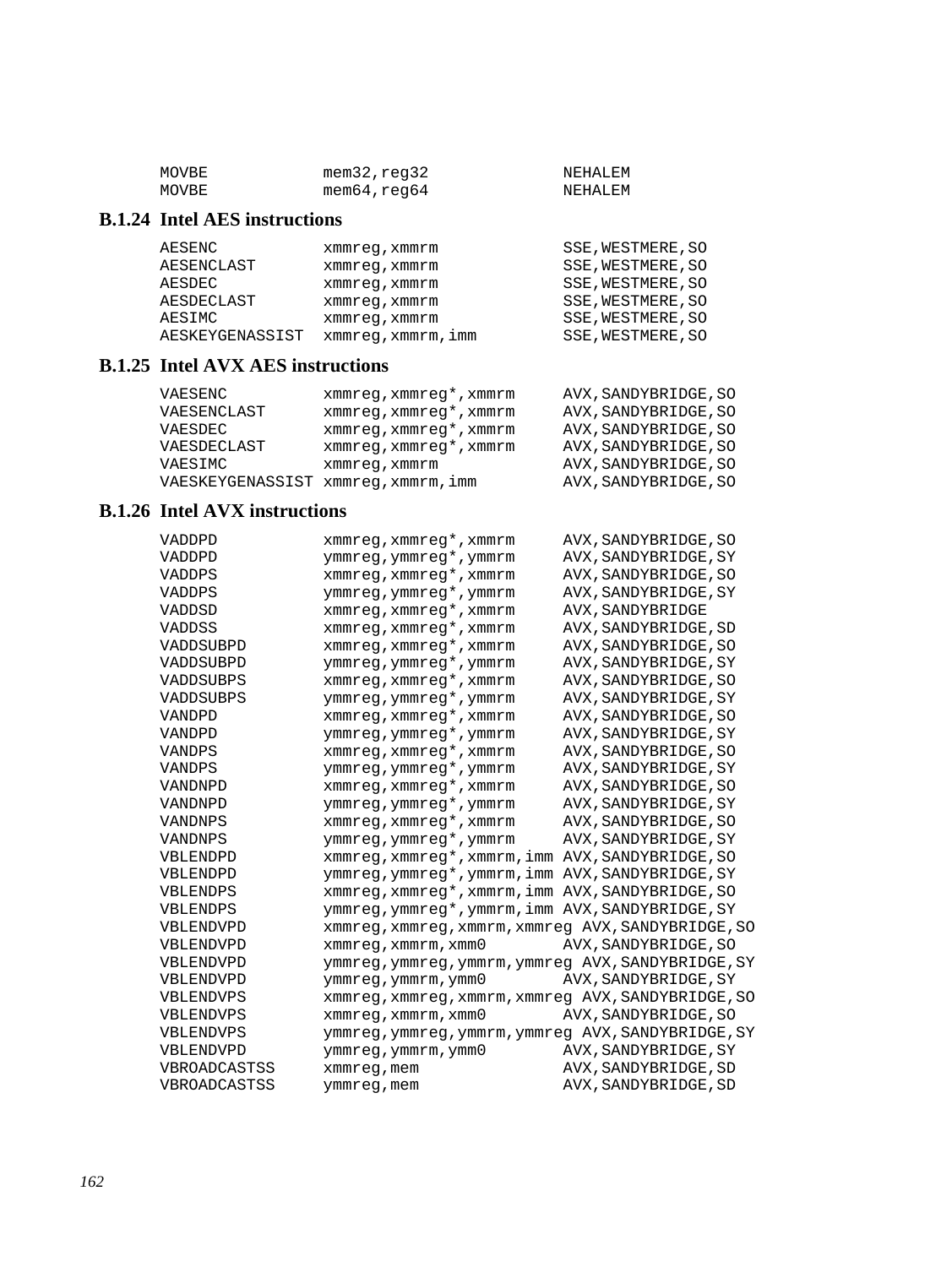| VBROADCASTSD   | ymmreg,mem                                  | AVX, SANDYBRIDGE     |
|----------------|---------------------------------------------|----------------------|
| VBROADCASTF128 | ymmreg, mem                                 | AVX, SANDYBRIDGE, SO |
| VCMPEQPD       | xmmreg, xmmreg*, xmmrm                      | AVX, SANDYBRIDGE, SO |
| VCMPEQPD       | ymmreg, ymmreg*, ymmrm                      | AVX, SANDYBRIDGE, SY |
| VCMPLTPD       | xmmreg, xmmreg*, xmmrm                      | AVX, SANDYBRIDGE, SO |
| VCMPLTPD       | ymmreg, ymmreg*, ymmrm                      | AVX, SANDYBRIDGE, SY |
| VCMPLEPD       | xmmreg, xmmreg*, xmmrm                      | AVX, SANDYBRIDGE, SO |
| VCMPLEPD       | ymmreg, ymmreg*, ymmrm                      | AVX, SANDYBRIDGE, SY |
| VCMPUNORDPD    | xmmreg, xmmreg*, xmmrm                      | AVX, SANDYBRIDGE, SO |
| VCMPUNORDPD    | ymmreg, ymmreg*, ymmrm                      | AVX, SANDYBRIDGE, SY |
| VCMPNEOPD      | $x$ mm $x$ eg, $x$ mm $x$ eg*, $x$ mm $x$ m | AVX, SANDYBRIDGE, SO |
| VCMPNEQPD      | ymmreg, ymmreg*, ymmrm                      | AVX, SANDYBRIDGE, SY |
| VCMPNLTPD      | xmmreg, xmmreg*, xmmrm                      | AVX, SANDYBRIDGE, SO |
| VCMPNLTPD      | ymmreg, ymmreg*, ymmrm                      | AVX, SANDYBRIDGE, SY |
| VCMPNLEPD      | xmmreg, xmmreg*, xmmrm                      | AVX, SANDYBRIDGE, SO |
| VCMPNLEPD      | ymmreg, ymmreg*, ymmrm                      |                      |
| VCMPORDPD      | $xmmreg$ , $xmmreg*$ , $xmmrmr$             | AVX, SANDYBRIDGE, SY |
|                |                                             | AVX, SANDYBRIDGE, SO |
| VCMPORDPD      | ymmreg, ymmreg*, ymmrm                      | AVX, SANDYBRIDGE, SY |
| VCMPEO UOPD    | xmmreg, xmmreg*, xmmrm                      | AVX, SANDYBRIDGE, SO |
| VCMPEO UOPD    | ymmreg, ymmreg*, ymmrm                      | AVX, SANDYBRIDGE, SY |
| VCMPNGEPD      | xmmreg, xmmreg*, xmmrm                      | AVX, SANDYBRIDGE, SO |
| VCMPNGEPD      | ymmreg, ymmreg*, ymmrm                      | AVX, SANDYBRIDGE, SY |
| VCMPNGTPD      | $xmmreg$ , $xmmreg*$ , $xmmrmr$             | AVX, SANDYBRIDGE, SO |
| VCMPNGTPD      | ymmreg, ymmreg*, ymmrm                      | AVX, SANDYBRIDGE, SY |
| VCMPFALSEPD    | xmmreg, xmmreg*, xmmrm                      | AVX, SANDYBRIDGE, SO |
| VCMPFALSEPD    | ymmreg, ymmreg*, ymmrm                      | AVX, SANDYBRIDGE, SY |
| VCMPNEQ_OQPD   | xmmreg, xmmreg*, xmmrm                      | AVX, SANDYBRIDGE, SO |
| VCMPNEQ_OQPD   | ymmreg, ymmreg*, ymmrm                      | AVX, SANDYBRIDGE, SY |
| VCMPGEPD       | $xmmreg$ , $xmmreg*$ , $xmmrmr$             | AVX, SANDYBRIDGE, SO |
| VCMPGEPD       | ymmreg, ymmreg*, ymmrm                      | AVX, SANDYBRIDGE, SY |
| VCMPGTPD       | xmmreg, xmmreg*, xmmrm                      | AVX, SANDYBRIDGE, SO |
| VCMPGTPD       | ymmreg, ymmreg*, ymmrm                      | AVX, SANDYBRIDGE, SY |
| VCMPTRUEPD     | xmmreg, xmmreg*, xmmrm                      | AVX, SANDYBRIDGE, SO |
| VCMPTRUEPD     | ymmreg, ymmreg*, ymmrm                      | AVX, SANDYBRIDGE, SY |
| VCMPEO OSPD    | xmmreg, xmmreg*, xmmrm                      | AVX, SANDYBRIDGE, SO |
| VCMPEO OSPD    | ymmreg, ymmreg*, ymmrm                      | AVX, SANDYBRIDGE, SY |
| VCMPLT_OQPD    | xmmreg, xmmreg*, xmmrm                      | AVX, SANDYBRIDGE, SO |
| VCMPLT_OQPD    | ymmreg, ymmreg*, ymmrm                      | AVX, SANDYBRIDGE, SY |
| VCMPLE_OQPD    | xmmreg, xmmreg*, xmmrm                      | AVX, SANDYBRIDGE, SO |
| VCMPLE_OQPD    | ymmreg, ymmreg*, ymmrm                      | AVX, SANDYBRIDGE, SY |
| VCMPUNORD SPD  | xmmreg,xmmreg*,xmmrm                        | AVX, SANDYBRIDGE, SO |
| VCMPUNORD_SPD  | ymmreg, ymmreg*, ymmrm                      | AVX, SANDYBRIDGE, SY |
| VCMPNEQ_USPD   | xmmreg, xmmreg*, xmmrm                      | AVX, SANDYBRIDGE, SO |
| VCMPNEQ_USPD   | ymmreg, ymmreg*, ymmrm                      | AVX, SANDYBRIDGE, SY |
| VCMPNLT_UQPD   | xmmreg, xmmreg*, xmmrm                      | AVX, SANDYBRIDGE, SO |
| VCMPNLT_UQPD   | ymmreg, ymmreg*, ymmrm                      | AVX, SANDYBRIDGE, SY |
| VCMPNLE_UQPD   | xmmreg, xmmreg*, xmmrm                      | AVX, SANDYBRIDGE, SO |
| VCMPNLE_UQPD   | ymmreg, ymmreg*, ymmrm                      | AVX, SANDYBRIDGE, SY |
| VCMPORD_SPD    | xmmreg, xmmreg*, xmmrm                      | AVX, SANDYBRIDGE, SO |
| VCMPORD_SPD    | ymmreg, ymmreg*, ymmrm                      | AVX, SANDYBRIDGE, SY |
|                | xmmreg, xmmreg*, xmmrm                      |                      |
| VCMPEQ_USPD    |                                             | AVX, SANDYBRIDGE, SO |
| VCMPEQ_USPD    | ymmreg, ymmreg*, ymmrm                      | AVX, SANDYBRIDGE, SY |
| VCMPNGE_UQPD   | xmmreg, xmmreg*, xmmrm                      | AVX, SANDYBRIDGE, SO |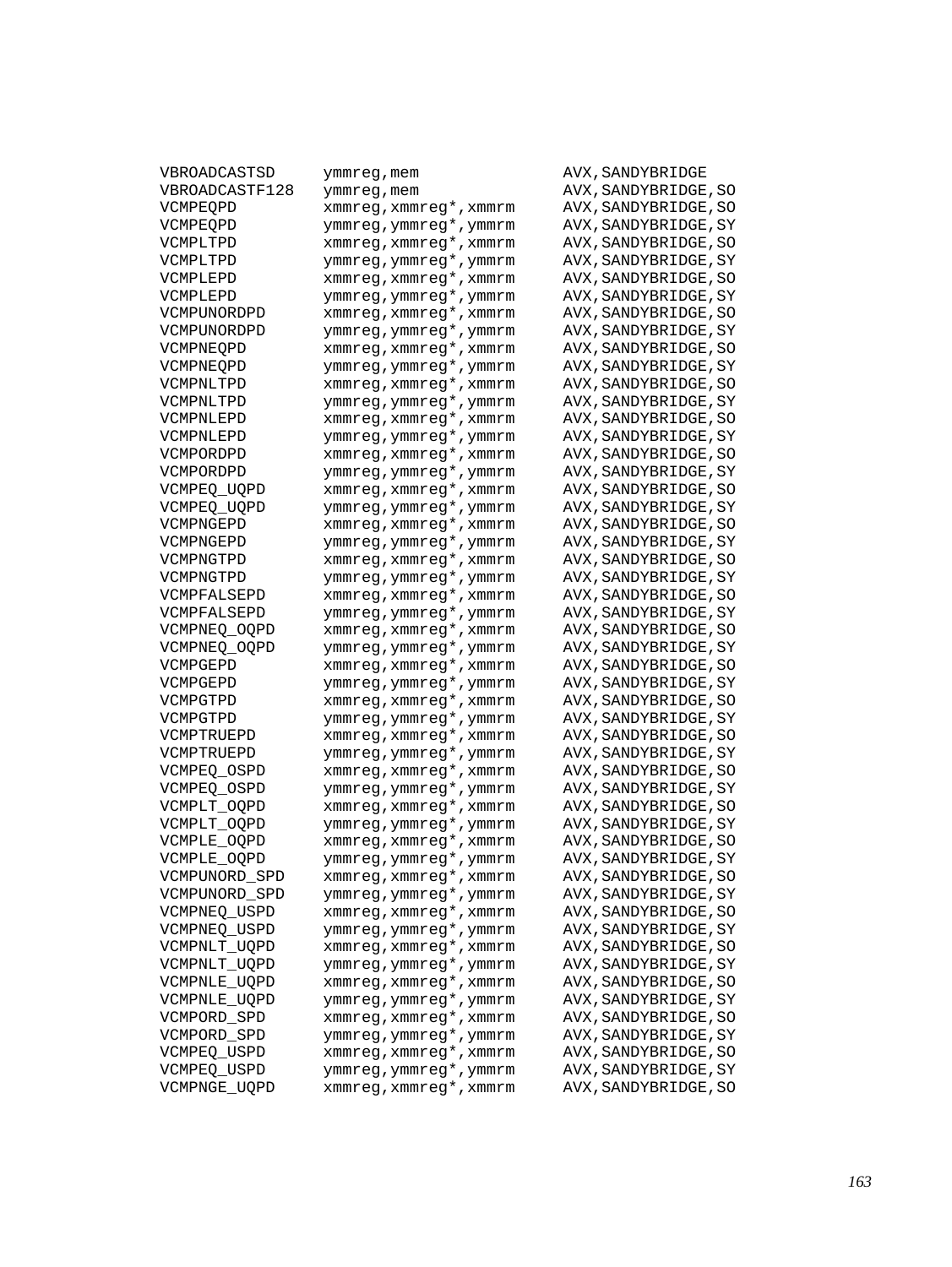| VCMPNGE_UQPD           | ymmreg,ymmreg*,ymmrm        | AVX, SANDYBRIDGE, SY                         |
|------------------------|-----------------------------|----------------------------------------------|
| VCMPNGT_UQPD           | xmmreg, xmmreg*, xmmrm      | AVX, SANDYBRIDGE, SO                         |
| VCMPNGT UQPD           | ymmreg, ymmreg*, ymmrm      | AVX, SANDYBRIDGE, SY                         |
| VCMPFALSE_OSPD         | xmmreg, xmmreg*, xmmrm      | AVX, SANDYBRIDGE, SO                         |
| VCMPFALSE_OSPD         | ymmreg, ymmreg*, ymmrm      | AVX, SANDYBRIDGE, SY                         |
| VCMPNEO OSPD           | xmmreg, xmmreg*, xmmrm      | AVX, SANDYBRIDGE, SO                         |
| VCMPNEQ_OSPD           | ymmreg, ymmreg*, ymmrm      | AVX, SANDYBRIDGE, SY                         |
| VCMPGE_OQPD            | xmmreg, xmmreg*, xmmrm      | AVX, SANDYBRIDGE, SO                         |
| VCMPGE OOPD            | ymmreg, ymmreg*, ymmrm      | AVX, SANDYBRIDGE, SY                         |
| VCMPGT_OQPD            | xmmreg, xmmreg*, xmmrm      | AVX, SANDYBRIDGE, SO                         |
| VCMPGT_OQPD            | ymmreg, ymmreg*, ymmrm      | AVX, SANDYBRIDGE, SY                         |
| VCMPTRUE USPD          | xmmreg, xmmreg*, xmmrm      | AVX, SANDYBRIDGE, SO                         |
| VCMPTRUE USPD          | ymmreg, ymmreg*, ymmrm      | AVX, SANDYBRIDGE, SY                         |
| VCMPPD                 | xmmreg,xmmreg*,xmmrm,imm    | AVX, SANDYBRIDGE, SO                         |
| VCMPPD                 | ymmreg, ymmreg*, ymmrm, imm | AVX, SANDYBRIDGE, SY                         |
| VCMPEQPS               | xmmreg, xmmreg*, xmmrm      | AVX, SANDYBRIDGE, SO                         |
| VCMPEQPS               | ymmreg, ymmreg*, ymmrm      | AVX, SANDYBRIDGE, SY                         |
| VCMPLTPS               | xmmreg, xmmreg*, xmmrm      | AVX, SANDYBRIDGE, SO                         |
| VCMPLTPS               | ymmreg, ymmreg*, ymmrm      | AVX, SANDYBRIDGE, SY                         |
| VCMPLEPS               | xmmreg, xmmreg*, xmmrm      | AVX, SANDYBRIDGE, SO                         |
| VCMPLEPS               | ymmreg, ymmreg*, ymmrm      | AVX, SANDYBRIDGE, SY                         |
| VCMPUNORDPS            | xmmreg, xmmreg*, xmmrm      | AVX, SANDYBRIDGE, SO                         |
| VCMPUNORDPS            | ymmreg, ymmreg*, ymmrm      | AVX, SANDYBRIDGE, SY                         |
|                        | xmmreg, xmmreg*, xmmrm      |                                              |
| VCMPNEQPS<br>VCMPNEQPS | ymmreg, ymmreg*, ymmrm      | AVX, SANDYBRIDGE, SO<br>AVX, SANDYBRIDGE, SY |
| VCMPNLTPS              | xmmreg, xmmreg*, xmmrm      |                                              |
| VCMPNLTPS              | ymmreg, ymmreg*, ymmrm      | AVX, SANDYBRIDGE, SO                         |
| VCMPNLEPS              | xmmreg, xmmreg*, xmmrm      | AVX, SANDYBRIDGE, SY<br>AVX, SANDYBRIDGE, SO |
| VCMPNLEPS              | ymmreg, ymmreg*, ymmrm      | AVX , SANDYBRIDGE , SY                       |
| VCMPORDPS              | xmmreg, xmmreg*, xmmrm      |                                              |
| VCMPORDPS              | ymmreg, ymmreg*, ymmrm      | AVX, SANDYBRIDGE, SO                         |
|                        |                             | AVX, SANDYBRIDGE, SY                         |
| VCMPEO UOPS            | xmmreg, xmmreg*, xmmrm      | AVX, SANDYBRIDGE, SO                         |
| VCMPEO UOPS            | ymmreg, ymmreg*, ymmrm      | AVX, SANDYBRIDGE, SY                         |
| VCMPNGEPS              | xmmreg, xmmreg*, xmmrm      | AVX, SANDYBRIDGE, SO                         |
| VCMPNGEPS              | ymmreg, ymmreg*, ymmrm      | AVX, SANDYBRIDGE, SY                         |
| VCMPNGTPS              | xmmreg, xmmreg*, xmmrm      | AVX, SANDYBRIDGE, SO                         |
| VCMPNGTPS              | ymmreg, ymmreg*, ymmrm      | AVX, SANDYBRIDGE, SY                         |
| VCMPFALSEPS            | xmmreg, xmmreg*, xmmrm      | AVX, SANDYBRIDGE, SO                         |
| VCMPFALSEPS            | ymmreg, ymmreg*, ymmrm      | AVX, SANDYBRIDGE, SY                         |
| VCMPNEO OOPS           | xmmreg, xmmreg*, xmmrm      | AVX,SANDYBRIDGE,SO                           |
| VCMPNEQ_OQPS           | ymmreg, ymmreg*, ymmrm      | AVX, SANDYBRIDGE, SY                         |
| VCMPGEPS               | xmmreg, xmmreg*, xmmrm      | AVX, SANDYBRIDGE, SO                         |
| VCMPGEPS               | ymmreg, ymmreg*, ymmrm      | AVX, SANDYBRIDGE, SY                         |
| VCMPGTPS               | xmmreg, xmmreg*, xmmrm      | AVX, SANDYBRIDGE, SO                         |
| VCMPGTPS               | ymmreg, ymmreg*, ymmrm      | AVX, SANDYBRIDGE, SY                         |
| VCMPTRUEPS             | xmmreg, xmmreg*, xmmrm      | AVX, SANDYBRIDGE, SO                         |
| VCMPTRUEPS             | ymmreg, ymmreg*, ymmrm      | AVX, SANDYBRIDGE, SY                         |
| VCMPEQ_OSPS            | xmmreg, xmmreg*, xmmrm      | AVX, SANDYBRIDGE, SO                         |
| VCMPEQ_OSPS            | ymmreg, ymmreg*, ymmrm      | AVX, SANDYBRIDGE, SY                         |
| VCMPLT OOPS            | xmmreg, xmmreg*, xmmrm      | AVX, SANDYBRIDGE, SO                         |
| VCMPLT OOPS            | ymmreg, ymmreg*, ymmrm      | AVX, SANDYBRIDGE, SY                         |
| VCMPLE_OQPS            | xmmreg, xmmreg*, xmmrm      | AVX, SANDYBRIDGE, SO                         |
| VCMPLE_OQPS            | ymmreg, ymmreg*, ymmrm      | AVX, SANDYBRIDGE, SY                         |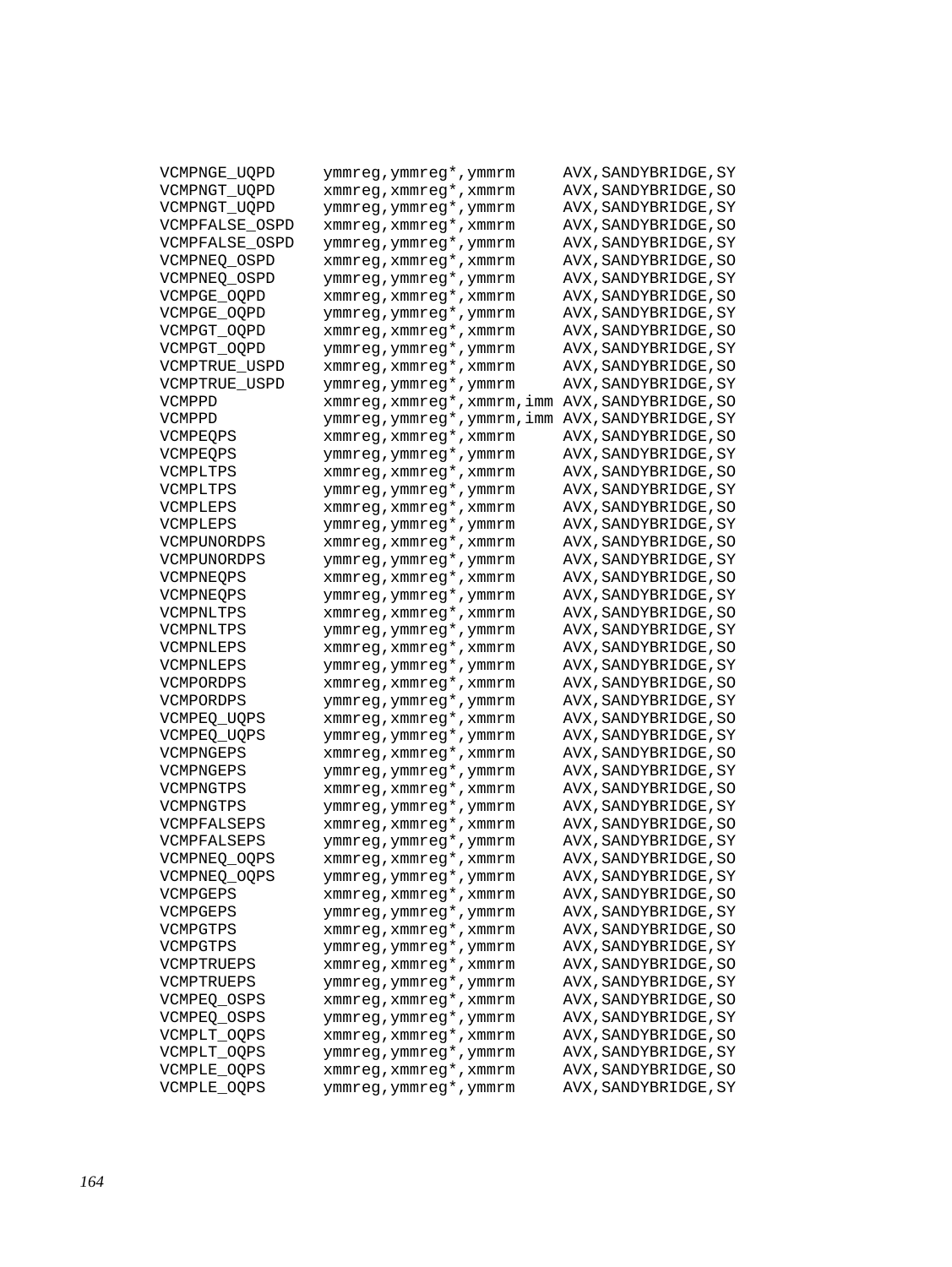| VCMPUNORD_SPS       | xmmreg, xmmreg*, xmmrm      | AVX, SANDYBRIDGE, SO   |
|---------------------|-----------------------------|------------------------|
| VCMPUNORD_SPS       | ymmreg, ymmreg*, ymmrm      | AVX , SANDYBRIDGE , SY |
| VCMPNEO USPS        | xmmreg, xmmreg*, xmmrm      | AVX, SANDYBRIDGE, SO   |
| VCMPNEO USPS        | ymmreg, ymmreg*, ymmrm      | AVX , SANDYBRIDGE , SY |
| VCMPNLT_UQPS        | xmmreg, xmmreg*, xmmrm      | AVX, SANDYBRIDGE, SO   |
| VCMPNLT_UQPS        | ymmreg, ymmreg*, ymmrm      | AVX, SANDYBRIDGE, SY   |
| <b>VCMPNLE UQPS</b> | xmmreg, xmmreg*, xmmrm      | AVX, SANDYBRIDGE, SO   |
| VCMPNLE_UQPS        | ymmreg, ymmreg*, ymmrm      | AVX, SANDYBRIDGE, SY   |
| VCMPORD SPS         | xmmreg, xmmreg*, xmmrm      | AVX, SANDYBRIDGE, SO   |
| VCMPORD_SPS         | ymmreg, ymmreg*, ymmrm      | AVX, SANDYBRIDGE, SY   |
| VCMPEQ USPS         | xmmreg, xmmreg*, xmmrm      | AVX, SANDYBRIDGE, SO   |
| VCMPEQ_USPS         | ymmreg, ymmreg*, ymmrm      | AVX, SANDYBRIDGE, SY   |
| VCMPNGE_UQPS        | xmmreg, xmmreg*, xmmrm      | AVX, SANDYBRIDGE, SO   |
| VCMPNGE_UQPS        | ymmreg, ymmreg*, ymmrm      | AVX, SANDYBRIDGE, SY   |
| VCMPNGT UQPS        | xmmreg, xmmreg*, xmmrm      | AVX, SANDYBRIDGE, SO   |
| VCMPNGT_UQPS        | ymmreg, ymmreg*, ymmrm      | AVX , SANDYBRIDGE , SY |
| VCMPFALSE_OSPS      | xmmreg, xmmreg*, xmmrm      | AVX, SANDYBRIDGE, SO   |
| VCMPFALSE_OSPS      | ymmreg, ymmreg*, ymmrm      | AVX, SANDYBRIDGE, SY   |
| VCMPNEQ_OSPS        | xmmreg, xmmreg*, xmmrm      | AVX, SANDYBRIDGE, SO   |
| VCMPNEO OSPS        | ymmreg, ymmreg*, ymmrm      | AVX, SANDYBRIDGE, SY   |
| VCMPGE OOPS         | xmmreg, xmmreg*, xmmrm      | AVX, SANDYBRIDGE, SO   |
| VCMPGE OOPS         | ymmreg, ymmreg*, ymmrm      | AVX , SANDYBRIDGE , SY |
| VCMPGT_OQPS         | xmmreg, xmmreg*, xmmrm      | AVX, SANDYBRIDGE, SO   |
| VCMPGT_OQPS         | ymmreg, ymmreg*, ymmrm      | AVX, SANDYBRIDGE, SY   |
| VCMPTRUE_USPS       | xmmreg, xmmreg*, xmmrm      | AVX, SANDYBRIDGE, SO   |
| VCMPTRUE USPS       | ymmreg, ymmreg*, ymmrm      | AVX, SANDYBRIDGE, SY   |
| VCMPPS              | xmmreg, xmmreg*, xmmrm, imm | AVX, SANDYBRIDGE, SO   |
| VCMPPS              | ymmreg, ymmreg*, ymmrm, imm | AVX , SANDYBRIDGE , SY |
| VCMPEOSD            | xmmreg, xmmreg*, xmmrm      | AVX, SANDYBRIDGE       |
| VCMPLTSD            | xmmreg, xmmreg*, xmmrm      | AVX, SANDYBRIDGE       |
| VCMPLESD            | xmmreg, xmmreg*, xmmrm      | AVX, SANDYBRIDGE       |
| VCMPUNORDSD         | xmmreg, xmmreg*, xmmrm      | AVX, SANDYBRIDGE       |
| VCMPNEOSD           | xmmreg, xmmreg*, xmmrm      | AVX,SANDYBRIDGE        |
| VCMPNLTSD           | xmmreg, xmmreg*, xmmrm      | AVX, SANDYBRIDGE       |
| VCMPNLESD           | xmmreg, xmmreg*, xmmrm      | AVX,SANDYBRIDGE        |
| VCMPORDSD           | xmmreg, xmmreg*, xmmrm      | AVX, SANDYBRIDGE       |
| VCMPEO UOSD         | xmmreg, xmmreg*, xmmrm      | AVX, SANDYBRIDGE       |
| VCMPNGESD           | xmmreg, xmmreg*, xmmrm      | AVX, SANDYBRIDGE       |
| VCMPNGTSD           | xmmreg, xmmreg*, xmmrm      | AVX, SANDYBRIDGE       |
| VCMPFALSESD         | xmmreg, xmmreg*, xmmrm      | AVX, SANDYBRIDGE       |
| VCMPNEQ_OQSD        | xmmreg, xmmreg*, xmmrm      | AVX, SANDYBRIDGE       |
| VCMPGESD            | xmmreg, xmmreg*, xmmrm      | AVX, SANDYBRIDGE       |
| VCMPGTSD            | xmmreg, xmmreg*, xmmrm      | AVX, SANDYBRIDGE       |
| VCMPTRUESD          | xmmreg, xmmreg*, xmmrm      | AVX, SANDYBRIDGE       |
| VCMPEQ_OSSD         | xmmreg, xmmreg*, xmmrm      | AVX, SANDYBRIDGE       |
| VCMPLT OOSD         | xmmreg, xmmreg*, xmmrm      | AVX, SANDYBRIDGE       |
| VCMPLE_OQSD         | xmmreg, xmmreg*, xmmrm      | AVX, SANDYBRIDGE       |
| VCMPUNORD SSD       | xmmreg, xmmreg*, xmmrm      | AVX, SANDYBRIDGE       |
| VCMPNEQ_USSD        | xmmreg, xmmreg*, xmmrm      | AVX, SANDYBRIDGE       |
| VCMPNLT_UQSD        | xmmreg, xmmreg*, xmmrm      | AVX, SANDYBRIDGE       |
| <b>VCMPNLE UOSD</b> | xmmreg, xmmreg*, xmmrm      | AVX, SANDYBRIDGE       |
| VCMPORD SSD         | xmmreg, xmmreg*, xmmrm      | AVX, SANDYBRIDGE       |
| <b>VCMPEO USSD</b>  | xmmreg, xmmreg*, xmmrm      | AVX, SANDYBRIDGE       |
|                     |                             |                        |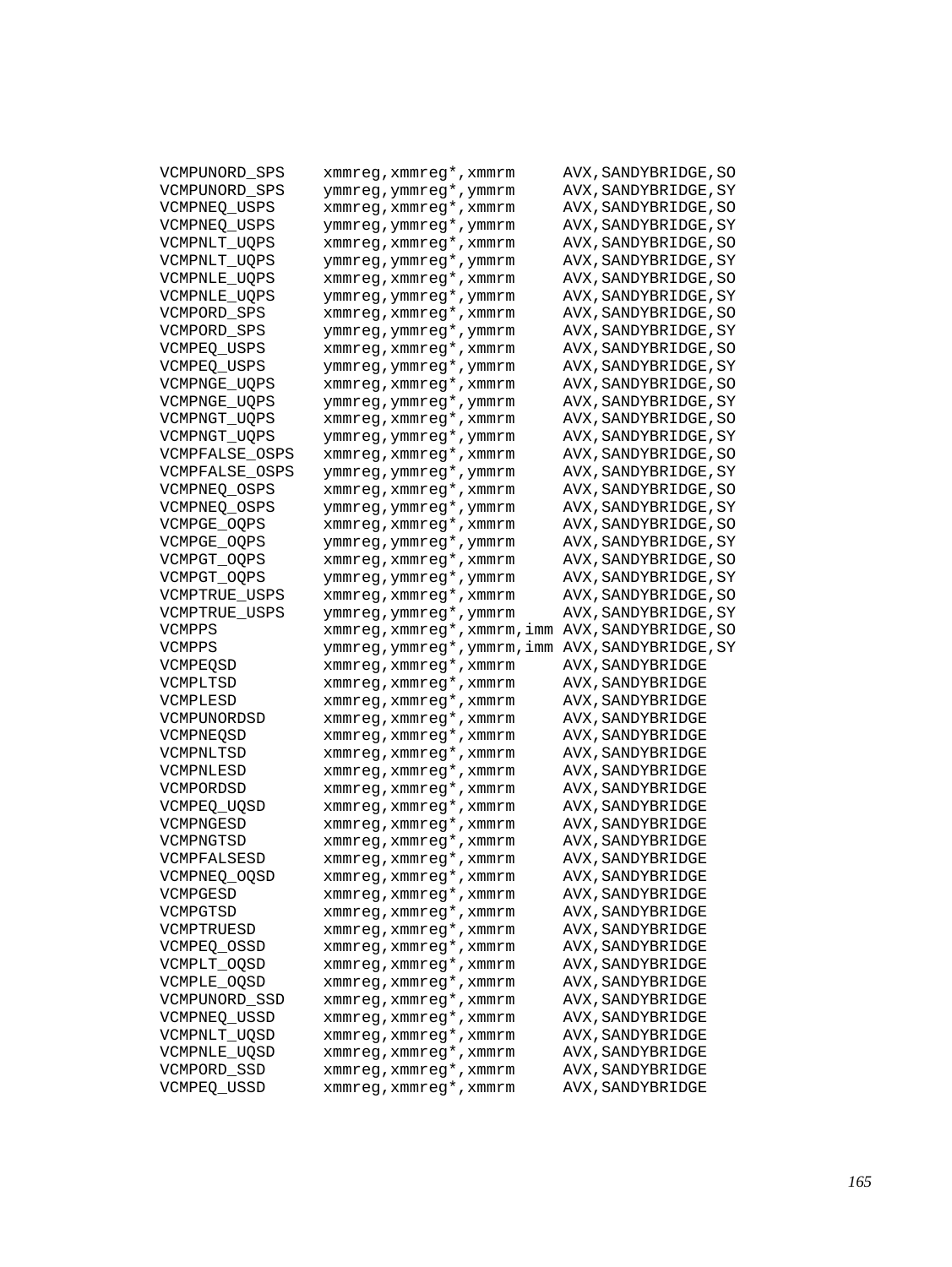| VCMPNGE UQSD   | xmmreg, xmmreg*, xmmrm   | AVX, SANDYBRIDGE       |
|----------------|--------------------------|------------------------|
| VCMPNGT_UQSD   | xmmreg, xmmreg*, xmmrm   | AVX, SANDYBRIDGE       |
| VCMPFALSE_OSSD | xmmreg, xmmreg*, xmmrm   | AVX, SANDYBRIDGE       |
| VCMPNEQ_OSSD   | xmmreg, xmmreg*, xmmrm   | AVX, SANDYBRIDGE       |
| VCMPGE_OQSD    | xmmreg, xmmreg*, xmmrm   | AVX, SANDYBRIDGE       |
| VCMPGT_OQSD    | xmmreg, xmmreg*, xmmrm   | AVX, SANDYBRIDGE       |
| VCMPTRUE USSD  | xmmreg, xmmreg*, xmmrm   | AVX, SANDYBRIDGE       |
| VCMPSD         | xmmreg,xmmreg*,xmmrm,imm | AVX, SANDYBRIDGE       |
| VCMPEOSS       | xmmreg, xmmreg*, xmmrm   | AVX , SANDYBRIDGE , SD |
| VCMPLTSS       | xmmreg, xmmreg*, xmmrm   | AVX, SANDYBRIDGE, SD   |
| VCMPLESS       | xmmreg, xmmreg*, xmmrm   | AVX, SANDYBRIDGE, SD   |
| VCMPUNORDSS    | xmmreg, xmmreg*, xmmrm   | AVX, SANDYBRIDGE, SD   |
| VCMPNEOSS      | xmmreg, xmmreg*, xmmrm   | AVX, SANDYBRIDGE, SD   |
| VCMPNLTSS      | xmmreg, xmmreg*, xmmrm   | AVX, SANDYBRIDGE, SD   |
| VCMPNLESS      | xmmreg, xmmreg*, xmmrm   | AVX, SANDYBRIDGE, SD   |
| VCMPORDSS      | xmmreg, xmmreg*, xmmrm   | AVX, SANDYBRIDGE, SD   |
| VCMPEQ_UQSS    | xmmreg, xmmreg*, xmmrm   | AVX, SANDYBRIDGE, SD   |
| VCMPNGESS      | xmmreg, xmmreg*, xmmrm   | AVX, SANDYBRIDGE, SD   |
| VCMPNGTSS      | xmmreg, xmmreg*, xmmrm   | AVX, SANDYBRIDGE, SD   |
| VCMPFALSESS    | xmmreg, xmmreg*, xmmrm   | AVX, SANDYBRIDGE, SD   |
| VCMPNEO OOSS   | xmmreg, xmmreg*, xmmrm   | AVX, SANDYBRIDGE, SD   |
| VCMPGESS       | xmmreg, xmmreg*, xmmrm   | AVX, SANDYBRIDGE, SD   |
| VCMPGTSS       | xmmreg, xmmreg*, xmmrm   | AVX, SANDYBRIDGE, SD   |
| VCMPTRUESS     | xmmreg, xmmreg*, xmmrm   | AVX, SANDYBRIDGE, SD   |
| VCMPEO OSSS    | xmmreg, xmmreg*, xmmrm   | AVX, SANDYBRIDGE, SD   |
| VCMPLT OOSS    | xmmreg, xmmreg*, xmmrm   | AVX, SANDYBRIDGE, SD   |
| VCMPLE OOSS    | xmmreg, xmmreg*, xmmrm   | AVX, SANDYBRIDGE, SD   |
| VCMPUNORD_SSS  | xmmreg, xmmreg*, xmmrm   | AVX, SANDYBRIDGE, SD   |
| VCMPNEQ_USSS   | xmmreg, xmmreg*, xmmrm   | AVX, SANDYBRIDGE, SD   |
| VCMPNLT_UQSS   | xmmreg, xmmreg*, xmmrm   | AVX, SANDYBRIDGE, SD   |
| VCMPNLE_UQSS   | xmmreg, xmmreg*, xmmrm   | AVX, SANDYBRIDGE, SD   |
| VCMPORD_SSS    | xmmreg, xmmreg*, xmmrm   | AVX, SANDYBRIDGE, SD   |
| VCMPEO USSS    | xmmreg, xmmreg*, xmmrm   | AVX, SANDYBRIDGE, SD   |
| VCMPNGE_UQSS   | xmmreg, xmmreg*, xmmrm   | AVX, SANDYBRIDGE, SD   |
| VCMPNGT_UQSS   | xmmreg, xmmreg*, xmmrm   | AVX, SANDYBRIDGE, SD   |
| VCMPFALSE OSSS | xmmreg, xmmreg*, xmmrm   | AVX, SANDYBRIDGE, SD   |
| VCMPNEO OSSS   | xmmreg, xmmreg*, xmmrm   | AVX, SANDYBRIDGE, SD   |
| VCMPGE OOSS    | xmmreg, xmmreg*, xmmrm   | AVX, SANDYBRIDGE, SD   |
| VCMPGT_OQSS    | xmmreg, xmmreg*, xmmrm   | AVX, SANDYBRIDGE, SD   |
| VCMPTRUE USSS  | xmmreg, xmmreg*, xmmrm   | AVX, SANDYBRIDGE, SD   |
| VCMPSS         | xmmreg,xmmreg*,xmmrm,imm | AVX, SANDYBRIDGE, SD   |
| VCOMISD        | xmmreg, xmmrm            | AVX, SANDYBRIDGE       |
| VCOMISS        | xmmreg, xmmrm            | AVX, SANDYBRIDGE, SD   |
| VCVTDO2PD      | xmmreq, xmmrm            | AVX, SANDYBRIDGE       |
| VCVTDQ2PD      | ymmreg, xmmrm            | AVX, SANDYBRIDGE, SO   |
| VCVTDQ2PS      | xmmreg, xmmrm            | AVX, SANDYBRIDGE, SO   |
| VCVTDQ2PS      | ymmreg, ymmrm            | AVX, SANDYBRIDGE, SY   |
| VCVTPD2DQ      | xmmreg, xmmreg           | AVX, SANDYBRIDGE       |
| VCVTPD2DQ      | xmmreg, mem128           | AVX, SANDYBRIDGE       |
| VCVTPD2DQ      | xmmreg, ymmreg           | AVX, SANDYBRIDGE       |
| VCVTPD2DQ      | xmmreq, mem256           | AVX, SANDYBRIDGE       |
| VCVTPD2PS      | xmmreg, xmmreg           | AVX, SANDYBRIDGE       |
| VCVTPD2PS      | $xmmreg$ , mem $128$     | AVX, SANDYBRIDGE       |
|                |                          |                        |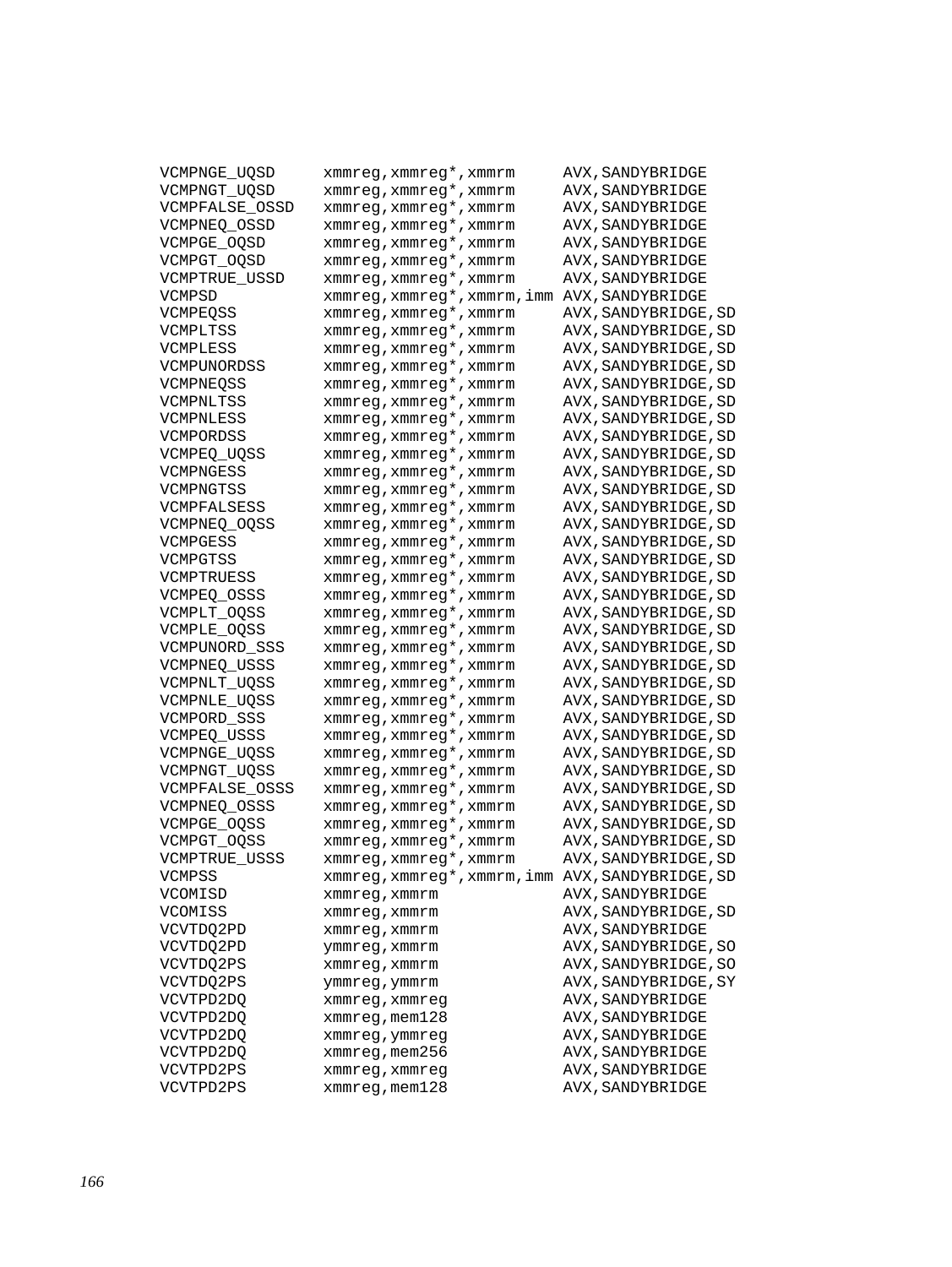| VCVTPD2PS    | xmmreg, ymmreg                                   | AVX, SANDYBRIDGE           |
|--------------|--------------------------------------------------|----------------------------|
| VCVTPD2PS    | xmmreg, mem256                                   | AVX, SANDYBRIDGE           |
| VCVTPS2DQ    | xmmreg, xmmrm                                    | AVX, SANDYBRIDGE, SO       |
| VCVTPS2DQ    | ymmreg, ymmrm                                    | AVX, SANDYBRIDGE, SY       |
| VCVTPS2PD    | xmmreg, xmmrm                                    | AVX, SANDYBRIDGE           |
| VCVTPS2PD    | ymmreg, xmmrm                                    | AVX, SANDYBRIDGE, SO       |
| VCVTSD2SI    | reg32, xmmrm                                     | AVX, SANDYBRIDGE           |
| VCVTSD2SI    | reg64, xmmrm                                     | AVX, SANDYBRIDGE, LONG     |
| VCVTSD2SS    | xmmreg, xmmreg*, xmmrm                           | AVX, SANDYBRIDGE           |
| VCVTSI2SD    | xmmreg, xmmreg*, rm32                            | AVX, SANDYBRIDGE           |
| VCVTSI2SD    | xmmreg, xmmreg*, mem                             | AVX, SANDYBRIDGE, SD, ND   |
| VCVTSI2SD    | xmmreq, xmmreq*, rm64                            | AVX, SANDYBRIDGE, LONG     |
| VCVTSI2SS    | xmmreg, xmmreg*, rm32                            | AVX, SANDYBRIDGE           |
| VCVTSI2SS    | xmmreg, xmmreg*, mem                             | AVX, SANDYBRIDGE, SD, ND   |
|              | xmmreg, xmmreg*, rm64                            |                            |
| VCVTSI2SS    |                                                  | AVX, SANDYBRIDGE, LONG     |
| VCVTSS2SD    | xmmreg, xmmreg*, xmmrm                           | AVX, SANDYBRIDGE, SD       |
| VCVTSS2SI    | reg32, xmmrm                                     | AVX, SANDYBRIDGE, SD       |
| VCVTSS2SI    | $req64$ , xmm $rm$                               | AVX, SANDYBRIDGE, SD, LONG |
| VCVTTPD2DQ   | xmmreg, xmmreg                                   | AVX, SANDYBRIDGE           |
| VCVTTPD2DQ   | xmmreg, mem128                                   | AVX, SANDYBRIDGE           |
| VCVTTPD2DQ   | xmmreg, ymmreg                                   | AVX, SANDYBRIDGE           |
| VCVTTPD2DQ   | xmmreg, mem256                                   | AVX, SANDYBRIDGE           |
| VCVTTPS2DQ   | xmmreg, xmmrm                                    | AVX, SANDYBRIDGE, SO       |
| VCVTTPS2DO   | ymmreg, ymmrm                                    | AVX, SANDYBRIDGE, SY       |
| VCVTTSD2SI   | reg32, xmmrm                                     | AVX, SANDYBRIDGE           |
| VCVTTSD2SI   | reg64, xmmrm                                     | AVX, SANDYBRIDGE, LONG     |
| VCVTTSS2SI   | reg32, xmmrm                                     | AVX, SANDYBRIDGE, SD       |
| VCVTTSS2SI   | reg64, xmmrm                                     | AVX, SANDYBRIDGE, SD, LONG |
| VDIVPD       | xmmreg, xmmreg*, xmmrm                           | AVX, SANDYBRIDGE, SO       |
| VDIVPD       | ymmreg, ymmreg*, ymmrm                           | AVX, SANDYBRIDGE, SY       |
| VDIVPS       | xmmreg, xmmreg*, xmmrm                           | AVX, SANDYBRIDGE, SO       |
| VDIVPS       | ymmreg, ymmreg*, ymmrm                           | AVX, SANDYBRIDGE, SY       |
| VDIVSD       | xmmreg, xmmreg*, xmmrm                           | AVX, SANDYBRIDGE           |
| VDIVSS       | xmmreg, xmmreg*, xmmrm                           | AVX, SANDYBRIDGE, SD       |
| VDPPD        | xmmreg, xmmreg*, xmmrm, imm                      | AVX, SANDYBRIDGE, SO       |
| VDPPS        | xmmreg, xmmreg*, xmmrm, imm AVX, SANDYBRIDGE, SO |                            |
| VDPPS        | ymmreg, ymmreg*, ymmrm, imm AVX, SANDYBRIDGE, SY |                            |
| VEXTRACTF128 | xmmrm, xmmreg, imm                               | AVX, SANDYBRIDGE, SO       |
| VEXTRACTPS   | rm32, xmmreq, imm                                | AVX, SANDYBRIDGE, SD       |
| VHADDPD      | xmmreg, xmmreg*, xmmrm                           | AVX, SANDYBRIDGE, SO       |
| VHADDPD      | ymmreg, ymmreg*, ymmrm                           | AVX, SANDYBRIDGE, SY       |
| VHADDPS      | xmmreg, xmmreg*, xmmrm                           | AVX, SANDYBRIDGE, SO       |
| VHADDPS      | ymmreg, ymmreg*, ymmrm                           | AVX, SANDYBRIDGE, SY       |
| VHSUBPD      | xmmreg, xmmreg*, xmmrm                           | AVX, SANDYBRIDGE, SO       |
| VHSUBPD      | ymmreg, ymmreg*, ymmrm                           | AVX, SANDYBRIDGE, SY       |
| VHSUBPS      | xmmreg, xmmreg*, xmmrm                           | AVX, SANDYBRIDGE, SO       |
| VHSUBPS      | ymmreg, ymmreg*, ymmrm                           | AVX, SANDYBRIDGE, SY       |
| VINSERTF128  | ymmreg,ymmreg,xmmrm,imm                          | AVX, SANDYBRIDGE, SO       |
| VINSERTPS    | xmmreq, xmmreq*, xmmrm, imm                      | AVX, SANDYBRIDGE, SD       |
| VLDDQU       | xmmreg, mem                                      | AVX, SANDYBRIDGE, SO       |
| VLDQQU       | ymmreg, mem                                      | AVX, SANDYBRIDGE, SY       |
| VLDDQU       | ymmreg, mem                                      | AVX, SANDYBRIDGE, SY       |
| VLDMXCSR     | $m$ em $32$                                      | AVX, SANDYBRIDGE, SD       |
|              |                                                  |                            |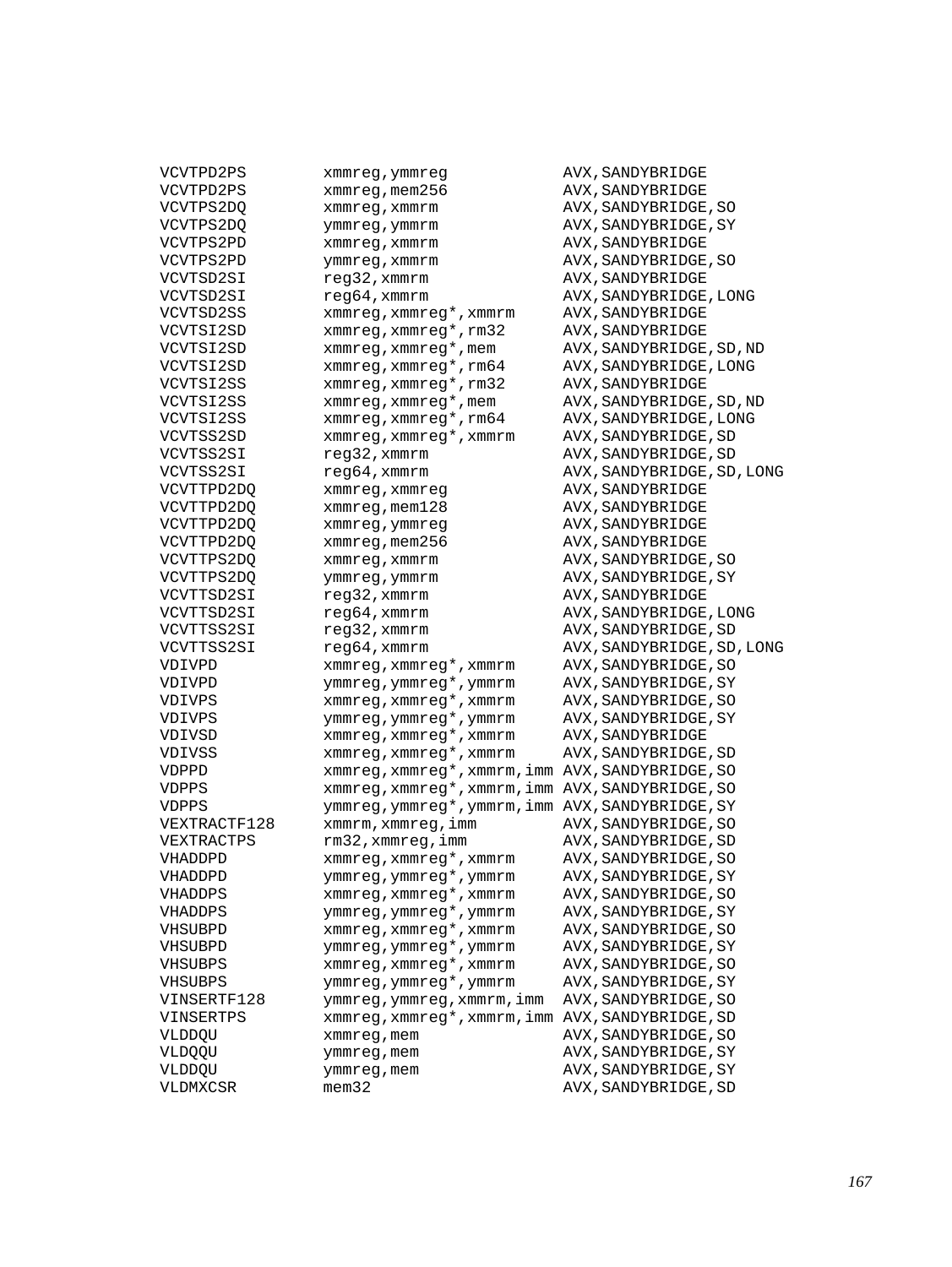| VMASKMOVDQU    | xmmreg,xmmreg             | AVX, SANDYBRIDGE       |
|----------------|---------------------------|------------------------|
| VMASKMOVPS     | xmmreg,xmmreg,mem         | AVX, SANDYBRIDGE, SO   |
| VMASKMOVPS     | ymmreg, ymmreg, mem       | AVX, SANDYBRIDGE, SY   |
| VMASKMOVPS     | mem, xmmreg, xmmreg       | AVX, SANDYBRIDGE, SO   |
| VMASKMOVPS     | mem, xmmreg, xmmreg       | AVX, SANDYBRIDGE, SY   |
| VMASKMOVPD     | xmmreg, xmmreg, mem       | AVX, SANDYBRIDGE, SO   |
| VMASKMOVPD     | ymmreg, ymmreg, mem       | AVX, SANDYBRIDGE, SY   |
| VMASKMOVPD     | mem, xmmreg, xmmreg       | AVX, SANDYBRIDGE, SO   |
| VMASKMOVPD     | mem, ymmreg, ymmreg       | AVX, SANDYBRIDGE, SY   |
| VMAXPD         | xmmreg, xmmreg*, xmmrm    | AVX, SANDYBRIDGE, SO   |
| VMAXPD         | ymmreg, ymmreg*, ymmrm    | AVX, SANDYBRIDGE, SY   |
| VMAXPS         | xmmreg, xmmreg*, xmmrm    | AVX, SANDYBRIDGE, SO   |
| VMAXPS         | ymmreg, ymmreg*, ymmrm    | AVX, SANDYBRIDGE, SY   |
| VMAXSD         | xmmreg, xmmreg*, xmmrm    | AVX, SANDYBRIDGE       |
| VMAXSS         | xmmreg, xmmreg*, xmmrm    | AVX, SANDYBRIDGE, SD   |
| VMINPD         | xmmreg, xmmreg*, xmmrm    | AVX, SANDYBRIDGE, SO   |
| VMINPD         | ymmreg, ymmreg*, ymmrm    | AVX, SANDYBRIDGE, SY   |
|                | xmmreg, xmmreg*, xmmrm    |                        |
| VMINPS         | ymmreg, ymmreg*, ymmrm    | AVX, SANDYBRIDGE, SO   |
| VMINPS         |                           | AVX, SANDYBRIDGE, SY   |
| VMINSD         | xmmreg, xmmreg*, xmmrm    | AVX, SANDYBRIDGE       |
| VMINSS         | xmmreg, xmmreg*, xmmrm    | AVX, SANDYBRIDGE, SD   |
| VMOVAPD        | xmmreg, xmmrm             | AVX, SANDYBRIDGE, SO   |
| VMOVAPD        | xmmrm, xmmreg             | AVX, SANDYBRIDGE, SO   |
| VMOVAPD        | ymmreg, ymmrm             | AVX, SANDYBRIDGE, SY   |
| VMOVAPD        | ymmrm,ymmreg              | AVX, SANDYBRIDGE, SY   |
| VMOVAPS        | xmmreg,xmmrm              | AVX, SANDYBRIDGE, SO   |
| VMOVAPS        | xmmrm, xmmreg             | AVX, SANDYBRIDGE, SO   |
| VMOVAPS        | ymmreg, ymmrm             | AVX, SANDYBRIDGE, SY   |
| VMOVAPS        | ymmrm, ymmreg             | AVX, SANDYBRIDGE, SY   |
| VMOVQ          | xmmreg, xmmrm             | AVX, SANDYBRIDGE       |
| VMOVQ          | xmmrm, xmmreg             | AVX, SANDYBRIDGE       |
| VMOVD          | xmmreg, rm32              | AVX, SANDYBRIDGE, SD   |
| VMOVQ          | $x$ mm $x$ eq, $x$ m $64$ | AVX, SANDYBRIDGE, LONG |
| VMOVD          | rm32, xmmreg              | AVX, SANDYBRIDGE, SD   |
| VMOVQ          | rm64,xmmreg               | AVX, SANDYBRIDGE, LONG |
| VMOVDDUP       | xmmreq, xmmrm             | AVX, SANDYBRIDGE       |
| VMOVDDUP       | ymmreg, ymmrm             | AVX, SANDYBRIDGE, SY   |
| VMOVDQA        | xmmreg, xmmrm             | AVX, SANDYBRIDGE, SO   |
| VMOVDQA        | xmmrm, xmmreg             | AVX, SANDYBRIDGE, SO   |
| VMOVQQA        | ymmreg,ymmrm              | AVX, SANDYBRIDGE, SY   |
| <b>VMOVQQA</b> | ymmrm,ymmreg              | AVX, SANDYBRIDGE, SY   |
| VMOVDQA        | ymmreg,ymmrm              | AVX, SANDYBRIDGE, SY   |
| VMOVDQA        | ymmrm,ymmreg              | AVX, SANDYBRIDGE, SY   |
| VMOVDQU        | xmmreq, xmmrm             | AVX, SANDYBRIDGE, SO   |
| VMOVDQU        | xmmrm, xmmreg             | AVX, SANDYBRIDGE, SO   |
| VMOVQQU        | ymmreg, ymmrm             | AVX, SANDYBRIDGE, SY   |
| VMOVQQU        | ymmrm, ymmreg             | AVX, SANDYBRIDGE, SY   |
| VMOVDQU        | ymmreg, ymmrm             | AVX, SANDYBRIDGE, SY   |
| VMOVDQU        | ymmrm, ymmreg             | AVX, SANDYBRIDGE, SY   |
| VMOVHLPS       | xmmreg, xmmreg*, xmmreg   | AVX, SANDYBRIDGE       |
| VMOVHPD        | xmmreg, xmmreg*, mem      | AVX, SANDYBRIDGE       |
| VMOVHPD        | mem, xmmreg               | AVX, SANDYBRIDGE       |
| VMOVHPS        | xmmreg, xmmreg*, mem      | AVX, SANDYBRIDGE       |
|                |                           |                        |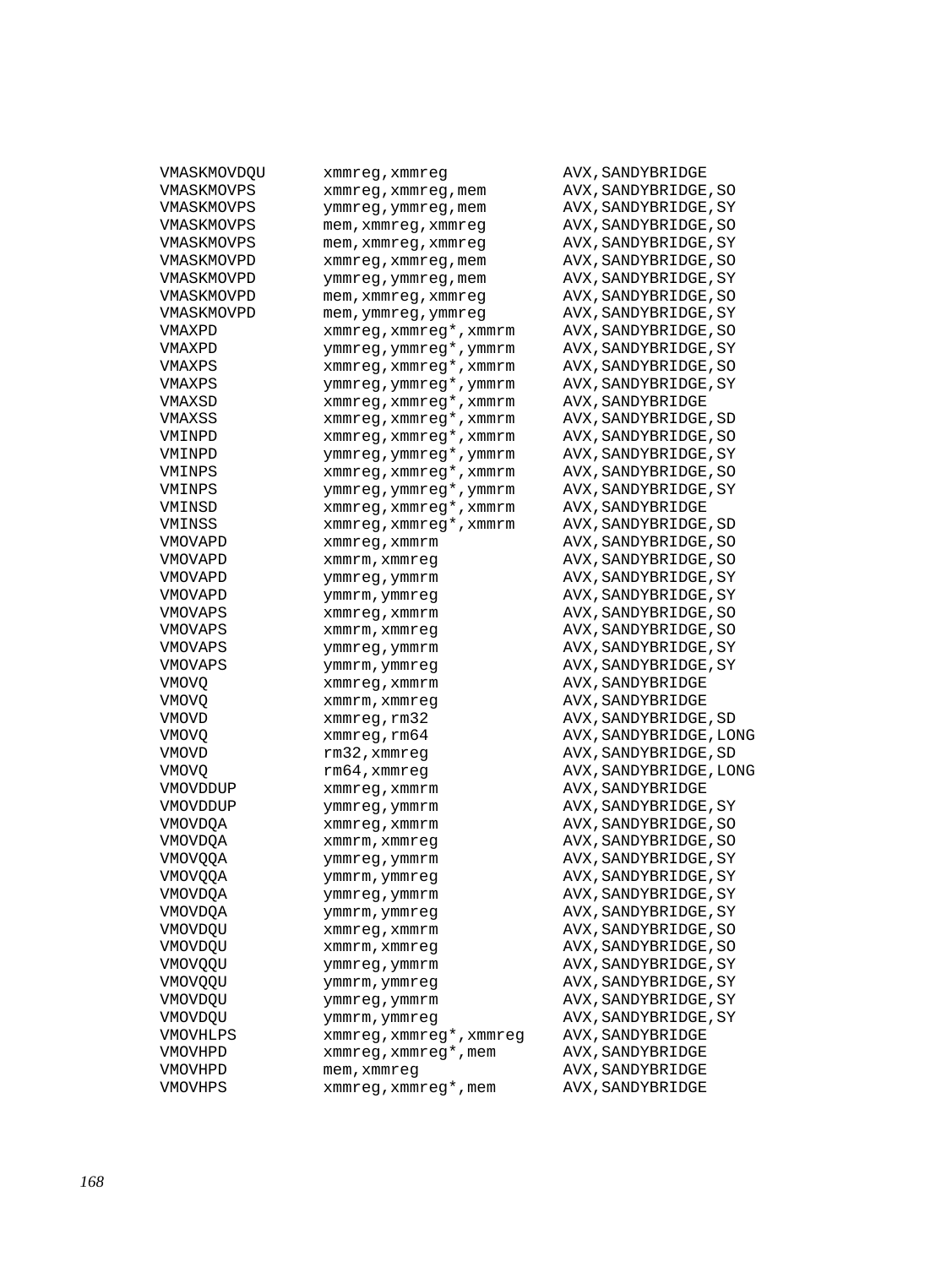| VMOVHPS   | mem, xmmreq                                      | AVX, SANDYBRIDGE       |
|-----------|--------------------------------------------------|------------------------|
| VMOVLHPS  | xmmreg, xmmreg*, xmmreg                          | AVX, SANDYBRIDGE       |
| VMOVLPD   | xmmreg, xmmreg*, mem                             | AVX, SANDYBRIDGE       |
| VMOVLPD   | mem, xmmreg                                      | AVX, SANDYBRIDGE       |
| VMOVLPS   | xmmreg, xmmreg*, mem                             | AVX, SANDYBRIDGE       |
| VMOVLPS   | mem, xmmreg                                      | AVX, SANDYBRIDGE       |
| VMOVMSKPD | reg64, xmmreg                                    | AVX, SANDYBRIDGE, LONG |
| VMOVMSKPD | reg32, xmmreg                                    | AVX, SANDYBRIDGE       |
| VMOVMSKPD | reg64, ymmreg                                    | AVX, SANDYBRIDGE, LONG |
| VMOVMSKPD | reg32, ymmreg                                    | AVX, SANDYBRIDGE       |
| VMOVMSKPS | reg64, xmmreg                                    | AVX, SANDYBRIDGE, LONG |
| VMOVMSKPS | reg32, xmmreg                                    | AVX, SANDYBRIDGE       |
| VMOVMSKPS | reg64, ymmreg                                    | AVX, SANDYBRIDGE, LONG |
| VMOVMSKPS | reg32,ymmreg                                     | AVX, SANDYBRIDGE       |
| VMOVNTDO  |                                                  | AVX, SANDYBRIDGE, SO   |
| VMOVNTOO  | mem,xmmreg                                       | AVX, SANDYBRIDGE, SY   |
|           | mem,ymmreg                                       |                        |
| VMOVNTDO  | mem,ymmreg                                       | AVX, SANDYBRIDGE, SY   |
| VMOVNTDQA | xmmreg, mem                                      | AVX, SANDYBRIDGE, SO   |
| VMOVNTPD  | mem,xmmreg                                       | AVX, SANDYBRIDGE, SO   |
| VMOVNTPD  | mem,ymmreg                                       | AVX, SANDYBRIDGE, SY   |
| VMOVNTPS  | mem,xmmreg                                       | AVX, SANDYBRIDGE, SO   |
| VMOVNTPS  | mem, ymmreg                                      | AVX, SANDYBRIDGE, SO   |
| VMOVSD    | xmmreg, xmmreg*, xmmreg                          | AVX, SANDYBRIDGE       |
| VMOVSD    | xmmreg, mem                                      | AVX, SANDYBRIDGE       |
| VMOVSD    | xmmreq, xmmreq*, xmmreq                          | AVX, SANDYBRIDGE       |
| VMOVSD    | mem,xmmreg                                       | AVX, SANDYBRIDGE       |
| VMOVSHDUP | xmmreg, xmmrm                                    | AVX, SANDYBRIDGE, SO   |
| VMOVSHDUP | ymmreg, ymmrm                                    | AVX, SANDYBRIDGE, SY   |
| VMOVSLDUP | xmmreg, xmmrm                                    | AVX, SANDYBRIDGE, SO   |
| VMOVSLDUP | ymmreg, ymmrm                                    | AVX, SANDYBRIDGE, SY   |
| VMOVSS    | xmmreg, xmmreg*, xmmreg                          | AVX, SANDYBRIDGE       |
| VMOVSS    | xmmreg, mem                                      | AVX, SANDYBRIDGE       |
| VMOVSS    | xmmreg, xmmreg*, xmmreg                          | AVX, SANDYBRIDGE       |
| VMOVSS    | mem,xmmreg                                       | AVX, SANDYBRIDGE       |
| VMOVUPD   | xmmreg, xmmrm                                    | AVX, SANDYBRIDGE, SO   |
| VMOVUPD   | xmmrm, xmmreg                                    | AVX, SANDYBRIDGE, SO   |
| VMOVUPD   | ymmreg, ymmrm                                    | AVX, SANDYBRIDGE, SY   |
| VMOVUPD   | ymmrm,ymmreg                                     | AVX, SANDYBRIDGE, SY   |
| VMOVUPS   | xmmreg, xmmrm                                    | AVX, SANDYBRIDGE, SO   |
| VMOVUPS   | xmmrm, xmmreq                                    | AVX, SANDYBRIDGE, SO   |
| VMOVUPS   | ymmreg, ymmrm                                    | AVX, SANDYBRIDGE, SY   |
| VMOVUPS   | ymmrm,ymmreg                                     | AVX, SANDYBRIDGE, SY   |
| VMPSADBW  | xmmreg, xmmreg*, xmmrm, imm AVX, SANDYBRIDGE, SO |                        |
| VMULPD    | xmmreg, xmmreg*, xmmrm                           | AVX, SANDYBRIDGE, SO   |
| VMULPD    | ymmreg, ymmreg*, ymmrm                           | AVX, SANDYBRIDGE, SY   |
| VMULPS    | xmmreg, xmmreg*, xmmrm                           | AVX, SANDYBRIDGE, SO   |
| VMULPS    | ymmreg, ymmreg*, ymmrm                           | AVX, SANDYBRIDGE, SY   |
| VMULSD    | xmmreq, xmmreq*, xmmrm                           | AVX, SANDYBRIDGE       |
| VMULSS    | xmmreg, xmmreg*, xmmrm                           | AVX, SANDYBRIDGE, SD   |
| VORPD     | xmmreg, xmmreg*, xmmrm                           | AVX, SANDYBRIDGE, SO   |
| VORPD     | ymmreg, ymmreg*, ymmrm                           | AVX, SANDYBRIDGE, SY   |
| VORPS     | xmmreg, xmmreg*, xmmrm                           | AVX, SANDYBRIDGE, SO   |
|           | ymmreg, ymmreg*, ymmrm                           | AVX, SANDYBRIDGE, SY   |
| VORPS     |                                                  |                        |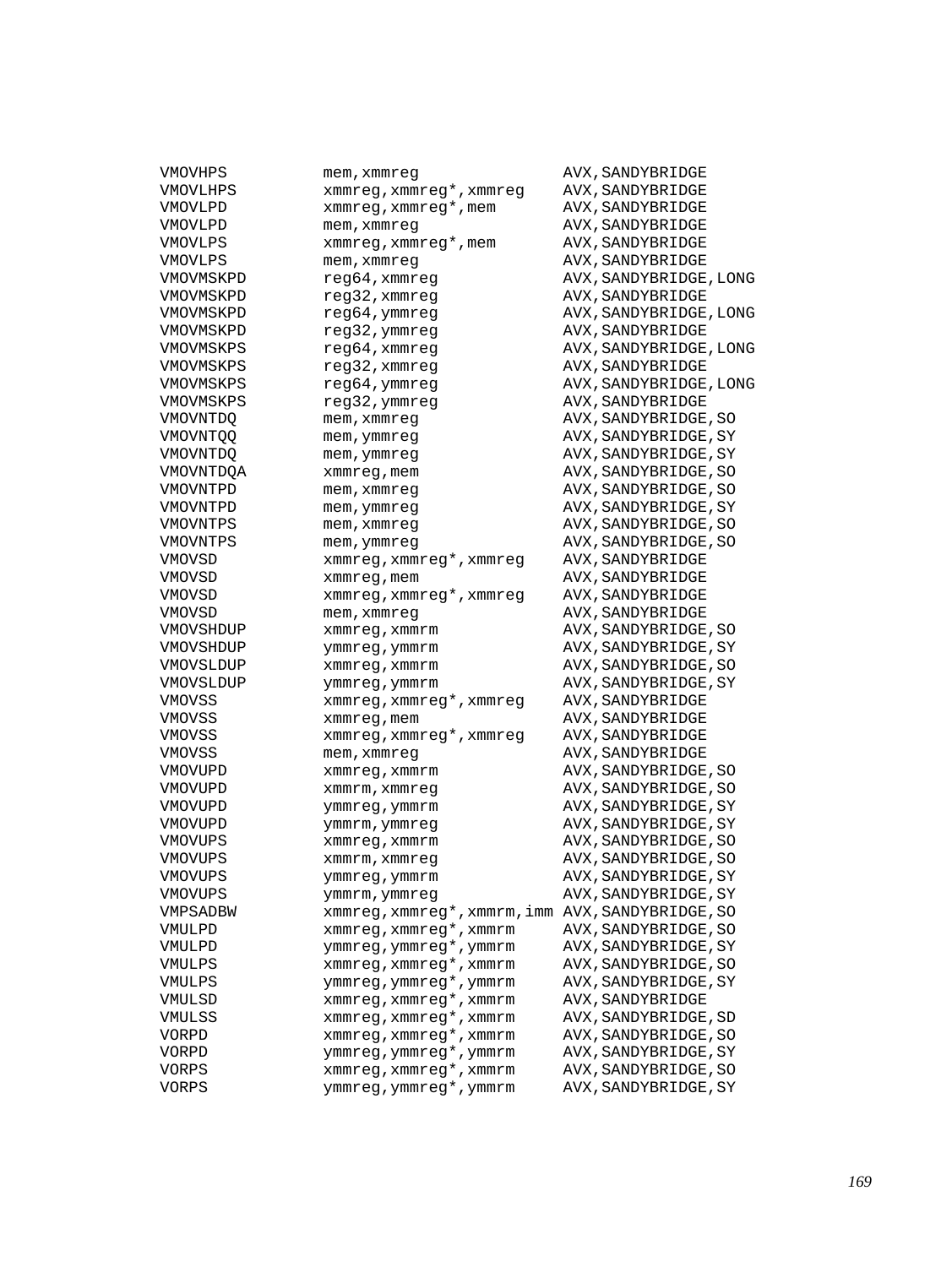| VPABSB       | xmmreg,xmmrm                                            | AVX, SANDYBRIDGE, SO                                    |
|--------------|---------------------------------------------------------|---------------------------------------------------------|
| VPABSW       | xmmreg,xmmrm                                            | AVX, SANDYBRIDGE, SO                                    |
| VPABSD       | xmmreg, xmmrm                                           | AVX, SANDYBRIDGE, SO                                    |
| VPACKSSWB    | xmmreg, xmmreg*, xmmrm                                  | AVX, SANDYBRIDGE, SO                                    |
| VPACKSSDW    | xmmreg, xmmreg*, xmmrm                                  | AVX, SANDYBRIDGE, SO                                    |
| VPACKUSWB    | xmmreg, xmmreg*, xmmrm                                  | AVX, SANDYBRIDGE, SO                                    |
| VPACKUSDW    | xmmreg, xmmreg*, xmmrm                                  | AVX, SANDYBRIDGE, SO                                    |
| VPADDB       | xmmreg, xmmreg*, xmmrm                                  | AVX, SANDYBRIDGE, SO                                    |
| VPADDW       | xmmreg, xmmreg*, xmmrm                                  | AVX, SANDYBRIDGE, SO                                    |
| VPADDD       | xmmreg, xmmreg*, xmmrm                                  | AVX, SANDYBRIDGE, SO                                    |
| VPADDQ       | xmmreg, xmmreg*, xmmrm                                  | AVX, SANDYBRIDGE, SO                                    |
| VPADDSB      | xmmreg, xmmreg*, xmmrm                                  | AVX, SANDYBRIDGE, SO                                    |
| VPADDSW      | xmmreg, xmmreg*, xmmrm                                  | AVX, SANDYBRIDGE, SO                                    |
| VPADDUSB     |                                                         | AVX, SANDYBRIDGE, SO                                    |
|              | xmmreg, xmmreg*, xmmrm                                  |                                                         |
| VPADDUSW     | xmmreg, xmmreg*, xmmrm                                  | AVX, SANDYBRIDGE, SO                                    |
| VPALIGNR     | xmmreg, xmmreg*, xmmrm, imm AVX, SANDYBRIDGE, SO        |                                                         |
| VPAND        | xmmreg, xmmreg*, xmmrm                                  | AVX, SANDYBRIDGE, SO                                    |
| VPANDN       | xmmreg, xmmreg*, xmmrm                                  | AVX, SANDYBRIDGE, SO                                    |
| VPAVGB       | xmmreg, xmmreg*, xmmrm                                  | AVX, SANDYBRIDGE, SO                                    |
| VPAVGW       | xmmreg, xmmreg*, xmmrm                                  | AVX, SANDYBRIDGE, SO                                    |
| VPBLENDVB    | xmmreq, xmmreq*, xmmrm, xmmreq AVX, SANDYBRIDGE, SO     |                                                         |
| VPBLENDW     | xmmreg, xmmreg*, xmmrm, imm AVX, SANDYBRIDGE, SO        |                                                         |
| VPCMPESTRI   | xmmreg, xmmrm, imm                                      | AVX, SANDYBRIDGE, SO                                    |
| VPCMPESTRM   | xmmreg, xmmrm, imm                                      | AVX, SANDYBRIDGE, SO                                    |
| VPCMPISTRI   | xmmreg, xmmrm, imm                                      | AVX, SANDYBRIDGE, SO                                    |
| VPCMPISTRM   | xmmreg, xmmrm, imm                                      | AVX, SANDYBRIDGE, SO                                    |
| VPCMPEQB     | xmmreg, xmmreg*, xmmrm                                  | AVX, SANDYBRIDGE, SO                                    |
| VPCMPEQW     | xmmreg, xmmreg*, xmmrm                                  | AVX, SANDYBRIDGE, SO                                    |
| VPCMPEOD     | xmmreg, xmmreg*, xmmrm                                  | AVX, SANDYBRIDGE, SO                                    |
| VPCMPEOO     | xmmreg, xmmreg*, xmmrm                                  | AVX, SANDYBRIDGE, SO                                    |
| VPCMPGTB     | xmmreg, xmmreg*, xmmrm                                  | AVX, SANDYBRIDGE, SO                                    |
| VPCMPGTW     | xmmreg, xmmreg*, xmmrm                                  | AVX, SANDYBRIDGE, SO                                    |
| VPCMPGTD     | xmmreg, xmmreg*, xmmrm                                  | AVX, SANDYBRIDGE, SO                                    |
| VPCMPGTQ     | xmmreg, xmmreg*, xmmrm                                  | AVX, SANDYBRIDGE, SO                                    |
| VPERMILPD    | xmmreg, xmmreg, xmmrm                                   | AVX, SANDYBRIDGE, SO                                    |
| VPERMILPD    | ymmreg, ymmreg, ymmrm                                   | AVX, SANDYBRIDGE, SY                                    |
| VPERMILPD    | xmmreg, xmmrm, imm                                      | AVX, SANDYBRIDGE, SO                                    |
| VPERMILPD    | ymmreg, ymmrm, imm                                      | AVX, SANDYBRIDGE, SY                                    |
| VPERMILTD2PD | xmmreg, xmmreg, xmmrm, xmmreg AVX, SANDYBRIDGE, SO      |                                                         |
| VPERMILTD2PD | xmmreg, xmmreg, xmmreg, xmmrm AVX, SANDYBRIDGE, SO      |                                                         |
| VPERMILTD2PD | ymmreg, ymmreg, ymmrm, ymmreg AVX, SANDYBRIDGE, SY      |                                                         |
| VPERMILTD2PD | ymmreg, ymmreg, ymmreg, ymmrm AVX, SANDYBRIDGE, SY      |                                                         |
| VPERMILMO2PD | xmmreg, xmmreg, xmmrm, xmmreg AVX, SANDYBRIDGE, SO      |                                                         |
| VPERMILMO2PD | xmmreg, xmmreg, xmmreg, xmmrm AVX, SANDYBRIDGE, SO      |                                                         |
| VPERMILMO2PD | ymmreg, ymmreg, ymmrm, ymmreg AVX, SANDYBRIDGE, SY      |                                                         |
| VPERMILMO2PD | ymmreg, ymmreg, ymmreg, ymmrm AVX, SANDYBRIDGE, SY      |                                                         |
| VPERMILMZ2PD | xmmreg, xmmreg, xmmrm, xmmreg AVX, SANDYBRIDGE, SO      |                                                         |
| VPERMILMZ2PD |                                                         |                                                         |
|              | xmmreg, xmmreg, xmmreg, xmmrm AVX, SANDYBRIDGE, SO      |                                                         |
| VPERMILMZ2PD | ymmreg, ymmreg, ymmrm, ymmreg AVX, SANDYBRIDGE, SY      |                                                         |
| VPERMILMZ2PD | ymmreg, ymmreg, ymmreg, ymmrm AVX, SANDYBRIDGE, SY      |                                                         |
| VPERMIL2PD   | xmmreg, xmmreg, xmmrm, xmmreg, imm AVX, SANDYBRIDGE, SO |                                                         |
| VPERMIL2PD   | xmmreg, xmmreg, xmmreg, xmmrm, imm AVX, SANDYBRIDGE, SO |                                                         |
| VPERMIL2PD   |                                                         | ymmreg, ymmreg, ymmrm, ymmreg, imm AVX, SANDYBRIDGE, SY |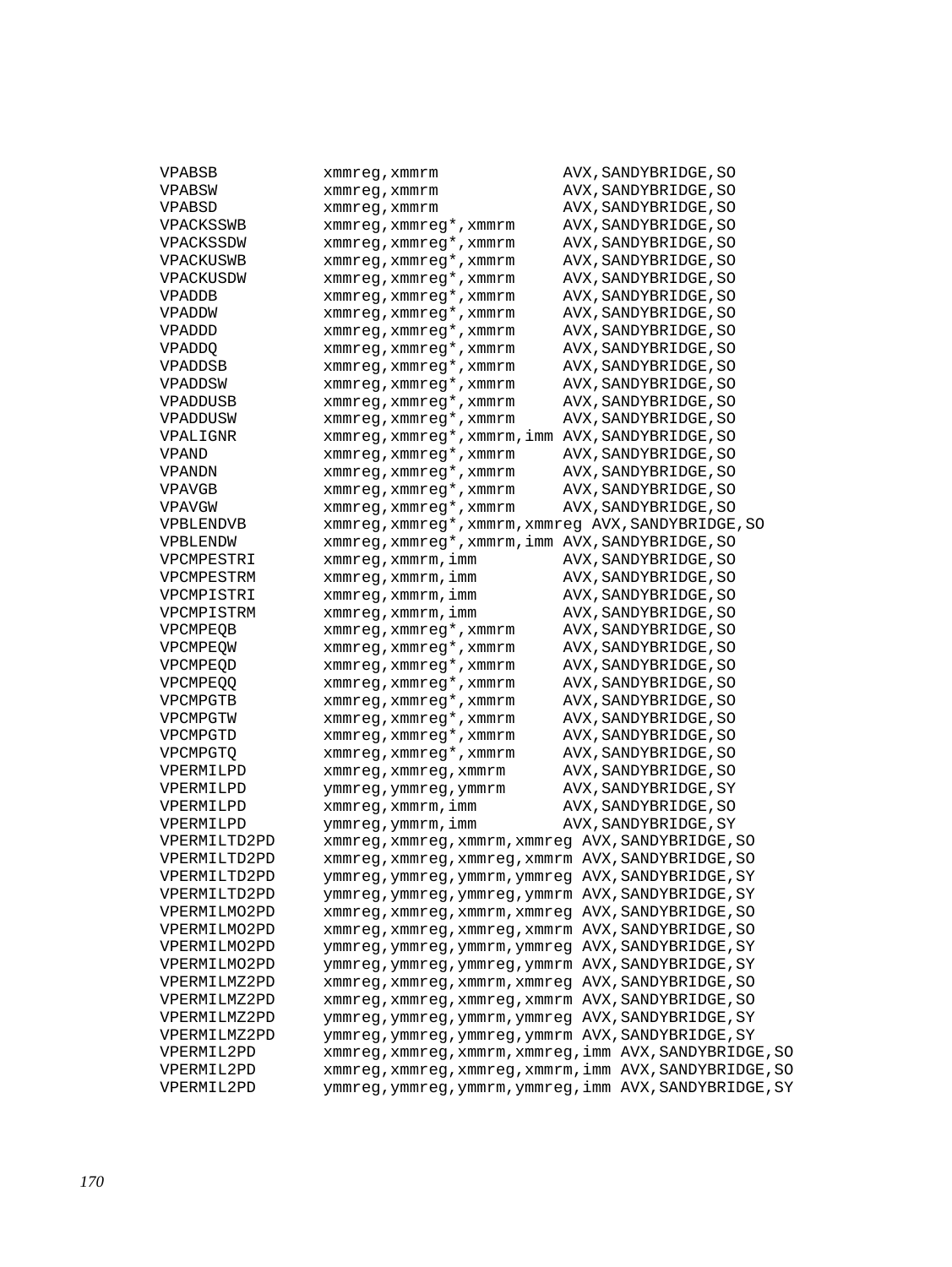| VPERMIL2PD   |                                                    | ymmreg, ymmreg, ymmreg, ymmrm, imm AVX, SANDYBRIDGE, SY |
|--------------|----------------------------------------------------|---------------------------------------------------------|
| VPERMILPS    | xmmreg, xmmreg, xmmrm                              | AVX, SANDYBRIDGE, SO                                    |
| VPERMILPS    | ymmreg, ymmreg, ymmrm                              | AVX, SANDYBRIDGE, SY                                    |
| VPERMILPS    | xmmreg, xmmrm, imm                                 | AVX, SANDYBRIDGE, SO                                    |
| VPERMILPS    | ymmreg, ymmrm, imm                                 | AVX, SANDYBRIDGE, SY                                    |
| VPERMILTD2PS | xmmreg, xmmreg, xmmrm, xmmreg AVX, SANDYBRIDGE, SO |                                                         |
| VPERMILTD2PS | xmmreg, xmmreg, xmmreg, xmmrm AVX, SANDYBRIDGE, SO |                                                         |
| VPERMILTD2PS | ymmreg, ymmreg, ymmrm, ymmreg AVX, SANDYBRIDGE, SY |                                                         |
| VPERMILTD2PS | ymmreg, ymmreg, ymmreg, ymmrm AVX, SANDYBRIDGE, SY |                                                         |
| VPERMILMO2PS | xmmreg, xmmreg, xmmrm, xmmreg AVX, SANDYBRIDGE, SO |                                                         |
| VPERMILMO2PS | xmmreg, xmmreg, xmmreg, xmmrm AVX, SANDYBRIDGE, SO |                                                         |
| VPERMILMO2PS | ymmreg, ymmreg, ymmrm, ymmreg AVX, SANDYBRIDGE, SY |                                                         |
| VPERMILMO2PS | ymmreg, ymmreg, ymmreg, ymmrm AVX, SANDYBRIDGE, SY |                                                         |
| VPERMILMZ2PS | xmmreg, xmmreg, xmmrm, xmmreg AVX, SANDYBRIDGE, SO |                                                         |
| VPERMILMZ2PS | xmmreg, xmmreg, xmmreg, xmmrm AVX, SANDYBRIDGE, SO |                                                         |
| VPERMILMZ2PS | ymmreg, ymmreg, ymmrm, ymmreg AVX, SANDYBRIDGE, SY |                                                         |
| VPERMILMZ2PS | ymmreg, ymmreg, ymmreg, ymmrm AVX, SANDYBRIDGE, SY |                                                         |
| VPERMIL2PS   |                                                    | xmmreg, xmmreg, xmmrm, xmmreg, imm AVX, SANDYBRIDGE, SO |
| VPERMIL2PS   |                                                    | xmmreg, xmmreg, xmmreg, xmmrm, imm AVX, SANDYBRIDGE, SO |
| VPERMIL2PS   |                                                    | ymmreg, ymmreg, ymmrm, ymmreg, imm AVX, SANDYBRIDGE, SY |
| VPERMIL2PS   |                                                    | ymmreg, ymmreg, ymmreg, ymmrm, imm AVX, SANDYBRIDGE, SY |
| VPERM2F128   | ymmreg,ymmreg,ymmrm,imm                            | AVX, SANDYBRIDGE, SY                                    |
| VPEXTRB      | reg64,xmmreg,imm                                   | AVX, SANDYBRIDGE, LONG                                  |
| VPEXTRB      | reg32, xmmreg, imm                                 | AVX, SANDYBRIDGE                                        |
| VPEXTRB      | mem, xmmreg, imm                                   | AVX, SANDYBRIDGE                                        |
| VPEXTRW      | reg64, xmmreg, imm                                 | AVX, SANDYBRIDGE, LONG                                  |
| VPEXTRW      | reg32, xmmreg, imm                                 | AVX, SANDYBRIDGE                                        |
| VPEXTRW      | mem, xmmreg, imm                                   | AVX, SANDYBRIDGE, SW                                    |
| VPEXTRW      | reg64, xmmreg, imm                                 | AVX, SANDYBRIDGE, LONG                                  |
| VPEXTRW      | reg32, xmmreg, imm                                 | AVX, SANDYBRIDGE                                        |
| VPEXTRW      | mem, xmmreg, imm                                   | AVX, SANDYBRIDGE, SW                                    |
| VPEXTRD      | reg64, xmmreg, imm                                 | AVX, SANDYBRIDGE, LONG                                  |
| VPEXTRD      | rm32, xmmreg, imm                                  | AVX, SANDYBRIDGE, SD                                    |
| VPEXTRQ      | rm64, xmmreg, imm                                  | AVX, SANDYBRIDGE, LONG                                  |
| VPHADDW      | xmmreg, xmmreg*, xmmrm                             | AVX, SANDYBRIDGE, SO                                    |
| VPHADDD      | xmmreg, xmmreg*, xmmrm                             | AVX, SANDYBRIDGE, SO                                    |
| VPHADDSW     | xmmreg, xmmreg*, xmmrm                             | AVX, SANDYBRIDGE, SO                                    |
| VPHMINPOSUW  | xmmreq, xmmrm                                      | AVX, SANDYBRIDGE, SO                                    |
| VPHSUBW      | xmmreg, xmmreg*, xmmrm                             | AVX, SANDYBRIDGE, SO                                    |
| VPHSUBD      | xmmreg, xmmreg*, xmmrm                             | AVX, SANDYBRIDGE, SO                                    |
| VPHSUBSW     | xmmreg, xmmreg*, xmmrm                             | AVX, SANDYBRIDGE, SO                                    |
| VPINSRB      | xmmreg, xmmreg*, mem, imm                          | AVX, SANDYBRIDGE, AR3                                   |
| VPINSRB      | xmmreg, xmmreg*, rm8, imm                          | AVX, SANDYBRIDGE, AR3                                   |
| VPINSRB      | xmmreg, xmmreg*, reg32, imm AVX, SANDYBRIDGE, AR3  |                                                         |
| VPINSRW      | $xmmreg$ , $xmmreg*$ , $mem$ , $imm$               | AVX, SANDYBRIDGE, AR3                                   |
| VPINSRW      | xmmreg, xmmreg*, rm16, imm                         | AVX, SANDYBRIDGE, AR3                                   |
| VPINSRW      | xmmreg, xmmreg*, reg32, imm AVX, SANDYBRIDGE, AR3  |                                                         |
| VPINSRD      | xmmreg, xmmreg*, mem, imm                          | AVX, SANDYBRIDGE, AR3                                   |
| VPINSRD      | xmmreg, xmmreg*, rm32, imm                         | AVX, SANDYBRIDGE, AR3                                   |
| VPINSRQ      | xmmreg, xmmreg*, mem, imm                          | AVX, SANDYBRIDGE, AR3, LONG                             |
| VPINSRQ      | xmmreq, xmmreq*, rm64, imm                         | AVX, SANDYBRIDGE, AR3, LONG                             |
| VPMADDWD     | xmmreg, xmmreg*, xmmrm                             | AVX, SANDYBRIDGE, SO                                    |
| VPMADDUBSW   | xmmreg, xmmreg*, xmmrm                             | AVX, SANDYBRIDGE, SO                                    |
|              |                                                    |                                                         |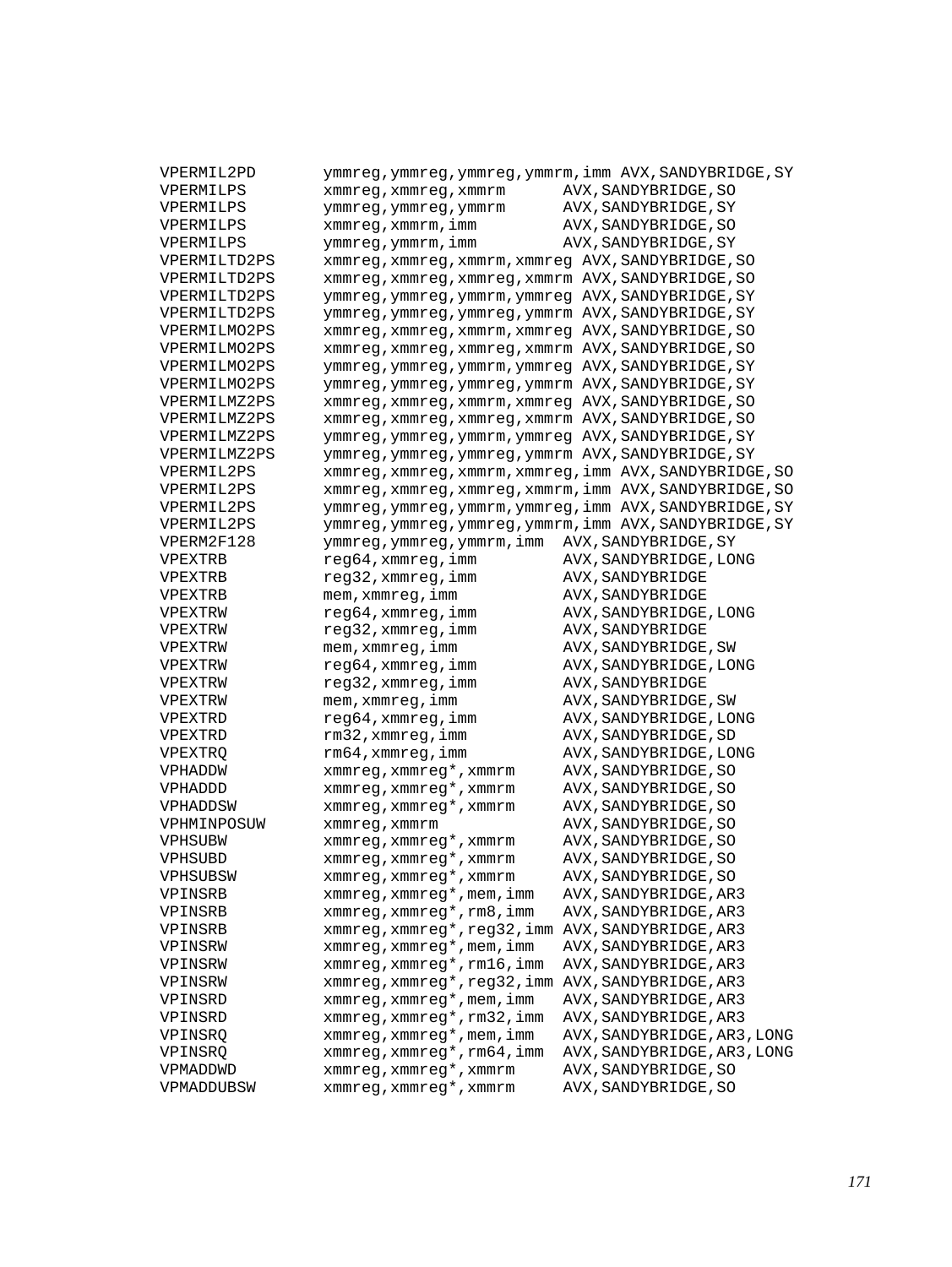| VPMAXSB        | xmmreg, xmmreg*, xmmrm | AVX, SANDYBRIDGE, SO   |
|----------------|------------------------|------------------------|
| VPMAXSW        | xmmreg, xmmreg*, xmmrm | AVX, SANDYBRIDGE, SO   |
| VPMAXSD        | xmmreg, xmmreg*, xmmrm | AVX, SANDYBRIDGE, SO   |
| VPMAXUB        | xmmreg, xmmreg*, xmmrm | AVX, SANDYBRIDGE, SO   |
| VPMAXUW        | xmmreg, xmmreg*, xmmrm | AVX, SANDYBRIDGE, SO   |
| VPMAXUD        | xmmreg, xmmreg*, xmmrm | AVX, SANDYBRIDGE, SO   |
| VPMINSB        | xmmreg, xmmreg*, xmmrm | AVX, SANDYBRIDGE, SO   |
| VPMINSW        | xmmreg, xmmreg*, xmmrm | AVX, SANDYBRIDGE, SO   |
| VPMINSD        | xmmreg, xmmreg*, xmmrm | AVX, SANDYBRIDGE, SO   |
| VPMINUB        | xmmreg, xmmreg*, xmmrm | AVX, SANDYBRIDGE, SO   |
| VPMINUW        | xmmreg, xmmreg*, xmmrm | AVX, SANDYBRIDGE, SO   |
| VPMINUD        | xmmreg, xmmreg*, xmmrm | AVX, SANDYBRIDGE, SO   |
| VPMOVMSKB      | reg64,xmmreg           | AVX, SANDYBRIDGE, LONG |
| VPMOVMSKB      | reg32, xmmreg          | AVX, SANDYBRIDGE       |
| VPMOVSXBW      | xmmreg,xmmrm           | AVX, SANDYBRIDGE       |
| VPMOVSXBD      | xmmreg, xmmrm          | AVX, SANDYBRIDGE, SD   |
| VPMOVSXBQ      | xmmreg, xmmrm          | AVX, SANDYBRIDGE, SW   |
| VPMOVSXWD      | xmmreg, xmmrm          | AVX, SANDYBRIDGE       |
| VPMOVSXWQ      | xmmreg, xmmrm          | AVX, SANDYBRIDGE, SD   |
| VPMOVSXDO      | xmmreg, xmmrm          | AVX, SANDYBRIDGE       |
| VPMOVZXBW      | xmmreg, xmmrm          | AVX, SANDYBRIDGE       |
| VPMOVZXBD      | xmmreg, xmmrm          | AVX, SANDYBRIDGE, SD   |
| VPMOVZXBQ      | xmmreg, xmmrm          | AVX, SANDYBRIDGE, SW   |
| VPMOVZXWD      | xmmreq, xmmrm          | AVX, SANDYBRIDGE       |
| VPMOVZXWQ      | xmmreg, xmmrm          | AVX, SANDYBRIDGE, SD   |
| VPMOVZXDQ      | xmmreg, xmmrm          | AVX, SANDYBRIDGE       |
| VPMULHUW       | xmmreg, xmmreg*, xmmrm | AVX, SANDYBRIDGE, SO   |
| VPMULHRSW      | xmmreg, xmmreg*, xmmrm | AVX, SANDYBRIDGE, SO   |
| VPMULHW        | xmmreg, xmmreg*, xmmrm | AVX, SANDYBRIDGE, SO   |
| VPMULLW        | xmmreg, xmmreg*, xmmrm | AVX, SANDYBRIDGE, SO   |
| VPMULLD        | xmmreg, xmmreg*, xmmrm | AVX, SANDYBRIDGE, SO   |
| VPMULUDQ       | xmmreg, xmmreg*, xmmrm | AVX, SANDYBRIDGE, SO   |
| VPMULDO        | xmmreg, xmmreg*, xmmrm | AVX, SANDYBRIDGE, SO   |
| <b>VPOR</b>    | xmmreg, xmmreg*, xmmrm | AVX, SANDYBRIDGE, SO   |
| VPSADBW        | xmmreg, xmmreg*, xmmrm | AVX, SANDYBRIDGE, SO   |
| VPSHUFB        | xmmreg, xmmreg*, xmmrm | AVX, SANDYBRIDGE, SO   |
| VPSHUFD        | xmmreg, xmmrm, imm     | AVX, SANDYBRIDGE, SO   |
| VPSHUFHW       | xmmreg, xmmrm, imm     | AVX, SANDYBRIDGE, SO   |
| VPSHUFLW       | xmmreq, xmmrm, imm     | AVX, SANDYBRIDGE, SO   |
| VPSIGNB        | xmmreg, xmmreg*, xmmrm | AVX, SANDYBRIDGE, SO   |
| VPSIGNW        | xmmreg, xmmreg*, xmmrm | AVX, SANDYBRIDGE, SO   |
| VPSIGND        | xmmreg, xmmreg*, xmmrm | AVX, SANDYBRIDGE, SO   |
| <b>VPSLLDQ</b> | xmmreg, xmmreg*, imm   | AVX, SANDYBRIDGE       |
| VPSRLDQ        | xmmreg, xmmreg*, imm   | AVX, SANDYBRIDGE       |
| VPSLLW         | xmmreg, xmmreg*, xmmrm | AVX, SANDYBRIDGE, SO   |
| VPSLLW         | xmmreg, xmmreg*, imm   | AVX, SANDYBRIDGE       |
| VPSLLD         | xmmreg, xmmreg*, xmmrm | AVX, SANDYBRIDGE, SO   |
| VPSLLD         | xmmreg, xmmreg*, imm   | AVX, SANDYBRIDGE       |
| VPSLLO         | xmmreq, xmmreq*, xmmrm | AVX, SANDYBRIDGE, SO   |
| VPSLLQ         | xmmreq, xmmreq*, imm   | AVX, SANDYBRIDGE       |
| VPSRAW         | xmmreg, xmmreg*, xmmrm | AVX, SANDYBRIDGE, SO   |
| VPSRAW         | xmmreg, xmmreg*, imm   | AVX, SANDYBRIDGE       |
| VPSRAD         | xmmreg, xmmreg*, xmmrm | AVX, SANDYBRIDGE, SO   |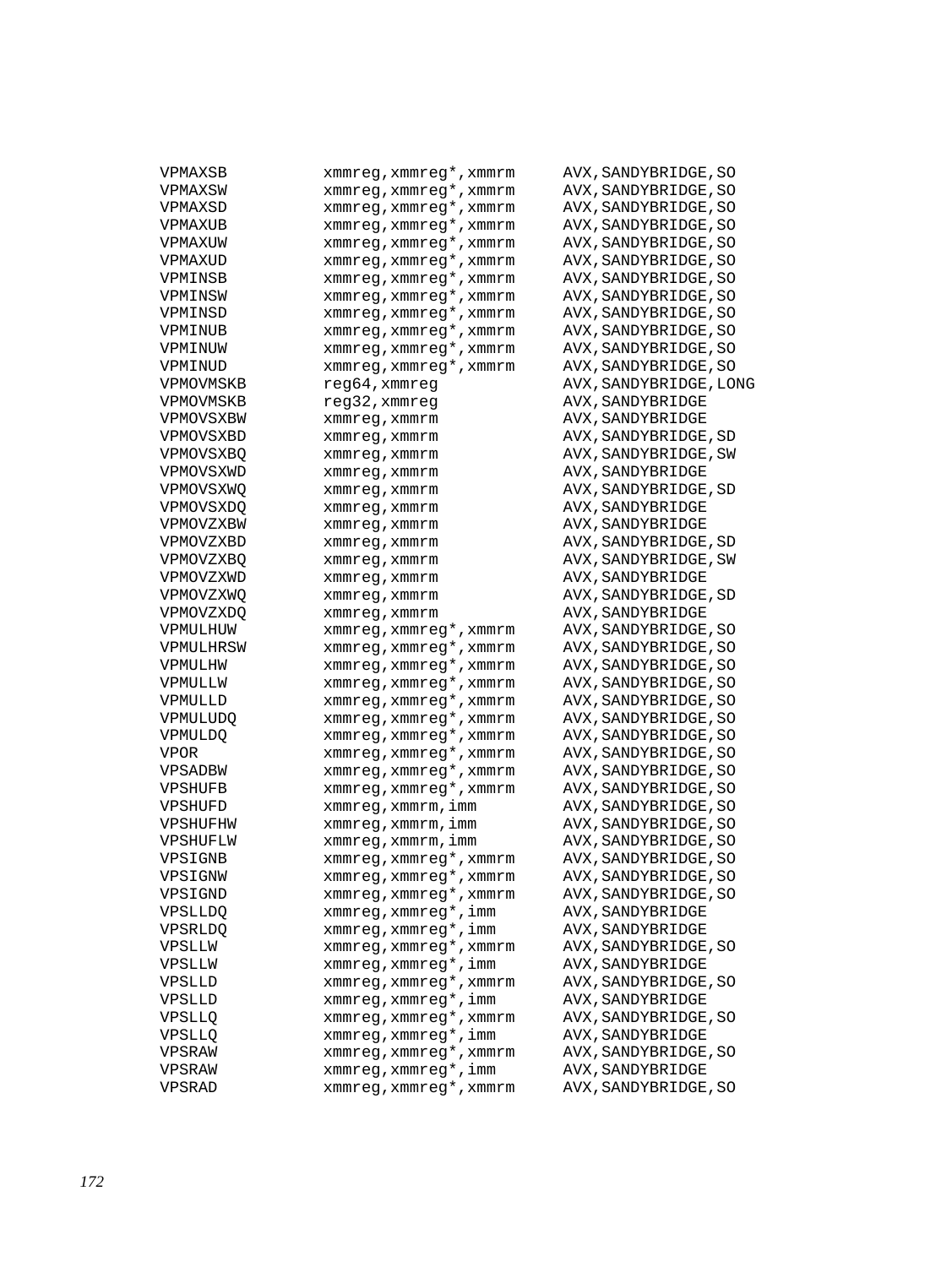| VPSRAD             | xmmreg, xmmreg*, imm                             | AVX, SANDYBRIDGE       |
|--------------------|--------------------------------------------------|------------------------|
| VPSRLW             | xmmreg, xmmreg*, xmmrm                           | AVX, SANDYBRIDGE, SO   |
| VPSRLW             | xmmreg, xmmreg*, imm                             | AVX, SANDYBRIDGE       |
| VPSRLD             | xmmreg, xmmreg*, xmmrm                           | AVX, SANDYBRIDGE, SO   |
| VPSRLD             | xmmreg,xmmreg*,imm                               | AVX, SANDYBRIDGE       |
| VPSRLQ             | xmmreg, xmmreg*, xmmrm                           | AVX, SANDYBRIDGE, SO   |
| VPSRLQ             | xmmreq, xmmreq*, imm                             | AVX, SANDYBRIDGE       |
| VPTEST             | xmmreg, xmmrm                                    | AVX, SANDYBRIDGE, SO   |
| VPTEST             | ymmreg, ymmrm                                    | AVX, SANDYBRIDGE, SY   |
| VPSUBB             | xmmreg, xmmreg*, xmmrm                           | AVX, SANDYBRIDGE, SO   |
| VPSUBW             | xmmreg, xmmreg*, xmmrm                           | AVX, SANDYBRIDGE, SO   |
| VPSUBD             | xmmreg, xmmreg*, xmmrm                           | AVX, SANDYBRIDGE, SO   |
| <b>VPSUBO</b>      | xmmreg, xmmreg*, xmmrm                           | AVX, SANDYBRIDGE, SO   |
| VPSUBSB            | xmmreg, xmmreg*, xmmrm                           | AVX, SANDYBRIDGE, SO   |
| VPSUBSW            | xmmreg, xmmreg*, xmmrm                           | AVX, SANDYBRIDGE, SO   |
| VPSUBUSB           | xmmreg, xmmreg*, xmmrm                           | AVX, SANDYBRIDGE, SO   |
| VPSUBUSW           | xmmreg, xmmreg*, xmmrm                           | AVX, SANDYBRIDGE, SO   |
| VPUNPCKHBW         | xmmreg, xmmreg*, xmmrm                           | AVX, SANDYBRIDGE, SO   |
| VPUNPCKHWD         | xmmreg, xmmreg*, xmmrm                           | AVX, SANDYBRIDGE, SO   |
| VPUNPCKHDQ         | xmmreg, xmmreg*, xmmrm                           | AVX, SANDYBRIDGE, SO   |
| <b>VPUNPCKHODO</b> | xmmreg, xmmreg*, xmmrm                           | AVX, SANDYBRIDGE, SO   |
| VPUNPCKLBW         | xmmreg, xmmreg*, xmmrm                           | AVX, SANDYBRIDGE, SO   |
| VPUNPCKLWD         | xmmreg, xmmreg*, xmmrm                           | AVX, SANDYBRIDGE, SO   |
| VPUNPCKLDQ         | xmmreg, xmmreg*, xmmrm                           | AVX, SANDYBRIDGE, SO   |
| VPUNPCKLODO        | xmmreg, xmmreg*, xmmrm                           | AVX, SANDYBRIDGE, SO   |
| VPXOR              | xmmreg, xmmreg*, xmmrm                           | AVX, SANDYBRIDGE, SO   |
| VRCPPS             | xmmreg, xmmrm                                    | AVX, SANDYBRIDGE, SO   |
| VRCPPS             | ymmreg, ymmrm                                    | AVX , SANDYBRIDGE , SY |
| VRCPSS             | xmmreg, xmmreg*, xmmrm                           | AVX, SANDYBRIDGE, SD   |
| VRSQRTPS           | xmmreg, xmmrm                                    | AVX, SANDYBRIDGE, SO   |
| VRSQRTPS           | ymmreg, ymmrm                                    | AVX, SANDYBRIDGE, SY   |
| VRSQRTSS           | xmmreg, xmmreg*, xmmrm                           | AVX, SANDYBRIDGE, SD   |
| VROUNDPD           | xmmreg, xmmrm, imm                               | AVX, SANDYBRIDGE, SO   |
| VROUNDPD           | ymmreg,ymmrm,imm                                 | AVX , SANDYBRIDGE , SY |
| VROUNDPS           | xmmreg, xmmrm, imm                               | AVX, SANDYBRIDGE, SO   |
| VROUNDPS           | ymmreg, ymmrm, imm                               | AVX, SANDYBRIDGE, SY   |
| VROUNDSD           | xmmreg, xmmreg*, xmmrm, imm AVX, SANDYBRIDGE     |                        |
| VROUNDSS           | xmmreg, xmmreg*, xmmrm, imm AVX, SANDYBRIDGE, SD |                        |
| VSHUFPD            | xmmreg, xmmreg*, xmmrm, imm AVX, SANDYBRIDGE, SO |                        |
| VSHUFPD            | ymmreg, ymmreg*, ymmrm, imm AVX, SANDYBRIDGE, SY |                        |
| VSHUFPS            | xmmreg, xmmreg*, xmmrm, imm AVX, SANDYBRIDGE, SO |                        |
| VSHUFPS            | ymmreg, ymmreg*, ymmrm, imm AVX, SANDYBRIDGE, SY |                        |
| VSQRTPD            | xmmreg, xmmrm                                    | AVX, SANDYBRIDGE, SO   |
| VSQRTPD            | ymmreg, ymmrm                                    | AVX, SANDYBRIDGE, SY   |
| VSQRTPS            | xmmreg, xmmrm                                    | AVX, SANDYBRIDGE, SO   |
| VSQRTPS            | ymmreg, ymmrm                                    | AVX, SANDYBRIDGE, SY   |
| VSQRTSD            | xmmreg, xmmreg*, xmmrm                           | AVX, SANDYBRIDGE       |
| <b>VSORTSS</b>     | xmmreg, xmmreg*, xmmrm                           | AVX, SANDYBRIDGE, SD   |
| VSTMXCSR           | mem                                              | AVX, SANDYBRIDGE, SD   |
|                    | xmmreg, xmmreg*, xmmrm                           | AVX, SANDYBRIDGE, SO   |
| VSUBPD<br>VSUBPD   | ymmreg, ymmreg*, ymmrm                           | AVX, SANDYBRIDGE, SY   |
| VSUBPS             | xmmreg, xmmreg*, xmmrm                           | AVX, SANDYBRIDGE, SO   |
| <b>VSUBPS</b>      | ymmreg, ymmreg*, ymmrm                           | AVX, SANDYBRIDGE, SY   |
|                    |                                                  |                        |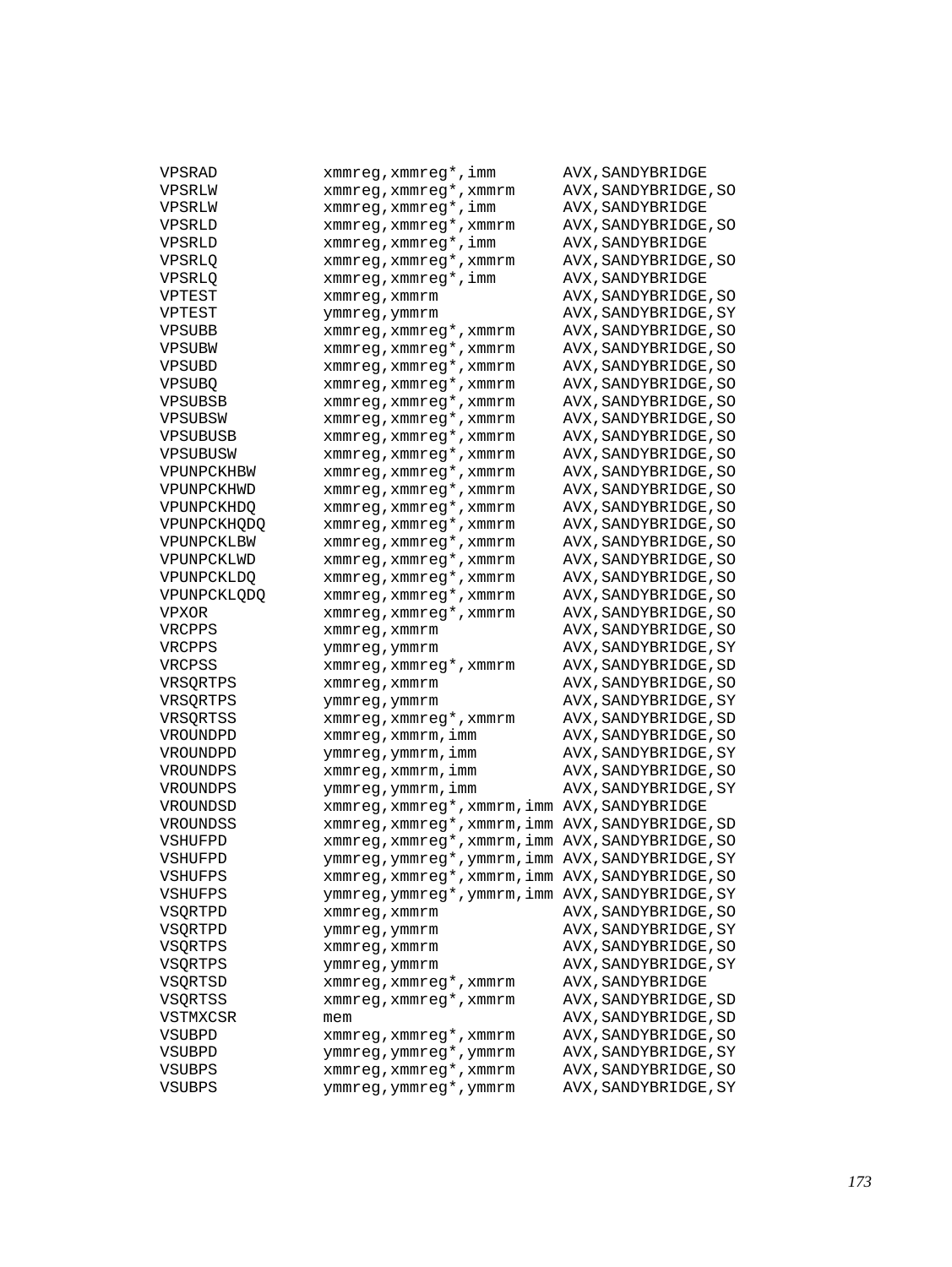| <b>VSUBSD</b> | xmmreg, xmmreg*, xmmrm | AVX, SANDYBRIDGE     |
|---------------|------------------------|----------------------|
| <b>VSUBSS</b> | xmmreg, xmmreg*, xmmrm | AVX, SANDYBRIDGE, SD |
| VTESTPS       | xmmreq, xmmrm          | AVX, SANDYBRIDGE, SO |
| VTESTPS       | ymmreg, ymmrm          | AVX, SANDYBRIDGE, SY |
| VTESTPD       | xmmreq, xmmrm          | AVX, SANDYBRIDGE, SO |
| VTESTPD       | ymmreg, ymmrm          | AVX, SANDYBRIDGE, SY |
| VUCOMISD      | xmmreq, xmmrm          | AVX, SANDYBRIDGE     |
| VUCOMISS      | xmmreg, xmmrm          | AVX, SANDYBRIDGE, SD |
| VUNPCKHPD     | xmmreg, xmmreg*, xmmrm | AVX, SANDYBRIDGE, SO |
| VUNPCKHPD     | ymmreg, ymmreg*, ymmrm | AVX, SANDYBRIDGE, SY |
| VUNPCKHPS     | xmmreg, xmmreg*, xmmrm | AVX, SANDYBRIDGE, SO |
| VUNPCKHPS     | ymmreg, ymmreg*, ymmrm | AVX, SANDYBRIDGE, SY |
| VUNPCKLPD     | xmmreg, xmmreg*, xmmrm | AVX, SANDYBRIDGE, SO |
| VUNPCKLPD     | ymmreg, ymmreg*, ymmrm | AVX, SANDYBRIDGE, SY |
| VUNPCKLPS     | xmmreg, xmmreg*, xmmrm | AVX, SANDYBRIDGE, SO |
| VUNPCKLPS     | ymmreg, ymmreg*, ymmrm | AVX, SANDYBRIDGE, SY |
| VXORPD        | xmmreg, xmmreg*, xmmrm | AVX, SANDYBRIDGE, SO |
| VXORPD        | ymmreg, ymmreg*, ymmrm | AVX, SANDYBRIDGE, SY |
| VXORPS        | xmmreg, xmmreg*, xmmrm | AVX, SANDYBRIDGE, SO |
| VXORPS        | ymmreg, ymmreg*, ymmrm | AVX, SANDYBRIDGE, SY |
| VZEROALL      |                        | AVX, SANDYBRIDGE     |
| VZEROUPPER    |                        | AVX, SANDYBRIDGE     |

## **B.1.27 Intel Carry−Less Multiplication instructions (CLMUL)**

| PCLMULLOLODO | xmmreq, xmmrm      | SSE, WESTMERE, SO |
|--------------|--------------------|-------------------|
| PCLMULHOLODO | xmmreq, xmmrm      | SSE, WESTMERE, SO |
| PCLMULLOHODO | xmmreq, xmmrm      | SSE, WESTMERE, SO |
| PCLMULHOHODO | xmmreq, xmmrm      | SSE, WESTMERE, SO |
| PCLMULODO    | xmmreq, xmmrm, imm | SSE, WESTMERE, SO |

# **B.1.28 Intel AVX Carry−Less Multiplication instructions (CLMUL)**

| VPCLMULLOLODO | xmmreq, xmmreq*, xmmrm                           | AVX, SANDYBRIDGE, SO |
|---------------|--------------------------------------------------|----------------------|
| VPCLMULHOLODO | xmmreg, xmmreg*, xmmrm                           | AVX, SANDYBRIDGE, SO |
| VPCLMULLOHODO | xmmreq, xmmreq*, xmmrm                           | AVX, SANDYBRIDGE, SO |
| VPCLMULHOHODO | xmmreq, xmmreq*, xmmrm                           | AVX, SANDYBRIDGE, SO |
| VPCLMULODO    | xmmreq, xmmreq*, xmmrm, imm AVX, SANDYBRIDGE, SO |                      |

#### **B.1.29 Intel Fused Multiply−Add instructions (FMA)**

| VFMADD132PS | xmmreg, xmmreg, xmmrm | FMA, FUTURE, SO |
|-------------|-----------------------|-----------------|
| VFMADD132PS | ymmreg, ymmreg, ymmrm | FMA, FUTURE, SY |
| VFMADD132PD | xmmreq, xmmreq, xmmrm | FMA, FUTURE, SO |
| VFMADD132PD | ymmreg, ymmreg, ymmrm | FMA, FUTURE, SY |
| VFMADD312PS | xmmreq, xmmreq, xmmrm | FMA, FUTURE, SO |
| VFMADD312PS | ymmreg, ymmreg, ymmrm | FMA, FUTURE, SY |
| VFMADD312PD | xmmreg, xmmreg, xmmrm | FMA, FUTURE, SO |
| VFMADD312PD | ymmreg, ymmreg, ymmrm | FMA, FUTURE, SY |
| VFMADD213PS | xmmreq, xmmreq, xmmrm | FMA, FUTURE, SO |
| VFMADD213PS | ymmreg, ymmreg, ymmrm | FMA, FUTURE, SY |
| VFMADD213PD | xmmreq, xmmreq, xmmrm | FMA, FUTURE, SO |
| VFMADD213PD | ymmreg, ymmreg, ymmrm | FMA, FUTURE, SY |
| VFMADD123PS | xmmreq, xmmreq, xmmrm | FMA, FUTURE, SO |
| VFMADD123PS | ymmreg, ymmreg, ymmrm | FMA, FUTURE, SY |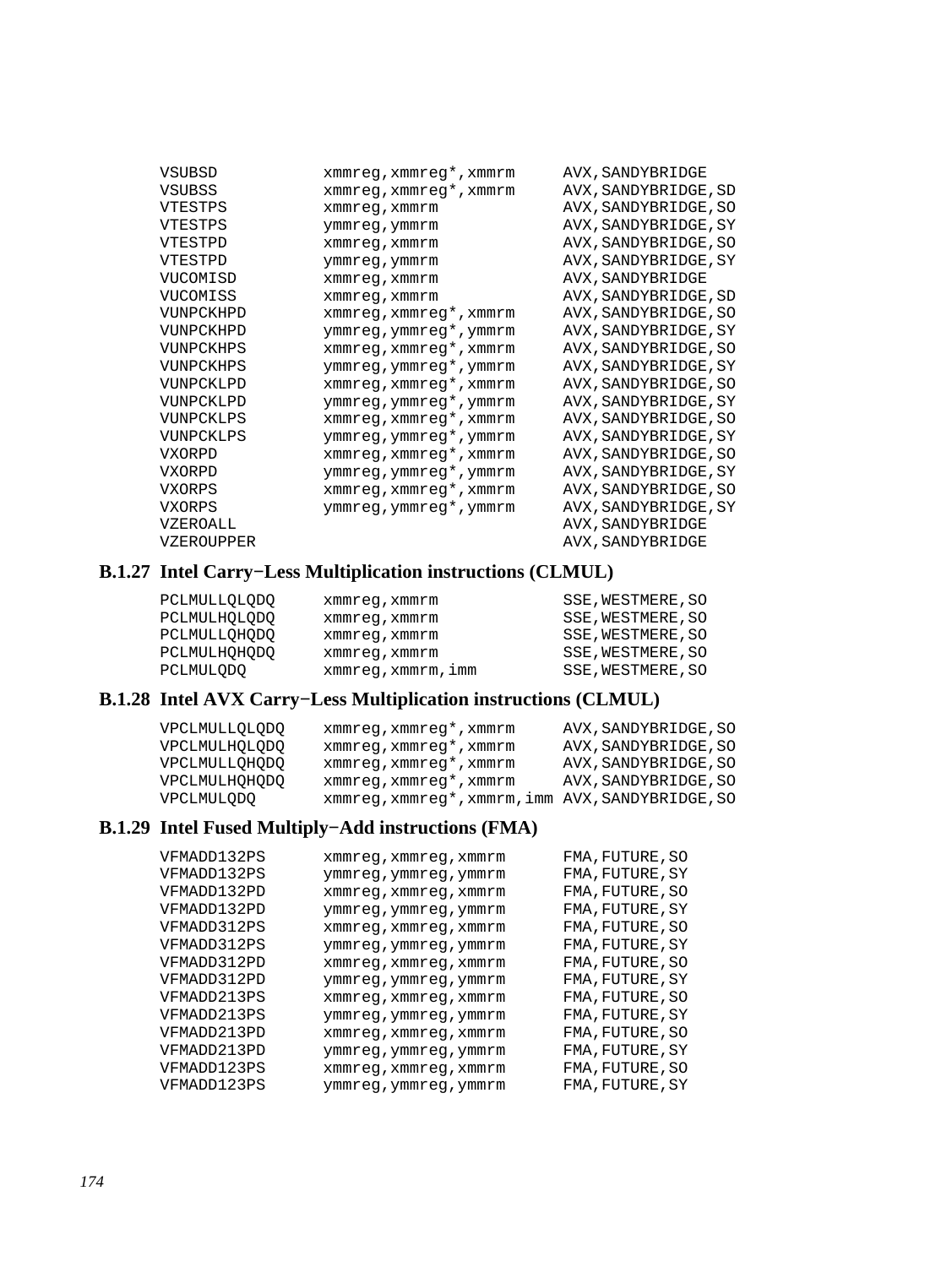| VFMADD123PD    | xmmreg,xmmreg,xmmrm   | FMA, FUTURE, SO |
|----------------|-----------------------|-----------------|
| VFMADD123PD    | ymmreg,ymmreg,ymmrm   | FMA, FUTURE, SY |
| VFMADD231PS    | xmmreg,xmmreg,xmmrm   | FMA, FUTURE, SO |
| VFMADD231PS    | ymmreg,ymmreg,ymmrm   | FMA, FUTURE, SY |
| VFMADD231PD    | xmmreg,xmmreg,xmmrm   | FMA, FUTURE, SO |
| VFMADD231PD    | ymmreg,ymmreg,ymmrm   | FMA, FUTURE, SY |
| VFMADD321PS    | xmmreg, xmmreg, xmmrm | FMA, FUTURE, SO |
| VFMADD321PS    | ymmreg,ymmreg,ymmrm   | FMA, FUTURE, SY |
| VFMADD321PD    | xmmreg,xmmreg,xmmrm   | FMA, FUTURE, SO |
| VFMADD321PD    | ymmreg,ymmreg,ymmrm   | FMA, FUTURE, SY |
| VFMADDSUB132PS | xmmreg,xmmreg,xmmrm   | FMA, FUTURE, SO |
| VFMADDSUB132PS | ymmreg,ymmreg,ymmrm   | FMA, FUTURE, SY |
| VFMADDSUB132PD | xmmreg,xmmreg,xmmrm   | FMA, FUTURE, SO |
| VFMADDSUB132PD | ymmreg,ymmreg,ymmrm   | FMA,FUTURE,SY   |
| VFMADDSUB312PS | xmmreg,xmmreg,xmmrm   | FMA, FUTURE, SO |
| VFMADDSUB312PS | ymmreg,ymmreg,ymmrm   | FMA, FUTURE, SY |
| VFMADDSUB312PD | xmmreg,xmmreg,xmmrm   | FMA, FUTURE, SO |
| VFMADDSUB312PD | ymmreg,ymmreg,ymmrm   | FMA, FUTURE, SY |
| VFMADDSUB213PS | xmmreg,xmmreg,xmmrm   | FMA, FUTURE, SO |
| VFMADDSUB213PS | ymmreg,ymmreg,ymmrm   | FMA, FUTURE, SY |
| VFMADDSUB213PD | xmmreg, xmmreg, xmmrm | FMA, FUTURE, SO |
| VFMADDSUB213PD | ymmreg,ymmreg,ymmrm   | FMA, FUTURE, SY |
| VFMADDSUB123PS | xmmreg,xmmreg,xmmrm   | FMA, FUTURE, SO |
| VFMADDSUB123PS | ymmreg,ymmreg,ymmrm   | FMA, FUTURE, SY |
| VFMADDSUB123PD | xmmreg,xmmreg,xmmrm   | FMA, FUTURE, SO |
| VFMADDSUB123PD | ymmreg,ymmreg,ymmrm   | FMA,FUTURE,SY   |
| VFMADDSUB231PS | xmmreg,xmmreg,xmmrm   | FMA, FUTURE, SO |
| VFMADDSUB231PS | ymmreg,ymmreg,ymmrm   | FMA, FUTURE, SY |
| VFMADDSUB231PD | xmmreg,xmmreg,xmmrm   | FMA, FUTURE, SO |
| VFMADDSUB231PD | ymmreg,ymmreg,ymmrm   | FMA, FUTURE, SY |
| VFMADDSUB321PS | xmmreg,xmmreg,xmmrm   | FMA, FUTURE, SO |
| VFMADDSUB321PS | ymmreg,ymmreg,ymmrm   | FMA, FUTURE, SY |
| VFMADDSUB321PD | xmmreg,xmmreg,xmmrm   | FMA, FUTURE, SO |
| VFMADDSUB321PD | ymmreg,ymmreg,ymmrm   | FMA, FUTURE, SY |
| VFMSUB132PS    | xmmreg,xmmreg,xmmrm   | FMA, FUTURE, SO |
| VFMSUB132PS    | ymmreg,ymmreg,ymmrm   | FMA, FUTURE, SY |
| VFMSUB132PD    | xmmreg,xmmreg,xmmrm   | FMA, FUTURE, SO |
| VFMSUB132PD    | ymmreg,ymmreg,ymmrm   | FMA,FUTURE,SY   |
| VFMSUB312PS    | xmmreg,xmmreg,xmmrm   | FMA, FUTURE, SO |
| VFMSUB312PS    | ymmreg,ymmreg,ymmrm   | FMA, FUTURE, SY |
| VFMSUB312PD    | xmmreg, xmmreg, xmmrm | FMA, FUTURE, SO |
| VFMSUB312PD    | ymmreg,ymmreg,ymmrm   | FMA, FUTURE, SY |
| VFMSUB213PS    | xmmreq, xmmreq, xmmrm | FMA, FUTURE, SO |
| VFMSUB213PS    | ymmreg,ymmreg,ymmrm   | FMA, FUTURE, SY |
| VFMSUB213PD    | xmmreg, xmmreg, xmmrm | FMA, FUTURE, SO |
| VFMSUB213PD    | ymmreg,ymmreg,ymmrm   | FMA, FUTURE, SY |
| VFMSUB123PS    | xmmreg, xmmreg, xmmrm | FMA, FUTURE, SO |
| VFMSUB123PS    | ymmreg,ymmreg,ymmrm   | FMA, FUTURE, SY |
| VFMSUB123PD    | xmmreg, xmmreg, xmmrm | FMA, FUTURE, SO |
| VFMSUB123PD    | ymmreg,ymmreg,ymmrm   | FMA, FUTURE, SY |
| VFMSUB231PS    | xmmreg, xmmreg, xmmrm | FMA, FUTURE, SO |
| VFMSUB231PS    | ymmreg, ymmreg, ymmrm | FMA, FUTURE, SY |
| VFMSUB231PD    | xmmreg, xmmreg, xmmrm | FMA, FUTURE, SO |
|                |                       |                 |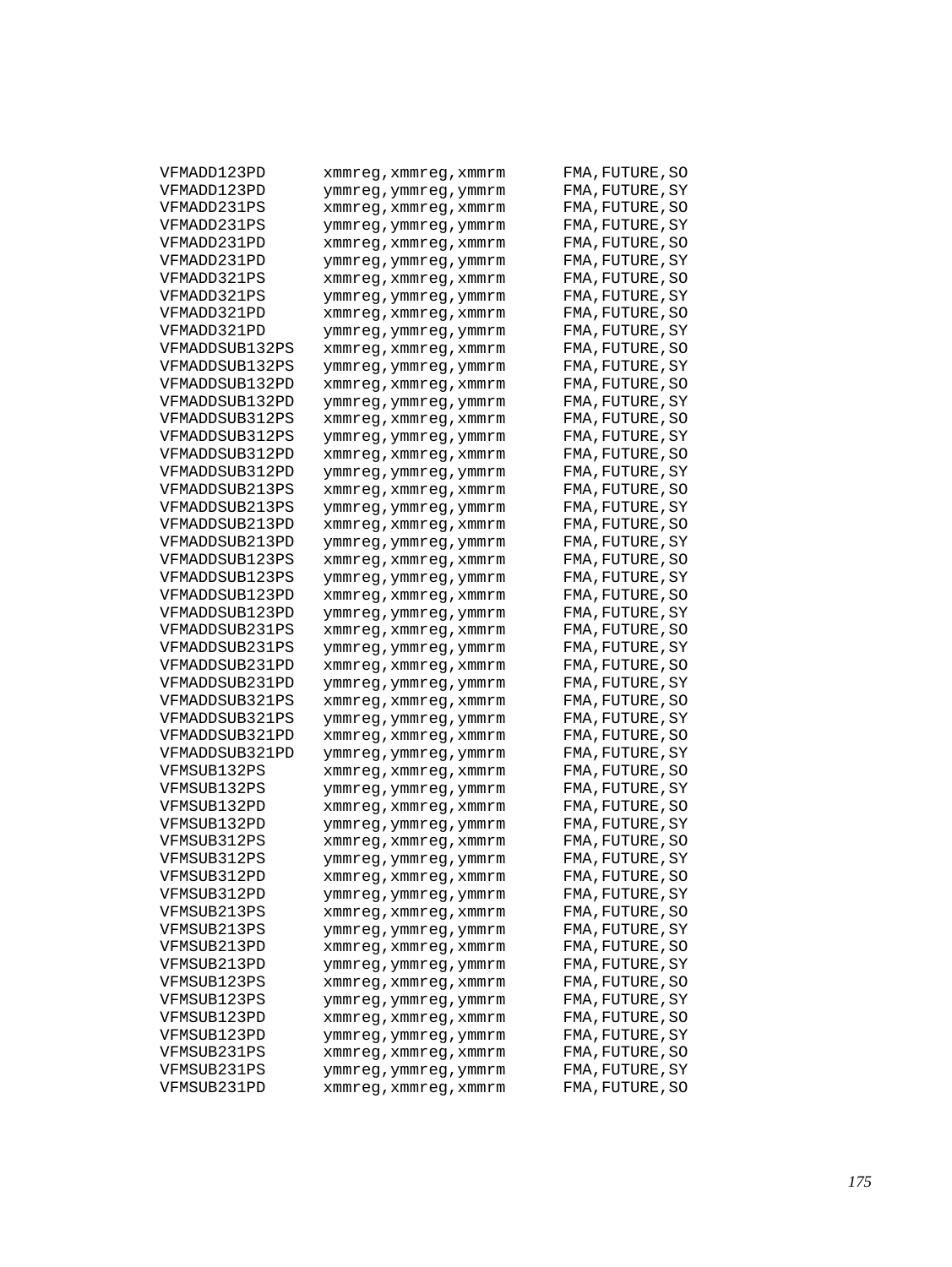| VFMSUB231PD    | ymmreg,ymmreg,ymmrm   | FMA,FUTURE,SY   |
|----------------|-----------------------|-----------------|
| VFMSUB321PS    | xmmreg,xmmreg,xmmrm   | FMA,FUTURE,SO   |
| VFMSUB321PS    | ymmreg,ymmreg,ymmrm   | FMA,FUTURE,SY   |
| VFMSUB321PD    | xmmreg,xmmreg,xmmrm   | FMA,FUTURE,SO   |
| VFMSUB321PD    | ymmreg,ymmreg,ymmrm   | FMA, FUTURE, SY |
| VFMSUBADD132PS | xmmreg,xmmreg,xmmrm   | FMA, FUTURE, SO |
| VFMSUBADD132PS | ymmreg,ymmreg,ymmrm   | FMA,FUTURE,SY   |
| VFMSUBADD132PD | xmmreg,xmmreg,xmmrm   | FMA,FUTURE,SO   |
| VFMSUBADD132PD | ymmreg,ymmreg,ymmrm   | FMA,FUTURE,SY   |
| VFMSUBADD312PS | xmmreg,xmmreg,xmmrm   | FMA,FUTURE,SO   |
| VFMSUBADD312PS | ymmreg,ymmreg,ymmrm   | FMA,FUTURE,SY   |
| VFMSUBADD312PD | xmmreg, xmmreg, xmmrm | FMA,FUTURE,SO   |
| VFMSUBADD312PD | ymmreg,ymmreg,ymmrm   | FMA,FUTURE,SY   |
| VFMSUBADD213PS | xmmreg,xmmreg,xmmrm   | FMA,FUTURE,SO   |
| VFMSUBADD213PS | ymmreg,ymmreg,ymmrm   | FMA,FUTURE,SY   |
| VFMSUBADD213PD | xmmreg,xmmreg,xmmrm   | FMA, FUTURE, SO |
| VFMSUBADD213PD | ymmreg,ymmreg,ymmrm   | FMA, FUTURE, SY |
| VFMSUBADD123PS | xmmreg,xmmreg,xmmrm   | FMA, FUTURE, SO |
| VFMSUBADD123PS | ymmreg,ymmreg,ymmrm   | FMA,FUTURE,SY   |
| VFMSUBADD123PD | xmmreg,xmmreg,xmmrm   | FMA,FUTURE,SO   |
| VFMSUBADD123PD | ymmreg,ymmreg,ymmrm   | FMA,FUTURE,SY   |
| VFMSUBADD231PS | xmmreg,xmmreg,xmmrm   | FMA,FUTURE,SO   |
| VFMSUBADD231PS | ymmreg,ymmreg,ymmrm   | FMA,FUTURE,SY   |
| VFMSUBADD231PD | xmmreg,xmmreg,xmmrm   | FMA,FUTURE,SO   |
| VFMSUBADD231PD | ymmreg,ymmreg,ymmrm   | FMA,FUTURE,SY   |
| VFMSUBADD321PS | xmmreg,xmmreg,xmmrm   | FMA,FUTURE,SO   |
| VFMSUBADD321PS | ymmreg,ymmreg,ymmrm   | FMA,FUTURE,SY   |
| VFMSUBADD321PD | xmmreg,xmmreg,xmmrm   | FMA, FUTURE, SO |
| VFMSUBADD321PD | ymmreg,ymmreg,ymmrm   | FMA, FUTURE, SY |
| VFNMADD132PS   | xmmreg,xmmreg,xmmrm   | FMA, FUTURE, SO |
| VFNMADD132PS   | ymmreg,ymmreg,ymmrm   | FMA,FUTURE,SY   |
| VFNMADD132PD   | xmmreg,xmmreg,xmmrm   | FMA,FUTURE,SO   |
| VFNMADD132PD   | ymmreg,ymmreg,ymmrm   | FMA,FUTURE,SY   |
| VFNMADD312PS   | xmmreg,xmmreg,xmmrm   | FMA,FUTURE,SO   |
| VFNMADD312PS   | ymmreg,ymmreg,ymmrm   | FMA, FUTURE, SY |
| VFNMADD312PD   | xmmreg,xmmreg,xmmrm   | FMA,FUTURE,SO   |
| VFNMADD312PD   | ymmreg,ymmreg,ymmrm   | FMA,FUTURE,SY   |
| VFNMADD213PS   | xmmreg,xmmreg,xmmrm   | FMA,FUTURE,SO   |
| VFNMADD213PS   | ymmreg,ymmreg,ymmrm   | FMA,FUTURE,SY   |
| VFNMADD213PD   | xmmreg,xmmreg,xmmrm   | FMA, FUTURE, SO |
| VFNMADD213PD   | ymmreg,ymmreg,ymmrm   | FMA, FUTURE, SY |
| VFNMADD123PS   | xmmreg,xmmreg,xmmrm   | FMA, FUTURE, SO |
| VFNMADD123PS   | ymmreg,ymmreg,ymmrm   | FMA, FUTURE, SY |
| VFNMADD123PD   | xmmreg, xmmreg, xmmrm | FMA, FUTURE, SO |
| VFNMADD123PD   | ymmreg,ymmreg,ymmrm   | FMA, FUTURE, SY |
| VFNMADD231PS   | xmmreg, xmmreg, xmmrm | FMA, FUTURE, SO |
| VFNMADD231PS   | ymmreg, ymmreg, ymmrm | FMA, FUTURE, SY |
| VFNMADD231PD   | xmmreq, xmmreq, xmmrm | FMA, FUTURE, SO |
| VFNMADD231PD   | ymmreg, ymmreg, ymmrm | FMA, FUTURE, SY |
| VFNMADD321PS   | xmmreq, xmmreq, xmmrm | FMA, FUTURE, SO |
| VFNMADD321PS   | ymmreg, ymmreg, ymmrm | FMA, FUTURE, SY |
| VFNMADD321PD   | xmmreg, xmmreg, xmmrm | FMA, FUTURE, SO |
| VFNMADD321PD   | ymmreg, ymmreg, ymmrm | FMA, FUTURE, SY |
|                |                       |                 |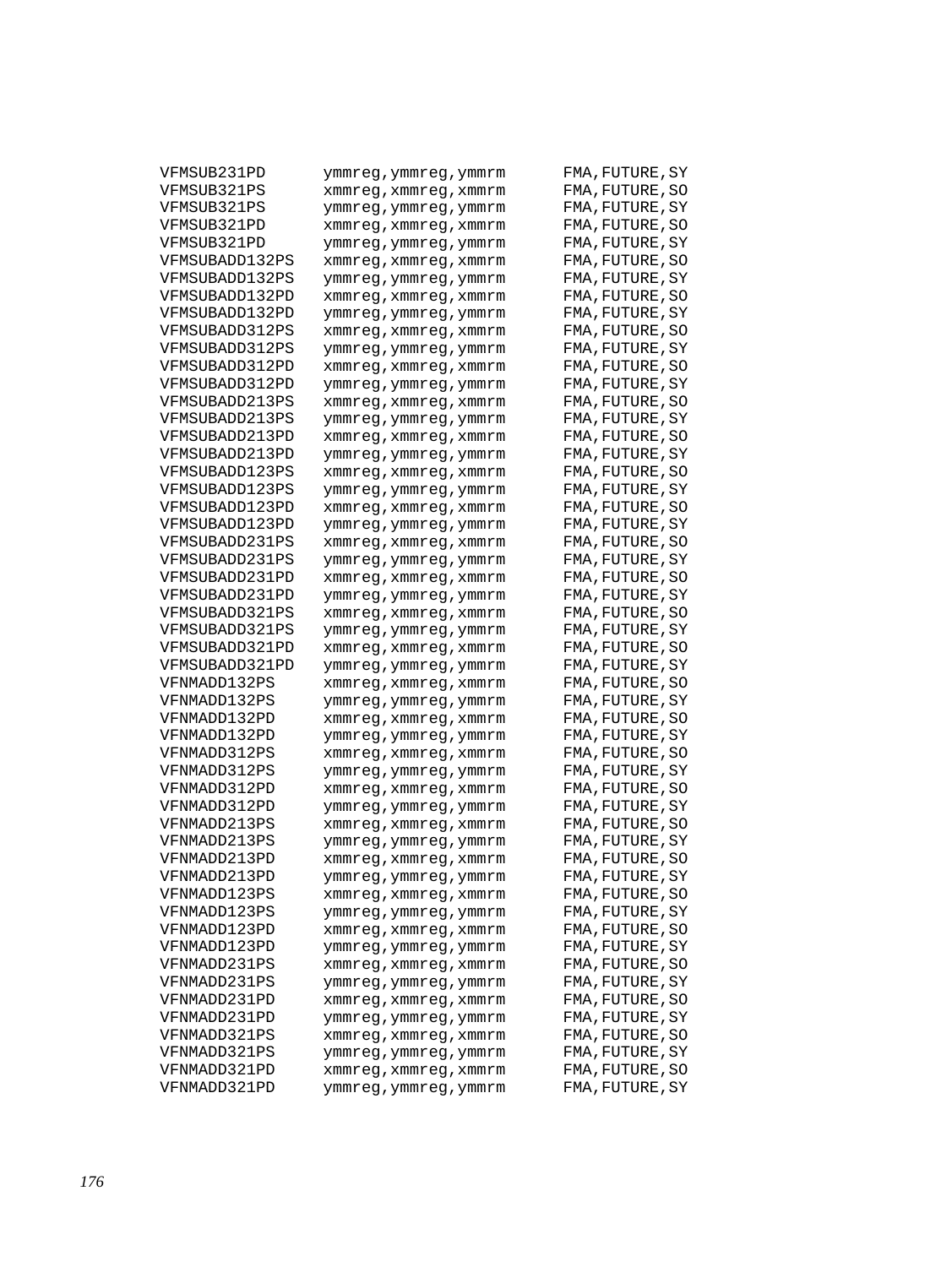| VFNMSUB132PS | xmmreg,xmmreg,xmmrm                          | FMA, FUTURE, SO                |
|--------------|----------------------------------------------|--------------------------------|
| VFNMSUB132PS | ymmreg,ymmreg,ymmrm                          | FMA, FUTURE, SY                |
| VFNMSUB132PD | xmmreg,xmmreg,xmmrm                          | FMA, FUTURE, SO                |
| VFNMSUB132PD | ymmreg,ymmreg,ymmrm                          | FMA, FUTURE, SY                |
| VFNMSUB312PS | xmmreg,xmmreg,xmmrm                          | FMA, FUTURE, SO                |
| VFNMSUB312PS | ymmreg,ymmreg,ymmrm                          | FMA, FUTURE, SY                |
| VFNMSUB312PD | xmmreg,xmmreg,xmmrm                          | FMA, FUTURE, SO                |
| VFNMSUB312PD | ymmreg,ymmreg,ymmrm                          | FMA, FUTURE, SY                |
| VFNMSUB213PS | xmmreg,xmmreg,xmmrm                          | FMA, FUTURE, SO                |
| VFNMSUB213PS | ymmreg,ymmreg,ymmrm                          | FMA, FUTURE, SY                |
| VFNMSUB213PD | xmmreg,xmmreg,xmmrm                          | FMA, FUTURE, SO                |
| VFNMSUB213PD | ymmreg,ymmreg,ymmrm                          | FMA, FUTURE, SY                |
| VFNMSUB123PS | xmmreg,xmmreg,xmmrm                          | FMA, FUTURE, SO                |
| VFNMSUB123PS | ymmreg,ymmreg,ymmrm                          | FMA, FUTURE, SY                |
| VFNMSUB123PD | xmmreg,xmmreg,xmmrm                          | FMA, FUTURE, SO                |
| VFNMSUB123PD | ymmreg,ymmreg,ymmrm                          | FMA, FUTURE, SY                |
| VFNMSUB231PS | xmmreg,xmmreg,xmmrm                          | FMA, FUTURE, SO                |
| VFNMSUB231PS | ymmreg,ymmreg,ymmrm                          | FMA, FUTURE, SY                |
| VFNMSUB231PD | xmmreg,xmmreg,xmmrm                          | FMA, FUTURE, SO                |
| VFNMSUB231PD |                                              | FMA, FUTURE, SY                |
| VFNMSUB321PS | ymmreg,ymmreg,ymmrm                          | FMA, FUTURE, SO                |
| VFNMSUB321PS | xmmreg,xmmreg,xmmrm<br>ymmreg,ymmreg,ymmrm   | FMA, FUTURE, SY                |
| VFNMSUB321PD |                                              | FMA, FUTURE, SO                |
| VFNMSUB321PD | xmmreg,xmmreg,xmmrm                          |                                |
| VFMADD132SS  | ymmreg,ymmreg,ymmrm                          | FMA, FUTURE, SY                |
| VFMADD132SD  | xmmreg,xmmreg,xmmrm                          | FMA, FUTURE, SD<br>FMA,FUTURE  |
| VFMADD312SS  | xmmreg,xmmreg,xmmrm<br>xmmreg,xmmreg,xmmrm   | FMA, FUTURE, SD                |
| VFMADD312SD  | xmmreg,xmmreg,xmmrm                          | FMA,FUTURE                     |
| VFMADD213SS  | xmmreg,xmmreg,xmmrm                          | FMA, FUTURE, SD                |
| VFMADD213SD  | xmmreg, xmmreg, xmmrm                        | FMA,FUTURE                     |
| VFMADD123SS  | xmmreg,xmmreg,xmmrm                          | FMA, FUTURE, SD                |
| VFMADD123SD  | xmmreg,xmmreg,xmmrm                          | FMA,FUTURE                     |
| VFMADD231SS  | xmmreg,xmmreg,xmmrm                          | FMA, FUTURE, SD                |
| VFMADD231SD  | xmmreg,xmmreg,xmmrm                          | FMA, FUTURE                    |
| VFMADD321SS  |                                              | FMA, FUTURE, SD                |
| VFMADD321SD  | xmmreg,xmmreg,xmmrm<br>xmmreg, xmmreg, xmmrm | FMA, FUTURE                    |
| VFMSUB132SS  |                                              | FMA, FUTURE, SD                |
| VFMSUB132SD  | xmmreg,xmmreg,xmmrm                          | FMA,FUTURE                     |
| VFMSUB312SS  | xmmreg,xmmreg,xmmrm                          |                                |
| VFMSUB312SD  | xmmreg,xmmreg,xmmrm                          | FMA, FUTURE, SD                |
| VFMSUB213SS  | xmmreg, xmmreg, xmmrm                        | FMA,FUTURE                     |
| VFMSUB213SD  | xmmreg,xmmreg,xmmrm                          | FMA, FUTURE, SD                |
| VFMSUB123SS  | xmmreg, xmmreg, xmmrm                        | FMA, FUTURE<br>FMA, FUTURE, SD |
|              | xmmreg, xmmreg, xmmrm                        |                                |
| VFMSUB123SD  | xmmreg, xmmreg, xmmrm                        | FMA, FUTURE                    |
| VFMSUB231SS  | xmmreg, xmmreg, xmmrm                        | FMA, FUTURE, SD                |
| VFMSUB231SD  | xmmreq, xmmreq, xmmrm                        | FMA, FUTURE                    |
| VFMSUB321SS  | xmmreg, xmmreg, xmmrm                        | FMA, FUTURE, SD                |
| VFMSUB321SD  | xmmreg, xmmreg, xmmrm                        | FMA, FUTURE                    |
| VFNMADD132SS | xmmreg, xmmreg, xmmrm                        | FMA, FUTURE, SD                |
| VFNMADD132SD | xmmreg, xmmreg, xmmrm                        | FMA, FUTURE                    |
| VFNMADD312SS | xmmreq, xmmreq, xmmrm                        | FMA, FUTURE, SD                |
| VFNMADD312SD | xmmreg, xmmreg, xmmrm                        | FMA, FUTURE                    |
| VFNMADD213SS | xmmreg, xmmreg, xmmrm                        | FMA, FUTURE, SD                |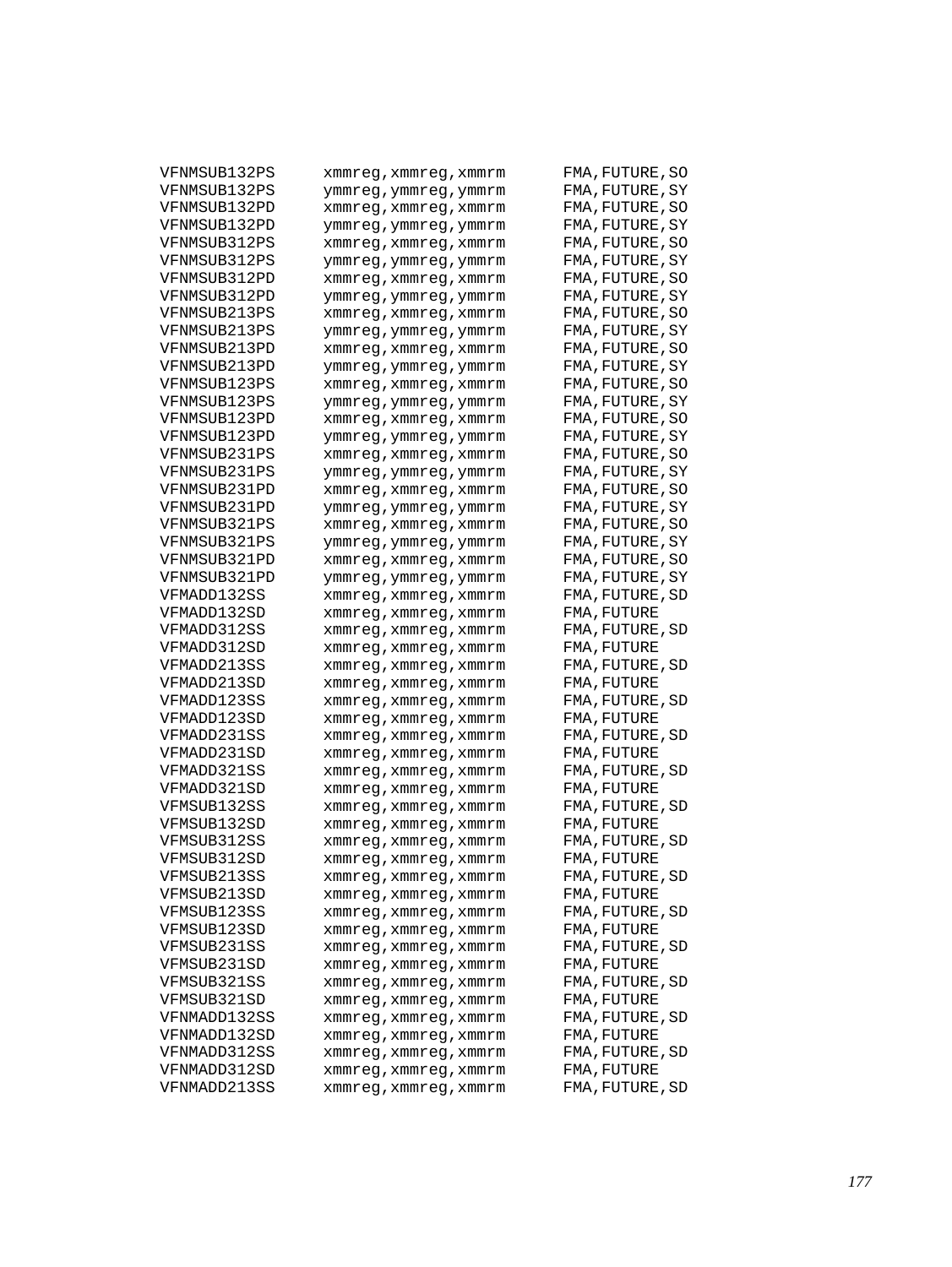| VFNMADD213SD | xmmreg, xmmreg, xmmrm | FMA, FUTURE     |
|--------------|-----------------------|-----------------|
| VFNMADD123SS | xmmreg, xmmreg, xmmrm | FMA, FUTURE, SD |
| VFNMADD123SD | xmmreq, xmmreq, xmmrm | FMA, FUTURE     |
| VFNMADD231SS | xmmreq, xmmreq, xmmrm | FMA, FUTURE, SD |
| VFNMADD231SD | xmmreq, xmmreq, xmmrm | FMA, FUTURE     |
| VFNMADD321SS | xmmreq, xmmreq, xmmrm | FMA, FUTURE, SD |
| VFNMADD321SD | xmmreq, xmmreq, xmmrm | FMA, FUTURE     |
| VFNMSUB132SS | xmmreq, xmmreq, xmmrm | FMA, FUTURE, SD |
| VFNMSUB132SD | xmmreq, xmmreq, xmmrm | FMA, FUTURE     |
| VFNMSUB312SS | xmmreq, xmmreq, xmmrm | FMA, FUTURE, SD |
| VFNMSUB312SD | xmmreq, xmmreq, xmmrm | FMA, FUTURE     |
| VFNMSUB213SS | xmmreq, xmmreq, xmmrm | FMA, FUTURE, SD |
| VFNMSUB213SD | xmmreq, xmmreq, xmmrm | FMA, FUTURE     |
| VFNMSUB123SS | xmmreq, xmmreq, xmmrm | FMA, FUTURE, SD |
| VFNMSUB123SD | xmmreq, xmmreq, xmmrm | FMA, FUTURE     |
| VFNMSUB231SS | xmmreg, xmmreg, xmmrm | FMA, FUTURE, SD |
| VFNMSUB231SD | xmmreq, xmmreq, xmmrm | FMA, FUTURE     |
| VFNMSUB321SS | xmmreq, xmmreq, xmmrm | FMA, FUTURE, SD |
| VFNMSUB321SD | xmmreg, xmmreg, xmmrm | FMA, FUTURE     |

## **B.1.30 VIA (Centaur) security instructions**

| XSTORE    | PENT, CYRIX |
|-----------|-------------|
| XCRYPTECB | PENT, CYRIX |
| XCRYPTCBC | PENT, CYRIX |
| XCRYPTCTR | PENT, CYRIX |
| XCRYPTCFB | PENT, CYRIX |
| XCRYPTOFB | PENT, CYRIX |
| MONTMUL   | PENT, CYRIX |
| XSHA1     | PENT, CYRIX |
| XSHA256   | PENT, CYRIX |

# **B.1.31 AMD XOP, FMA4 and CVT16 instructions (SSE5)**

| VCVTPH2PS   | xmmreg, xmmrm*, imm                          | AMD, SSE5     |
|-------------|----------------------------------------------|---------------|
| VCVTPH2PS   | ymmreg, xmmrm, imm                           | AMD, SSE5, SO |
| VCVTPH2PS   | ymmreg, ymmrm*, imm                          | AMD, SSE5, SO |
| VCVTPS2PH   | xmmrm, xmmreq*, imm                          | AMD, SSE5     |
| VCVTPS2PH   | xmmrm, ymmreg, imm                           | AMD, SSE5, SO |
| VCVTPS2PH   | ymmrm, ymmreg*, imm                          | AMD, SSE5, SO |
| VFMADDPD    | xmmreg, xmmreg*, xmmrm, xmmreg AMD, SSE5, SO |               |
| VFMADDPD    | ymmreg, ymmreg*, ymmrm, ymmreg AMD, SSE5, SY |               |
| VFMADDPD    | xmmreg, xmmreg*, xmmreg, xmmrm AMD, SSE5, SO |               |
| VFMADDPD    | ymmreg, ymmreg*, ymmreg, ymmrm AMD, SSE5, SY |               |
| VFMADDPS    | xmmreg, xmmreg*, xmmrm, xmmreg AMD, SSE5, SO |               |
| VFMADDPS    | ymmreg, ymmreg*, ymmrm, ymmreg AMD, SSE5, SY |               |
| VFMADDPS    | xmmreg, xmmreg*, xmmreg, xmmrm AMD, SSE5, SO |               |
| VFMADDPS    | ymmreg, ymmreg*, ymmreg, ymmrm AMD, SSE5, SY |               |
| VFMADDSD    | xmmreg, xmmreg*, xmmrm, xmmreg AMD, SSE5     |               |
| VFMADDSD    | xmmreg, xmmreg*, xmmreg, xmmrm AMD, SSE5     |               |
| VFMADDSS    | xmmreg, xmmreg*, xmmrm, xmmreg AMD, SSE5, SD |               |
| VFMADDSS    | xmmreg, xmmreg*, xmmreg, xmmrm AMD, SSE5, SD |               |
| VFMADDSUBPD | xmmreg, xmmreg*, xmmrm, xmmreg AMD, SSE5, SO |               |
| VFMADDSUBPD | ymmreg, ymmreg*, ymmrm, ymmreg AMD, SSE5, SY |               |
| VFMADDSUBPD | xmmreq, xmmreq*, xmmreq, xmmrm AMD, SSE5, SO |               |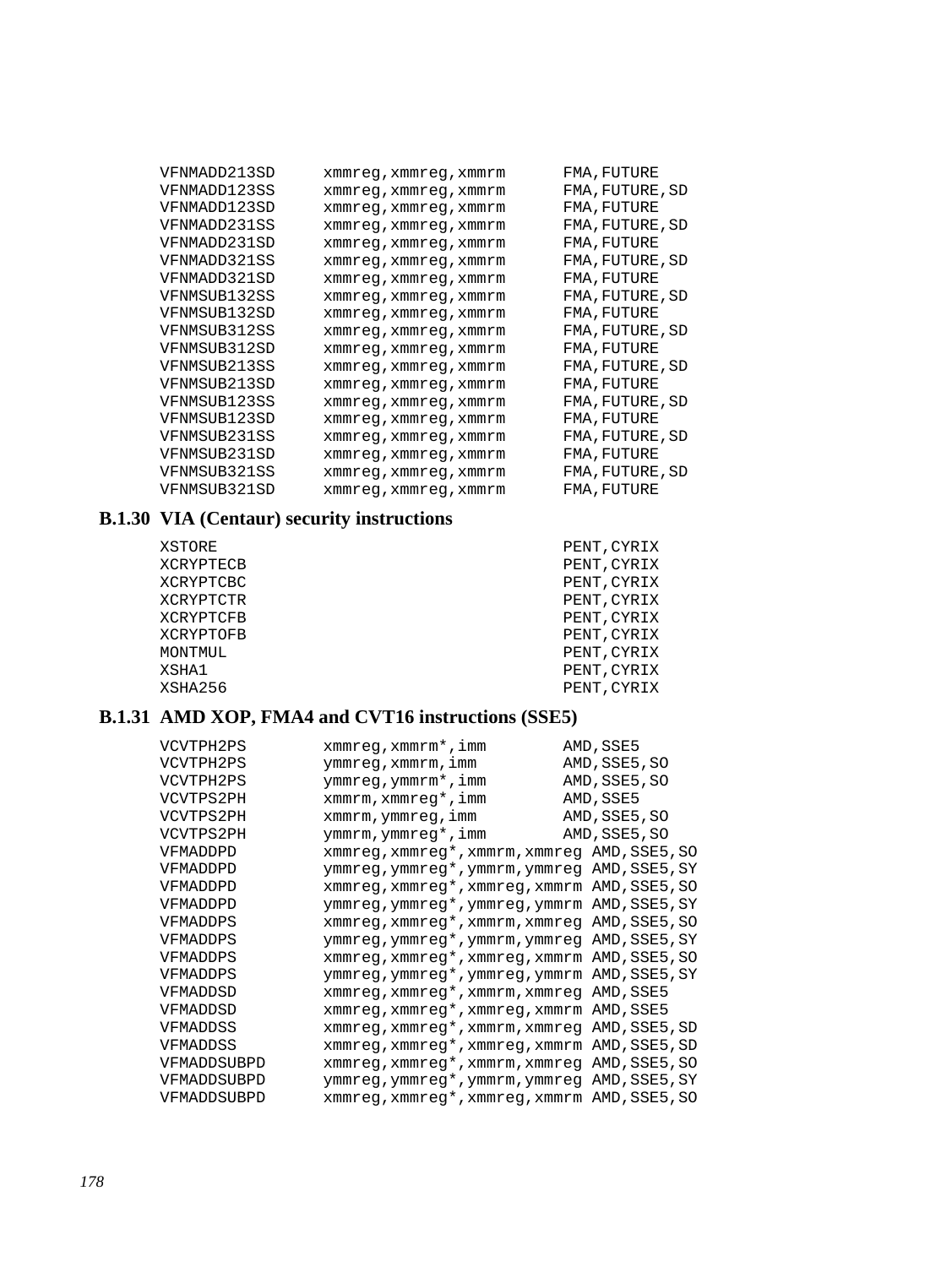| VFMADDSUBPD        | ymmreg, ymmreg*, ymmreg, ymmrm AMD, SSE5, SY |               |
|--------------------|----------------------------------------------|---------------|
| VFMADDSUBPS        | xmmreg, xmmreg*, xmmrm, xmmreg AMD, SSE5, SO |               |
| VFMADDSUBPS        | ymmreg, ymmreg*, ymmrm, ymmreg AMD, SSE5, SY |               |
| <b>VFMADDSUBPS</b> | xmmreg, xmmreg*, xmmreg, xmmrm AMD, SSE5, SO |               |
| VFMADDSUBPS        | ymmreg, ymmreg*, ymmreg, ymmrm AMD, SSE5, SY |               |
| VFMSUBADDPD        | xmmreg, xmmreg*, xmmrm, xmmreg AMD, SSE5, SO |               |
| VFMSUBADDPD        | ymmreg, ymmreg*, ymmrm, ymmreg AMD, SSE5, SY |               |
| VFMSUBADDPD        | xmmreg, xmmreg*, xmmreg, xmmrm AMD, SSE5, SO |               |
| VFMSUBADDPD        | ymmreg, ymmreg*, ymmreg, ymmrm AMD, SSE5, SY |               |
| <b>VFMSUBADDPS</b> | xmmreg, xmmreg*, xmmrm, xmmreg AMD, SSE5, SO |               |
| VFMSUBADDPS        | ymmreg, ymmreg*, ymmrm, ymmreg AMD, SSE5, SY |               |
| <b>VFMSUBADDPS</b> | xmmreg, xmmreg*, xmmreg, xmmrm AMD, SSE5, SO |               |
| VFMSUBADDPS        | ymmreg, ymmreg*, ymmreg, ymmrm AMD, SSE5, SY |               |
| VFMSUBPD           | xmmreg, xmmreg*, xmmrm, xmmreg AMD, SSE5, SO |               |
| VFMSUBPD           | ymmreg, ymmreg*, ymmrm, ymmreg AMD, SSE5, SY |               |
| VFMSUBPD           | xmmreg, xmmreg*, xmmreg, xmmrm AMD, SSE5, SO |               |
| VFMSUBPD           | ymmreg, ymmreg*, ymmreg, ymmrm AMD, SSE5, SY |               |
| VFMSUBPS           | xmmreg, xmmreg*, xmmrm, xmmreg AMD, SSE5, SO |               |
| VFMSUBPS           | ymmreg, ymmreg*, ymmrm, ymmreg AMD, SSE5, SY |               |
| VFMSUBPS           | xmmreg, xmmreg*, xmmreg, xmmrm AMD, SSE5, SO |               |
| VFMSUBPS           | ymmreg, ymmreg*, ymmreg, ymmrm AMD, SSE5, SY |               |
| VFMSUBSD           | xmmreg, xmmreg*, xmmrm, xmmreg AMD, SSE5     |               |
| VFMSUBSD           | xmmreg, xmmreg*, xmmreg, xmmrm AMD, SSE5     |               |
| VFMSUBSS           | xmmreg, xmmreg*, xmmrm, xmmreg AMD, SSE5, SD |               |
| VFMSUBSS           | xmmreg, xmmreg*, xmmreg, xmmrm AMD, SSE5, SD |               |
| VFNMADDPD          | xmmreg, xmmreg*, xmmrm, xmmreg AMD, SSE5, SO |               |
| VFNMADDPD          | ymmreg, ymmreg*, ymmrm, ymmreg AMD, SSE5, SY |               |
| VFNMADDPD          | xmmreg, xmmreg*, xmmreg, xmmrm AMD, SSE5, SO |               |
| VFNMADDPD          | ymmreg, ymmreg*, ymmreg, ymmrm AMD, SSE5, SY |               |
| VFNMADDPS          | xmmreg, xmmreg*, xmmrm, xmmreg AMD, SSE5, SO |               |
| VFNMADDPS          | ymmreg, ymmreg*, ymmrm, ymmreg AMD, SSE5, SY |               |
| VFNMADDPS          | xmmreg, xmmreg*, xmmreg, xmmrm AMD, SSE5, SO |               |
| VFNMADDPS          | ymmreg, ymmreg*, ymmreg, ymmrm AMD, SSE5, SY |               |
| VFNMADDSD          | xmmreg, xmmreg*, xmmrm, xmmreg AMD, SSE5     |               |
| VFNMADDSD          | xmmreg, xmmreg*, xmmreg, xmmrm AMD, SSE5     |               |
| VFNMADDSS          | xmmreg, xmmreg*, xmmrm, xmmreg AMD, SSE5, SD |               |
| VFNMADDSS          | xmmreg, xmmreg*, xmmreg, xmmrm AMD, SSE5, SD |               |
| VFNMSUBPD          | xmmreg, xmmreg*, xmmrm, xmmreg AMD, SSE5, SO |               |
| VFNMSUBPD          | ymmreg, ymmreg*, ymmrm, ymmreg AMD, SSE5, SY |               |
| VFNMSUBPD          | xmmreg, xmmreg*, xmmreg, xmmrm AMD, SSE5, SO |               |
| VFNMSUBPD          | ymmreg, ymmreg*, ymmreg, ymmrm AMD, SSE5, SY |               |
| VFNMSUBPS          | xmmreg, xmmreg*, xmmrm, xmmreg AMD, SSE5, SO |               |
| VFNMSUBPS          | ymmreg, ymmreg*, ymmrm, ymmreg AMD, SSE5, SY |               |
| VFNMSUBPS          | xmmreg, xmmreg*, xmmreg, xmmrm AMD, SSE5, SO |               |
| VFNMSUBPS          | ymmreg, ymmreg*, ymmreg, ymmrm AMD, SSE5, SY |               |
| VFNMSUBSD          | xmmreg, xmmreg*, xmmrm, xmmreg AMD, SSE5     |               |
| VFNMSUBSD          | xmmreg, xmmreg*, xmmreg, xmmrm AMD, SSE5     |               |
| VFNMSUBSS          | xmmreg, xmmreg*, xmmrm, xmmreg AMD, SSE5, SD |               |
| VFNMSUBSS          | xmmreg, xmmreg*, xmmreg, xmmrm AMD, SSE5, SD |               |
| VFRCZPD            | xmmreg, xmmrm*                               | AMD, SSE5, SO |
| VFRCZPD            | ymmreg, ymmrm*                               | AMD, SSE5, SY |
| VFRCZPS            | xmmreg, xmmrm*                               | AMD, SSE5, SO |
| VFRCZPS            | ymmreg, ymmrm*                               | AMD, SSE5, SY |
|                    |                                              |               |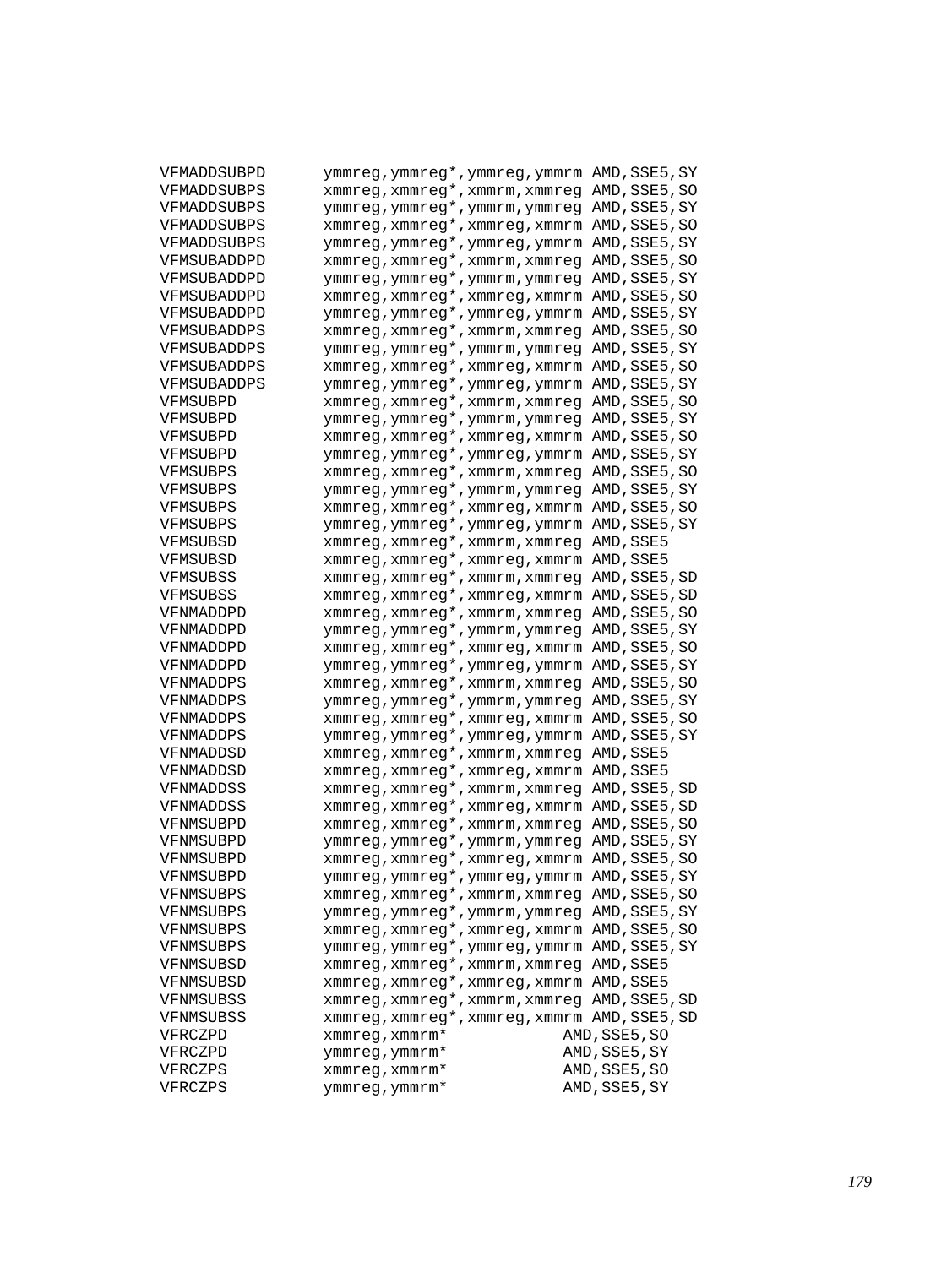| VFRCZSD          | xmmreg, xmmrm*                               | AMD, SSE5     |
|------------------|----------------------------------------------|---------------|
| VFRCZSS          | $x$ mm $x$ eq, $x$ mm $x$ m $*$              | AMD, SSE5, SD |
| VPCMOV           | xmmreg, xmmreg*, xmmrm, xmmreg AMD, SSE5, SO |               |
| VPCMOV           | ymmreg, ymmreg*, ymmrm, ymmreg AMD, SSE5, SY |               |
| VPCMOV           | xmmreg, xmmreg*, xmmreg, xmmrm AMD, SSE5, SO |               |
| <b>VPCMOV</b>    | ymmreg, ymmreg*, ymmreg, ymmrm AMD, SSE5, SY |               |
| <b>VPCOMB</b>    | xmmreg, xmmreg*, xmmrm, imm AMD, SSE5, SO    |               |
| VPCOMD           | xmmreg, xmmreg*, xmmrm, imm AMD, SSE5, SO    |               |
| <b>VPCOMQ</b>    | xmmreg, xmmreg*, xmmrm, imm AMD, SSE5, SO    |               |
| VPCOMUB          | xmmreg, xmmreg*, xmmrm, imm AMD, SSE5, SO    |               |
| VPCOMUD          | xmmreg, xmmreg*, xmmrm, imm AMD, SSE5, SO    |               |
| <b>VPCOMUO</b>   | xmmreg, xmmreg*, xmmrm, imm AMD, SSE5, SO    |               |
| VPCOMUW          | xmmreg, xmmreg*, xmmrm, imm AMD, SSE5, SO    |               |
| <b>VPCOMW</b>    | xmmreg, xmmreg*, xmmrm, imm AMD, SSE5, SO    |               |
| VPHADDBD         | $x$ mm $x$ eq, $x$ mm $x$ m $*$              | AMD, SSE5, SO |
| <b>VPHADDBQ</b>  | xmmreq, xmmrm*                               | AMD, SSE5, SO |
| VPHADDBW         | xmmreg, xmmrm*                               | AMD, SSE5, SO |
| VPHADDDQ         | xmmreg, xmmrm*                               | AMD, SSE5, SO |
| VPHADDUBD        | xmmreg, xmmrm*                               | AMD, SSE5, SO |
| <b>VPHADDUBQ</b> | xmmreq, xmmrm*                               | AMD, SSE5, SO |
| VPHADDUBWD       | xmmreg, xmmrm*                               | AMD, SSE5, SO |
| VPHADDUDQ        | xmmreq, xmmrm*                               | AMD, SSE5, SO |
| VPHADDUWD        | xmmreg, xmmrm*                               | AMD, SSE5, SO |
| VPHADDUWQ        | xmmreg, xmmrm*                               | AMD, SSE5, SO |
| VPHADDWD         | xmmreg, xmmrm*                               | AMD, SSE5, SO |
| VPHADDWQ         | xmmreq, xmmrm*                               | AMD, SSE5, SO |
| VPHSUBBW         | xmmreg, xmmrm*                               | AMD, SSE5, SO |
| <b>VPHSUBDQ</b>  | xmmreq, xmmrm*                               | AMD, SSE5, SO |
| VPHSUBWD         | xmmreg, xmmrm*                               | AMD, SSE5, SO |
| VPMACSDD         | xmmreg, xmmreg*, xmmrm, xmmreg AMD, SSE5, SO |               |
| VPMACSDOH        | xmmreg, xmmreg*, xmmrm, xmmreg AMD, SSE5, SO |               |
| VPMACSDQL        | xmmreg, xmmreg*, xmmrm, xmmreg AMD, SSE5, SO |               |
| VPMACSSDD        | xmmreg, xmmreg*, xmmrm, xmmreg AMD, SSE5, SO |               |
|                  | xmmreg, xmmreg*, xmmrm, xmmreg AMD, SSE5, SO |               |
| VPMACSSDOH       |                                              |               |
| VPMACSSDOL       | xmmreg, xmmreg*, xmmrm, xmmreg AMD, SSE5, SO |               |
| VPMACSSWD        | xmmreg, xmmreg*, xmmrm, xmmreg AMD, SSE5, SO |               |
| VPMACSSWW        | xmmreg, xmmreg*, xmmrm, xmmreg AMD, SSE5, SO |               |
| VPMACSWD         | xmmreg, xmmreg*, xmmrm, xmmreg AMD, SSE5, SO |               |
| VPMACSWW         | xmmreg, xmmreg*, xmmrm, xmmreg AMD, SSE5, SO |               |
| VPMADCSSWD       | xmmreg, xmmreg*, xmmrm, xmmreg AMD, SSE5, SO |               |
| VPMADCSWD        | xmmreg, xmmreg*, xmmrm, xmmreg AMD, SSE5, SO |               |
| VPPERM           | xmmreg, xmmreg*, xmmreg, xmmrm AMD, SSE5, SO |               |
| VPPERM           | xmmreg, xmmreg*, xmmrm, xmmreg AMD, SSE5, SO |               |
| VPROTB           | xmmreg, xmmrm*, xmmreg                       | AMD, SSE5, SO |
| VPROTB           | xmmreq, xmmreq*, xmmrm                       | AMD, SSE5, SO |
| VPROTB           | xmmreq, xmmrm*, imm                          | AMD, SSE5     |
| VPROTD           | xmmreg, xmmrm*, xmmreg                       | AMD, SSE5, SO |
| VPROTD           | xmmreg, xmmreg*, xmmrm                       | AMD, SSE5, SO |
| VPROTD           | xmmreg, xmmrm*, imm                          | AMD, SSE5, SO |
| VPROTQ           | xmmreg, xmmrm*, xmmreg                       | AMD, SSE5, SO |
| VPROTQ           | xmmreg, xmmreg*, xmmrm                       | AMD, SSE5, SO |
| VPROTQ           | xmmreg, xmmrm*, imm                          | AMD, SSE5, SO |
| VPROTW           | xmmreg, xmmrm*, xmmreg                       | AMD, SSE5, SO |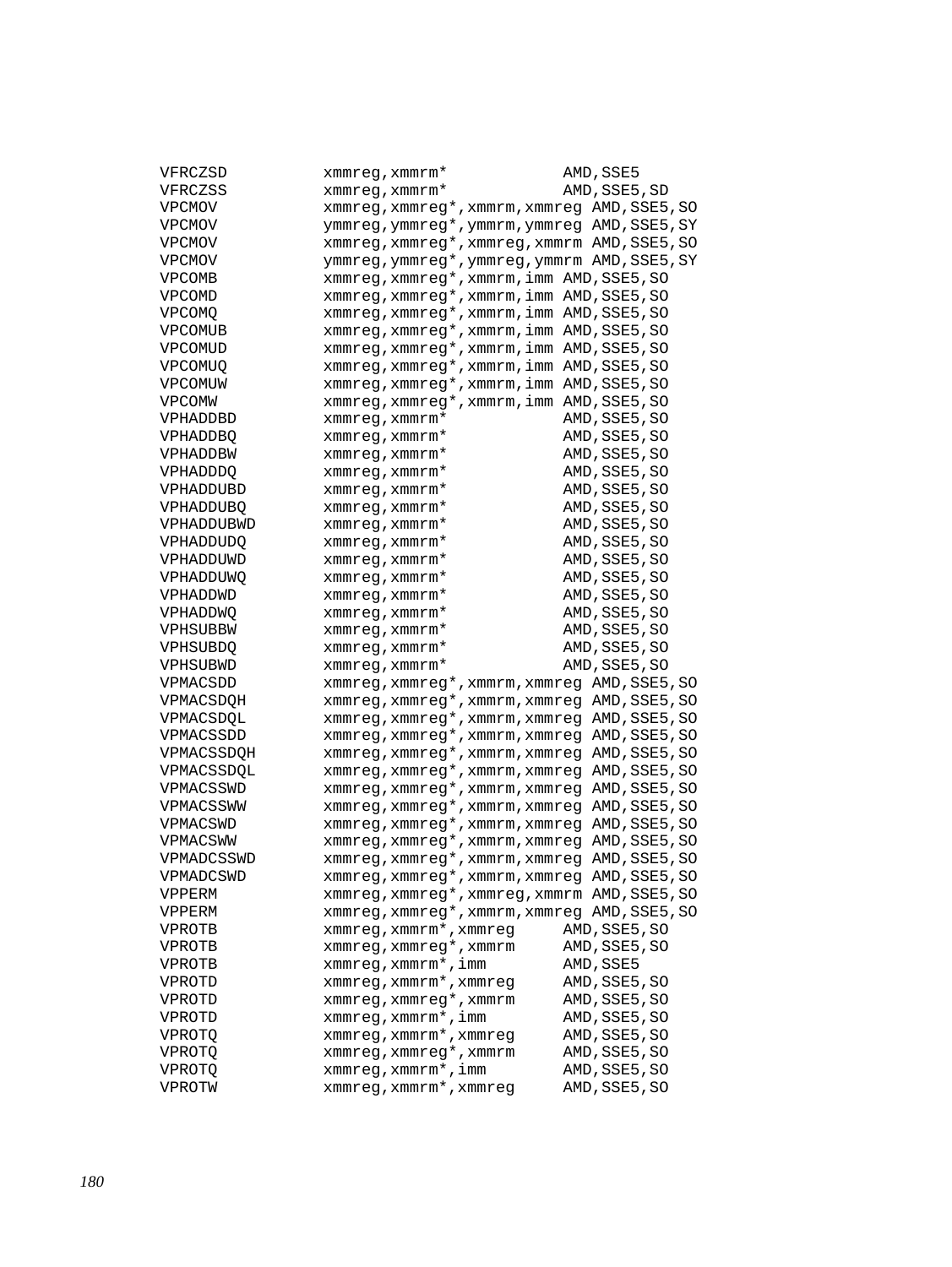| VPROTW        | xmmreg, xmmreg*, xmmrm | AMD, SSE5, SO |
|---------------|------------------------|---------------|
| VPROTW        | $xmmreg, xmmrm*$ , imm | AMD, SSE5, SO |
| <b>VPSHAB</b> | xmmreg, xmmrm*, xmmreg | AMD, SSE5, SO |
| <b>VPSHAB</b> | xmmreg, xmmreg*, xmmrm | AMD, SSE5, SO |
| VPSHAD        | xmmreg, xmmrm*, xmmreg | AMD, SSE5, SO |
| VPSHAD        | xmmreg, xmmreg*, xmmrm | AMD, SSE5, SO |
| <b>VPSHAO</b> | xmmreg, xmmrm*, xmmreg | AMD, SSE5, SO |
| <b>VPSHAO</b> | xmmreg, xmmreg*, xmmrm | AMD, SSE5, SO |
| VPSHAW        | xmmreg, xmmrm*, xmmreg | AMD, SSE5, SO |
| VPSHAW        | xmmreg, xmmreg*, xmmrm | AMD, SSE5, SO |
| VPSHLB        | xmmreg, xmmrm*, xmmreg | AMD, SSE5, SO |
| VPSHLB        | xmmreg, xmmreg*, xmmrm | AMD, SSE5, SO |
| VPSHLD        | xmmreg, xmmrm*, xmmreg | AMD, SSE5, SO |
| VPSHLD        | xmmreg, xmmreg*, xmmrm | AMD, SSE5, SO |
| <b>VPSHLO</b> | xmmreg, xmmrm*, xmmreg | AMD, SSE5, SO |
| <b>VPSHLO</b> | xmmreq, xmmreq*, xmmrm | AMD, SSE5, SO |
| VPSHLW        | xmmreg, xmmrm*, xmmreg | AMD, SSE5, SO |
| VPSHLW        | xmmreg, xmmreg*, xmmrm | AMD, SSE5, SO |

## **B.1.32 Systematic names for the hinting nop instructions**

| HINT NOPO  | rm16 | P6, UNDOC  |
|------------|------|------------|
| HINT NOPO  | rm32 | P6, UNDOC  |
| HINT NOPO  | rm64 | X64, UNDOC |
| HINT NOP1  | rm16 | P6, UNDOC  |
| HINT NOP1  | rm32 | P6, UNDOC  |
| HINT NOP1  | rm64 | X64, UNDOC |
| HINT NOP2  | rm16 | P6, UNDOC  |
| HINT NOP2  | rm32 | P6, UNDOC  |
| HINT NOP2  | rm64 | X64, UNDOC |
| HINT NOP3  | rm16 | P6, UNDOC  |
| HINT NOP3  | rm32 | P6, UNDOC  |
| HINT NOP3  | rm64 | X64, UNDOC |
| HINT NOP4  | rm16 | P6, UNDOC  |
| HINT_NOP4  | rm32 | P6, UNDOC  |
| HINT NOP4  | rm64 | X64, UNDOC |
| HINT NOP5  | rm16 | P6, UNDOC  |
| HINT NOP5  | rm32 | P6, UNDOC  |
| HINT NOP5  | rm64 | X64, UNDOC |
| HINT NOP6  | rm16 | P6, UNDOC  |
| HINT NOP6  | rm32 | P6, UNDOC  |
| HINT NOP6  | rm64 | X64,UNDOC  |
| HINT NOP7  | rm16 | P6, UNDOC  |
| HINT NOP7  | rm32 | P6, UNDOC  |
| HINT NOP7  | rm64 | X64, UNDOC |
| HINT NOP8  | rm16 | P6, UNDOC  |
| HINT NOP8  | rm32 | P6, UNDOC  |
| HINT NOP8  | rm64 | X64, UNDOC |
| HINT NOP9  | rm16 | P6, UNDOC  |
| HINT NOP9  | rm32 | P6, UNDOC  |
| HINT NOP9  | rm64 | X64, UNDOC |
| HINT NOP10 | rm16 | P6, UNDOC  |
| HINT NOP10 | rm32 | P6, UNDOC  |
| HINT NOP10 | rm64 | X64, UNDOC |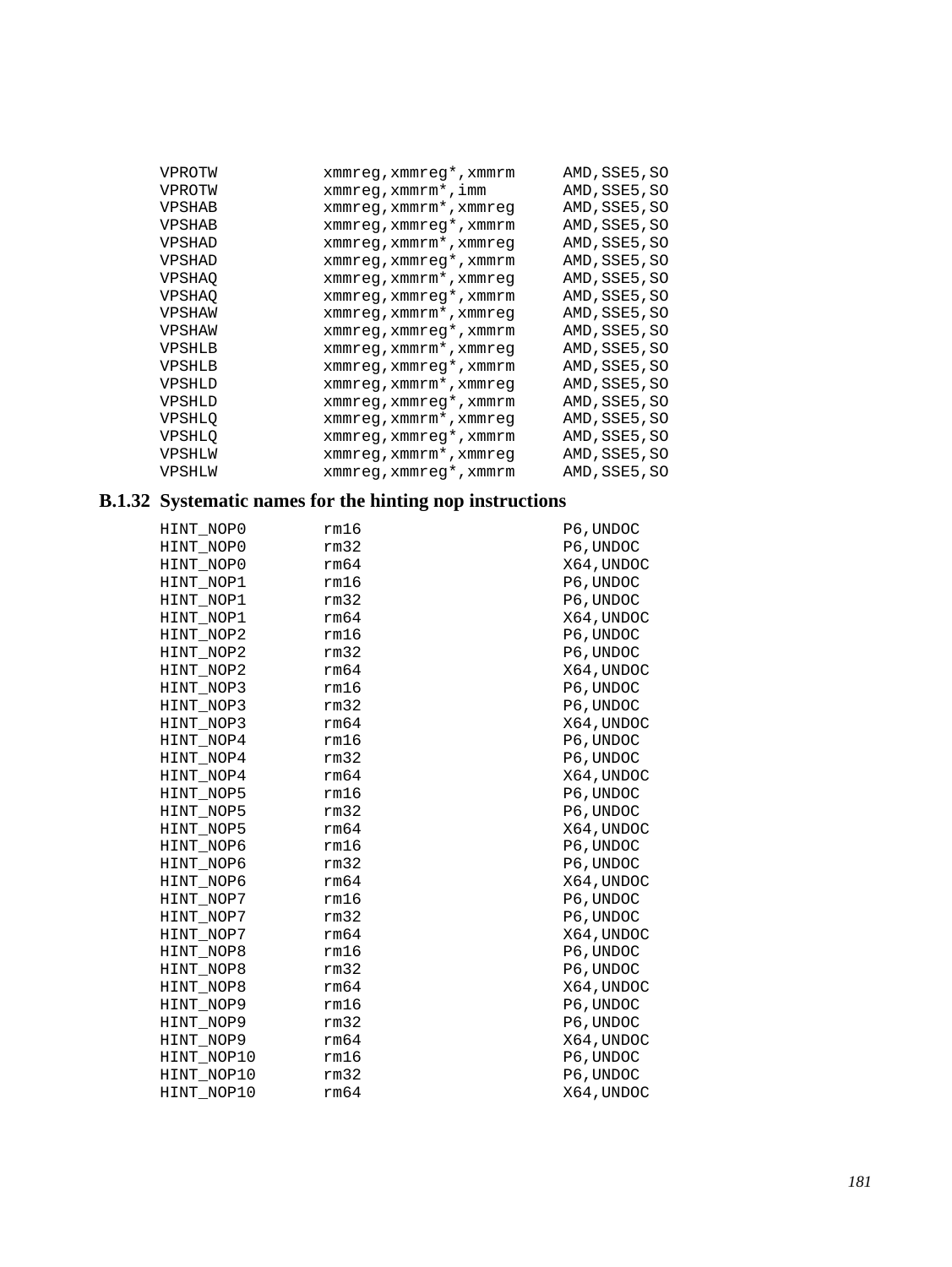| HINT NOP11 | rm16 |
|------------|------|
| HINT_NOP11 | rm32 |
| HINT NOP11 | rm64 |
| HINT NOP12 | rm16 |
| HINT_NOP12 | rm32 |
| HINT_NOP12 | rm64 |
| HINT NOP13 | rm16 |
| HINT_NOP13 | rm32 |
| HINT_NOP13 | rm64 |
| HINT_NOP14 | rm16 |
| HINT_NOP14 | rm32 |
| HINT_NOP14 | rm64 |
| HINT_NOP15 | rm16 |
| HINT_NOP15 | rm32 |
| HINT NOP15 | rm64 |
| HINT_NOP16 | rm16 |
| HINT_NOP16 | rm32 |
| HINT_NOP16 | rm64 |
| HINT NOP17 | rm16 |
| HINT NOP17 | rm32 |
| HINT_NOP17 | rm64 |
| HINT_NOP18 | rm16 |
| HINT_NOP18 | rm32 |
| HINT_NOP18 | rm64 |
| HINT_NOP19 | rm16 |
| HINT_NOP19 | rm32 |
| HINT NOP19 | rm64 |
| HINT_NOP20 | rm16 |
| HINT_NOP20 | rm32 |
| HINT_NOP20 | rm64 |
| HINT_NOP21 | rm16 |
| HINT_NOP21 | rm32 |
| HINT_NOP21 | rm64 |
| HINT_NOP22 | rm16 |
| HINT_NOP22 | rm32 |
| HINT_NOP22 | rm64 |
| HINT_NOP23 | rm16 |
| HINT_NOP23 | rm32 |
| HINT NOP23 | rm64 |
| HINT NOP24 | rm16 |
| HINT_NOP24 | rm32 |
| HINT_NOP24 | rm64 |
| HINT NOP25 | rm16 |
| HINT_NOP25 | rm32 |
| HINT NOP25 | rm64 |
| HINT NOP26 | rm16 |
| HINT_NOP26 | rm32 |
| HINT_NOP26 | rm64 |
| HINT NOP27 | rm16 |
| HINT_NOP27 | rm32 |
| HINT NOP27 | rm64 |
| HINT NOP28 | rm16 |
| HINT NOP28 | rm32 |
|            |      |

P6, UNDOC P6, UNDOC X64, UNDOC P6, UNDOC P6, UNDOC X64, UNDOC P6, UNDOC P6, UNDOC X64, UNDOC P6, UNDOC P6, UNDOC X64, UNDOC P6, UNDOC P6, UNDOC X64, UNDOC P6, UNDOC P6, UNDOC X64, UNDOC P6, UNDOC P6, UNDOC X64, UNDOC P6, UNDOC P6, UNDOC X64, UNDOC P6, UNDOC P6, UNDOC X64, UNDOC P6, UNDOC P6, UNDOC X64, UNDOC P6, UNDOC P6, UNDOC X64, UNDOC P6, UNDOC P6, UNDOC X64, UNDOC P6, UNDOC P6, UNDOC X64, UNDOC P6, UNDOC P6, UNDOC X64, UNDOC P6, UNDOC P6, UNDOC X64, UNDOC P6, UNDOC P6, UNDOC X64, UNDOC P6, UNDOC P6, UNDOC X64, UNDOC  ${\tt P6}$  , UNDOC P6, UNDOC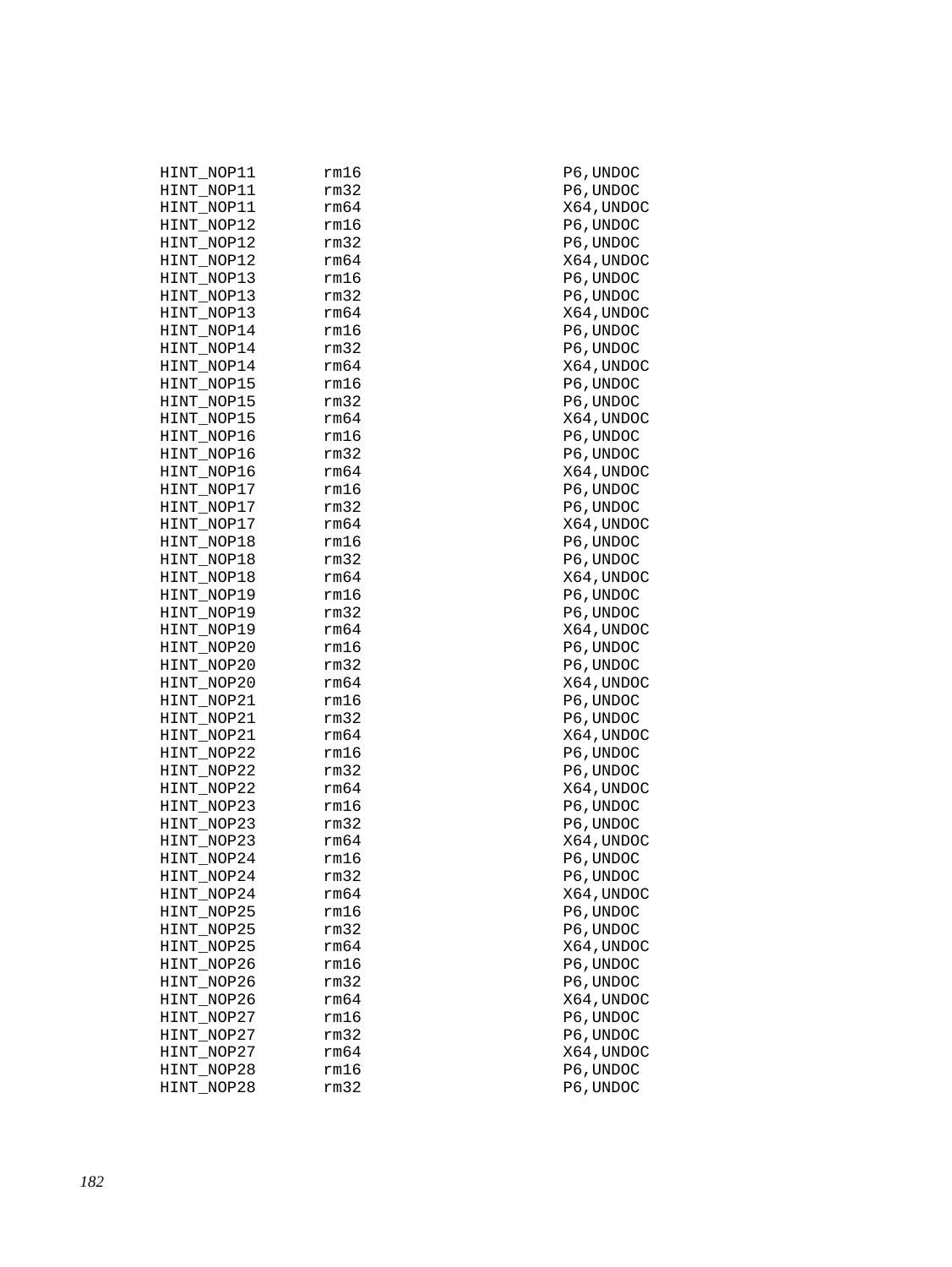| HINT_NOP28 | rm64 | X64,UNDOC  |
|------------|------|------------|
| HINT NOP29 | rm16 | P6, UNDOC  |
| HINT NOP29 | rm32 | P6, UNDOC  |
| HINT_NOP29 | rm64 | X64, UNDOC |
| HINT NOP30 | rm16 | P6,UNDOC   |
| HINT_NOP30 | rm32 | P6, UNDOC  |
| HINT_NOP30 | rm64 | X64,UNDOC  |
| HINT_NOP31 | rm16 | P6, UNDOC  |
| HINT NOP31 | rm32 | P6, UNDOC  |
| HINT_NOP31 | rm64 | X64, UNDOC |
| HINT NOP32 | rm16 | P6, UNDOC  |
| HINT_NOP32 | rm32 | P6,UNDOC   |
| HINT_NOP32 | rm64 | X64,UNDOC  |
| HINT_NOP33 | rm16 | P6, UNDOC  |
| HINT NOP33 | rm32 | P6, UNDOC  |
| HINT_NOP33 | rm64 | X64, UNDOC |
| HINT NOP34 | rm16 | P6,UNDOC   |
| HINT_NOP34 | rm32 | P6, UNDOC  |
| HINT_NOP34 | rm64 | X64,UNDOC  |
| HINT_NOP35 | rm16 | P6, UNDOC  |
| HINT NOP35 | rm32 | P6, UNDOC  |
| HINT_NOP35 | rm64 | X64, UNDOC |
| HINT_NOP36 | rm16 | P6, UNDOC  |
| HINT_NOP36 | rm32 | P6,UNDOC   |
| HINT_NOP36 | rm64 | X64,UNDOC  |
| HINT NOP37 | rm16 | P6, UNDOC  |
| HINT_NOP37 | rm32 | P6, UNDOC  |
| HINT_NOP37 | rm64 | X64,UNDOC  |
| HINT NOP38 | rm16 | P6,UNDOC   |
| HINT_NOP38 | rm32 | P6, UNDOC  |
| HINT_NOP38 | rm64 | X64,UNDOC  |
| HINT_NOP39 | rm16 | P6, UNDOC  |
| HINT NOP39 | rm32 | P6, UNDOC  |
| HINT_NOP39 | rm64 | X64, UNDOC |
| HINT_NOP40 | rm16 | P6,UNDOC   |
| HINT_NOP40 | rm32 | P6,UNDOC   |
| HINT_NOP40 | rm64 | X64,UNDOC  |
| HINT_NOP41 | rm16 | P6, UNDOC  |
| HINT_NOP41 | rm32 | P6, UNDOC  |
| HINT NOP41 | rm64 | X64, UNDOC |
| HINT NOP42 | rm16 | P6, UNDOC  |
| HINT_NOP42 | rm32 | P6, UNDOC  |
| HINT_NOP42 | rm64 | X64, UNDOC |
| HINT_NOP43 | rm16 | P6, UNDOC  |
| HINT_NOP43 | rm32 | P6, UNDOC  |
| HINT_NOP43 | rm64 | X64, UNDOC |
| HINT_NOP44 | rm16 | P6, UNDOC  |
| HINT_NOP44 | rm32 | P6, UNDOC  |
| HINT_NOP44 | rm64 | X64, UNDOC |
| HINT_NOP45 | rm16 | P6, UNDOC  |
| HINT_NOP45 | rm32 | P6, UNDOC  |
| HINT_NOP45 | rm64 | X64, UNDOC |
| HINT NOP46 | rm16 | P6, UNDOC  |
|            |      |            |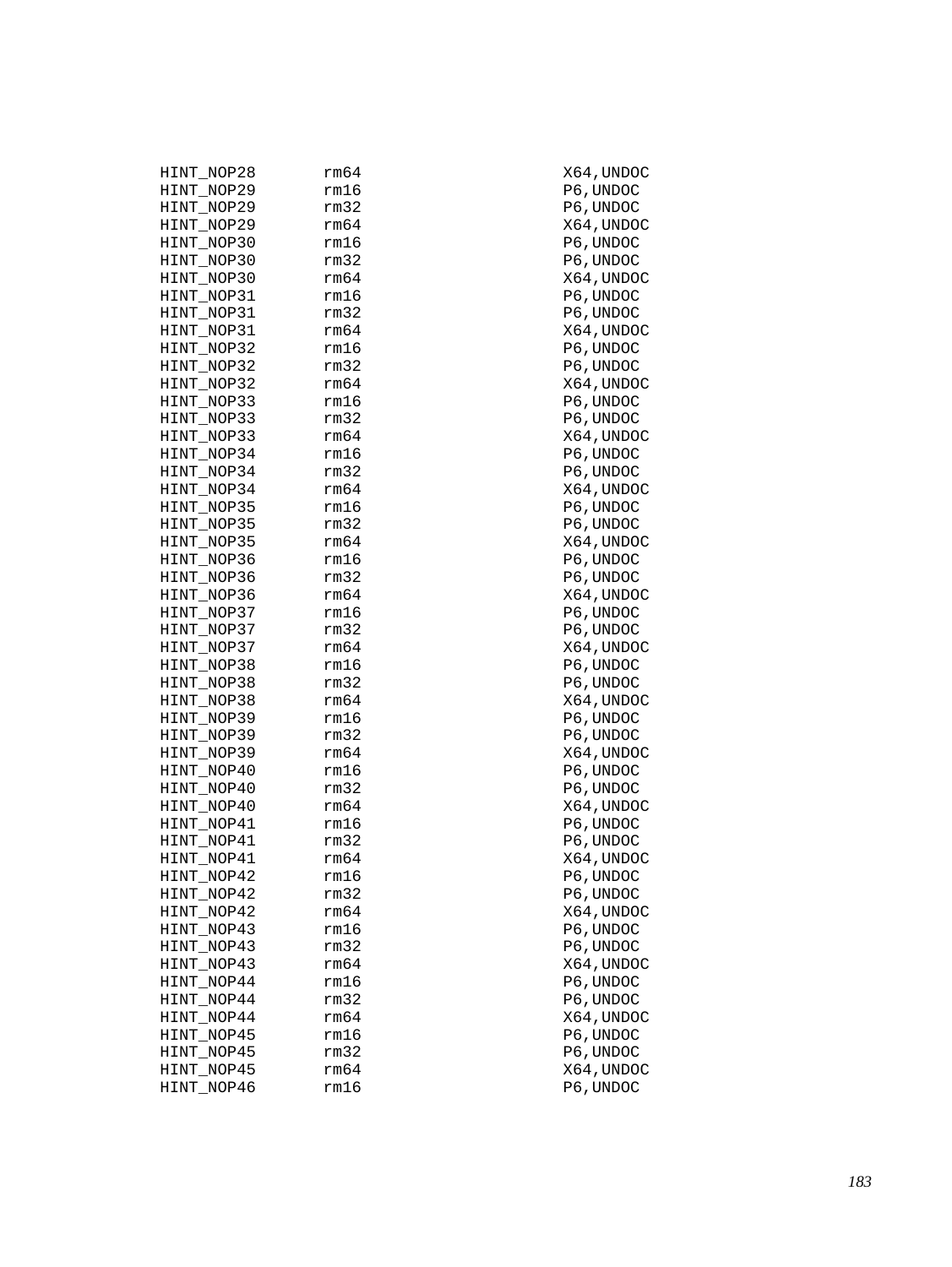| HINT_NOP46 | rm32 | P6,UNDOC   |
|------------|------|------------|
| HINT NOP46 | rm64 | X64, UNDOC |
| HINT_NOP47 | rm16 | P6, UNDOC  |
| HINT_NOP47 | rm32 | P6, UNDOC  |
| HINT_NOP47 | rm64 | X64,UNDOC  |
| HINT NOP48 | rm16 | P6,UNDOC   |
| HINT_NOP48 | rm32 | P6,UNDOC   |
| HINT_NOP48 | rm64 | X64,UNDOC  |
| HINT_NOP49 | rm16 | P6, UNDOC  |
| HINT_NOP49 | rm32 | P6, UNDOC  |
| HINT_NOP49 | rm64 | X64,UNDOC  |
| HINT NOP50 | rm16 | P6,UNDOC   |
| HINT_NOP50 | rm32 | P6,UNDOC   |
|            | rm64 |            |
| HINT_NOP50 |      | X64,UNDOC  |
| HINT_NOP51 | rm16 | P6, UNDOC  |
| HINT_NOP51 | rm32 | P6, UNDOC  |
| HINT_NOP51 | rm64 | X64,UNDOC  |
| HINT NOP52 | rm16 | P6, UNDOC  |
| HINT NOP52 | rm32 | P6, UNDOC  |
| HINT_NOP52 | rm64 | X64,UNDOC  |
| HINT NOP53 | rm16 | P6, UNDOC  |
| HINT_NOP53 | rm32 | P6, UNDOC  |
| HINT_NOP53 | rm64 | X64,UNDOC  |
| HINT NOP54 | rm16 | P6,UNDOC   |
| HINT_NOP54 | rm32 | P6,UNDOC   |
| HINT_NOP54 | rm64 | X64,UNDOC  |
| HINT_NOP55 | rm16 | P6, UNDOC  |
| HINT_NOP55 | rm32 | P6, UNDOC  |
| HINT_NOP55 | rm64 | X64,UNDOC  |
| HINT NOP56 | rm16 | P6, UNDOC  |
| HINT_NOP56 | rm32 | P6, UNDOC  |
| HINT_NOP56 | rm64 | X64,UNDOC  |
| HINT NOP57 | rm16 | P6, UNDOC  |
| HINT_NOP57 | rm32 | P6, UNDOC  |
| HINT_NOP57 | rm64 | X64,UNDOC  |
| HINT NOP58 | rm16 | P6,UNDOC   |
| HINT NOP58 | rm32 | P6, UNDOC  |
|            | rm64 |            |
| HINT_NOP58 |      | X64,UNDOC  |
| HINT NOP59 | rm16 | P6, UNDOC  |
| HINT_NOP59 | rm32 | P6, UNDOC  |
| HINT_NOP59 | rm64 | X64,UNDOC  |
| HINT_NOP60 | rm16 | P6,UNDOC   |
| HINT_NOP60 | rm32 | P6, UNDOC  |
| HINT_NOP60 | rm64 | X64, UNDOC |
| HINT NOP61 | rm16 | P6, UNDOC  |
| HINT_NOP61 | rm32 | P6, UNDOC  |
| HINT_NOP61 | rm64 | X64,UNDOC  |
| HINT NOP62 | rm16 | P6, UNDOC  |
| HINT_NOP62 | rm32 | P6, UNDOC  |
| HINT_NOP62 | rm64 | X64, UNDOC |
| HINT NOP63 | rm16 | P6, UNDOC  |
|            |      |            |
| HINT_NOP63 | rm32 | P6, UNDOC  |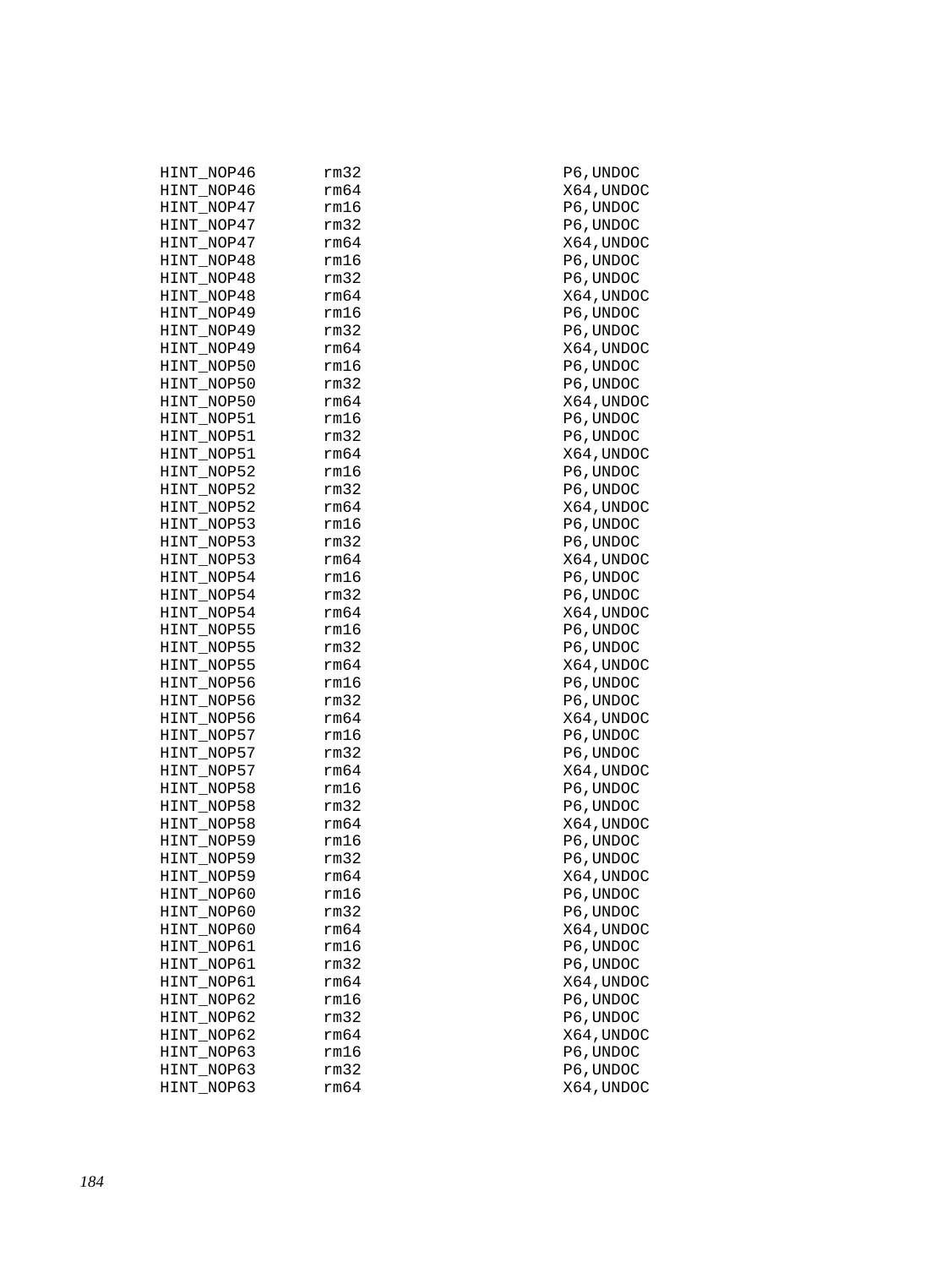# <span id="page-184-0"></span>**Appendix C: NASM Version History**

## **C.1 NASM 2 Series**

The NASM 2 series support x86−64, and is the production version of NASM since 2007.

#### **C.1.1 Version 2.07**

- NASM is now under the 2−clause BSD license. See [section 1.1.2.](#page-13-0)
- Fix the section type for the .strtab section in the elf64 output format.
- Fix the handling of COMMON directives in the obj output format.
- New ith and srec output formats; these are variants of the bin output format which output Intel hex and Motorola S−records, respectively. See [section 7.2](#page-72-0) and [section 7.3.](#page-72-1)
- rdf2ihx replaced with an enhanced rdf2bin, which can output binary, COM, Intel hex or Motorola S−records.
- The Windows installer now puts the NASM directory first in the PATH of the "NASM Shell".
- Revert the early expansion behavior of %+ to pre−2.06 behavior: %+ is only expanded late.
- Yet another Mach−O alignment fix.
- Don't delete the list file on errors. Also, include error and warning information in the list file.
- Support for 64−bit Mach−O output, see [section 7.8.](#page-83-0)
- Fix assert failure on certain operations that involve strings with high−bit bytes.

#### **C.1.2 Version 2.06**

- This release is dedicated to the memory of Charles A. Crayne, long time NASM developer as well as moderator of comp.lang.asm.x86 and author of the book *Serious Assembler*. We miss you, Chuck.
- Support for indirect macro expansion  $(\xi$  [ . . . ]). See [section 4.1.3.](#page-38-0)
- & pop can now take an argument, see [section 4.7.1.](#page-53-0)
- The argument to %use is no longer macro−expanded. Use %[...] if macro expansion is desired.
- Support for thread−local storage in ELF32 and ELF64. See [section 7.9.4.](#page-85-0)
- Fix crash on  $\text{\$ifmacro without an argument.}$
- Correct the arguments to the POPCNT instruction.
- Fix section alignment in the Mach−O format.
- Update AVX support to version 5 of the Intel specification.
- Fix the handling of accesses to context−local macros from higher levels in the context stack.
- Treat WAIT as a prefix rather than as an instruction, thereby allowing constructs like O16 FSAVE to work correctly.
- Support for structures with a non−zero base offset. See [section 4.11.10.](#page-61-0)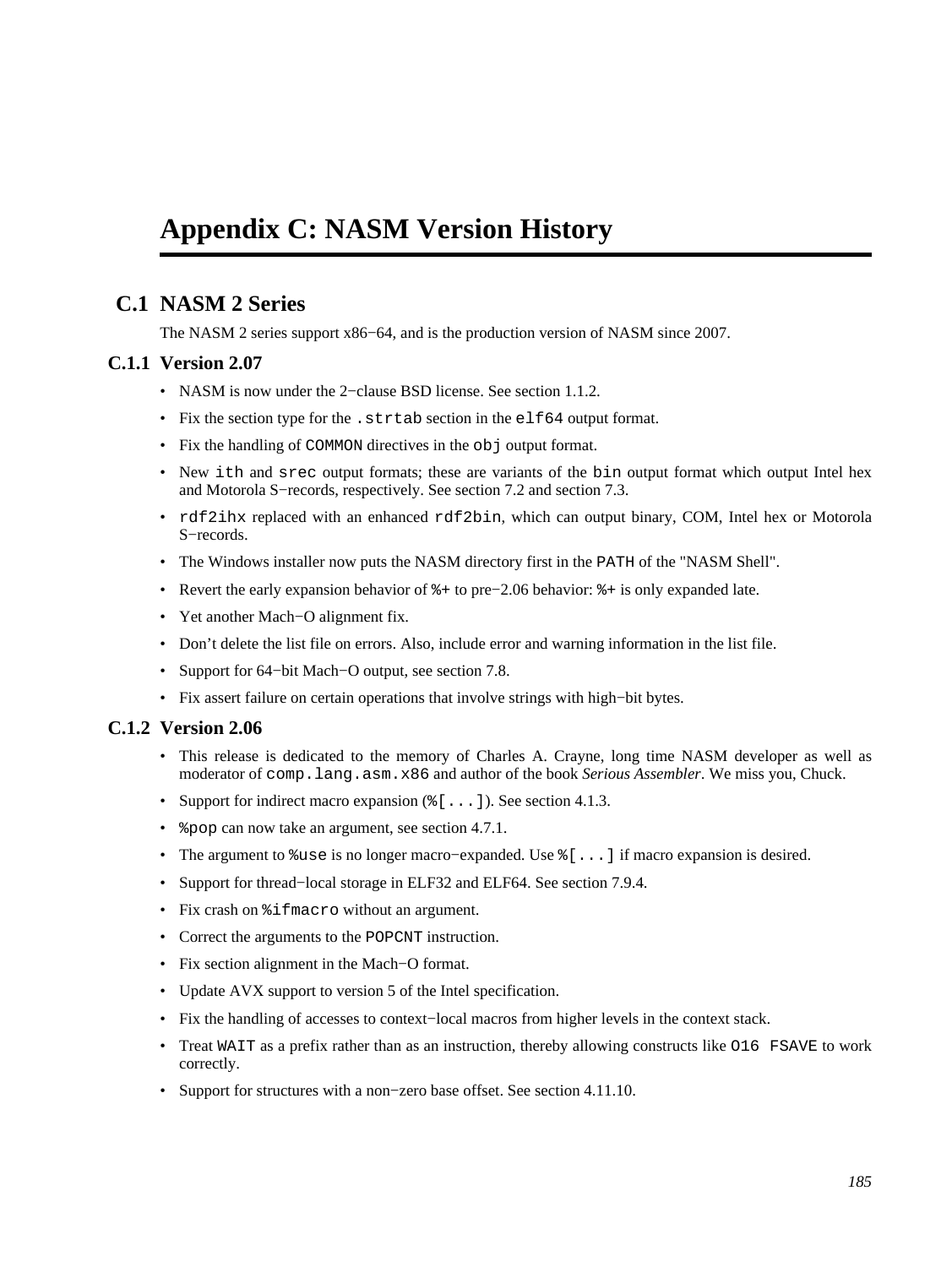- Correctly handle preprocessor token concatenation (see [section 4.3.7\)](#page-45-0) involving floating−point numbers.
- The PINSR series of instructions have been corrected and rationalized.
- Removed AMD SSE5, replaced with the new XOP/FMA4/CVT16 (rev 3.03) spec.
- The ELF backends no longer automatically generate a .comment section.
- Add additional "well−known" ELF sections with default attributes. See [section 7.9.2.](#page-83-1)

#### **C.1.3 Version 2.05.01**

• Fix the −w/−W option parsing, which was broken in NASM 2.05.

#### **C.1.4 Version 2.05**

- Fix redundant REX.W prefix on JMP reg64.
- Make the behaviour of −O0 match NASM 0.98 legacy behavior. See [section 2.1.22.](#page-20-0)
- −w−user can be used to suppress the output of %warning directives. See [section 2.1.24.](#page-21-0)
- Fix bug where ALIGN would issue a full alignment datum instead of zero bytes.
- Fix offsets in list files.
- Fix %include inside multi−line macros or loops.
- Fix error where NASM would generate a spurious warning on valid optimizations of immediate values.
- Fix arguments to a number of the CVT SSE instructions.
- Fix RIP−relative offsets when the instruction carries an immediate.
- Massive overhaul of the ELF64 backend for spec compliance.
- Fix the Geode PFRCPV and PFRSQRTV instruction.
- Fix the SSE 4.2 CRC32 instruction.

## **C.1.5 Version 2.04**

- Sanitize macro handing in the %error directive.
- New %warning directive to issue user−controlled warnings.
- %error directives are now deferred to the final assembly phase.
- New %fatal directive to immediately terminate assembly.
- New *\*strcat directive to join quoted strings together.*
- New %use macro directive to support standard macro directives. See [section 4.6.4.](#page-52-0)
- Excess default parameters to  $\text{Rm}$  acro now issues a warning by default. See [section 4.3.](#page-41-0)
- Fix %ifn and %elifn.
- Fix nested %else clauses.
- Correct the handling of nested  $*$ reps.
- New %unmacro directive to undeclare a multi−line macro. See [section 4.3.10.](#page-47-0)
- Builtin macro <u>pass</u> which expands to the current assembly pass. See [section 4.11.9.](#page-61-1)
- \_\_utf16\_\_ and \_\_utf32\_\_ operators to generate UTF−16 and UTF−32 strings. See [section 3.4.5.](#page-30-0)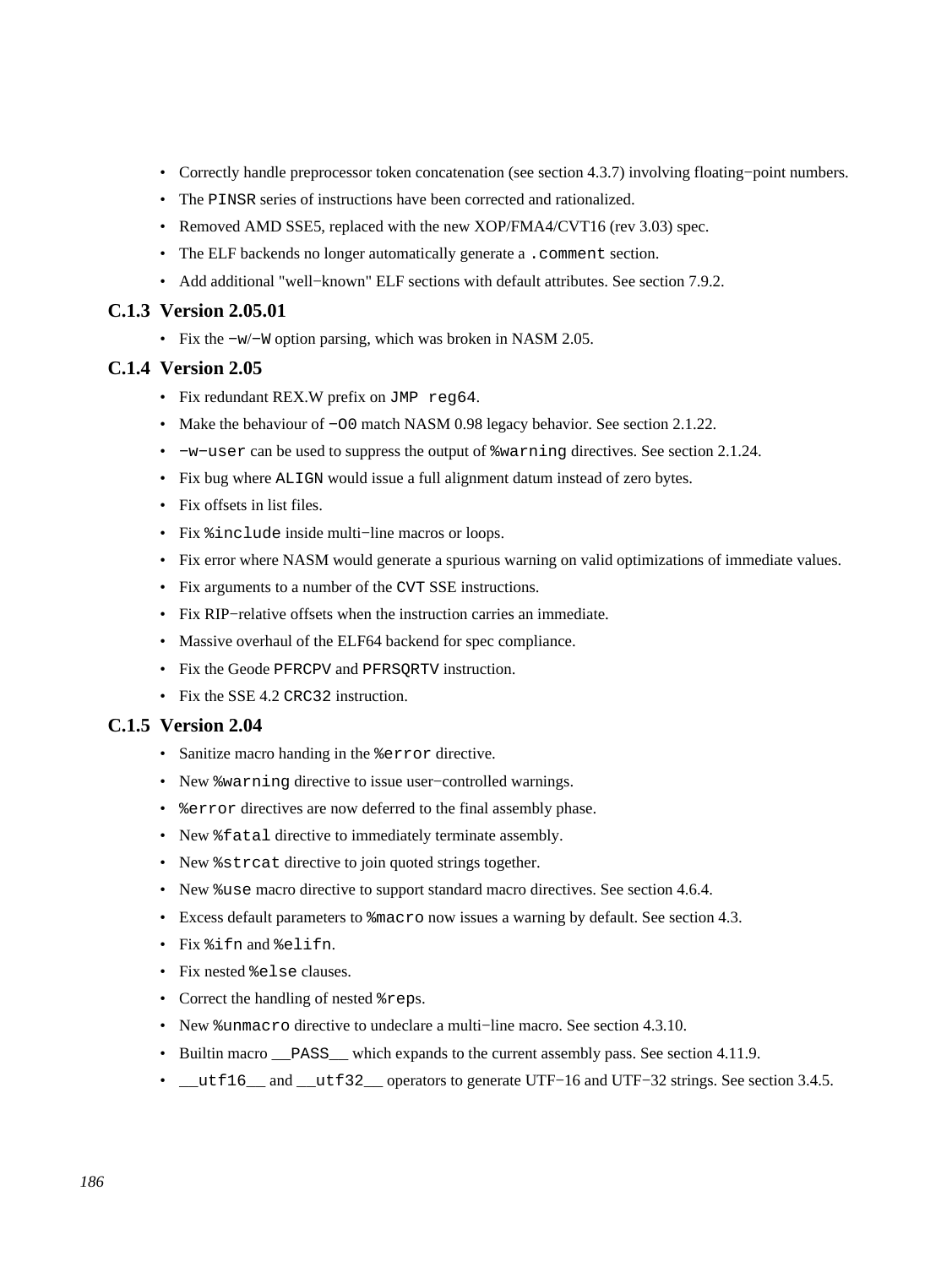- Fix bug in case−insensitive matching when compiled on platforms that don't use the configure script. Of the official release binaries, that only affected the OS/2 binary.
- Support for x87 packed BCD constants. See [section 3.4.7.](#page-32-0)
- Correct the LTR and SLDT instructions in 64−bit mode.
- Fix unnecessary REX.W prefix on indirect jumps in 64−bit mode.
- Add AVX versions of the AES instructions (VAES...).
- Fix the 256−bit FMA instructions.
- Add 256−bit AVX stores per the latest AVX spec.
- VIA XCRYPT instructions can now be written either with or without REP, apparently different versions of the VIA spec wrote them differently.
- Add missing 64−bit MOVNTI instruction.
- Fix the operand size of VMREAD and VMWRITE.
- Numerous bug fixes, especially to the AES, AVX and VTX instructions.
- The optimizer now always runs until it converges. It also runs even when disabled, but doesn't optimize. This allows most forward references to be resolved properly.
- $\epsilon$  apush no longer needs a context identifier; omitting the context identifier results in an anonymous context.

## **C.1.6 Version 2.03.01**

- Fix buffer overflow in the listing module.
- Fix the handling of hexadecimal escape codes in '...' strings.
- The Postscript/PDF documentation has been reformatted.
- The −F option now implies −g.

#### **C.1.7 Version 2.03**

- Add support for Intel AVX, CLMUL and FMA instructions, including YMM registers.
- dy, resy and yword for 32−byte operands.
- Fix some SSE5 instructions.
- Intel INVEPT, INVVPID and MOVBE instructions.
- Fix checking for critical expressions when the optimizer is enabled.
- Support the DWARF debugging format for ELF targets.
- Fix optimizations of signed bytes.
- Fix operation on bigendian machines.
- Fix buffer overflow in the preprocessor.
- SAFESEH support for Win32, IMAGEREL for Win64 (SEH).
- %? and %?? to refer to the name of a macro itself. In particular, %idefine keyword \$%? can be used to make a keyword "disappear".
- New options for dependency generation: −MD, −MF, −MP, −MT, −MQ.
- New preprocessor directives %pathsearch and %depend; INCBIN reimplemented as a macro.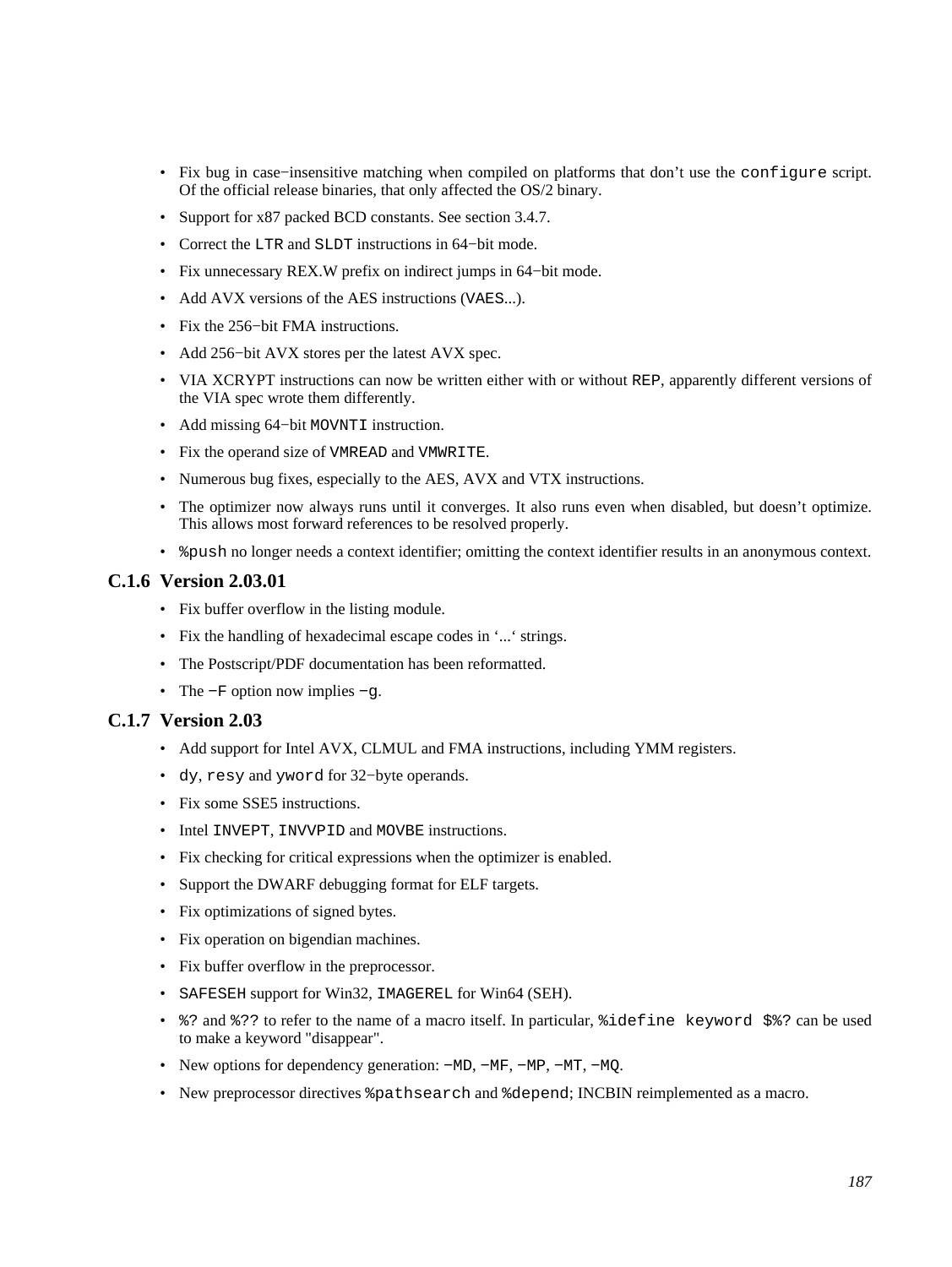- $\sin$ clude now resolves macros in a sane manner.
- %substr can now be used to get other than one−character substrings.
- New type of character/string constants, using backquotes ('...'), which support C−style escape sequences.
- %defstr and %idefstr to stringize macro definitions before creation.
- Fix forward references used in EQU statements.

#### **C.1.8 Version 2.02**

- Additional fixes for MMX operands with explicit qword, as well as (hopefully) SSE operands with oword.
- Fix handling of truncated strings with DO.
- Fix segfaults due to memory overwrites when floating−point constants were used.
- Fix segfaults due to missing include files.
- Fix OpenWatcom Makefiles for DOS and OS/2.
- Add autogenerated instruction list back into the documentation.
- ELF: Fix segfault when generating stabs, and no symbols have been defined.
- ELF: Experimental support for DWARF debugging information.
- New compile date and time standard macros.
- $\frac{1}{2}$  if num now returns true for negative numbers.
- New %iftoken test for a single token.
- New %ifempty test for empty expansion.
- Add support for the XSAVE instruction group.
- Makefile for Netware/gcc.
- Fix issue with some warnings getting emitted way too many times.
- Autogenerated instruction list added to the documentation.

#### **C.1.9 Version 2.01**

- Fix the handling of MMX registers with explicit qword tags on memory (broken in 2.00 due to 64−bit changes.)
- Fix the PREFETCH instructions.
- Fix the documentation.
- Fix debugging info when using −f elf (backwards compatibility alias for −f elf32).
- Man pages for rdoff tools (from the Debian project.)
- ELF: handle large numbers of sections.
- Fix corrupt output when the optimizer runs out of passes.

#### **C.1.10 Version 2.00**

• Added c99 data−type compliance.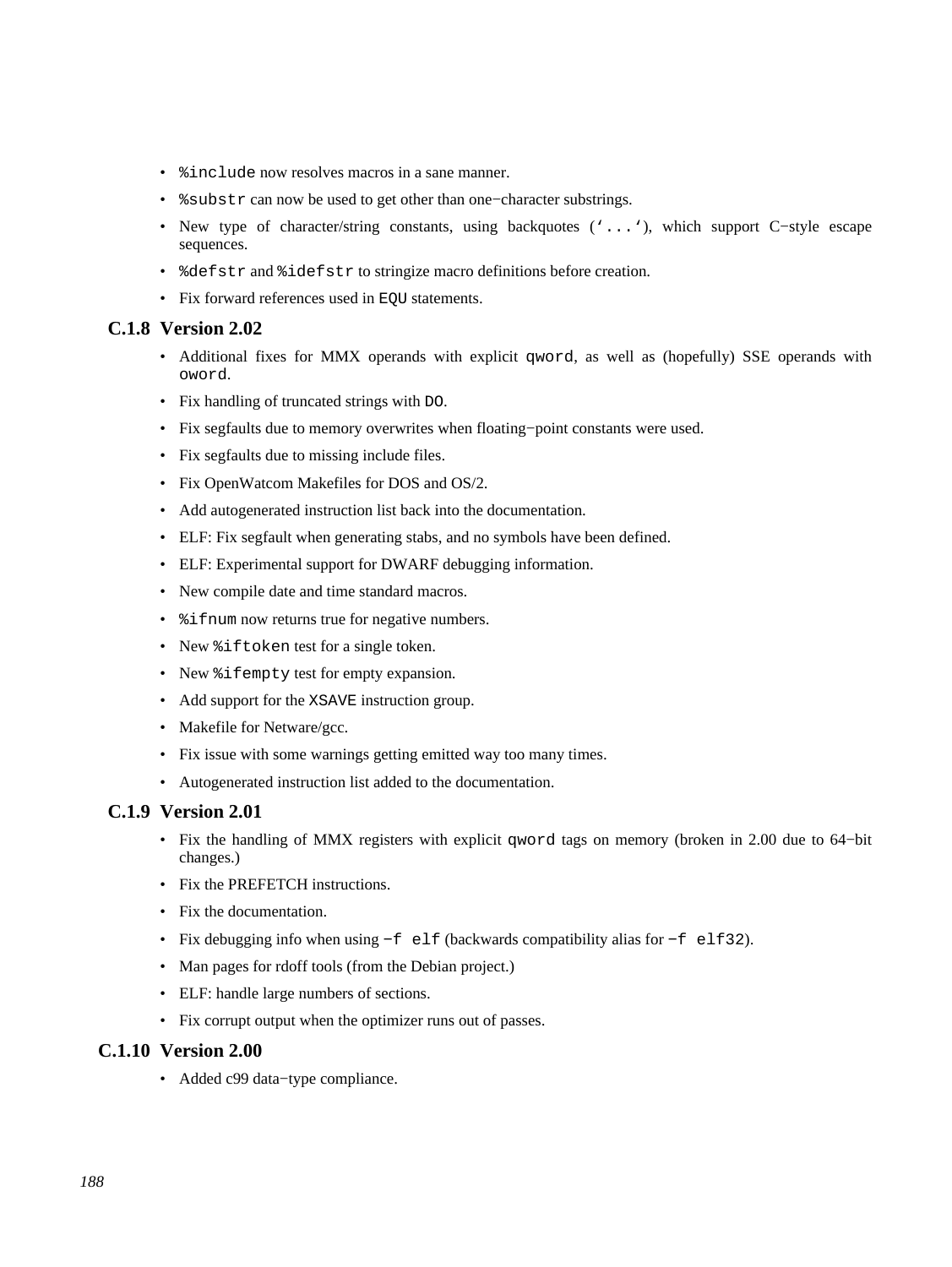- Added general x86−64 support.
- Added win64 (x86−64 COFF) output format.
- Added \_\_BITS\_\_ standard macro.
- Renamed the elf output format to elf32 for clarity.
- Added elf64 and macho (MacOS X) output formats.
- Added Numeric constants in dq directive.
- Added oword, do and reso pseudo operands.
- Allow underscores in numbers.
- Added 8−, 16− and 128−bit floating−point formats.
- Added binary, octal and hexadecimal floating−point.
- Correct the generation of floating−point constants.
- Added floating−point option control.
- Added Infinity and NaN floating point support.
- Added ELF Symbol Visibility support.
- Added setting OSABI value in ELF header directive.
- Added Generate Makefile Dependencies option.
- Added Unlimited Optimization Passes option.
- Added %IFN and %ELIFN support.
- Added Logical Negation Operator.
- Enhanced Stack Relative Preprocessor Directives.
- Enhanced ELF Debug Formats.
- Enhanced Send Errors to a File option.
- Added SSSE3, SSE4.1, SSE4.2, SSE5 support.
- Added a large number of additional instructions.
- Significant performance improvements.
- −w+warning and −w−warning can now be written as –Wwarning and –Wno−warning, respectively. See [section 2.1.24.](#page-21-0)
- Add −w+error to treat warnings as errors. See [section 2.1.24.](#page-21-0)
- Add −w+all and −w−all to enable or disable all suppressible warnings. See [section 2.1.24.](#page-21-0)

## **C.2 NASM 0.98 Series**

The 0.98 series was the production versions of NASM from 1999 to 2007.

#### **C.2.1 Version 0.98.39**

- fix buffer overflow
- fix outas 86's . bss handling
- "make spotless" no longer deletes config.h.in.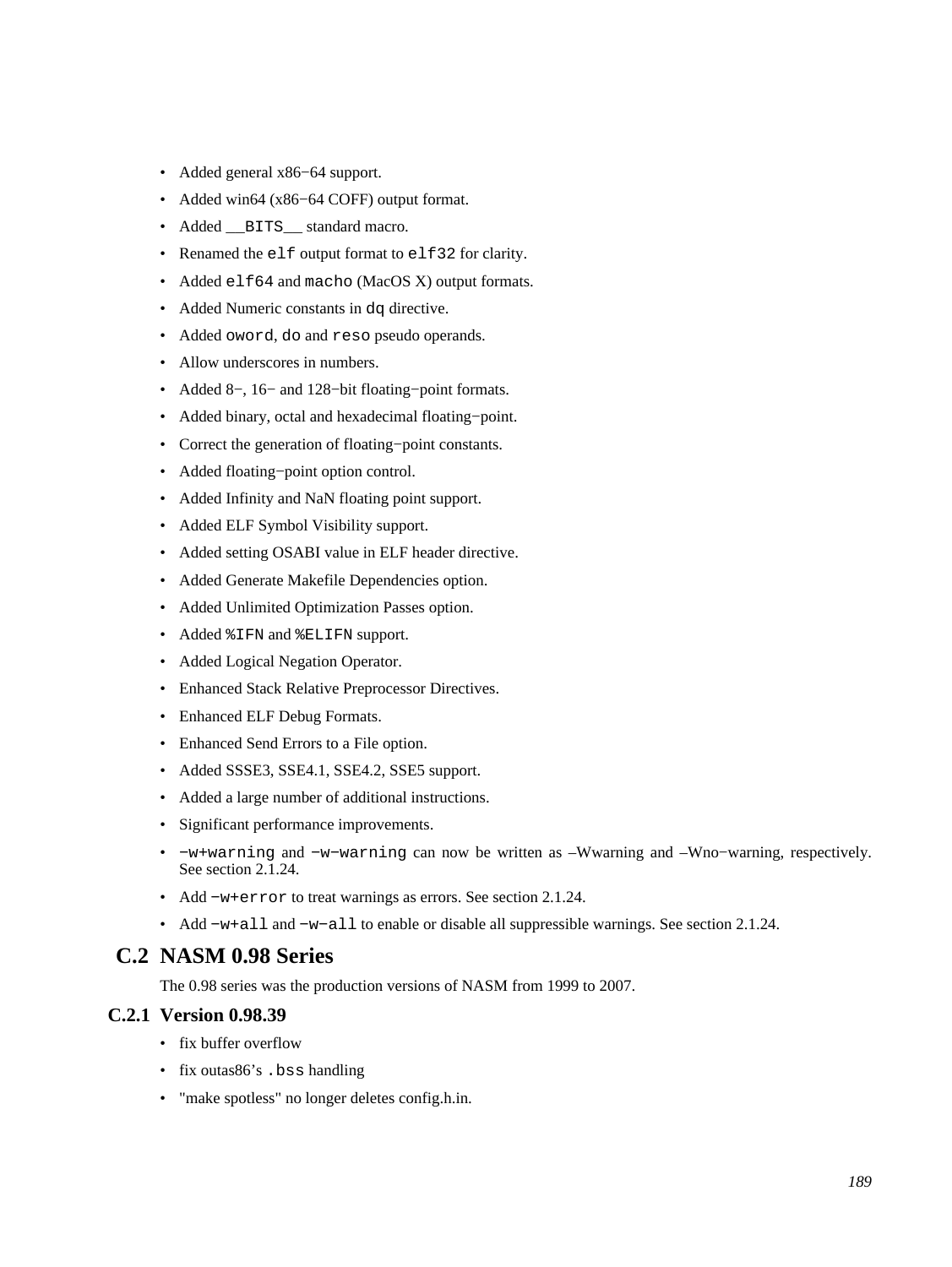- $\epsilon$  (el)if(n)idn insensitivity to string quotes difference (#809300).
- (nasm.c)\_\_OUTPUT\_FORMAT\_\_ changed to string value instead of symbol.

#### **C.2.2 Version 0.98.38**

- Add Makefile for 16–bit DOS binaries under OpenWatcom, and modify mkdep.pl to be able to generate completely pathless dependencies, as required by OpenWatcom wmake (it supports path searches, but not explicit paths.)
- Fix the STR instruction.
- Fix the ELF output format, which was broken under certain circumstances due to the addition of stabs support.
- Quick−fix Borland format debug−info for −f obj
- Fix for  $*$  rep with no arguments (#560568)
- Fix concatenation of preprocessor function call (#794686)
- Fix long label causes coredump (#677841)
- Use autoheader as well as autoconf to keep configure from generating ridiculously long command lines.
- Make sure that all of the formats which support debugging output actually will suppress debugging output when −g not specified.

#### **C.2.3 Version 0.98.37**

- Paths given in −I switch searched for incbin–ed as well as %include–ed files.
- Added stabs debugging for the ELF output format, patch from Martin Wawro.
- Fix output/outbin.c to allow origin > 80000000h.
- Make −U switch work.
- Fix the use of relative offsets with explicit prefixes, e.g. a32 loop foo.
- Remove backslash().
- Fix the SMSW and SLDT instructions.
- −O2 and −O3 are no longer aliases for −O10 and −O15. If you mean the latter, please say so! :)

#### **C.2.4 Version 0.98.36**

- Update rdoff librarian/archiver common rec docs!
- Fix signed/unsigned problems.
- Fix JMP FAR label and CALL FAR label.
- Add new multisection support map files fix align bug
- Fix sysexit, movhps/movlps reg,reg bugs in insns.dat
- Q or O suffixes indicate octal
- Support Prescott new instructions (PNI).
- Cyrix XSTORE instruction.

#### **C.2.5 Version 0.98.35**

• Fix build failure on 16−bit DOS (Makefile.bc3 workaround for compiler bug.)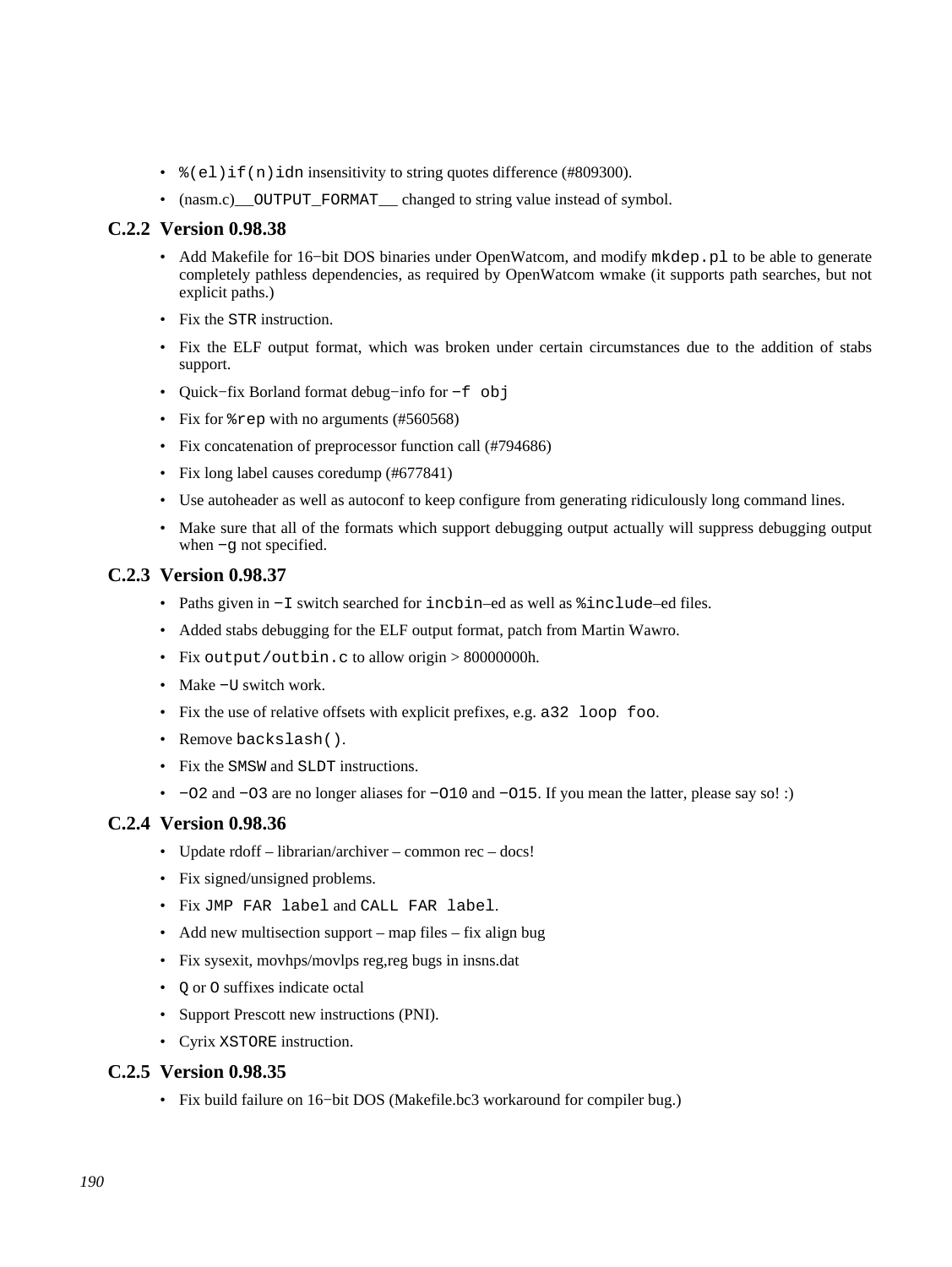- Fix dependencies and compiler warnings.
- Add "const" in a number of places.
- Add –X option to specify error reporting format (use –Xvc to integrate with Microsoft Visual Studio.)
- Minor changes for code legibility.
- Drop use of tmpnam() in rdoff (security fix.)

#### **C.2.6 Version 0.98.34**

- Correct additional address−size vs. operand−size confusions.
- Generate dependencies for all Makefiles automatically.
- Add support for unimplemented (but theoretically available) registers such as tr0 and cr5. Segment registers 6 and 7 are called segr6 and segr7 for the operations which they can be represented.
- Correct some disassembler bugs related to redundant address−size prefixes. Some work still remains in this area.
- Correctly generate an error for things like "SEG eax".
- Add the JMPE instruction, enabled by "CPU IA64".
- Correct compilation on newer gcc/glibc platforms.
- Issue an error on things like "jmp far eax".

#### **C.2.7 Version 0.98.33**

- New \_NASM\_PATCHLEVEL\_ and \_NASM\_VERSION\_ID\_ standard macros to round out the version−query macros. version.pl now understands X.YYplWW or X.YY.ZZplWW as a version number, equivalent to X.YY.ZZ.WW (or X.YY.0.WW, as appropriate).
- New keyword "strict" to disable the optimization of specific operands.
- Fix the handing of size overrides with JMP instructions (instructions such as "jmp dword foo".)
- Fix the handling of "ABSOLUTE label", where "label" points into a relocatable segment.
- Fix OBJ output format with lots of externs.
- More documentation updates.
- Add –Ov option to get verbose information about optimizations.
- Undo a braindead change which broke  $\ell$ elif directives.
- Makefile updates.

#### **C.2.8 Version 0.98.32**

- Fix NASM crashing when %macro directives were left unterminated.
- Lots of documentation updates.
- Complete rewrite of the PostScript/PDF documentation generator.
- The MS Visual C++ Makefile was updated and corrected.
- Recognize .rodata as a standard section name in ELF.
- Fix some obsolete Perl4−isms in Perl scripts.
- Fix configure.in to work with autoconf 2.5x.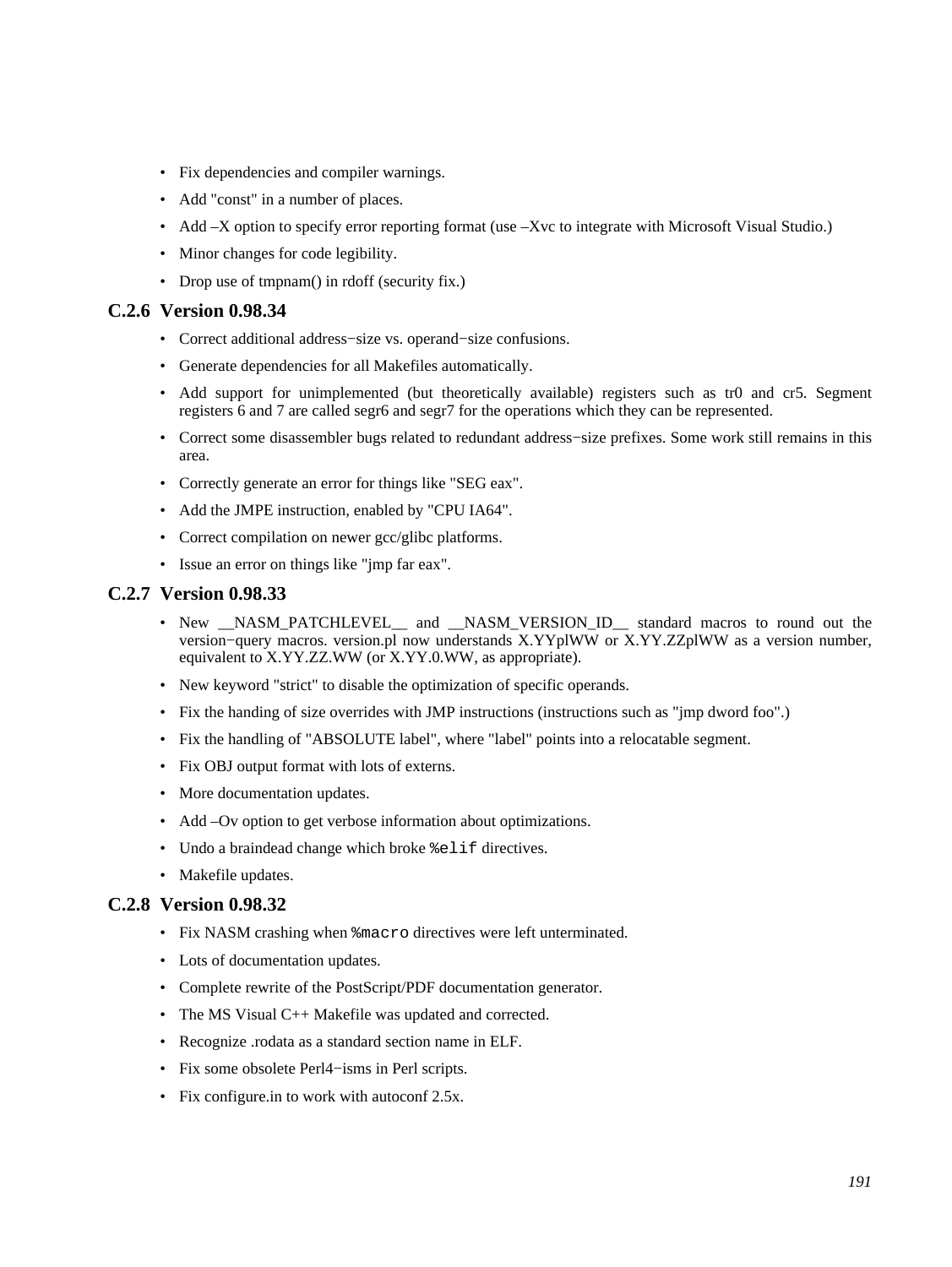- Fix a couple of "make cleaner" misses.
- Make the normal "./configure && make" work with Cygwin.

## **C.2.9 Version 0.98.31**

- Correctly build in a separate object directory again.
- Derive all references to the version number from the version file.
- New standard macros \_\_NASM\_SUBMINOR \_\_ and \_\_NASM\_VER \_\_ macros.
- Lots of Makefile updates and bug fixes.
- New  $\frac{1}{2}$  fmacro directive to test for multiline macros.
- Documentation updates.
- Fixes for 16−bit OBJ format output.
- Changed the NASM environment variable to NASMENV.

## **C.2.10 Version 0.98.30**

- Changed doc files a lot: completely removed old READMExx and Wishlist files, incorporating all information in CHANGES and TODO.
- I waited a long time to rename zoutieee.c to (original) outieee.c
- moved all output modules to output/ subdirectory.
- Added 'make strip' target to strip debug info from nasm & ndisasm.
- Added INSTALL file with installation instructions.
- Added –v option description to nasm man.
- Added dist makefile target to produce source distributions.
- 16−bit support for ELF output format (GNU extension, but useful.)

#### **C.2.11 Version 0.98.28**

• Fastcooked this for Debian's Woody release: Frank applied the INCBIN bug patch to 0.98.25alt and called it 0.98.28 to not confuse poor little apt−get.

## **C.2.12 Version 0.98.26**

• Reorganised files even better from 0.98.25alt

#### **C.2.13 Version 0.98.25alt**

- Prettified the source tree. Moved files to more reasonable places.
- Added findleak.pl script to misc/ directory.
- Attempted to fix doc.

#### **C.2.14 Version 0.98.25**

- Line continuation character  $\setminus$ .
- Docs inadvertantly reverted "dos packaging".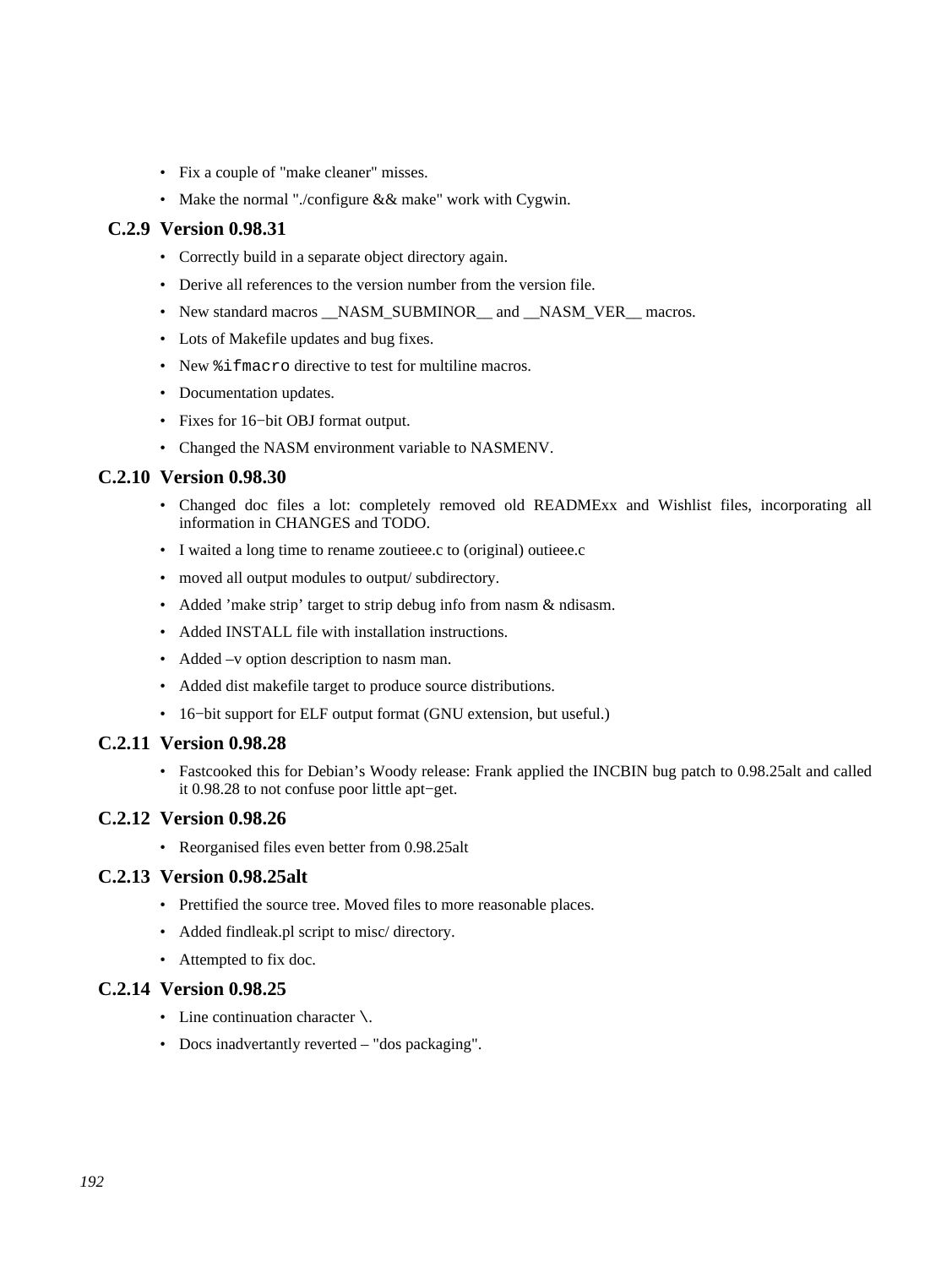## **C.2.15 Version 0.98.24p1**

• FIXME: Someone, document this please.

## **C.2.16 Version 0.98.24**

• Documentation – Ndisasm doc added to Nasm.doc.

## **C.2.17 Version 0.98.23**

- Attempted to remove rdoff version1
- Lino Mastrodomenico's patches to preproc.c (%\$\$ bug?).

## **C.2.18 Version 0.98.22**

• Update rdoff2 – attempt to remove v1.

## **C.2.19 Version 0.98.21**

• Optimization fixes.

## **C.2.20 Version 0.98.20**

• Optimization fixes.

## **C.2.21 Version 0.98.19**

• H. J. Lu's patch back out.

## **C.2.22 Version 0.98.18**

• Added ".rdata" to "−f win32".

## **C.2.23 Version 0.98.17**

• H. J. Lu's "bogus elf" patch. (Red Hat problem?)

## **C.2.24 Version 0.98.16**

• Fix whitespace before "[section ..." bug.

## **C.2.25 Version 0.98.15**

- Rdoff changes (?).
- Fix fixes to memory leaks.

#### **C.2.26 Version 0.98.14**

• Fix memory leaks.

## **C.2.27 Version 0.98.13**

• There was no 0.98.13

## **C.2.28 Version 0.98.12**

- Update optimization (new function of "−O1")
- Changes to test/bintest.asm (?).

#### **C.2.29 Version 0.98.11**

• Optimization changes.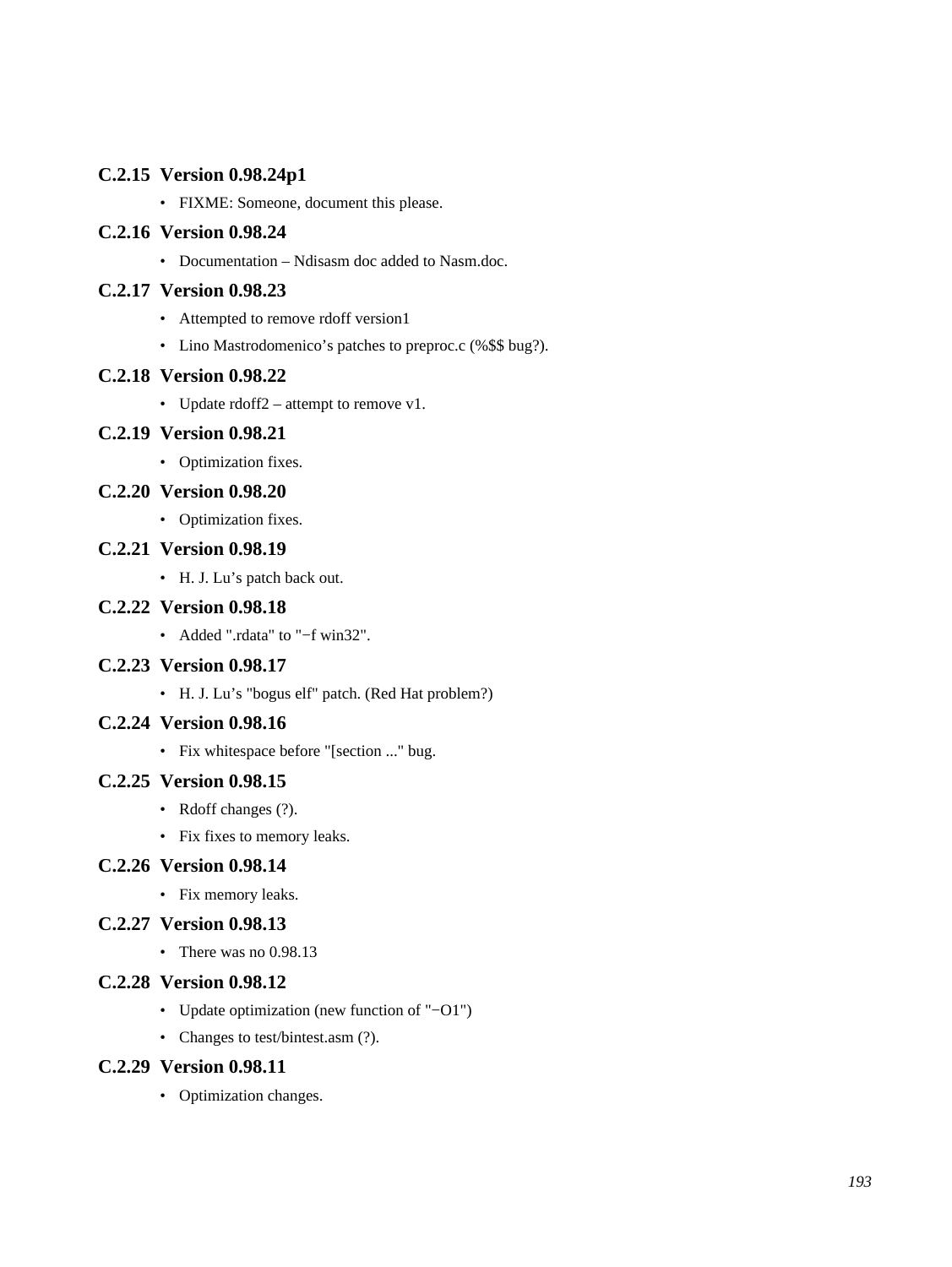• Ndisasm fixed.

#### **C.2.30 Version 0.98.10**

• There was no 0.98.10

#### **C.2.31 Version 0.98.09**

- Add multiple sections support to "−f bin".
- Changed GLOBAL\_TEMP\_BASE in outelf.c from 6 to 15.
- Add "−v" as an alias to the "−r" switch.
- Remove "#ifdef" from Tasm compatibility options.
- Remove redundant size−overrides on "mov ds, ex", etc.
- Fixes to SSE2, other insns.dat (?).
- Enable uppercase "I" and "P" switches.
- Case insinsitive "seg" and "wrt".
- Update install.sh (?).
- Allocate tokens in blocks.
- Improve "invalid effective address" messages.

#### **C.2.32 Version 0.98.08**

- Add "%strlen" and "%substr" macro operators
- Fixed broken c16.mac.
- Unterminated string error reported.
- Fixed bugs as per 0.98bf

#### **C.2.33 Version 0.98.09b with John Coffman patches released 28−Oct−2001**

Changes from 0.98.07 release to 98.09b as of 28−Oct−2001

- More closely compatible with 0.98 when –O0 is implied or specified. Not strictly identical, since backward branches in range of short offsets are recognized, and signed byte values with no explicit size specification will be assembled as a single byte.
- More forgiving with the PUSH instruction. 0.98 requires a size to be specified always. 0.98.09b will imply the size from the current BITS setting (16 or 32).
- Changed definition of the optimization flag:

–O0 strict two−pass assembly, JMP and Jcc are handled more like 0.98, except that back− ward JMPs are short, if possible.

–O1 strict two−pass assembly, but forward branches are assembled with code guaranteed to reach; may produce larger code than –O0, but will produce successful assembly more often if branch offset sizes are not specified.

–O2 multi−pass optimization, minimize branch offsets; also will minimize signed immed− iate bytes, overriding size specification.

–O3 like –O2, but more passes taken, if needed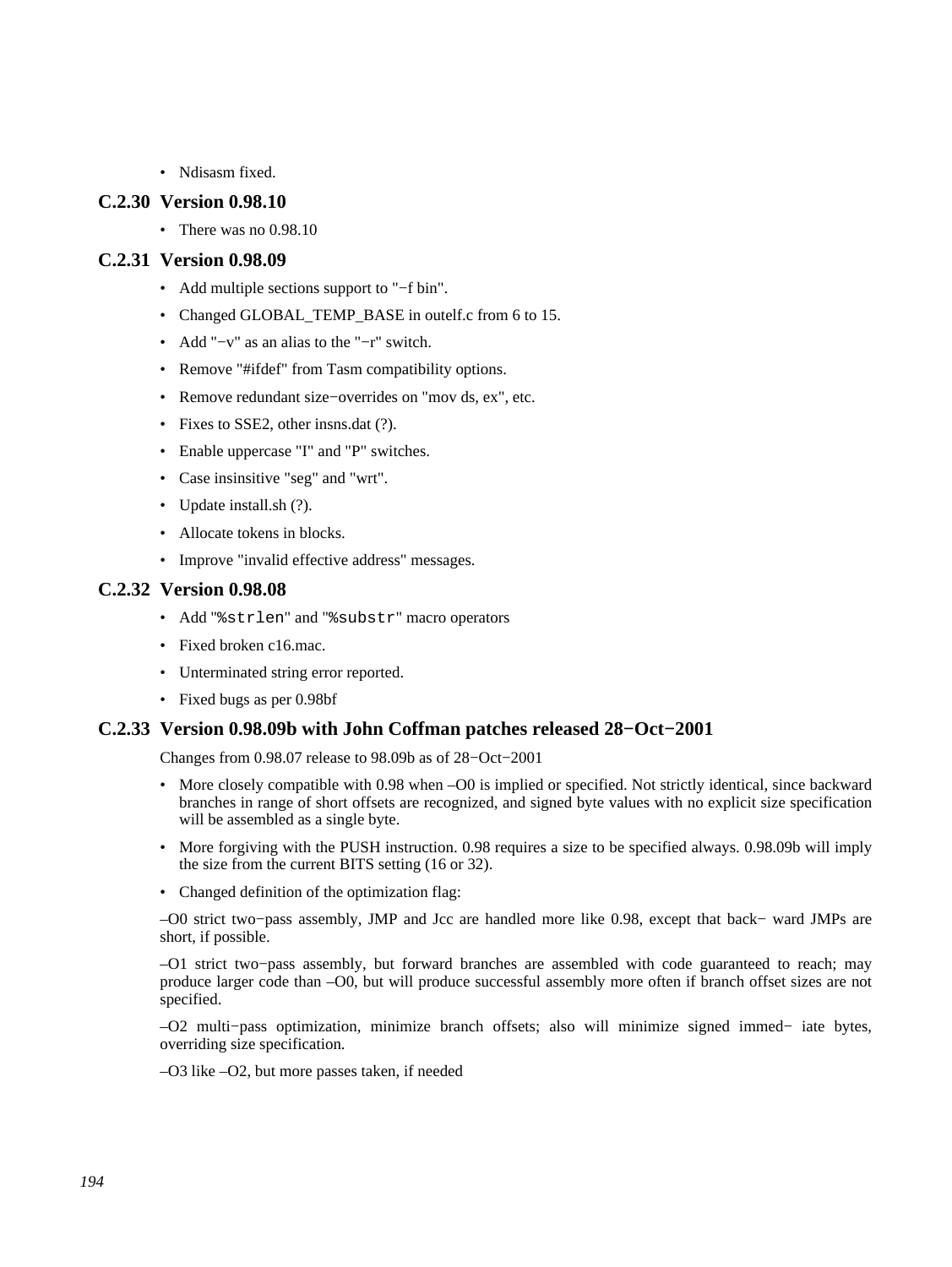## **C.2.34 Version 0.98.07 released 01/28/01**

• Added Stepane Denis' SSE2 instructions to a \*working\* version of the code – some earlier versions were based on broken code – sorry 'bout that. version "0.98.07"

01/28/01

• Cosmetic modifications to nasm.c, nasm.h, AUTHORS, MODIFIED

#### **C.2.35 Version 0.98.06f released 01/18/01**

• – Add "metalbrain"s jecxz bug fix in insns.dat – alter nasmdoc.src to match – version "0.98.06f"

#### **C.2.36 Version 0.98.06e released 01/09/01**

• Removed the "outforms.h" file – it appears to be someone's old backup of "outform.h". version "0.98.06e"

01/09/01

- fbk finally added the fix for the "multiple %includes bug", known since  $7/27/99$  reported originally (?) and sent to us by Austin Lunnen – he reports that John Fine had a fix within the day. Here it is...
- Nelson Rush resigns from the group. Big thanks to Nelson for his leadership and enthusiasm in getting these changes incorporated into Nasm!
- fbk [list +], [list –] directives ineptly implemented, should be re−written or removed, perhaps.
- Brian Raiter / fbk "elfso bug" fix applied to aoutb format as well testing might be desirable...

08/07/00

- James Seter –postfix, –prefix command line switches.
- Yuri Zaporogets rdoff utility changes.

#### **C.2.37 Version 0.98p1**

- GAS−like palign (Panos Minos)
- FIXME: Someone, fill this in with details

#### **C.2.38 Version 0.98bf (bug−fixed)**

• Fixed – elf and aoutb bug – shared libraries – multiple "%include" bug in "−f obj" – jcxz, jecxz bug – unrecognized option bug in ndisasm

#### **C.2.39 Version 0.98.03 with John Coffman's changes released 27−Jul−2000**

- Added signed byte optimizations for the 0x81/0x83 class of instructions: ADC, ADD, AND, CMP, OR, SBB, SUB, XOR: when used as 'ADD reg16,imm' or 'ADD reg32,imm.' Also optimization of signed byte form of 'PUSH imm' and 'IMUL reg,imm'/'IMUL reg,reg,imm.' No size specification is needed.
- Added multi−pass JMP and Jcc offset optimization. Offsets on forward references will preferentially use the short form, without the need to code a specific size (short or near) for the branch. Added instructions for 'Jcc label' to use the form 'Jnotcc \$+3/JMP label', in cases where a short offset is out of bounds. If compiling for a 386 or higher CPU, then the 386 form of Jcc will be used instead.

This feature is controlled by a new command−line switch: "O", (upper case letter O). "−O0" reverts the assembler to no extra optimization passes, "−O1" allows up to 5 extra passes, and "−O2"(default), allows up to 10 extra optimization passes.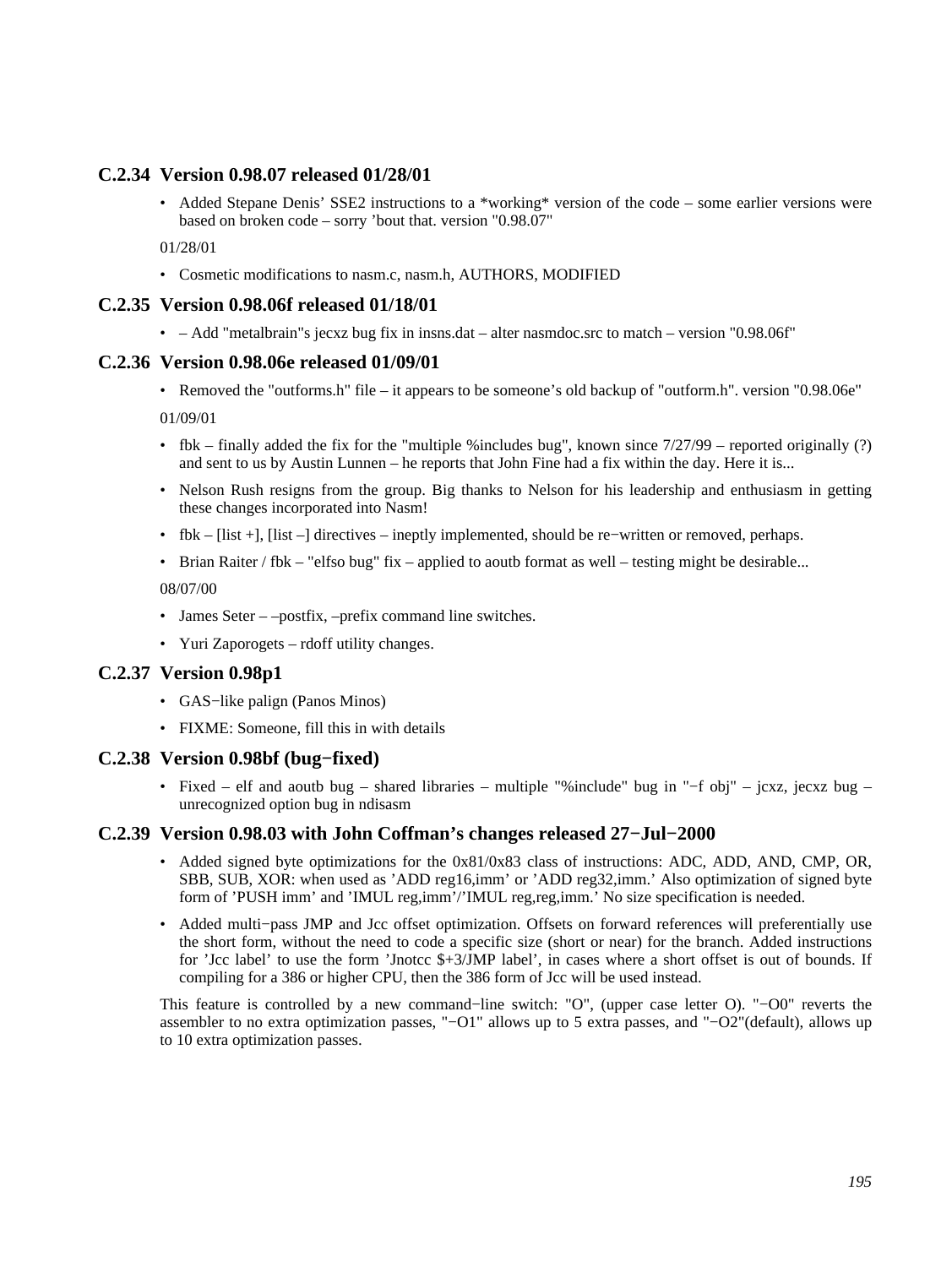- Added a new directive: 'cpu XXX', where XXX is any of: 8086, 186, 286, 386, 486, 586, pentium, 686, PPro, P2, P3 or Katmai. All are case insensitive. All instructions will be selected only if they apply to the selected cpu or lower. Corrected a couple of bugs in cpu−dependence in 'insns.dat'.
- Added to 'standard.mac', the "use16" and "use32" forms of the "bits 16/32" directive. This is nothing new, just conforms to a lot of other assemblers. (minor)
- Changed label allocation from 320/32 (10000 labels @ 200K+) to 32/37 (1000 labels); makes running under DOS much easier. Since additional label space is allocated dynamically, this should have no effect on large programs with lots of labels. The 37 is a prime, believed to be better for hashing. (minor)

#### **C.2.40 Version 0.98.03**

"Integrated patchfile 0.98−0.98.01. I call this version 0.98.03 for historical reasons: 0.98.02 was trashed." ––John Coffman <johninsd@san.rr.com>, 27−Jul−2000

- Kendall Bennett's SciTech MGL changes
- Note that you must define "TASM\_COMPAT" at compile−time to get the Tasm Ideal Mode compatibility.
- All changes can be compiled in and out using the TASM\_COMPAT macros, and when compiled without TASM\_COMPAT defined we get the exact same binary as the unmodified 0.98 sources.
- standard.mac, macros.c: Added macros to ignore TASM directives before first include
- nasm.h: Added extern declaration for tasm\_compatible\_mode
- nasm.c: Added global variable tasm\_compatible\_mode
- Added command line switch for TASM compatible mode (−t)
- Changed version command line to reflect when compiled with TASM additions
- Added response file processing to allow all arguments on a single line (response file is @resp rather than –@resp for NASM format).
- labels.c: Changes islocal() macro to support TASM style @@local labels.
- Added islocalchar() macro to support TASM style @@local labels.
- parser.c: Added support for TASM style memory references (ie: mov [DWORD eax],10 rather than the NASM style mov DWORD [eax],10).
- preproc.c: Added new directives, %arg, %local, %stacksize to directives table
- Added support for TASM style directives without a leading % symbol.
- Integrated a block of changes from Andrew Zabolotny <br/> <br/>bit@eltech.ru>:
- A new keyword %xdefine and its case−insensitive counterpart %ixdefine. They work almost the same way as %define and %idefine but expand the definition immediately, not on the invocation. Something like a cross between %define and %assign. The "x" suffix stands for "eXpand", so "xdefine" can be deciphered as "expand−and−define". Thus you can do things like this:

```
 %assign ofs 0 
 %macro arg 1 
         %xdefine %1 dword [esp+ofs] 
         %assign ofs ofs+4 
 %endmacro
```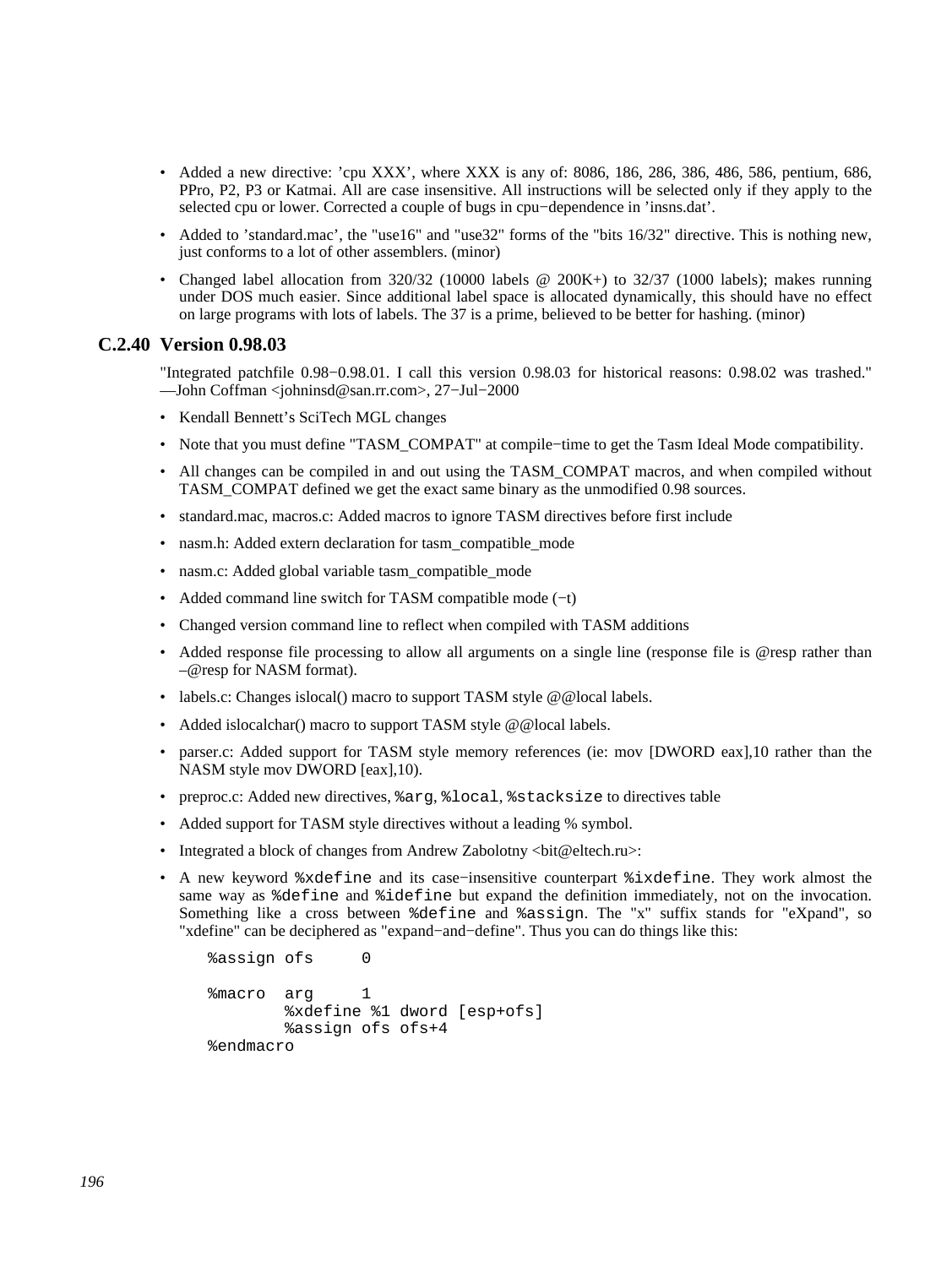• Changed the place where the expansion of %\$name macros are expanded. Now they are converted into ..@ctxnum.name form when detokenizing, so there are no quirks as before when using %\$name arguments to macros, in macros etc. For example:

```
 %macro abc 1 
         %define %1 hello 
 %endm 
 abc %$here 
 %$here
```
Now last line will be expanded into "hello" as expected. This also allows for lots of goodies, a good example are extended "proc" macros included in this archive.

• Added a check for "cstk" in smacro\_defined() before calling get\_ctx() – this allows for things like:

 %ifdef %\$abc %endif

to work without warnings even in no context.

- Added a check for "cstk" in %if\*ctx and %elif\*ctx directives this allows to use  $\text{\$ifctx without}$ excessive warnings. If there is no active context, %ifctx goes through "false" branch.
- Removed "user error: " prefix with  $\epsilon$  error directive: it just clobbers the output and has absolutely no functionality. Besides, this allows to write macros that does not differ from built−in functions in any way.
- Added expansion of string that is output by  $*$  error directive. Now you can do things like:

%define hello(x) Hello, x!

 %define %\$name andy %error "hello(%\$name)"

Same happened with %include directive.

• Now all directives that expect an identifier will try to expand and concatenate everything without whitespaces in between before usage. For example, with "unfixed" nasm the commands

```
 %define %$abc hello 
 %define __%$abc goodbye 
\$$abc
```
would produce "incorrect" output: last line will expand to

hello goodbyehello

Not quite what you expected, eh? :–) The answer is that preprocessor treats the %define construct as if it would be

%define \_\_ %\$abc goodbye

(note the white space between \_\_ and %\$abc). After my "fix" it will "correctly" expand into

goodbye

as expected. Note that I use quotes around words "correct", "incorrect" etc because this is rather a feature not a bug; however current behaviour is more logical (and allows more advanced macro usage :−).

Same change was applied to: %push,%macro,%imacro,%define,%idefine,%xdefine,%ixdefine, %assign,%iassign,%undef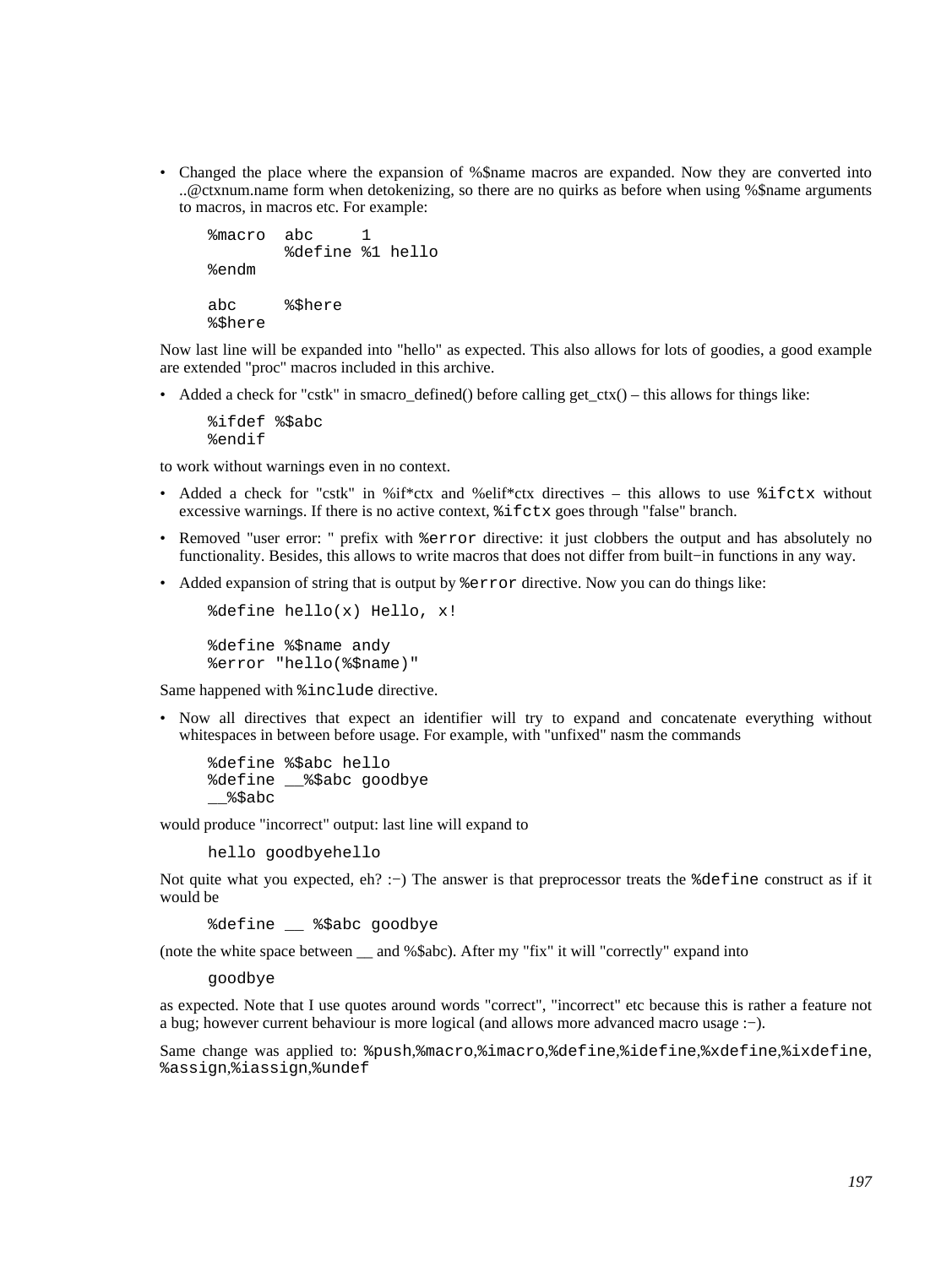- A new directive [WARNING {+ $\vert$ -}warning–id] have been added. It works only if the assembly phase is enabled (i.e. it doesn't work with nasm –e).
- A new warning type: macro–selfref. By default this warning is disabled; when enabled NASM warns when a macro self−references itself; for example the following source:

 [WARNING macro−selfref] %macro push 1−\* %rep %0 push %1 %rotate 1 %endrep %endmacro

push eax,ebx,ecx

will produce a warning, but if we remove the first line we won't see it anymore (which is The Right Thing To Do {tm} IMHO since C preprocessor eats such constructs without warnings at all).

- Added a "error" routine to preprocessor which always will set ERR\_PASS1 bit in severity\_code. This removes annoying repeated errors on first and second passes from preprocessor.
- Added the %+ operator in single−line macros for concatenating two identifiers. Usage example:

```
 %define _myfunc _otherfunc 
\deltadefine cextern(x) \delta + x
 cextern (myfunc)
```
After first expansion, third line will become "\_myfunc". After this expansion is performed again so it becomes " otherunc".

• Now if preprocessor is in a non−emitting state, no warning or error will be emitted. Example:

```
 %if 1 
         mov eax,ebx 
 %else 
         put anything you want between these two brackets, 
         even macro−parameter references %1 or local 
         labels %$zz or macro−local labels %%zz − no 
         warning will be emitted. 
 %endif
```
• Context−local variables on expansion as a last resort are looked up in outer contexts. For example, the following piece:

```
 %push outer 
 %define %$a [esp] 
          %push inner 
         §$a
          %pop 
 %pop
```
will expand correctly the fourth line to [esp]; if we'll define another %\$a inside the "inner" context, it will take precedence over outer definition. However, this modification has been applied only to expand\_smacro and not to smacro\_define: as a consequence expansion looks in outer contexts, but %ifdef won't look in outer contexts.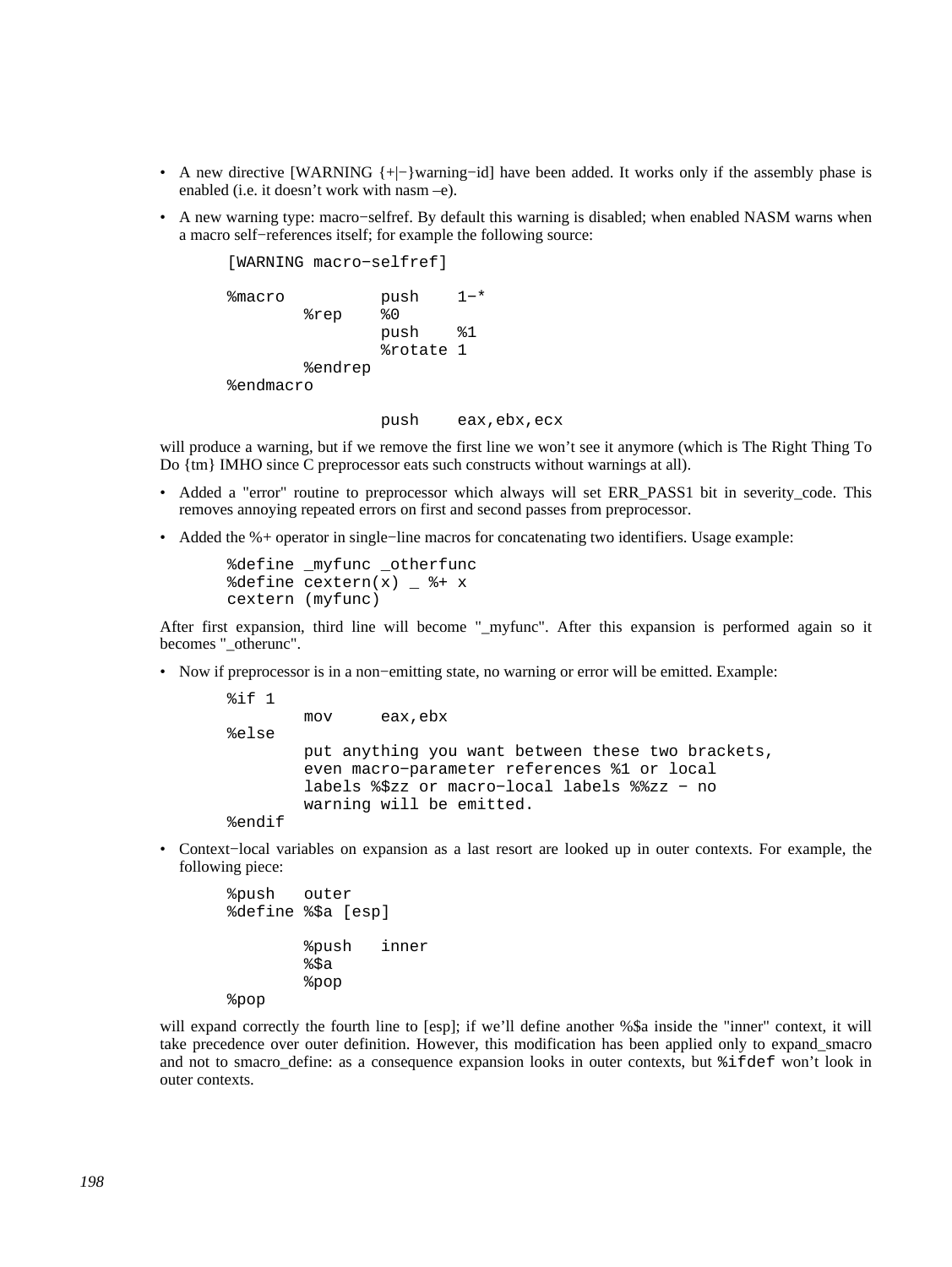This behaviour is needed because we don't want nested contexts to act on already defined local macros. Example:

```
 %define %$arg1 [esp+4] 
       test eax,eax 
 if nz 
              mov eax,%$arg1 
       endif
```
In this example the "if" mmacro enters into the "if" context, so %\$arg1 is not valid anymore inside "if". Of course it could be worked around by using explicitely %\$\$arg1 but this is ugly IMHO.

- Fixed memory leak in %undef. The origline wasn't freed before exiting on success.
- Fixed trap in preprocessor when line expanded to empty set of tokens. This happens, for example, in the following case:

 #define SOMETHING SOMETHING

#### **C.2.41 Version 0.98**

All changes since NASM 0.98p3 have been produced by H. Peter Anvin <hpa@zytor.com>.

- The documentation comment delimiter is
- Allow EQU definitions to refer to external labels; reported by Pedro Gimeno.
- Re−enable support for RDOFF v1; reported by Pedro Gimeno.
- Updated License file per OK from Simon and Julian.

#### **C.2.42 Version 0.98p9**

- Update documentation (although the instruction set reference will have to wait; I don't want to hold up the 0.98 release for it.)
- Verified that the NASM implementation of the PEXTRW and PMOVMSKB instructions is correct. The encoding differs from what the Intel manuals document, but the Pentium III behaviour matches NASM, not the Intel manuals.
- Fix handling of implicit sizes in PSHUFW and PINSRW, reported by Stefan Hoffmeister.
- Resurrect the –s option, which was removed when changing the diagnostic output to stdout.

#### **C.2.43 Version 0.98p8**

- Fix for "DB" when NASM is running on a bigendian machine.
- Invoke insns.pl once for each output script, making Makefile.in legal for "make –j".
- Improve the Unix configure−based makefiles to make package creation easier.
- Included an RPM .spec file for building RPM (RedHat Package Manager) packages on Linux or Unix systems.
- Fix Makefile dependency problems.
- Change src/rdsrc.pl to include sectioning information in info output; required for install−info to work.
- Updated the RDOFF distribution to version 2 from Jules; minor massaging to make it compile in my environment.
- Split doc files that can be built by anyone with a Perl interpreter off into a separate archive.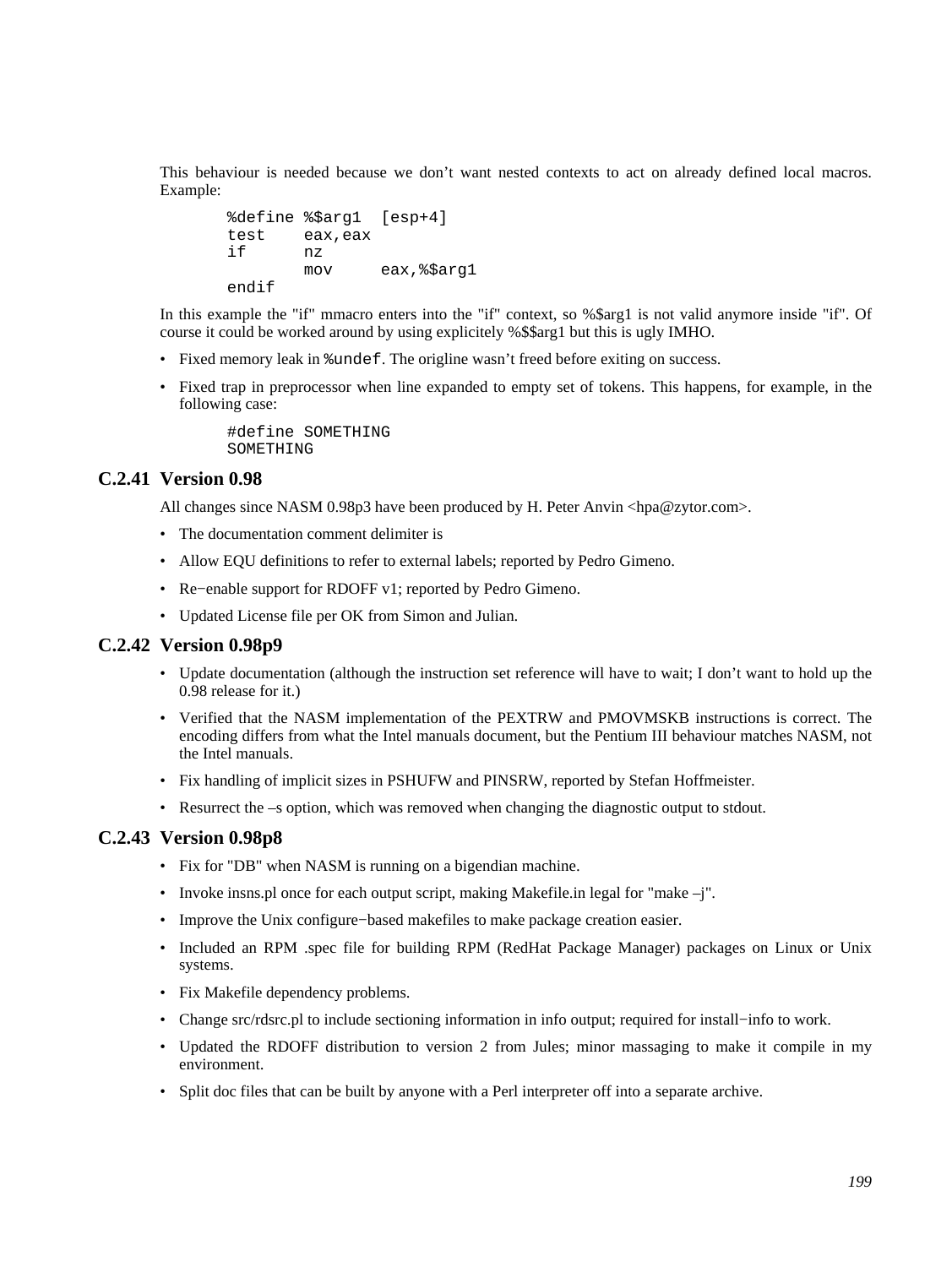• "Dress rehearsal" release!

#### **C.2.44 Version 0.98p7**

- Fixed opcodes with a third byte−sized immediate argument to not complain if given "byte" on the immediate.
- Allow %undef to remove single–line macros with arguments. This matches the behaviour of #undef in the C preprocessor.
- Allow  $-d$ ,  $-u$ ,  $-i$  and  $-p$  to be specified as  $-D$ ,  $-U$ ,  $-i$  and  $-P$  for compatibility with most C compilers and preprocessors. This allows Makefile options to be shared between cc and nasm, for example.
- Minor cleanups.
- Went through the list of Katmai instructions and hopefully fixed the (rather few) mistakes in it.
- (Hopefully) fixed a number of disassembler bugs related to ambiguous instructions (disambiguated by  $-p$ ) and SSE instructions with REP.
- Fix for bug reported by Mark Junger: "call dword 0x12345678" should work and may add an OSP (affected CALL, JMP, Jcc).
- Fix for environments when "stderr" isn't a compile−time constant.

#### **C.2.45 Version 0.98p6**

- Took officially over coordination of the 0.98 release; so drop the p3.x notation. Skipped p4 and p5 to avoid confusion with John Fine's J4 and J5 releases.
- Update the documentation; however, it still doesn't include documentation for the various new instructions. I somehow wonder if it makes sense to have an instruction set reference in the assembler manual when Intel et al have PDF versions of their manuals online.
- Recognize "idt" or "centaur" for the –p option to ndisasm.
- Changed error messages back to stderr where they belong, but add an -E option to redirect them elsewhere (the DOS shell cannot redirect stderr.)
- –M option to generate Makefile dependencies (based on code from Alex Verstak.)
- %undef preprocessor directive, and –u option, that undefines a single−line macro.
- OS/2 Makefile (Mkfiles/Makefile.os2) for Borland under OS/2; from Chuck Crayne.
- Various minor bugfixes (reported by): Dangling %s in preproc.c (Martin Junker)
- THERE ARE KNOWN BUGS IN SSE AND THE OTHER KATMAI INSTRUCTIONS. I am on a trip and didn't bring the Katmai instruction reference, so I can't work on them right now.
- Updated the License file per agreement with Simon and Jules to include a GPL distribution clause.

#### **C.2.46 Version 0.98p3.7**

- (Hopefully) fixed the canned Makefiles to include the outrdf2 and zoutieee modules.
- Renamed changes.asm to changed.asm.

#### **C.2.47 Version 0.98p3.6**

• Fixed a bunch of instructions that were added in 0.98p3.5 which had memory operands, and the address−size prefix was missing from the instruction pattern.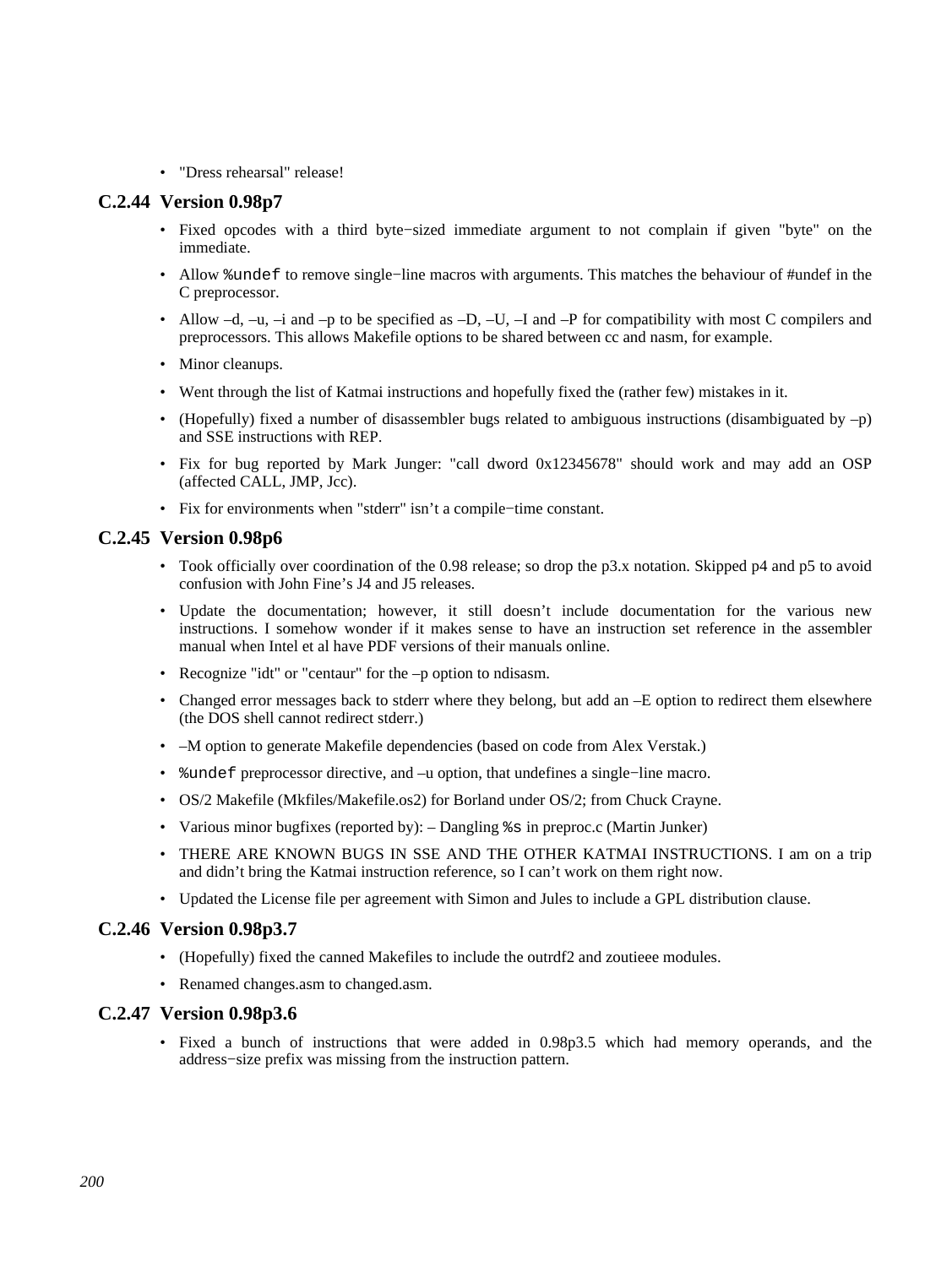#### **C.2.48 Version 0.98p3.5**

- Merged in changes from John S. Fine's 0.98−J5 release. John's based 0.98−J5 on my 0.98p3.3 release; this merges the changes.
- Expanded the instructions flag field to a long so we can fit more flags; mark SSE (KNI) and AMD or Katmai−specific instructions as such.
- Fix the "PRIV" flag on a bunch of instructions, and create new "PROT" flag for protected−mode−only instructions (orthogonal to if the instruction is privileged!) and new "SMM" flag for SMM−only instructions.
- Added AMD−only SYSCALL and SYSRET instructions.
- Make SSE actually work, and add new Katmai MMX instructions.
- Added a –p (preferred vendor) option to ndisasm so that it can distinguish e.g. Cyrix opcodes also used in SSE. For example:

```
 ndisasm −p cyrix aliased.bin 
00000000 670F514310 paddsiw mm0,[ebx+0x10]<br>00000005 670F514320 paddsiw mm0.[ebx+0x20]
                                paddsiw mm0, [ebx+0x20]
 ndisasm −p intel aliased.bin 
 00000000 670F514310 sqrtps xmm0,[ebx+0x10] 
 00000005 670F514320 sqrtps xmm0,[ebx+0x20]
```
• Added a bunch of Cyrix−specific instructions.

#### **C.2.49 Version 0.98p3.4**

- Made at least an attempt to modify all the additional Makefiles (in the Mkfiles directory). I can't test it, but this was the best I could do.
- DOS DJGPP+"Opus Make" Makefile from John S. Fine.
- changes.asm changes from John S. Fine.

#### **C.2.50 Version 0.98p3.3**

- Patch from Conan Brink to allow nesting of  $*$ rep directives.
- If we're going to allow INT01 as an alias for INT1/ICEBP (one of Jules 0.98p3 changes), then we should allow INT03 as an alias for INT3 as well.
- Updated changes.asm to include the latest changes.
- Tried to clean up the  $\langle CR \rangle$ s that had snuck in from a DOS/Windows environment into my Unix environment, and try to make sure than DOS/Windows users get them back.
- We would silently generate broken tools if insns.dat wasn't sorted properly. Change insns.pl so that the order doesn't matter.
- Fix bug in insns.pl (introduced by me) which would cause conditional instructions to have an extra "cc" in disassembly, e.g. "jnz" disassembled as "jccnz".

## **C.2.51 Version 0.98p3.2**

- Merged in John S. Fine's changes from his 0.98−J4 prerelease; see http://www.csoft.net/cz/johnfine/
- Changed previous "spotless" Makefile target (appropriate for distribution) to "distclean", and added "cleaner" target which is same as "clean" except deletes files generated by Perl scripts; "spotless" is union.
- Removed BASIC programs from distribution. Get a Perl interpreter instead (see below.)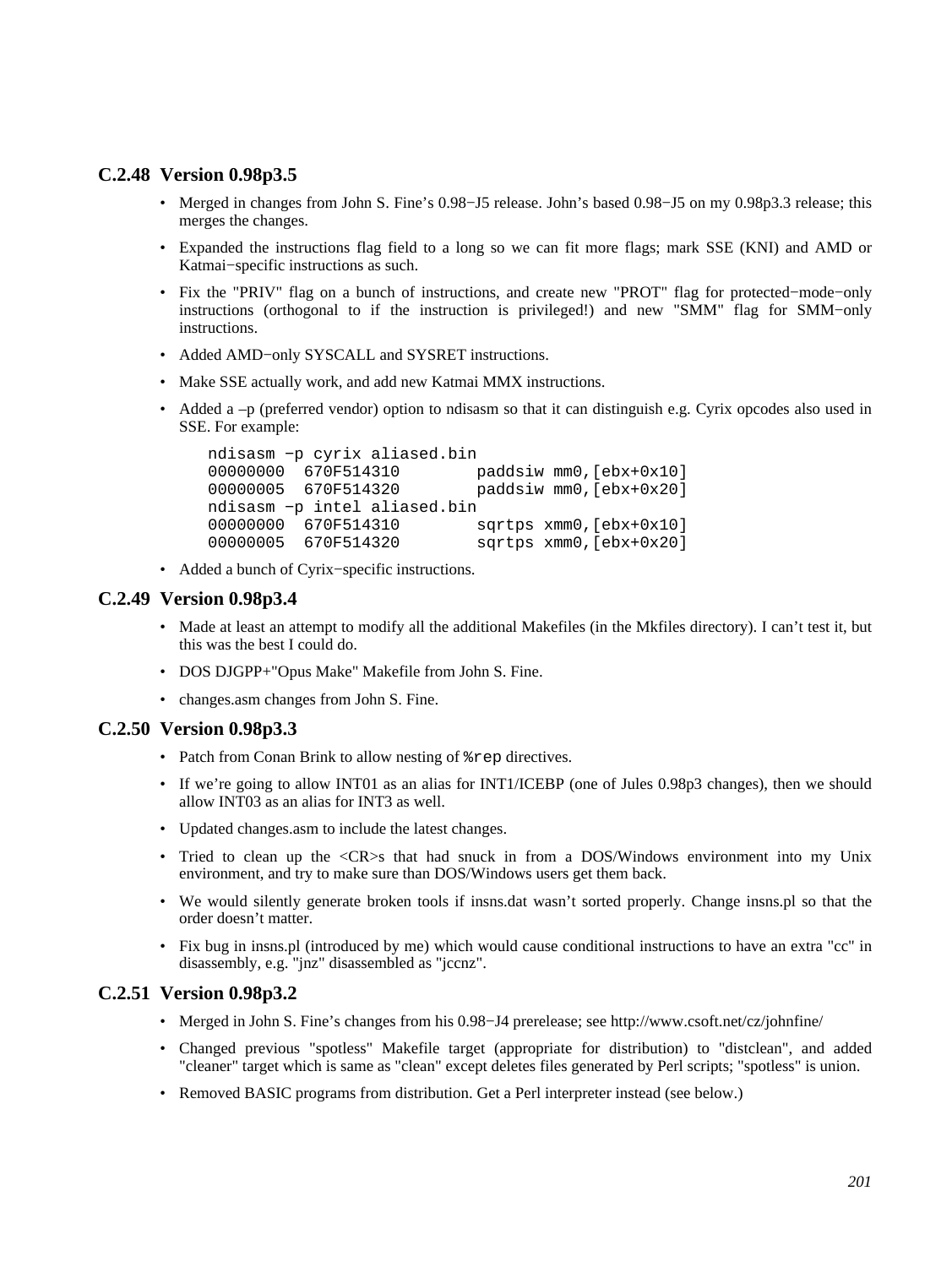- Calling this "pre−release 3.2" rather than "p3−hpa2" because of John's contributions.
- Actually link in the IEEE output format (zoutieee.c); fix a bunch of compiler warnings in that file. Note I don't know what IEEE output is supposed to look like, so these changes were made "blind".

## **C.2.52 Version 0.98p3−hpa**

- Merged nasm098p3.zip with nasm−0.97.tar.gz to create a fully buildable version for Unix systems (Makefile.in updates, etc.)
- Changed insns.pl to create the instruction tables in nasm.h and names.c, so that a new instruction can be added by adding it \*only\* to insns.dat.
- Added the following new instructions: SYSENTER, SYSEXIT, FXSAVE, FXRSTOR, UD1, UD2 (the latter two are two opcodes that Intel guarantee will never be used; one of them is documented as UD2 in Intel documentation, the other one just as "Undefined Opcode" — calling it UD1 seemed to make sense.)
- MAX SYMBOL was defined to be 9, but LOADALL286 and LOADALL386 are 10 characters long. Now MAX SYMBOL is derived from insns.dat.
- A note on the BASIC programs included: forget them. insns.bas is already out of date. Get yourself a Perl interpreter for your platform of choice at [http://www.cpan.org/ports/index.html.](http://www.cpan.org/ports/index.html)

#### **C.2.53 Version 0.98 pre−release 3**

- added response file support, improved command line handling, new layout help screen
- fixed limit checking bug, 'OUT byte nn, reg' bug, and a couple of rdoff related bugs, updated Wishlist; 0.98 Prerelease 3.

#### **C.2.54 Version 0.98 pre−release 2**

• fixed bug in outcoff.c to do with truncating section names longer than 8 characters, referencing beyond end of string; 0.98 pre−release 2

#### **C.2.55 Version 0.98 pre−release 1**

- Fixed a bug whereby STRUC didn't work at all in RDF.
- Fixed a problem with group specification in PUBDEFs in OBJ.
- Improved ease of adding new output formats. Contribution due to Fox Cutter.
- Fixed a bug in relocations in the 'bin' format: was showing up when a relocatable reference crossed an 8192−byte boundary in any output section.
- Fixed a bug in local labels: local−label lookups were inconsistent between passes one and two if an EQU occurred between the definition of a global label and the subsequent use of a local label local to that global.
- Fixed a seg−fault in the preprocessor (again) which happened when you use a blank line as the first line of a multi−line macro definition and then defined a label on the same line as a call to that macro.
- Fixed a stale−pointer bug in the handling of the NASM environment variable. Thanks to Thomas McWilliams.
- ELF had a hard limit on the number of sections which caused segfaults when transgressed. Fixed.
- Added ability for ndisasm to read from stdin by using '−' as the filename.
- ndisasm wasn't outputting the TO keyword. Fixed.
- Fixed error cascade on bogus expression in  $\hat{\tau}$  = an error in evaluation was causing the entire  $\hat{\tau}$  to be discarded, thus creating trouble later when the %else or %endif was encountered.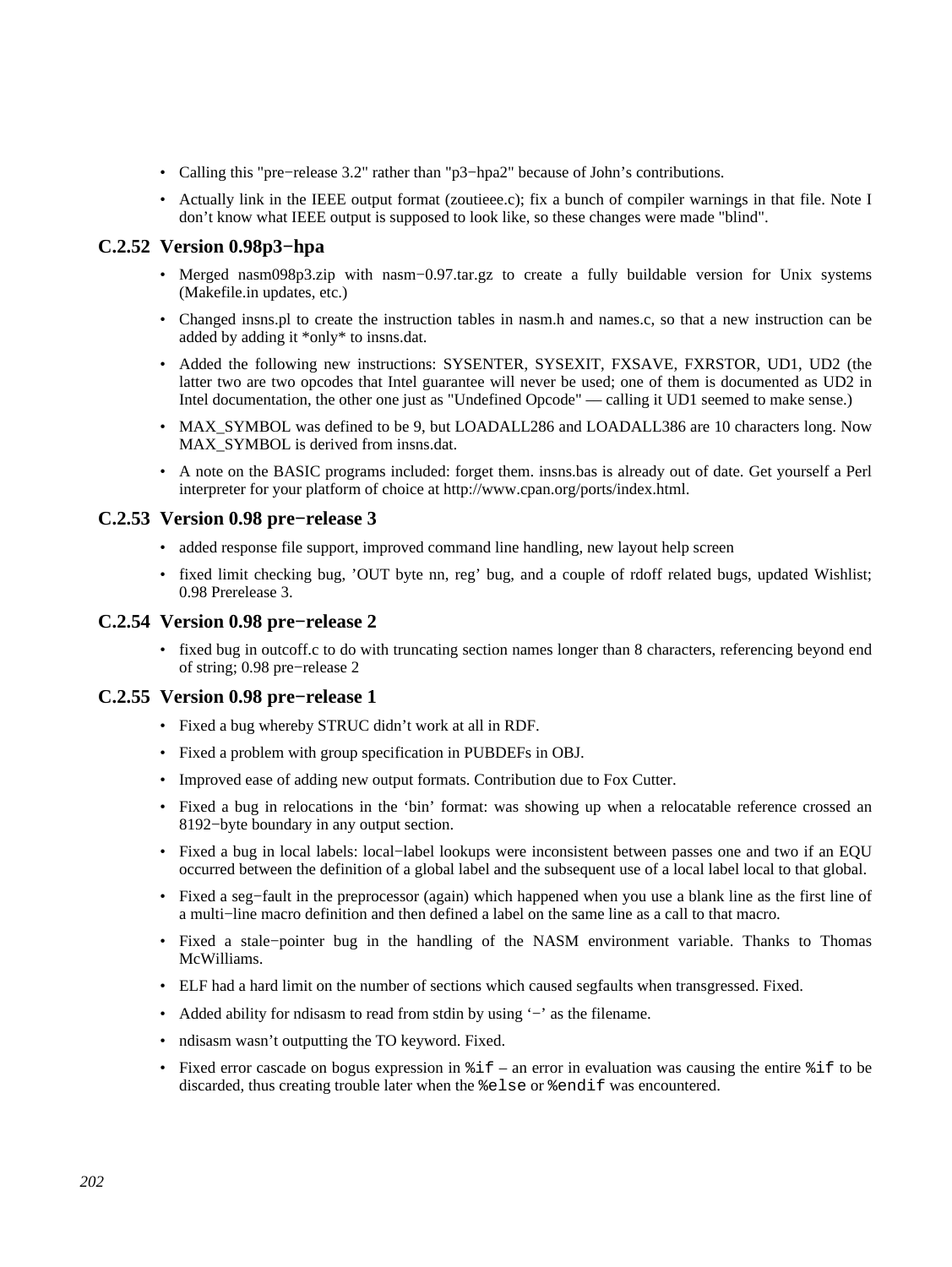- Forward reference tracking was instruction−granular not operand− granular, which was causing 286−specific code to be generated needlessly on code of the form 'shr word [forwardref],1'. Thanks to Jim Hague for sending a patch.
- All messages now appear on stdout, as sending them to stderr serves no useful purpose other than to make redirection difficult.
- Fixed the problem with EQUs pointing to an external symbol this now generates an error message.
- Allowed multiple size prefixes to an operand, of which only the first is taken into account.
- Incorporated John Fine's changes, including fixes of a large number of preprocessor bugs, some small problems in OBJ, and a reworking of label handling to define labels before their line is assembled, rather than after.
- Reformatted a lot of the source code to be more readable. Included 'coding.txt' as a guideline for how to format code for contributors.
- Stopped nested %reps causing a panic they now cause a slightly more friendly error message instead.
- Fixed floating point constant problems (patch by Pedro Gimeno)
- Fixed the return value of insn  $size()$  not being checked for  $-1$ , indicating an error.
- Incorporated 3Dnow! instructions.
- Fixed the 'mov eax,  $eax + ebx$ ' bug.
- Fixed the GLOBAL EQU bug in ELF. Released developers release 3.
- Incorporated John Fine's command line parsing changes
- Incorporated David Lindauer's OMF debug support
- Made changes for LCC 4.0 support (\_\_NASM\_CDecl\_\_, removed register size specification warning when sizes agree).

## **C.3 NASM 0.9 Series**

Revisions before 0.98.

#### **C.3.1 Version 0.97 released December 1997**

- This was entirely a bug−fix release to 0.96, which seems to have got cursed. Silly me.
- Fixed stupid mistake in OBJ which caused 'MOV EAX, < constant>' to fail. Caused by an error in the 'MOV EAX,<segment>' support.
- ndisasm hung at EOF when compiled with lcc on Linux because lcc on Linux somehow breaks feof(). ndisasm now does not rely on feof().
- A heading in the documentation was missing due to a markup error in the indexing. Fixed.
- Fixed failure to update all pointers on realloc() within extended− operand code in parser.c. Was causing wrong behaviour and seg faults on lines such as 'dd 0.0,0.0,0.0,0.0,...'
- Fixed a subtle preprocessor bug whereby invoking one multi−line macro on the first line of the expansion of another, when the second had been invoked with a label defined before it, didn't expand the inner macro.
- Added internal.doc back in to the distribution archives it was missing in 0.96 \*blush\*
- Fixed bug causing 0.96 to be unable to assemble its own test files, specifically objtest.asm. \*blush again\*
- Fixed seg−faults and bogus error messages caused by mismatching %rep and %endrep within multi−line macro definitions.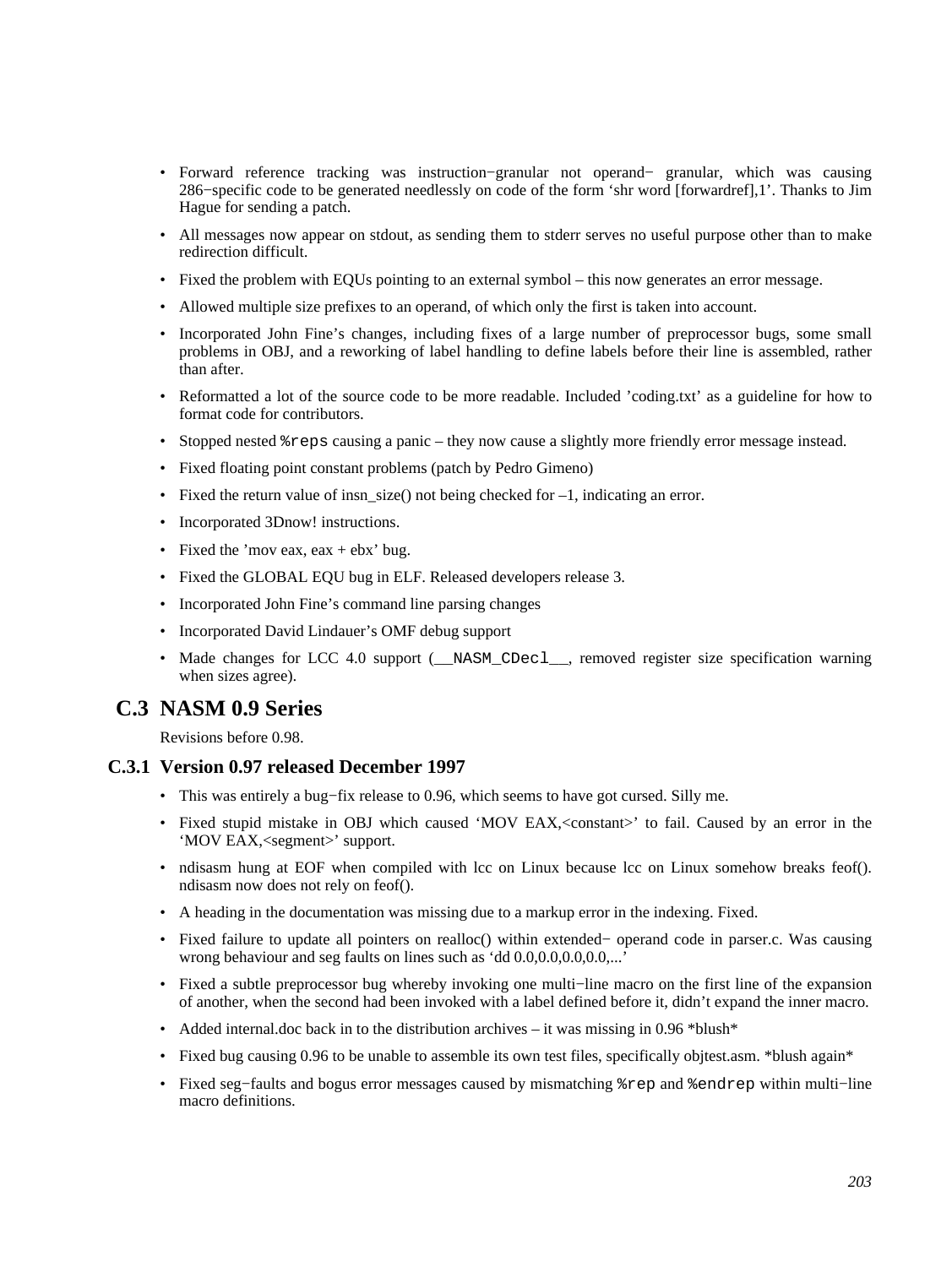- Fixed a problem with buffer overrun in OBJ, which was causing corruption at ends of long PUBDEF records.
- Separated DOS archives into main−program and documentation to reduce download size.

#### **C.3.2 Version 0.96 released November 1997**

- Fixed a bug whereby, if 'nasm sourcefile' would cause a filename collision warning and put output into 'nasm.out', then 'nasm sourcefile –o outputfile' still gave the warning even though the '−o' was honoured. Fixed name pollution under Digital UNIX: one of its header files defined R\_SP, which broke the enum in nasm.h.
- Fixed minor instruction table problems: FUCOM and FUCOMP didn't have two−operand forms; NDISASM didn't recognise the longer register forms of PUSH and POP (eg FF F3 for PUSH BX); TEST mem,imm32 was flagged as undocumented; the 32–bit forms of CMOV had 16–bit operand size prefixes; 'AAD imm' and 'AAM imm' are no longer flagged as undocumented because the Intel Architecture reference documents them.
- Fixed a problem with the local−label mechanism, whereby strange types of symbol (EQUs, auto−defined OBJ segment base symbols) interfered with the 'previous global label' value and screwed up local labels.
- Fixed a bug whereby the stub preprocessor didn't communicate with the listing file generator, so that the –a and –l options in conjunction would produce a useless listing file.
- Merged 'os2' object file format back into 'obj', after discovering that 'obj' \_also\_ shouldn't have a link pass separator in a module containing a non−trivial MODEND. Flat segments are now declared using the FLAT attribute. 'os2' is no longer a valid object format name: use 'obj'.
- Removed the fixed−size temporary storage in the evaluator. Very very long expressions (like 'mov  $ax,1+1+1+1+...$  for two hundred 1s or so) should now no longer crash NASM.
- Fixed a bug involving segfaults on disassembly of MMX instructions, by changing the meaning of one of the operand−type flags in nasm.h. This may cause other apparently unrelated MMX problems; it needs to be tested thoroughly.
- Fixed some buffer overrun problems with large OBJ output files. Thanks to DJ Delorie for the bug report and fix.
- Made preprocess–only mode actually listen to the %line markers as it prints them, so that it can report errors more sanely.
- Re−designed the evaluator to keep more sensible track of expressions involving forward references: can now cope with previously−nightmare situations such as:

```
 mov ax,foo | bar 
 foo equ 1 
 bar equ 2
```
- Added the ALIGN and ALIGNB standard macros.
- Added PIC support in ELF: use of WRT to obtain the four extra relocation types needed.
- Added the ability for output file formats to define their own extensions to the GLOBAL, COMMON and EXTERN directives.
- Implemented common−variable alignment, and global−symbol type and size declarations, in ELF.
- Implemented NEAR and FAR keywords for common variables, plus far−common element size specification, in OBJ.
- Added a feature whereby EXTERNs and COMMONs in OBJ can be given a default WRT specification (either a segment or a group).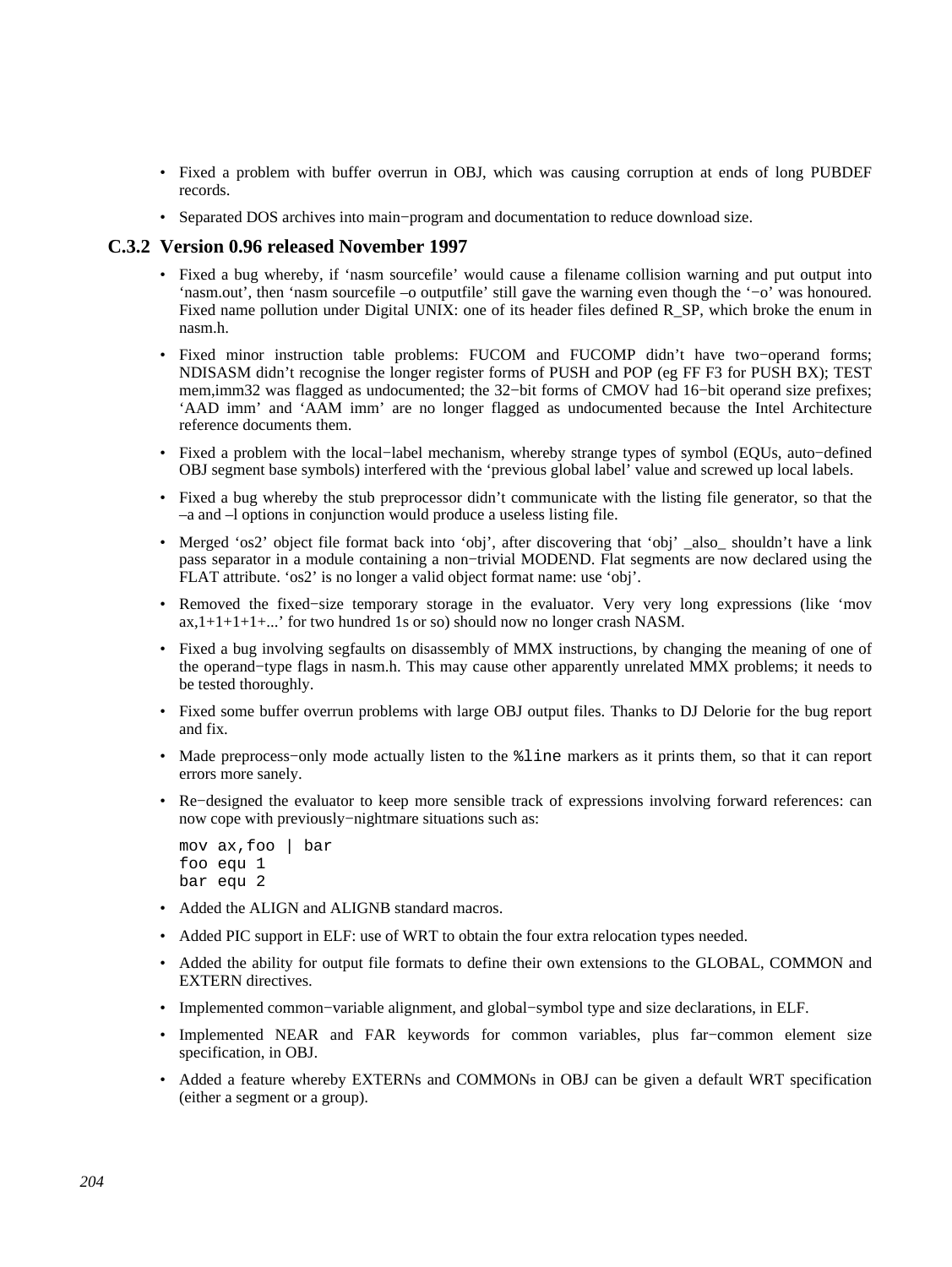- Transformed the Unix NASM archive into an auto−configuring package.
- Added a sanity−check for people applying SEG to things which are already segment bases: this previously went unnoticed by the SEG processing and caused OBJ−driver panics later.
- Added the ability, in OBJ format, to deal with 'MOV EAX, <segment>' type references: OBJ doesn't directly support dword−size segment base fixups, but as long as the low two bytes of the constant term are zero, a word−size fixup can be generated instead and it will work.
- Added the ability to specify sections' alignment requirements in Win32 object files and pure binary files.
- Added preprocess−time expression evaluation: the %assign (and %iassign) directive and the bare %if (and %elif) conditional. Added relational operators to the evaluator, for use only in %if constructs: the standard relationals =  $\langle \rangle \langle \rangle \langle \rangle = \rangle$  (and C−like synonyms == and !=) plus low-precedence logical operators &&,  $\wedge$  and ||.
- Added a preprocessor repeat construct: %rep / %exitrep / %endrep.
- Added the FILE\_ and LINE\_ standard macros.
- Added a sanity check for number constants being greater than 0xFFFFFFFF. The warning can be disabled.
- Added the %0 token whereby a variadic multi−line macro can tell how many parameters it's been given in a specific invocation.
- Added %rotate, allowing multi−line macro parameters to be cycled.
- Added the '\*' option for the maximum parameter count on multi−line macros, allowing them to take arbitrarily many parameters.
- Added the ability for the user−level forms of EXTERN, GLOBAL and COMMON to take more than one argument.
- Added the IMPORT and EXPORT directives in OBJ format, to deal with Windows DLLs.
- Added some more preprocessor %if constructs: %ifidn / %ifidni (exact textual identity), and %ifid / %ifnum / %ifstr (token type testing).
- Added the ability to distinguish SHL AX,1 (the 8086 version) from SHL AX,BYTE 1 (the 286−and−upwards version whose constant happens to be 1).
- Added NetBSD/FreeBSD/OpenBSD's variant of a.out format, complete with PIC shared library features.
- Changed NASM's idiosyncratic handling of FCLEX, FDISI, FENI, FINIT, FSAVE, FSTCW, FSTENV, and FSTSW to bring it into line with the otherwise accepted standard. The previous behaviour, though it was a deliberate feature, was a deliberate feature based on a misunderstanding. Apologies for the inconvenience.
- Improved the flexibility of ABSOLUTE: you can now give it an expression rather than being restricted to a constant, and it can take relocatable arguments as well.
- Added the ability for a variable to be declared as EXTERN multiple times, and the subsequent definitions are just ignored.
- We now allow instruction prefixes (CS, DS, LOCK, REPZ etc) to be alone on a line (without a following instruction).
- Improved sanity checks on whether the arguments to EXTERN, GLOBAL and COMMON are valid identifiers.
- Added misc/exebin.mac to allow direct generation of .EXE files by hacking up an EXE header using DB and DW; also added test/binexe.asm to demonstrate the use of this. Thanks to Yann Guidon for contributing the EXE header code.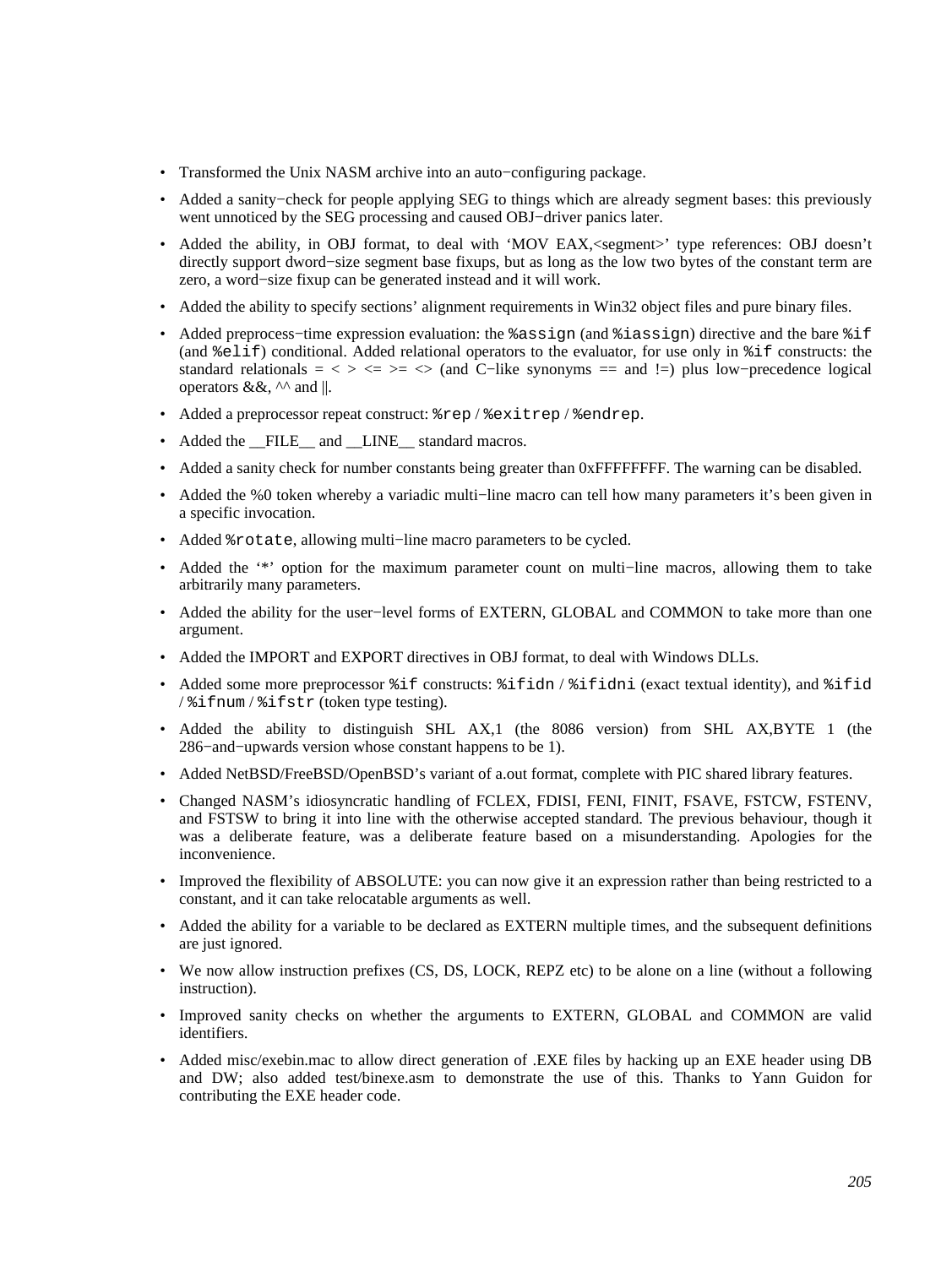- ndisasm forgot to check whether the input file had been successfully opened. Now it does. Doh!
- Added the Cyrix extensions to the MMX instruction set.
- Added a hinting mechanism to allow [EAX+EBX] and [EBX+EAX] to be assembled differently. This is important since [ESI+EBP] and [EBP+ESI] have different default base segment registers.
- Added support for the PharLap OMF extension for 4096−byte segment alignment.

#### **C.3.3 Version 0.95 released July 1997**

- Fixed yet another ELF bug. This one manifested if the user relied on the default segment, and attempted to define global symbols without first explicitly declaring the target segment.
- Added makefiles (for NASM and the RDF tools) to build Win32 console apps under Symantec C++. Donated by Mark Junker.
- Added 'macros.bas' and 'insns.bas', QBasic versions of the Perl scripts that convert 'standard.mac' to 'macros.c' and convert 'insns.dat' to 'insnsa.c' and 'insnsd.c'. Also thanks to Mark Junker.
- Changed the diassembled forms of the conditional instructions so that JB is now emitted as JC, and other similar changes. Suggested list by Ulrich Doewich.
- Added '@' to the list of valid characters to begin an identifier with.
- Documentary changes, notably the addition of the 'Common Problems' section in nasm.doc.
- Fixed a bug relating to 32−bit PC−relative fixups in OBJ.
- Fixed a bug in perm\_copy() in labels.c which was causing exceptions in cleanup\_labels() on some systems.
- Positivity sanity check in TIMES argument changed from a warning to an error following a further complaint.
- Changed the acceptable limits on byte and word operands to allow things like '~10111001b' to work.
- Fixed a major problem in the preprocessor which caused seg−faults if macro definitions contained blank lines or comment−only lines.
- Fixed inadequate error checking on the commas separating the arguments to 'db', 'dw' etc.
- Fixed a crippling bug in the handling of macros with operand counts defined with a '+' modifier.
- Fixed a bug whereby object file formats which stored the input file name in the output file (such as OBJ and COFF) weren't doing so correctly when the output file name was specified on the command line.
- Removed [INC] and [INCLUDE] support for good, since they were obsolete anyway.
- Fixed a bug in OBJ which caused all fixups to be output in 16−bit (old−format) FIXUPP records, rather than putting the 32−bit ones in FIXUPP32 (new−format) records.
- Added, tentatively, OS/2 object file support (as a minor variant on OBJ).
- Updates to Fox Cutter's Borland C makefile, Makefile.bc2.
- Removed a spurious second fclose() on the output file.
- Added the '−s' command line option to redirect all messages which would go to stderr (errors, help text) to stdout instead.
- Added the '−w' command line option to selectively suppress some classes of assembly warning messages.
- Added the '−p' pre−include and '−d' pre−define command−line options.
- Added an include file search path: the '−i' command line option.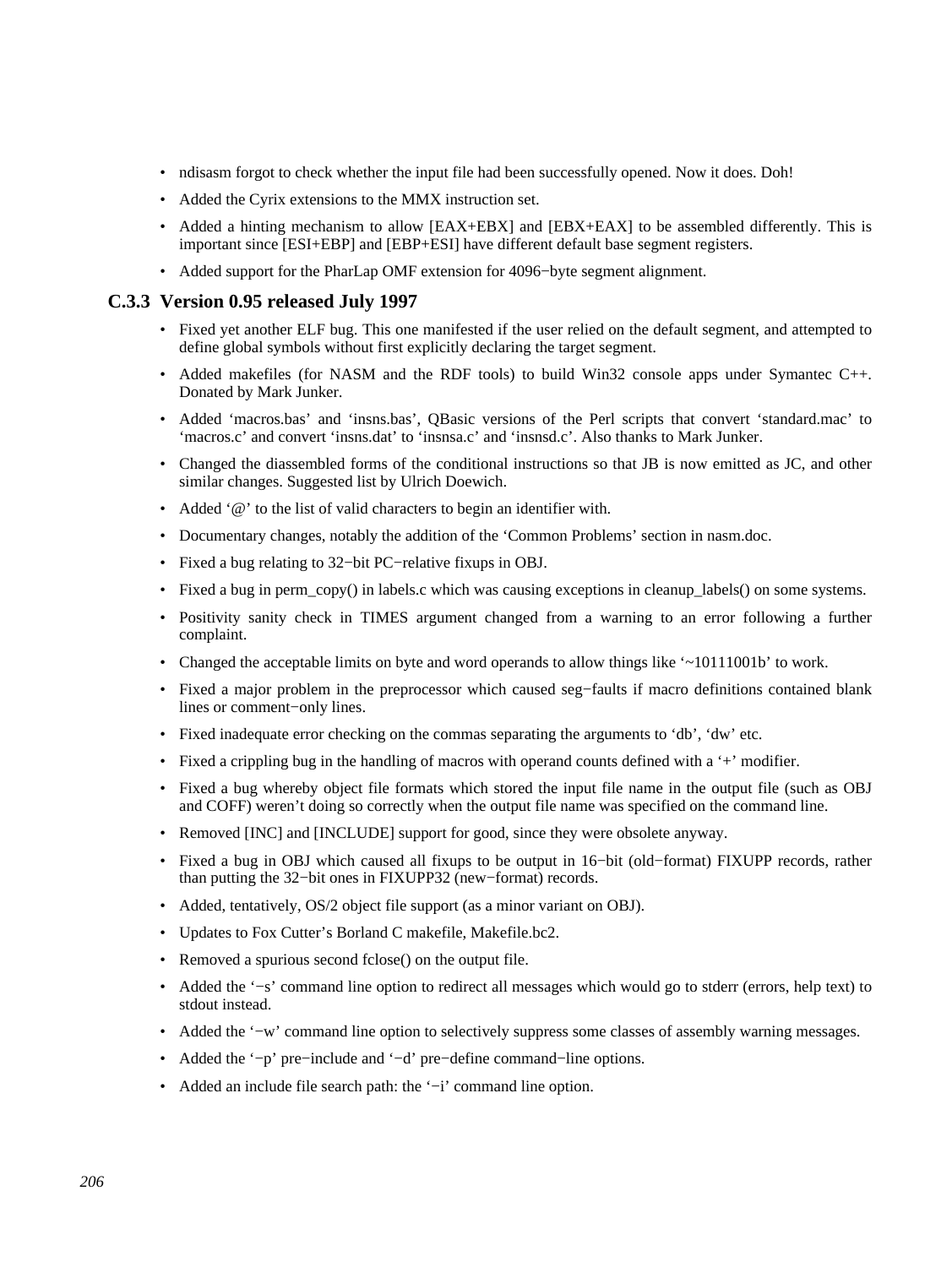- Fixed a silly little preprocessor bug whereby starting a line with a '%!' environment−variable reference caused an 'unknown directive' error.
- Added the long−awaited listing file support: the '−l' command line option.
- Fixed a problem with OBJ format whereby, in the absence of any explicit segment definition, non−global symbols declared in the implicit default segment generated spurious EXTDEF records in the output.
- Added the NASM environment variable.
- From this version forward, Win32 console−mode binaries will be included in the DOS distribution in addition to the 16−bit binaries. Added Makefile.vc for this purpose.
- Added 'return 0;' to test/objlink.c to prevent compiler warnings.
- Added the \_\_NASM\_MAJOR\_\_ and \_\_NASM\_MINOR\_\_ standard defines.
- Added an alternative memory−reference syntax in which prefixing an operand with '&' is equivalent to enclosing it in square brackets, at the request of Fox Cutter.
- Errors in pass two now cause the program to return a non−zero error code, which they didn't before.
- Fixed the single−line macro cycle detection, which didn't work at all on macros with no parameters (caused an infinite loop). Also changed the behaviour of single−line macro cycle detection to work like cpp, so that macros like 'extrn' as given in the documentation can be implemented.
- Fixed the implementation of WRT, which was too restrictive in that you couldn't do 'mov ax,[di+abc wrt dgroup]' because (di+abc) wasn't a relocatable reference.

#### **C.3.4 Version 0.94 released April 1997**

- Major item: added the macro processor.
- Added undocumented instructions SMI, IBTS, XBTS and LOADALL286. Also reorganised CMPXCHG instruction into early−486 and Pentium forms. Thanks to Thobias Jones for the information.
- Fixed two more stupid bugs in ELF, which were causing 'ld' to continue to seg−fault in a lot of non−trivial cases.
- Fixed a seg−fault in the label manager.
- Stopped FBLD and FBSTP from \_requiring\_ the TWORD keyword, which is the only option for BCD loads/stores in any case.
- Ensured FLDCW, FSTCW and FSTSW can cope with the WORD keyword, if anyone bothers to provide it. Previously they complained unless no keyword at all was present.
- Some forms of FDIV/FDIVR and FSUB/FSUBR were still inverted: a vestige of a bug that I thought had been fixed in 0.92. This was fixed, hopefully for good this time...
- Another minor phase error (insofar as a phase error can \_ever\_ be minor) fixed, this one occurring in code of the form

```
 rol ax,forward_reference 
 forward_reference equ 1
```
- The number supplied to TIMES is now sanity−checked for positivity, and also may be greater than 64K (which previously didn't work on 16−bit systems).
- Added Watcom C makefiles, and misc/pmw.bat, donated by Dominik Behr.
- Added the INCBIN pseudo−opcode.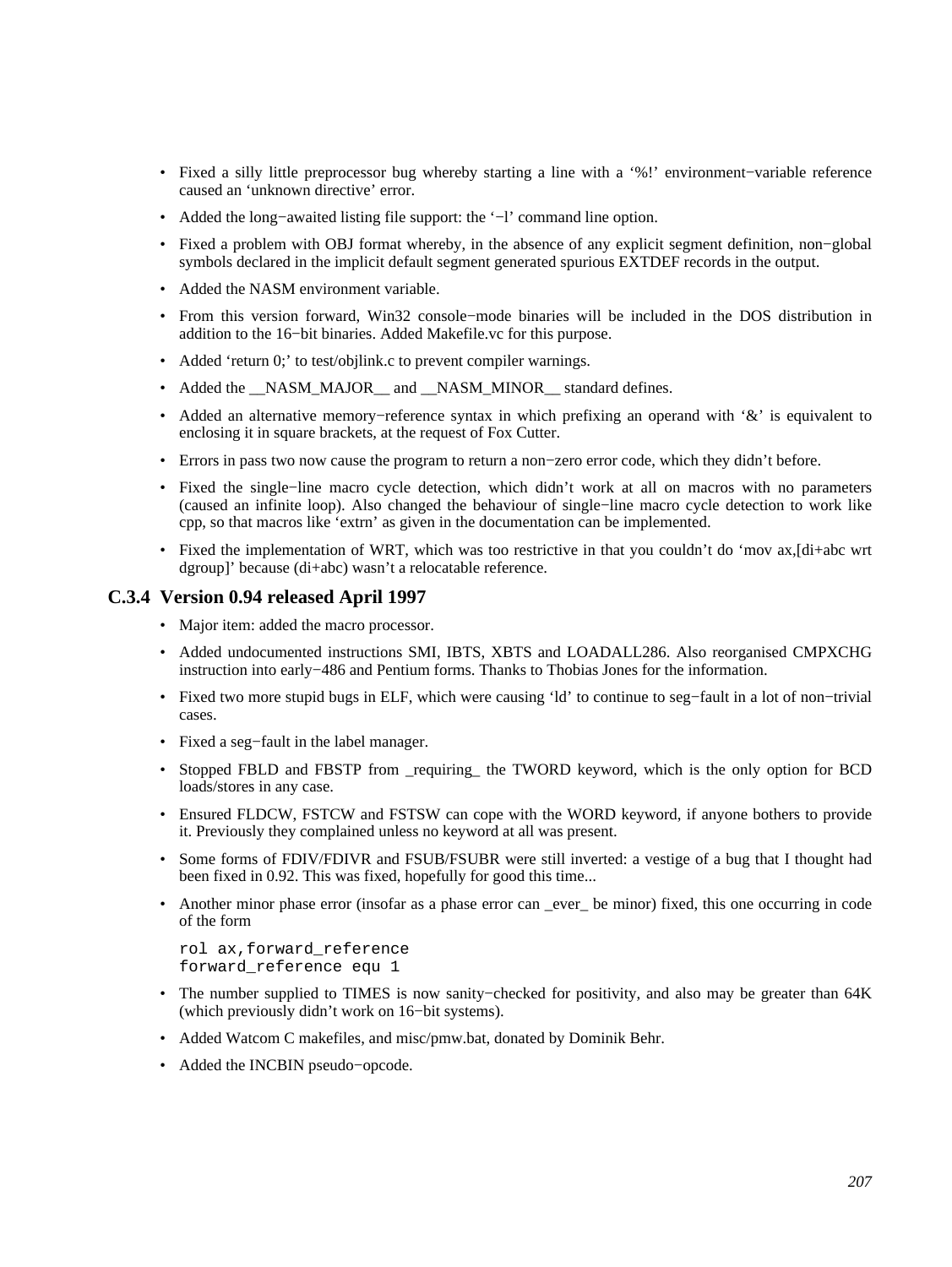- Due to the advent of the preprocessor, the [INCLUDE] and [INC] directives have become obsolete. They are still supported in this version, with a warning, but won't be in the next.
- Fixed a bug in OBJ format, which caused incorrect object records to be output when absolute labels were made global.
- Updates to RDOFF subdirectory, and changes to outrdf.c.

#### **C.3.5 Version 0.93 released January 1997**

This release went out in a great hurry after semi−crippling bugs were found in 0.92.

- Really *did* fix the stack overflows this time. \*blush\*
- Had problems with EA instruction sizes changing between passes, when an offset contained a forward reference and so 4 bytes were allocated for the offset in pass one; by pass two the symbol had been defined and happened to be a small absolute value, so only 1 byte got allocated, causing instruction size mismatch between passes and hence incorrect address calculations. Fixed.
- Stupid bug in the revised ELF section generation fixed (associated string−table section for .symtab was hard−coded as 7, even when this didn't fit with the real section table). Was causing 'ld' to seg−fault under Linux.
- Included a new Borland C makefile, Makefile.bc2, donated by Fox Cutter <lmb@comtch.iea.com>.

#### **C.3.6 Version 0.92 released January 1997**

- The FDIVP/FDIVRP and FSUBP/FSUBRP pairs had been inverted: this was fixed. This also affected the LCC driver.
- Fixed a bug regarding 32−bit effective addresses of the form [other\_register+ESP].
- Documentary changes, notably documentation of the fact that Borland Win32 compilers use 'obj' rather than 'win32' object format.
- Fixed the COMENT record in OBJ files, which was formatted incorrectly.
- Fixed a bug causing segfaults in large RDF files.
- OBJ format now strips initial periods from segment and group definitions, in order to avoid complications with the local label syntax.
- Fixed a bug in disassembling far calls and jumps in NDISASM.
- Added support for user−defined sections in COFF and ELF files.
- Compiled the DOS binaries with a sensible amount of stack, to prevent stack overflows on any arithmetic expression containing parentheses.
- Fixed a bug in handling of files that do not terminate in a newline.

#### **C.3.7 Version 0.91 released November 1996**

- Loads of bug fixes.
- Support for RDF added.
- Support for DBG debugging format added.
- Support for 32−bit extensions to Microsoft OBJ format added.
- Revised for Borland C: some variable names changed, makefile added.
- LCC support revised to actually work.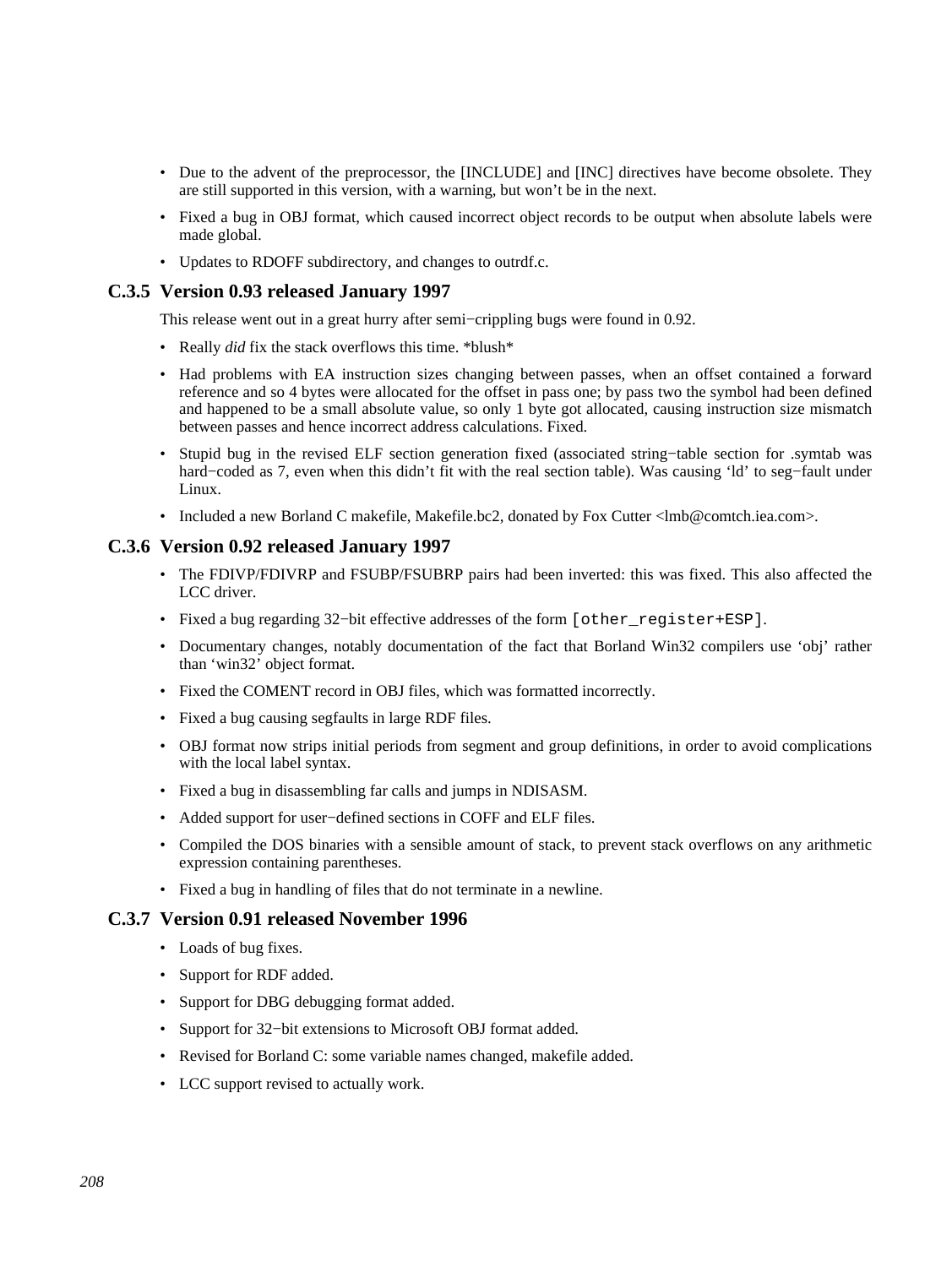- JMP/CALL NEAR/FAR notation added.
- 'a16', 'o16', 'a32' and 'o32' prefixes added.
- Range checking on short jumps implemented.
- MMX instruction support added.
- Negative floating point constant support added.
- Memory handling improved to bypass 64K barrier under DOS.
- \$ prefix to force treatment of reserved words as identifiers added.
- Default−size mechanism for object formats added.
- Compile−time configurability added.
- #,  $\textcircled{e}$ ,  $\sim$  and c{?} are now valid characters in labels.
- −e and −k options in NDISASM added.

#### **C.3.8 Version 0.90 released October 1996**

First release version. First support for object file output. Other changes from previous version (0.3x) too numerous to document.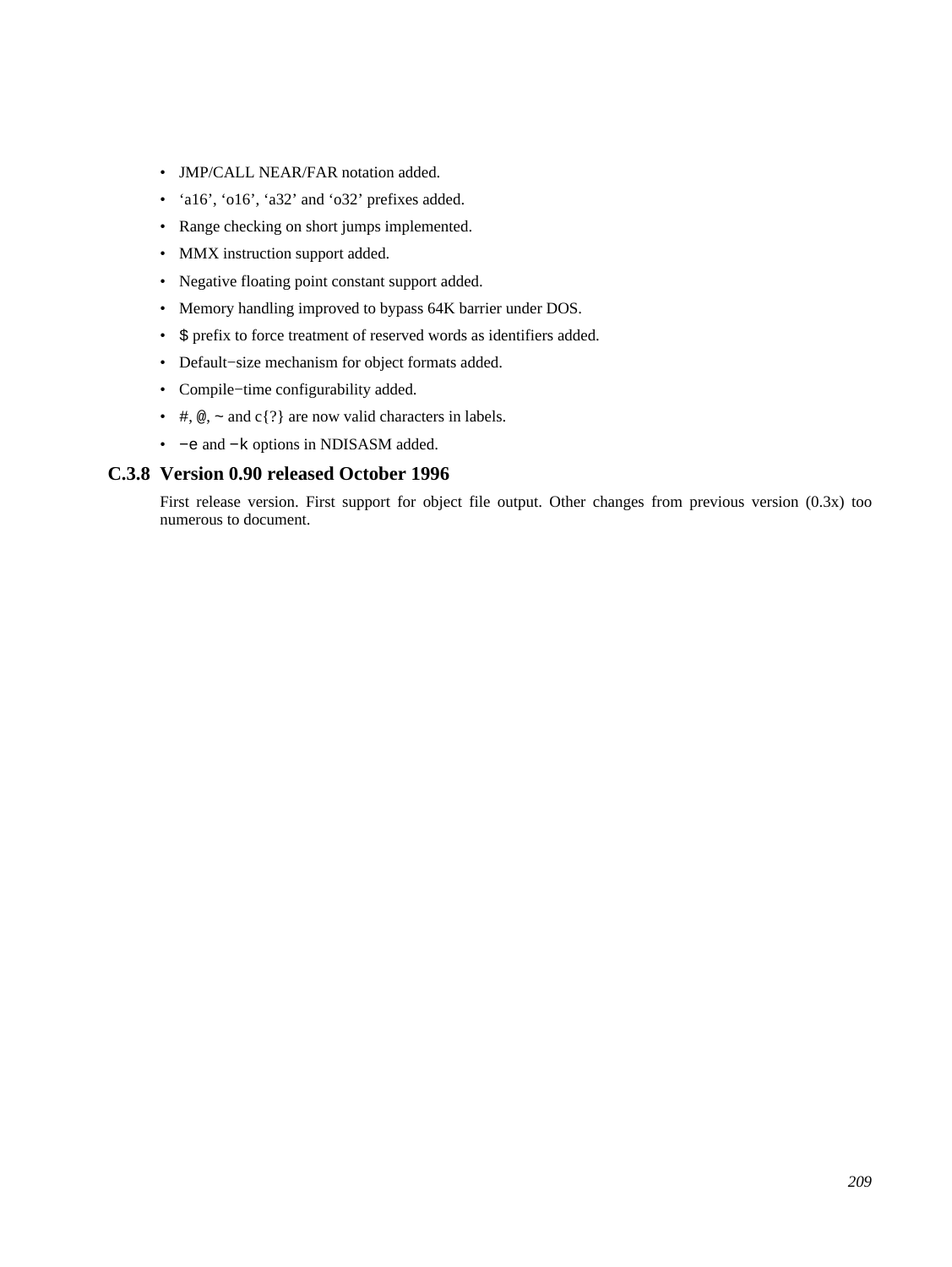# **Index**

| ! operator, unary               | 34         | -a option                | 21, 119        |
|---------------------------------|------------|--------------------------|----------------|
| $!=$ operator                   | 50         | A16                      | 26             |
| \$\$ token                      | 33, 85     | a16                      | 110            |
| \$                              |            | A32                      | 26             |
| Here token                      | 33         | a32                      | 110            |
| prefix                          | 26, 29, 88 | A64                      | 26             |
| % operator                      | 33         | a64                      | 110            |
| 응 !                             | 59         | a86                      | 14, 24, 25     |
| %\$ and %\$\$ prefixes          | 54         | ABS                      | 29             |
| %% operator                     | 33, 43     | ABSOLUTE                 | 68,75          |
| 웅+                              | 39         | addition                 | 33             |
| 응?                              | 39         | addressing, mixed-size   | 109            |
| 응??                             | 39         | address-size prefixes    | 26             |
| % [                             | 39         | algebra                  | 29             |
| & operator                      | 33         | ALIGN                    | 64, 65, 72, 75 |
| && operator                     | 50         | smart                    | 65             |
| * operator                      | 33         | ALIGNB                   | 64             |
| + modifier                      | 44         | alignment                |                |
| + operator                      |            | in bin sections          | 73             |
| binary                          | 33         | in elf sections          | 84             |
| unary                           | 34         | in $obj$ sections        | 75             |
| - operator                      |            | in win32 sections        | 78             |
| binary                          | 33         | of elf common variables  | 86             |
| unary                           | 34         | ALIGNMODE                | 65             |
| @ symbol prefix                 | 36, 43     | ALIGNMODE___             | 65             |
| / operator                      | 33         | ALINK                    | 90             |
| // operator                     | 33         | alink.sourceforge.net    | 90             |
| < operator                      | 50         | all                      | 23             |
| << operator                     | 33         | alloc                    | 84             |
| $\leq$ = operator               | 50         | alternate register names | 65             |
| <> operator                     | 50         | alt.lang.asm             | 14             |
| = operator                      | 50         | altreg                   | 65             |
| $=$ = $\alpha$ operator         | 50         | ambiguity                | 24             |
| > operator                      | 50         | a.out                    |                |
| > = operator                    | 50         | <b>BSD</b> version       | 87             |
| >> operator                     | 33         | Linux version            | 87             |
| ? MASM syntax                   | 27         | aout                     | 87             |
| * operator                      | 33         | aoutb                    | 87, 105        |
| ** operator                     | 50         | %arq                     | 56             |
| operator                        | 33         | arg                      | 97, 104        |
| operator                        | 50         | as86                     | 14, 87         |
| $\sim$ operator                 | 34         | assembler directives     | 66             |
| %0 parameter count              | 45         | assembly-time options    | 21             |
| $*1$ and $*-1$ syntax           | 47         | %assign                  | 40             |
| 16-bit mode, versus 32-bit mode | 66         | <b>ASSUME</b>            | 25             |
| 64-bit displacement             | 113        | AΤ                       | 63             |
| 64-bit immediate                | 112        | Autoconf                 | 16             |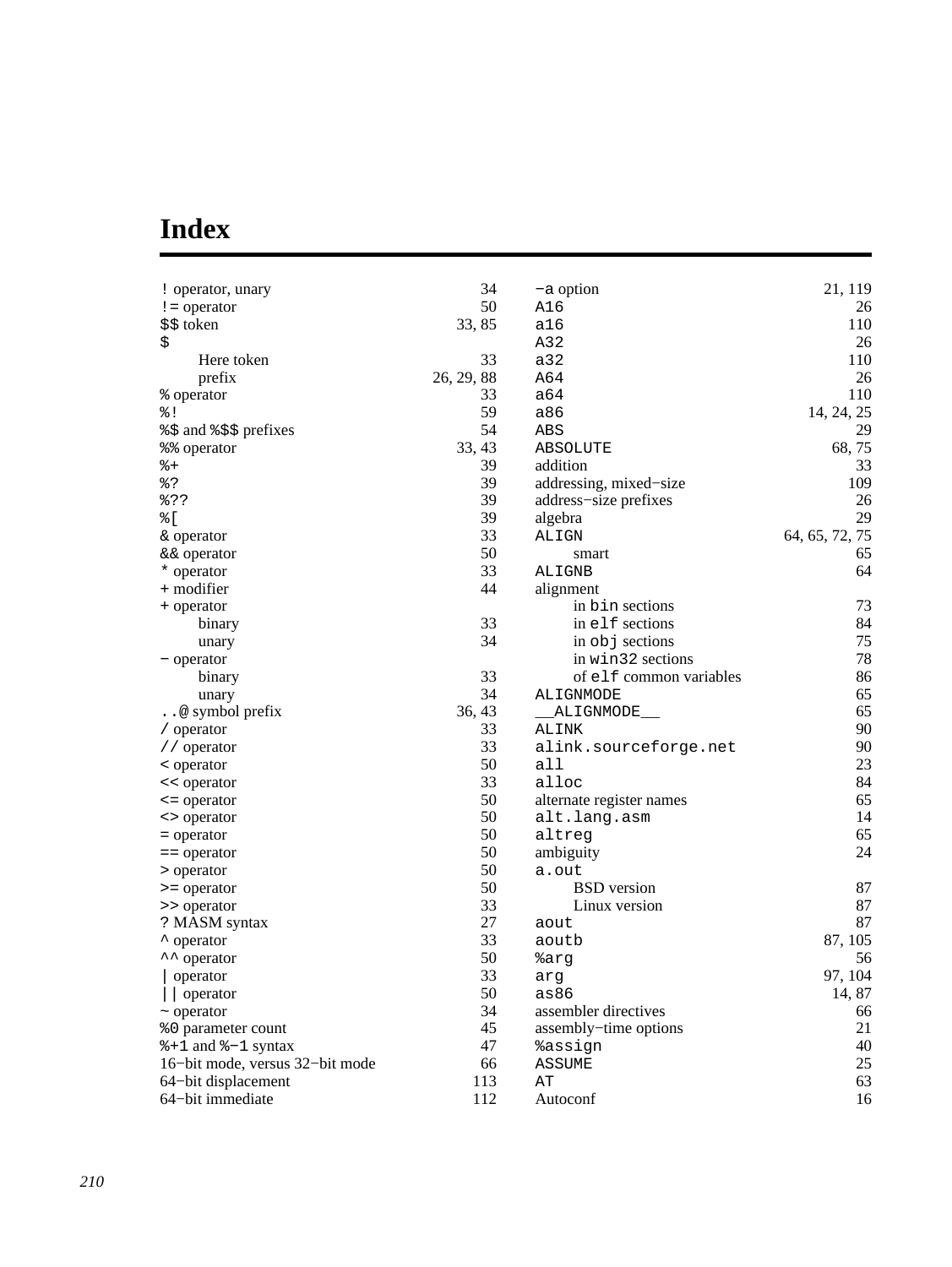| autoexec.bat               | 15                         | comp.os.msdos.programmer            | 93             |
|----------------------------|----------------------------|-------------------------------------|----------------|
| auto-sync                  | 119                        | concatenating macro parameters      | 46             |
| -b                         | 118                        | concatenating strings               | 41             |
| bin                        | 18,72                      | condition codes as macro parameters | 47             |
| multisection               | 73                         | conditional assembly                | 48             |
| binary                     | 29                         | conditional jumps                   | 115            |
| binary files               | 27                         | conditional-return macro            | 47             |
| bit shift                  | 33                         | configure                           | 16             |
| <b>BITS</b>                | 66, 72                     | constants                           | 29             |
| BITS                       | 61                         | context stack                       | 53, 55         |
| bitwise AND                | 33                         | context-local labels                | 54             |
| bitwise OR                 | 33                         | context-local single-line macros    | 54             |
| bitwise XOR                | 33                         | counting macro parameters           | 45             |
| block IFs                  | 55                         | CPU                                 | 70             |
| boot loader                | 72                         | CPUID                               | 31             |
| boot sector                | 115                        | creating contexts                   | 54             |
| <b>Borland</b>             |                            | critical expression                 | 27, 35, 40, 68 |
| Pascal                     | 98                         | $-D$ option                         | 20             |
| Win32 compilers            | 74                         | -d option                           | 20             |
| braces                     |                            | .data                               | 84, 87, 88     |
| after % sign               | 47                         | DATA                                | 95             |
| around macro parameters    | 42                         | data                                | 86, 88         |
| <b>BSD</b>                 | 105                        | data structure                      | 97, 104        |
| .bss                       | 84, 87, 88                 | DATE                                | 61             |
| bugs                       | 116                        | DATE NUM                            | 61             |
| bugtracker                 | 116                        | DB                                  | 27, 31         |
| BYTE                       | 115                        | dbg                                 | 89             |
| C calling convention       | 95, 102                    | DD                                  | 27, 31         |
| C symbol names             | 93                         | debug information                   | 19             |
| $c16.\text{mac}$           | 97, 100                    | debug information format            | 19             |
| c32.mac                    | 104                        | declaring structures                | 62             |
| CALL FAR                   | 34                         | DEFAULT                             | 67             |
| case sensitivity           | 24, 37, 38, 40, 42, 50, 76 | default                             | 86             |
| changing sections          | 67                         | default macro parameters            | 44             |
| character constant         | 27, 31                     | default name                        | 72             |
| character strings          | 30                         | default-WRT mechanism               | 77             |
| circular references        | 37                         | <i><b>%define</b></i>               | 20, 37         |
| CLASS                      | 75                         | defining sections                   | 67             |
| %clear                     | 59                         | <i><b>%defstr</b></i>               | 41             |
| coff                       | 84                         | <i><b>%depend</b></i>               | 53             |
| colon                      | 26                         | design goals                        | 24             |
| .COM                       | 72, 92                     | DevPac                              | 27, 35         |
| command-line               | 17,72                      | disabling listing expansion         | 47             |
| commas in macro parameters | 44                         | division                            | 33             |
| .comment                   | 84                         | <b>DJGPP</b>                        | 84, 102        |
| COMMON                     | 69, 74                     | djlink                              | 90             |
| elf extensions to          | 86                         | DLL symbols                         |                |
| objextensions to           | 77                         | exporting                           | 76             |
| Common Object File Format  | 84                         | importing                           | 76             |
| common variables           | 69                         | DO                                  | 27, 31         |
|                            | 86                         | <b>DOS</b>                          |                |
| alignment in elf           |                            | DOS archive                         | 15, 20         |
| element size               | 77                         |                                     |                |
| comp.lang.asm.x86          | 14, 15                     | DOS source archive                  | 15             |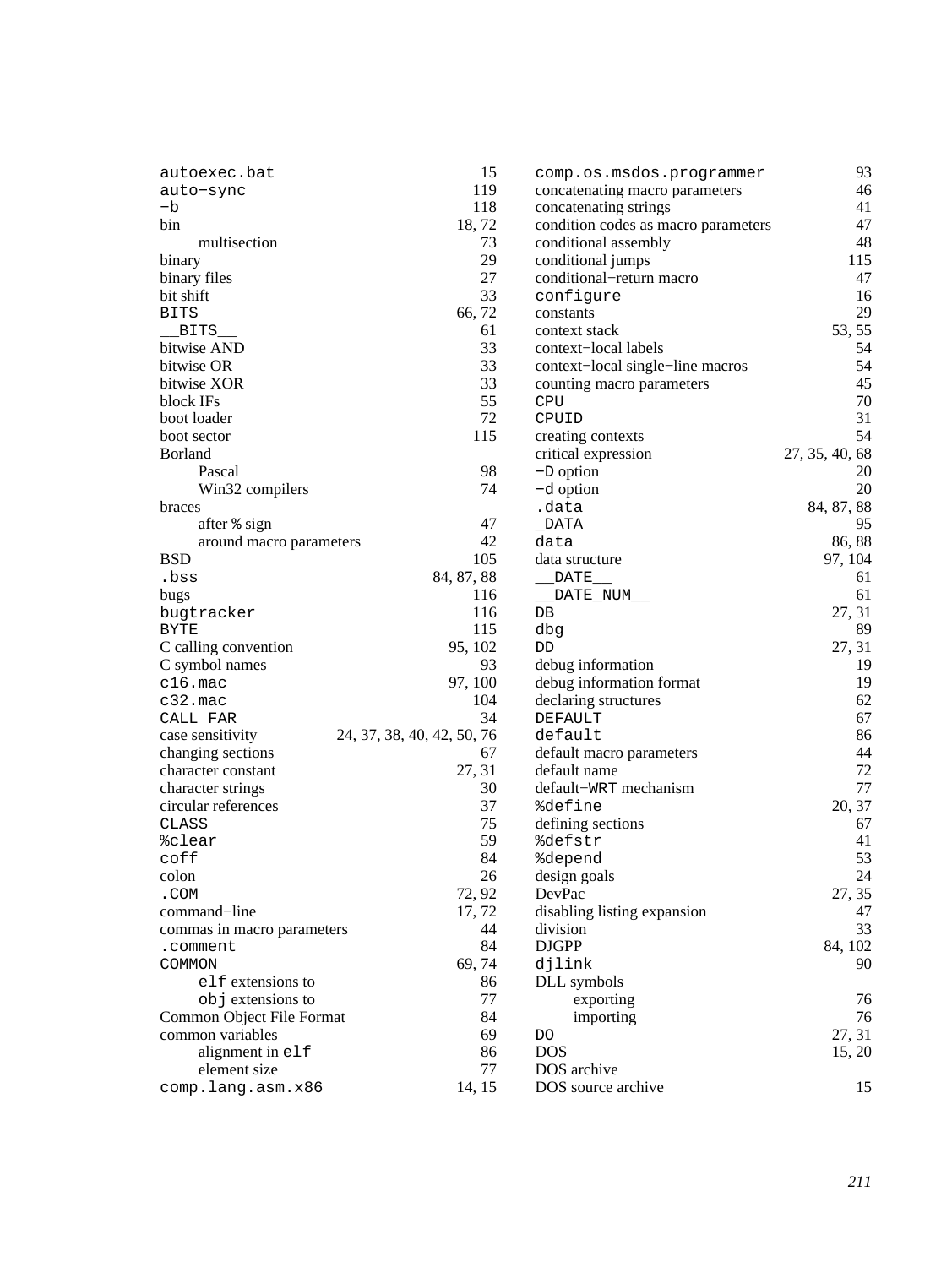| DQ                                | 27, 31     | EXE2BIN                               | 92             |
|-----------------------------------|------------|---------------------------------------|----------------|
| .drectve                          | 78         | EXE_begin                             | 91             |
| DΤ                                | 27, 31     | exebin.mac                            | 91             |
| DUP                               | 25, 28     | exec                                  | 84             |
| DM                                | 27, 31     | <b>Executable and Linkable Format</b> | 84             |
| <b>DWORD</b>                      | 27         | EXE_end                               | 91             |
| DΥ                                | 27, 31     | EXE_stack                             | 91             |
| $-E$ option                       | 21         | %exitrep                              | 52             |
| -e option                         | 21, 120    | EXPORT                                | 76             |
| effective addresses               | 26, 28     |                                       | 88             |
|                                   | 77         | export                                | 69             |
| element size, in common variables |            | exporting symbols                     |                |
| <b>ELF</b>                        | 84         | expressions                           | 21, 33         |
| shared libraries                  | 85         | extension                             | 17, 72         |
| 16-bit code and                   | 87         | <b>EXTERN</b>                         | 69             |
| elf, debug formats and            | 87         | objextensions to                      | 77             |
| $e$ 1f32                          | 84         | rdf extensions to                     | 88             |
| $e$ 1f64                          | 84         | extracting substrings                 | 41             |
| %elif                             | 48, 49, 50 | $-F$ option                           | 19             |
| %elifctx                          | 49         | $-f$ option                           | 18,72          |
| %elifdef                          | 49         | far call                              | 25             |
| %elifempty                        | 51         | far common variables                  | 77             |
| %elifid                           | 51         | far pointer                           | 34             |
| %elifidn                          | 50         | FARCODE                               | 98, 100        |
| %elifidni                         | 50         | %fatal                                | 58             |
| %elifmacro                        | 49         | $\_$ FILE $\_$                        | 60             |
| %elifn                            | 48, 50     | <b>FLAT</b>                           | 75             |
| %elifnctx                         | 49         | flat memory model                     | 102            |
| %elifndef                         | 49         | flat-form binary                      | 72             |
| %elifnempty                       | 51         | FLOAT                                 | 70             |
| %elifnid                          | 51         | $_F$ LOAT                             | 71             |
| %elifnidn                         | 50         | $_{\text{\_float128h}}$               | 31             |
|                                   | 50         |                                       | 31             |
| %elifnidni                        |            | $\_$ float $1281\_$                   |                |
| %elifnmacro                       | 49         | $_{\text{\_float16}\_\text{}}$        | 31             |
| %elifnnum                         | 51         | $_{\text{10at32}}$                    | 31             |
| %elifnstr                         | 51         | $f$ loat $64$                         | 31             |
| %elifntoken                       | 51         | $ft$ loat $8$                         | 31             |
| %elifnum                          | 51         | $_{\rm \_float80e}$                   | 31             |
| %elifstr                          | 51         | float80m                              | 31             |
| %eliftoken                        | 51         | FLOAT_DAZ_                            | 71             |
| %else                             | 48         | float-denorm                          | 22             |
| endproc                           | 97, 104    | floating-point                        |                |
| %endrep                           | 52         | constants                             | 31,70          |
| ENDSTRUC                          | 62, 68     | packed BCD constants                  | 33             |
| environment                       | 23         | floating-point                        | 25, 26, 27, 31 |
| EQU                               | 27, 28     | float-overflow                        | 22             |
| %error                            | 58         | FLOAT ROUND                           | 71             |
| error                             | 23         | float-toolong                         | 23             |
| error messages                    | 20         | float-underflow                       | 23             |
| error reporting format            | 19         | follows=                              | 73             |
| escape sequences                  | 30         | format-specific directives            | 66             |
| EVEN                              | 64         | frame pointer                         | 95, 99, 102    |
| exact matches                     | 48         | FreeBSD                               | 87, 105        |
| .EXE                              | 74, 90     | FreeLink                              | 90             |
|                                   |            |                                       |                |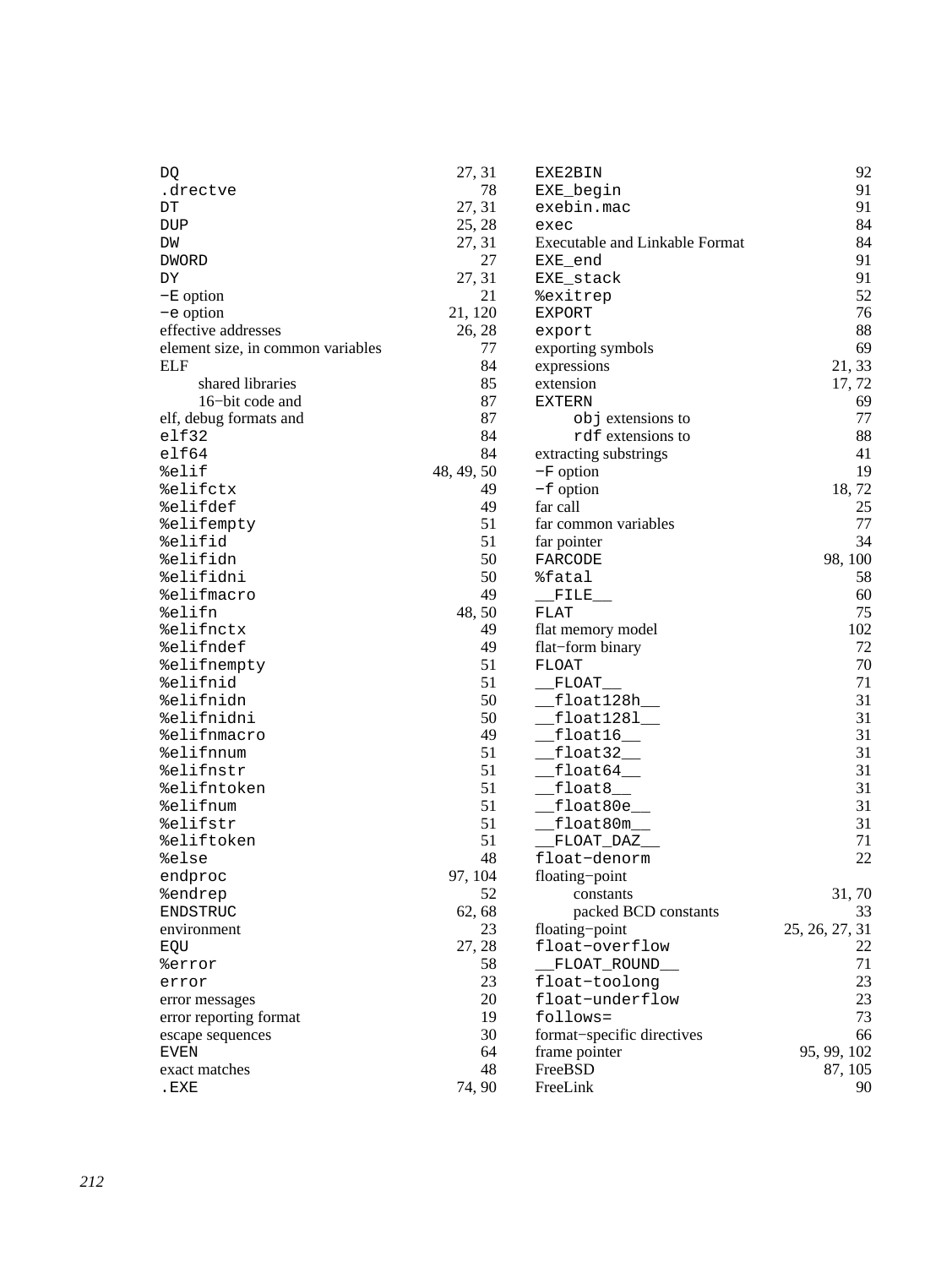| ftp.simtel.net            | 90           | %ifnnum                         | 51     |
|---------------------------|--------------|---------------------------------|--------|
| function                  | 86,88        | %ifnstr                         | 51     |
| functions                 |              | <i><b>%ifntoken</b></i>         | 51     |
| C calling convention      | 95, 102      | %ifnum                          | 50     |
| Pascal calling convention | 99           | %ifstr                          | 50     |
| $-g$ option               | 19           | %iftoken                        | 51     |
| gas                       | 14           | <i>%imacro</i>                  | 42     |
| gcc                       | 14           | IMPORT                          | 76     |
| GLOBAL                    | 69           | import library                  | 76     |
| a out b extensions to     | 86           | importing symbols               | 69     |
| elf extensions to         | 86           | INCBIN                          | 27, 31 |
| rdf extensions to         | 88           | <i>%include</i>                 | 20, 52 |
| global offset table       | 105          | include search path             | 20     |
| _GLOBAL_OFFSET_TABLE_     | 85           | including other files           | 52     |
| gnu-elf-extensions        | 22           | inefficient code                | 115    |
| got                       | 85           | infinite loop                   | 33     |
| <b>GOT</b> relocations    | 106          | Infinity__                      | 32     |
| <b>GOT</b>                | 85, 105      | infinity                        | 32     |
| gotoff                    | 85           | informational section           | 78     |
| <b>GOTOFF</b> relocations | 106          | INSTALL                         | 16     |
| gotpc                     | 85           | installing                      | 15     |
| <b>GOTPC</b> relocations  | 106          | instances of structures         | 63     |
| gottpoff                  | 86           | instruction list                | 121    |
| graphics                  | 27           | intel hex                       | 73     |
| greedy macro parameters   | 44           | Intel number formats            | 32     |
| GROUP                     | 75           | internal                        | 86     |
| groups                    | 34           | <b>ISTRUC</b>                   | 63     |
| -h                        | 118          | iterating over macro parameters | 45     |
| hexadecimal               | 29           | ith                             | 73     |
| hidden                    | 86           | %ixdefine                       | 38     |
| hybrid syntaxes           | 24           | Jcc NEAR                        | 115    |
| $-L$ option               | 20           | JMP DWORD                       | 109    |
| $-i$ option               | 20, 119      | jumps, mixed-size               | 109    |
| <i>%iassign</i>           | 40           | -k                              | 120    |
| %idefine                  | 37           | $-1$ option                     | 18     |
| %idefstr                  | 41           | label prefix                    | 36     |
| IEND                      | 63           | .lbss                           | 84     |
| %if                       | 48, 49       | 1d86                            | 87     |
| %ifctx                    |              |                                 | 84     |
| %ifdef                    | 49, 55<br>48 | .ldata                          | 88     |
|                           | 51           | LIBRARY<br>license              | 14     |
| %ifempty                  | 50           |                                 | 59     |
| %ifid                     | 50           | %line                           |        |
| %ifidn                    | 50           | LINE                            | 60     |
| %ifidni                   |              | linker, free                    | 90     |
| <i><b>%ifmacro</b></i>    | 49           | Linux                           |        |
| %ifn                      | 48, 50       | a.out                           | 87     |
| %ifnctx                   | 49           | as86                            | 87     |
| %ifndef                   | 49           | <b>ELF</b>                      | 84     |
| <i><b>%ifnempty</b></i>   | 51           | listing file                    | 18     |
| %ifnid                    | 51           | little-endian                   | 31     |
| %ifnidn                   | 50           | %local                          | 57     |
| %ifnidni                  | 50           | local labels                    | 35     |
| %ifnmacro                 | 49           | logical AND                     | 50     |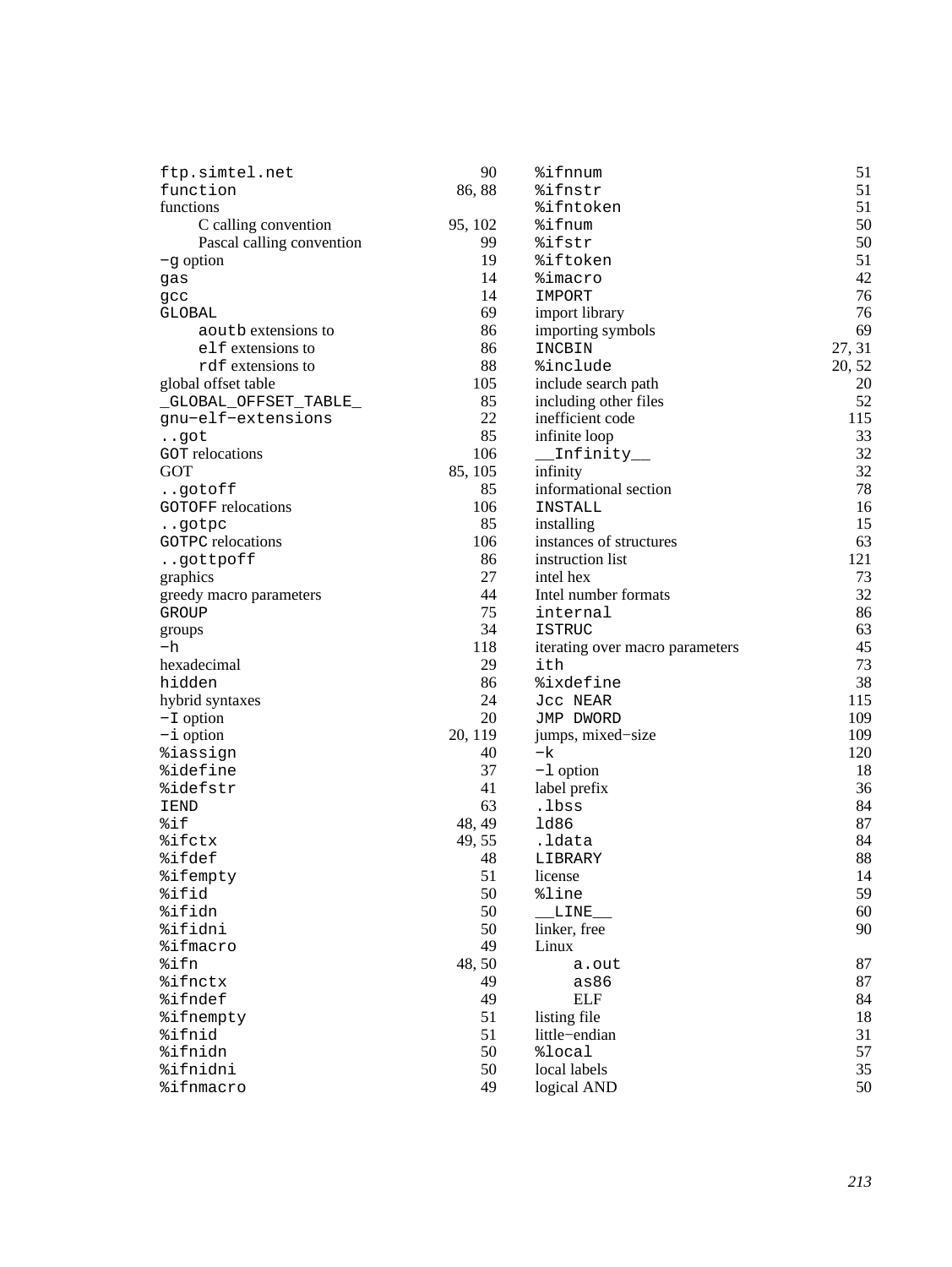| logical negation         | 34          | multiplication        | 33      |
|--------------------------|-------------|-----------------------|---------|
| logical OR               | 50          | multipush macro       | 46      |
| logical XOR              | 50          | multisection          | 73      |
| .lrodata                 | 84          | NaN                   | 32      |
| $-M$ option              | 18          | <b>NaN</b>            | 32      |
| Mach, object file format | 84          | <b>NASM</b> version   | 59      |
| Mach–O                   | 84          | nasm version history  | 185     |
| macho                    | 84          | nasm version id       | 60      |
| macho32                  | 84          | nasm version string   | 60      |
| macho64                  | 84          | nasm.1                | 16      |
| MacOS X                  | 84          | NASMDEFSEG            | 74      |
| <b>&amp;macro</b>        | 42          | nasm-devel            | 15      |
| macro indirection        | 39          | NASMENV               | 23      |
| macro library            | 20          | nasm.exe              | 15      |
| macro processor          | 37          | nasm -hf              | 18      |
| macro-defaults           | 22          | _NASM__MAJOR_         | 59      |
| macro-local labels       | 43          | _NASM_MINOR_          | 59      |
| macro-params             | 22          | nasm.out              | 18      |
| macros                   | 28          | NASM_PATCHLEVEL__     | 59      |
| macro-selfref            | 22          | NASM SNAPSHOT         | 60      |
| make                     | 16          | _NASM_SUBMINOR__      | 59      |
| makefile dependencies    | 18          | _NASM_VER_            | 60      |
| makefiles                | 15, 16      | _NASM_VERSION_ID_     | 60      |
| man pages                | 16          | nasm-XXX-dos.zip      | 15      |
| map files                | 73          | nasm-XXX.tar.gz       | 16      |
| MASM                     | 14          | nasm-XXX-win32.zip    | 15      |
| <b>MASM</b>              | 24, 28, 74  | nasm-XXX.zip          | 15      |
| $-MD$ option             | 18          | ndisasm               | 118     |
| memory models            | 25, 94      | ndisasm.1             | 16      |
| memory operand           | 27          | ndisasm.exe           | 15      |
| memory references        | 24, 28      | near call             | 25      |
| $-MF$ option             | 18          | near common variables | 77      |
| $-MG$ option             | 18          | <b>NetBSD</b>         | 87, 105 |
| Microsoft OMF            | 74          | new releases          | 15      |
| minifloat                | 32          | noalloc               | 84      |
| Minix                    | 87          | nobits                | 73, 84  |
| misc subdirectory        | 91, 97, 104 | noexec                | 84      |
| mixed-language program   | 93          | .nolist               | 47      |
| mixed-size addressing    | 109         | 'nowait'              | 25      |
| mixed-size instruction   | 109         | nowrite               | 84      |
| MMX registers            |             | number-overflow       | 22      |
| ModR/M byte              |             | numeric constants     | 27, 29  |
| MODULE                   | 88          | $-$ O option          | 21      |
| modulo operators         | 33          | $-\circ$ option       | 17, 118 |
| motorola s-records       | 73          | 016                   | 26      |
| $-MP$ option             | 19          | 016                   | 110     |
| $-MQ$ option             | 19          | 032                   | 26      |
| MS-DOS                   | 72          | 032                   | 111     |
| MS-DOS device drivers    | 93          | 064                   | 26      |
| $-MT$ option             | 19          | .OBJ                  | 90      |
| multi-line macros        | 22, 42      | cbj                   | 74      |
| multipass optimization   | 21          | object                | 86,88   |
| multiple section names   | 72          | octal                 | 29      |
|                          |             |                       |         |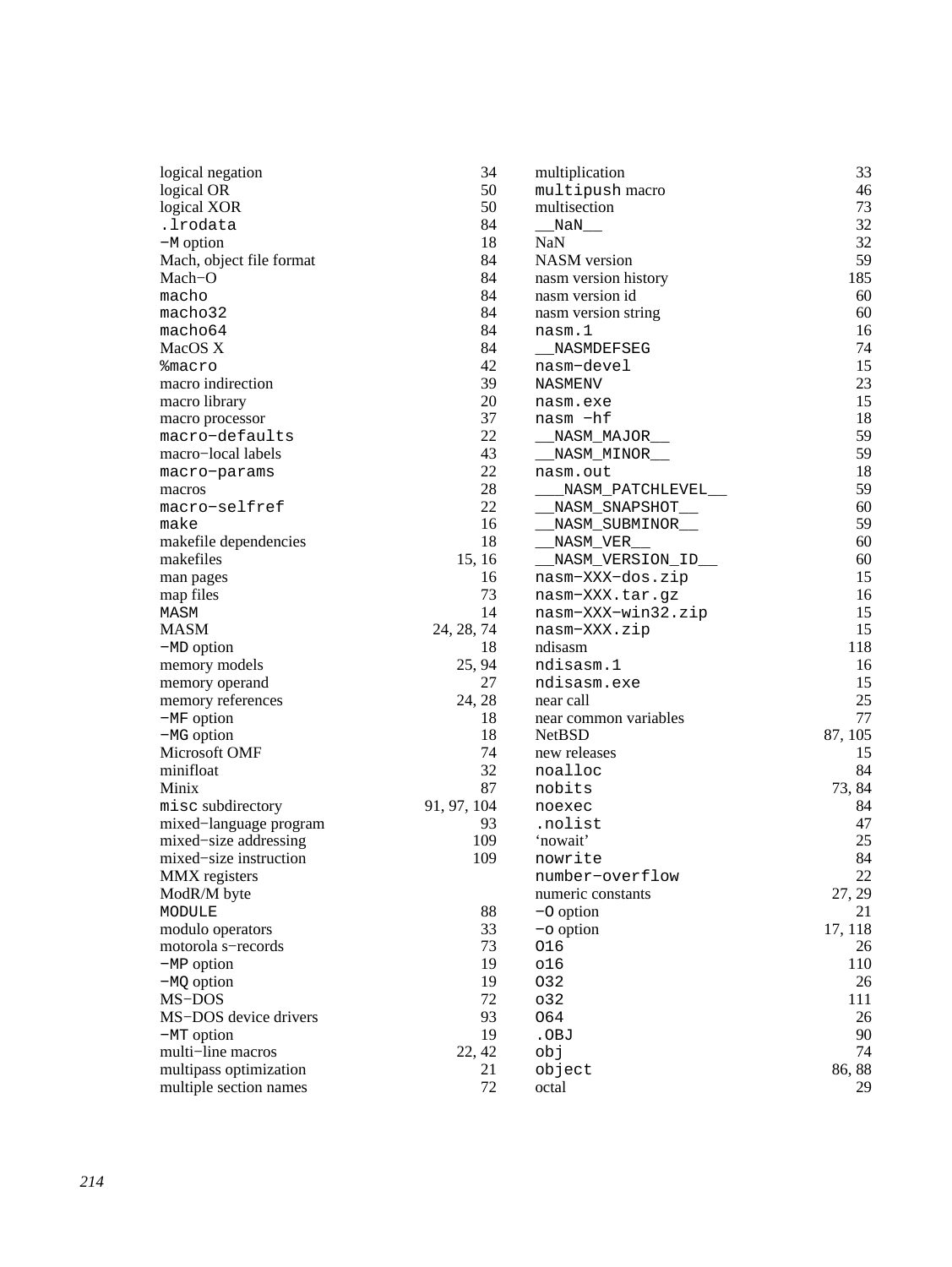| OF_DBG                        | 89              | preprocessor expressions               | 21           |
|-------------------------------|-----------------|----------------------------------------|--------------|
| OF_DEFAULT                    | 18              | preprocessor loops                     | 51           |
| OFFSET                        | 24              | preprocessor variables                 | 40           |
| OMF                           | 74              | primitive directives                   | 66           |
| omitted parameters            | 44              | PRIVATE                                | 74           |
| one's complement              | 34              | proc                                   | 88, 97, 104  |
| OpenBSD                       | 87, 105         | procedure linkage table                | 85, 107, 108 |
| operands                      | 26              | processor mode                         | 66           |
| operand-size prefixes         | 26              | progbits                               | 73, 84       |
| operating system              | 72              | program entry point                    | 77, 90       |
| writing                       | 109             | program origin                         | 72           |
| operators                     | 33              | protected                              | 86           |
| ORG                           | 72, 92, 93, 115 | pseudo-instructions                    | 27           |
| orphan-labels                 | 22, 26          | PUBLIC                                 | 69,74        |
| OS/2                          | 74, 75          | pure binary                            | 72           |
| osabi                         | 84              | <i><b>&amp;push</b></i>                | 54           |
| other preprocessor directives | 59              | __QNaN__                               | 32           |
| out of range, jumps           | 115             | quick start                            | 24           |
| output file format            | 18              | QWORD                                  | 27           |
| output formats                | 72              | $-\underline{r}$                       | 118          |
| OUTPUT_FORMAT_                | 61              | rdf                                    | 87           |
| overlapping segments          | 34              | rdoff subdirectory                     | 16, 87, 88   |
| OVERLAY                       | 75              | redirecting errors                     | 20           |
| overloading                   |                 |                                        |              |
| multi-line macros             | 43              | REL<br>relational operators            | 29, 67       |
|                               |                 |                                        | 50           |
| single-line macros            | 38              | Relocatable Dynamic Object File Format | 87           |
| -P option                     | 20              | relocations, PIC-specific              | 85           |
| -p option                     | 20, 53          | removing contexts                      | 54           |
| paradox                       | 35              | renaming contexts                      | 55           |
| PASCAL                        | 100             | %rep                                   | 28, 51       |
| Pascal calling convention     | 99              | repeating                              | 28, 51       |
| PASS_                         | 62              | %repl                                  | 55           |
| passes, assembly              |                 | reporting bugs                         | 116          |
| PATH                          | 15              | <b>RESB</b>                            | 25, 27       |
| <i><b>&amp;pathsearch</b></i> | 20, 53          | RESD                                   | 27           |
| period                        | 35              | <b>RESO</b>                            | 27           |
| Perl                          | 15              | RESQ                                   | 27           |
| perverse                      | 20              | REST                                   | 27           |
| PharLap                       | 75              | <b>RESW</b>                            | 27           |
| <b>PIC</b>                    | 85, 87, 105     | RESY                                   | 27           |
| plt                           | 85              | .rodata                                | 84           |
| <b>PLT</b> relocations        | 85, 107, 108    | <i><b>&amp;rotate</b></i>              | 45           |
| plt relocations               | 108             | rotating macro parameters              | 45           |
| <i></i> *pop                  | 54              | $-s$ option                            | 20, 119      |
| position-independent code     | 85, 87, 105     | searching for include files            | 52           |
| --postfix                     | 23              | SECT $\_\_$                            | 67, 68       |
| precedence                    | 33              | SECTION                                | 67           |
| pre-defining macros           | 20, 38          | elf extensions to                      | 84           |
| preferred                     | 34              | win32 extensions to                    | 78           |
| --prefix                      | 23              |                                        |              |
| pre-including files           | 20              |                                        |              |
| preprocess-only mode          | 21              |                                        |              |
|                               |                 |                                        |              |
| preprocessor                  | 21, 28, 33, 37  |                                        |              |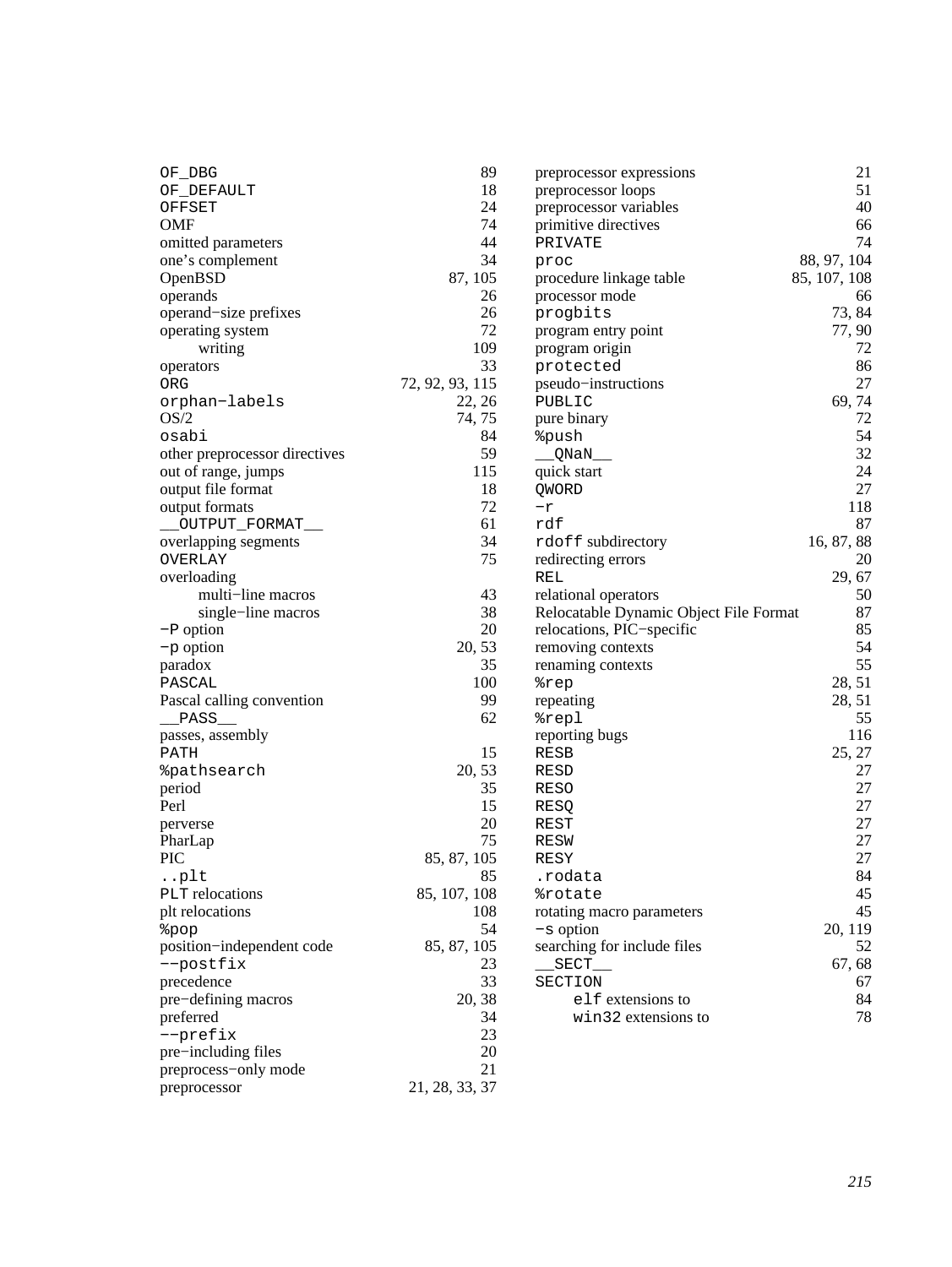| section alignment                      |                    | <b>STRUC</b>                  | 62, 68, 97, 104      |
|----------------------------------------|--------------------|-------------------------------|----------------------|
| in bin                                 | 73                 | stub preprocessor             | 21                   |
| inelf                                  | 84                 | %substr                       | 41                   |
| in obj                                 | 75                 | subtraction                   | 33                   |
| in win32                               | 78                 | suppressible warning          | 22                   |
| section, bin extensions to             | 72                 | suppressing preprocessing     | 21                   |
| <b>SEG</b>                             | 34, 74             | switching between sections    | 67                   |
| SEGMENT                                | 67                 | $\ldots$ sym                  | 85                   |
| elf extensions to                      | 74                 | symbol sizes, specifying      | 86                   |
| segment address                        | 34                 | symbol types, specifying      | 86                   |
| segment alignment                      |                    | symbols                       |                      |
| in bin                                 | 73                 | exporting from DLLs           | 76                   |
| $in$ $obj$                             | 75                 | importing from DLLs           | 76                   |
| segment names, Borland Pascal          | 100                | synchronisation               | 119                  |
| segment override                       | 25, 26             | .SYS                          | 72, 93               |
|                                        | 34                 | $-t$                          | 22                   |
| segments<br>groups of                  | 75                 | TASM                          | 14, 22               |
| separator character                    | 23                 |                               | 24, 74               |
| shared libraries                       | 87, 105            | tasm                          | 84                   |
| shared library                         | 86                 | .tbss<br>TBYTE                | 25                   |
| shift command                          | 45                 |                               | 84                   |
| SIB byte                               |                    | .tdata                        | 90                   |
| signed division                        | 33                 | test subdirectory<br>testing  |                      |
| signed modulo                          | 33                 | arbitrary numeric expressions | 49                   |
| single-line macros                     | 37                 | context stack                 | 49                   |
| size, of symbols                       | 86                 | exact text identity           | 50                   |
| smartalign                             | 65                 | multi-line macro existence    | 49                   |
| SNaN                                   | 32                 | single-line macro existence   | 48                   |
| Solaris x86                            | 84                 | token types                   | 50                   |
| -soname                                | 108                | .text                         | 84, 87, 88           |
| sound                                  | 27                 | $_T$ EXT                      | 95                   |
| source code                            | 15                 | thread local storage          | 86                   |
| source-listing file                    | 18                 | TIME                          | 61                   |
| square brackets                        | 24, 28             | TIME_NUM__                    | 61                   |
| srec                                   | 73                 | TIMES                         | 27, 28, 35, 115, 116 |
| STACK                                  | 74                 | TLINK                         | 92                   |
| stack relative preprocessor directives | 56                 | tls                           | 84, 86               |
| <i><b>&amp;stacksize</b></i>           | 57                 | tlsie                         | 86                   |
| standard macro packages                | 65                 | trailing colon                | 26                   |
| standard macros                        | 59                 | TWORD                         | 25, 27               |
| standardized section names             | 67, 78, 84, 87, 88 | type, of symbols              | 86                   |
| start                                  | 77, 90             | $-U$ option                   | 21                   |
| $start =$                              | 73                 | $-u$ option                   | 21, 118              |
| stderr                                 | 20                 | unary operators               | 34                   |
| stdout                                 | 20                 | %undef                        | 21, 40               |
| <i><b>%strcat</b></i>                  | 41                 | undefining macros             | 21                   |
| STRICT                                 | 34                 | underscore, in C symbols      | 93                   |
| string constant                        | 27                 | Unicode                       | 30, 31               |
| string constants                       | 31                 | uninitialized                 | 27                   |
| string length                          | 41                 | uninitialized storage         | 25                   |
| string manipulation in macros          | 41                 |                               |                      |
| strings                                | 30                 |                               |                      |
| %strlen                                | 41                 |                               |                      |